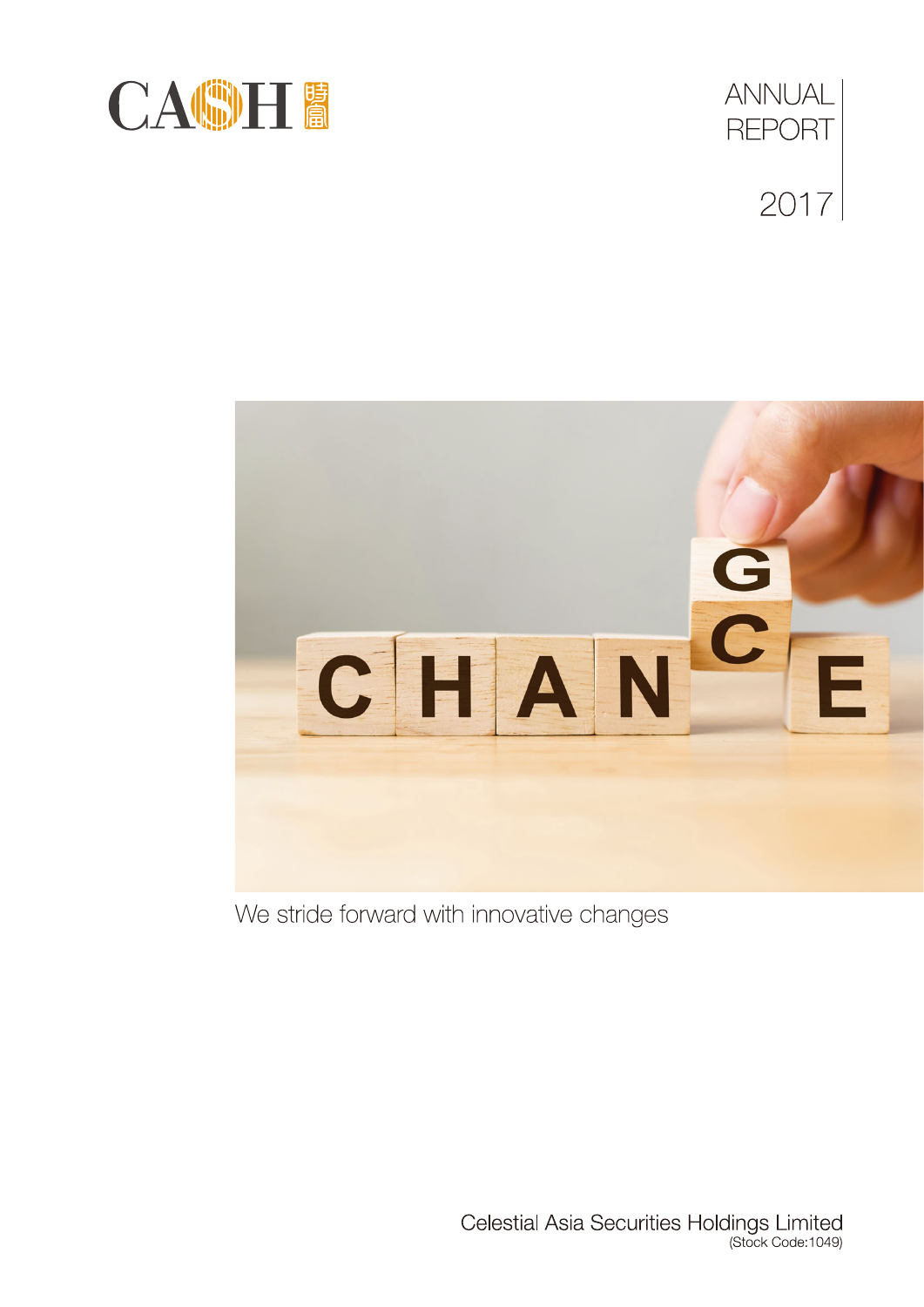# Corporate Profile

| Corporate Profile                                  | $\overline{2}$ |
|----------------------------------------------------|----------------|
| Corporate Information                              | 5              |
| Chairman's Letter                                  | 7              |
| <b>Financial Review</b>                            | 9              |
| <b>Management Discussion and Analysis</b>          | 15             |
| <b>Employee Information</b>                        | 20             |
| <b>Board of Directors and Senior Management</b>    | 22             |
| Corporate Governance Report                        | 28             |
| <b>Environmental, Social and Governance Report</b> | 41             |
| Directors' Report                                  | 53             |
| Independent Auditor's Report                       | 69             |
| Consolidated Statement of Profit or Loss and       | 74             |
| Other Comprehensive Income                         |                |
| Consolidated Statement of Financial Position       | 76             |
| Consolidated Statement of Changes in Equity        | 78             |
| <b>Consolidated Statement of Cash Flows</b>        | 80             |
| Notes to the Consolidated Financial Statements     | 82             |
| Appendix — Five-Year Financial Summary             | 169            |
| <b>Definitions</b>                                 | 171            |
|                                                    |                |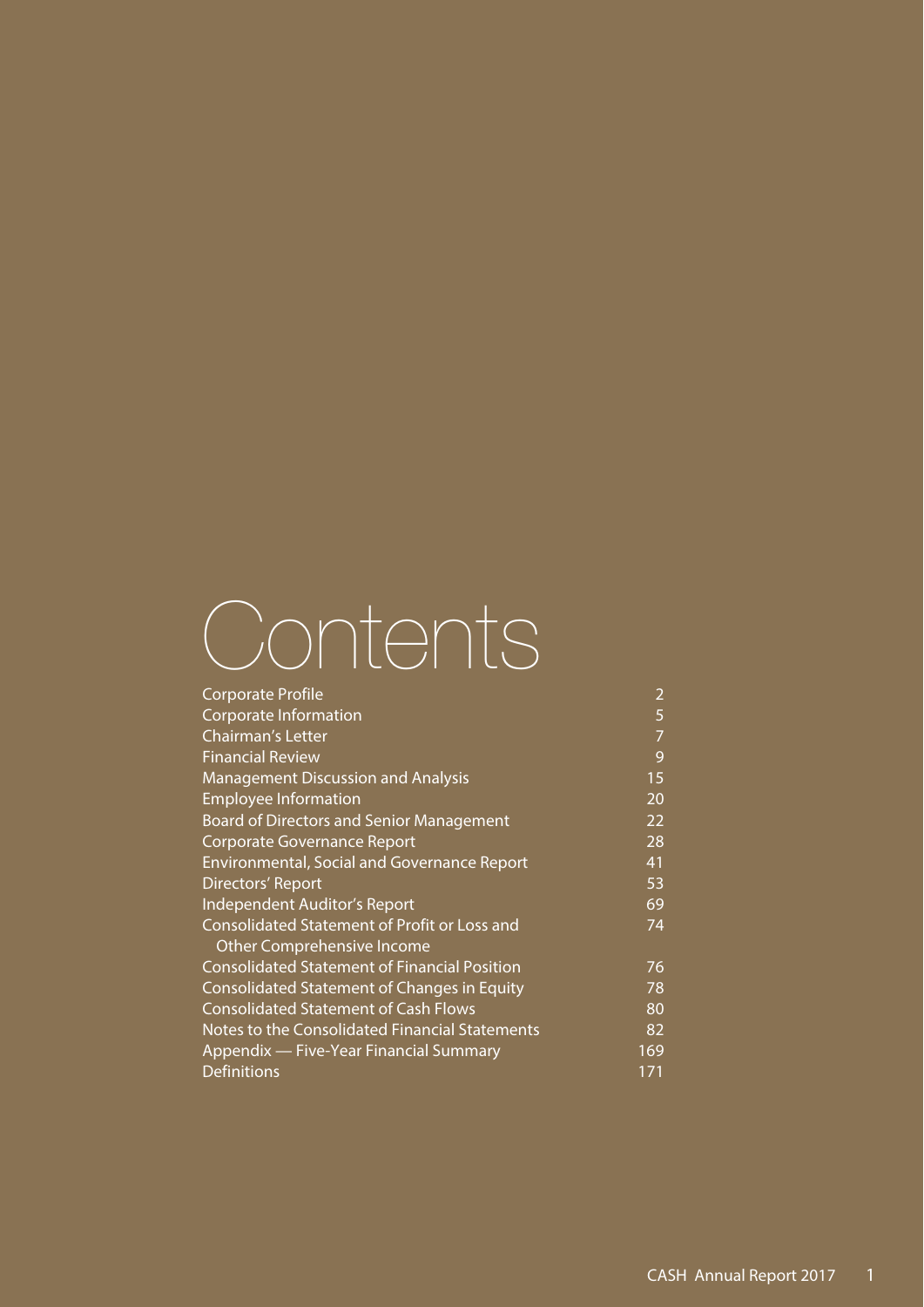# Corporate Profile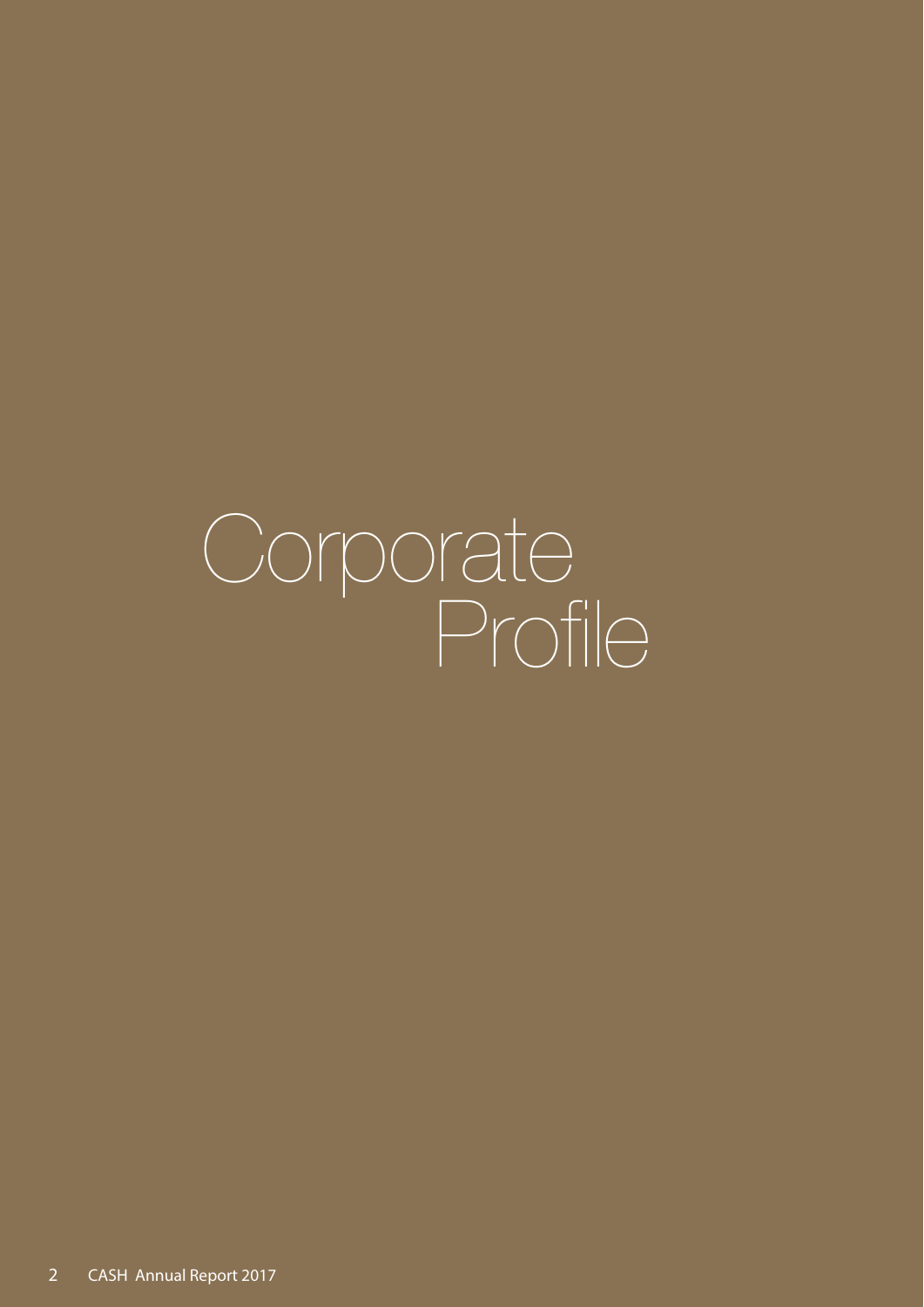# CORPORATE PROFILE

Celestial Asia Securities Holdings Limited ("CASH Group", SEHK: 1049) is a multi-faceted investment conglomerate focusing on enhancing client experience through technology and innovation. Headquartered in Hong Kong, we serve modern consumer needs in investment and wealth management, home improvement, lifestyle, personal enjoyment and mobile internet services. All our businesses share a common mission that our customers' interests always come first. Our brands are synonymous with good customer service, great quality and fabulous value.

Abide by the "People-Oriented" principle, CASH Group is committed to becoming a Total Caring Organisation to partner with our key stakeholders to work towards the sustainable development of our business, our employees, our environment and our society. CASH's award-winning companies comprise CRMG Holdings (CRMG), Net2Gather (China) Holdings (Net2Gather (China)) and CASH Financial Services Group (CFSG).

## RETAIL MANAGEMENT – CRMG

Founded in 1986, CRMG Holdings Limited offers a diverse portfolio of home furnishing and lifestyle brands that satisfy our customers' needs through a blend of operating efficiency, effective use of technology, and talented people. We build our competitive advantage by achieving economies of scale through our single operating platform and our in-depth understanding of the market. Businesses comprise sourcing and retailing of quality products with brands such as Pricerite, TMF, W@W etc.

CRMG pioneers to develop "New Retail" in Hong Kong by integrating the very best of online and offline channels to refine the omni-channel retailing, providing customers quality shopping experience anytime, anywhere. This has revolutionised the Hong Kong home furnishing market with easy access to our comprehensive network of outlets and e-shopping channels through a variety of digital devices. We have a long heritage of adopting advanced technologies to enhance our operating efficiency. From back office support to product and service offerings, marketing communication and supply chain management, we strengthen our competitive edges through a balanced fusion of technology and people.

CRMG upholds the "People-oriented" principle, and attain leadership by innovation — in product mix, merchandising, store layout and entire market strategy in home improvement product retailing. Our constant efforts to increase our understanding of customers' expectations and needs through the use of information technology to gain accurate and timely data and use of market research tools drive our customerfocused innovations.

At CRMG, we care for the people of Hong Kong. It's our founding principle and it forms everything we do. That means empowering our customers to care for their homes, their families, and themselves, no matter what life may throw their way. By cultivating a culture of caring, we inspire our customers to impart our values to the world. Honouring a celebrated Hong Kong brand, CRMG has received wide recognitions for its exceptional performance in various aspects such as brand management, product design, quality services and e-shopping platforms. As a result, many high acclaims have been awarded to its brands, including the Hong Kong Top Brand 10 Year Achievement Award and Premier Service Brand from the Hong Kong Brand Development Council, Consumer Product Design Award from the HK Awards for Industries, Marketing Excellence Awards from HKMA/TVB, Q-Mark Elite Brand Award from Hong Kong Q-Mark Council, Outstanding QTS Merchant Awards — Gold Award from Hong Kong Tourism Board, and numerous Service and Courtesy Awards from the Hong Kong Retail Management Association, etc.

## MOBILE INTERNET — NET2GATHER (CHINA)

Net2Gather (China) Holdings is a Mobile Internet service provider in China, providing online games, mobile games and IPTV interactive games. By aggregating various Mobile Internet services into an integrated platform, including content (upstream), operating platforms (midstream) and distribution channels (downstream), Net2Gather aims to build a cross-value chain of activities to enable people to come 2Gather in an online community in China that combines Mobile, Internet and Television platforms in line with the national move towards convergence.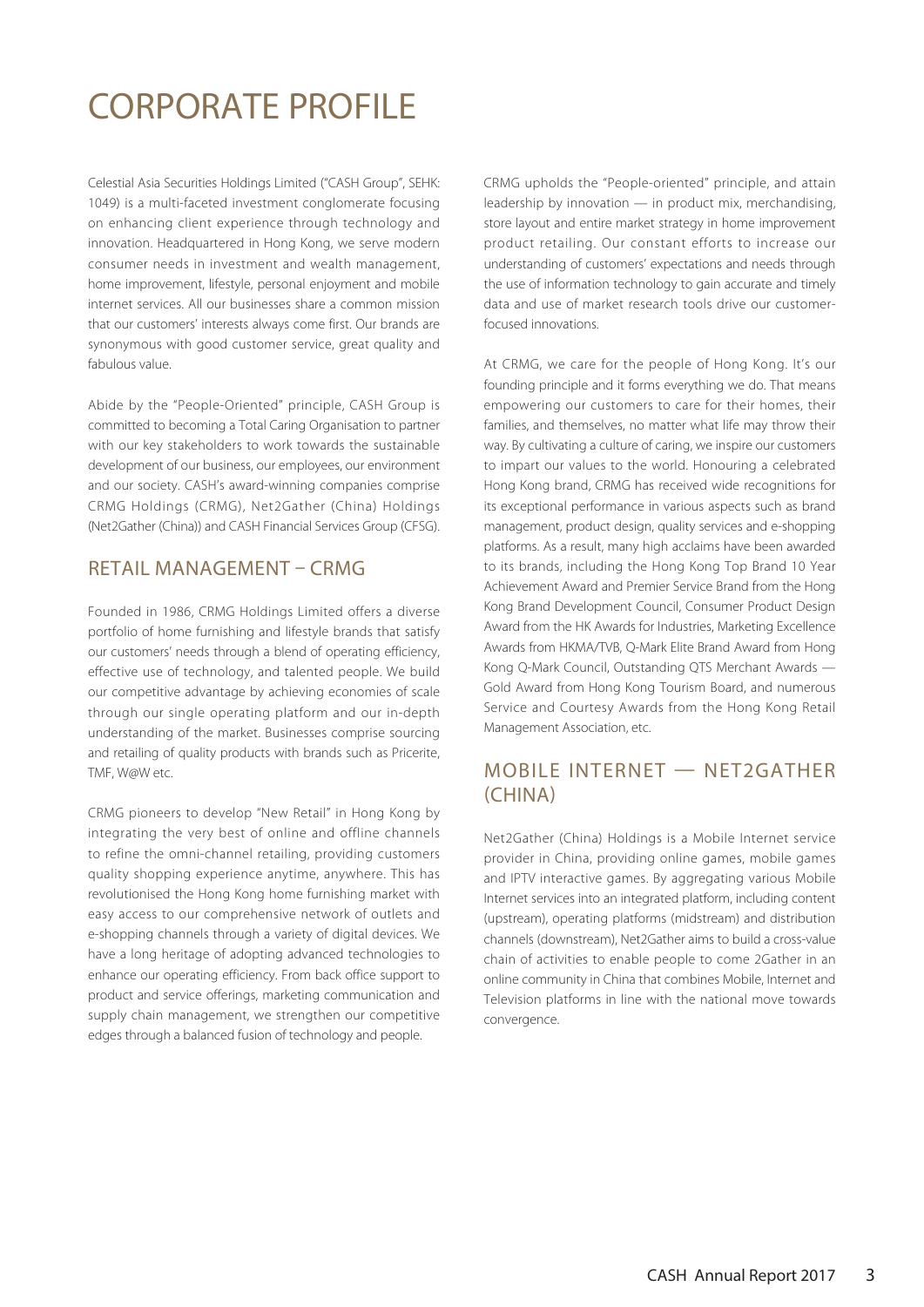# CORPORATE PROFILE

# FINANCIAL SERVICES – CFSG

CASH Financial Services Group (SEHK: 510) is a leading financial services conglomerate in Hong Kong. Established in 1972, CFSG provides a comprehensive range of financial products and quality investment services that include mobile and premium trading, investment banking and corporate finance advisory, wealth and asset management, FinTech platform, etc, for the versatile investment and wealth management needs of our broad-based clients.

As a leading technology-focused financial services provider, coupled with our professional talents, CFSG is committed to operating the state-of-the-art internet finance trading platform to meet the investment needs of clients in today's borderless world. In 1998, CFSG was the first in Hong Kong to develop and launch investment trading via the Internet, demonstrating our innovation and dedication to integrating technology into daily life. As technologies advance, CFSG is dedicated to enhancing the trading experience of our clients. We further developed the mobile trading services by introducing various stock and futures trading apps on iPhone, iPad and Android operating systems, enabling institutional, corporate, commercial and individual clients to obtain instant market information while at the same time trade anytime, anywhere, and borderless.

Leveraging our advanced electronic trading platform, CFSG has developed an extensive distribution network to reach our institutional, corporate and individual clients across China. Along with our headquarters in Hong Kong, we have established a Mainland head office in Shanghai, with offices strategically located in other provinces.

Known for our innovation and quality services, CFSG has been widely recognised in the industry. Accolades include a Top Service Brand award from the Hong Kong Brand Development Council, Internet Finance Bronze Award from Internet Professional Association, Distinguished Salespersons Awards from the Hong Kong Management Association, a Certificate of Merit of the Hong Kong Awards for Industries in Technological Achievement from the Hong Kong Productivity Council, a Certificate of Merit of the Hong Kong Awards for Industries in Innovation and Creativity from the Hong Kong General Chamber of Commerce, a Certificate of Merit of Wastewi\$e Label in Hong Kong Awards for Environmental Excellence from Environmental Campaign Committee, a Certificate of Merit in the Best Brand Enterprise Award from the Hong Kong Productivity Council, etc.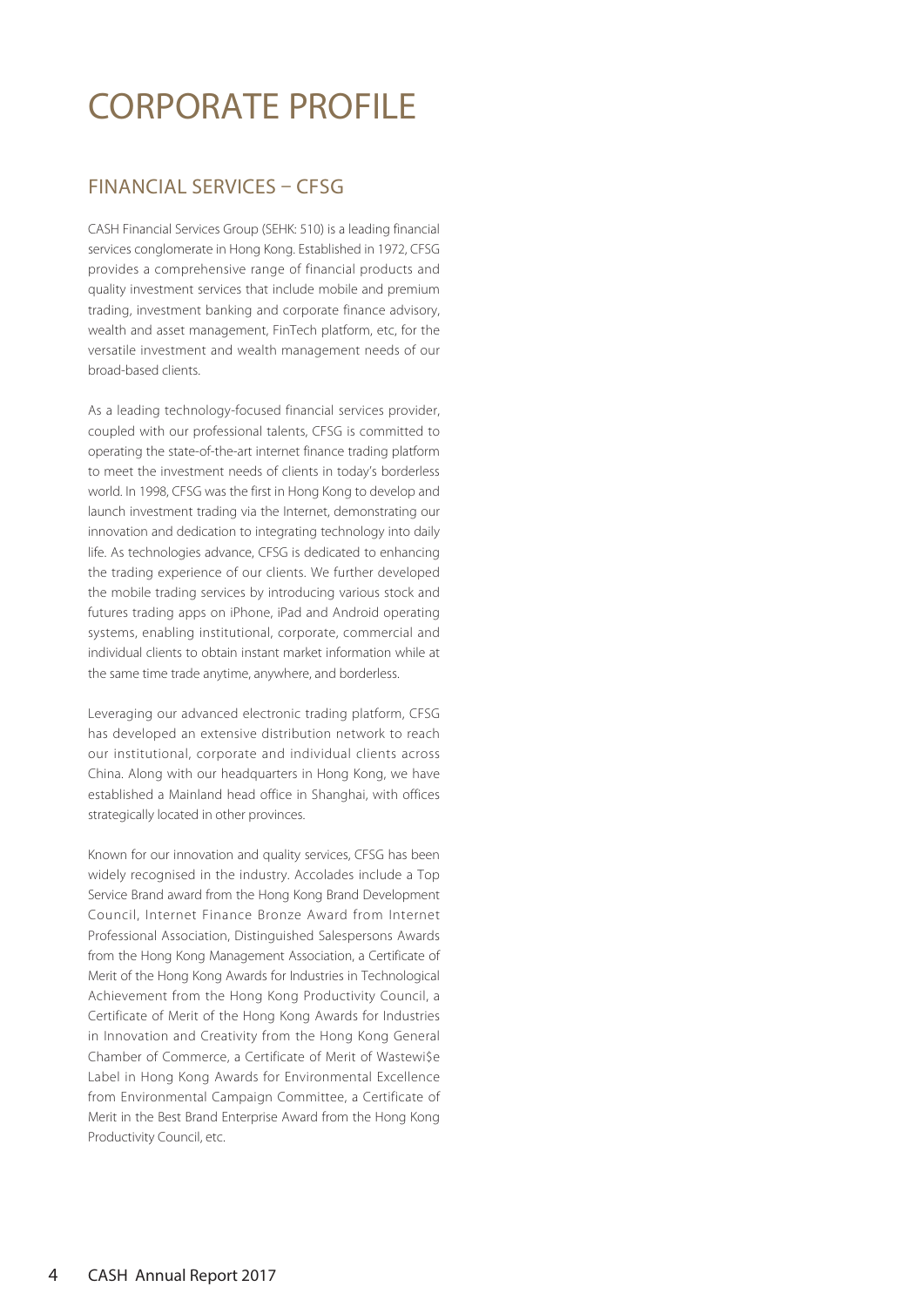# Corporate Information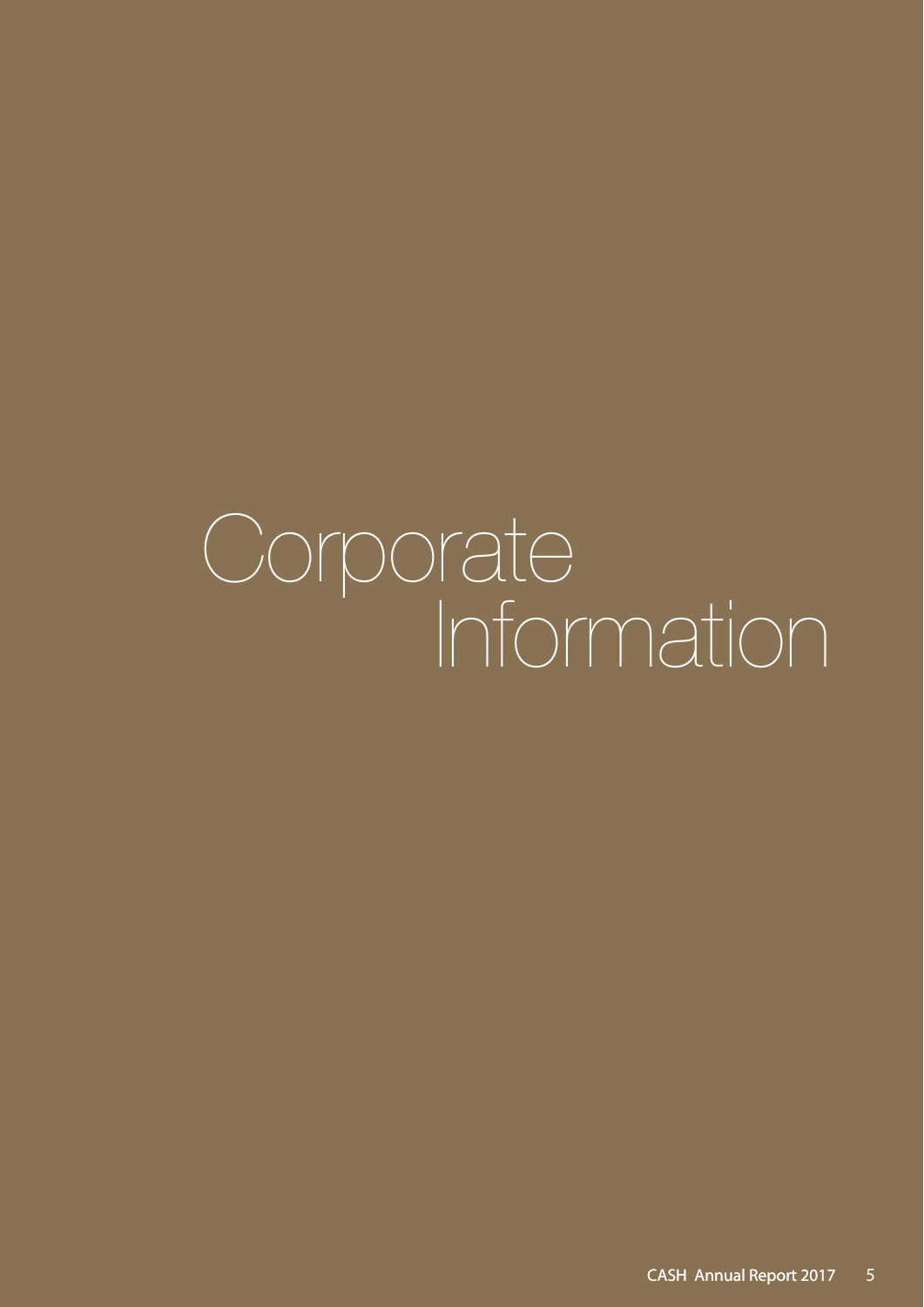# CORPORATE INFORMATION

# BOARD OF DIRECTORS

#### **Executive:**

KWAN Pak Hoo Bankee (Chairman & CEO) LAW Ping Wah Bernard (CFO) CHAN Chi Ming Benson (ED) KWOK Lai Ling Elaine (COO) LAW Ka Kin Eugene (ED) NG Hin Sing Derek (ED)

#### **Independent Non-executive:**

LEUNG Ka Kui Johnny WONG Chuk Yan CHAN Hak Sin

## AUDIT COMMITTEE

WONG Chuk Yan CHAN Hak Sin

LEUNG Ka Kui Johnny (committee chairman)

## REMUNERATION COMMITTEE

LEUNG Ka Kui Johnny (committee chairman) WONG Chuk Yan KWAN Pak Hoo Bankee

## COMPANY SECRETARY

LUKE Wing Sheung Suzanne, FCIS, FCS

## AUTHORISED REPRESENTATIVES

KWAN Pak Hoo Bankee LAW Ping Wah Bernard (alternate: LUKE Wing Sheung Suzanne)

### PRINCIPAL BANKERS

China Construction Bank (Asia) Corporation Limited Chong Hing Bank Limited CTBC Bank Co. Ltd. Industrial and Commercial Bank of China (Asia) Limited Nanyang Commercial Bank, Limited OCBC Wing Hang Bank Limited Standard Chartered Bank (Hong Kong) Limited Shanghai Commercial Bank Limited The Bank of East Asia, Limited The Hong Kong and Shanghai Banking Corporation Limited Wing Lung Bank Limited

## AUDITOR

Deloitte Touche Tohmatsu Certified Public Accountants

## SOLICITORS

Sidley Austin

### REGISTERED OFFICE

Clarendon House 2 Church Street Hamilton HM 11 Bermuda

## HEAD OFFICE AND PRINCIPAL PLACE OF BUSINESS

28/F Manhattan Place 23 Wang Tai Road Kowloon Bay Hong Kong

### PRINCIPAL SHARE REGISTRAR AND TRANSFER OFFICE

Conyers Corporate Services (Bermuda) Limited Clarendon House 2 Church Street Hamilton HM 11 Bermuda

## BRANCH SHARE REGISTRAR AND TRANSFER OFFICE

Tricor Standard Limited Level 22, Hopewell Centre 183 Queen's Road East Hong Kong

### **WEBSITE**

www.cash.com.hk

## STOCK CODE ON MAIN BOARD 1049

## **CONTACTS**

| Telephone |  |
|-----------|--|
| Facsimile |  |

(852) 2287 8888 (852) 2287 8000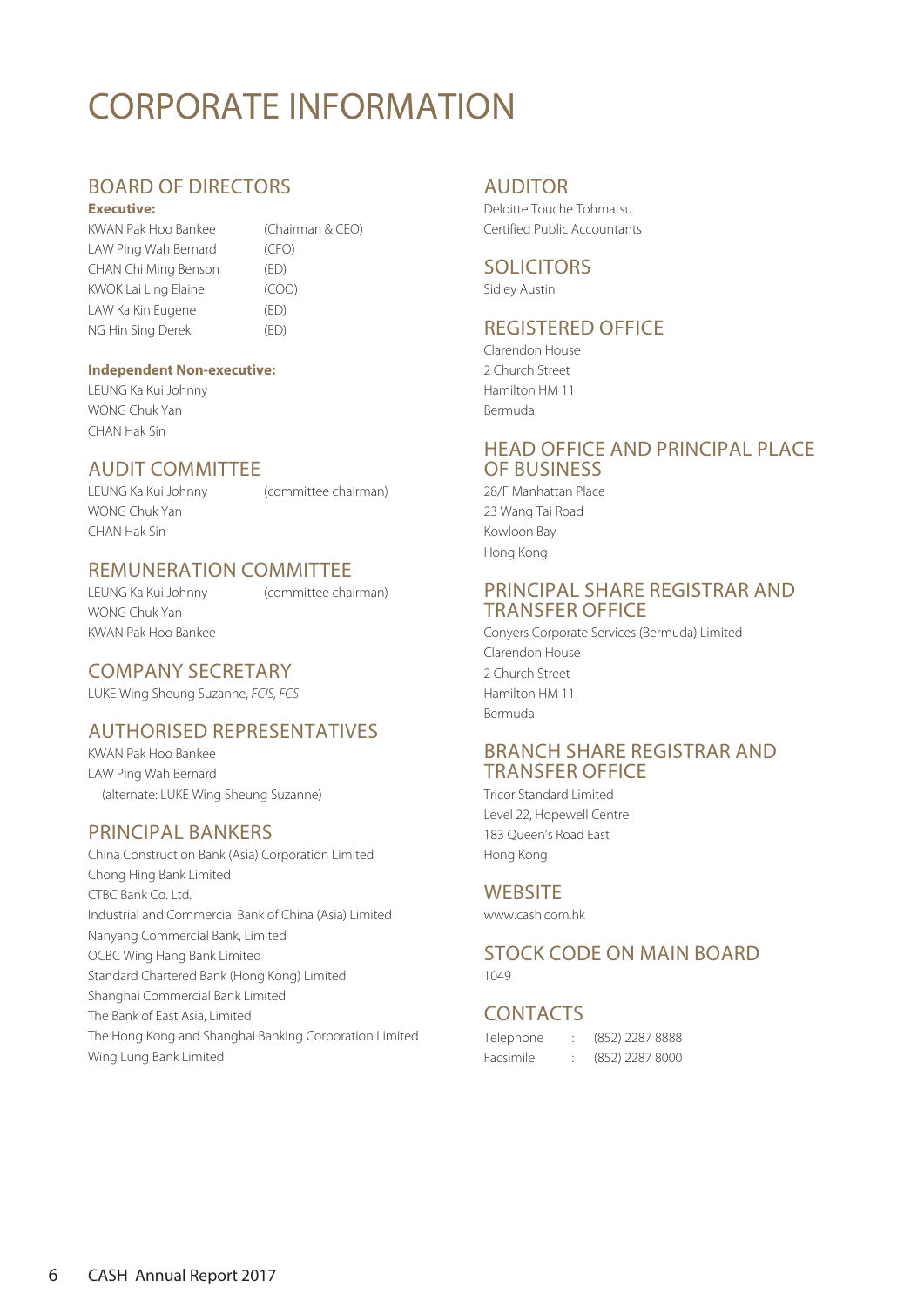# Chairman's Letter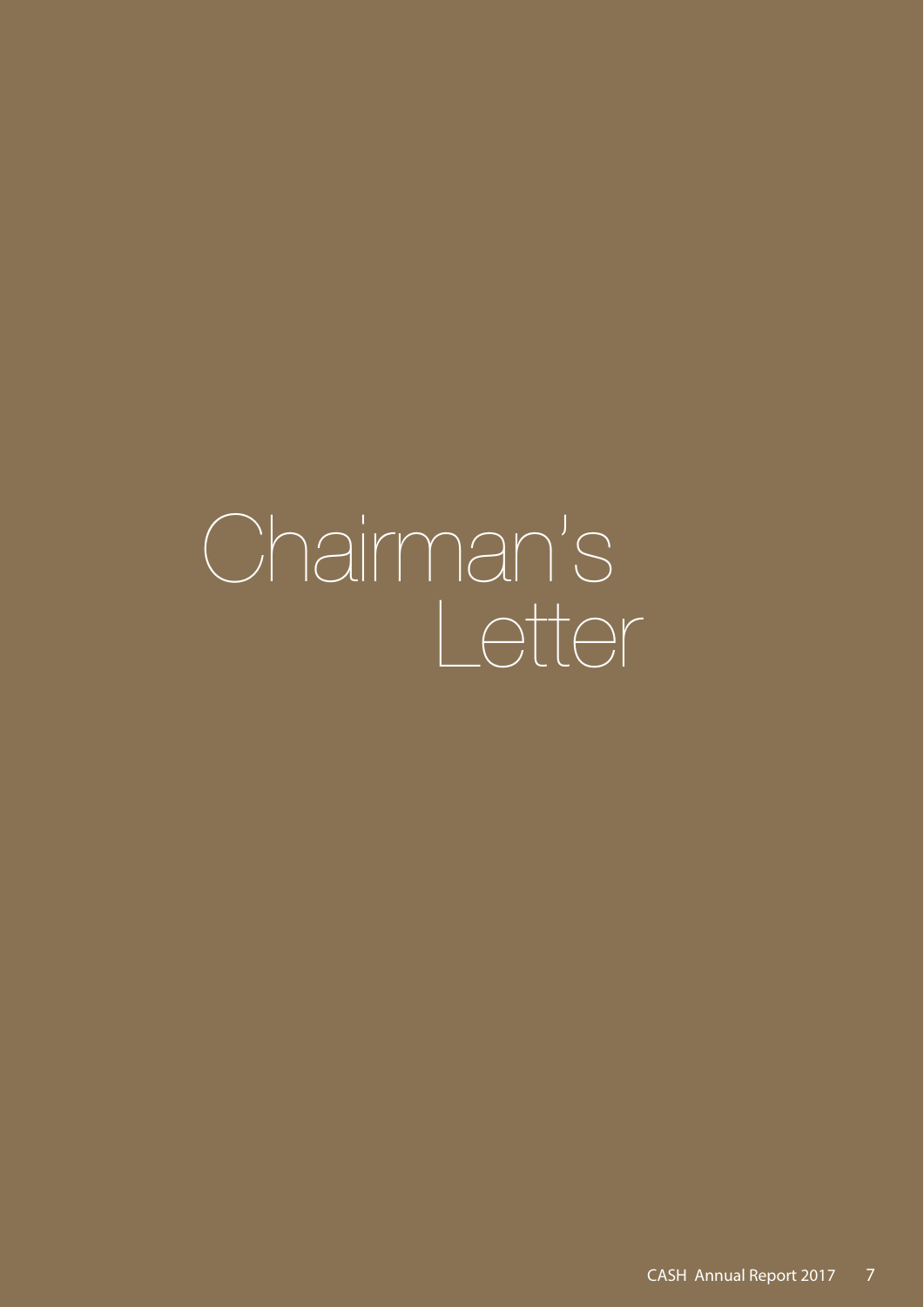# CHAIRMAN'S LETTER

Dear Fellow Shareholders,

In 2017, global political tensions increased in numerous areas. Presidential elections in Germany and France, US president Donald Trump's erratic and isolationist policies, the "Brexit" aftermath beginning to unfold, and confrontational situations in the Middle East and Korean Peninsula all loomed over the international landscape. On a positive note, both global and local markets experienced a relatively broad-based economic recovery over the year, with notable upswings in Europe and Asia and stronger-than-expected GDP growth in China. In Hong Kong, the economy recorded 3.8% growth for the year, its strongest performance since 2011. It is encouraging to see the new HKSAR administration, in office since July 2017, actively promoting Smart City development and the use of technology in different sectors, paving the way for Hong Kong to become a technological leader instead of a follower.

With global inflation weak, the cyclical rebound proved robust, positively impacting the world economy and global trade, and driving forward the Fourth Industrial Revolution — the widespread use of advanced technologies such as artificial intelligence (AI), machine learning (ML), and the internet of things (IoT) — in the business sector.

The CASH Group rode the wave of the Fourth Industrial Revolution to enhance our competitiveness over the years. Following our leading move in 2014 to develop Pricerite into an omni-channel retailer, at end of 2017 we became the first home furnishing brand in Hong Kong to adopt a customercentric New Retail business model. This pioneering initiative enabled Pricerite to provide a cutting-edge customer experience in both online and offline channels to augment the shopping experience we offer. In focusing on retail automation, personalisation and digitalisation through big data analytics, artificial intelligence, robotic technologies, Pricerite is seeking to transform the home furnishing market as the disruptive New Retail era unfolds. In addition, CRMG carefully built on its longterm sustainable growth strategy, successfully boosting the Group's architecture and multiple-brand business approach: TMF evolved into a stand-alone CRMG brand; W@W was established and became our brand for workplace wellness; two more brands are also on the way. We are confident that this vertically integrated infrastructure can better serve the needs of customers.

In our financial business, which aims to provide investors with a total mobile solution, we are currently developing a new trading platform, including web, iOS and Android applications for premium brokerage for trading on global exchanges and asset management services for discretionary fund investment as well as robo-advisory services. With AI reinventing the financial industry, we have already integrated innovative AI technologies and big data analytics into our new trading platform to provide investment advisory and personalised news recommendations. Overall, the 2017 financial market was lacklustre in the first half of the year but gradually picked up towards China's 19th Communist Party Congress in October, with more southbound capital inflows heading into the maturing market of Stock Connect programmes in the second half of the year. We closely followed market developments and actively sought to lead the way in moving the market toward financial technology (FinTech).

Looking ahead, recent US protectionist measures against China now threaten to derail the global economic recovery, dampening growth and confidence. A financial market correction looks possible and could be worsened by a fasterthan-expected increase in advanced economy core inflation and interest rates as demand accelerates. Nonetheless, China's continuing transition from low-tech to high-tech and valueadded manufacturing, the momentum of the Belt and Road Initiative, renminbi internationalisation, and development of the Guangdong-Hong Kong-Macau Bay Area are all anticipated to boost the country's domestic market and international influence. They should also keep China on track to become even more significant on the geopolitical scene and surpass US GDP in the next decade. Hong Kong is poised to contribute positively to such developments as China's international financial centre and a leading global market. To continue to play such roles, though, technology and innovation will need to be fully embraced. With CASH Group's pioneering adoption of both FinTech and retail technology, the Group is in a prime position to take advantage of the forthcoming boom. Our ongoing growth will also be hinged on Hong Kong's successful integration with China, especially the long-term development with Central Government's strategic move on the Greater Bay Area and the Belt-and-Road initiative. We will therefore continue our cost-leadership approach while at the same time pursue active development of our technology-driven China businesses to enhance sustainability and operability.

I would like to take this opportunity to thank the Board of Directors and our dedicated staff members for their diligence, dedication and professionalism. Their unwavering support for the Group's development and our core culture have helped us weather difficulties and will enable us to capture new opportunities ahead.

Yours sincerely,

Jankee Kwan

**Bankee P. Kwan, JP** Chairman & CEO **Celestial Asia Securities Holdings Limited**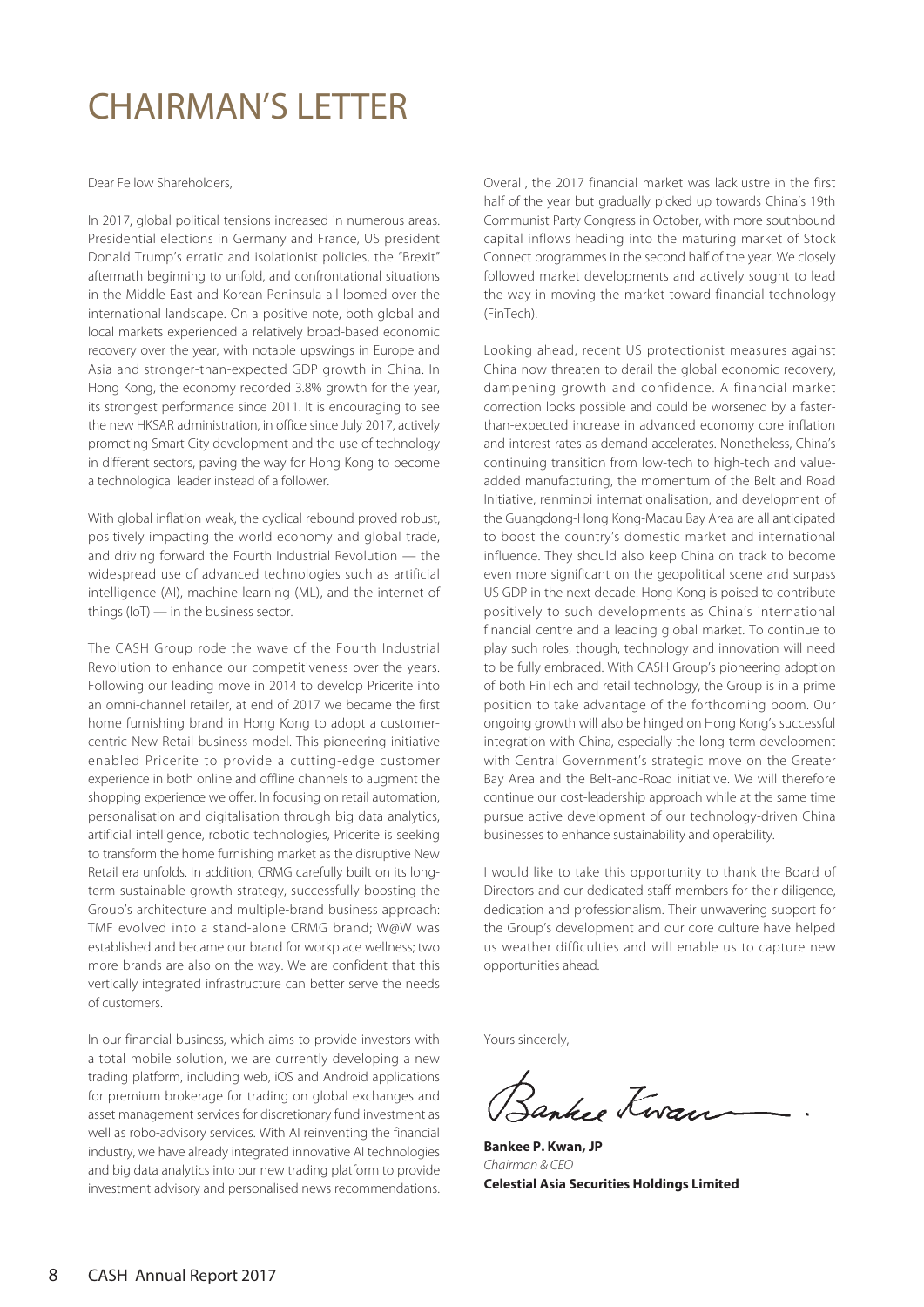# Financial Review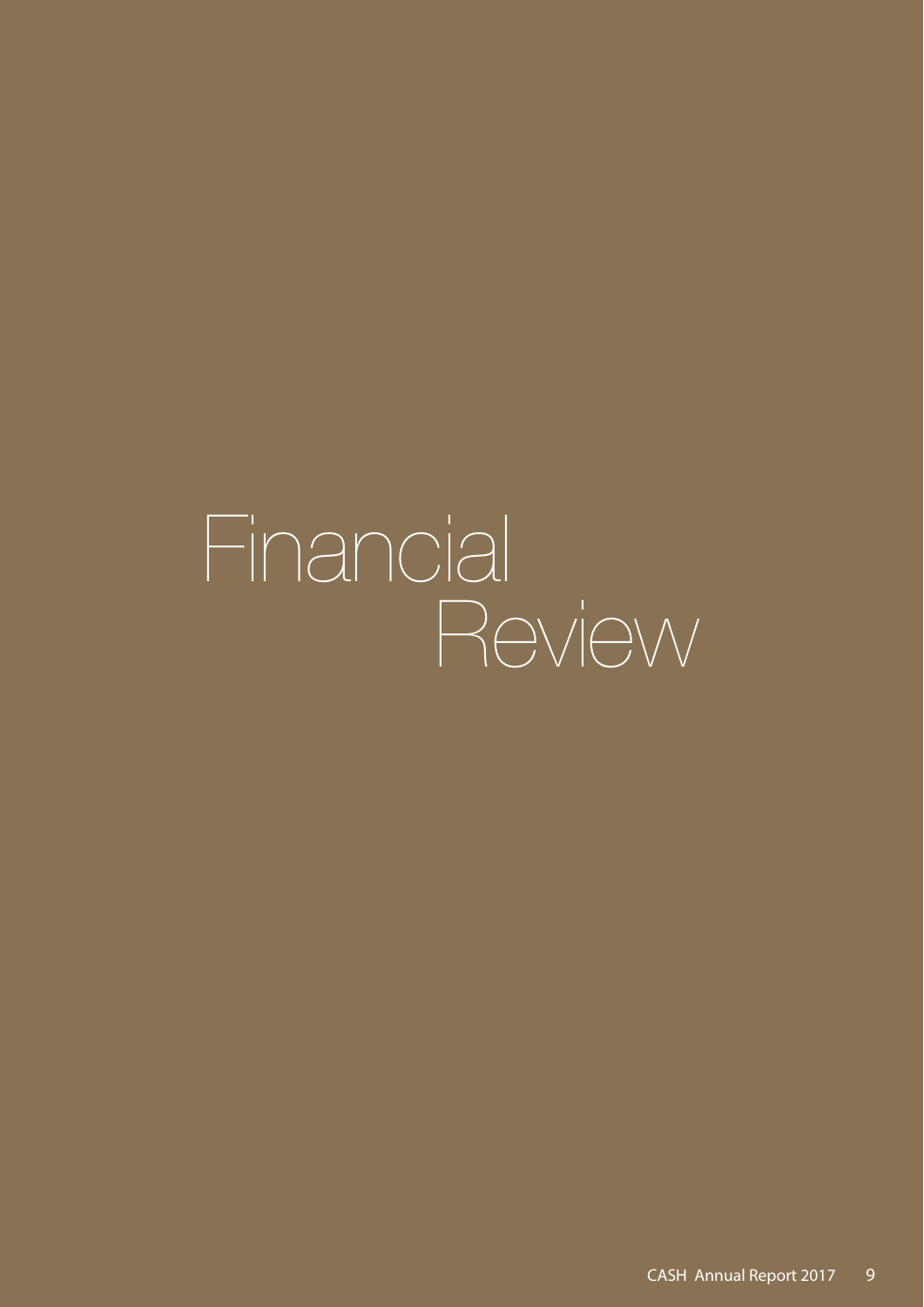# FINANCIAL REVIEW

## FINANCIAL PERFORMANCE

Facing the challenging global environment, political and economic uncertainties throughout the year under review, the Group's businesses encountered a slight drop in revenue yet still managed to weather through the difficulties. For the year ended 31 December 2017, the Group recorded revenue of HK\$1,333.0 million as compared to HK\$1,443.1 million in the previous year.

During the year under review, CASH Financial Services Group Limited (CFSG) which was then a subsidiary of the Group issued 826 million new shares to a subscriber with a subscription price of HK\$0.28 per share. After the completion of transaction on 20 June 2017, the Group's shareholding interest in CFSG was diluted from approximately 40.34% to 33.62% and accordingly CFSG ceased as a subsidiary of the Group and became an associate of the Group. Due to this deemed disposal of CFSG, the Group recorded a gain of approximately HK\$262.6 million.

After taking into account the above mentioned gain on deemed disposal and the operating results of the continuing operations, which already included an impairment loss recognised on interest in an associate of approximately HK\$125.8 million and a share of loss in associate of HK\$2.9 million, the Group reported a net profit of HK\$23.9 million for the year ended 31 December 2017.

#### **Retail Management Business — CRMG**

The economic conditions of Hong Kong had shown gradual improvement during current year under review. The prevailing favourable employment and income conditions rendered a solid support to both domestic demand and local consumption sentiment. The strong demand in the residential property market, especially those from investors and young couples looking for small flats, showed no sign of shrinking. These factors had both positive and negative impacts on our retailing business. Thanks to the unabated strong demand in the property market and the overall improving employment outlook and household incomes, we had achieved a 7.2% same-store-growth for our furniture and household sales in our flagship stores.

The low unemployment rate which remained steady at about 3.1% for most of the time and fell to 2.9% in the fourth quarter of 2017 — the lowest in 20 years, had continuously been pushing up the staff costs to a new high, whilst the positive consumption sentiment and promising retailing business outlook helped further inflate the rental costs of our outlets, most of which are located in shopping malls and streets selling goods for daily consumption to the local population. Facing the ever rising staff and rental costs, we had embarked on network optimization of our retail stores by closing down 4 underperforming stores, the landlords of which had denied any rental concession at all to our demands. As a result of shutting down these stores, the total sales-space had decreased by approximately 10% for the year under review, which in turn had caused the overall fall in revenue by 7.5% as compared with the preceding year. On the other hand, the rental costs, being one of the major components of the total operating costs, had been down by 12.4% as compared with the preceding year. After the recent network optimization of our retail stores, we still could have our hero products prominently displayed in a chic and spacious shopping environment in our flagship stores by pulling some bulky electrical appliances and household products with low margins off the shelves and shifting them to our online store. Together with our full range furniture and household products, we were still able to offer the most comprehensive product range to our customers for their shopping and buying online and have persistently enhanced e-shopping experience for our customers by deploying the most advanced information technology and the latest e-marketing solutions to our online store.

To keep our leading position in the retailing business amid the rapidly changing business environments, we have stepped forward to introduce new retail concepts by serving our current customers with more variety of products while at the same time, explored new clusters of customers. Hence, we had adopted a multi-brand business strategy to cater for the everincreasing demands of our existing and potential customers in different segments. In pursuance of our new business strategy, several new specialty stores which will be operated under new brand names and carry a variety of products not currently being sold in the existing Pricerite stores have been scheduled to open in early 2018. As such, we had recruited a team of specialists with experiences in various aspects of retailing business to pursue our multi-brand business strategy, which had inevitably led to an increase in staff costs for the year under review. For the year ended 31 December 2017, CRMG recorded revenue of HK\$1,332.0 million, representing a drop of 7.5% as compared with HK\$1,440.5 million in 2016 and a pre-tax profit of HK\$19.4 million as compared to a pre-tax profit of HK\$34.5 million for 2016.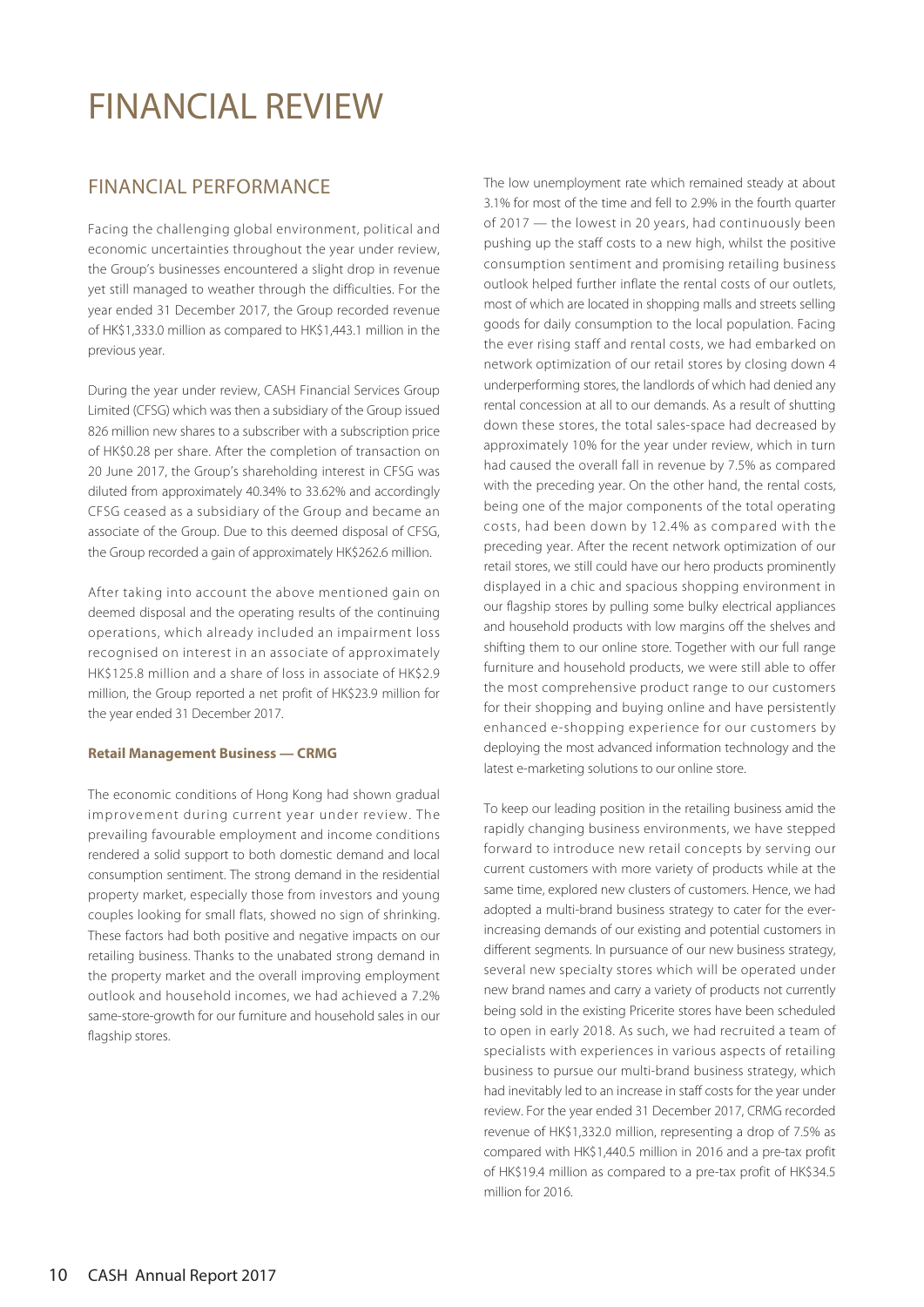#### **Mobile Internet Services Business — Net2Gather**

The Group's Mobile Internet Service Business recorded revenue of HK\$1.0 million and a net segment loss of HK\$1.9 million for 2017, as compared to revenue of HK\$2.6 million and a net segment loss of HK\$2.0 million in the previous year.

#### **CFSG — The Group's Associate**

#### **Financial Services Business — CFSG**

For the year ended 31 December 2017, CFSG recorded revenue of HK\$133.6 million, representing a decrease of 19.9% as compared with HK\$166.8 million in 2016.

At the beginning of the year, the CFSG board remained cautious towards the economic outlook of Hong Kong as the local market was still facing various concerns and uncertainties including the accelerated pace of the US interest-rate increases, Renminbi depreciation and the economic growth on the Mainland. As such, CFSG had adopted a prudent margin lending policy. The local securities firms have recently been facing ever inflating compliance and legal costs as a result of the introduction of more stringent compliance requirements by the relevant regulatory authorities in recent years. The stringent compliance requirements such as Financial Resources Rules had made CFSG, being a Hong Kong based securities house with limited capital, more difficult to achieve impressive growth for its margin financing-driven broking business. Having exercised restraint in making excessive margin loans to our clients for their trading and investment activities due to our limited working capital had caused a drop of approximately 37.8% in securities brokerage incomes for the first half of the year. To strengthen its financial services business by providing more funding for its margin financing and underwriting businesses, CFSG had completed two fund raising activities during the year. In June, 826 million new shares at a subscription price of HK\$0.28 per share were issued and allotted to an investor, raising approximately HK\$231.3 million. In July, convertible bonds at the initial conversion price of HK\$0.31 per share were issued and placed to several investors, raising HK\$620 million. The completion of these two fund raising activities had resulted in CFSG having a stronger

financial position and could provide more margin loans to our client investors, thus encouraging them to make more trading activities amid the improving investment sentiment, both locally and overseas. In December 2017, the aforesaid convertible bonds were fully redeemed by CFSG. Thus, there were no convertible bonds outstanding in issue at the yearend date. Almost immediately after the completion of the issue of the shares, the unexpected panic selling of several smallcap stocks forced CFSG to put its ready-to-launch flexible and lenient lending policy on hold. In late June, more than a dozen small-cap stocks in Hong Kong suffered a price crash almost simultaneously. CFSG made a provision for bad debts of HK\$15.0 million in respect of the over losses incurred by a few margin clients in this penny-stock meltdown. In order to avoid incurring the similar losses, a thorough review on the existing credit risk management had been undertaken immediately after the crisis and much more stringent control measures had been put in place since then. This rather conservative credit policy had to some extent hindered CFSG from aggressively granting margin financing to our client investors who actively traded in small-cap stocks and possessed stock holdings heavily concentrated in second- and third-liner shares and the non-acceptable small-cap stocks. This tightening of credit facilities to these clients had explained why CFSG's brokerage business had failed to achieve growth in revenue amid the improving investor sentiment across the global market. It also explained why its performance had been lagging behind that of the local stock market the trading of which had been very active for most of the year, with the average daily turnover 32% higher than the average in 2016. In order to boost the turnover of CFSG's brokerage business, the CFSG board had adopted a more flexible approach in granting margin loans and trading limits to the clients who had records of high credibility and rating, as well as those had mostly traded and invested in blue- and red-clip stocks. This had helped CFSG's brokerage income gradually pick up in the last quarter of the year and recorded net profit for the 3-month period. It is not only the shift in margin financing policy that led to the decrease in securities brokerage revenue, the ever-changing landscape in the derivatives markets had also badly hit CFSG's commodity brokerage business. Most of our clients who are mainly retail investors had incurred huge losses these days when making their investment strategies and trading activities in complex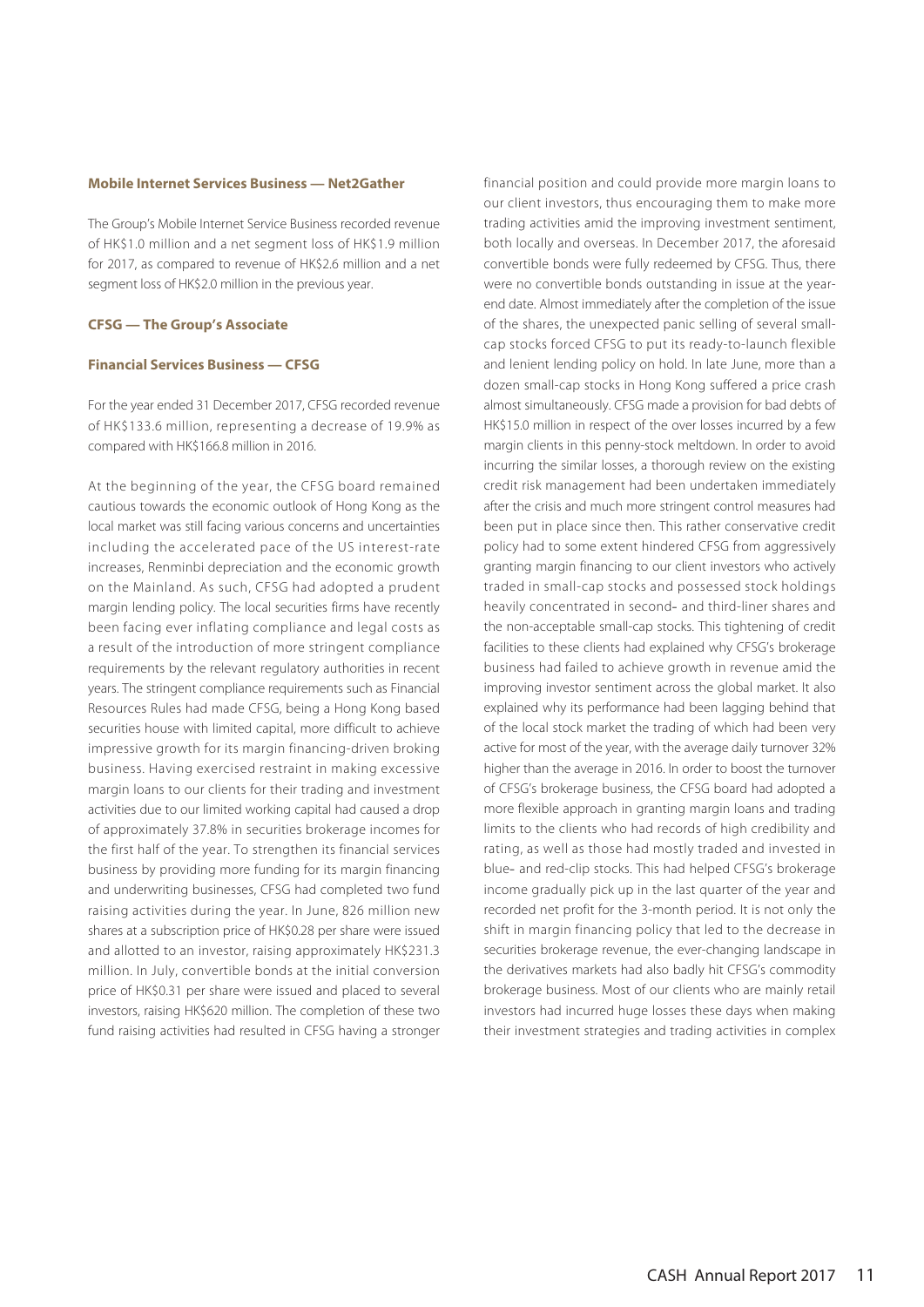# FINANCIAL REVIEW

securities, especially commodity futures and options which had exhibited extremely high volatility over the past years. As more and more leading financial institutions, corporate investors and hedge-fund managers have been using the most advanced technologies to formulate their sophisticated strategies and models to execute their trading activities, our client investors find it more difficult to take profit from trading in commodity futures and options and therefore had adopted more risk-averse attitude in these securities dealings and reduced the trading volume drastically for the year under review. CFSG's commodity broking business recorded a drop of 53.1% in revenue for 2017 as compared with the preceding year. Despite the mild drop in our brokerage revenue, our asset management business recorded 353% growth in revenue and an increase of 56.2% in its assets under management during the year. By providing our clients with high-quality and comprehensive advisory services and tailor-made investment strategies in the fast changing stock market, they had received outperforming annualised returns on their investments and achieved considerable assets appreciation for the current year.

CFSG recorded a net loss of HK\$46.1 million for the year ended 31 December 2017 as compared to a net loss of HK\$51.2 million in the preceding year. As mentioned hereinbefore, CFSG ceased to be a subsidiary of the Group on 20 June 2017 and accordingly, the Group's financial services operation which is carried out by CFSG was considered as discontinued during the year ended 31 December 2017. CFSG record a net loss of HK\$39.0 million for the period from 1 January 2017 to 20 June 2017.

#### **Liquidity and Financial Resources**

Upon CFSG becoming an associate of the Group, its assets and liabilities would no longer be consolidated in the Group's financial statements. The Group's interest in CFSG had been disclosed as interests in an associate in its statement of financial position as at 31 December 2017 accordingly.

The Group's equity attributable to owners of the Company amounted to HK\$508.1 million as at 31 December 2017 as compared to HK\$461.9 million at the end of the previous year. The increase in equity was mainly due to the net profit reported for the year.

As at 31 December 2017, the Group had total outstanding borrowings of approximately HK\$195.2 million as compared

to HK\$405.7 million as at 31 December 2016. The decrease in bank borrowings was mainly due to the fact that CFSG's bank borrowings which had been included in the Group's total borrowings at the end of the last year were no longer consolidated in its total borrowings as at 31 December 2017. The bank borrowings were mostly denominated in Hong Kong dollars comprising unsecured loans of approximately HK\$118.6 million and secured loans of approximately HK\$76.6 million. The above bank loans of approximately HK\$76.6 million were secured by the Group's pledged deposits of HK\$42.0 million and corporate guarantees.

As at 31 December 2017, our cash and bank balances totalled HK\$251.0 million as compared to HK\$1,516.0 million at the end of the previous year. The decrease in cash and bank balances was mainly due to the fact that CFSG's cash and bank balances which had been included in the Group's total bank balances at the end of the last year were no longer consolidated in its total bank balances as at 31 December 2017. The Group derives its revenue mainly in Hong Kong dollars and maintains its cash and bank balances mainly in Hong Kong dollars.

The liquidity ratio as at 31 December 2017 fell to 0.93 time from 1.29 times as at 31 December 2016. The decrease in the liquidity ratio was mainly due to the fact that CFSG's current assets and liabilities which had been included in the Group's statements of financial position at the end of the last year were no longer consolidated in its statements of financial position as at 31 December 2017.

The gearing ratio, which represents the ratio of interest bearing borrowings of the Group divided by the total equity, was 40.4% as at 31 December 2017 as compared to 53.8% as at 31 December 2016. The decrease in gearing ratio was mainly due to the fact that CFSG's bank borrowings which had been included in the Group's total borrowings at the end of the last year were no longer consolidated in its total borrowings as at 31 December 2017. On the other hand, we have no material contingent liabilities at the end of the year.

The Group's treasury policies are to secure healthy liquidity for running its operations smoothly and to maintain a sound financial position at all time throughout the year. Besides meeting its working capital requirements, cash balances and bank borrowings are maintained at healthy levels to meet its customers' investments needs while making sure all relevant financial regulations have been duly complied.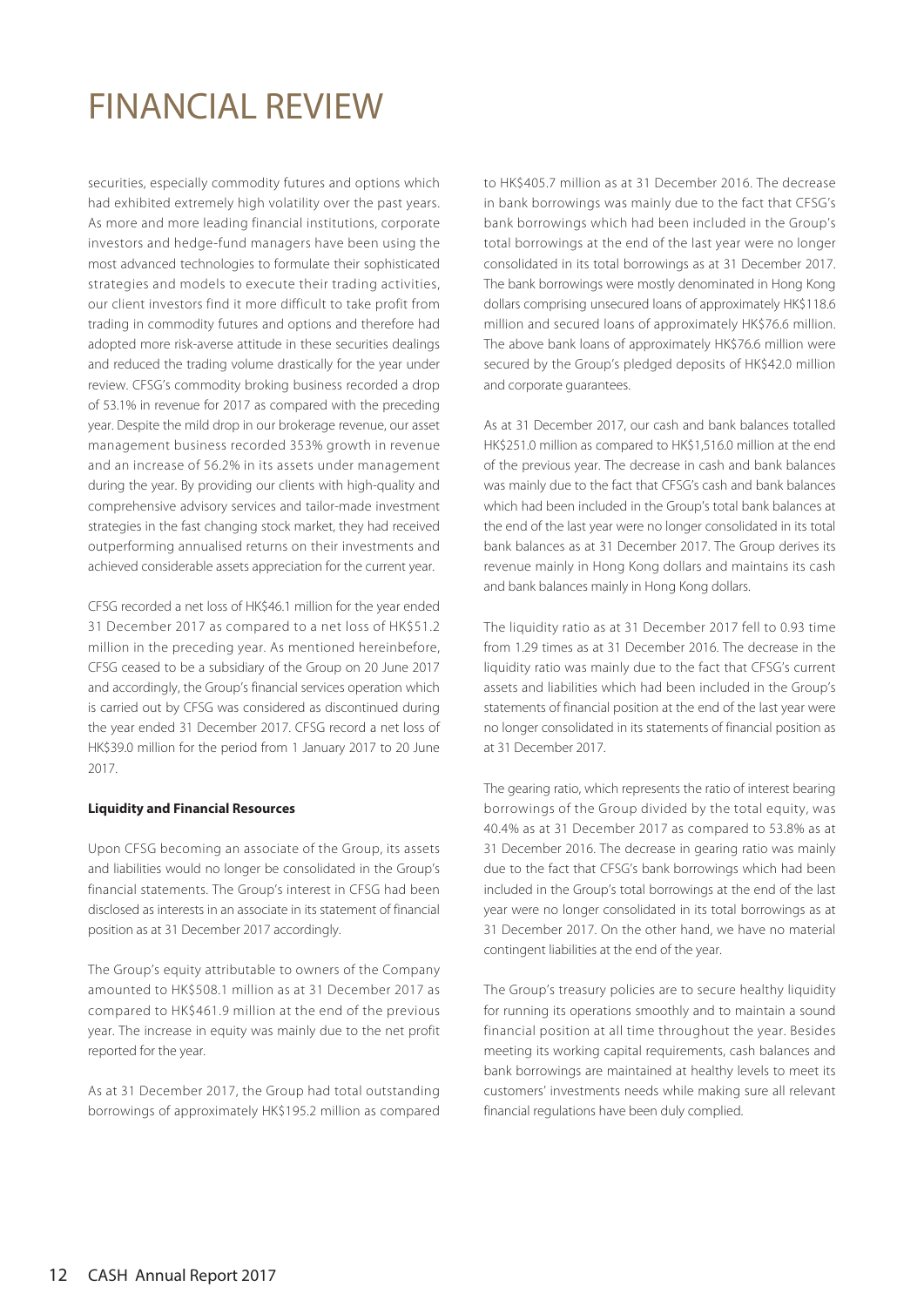#### **Foreign Exchange Risks**

The Group did not have any material un-hedged foreign exchange exposure or interest rate mismatches at the end of the year.

#### **Material Acquisitions and Disposals**

The proposed disposal of 36.28% shareholding interest in CFSG (a non-wholly-owned subsidiary of the Company as at the date of the sale and purchase agreement on 8 September 2016) by the Group to Ever Billion Group Limited ("Ever Billion") at a consideration of HK\$765 million (representing a purchase price of HK\$0.51 per share of CFSG), which constituted a possible very substantial disposal of the Company under the Listing Rules and triggered a possible mandatory general offer for shares in CFSG, was terminated on 29 March 2017. The transaction was approved by shareholders of the Company at a special general meeting of the Company held on 28 October 2016. Details of the transaction were disclosed in the various announcements of the Company and CFSG relating to the transaction from September 2016 to March 2017.

In March 2017, the Company announced a major transaction in relation to proposed issue of 826 million new subscription shares in CFSG at a subscription price of HK\$0.28 per share to Ever Billion resulting in deemed disposal of shareholding interest of the Company in CFSG under the Listing Rules. The transaction was approved by shareholders of the Company at a special general meeting of the Company held on 16 June 2017. Upon completion on 20 June 2017, 826 million new subscription shares of CFSG were duly issued and allotted, and CFSG raised gross proceeds of approximately HK\$231.3 million. Since then, the shareholding interest of the Company in CFSG was diluted from 40.34% to 33.62% and CFSG ceased as a subsidiary of the Company and became an associate of the Company. Details of the transaction were disclosed in the joint announcement of the Company and CFSG dated 6 April 2017, circular and supplemental circular of the Company dated 16 and 29 May 2017 respectively.

In May 2017, the Company announced a possible very substantial disposal in relation to proposed issue of convertible bonds in the amount of up to HK\$620 million by CFSG to independent placees at initial conversion price of HK\$0.31 per share of CFSG resulting in deemed disposal of shareholding interest of the Company in CFSG under the Listing Rules. The transaction was approved by shareholders of the Company at a special general meeting of the Company held on 10 July 2017. Upon the completion on 27 July 2017, convertible bonds with an aggregate principal amount of HK\$620 million were issued by CFSG and CFSG raised gross proceeds of HK\$620 million. The convertible bonds were early redeemed in full by CFSG on 19 December 2017 in accordance with the terms of the convertible bonds. There was no convertible bond outstanding in issue as at end of the year. Details of the transaction were disclosed in the joint announcements of the Company and CFSG dated 26 May 2017, 27 July 2017 and 13 December 2017 and the circular issued by the Company dated 21 June 2017.

In November 2017, the Company announced a possible very substantial disposal in relation to possible disposal of all the 33.62% shareholding interest of the Company in CFSG at a minimum disposal price of HK\$0.31 per share subject to the terms of the disposal mandate. The disposal mandate was approved by shareholders of the Company at a special general meeting of the Company held on 18 December 2017. No share in CFSG has been disposed by the Company under the disposal mandate for the year under review. Details of the transaction were disclosed in the joint announcement of the Company and CFSG dated 7 November 2017 and the circular issued by the Company dated 29 November 2017.

Save as aforesaid, the Group did not make any material acquisitions and disposals during the year.

Save as disclosed in this annual report, there is no important event affecting the Group which has occurred since the end of the financial year.

#### **Capital Commitment**

The Group did not have any material outstanding capital commitment at the end of the year.

#### **Material Investments**

The market value of a portfolio of investments held for trading decreased from HK\$33.3 million as at 31 December 2016 to approximately HK\$11.0 million as at 31 December 2017. A net gain derived from investments held for trading of HK\$13.2 million was recorded for the year. Such securities investments were not material as compared to the total assets of the Group as at 31 December 2017.

We do not have any future plans for material investments, or addition of capital assets.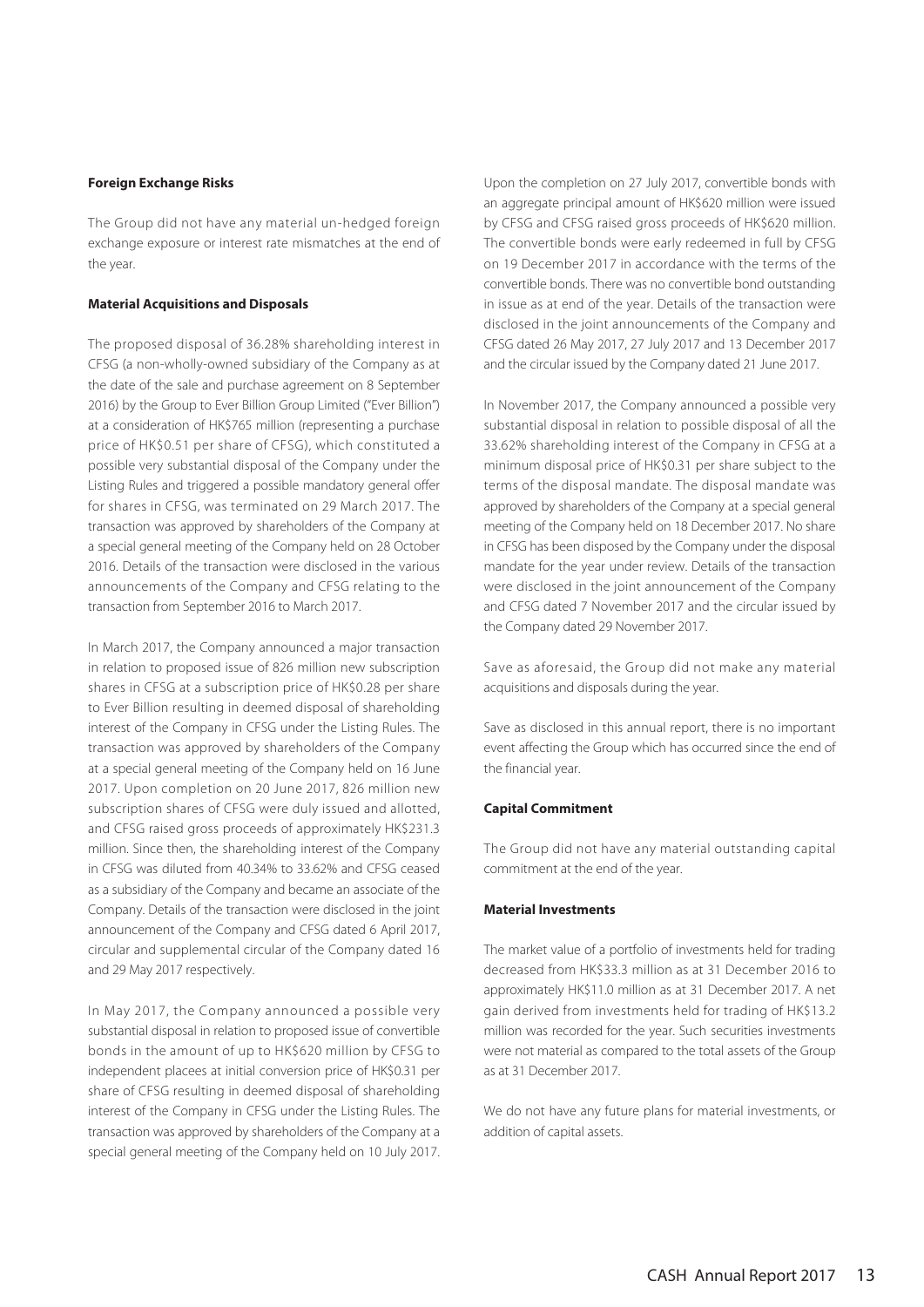# FINANCIAL REVIEW

# FINANCIAL AND OPERATIONAL HIGHLIGHTS

#### **Revenue**

| $(HK\$ {5'm})                | 2017    | 2016    | % change |
|------------------------------|---------|---------|----------|
| <b>Continuing operations</b> |         |         |          |
| Retailing                    | 1,332.0 | 1,440.5 | (7.5%)   |
| Online game                  | 1.0     | 2.6     | (61.5%)  |
| Group total                  | 1,333.0 | 1,443.1 | (7.6%)   |

#### **Key Financial Metrics**

|                                                         | 2017    | 2016<br>(Restated) | % change   |
|---------------------------------------------------------|---------|--------------------|------------|
|                                                         |         |                    |            |
| <b>The Group</b>                                        |         |                    |            |
| Net profit (loss) attributable to Shareholders (HK\$'m) | 45.4    | (28.8)             | 257.6%     |
| Earnings (loss) per Share (HK cents)                    | 5.47    | (3.75)             | 245.9%     |
| Total assets (HK\$'m)                                   | 1,004.8 | 2,520.2            | $(60.1\%)$ |
| Cash on hand (HK\$'m)                                   | 251.0   | 1,516.0            | $(83.4\%)$ |
| Bank borrowings (HK\$'m)                                | 195.2   | 405.7              | $(51.9\%)$ |
| <b>Retailing</b>                                        |         |                    |            |
| Revenue per sq. ft. (HK\$)                              | 4,488   | 4,380              | 2.5%       |
| Growth for same stores (vs last year)                   | 7.2%    | 3.6%               | N/A        |
| Inventory turnover days                                 | 23.8    | 27.7               | $(14.1\%)$ |
| <b>Financial services</b>                               |         |                    |            |
| Annualised average fee income from broking              |         |                    |            |
| per active client (HK\$'000)                            | 7.3     | 10.2               | $(28.4\%)$ |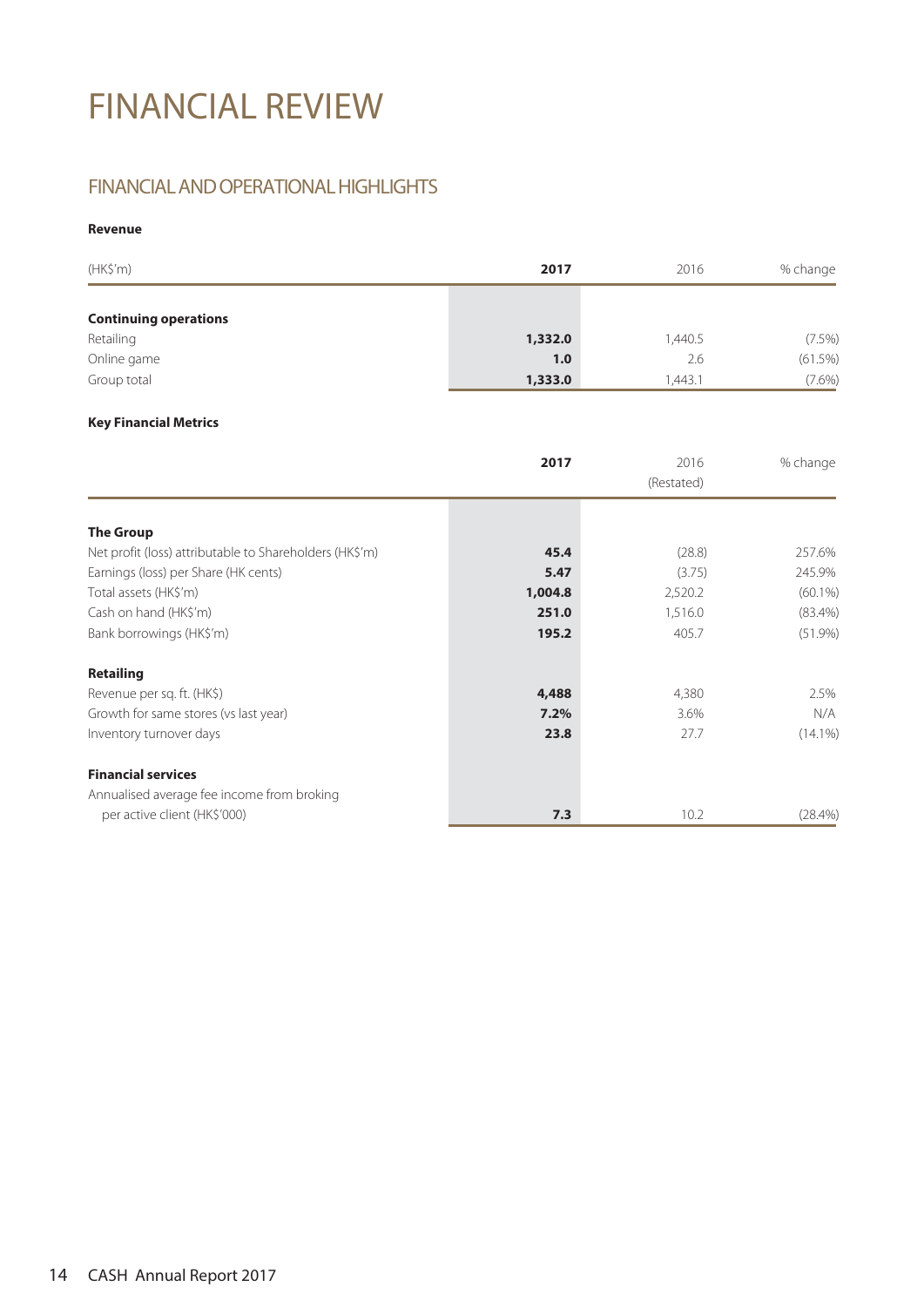# Management Discussion and Analysis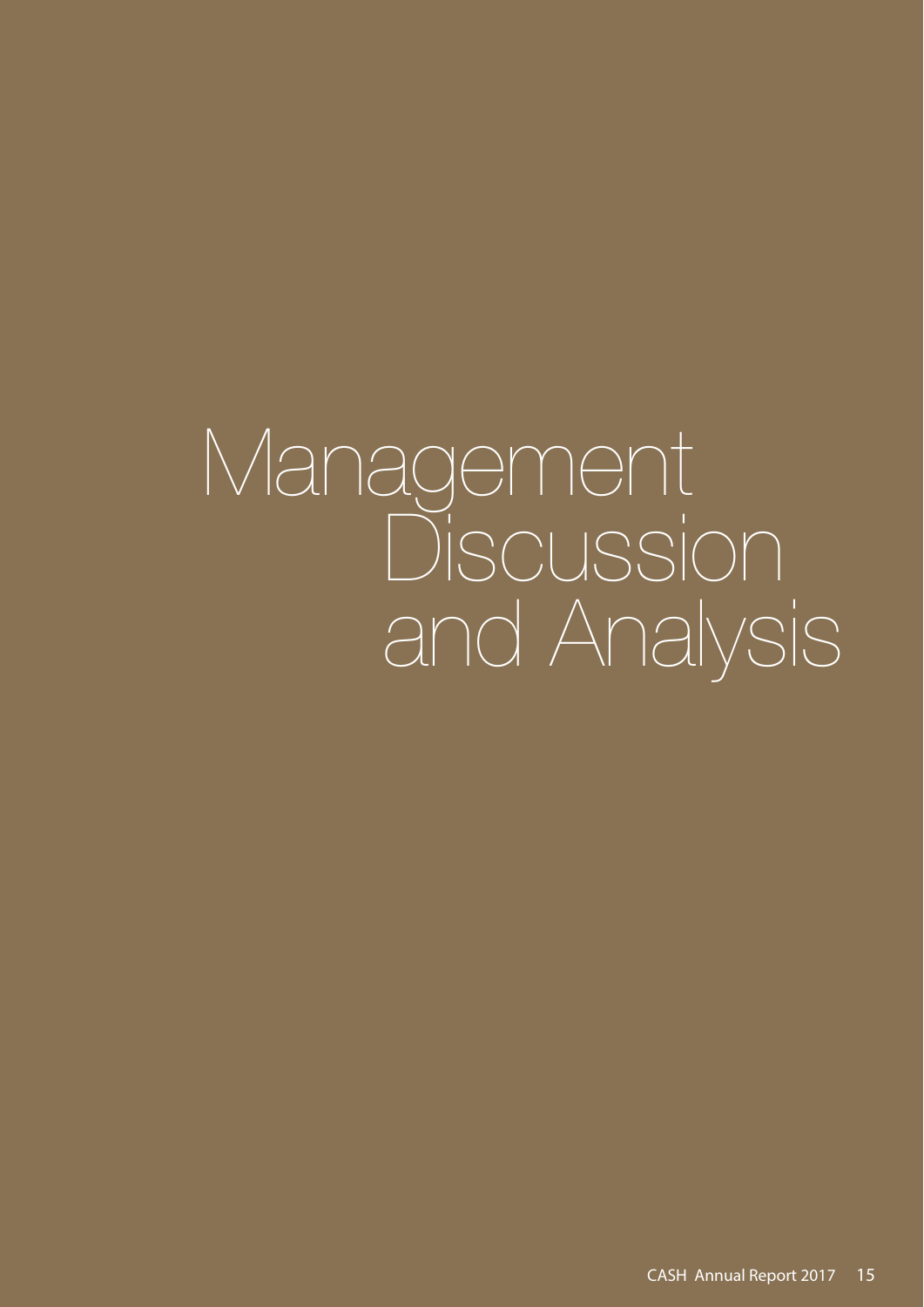# MANAGEMENT DISCUSSION AND ANALYSIS

#### **Retail Management Business — CRMG**

#### **Industry Review**

The Hong Kong economy grew at 3.8% in 2017, following robust growth of 3.9% in the first three quarters on the back of strong asset markets and an improved global economic environment. A pick-up in visitor arrivals from Mainland China and strong local demand boosted consumer confidence. In 2017, total retail sales rose 2.2%, the first increase in three years, putting the retail market on track for a recovery. The optimistic retail outlook has also spurred a trend of rising rents.

#### **Business Review**

The Transport and Housing Bureau projected Hong Kong's supply of new private flats to reach 97,000 over the next three to four years. As homes are in high demand among Hong Kong people, but apartment prices are still soaring, there will continue to be a need to furnish homes in ways that maximise shrinking saleable floor area and usable space. To cater for customers' increasingly diverse needs in home and other furnishing sectors, and following careful market research, the Board adopted a multi-brand strategy to better serve different customer segments. To carry this forward, the Group mobilised its internal resources and retail knowhow in home furnishings, and recruited a team of specialists in different fields to spearhead the development of our multi-brand business. The Group is also committed to blending human talent with advanced technology to ensure seamless integration of our omni-channel business model and to add value for customers. Given our pioneering role in adopting this customer-centric "New Retail" concept and, as New Retail becomes the industry's new normal, we will continue to bring a more automated, interactive, digitalised and personalised shopping experience to customers.

#### Pricerite — Smart, Local Home Furnishing Solutions

The booming residential property market, especially in small and medium-sized flats, brought higher demand for home furnishings and smart furniture solutions. During the year, Pricerite recorded a respectable same-store growth of 7.2%. Pricerite also took advantage of a rental market correction to optimise its retail network. Underperforming stores were closed or relocated to better locations to improve overall network efficiency and maximise productivity.

As the first home furnishing retailer in Hong Kong to develop seamless omni-channel retailing, Pricerite further integrated its online and offline shopping experiences with artificial intelligence, big data analytics, mobile payments and robotic technologies, culminating in the opening of our New Retail concept store in Mongkok.

After reviewing our corporate positioning, we fine-tuned our brand proposition to better communicate with customers. To strengthen bonds with Hong Kong people, we proposed a new theme, "Live on the Bright Side", to encourage people amid the challenges of life while conveying Pricerite's vision to create smart home solutions that light up their lives. A new brand ambassador, Ms Karena Lam, was recruited, with Ms Lam's smart, cheerful and positive outlook aligning perfectly with such brand positioning. The new campaign was well received and improved the brand's health.

In addition, we developed more products focused on space maximisation and customers' well-being. In home furnishings, the Transformer series provided multi-functional items that allow better usage of space. We also introduced a wide range of products to address modern well-being issues, including spinal health, air and water quality.

In 2018, Pricerite will optimise its store network further and open branches in new residential areas in the New Territories. We will also continue to pioneer the New Retail concept in Hong Kong's home furnishing market to improve customers' experience and shopping journey through on-going evolution of space management and well-being products that address modern living concerns.

#### TMF — Reliable, Professional Tailor-Made Furniture Solutions

The increasing number of small flats in Hong Kong has brought a larger demand for highly flexible and tailor-made furniture. As such, in 2017, TMF developed into a stand-alone CRMG brand, dedicated to providing customised furnishing solutions for household and corporate clients in Hong Kong. TMF's differentiated and distinctive services offer a professional and caring approach as well as high-quality customer solutions.

During the year, TMF opened a new store in HomeSquare, Shatin, a strategic location with a cluster of industry players that will help the brand secure a foothold in the sector and raise awareness. To cope with rapid business growth, we also opened a TMF Design Centre in Mongkok to provide tailored services to clients.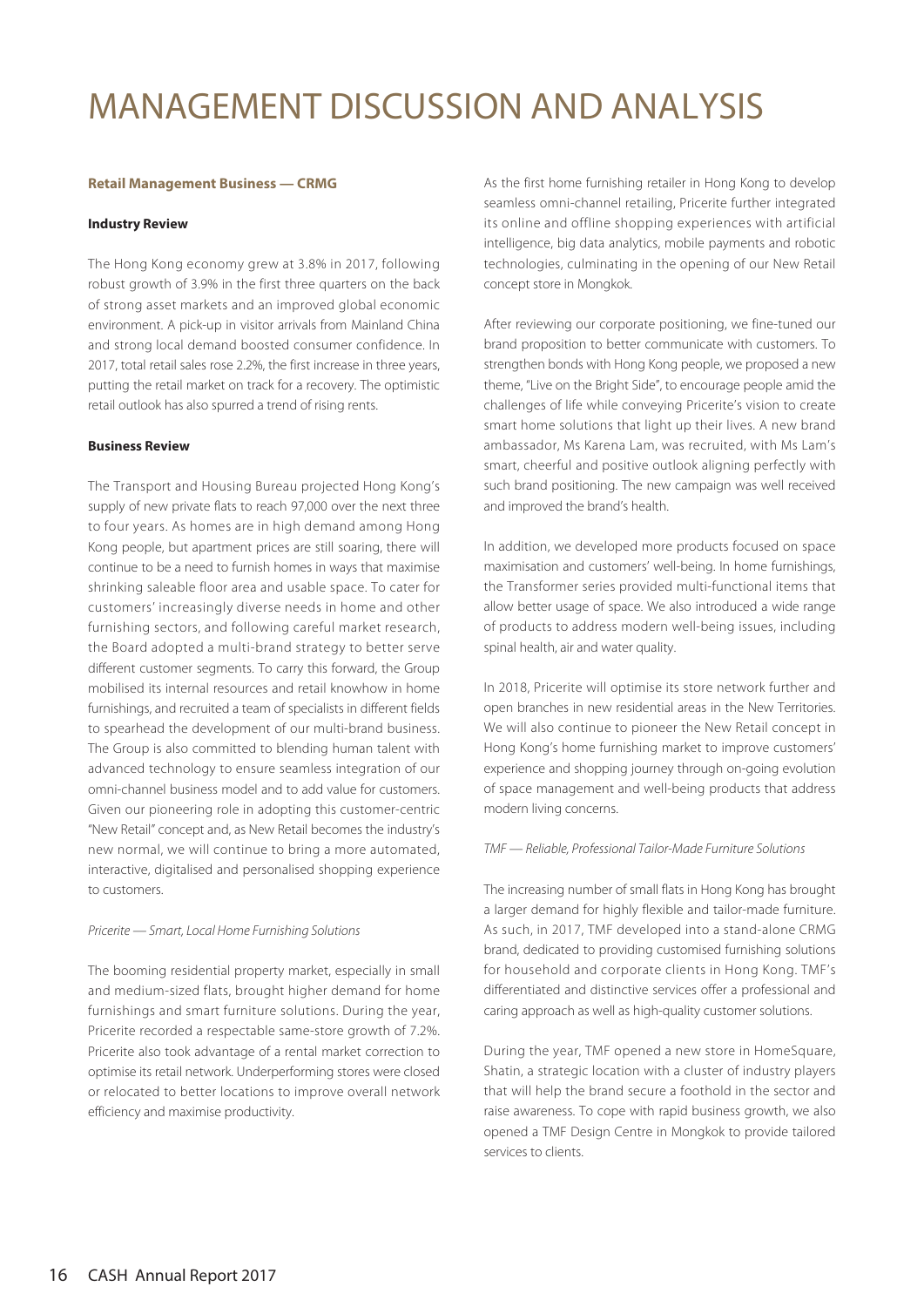With a view to reshaping market standards to address customers' key concerns on tailor-made home furnishing solutions, we became the first in the market to give "5 unique service pledges" to strengthen customer confidence. We also continued our collaboration with Hong Kong Design Institute to nurture a sustainable pool of furniture design talents.

TMF experienced a year of intensive enhancement in 2017, augmenting its business model, brand image, team-building, and operations. Given this solid foundation, it is expected that 2018 will be a year of strong development for TMF. Its store network will be further optimised by opening new branches in strategic locations and streamlining underperforming stores while human resources and operations will be strengthened to maximise resource allocation and utilisation to boost our total customer experience.

#### W@W — The Workplace Wellness Advisor

As a total caring organisation, the Group is committed to helping organisations optimise wellness in the workplace. Established in 2017, Wellness at Work (W@W) provides full workplace furnishing and wellness solutions to corporate clients. Whether office sundries, office and dormitory furniture or electrical appliances for the workplace, W@W is seeking to becoming Hong Kong companies' long-term wellness partner. By sharing health and safety knowledge through electronic Direct Mail (eDMs) and workshops, we are committed to promoting a wellness culture at work. Our client portfolio ranges from theme parks, property developers, banks and hospitals to education institutions, youth centres and elderly care centres. In 2018, W@W will continue to expand into this untapped market and cultivate wellness at work in Hong Kong.

#### **Outlook and Corporate Strategy**

The low interest rate environment and stable economic outlook resulted in consistently high demand for homes and hence home furnishing solutions in 2017. However, the positive retail market also led to rising operating costs, including rents and salaries. The Group is thus cautiously optimistic about CRMG's development, in particular our multi-brand strategy catering

for home and other furnishing needs of clients across a wide spectrum of sectors, and CRMG's commitment to innovative smart furnishing solutions and the provision of a delightful shopping experience for customers.

#### **Mobile Internet Services Business — Net2Gather**

In view of the very severe industry competition, further explorations and developments of the mobile game licensing business in overseas market were suspended from second half of the year. During the year, the Group's mobile internet services business recorded revenue of HK\$1.0 million and a net segment loss of HK\$1.9 million, as compared to revenue of HK\$2.6 million and a net segment loss of HK\$2.0 million in the previous year.

According to the research report jointly released by the China Audio-video and Digital Publishing Association (CADPA), Gamma Data and International Data Corporation (IDC), overseas sales of Chinese online games experienced significantly slower growth that the sales surged only 14.5% to USD 8.28 billion in Year 2017. The market was dominated by a few key players that the local developers started to implement more prudent approach in overseas licensing business. On the other hand, as for those local developers committed to expansion in overseas market, disintermediation was seen that they started investing directly in operations setup, localisation and technical implementation. We will consider new business and investment initiatives in mobile internet industry other than the gaming sector to capture new market opportunities.

#### **CFSG — The Group's Associate**

#### **Financial Services Business — CFSG**

#### **Industry Review**

Following modest signs of a broad-based recovery in the first half of 2017, the global economy was lifted by a strong pick-up in second half of 2017. Mainland China recorded robust GDP growth of 6.9% in 2017, reversing the downward trend for the first time since 2010. In addition, the US Federal Reserve's intention to gradually raise interest rates and scale back its balance sheet, together with the European Central Bank's pledge of a gradual withdrawal of quantitative easing, indicated growing confidence in stable global economic growth.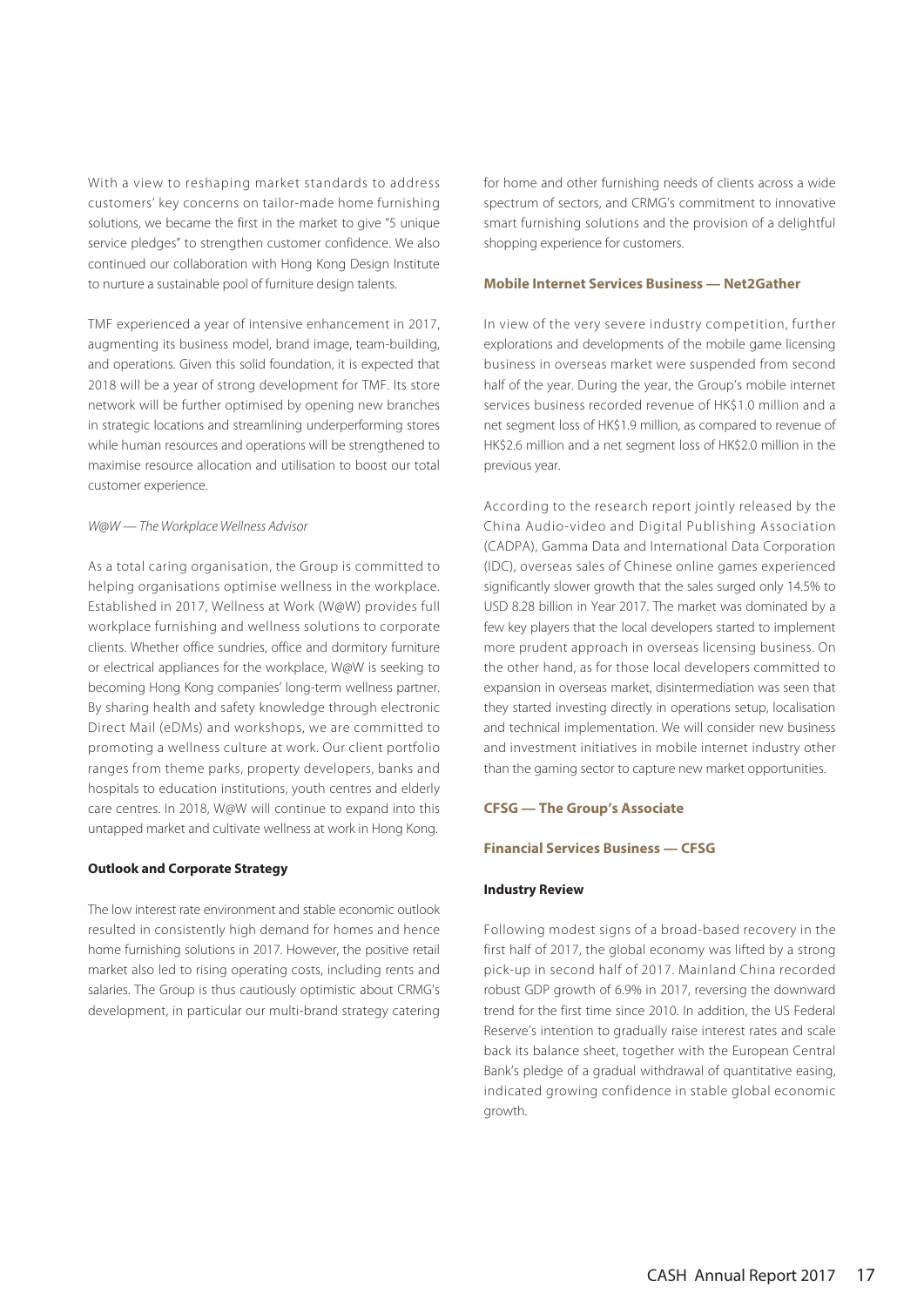# MANAGEMENT DISCUSSION AND ANALYSIS

In Hong Kong, the economy benefitted from the solid global recovery and resilient local demand, with robust growth of 3.8% for 2017. The Hang Seng Index ended 2017 at 29,919.15, a rise of 36% over the year, with average daily turnover reaching HK\$88.2 billion, representing a 32% increase in 2017. Mid-year, a sudden massive small-cap sell-off held up retail investors for several months. An appetite for investment returned when IPO activities received a boost during China's 19th Communist Party Congress and more southbound capital inflows headed into the maturing market of Stock Connect programmes.

#### **Business Review**

#### Broking

Brokerage income from securities trading amounted to HK\$61.9 million, with a decline of 53.0% in commodities commission recorded due to reduced interest of Mainland clients on international commodities products. Total brokerage commission income decreased by 27.5% from HK\$124.9 million to HK\$90.5 million year-on-year in 2017. In the third quarter of 2017, the pace of IPO activities slowly started to pick up and the stock market regained its trading momentum, with interest income from IPO and margin financing achieving accelerated growth of 34.9% to HK\$22.8 million.

Following the Hong Kong Stock Exchange's proposal to expand Hong Kong's listing regime to ensure Hong Kong remains competitive to attract more listing by innovative companies including considering weighted voting right structure, we anticipate more IPOs and mega companies will seek listings in 2018. The outlook for 2018 is also positive in view of the stable investment environment and optimistic economic outlook. As such, we will continue to expand our margin loan book together with prudent risk management, identify new business opportunities by entering different markets, and revamp our apps and online trading platform to enhance our services. We see relationship management as a key focus to increase customer satisfaction, loyalty, and services that can drive further business growth.

#### Investment Banking

While the number of IPOs in Hong Kong hit a record high of 160 in 2017, total proceeds dropped to HK\$130 billion — the lowest since 2012 (HK\$90 billion) — due to a lack of sizeable deals. Hong Kong was therefore unable to retain its leading position as the world's top IPO market in both 2016 and 2017.

In 2017, we advised a number of listed companies on a range of corporate finance transactions, including issuance of securities, acquisitions and disposals, general offers and proposed connected transactions. We also acted as sole bookrunner for IPO clients. Our clients included, among others, Hong Kong companies and Mainland China enterprises listing H shares and A shares respectively on the Hong Kong Stock Exchange and Shanghai Stock Exchange.

By leveraging our fund-raising capabilities and financial advisory expertise, we will continue to provide fully fledged investment banking services and maintain our balanced focus on IPOs, corporate finance transactions and fund-raising activities to assist our clients in capturing different capital markets and corporate finance opportunities.

#### Asset Management

Assets under management rose by around 56.2% by the end of December 2017 compared with the previous year, outperforming the benchmark index. Our focus was on sectors with fast corporate earnings growth, such as technology shares, and bottomed-out industries, for example, Macau gaming.

With the stable macro environment, subsequent increase of capital inflow through Hong Kong Stock Connect, rapid corporate earnings growth and the inclusion of A-shares in the MSCI Index, we are positive about the Hong Kong and Mainland China stock markets. Currently, the Hang Seng Index is trading at around 13.5 times prospective price/ earnings, 1.36 times price-to-book and 3.2% dividend yield, an undemanding valuation compared with global stock markets. The Hang Seng Index is likely to set a new record in 2018 and we expect our revenue and assets under management to experience significant growth — unexpected circumstances notwithstanding.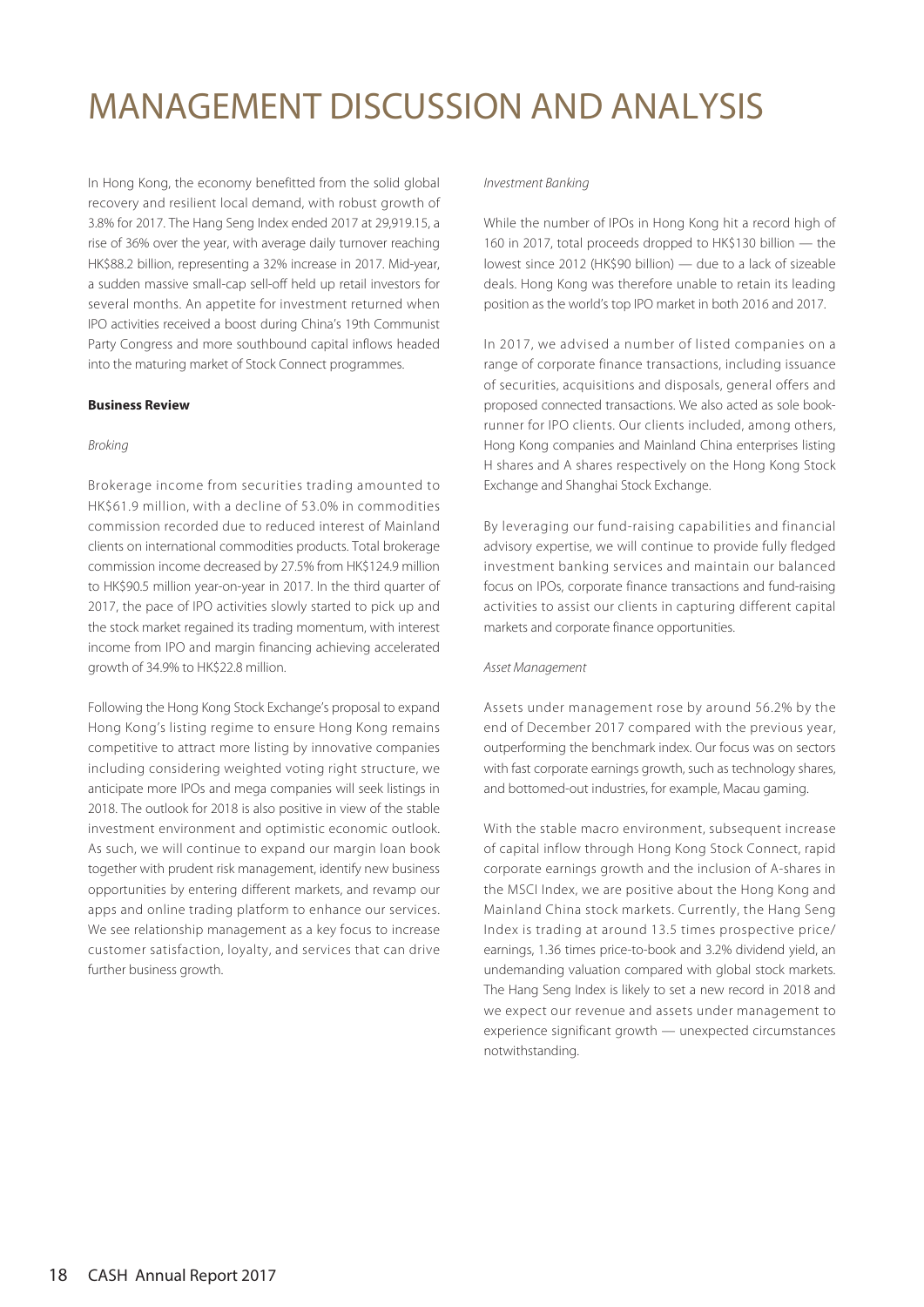#### Wealth Management

Despite the effect of the ever-changing economic environment on the overall market, we achieved satisfactory results due to an increase in recurring income. The rebound in the global market resulted in a remarkable performance for portfolios under our discretionary portfolio management service.

In 2018, we will focus on leveraging existing client and business partner networks for business development and continue to broaden our service offerings to provide comprehensive total wealth management solutions to clients. We also plan to open new offices in Mainland China to capture its fast-growing wealth management market.

#### Financial Technology (FinTech)

In 2017, CFSG continued to transform its services through the use of the latest technologies while leveraging its established brand heritage in premium brokerage, wealth management, and asset management services. Aiming to simplify, standardise, and automate CFSG's product and service offerings, we are currently developing a new trading platform, encompassing web, iOS and Android applications for both premium brokerage and asset management services. We will provide brokerage services for trading on global exchanges, and asset management services for discretionary fund investment and robo-advisory services. With artificial intelligence (AI) redefining the financial industry, we will also integrate innovative AI technologies and big data analytics to provide investment advisory and personalised news recommendations on the new trading platform.

#### **Outlook and Corporate Strategy**

Despite some geopolitical risks, interest rate hikes and the scale-back plans of the Federal Reserve and European Central Bank, the global economy gained strength in 2017 and should continue to do so. Mainland China's "One Belt, One Road" initiative, internationalisation of the Renminbi, and development of the Guangdong-Hong Kong-Macau Greater Bay Area will all bring significant opportunities for Hong Kong's growth in the next decades, in particular a demand for international financial services. Together with Hong Kong's new administration's commitment to support a gradual economic transformation to high value-added industries, including innovative ventures and technology enterprises, the Group is cautiously optimistic about our strategy to evolve into a technology-driven financial services business.

With our solid business foundation and enhanced financial strength, CFSG remains dedicated to generating sustainable growth through our customer-centric, technology-driven financial business model; and to a gradual transformation into a leading Hong Kong-based investment advisory group in China, based on service excellence in the four pillars of investment and wealth management, namely broking, investment banking, asset management and FinTech.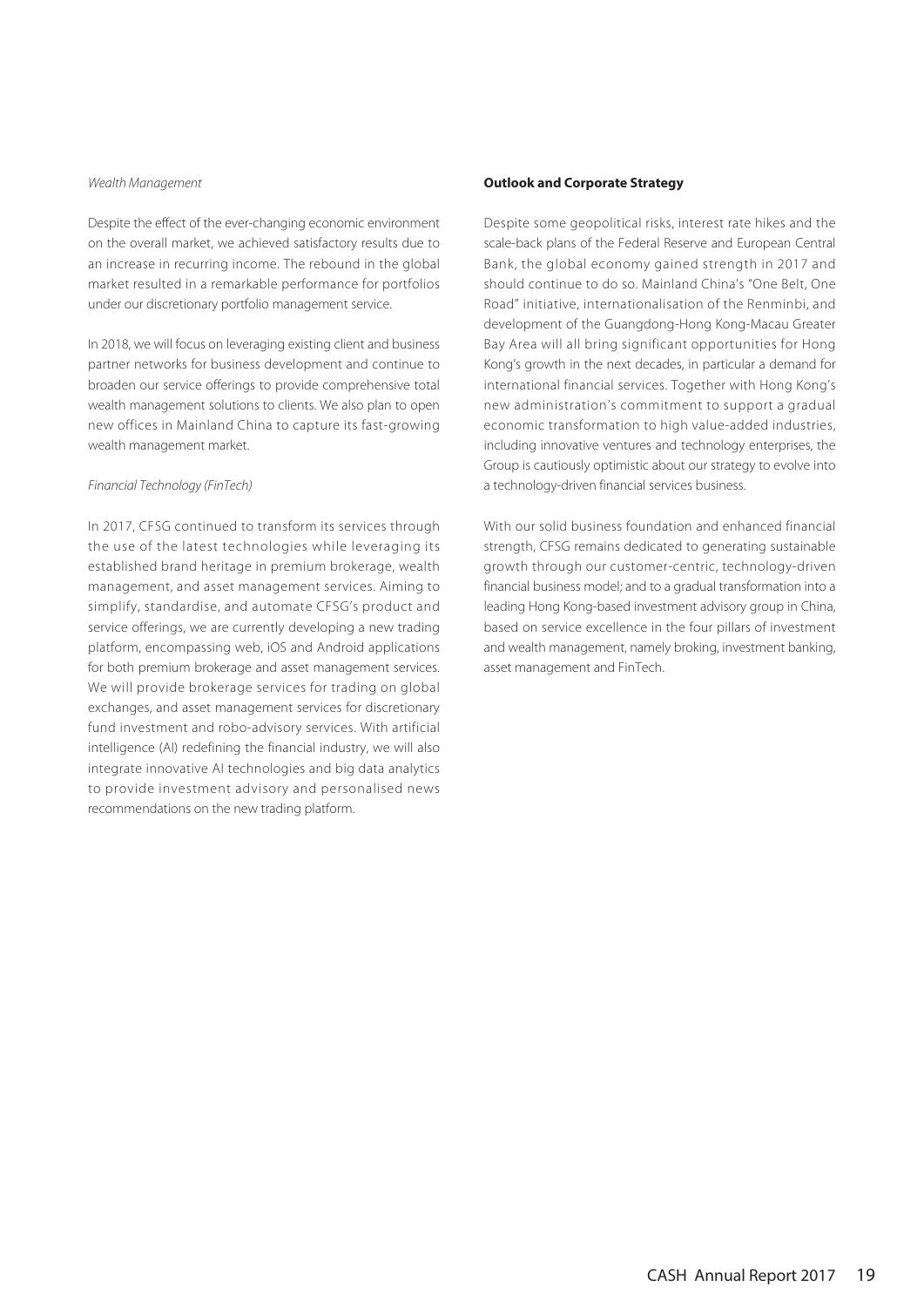# Employee Information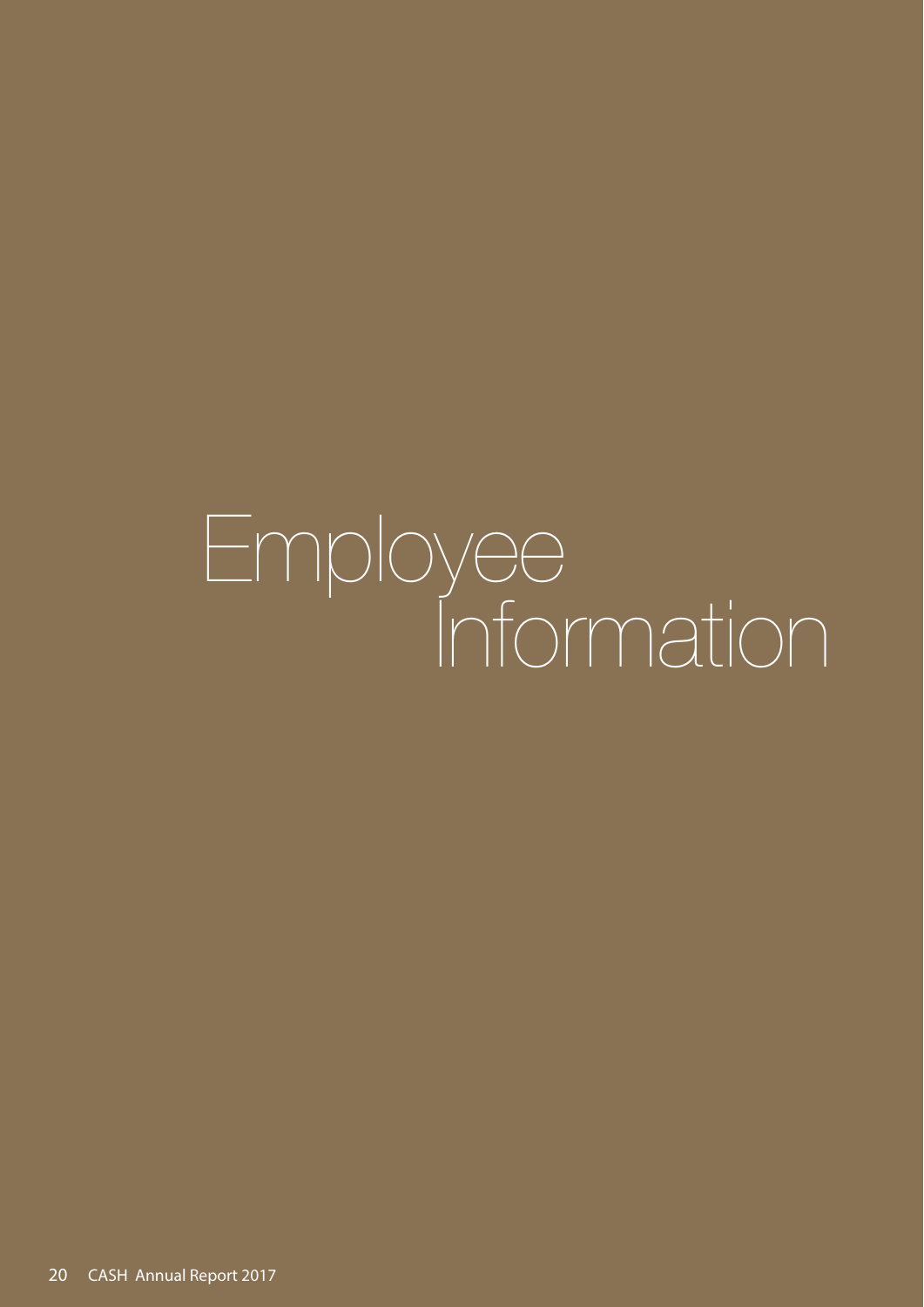# EMPLOYEE INFORMATION

At 31 December 2017, the Group had 918 employees. Our employees were remunerated according to their performance, working experience and market conditions. The total amount of remuneration cost of employees of the Group for the year under review was approximately HK\$278.1 million.

## **BENEFITS**

The Company and some of its subsidiaries provide employee benefits including mandatory provident fund scheme, medical insurance scheme, discretionary share options, performance bonus and sales commission for their staff. The Company also provides its employees in the PRC with medical and other subsidies, and contributes to the retirement benefit plans.

# TRAINING

The Group has implemented various training policies and organised a number of training programs aimed specifically at improving the skills of its employees and generally to increase the competitiveness, productivity and efficiency of the Group including training in areas such as product knowledge, customer service, selling techniques, team building, communication, languages, presentation, coaching, quality management, listing rules and also professional regulatory training programs as required by regulatory bodies. The Group also arranges for relevant staff, who are licensed persons under the SFO, to attend the requisite training courses to fulfill/ comply with the continuous professional training as prescribed in the SFO.

The Group conducts an initial staff orientation for new employees in order to familiarise them with the Group's history and strategy, corporate culture, quality management measures and rules and regulations. This orientation aims to prepare the new employees for the positions by establishing a sense of belongingness and cooperation; by supplying necessary information that resolves an employee's concerns; and by removing any potential barriers for job effectiveness and continuous learning.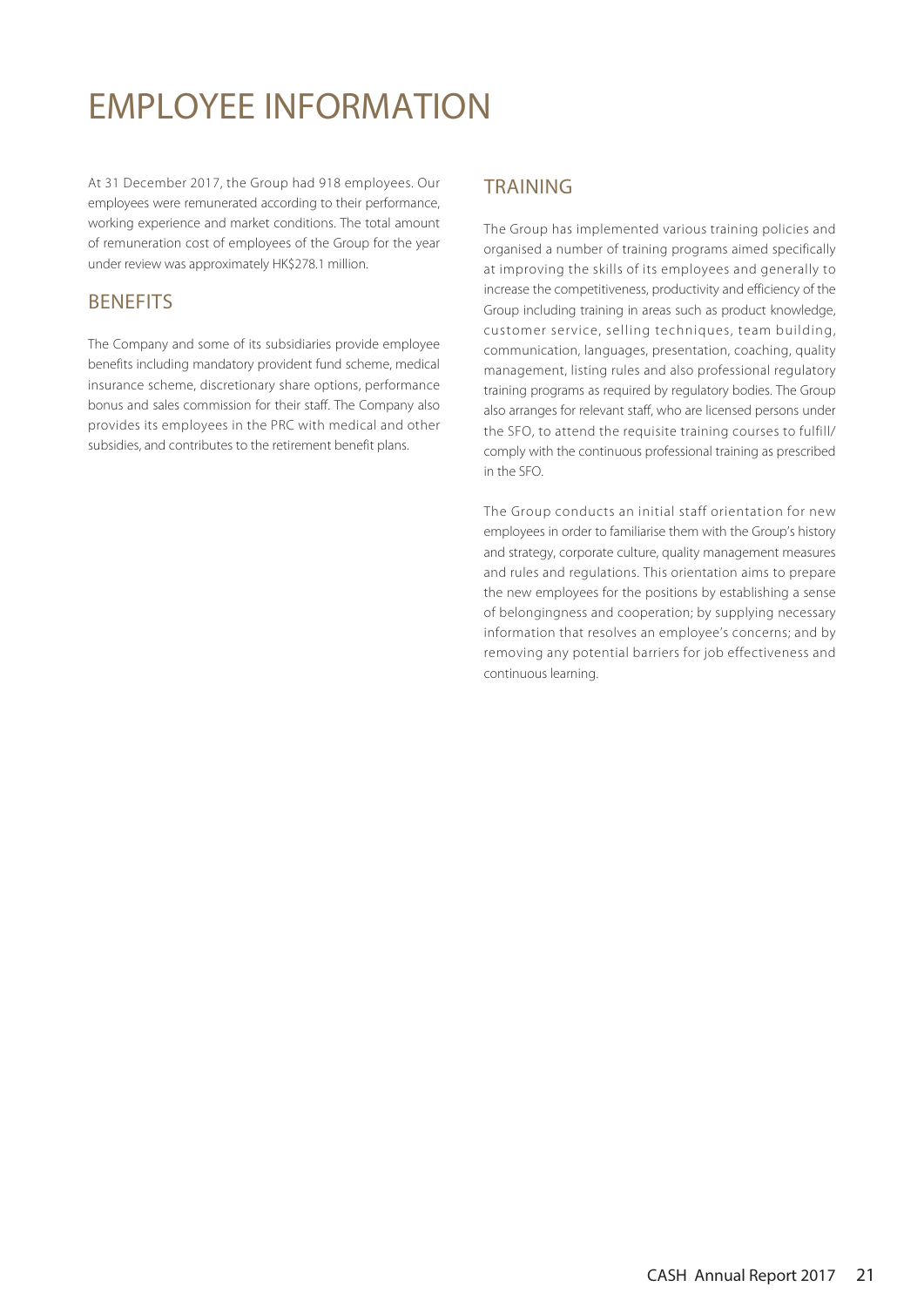# Board of Directors and Senior Management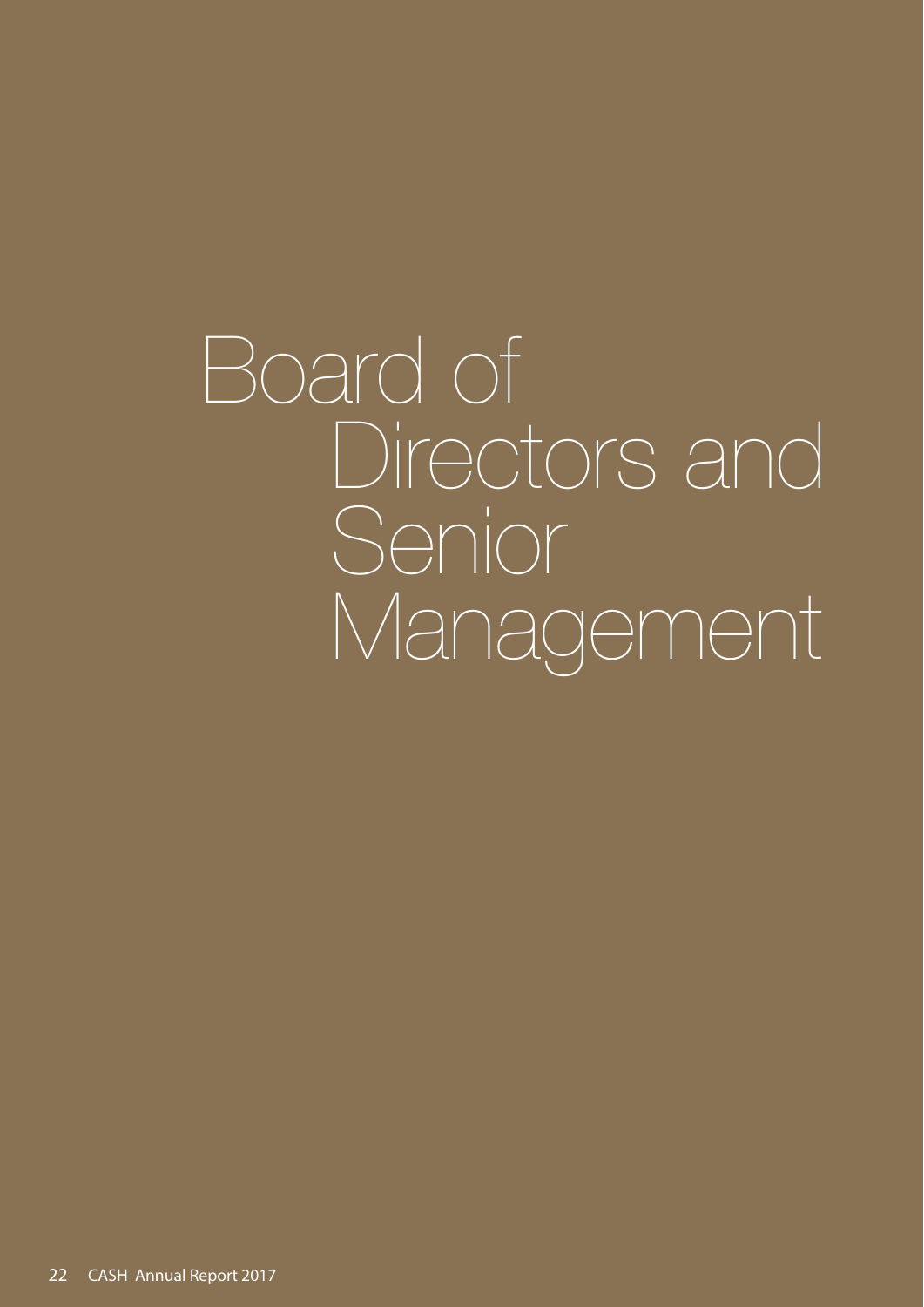# BOARD OF DIRECTORS AND SENIOR MANAGEMENT

# EXECUTIVE DIRECTORS

#### **Bankee Pak-hoo KWAN, JP**

#### **Chairman & CEO**

#### MBA, BBA, FFA, FHKSI, CPM(HK), FHKIM

Mr Kwan, aged 58, joined the Board on 9 March 1998. He is responsible for the overall business strategy of the Group. Mr Kwan has extensive experience in corporate management, strategic planning, marketing management, financial advisory and banking. An MBA graduate from The Murdoch University of Perth, Australia and a BBA graduate from The Chinese University of Hong Kong, Mr Kwan is also a fellow of the Institute of Financial Accountants, UK and the Hong Kong Securities and Investment Institute, a Certified Professional Marketer (HK) and a fellow of the Hong Kong Institute of Marketing.

Mr Kwan is a firm believer in youth education and development. He is a John Harvard fellow of the Harvard University, US; a member of the Harvard University Asia Center Advisory Committee; a member of the Court of City University of Hong Kong; an honorary fellow of The Open University of Hong Kong; a trustee of New Asia College of The Chinese University of Hong Kong; and an advisory professor of Nanjing University. Mr Kwan is also an honorary advisor of several higher education institutions, including the LiPACE of The Open University of Hong Kong and the Academy of Oriental Studies of Peking University. Furthermore, Mr Kwan is appointed as an honorary advisor of the Fong Yun Wah Foundation and the China Charity Federation.

In addition to education, Mr Kwan is also active in serving the community. He is a member of the standing committee of the Chinese People's Political Consultative Conference (CPPCC), Shanghai Committee; Vice President and Chief Executive of Hong Kong-Shanghai Economic Development Association; a Justice of Peace (JP) of the HKSAR; a member of the Election Committee for the Fourth and the Fifth Term of the Chief Executive Election of the HKSAR; and a board member, past chairman and honorary advisor of the Hong Kong Retail Management Association. Mr Kwan has also been a member of the Central Policy Unit of the Government of the HKSAR. Currently, he is a non-executive director of the Mandatory Provident Fund Schemes Authority; a member of the Minimum Wage Commission; a member of the Small and Medium Enterprises Committee (SMEC), Trade and Industry Department; the Corporate Advisory Council of Hong Kong Securities Institute and the Business Facilitation Advisory Committee (BFAC). He is also the Convenor of the Wholesale and Retail Task Force (WRTF) of the BFAC. Mr Kwan is also an honorary advisor of the CEPA Business Opportunities Development Alliance and a member of the Organising Committee of the HKMA/TVB awards for Marketing Excellence.

In December 2009, Mr Kwan was named "Entrepreneur of the Year 2009" in the Asia Pacific Entrepreneurship Awards as organised by Enterprise Asia, which recognised his outstanding entrepreneurial success and significant contributions to economic life and society. In April 2016, Mr Kwan was named "Man of the Year for Leadership in Asia" by IAIR, the world's leading financial magazine. The annual IAIR Awards recognise outstanding professionals who actively promote excellences in innovation and sustainability.

Mr Kwan is a substantial Shareholder of the Company and a member of the Remuneration Committee. He is also an executive director and chairman of CFSG, as well as a member of the remuneration committee of CFSG. He is the father of Mr Kwan Teng Hin Jeffrey (Executive Director, CFSG).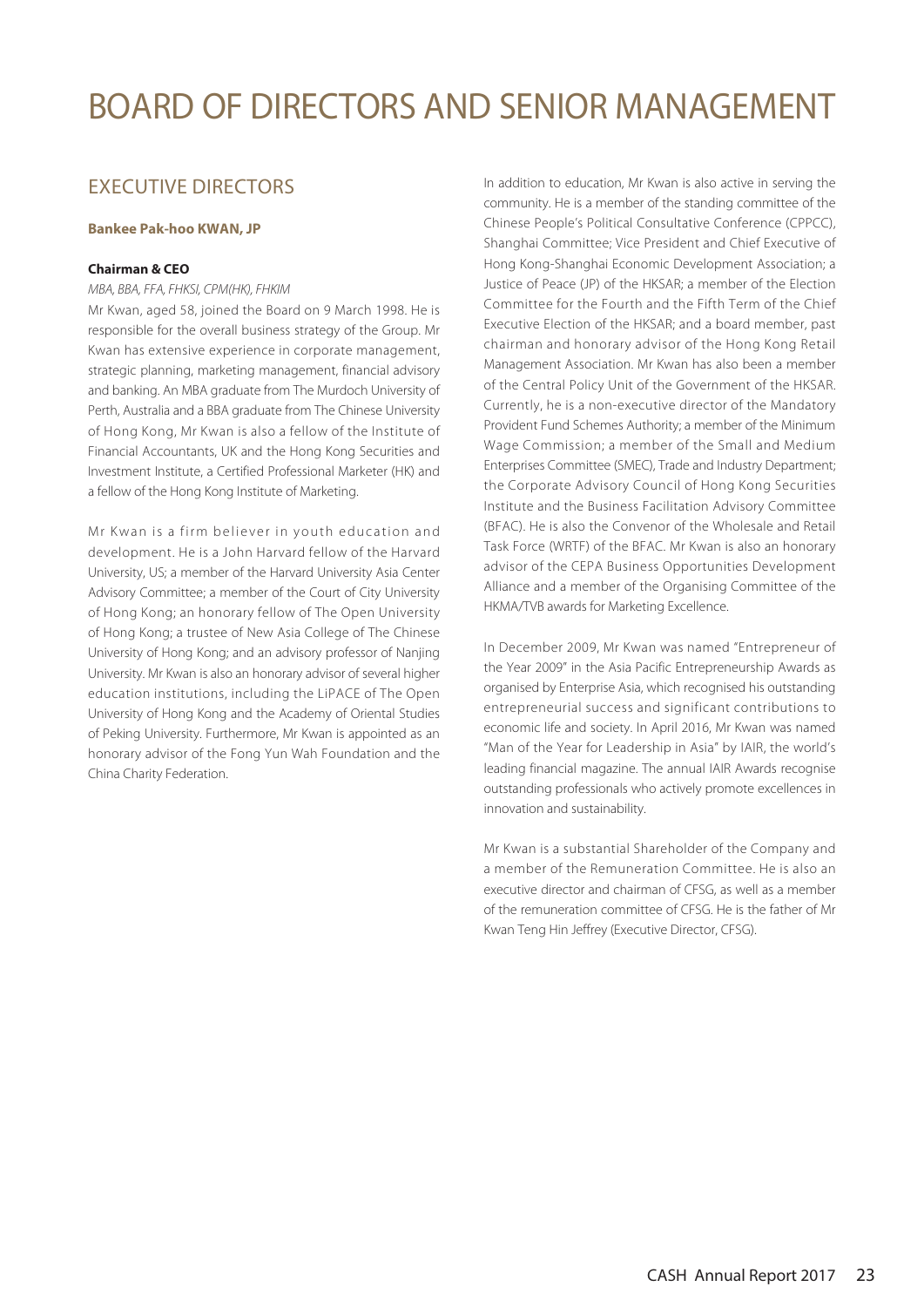# BOARD OF DIRECTORS AND SENIOR MANAGEMENT

#### **Bernard Ping-wah LAW**

#### **CFO**

#### MBA, FCCA, FCPA, FHKSI

Mr Law, aged 59, joined the Board on 9 March 1998. He oversees the Group's overall financial and accounting management. Mr Law has extensive experience in financial management and accountancy. Mr Law received a Master of Business Administration Degree from The University of Warwick, UK. He is a fellow member of The Association of Chartered Certified Accountants, the Hong Kong Institute of Certified Public Accountants and the Hong Kong Securities and Investment Institute. Mr Law is also an executive director and chief financial officer of CFSG.

#### **Benson Chi-ming CHAN**

#### **ED**

#### PCIE, MBA, MA, BA, FCCA, CPA, MHKSI

Mr Chan, aged 51, joined the Board on 16 March 2018. He is responsible for business strategy, corporate planning and corporate advisory of the Group. Mr Chan has extensive experience in the fields of investment banking and corporate finance, securities and futures brokerage, asset and wealth management, auditing and accounting. Mr Chan received a Professional Certificate in Innovation and Entrepreneurship from Stanford University, a Master Degree of Business Administration from The Hong Kong University of Science and Technology, a Master Degree of Arts in Psychology from The Chinese University of Hong Kong and a Bachelor of Arts (Hons.) Degree in Accountancy from The Hong Kong Polytechnic University. He is a fellow member of The Association of Chartered Certified Accountants, a Certified Public Accountant of the Hong Kong Institute of Certified Public Accountants and a member of the Hong Kong Securities and Investment Institute. Mr Chan is also an executive director and chief executive officer of CFSG.

#### **Elaine Lai-ling KWOK**

#### **COO**

BA, CPA, FCCA, CPA,CGA

Ms Kwok, aged 49, joined the Board on 23 August 2016. She is in charge of the Group's operational management and control and internal audit functions. She is also the Executive Vice-Chairlady of CRMG and is in charge of the corporate development and management of CRMG. Ms Kwok has extensive experience in the field of corporate governance, risk control and operations management in the retailing and financial services industries. Ms Kwok received a Bachelor of Arts Degree (Hons.) in Accountancy from The Hong Kong Polytechnic University. She is a member of The Hong Kong Institute of Certified Public Accountants, a fellow member of The Association of Chartered Certified Accountants and a member of Chartered Professional Accountants of British Columbia.

#### **Eugene Ka-kin LAW**

## **ED**

#### BA, FHKSI

Mr Law, aged 57, joined the Board on 2 November 2015. He is in charge of the Group's corporate management and business development. Mr Law has more than 30 years' experience in the financial services industry covering both buy and sell sides. He is an all-round management professional specialising in areas of investment advisory, strategic planning and business management. Mr Law received a Bachelor of Arts Degree in Economics from The City of London Polytechnic, UK and is a fellow of the Hong Kong Securities and Investment Institute.

#### **Derek Hin-sing NG**

#### **ED**

#### MBA, BA, CFPCM

Mr Ng, aged 49, joined the Board on 5 August 2013. He is also the CEO of CRMG, in charge of the business development and management of CRMG and overseeing the development of all CRMG brands. Mr Ng has extensive experience in the field of retail operation and management. Mr Ng received a Master of Business Administration Degree from Southern Illinois University Carbondale, USA and a Bachelor of Arts Degree from Ottawa University, USA. He is a CERTIFIED FINANCIAL PLANNER<sup>CM</sup> professional. In 2014, Mr Ng was bestowed with the "Asia Pacific Entrepreneurship Awards 2014 — Outstanding Entrepreneurship Award", as organised by Enterprise Asia.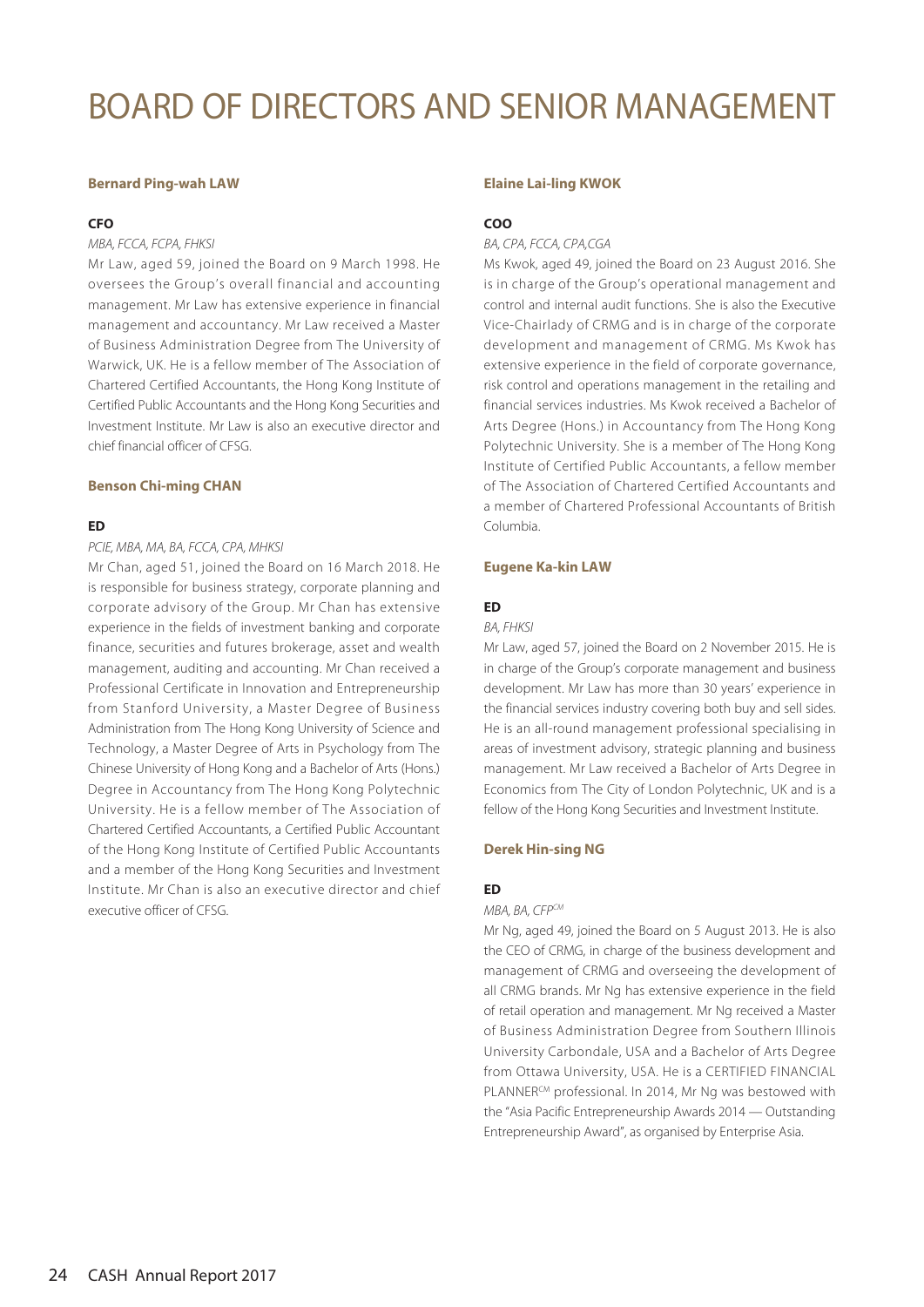## I N D E P E N D E N T N O N - E X E C U T I V E DIRECTORS

#### **Johnny Ka-kui LEUNG**

#### **INED**

#### $IIB$

Mr Leung, aged 60, joined the Board on 25 October 2000. Mr Leung has extensive experience in the legal field and is the managing partner of a legal firm in Hong Kong. Mr Leung received a Bachelor of Laws Degree (LL.B) from the University of London, UK. He is the chairman of the Audit Committee and the Remuneration Committee.

#### **Chuk-yan WONG**

#### **INED**

MSc (Business Administration), BBA, CFA, CPA,CGA

Mr Wong, aged 56, joined the Board on 3 June 1998. Mr Wong has extensive investment management experience in the global financial markets. Mr Wong received a Master of Science Degree in Business Administration from the University of British Columbia, Canada and a Bachelor of Business Administration Degree from The Chinese University of Hong Kong. He is a Chartered Financial Analyst (CFA) charterholder and a Chartered Professional Accountant of Canada. He is also a member of the Audit Committee and the Remuneration Committee.

#### **Hak-sin CHAN**

#### **INED**

#### PhD, MBA, BBA

Dr Chan, aged 56, joined the Board on 25 October 2000. Dr Chan has extensive experience in the academia in the US as professor, researcher and consultant in the fields of corporate finance and international marketing. Dr Chan is a head of and an associate professor in the Department of Marketing at Hang Seng Management College. Dr Chan received a Doctor of Philosophy Degree in Business, a Master of Business Administration Degree from the University of Wisconsin-Madison, US and a Bachelor of Business Administration Degree from The Chinese University of Hong Kong. He is also a member of the Audit Committee.

## SENIOR MANAGEMENT

#### **James Siu-pong LEUNG**

#### **Executive Director, CRMG & Chief Executive Officer of Pricerite, CRMG**

MBA, BSocSc

Mr Leung, aged 55, joined the Group in October 2001. Mr Leung is in charge of the retail operation, management and long-term corporate planning of Pricerite. He has extensive experience in the fields of banking and retail management businesses. He received a Master of Business Administration Degree from Heriot-Watt University, UK and a Bachelor of Social Sciences Degree from The University of Hong Kong.

#### **Anthony Wai-ching CHEUNG**

#### **Executive Director & Chief Operating Officer, CFSG** MA, BBA

Mr Cheung, aged 44, joined the Group in July 1997. He is in charge of the overall administrative and operational control of the CFSG Group. Mr Cheung has extensive experience in the fields of operational control, risk management and dealing in securities and futures market. He received a Master of Arts Degree in Comparative and Public History from The Chinese University of Hong Kong and a Bachelor of Business Administration Degree in Applied Economics from The Hong Kong Baptist University.

#### **Jeffrey Teng-hin KWAN**

#### **Executive Director, CFSG**

#### BA, MHKSI

Mr Kwan, aged 28, joined the Group in October 2014. He is in charge of the corporate and business development of the CFSG Group, in particular its strategic investments and FinTech initiatives. Mr Kwan has extensive experience in the fields of corporate and strategic management, private equity and investment management. He received a Bachelor of Arts in Psychology from the Johns Hopkins University, United States. He is a member of the Hong Kong Securities and Investment Institute. He is the son of Mr Kwan Pak Hoo Bankee (the Chairman of the Group).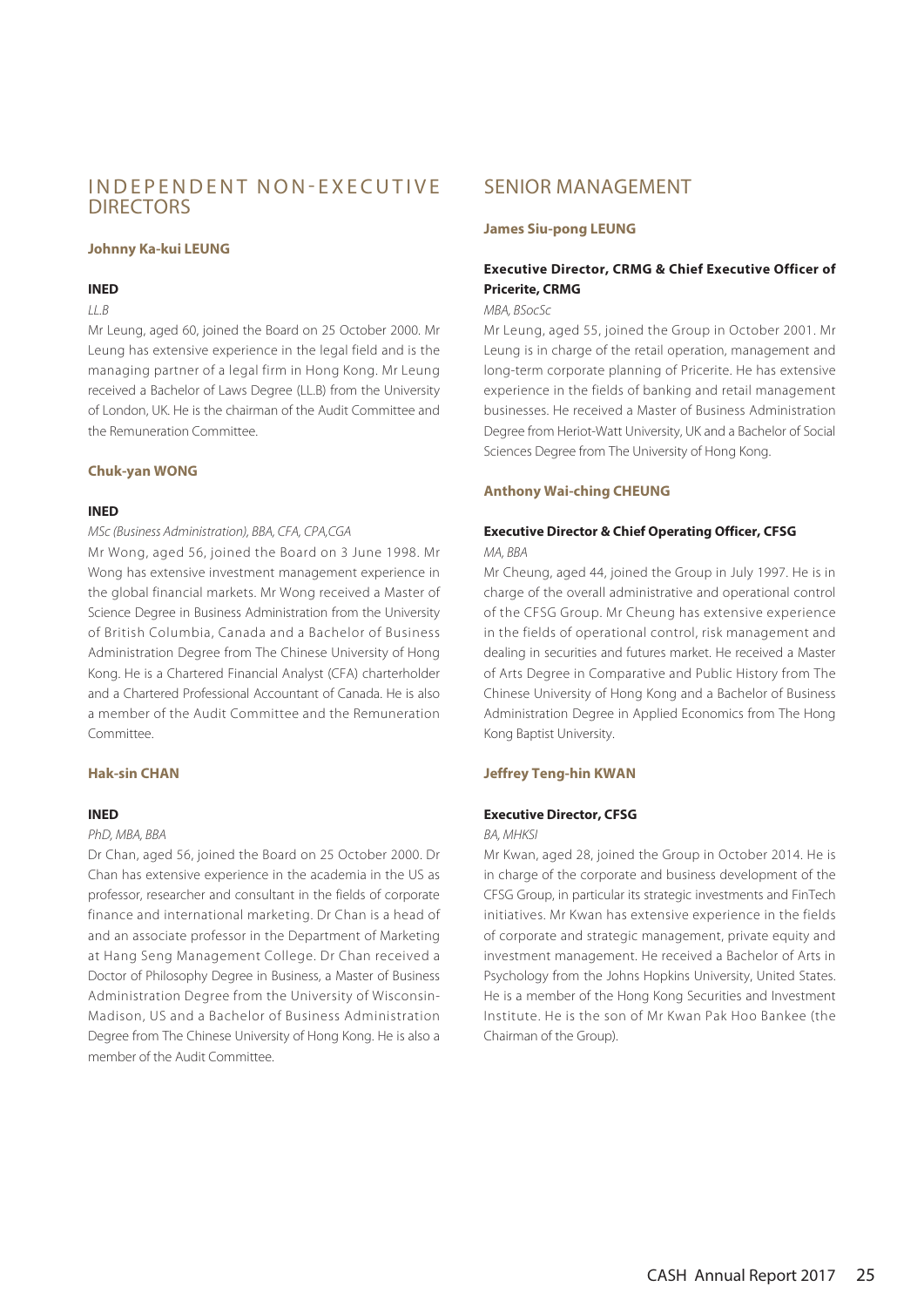# BOARD OF DIRECTORS AND SENIOR MANAGEMENT

#### **Jack Tsz-cheung HO**

#### **Executive Director, CFSG**

BBA, MHKSI

Mr Ho, aged 36, joined the Group in September 2003. He is in charge of corporate and business development of the CFSG Group. Mr Ho has extensive experience in the fields of business development, operations and management. He received a Bachelor Degree of Business Administration from The Chinese University of Hong Kong. He is a member of the Hong Kong Securities and Investment Institute.

#### **Alfred Ka-chun MA**

#### **Executive Director & Chief Investment Officer, CASH Algo Finance Group**

PhD, MPhil, BSc, CFA, PRM, ASA

Dr Ma, aged 38, joined the Group in August 2013. He is responsible for algo trading development and investment. He has extensive experience in the field of financial engineering and algorithmic trading. He received a Doctor of Philosophy Degree in Operations Research from the Columbia University, a Master of Philosophy Degree in Mathematics and a Bachelor of Science Degree in Mathematics from The Chinese University of Hong Kong. He is a Chartered Financial Analyst (CFA) charterholder, a Professional Risk Manager and an associate of The Society of Actuaries, USA.

#### **Lewis Shing-Wai LI**

#### **Deputy Group Chief Financial Officer**

#### BBus, CPA(Aus), CPA

Mr Li, aged 44, joined the Group in March 2014. He is assisting the Chief Financial Officer in overseeing the Group's financial and accounting matters. Mr Li has extensive experience in the fields of financial and accounting management. He received a Bachelor of Business Degree from Swinburne University of Technology, Australia. He is a Certified Practising Accountant of CPA Australia and a Certified Public Accountant of the Hong Kong Institute of Certified Public Accountants.

#### **Hanh HUYNH HUU**

#### **Chief Technology Officer**

Dipl.–Ing (MEng)

Mr Hanh Huynh Huu, aged 45, joined the Group in May 2015. He is in charge of the strategic planning, technology applications and development of system infrastructure of the Group's businesses. He has extensive experience in the field of system design and functional reactive application development. He received a Diplome D'Ingenieur from Ecole Nationale Superieure De L'Aeronautique Et De L'Espace, France.

#### **Suzanne Wing-sheung LUKE**

#### **Company Secretary**

FCIS, FCS

Ms Luke, aged 49, joined the Group in May 2000. She is in charge of the company secretarial matters of the Group. She has extensive listed company secretarial experience. She is a fellow of The Institute of Chartered Secretaries and Administrators, UK and The Hong Kong Institute of Chartered Secretaries. In addition to taking the role as company secretary of the Company, Ms Luke is also the company secretary of CFSG.

#### **Cecilia Mei-ting CHAN**

#### **Director of Supply Chain Management, CRMG**

**MRA** 

Ms Chan, aged 51, joined the Group in December 2017. She is in charge of the supply chain management function of CRMG. She has over 25 years' experience in the retail merchandising field with a wide range of category exposure, including health and beauty products and furniture items. She has substantial experience in the development of new brands. Ms Chan received a Master of Business Administration Degree from the University of South Australia.

#### **Boris Ting-pong TAM**

#### **General Manager of iRetail Strategy & Development, CRMG**

#### **BAS**

Mr Tam, aged 36, joined the Group in May 2016. He is in charge of the e-commerce business of CRMG. He has extensive experience in the field of e-commerce and information technology. Mr Tam received a Bachelor of Applied Science Degree in Computing from Swinburne University of Technology, Australia.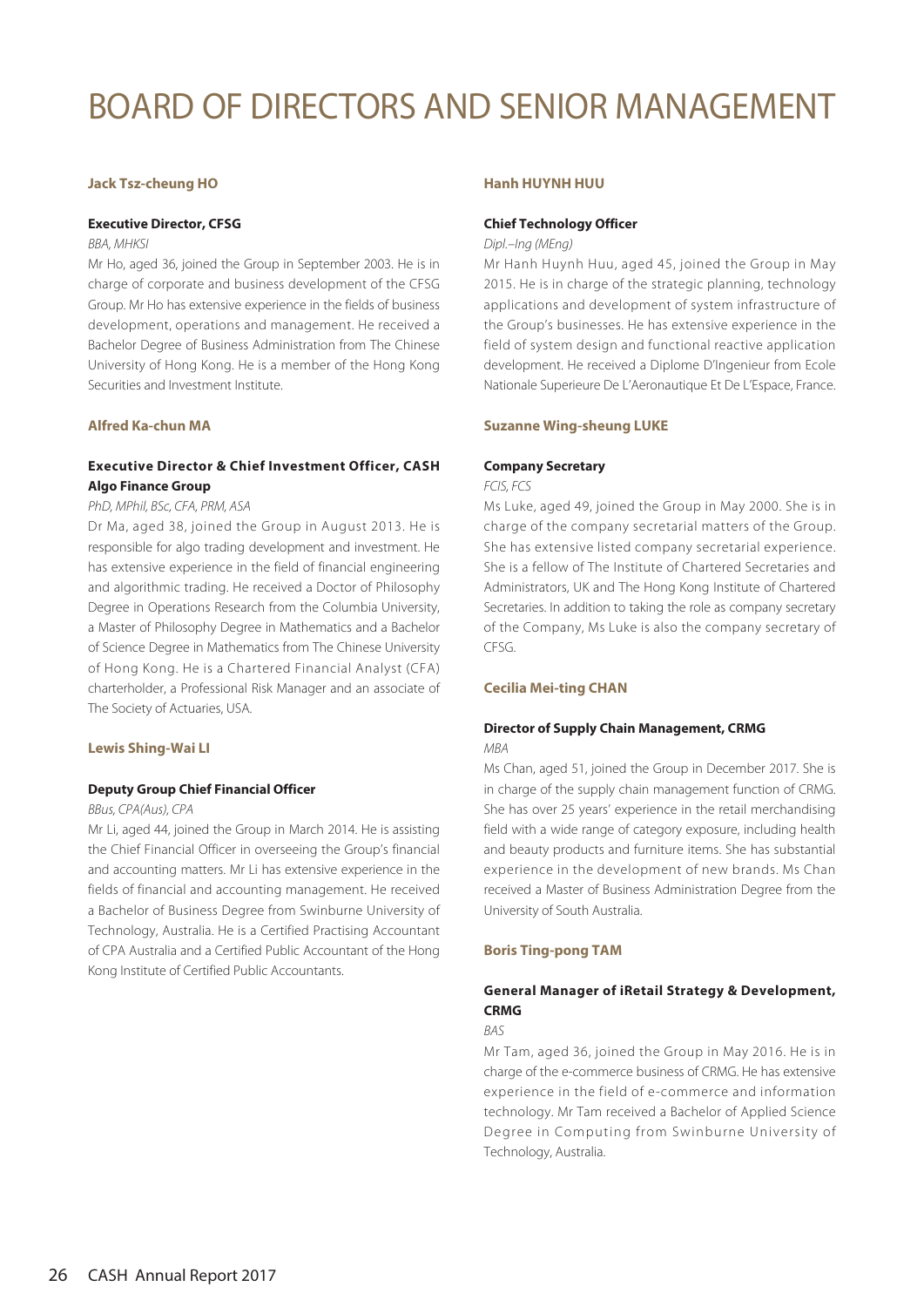#### **Amy Pui-kwan LEUNG**

#### **Chief Administrative Officer, CRMG**

MBA, BBA, PMP

Ms Leung, aged 43, joined the Group in August 2003. She is in charge of the back office management of CRMG. She has extensive experience in the field of project management and retail business. Ms Leung received a Master of Business Administration Degree from The Chinese University of Hong Kong and a Bachelor of Business Administration Degree in Marketing from The University of Hong Kong. She is also a Project Management Professional. In 2014, Ms Leung was bestowed with the Distinguished Marketing Leadership Award by HKMA/TVB for Marketing Excellence.

#### **Wallace Hon-ming WONG**

#### **Financial Controller, CRMG**

 $RA$   $CPA$ 

Mr Wong, aged 51, joined the Group in March 2000. He is in charge of the financial and accounting management of CRMG. He has extensive experience in the field of accounting and auditing. Mr Wong is a Certified Public Accountant of the Hong Kong Institute of Certified Public Accountants. Mr Wong received a Bachelor of Arts Degree in Accountancy from The City University of Hong Kong.

#### **Tobjorn Wing-kwong CHICK**

### **Head of Information Technology, CRMG**

**MITM** 

Mr Chick, aged 49, joined the Group in April 2017. He is in charge of the implementation and development of information system and services of CRMG. He has extensive experience in the field of information technology and project management in the retailing and distribution industry. Mr Chick received a Master of Information Technology Management Degree from University of Wollongong, Australia. He is an SAP Certified Application Associate.

#### **Carrie Chiu-mei LAW**

#### **Head of Human Resources & Administration**  $RRA$

Ms Law, aged 44, joined the Group in August 2001. She is in charge of the human resources and administrative functions of the Group. She has extensive experience in human capital management including strategic human resources planning, talent management, succession planning and human resources measurements. She is also experienced in managing human resources and administrative operations across regional offices. Ms Law received a Bachelor of Business Administration (Hons.) Degree in Human Resources Management from the Hong Kong Baptist University. Ms Law is a professional member of Hong Kong Institute of Human Resources Management. She is also appointed as Assessor for the Recognition of Prior Learning Scheme with Vocational Training Council.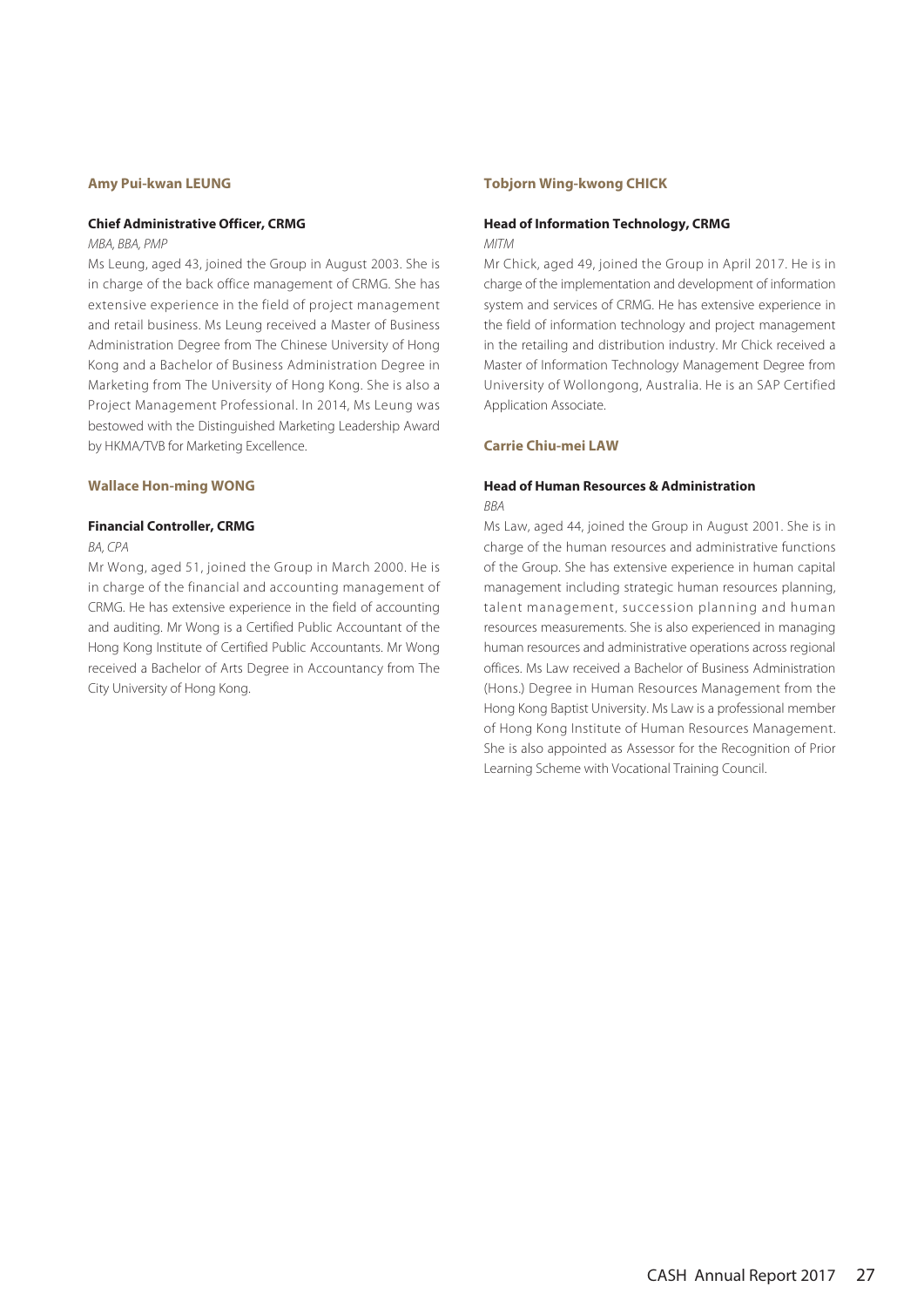# **Corporate**  Governance Report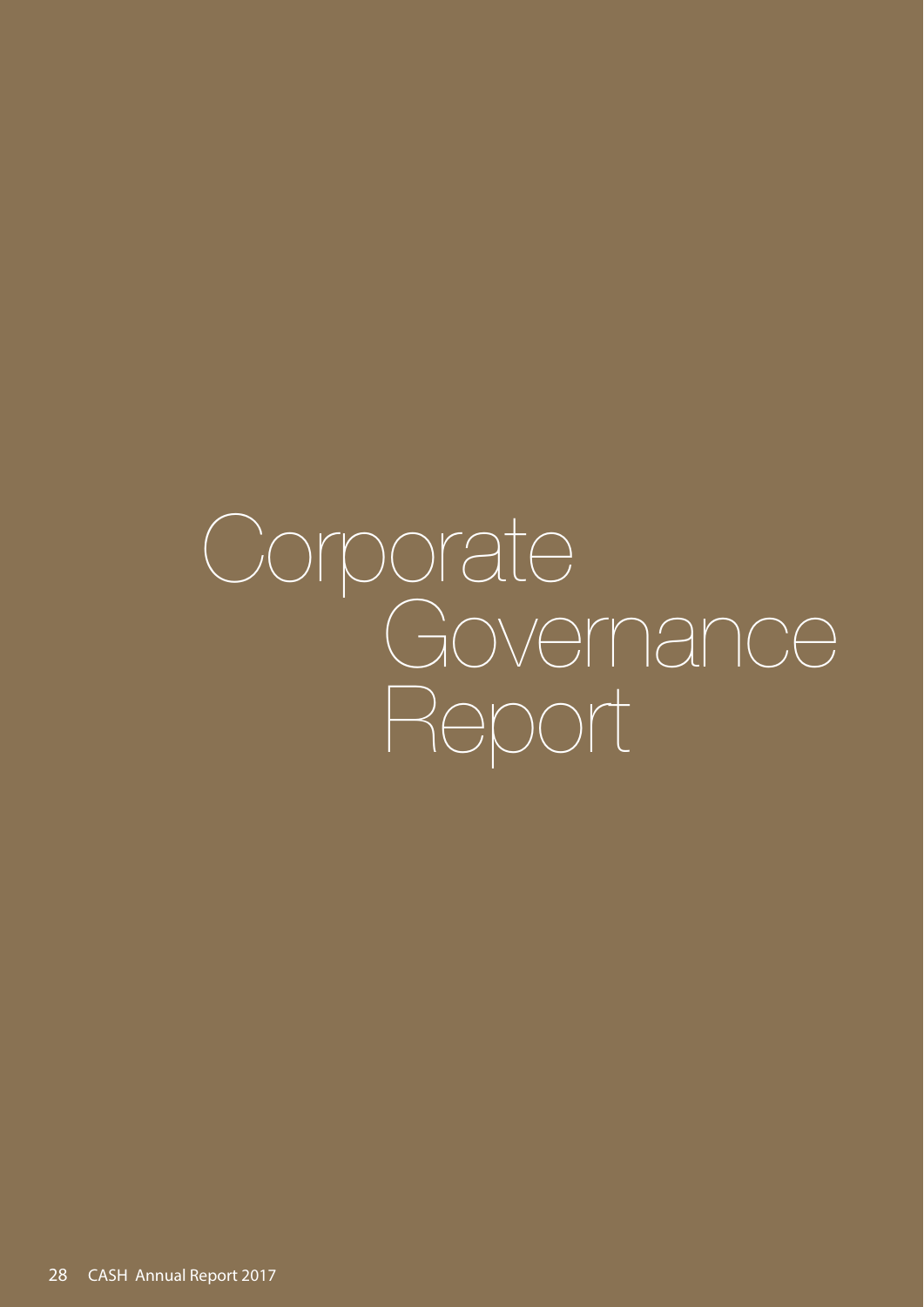# CORPORATE GOVERNANCE REPORT

The Directors of the Company have adopted various policies to ensure compliance with the code provisions of the CG Code under Appendix 14 of the Listing Rules. For the year ended 31 December 2017, the Company has complied with all the code provisions of the CG Code, except for the deviations with explanation described below:

- (i) The Company does not have a nomination committee as provided for in code provision A.5.1 as its function has been performed by the Board as a whole. The Board under the leadership of the Chairman is responsible for reviewing the structure, size and composition of the Board and the appointment of new directors from time to time to ensure that it has a balanced composition of skills and experience appropriate for the requirements of the businesses of the Company, and the Board as a whole is also responsible for reviewing the succession plan for the directors.
- (ii) Mr Kwan (Chairman of the Board) also acted as CEO of the Company during the underlying year. According to code provision A.2.1, the roles of Chairman and CEO of the Company should be separate. The dual role of Mr Kwan provides a strong and consistent leadership to the Board and is critical for efficient business planning and decisions of the Group. The respective CEOs of each business units of the Group assisted Mr Kwan in performing the CEO's responsibilities. The balance of power and authorities is also ensured by the operation of the Board and the senior management, which comprise experienced and high caliber individuals.

# THE BOARD COMPOSITION

As at the date of this report, the Board comprised nine Directors (six EDs and three INEDs) who possess the skills, experience and expertise either in the same industry or relevant to the management of the business of the Group. The INEDs will also share their valuable impartial view on matters to be discussed at the board meetings. The biographies of the Directors are set out from pages 22 to 25 of this annual report under the "Board of Directors and Senior Management" section.

# CHAIRMAN AND CHIEF EXECUTIVE OFFICER

Mr Kwan Pak Hoo Bankee, the Chairman of the Board and the CEO of the Company, is responsible for formulating the strategies and policies of the business development of the Group, providing leadership and overseeing the functioning of the Board. The CEOs of respective business units of the Group will be responsible for formulating business plans and monitoring the business operation and development of the Group, and report regularly to the Chairman. In addition, the three INEDs provide independent and impartial opinion on issues to be considered by the Board. The Board is of the opinion that the current Board structure functions effectively.

# INDEPENDENT NON-EXECUTIVE DIRECTORS

The INEDs are all professionals with well recognised experience and expertise in professional and/or accounting fields who provide valuable advice to the Board. They are appointed for a term of one year and are subject to retirement from office and re-election at the AGM every year. The Company has received a confirmation of independence from each of the INEDs. The Board considers each of them to be independent by reference to the factors as set out in Rule 3.13 of the Listing Rules. The INEDs have been expressly identified as such in all corporate communications of the Company that disclose the names of the Directors.

# ROLES AND RESPONSIBILITIES OF THE BOARD

The Board is responsible for the leadership and control of the Group and is responsible for promoting the success of the Group by directing and supervising the business operations of the Group in the interests of the Shareholders by formulating strategic directions and monitoring the financial and management performance of the Group.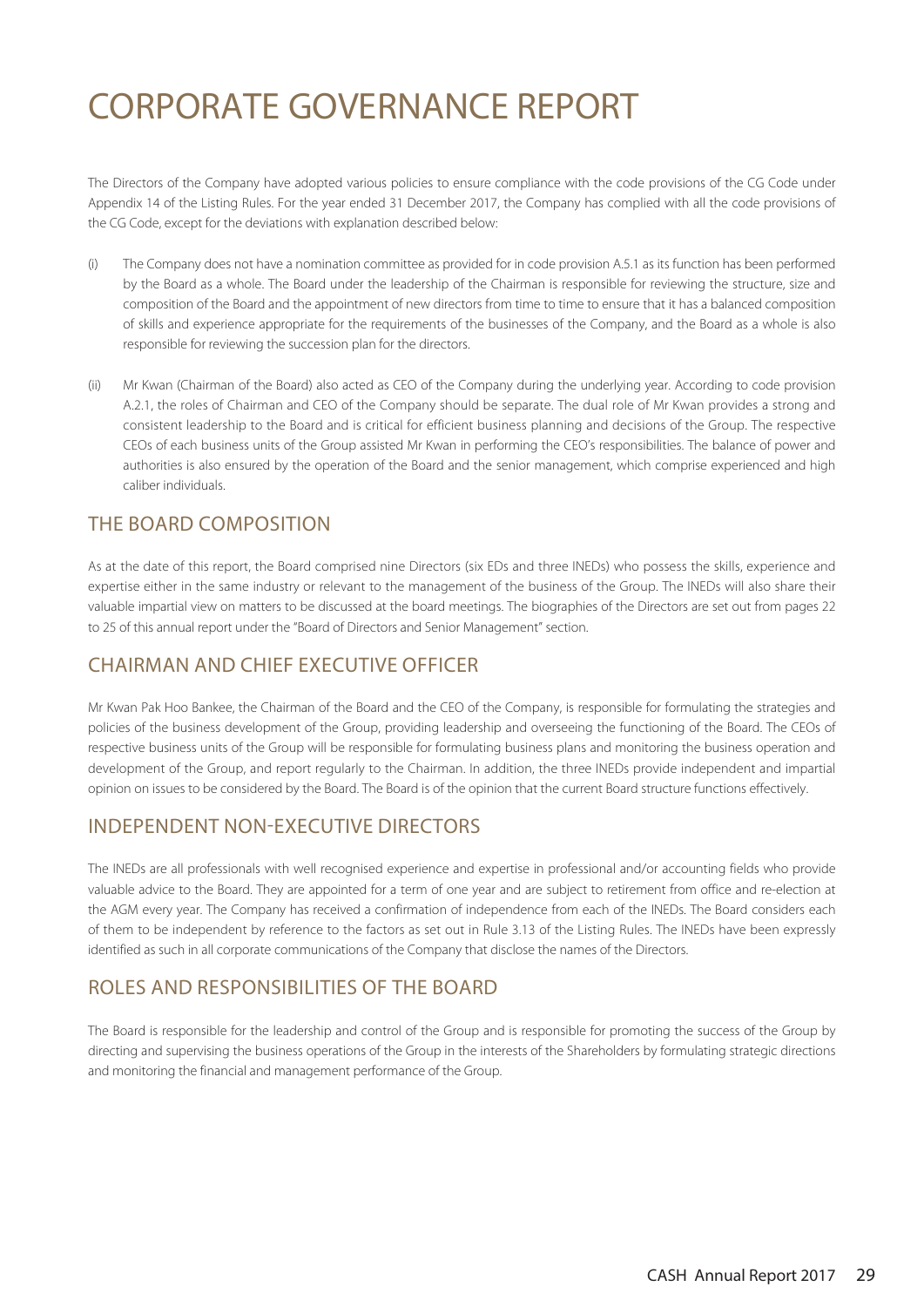# CORPORATE GOVERNANCE REPORT

# DELEGATION TO THE MANAGEMENT

The Management is led by the EDs of the Board and has delegated powers and authorities to carry out the day-to-day management and operation of the Group; formulate business policies and make decision on key business issues; and exercise power and authority delegated by the Board from time to time. The Management assumes full accountability to the Board for the operation of the Group.

There is a formal schedule of matters specifically reserved to and delegated by the Board. The Board had given clear directions to the Management that certain matters (including the followings) must be reserved to the Board:

- Publication of final and interim results of the Company
- Dividend distribution or other distribution
- Major issues of treasury policy, accounting policy and remuneration policy
- Review on risk management and internal control systems
- Corporate governance functions
- Review on the succession plan and consideration of the appointment, re-election and removal of the Directors
- Changes to major group structure or board composition requiring notification by announcement
- Notifiable transaction and non-exempted connected transaction/continuing connected transaction
- Proposed transaction requiring the Shareholders' approval
- Capital restructuring
- Joint venture with outside party involving substantial capital commitment from the Group that requires notification by announcement
- Financial assistance to the Directors

## RELATIONSHIP BETWEEN THE BOARD MEMBERS

None of the members of the Board has any relationship (including financial, business, family or other material/relevant relations) between each other.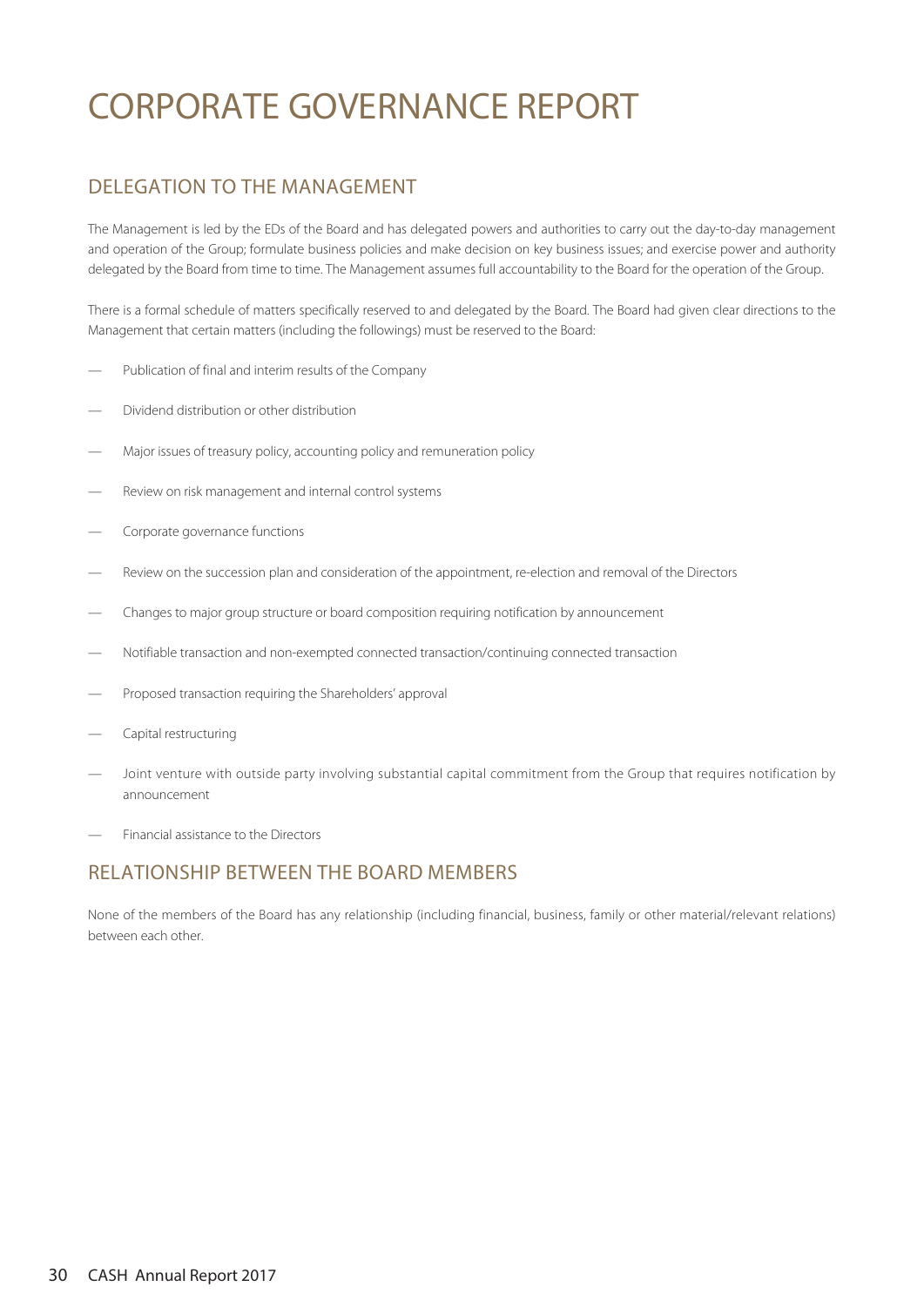# INDUCTION, SUPPORT AND PROFESSIONAL DEVELOPMENT OF THE DIRECTORS

There is a Directors' handbook containing relevant guideline materials regarding the duties and responsibilities of being a Director, the relevant laws and regulations applicable to the Directors, duty of disclosure of interest and business of the Group and corporate information of the Group. The Directors' handbook will be regularly updated to reflect the updated corporate information and new rules and regulations.

The Directors received regular updates and presentation on changes and developments to the Group's business and on the latest developments in the law, rules and regulations relating to Directors' duties and responsibilities. Directors' training is an ongoing process. All Directors are encouraged to attend relevant seminars/training and program/in-house briefing/reading materials to enrich their knowledge in discharging their duties as a director.

To summarise, the Directors received trainings on the following areas to update and develop their skills and knowledge during the year under review:

| <b>Name of Directors</b> | <b>Covered areas</b> <sup>(Notes)</sup> |  |  |
|--------------------------|-----------------------------------------|--|--|
|                          |                                         |  |  |
| Kwan Pak Hoo Bankee      | (a) to $(e)$                            |  |  |
| Law Ping Wah Bernard     | (b) to $(e)$                            |  |  |
| Kwok Lai Ling Elaine     | (a), (b), (d), (e)                      |  |  |
| Law Ka Kin Eugene        | (a), (b), (d), (e)                      |  |  |
| Ng Hin Sing Derek        | $(b)$ , $(d)$                           |  |  |
| Leung Ka Kui Johnny      | $(b)$ , $(c)$                           |  |  |
| Wong Chuk Yan            | (b)                                     |  |  |
| Chan Hak Sin             | (b)                                     |  |  |

Notes:

|--|

- (b) Regulatory and corporate governance
- (c) Finance, law and taxation
- (d) Leadership, management and language skills

There is a procedure agreed by the Board to ensure the Directors, upon reasonable request, to seek independent professional advice in appropriate circumstances, at the Company's expenses. The Directors confirmed that they have complied with the code provision A.6.5 of the CG Code during the year.

<sup>(</sup>e) Other information relevant to the Group's business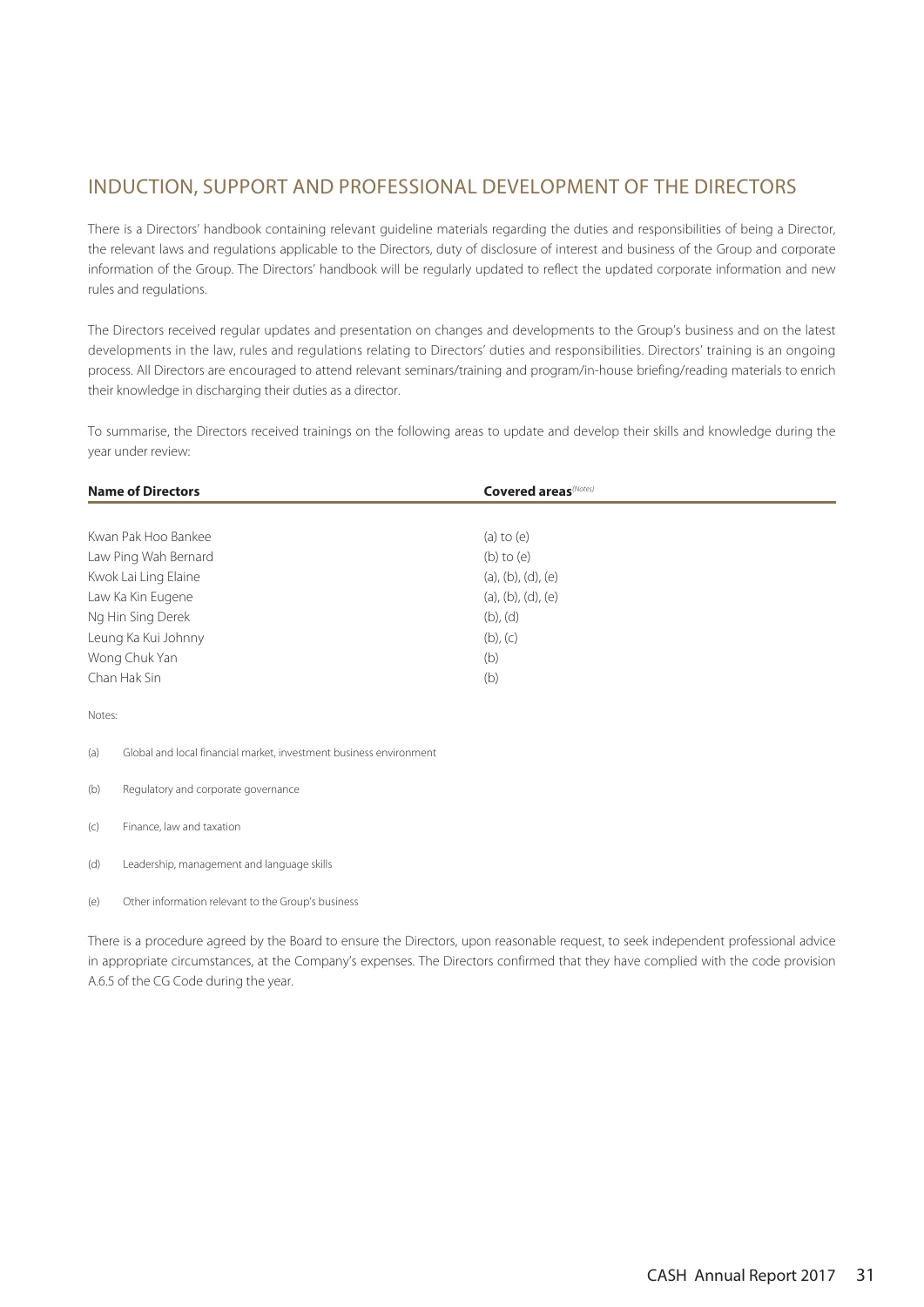# CORPORATE GOVERNANCE REPORT

# DIRECTORS' INSURANCE

The Company has arranged appropriate insurance cover in respect of legal action against the Directors.

## DIRECTORS' ATTENDANCE AND TIME COMMITMENT

The attendance record of the Directors at the following meetings during the year is set out below:

|                                       | <b>Meetings attended/held</b>      |                   |                                    |                                    |                           |                           |
|---------------------------------------|------------------------------------|-------------------|------------------------------------|------------------------------------|---------------------------|---------------------------|
|                                       | <b>Executive</b>                   |                   | <b>Audit</b>                       | <b>Remuneration</b>                | Annual                    | <b>Special</b>            |
| <b>Name of Directors</b>              | <b>Committee</b><br><b>Meeting</b> | <b>Full Board</b> | <b>Committee</b><br><b>Meeting</b> | <b>Committee</b><br><b>Meeting</b> | General<br><b>Meeting</b> | General<br><b>Meeting</b> |
|                                       |                                    | <b>Meeting</b>    |                                    |                                    |                           |                           |
| <b>EDs</b>                            |                                    |                   |                                    |                                    |                           |                           |
| Kwan Pak Hoo Bankee                   | 9/9                                | 4/4               | N/A                                | 1/1                                | 1/1                       | 3/3                       |
| Law Ping Wah Bernard                  | 9/9                                | 4/4               | N/A                                | N/A                                | 1/1                       | 3/3                       |
| Kwok Lai Ling Elaine                  | 9/9                                | 4/4               | N/A                                | N/A                                | 1/1                       | 2/3                       |
| Law Ka Kin Eugene                     | 9/9                                | 4/4               | N/A                                | N/A                                | 1/1                       | 3/3                       |
| Ng Hin Sing Derek                     | 8/9                                | 4/4               | N/A                                | N/A                                | 1/1                       | 2/3                       |
| <b>INEDs</b>                          |                                    |                   |                                    |                                    |                           |                           |
| Leung Ka Kui Johnny                   | N/A                                | 3/4               | 3/4                                | 0/1                                | 0/1                       | 0/3                       |
| Wong Chuk Yan                         | N/A                                | 4/4               | 4/4                                | 1/1                                | 1/1                       | 2/3                       |
| Chan Hak Sin                          | N/A                                | 2/4               | 2/4                                | N/A                                | 0/1                       | 0/3                       |
| <b>Total number of meetings held:</b> | 9                                  | 4                 | 4                                  |                                    | 1                         | 3                         |

During the year, the Chairman of the Board held a meeting with the INEDs without the presence of the EDs.

Upon reviewing (i) the annual confirmation of the time commitment given by each Director; (ii) the directorships and major commitments of each Director; and (iii) the attendance rate of each Director on full Board and their executive committee meetings with the Management on their respective functional duties and responsibilities, the Board is satisfied that all Directors have spent sufficient time in performing their responsibilities during the year.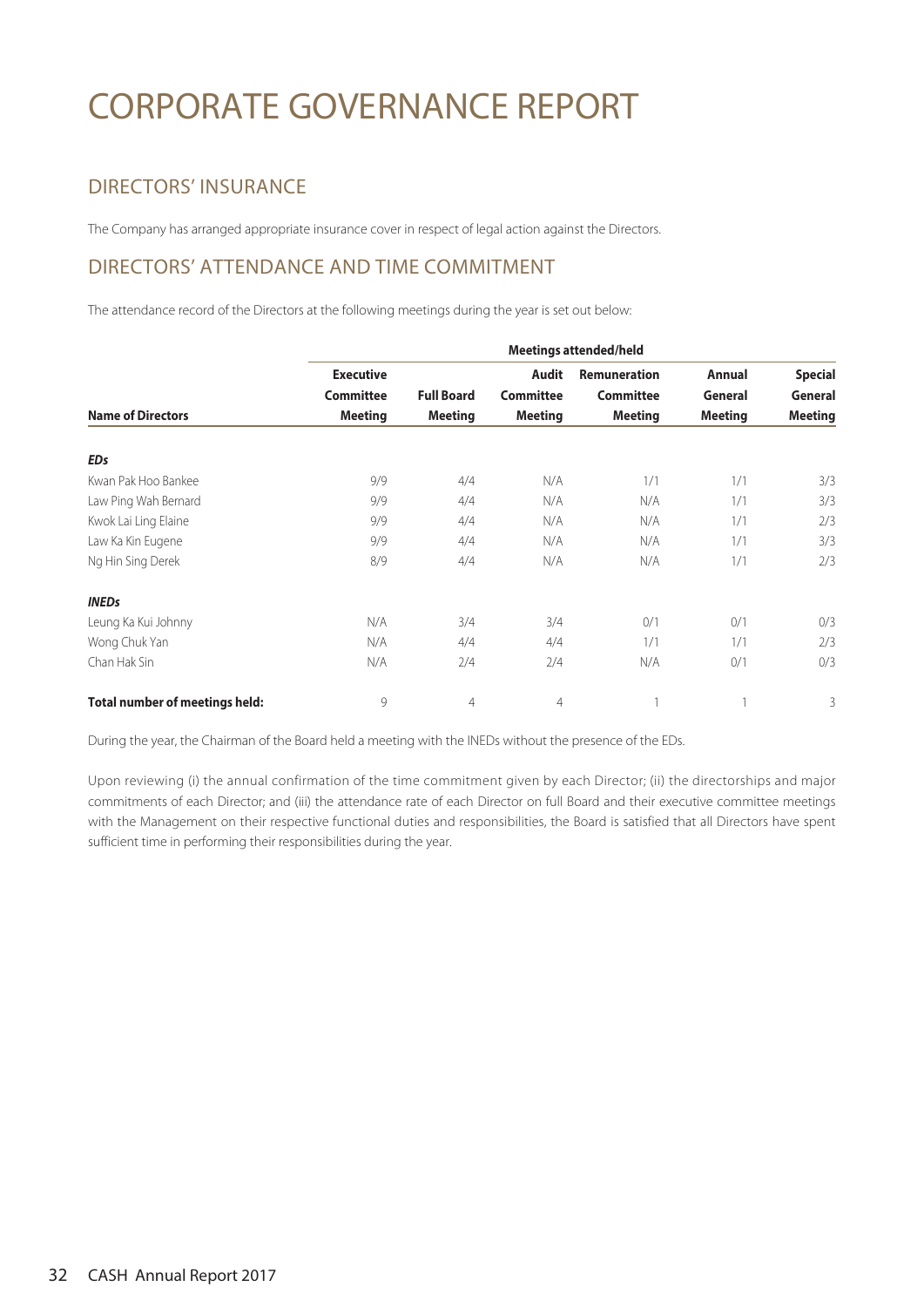# BOARD MEETINGS AND PROCEEDINGS

Regular Board meetings were held at approximately quarterly interval. The Directors have access to the advice and services of the Company Secretary and key officers of the company secretarial team for ensuring that the Board procedures, and all applicable rules and regulations, are followed.

All Directors are consulted as to whether they wish to include any matter in the meeting agenda before the agenda for each board meeting is issued. Board meeting notice is sent to the Directors at least 14 days prior to each regular board meeting. Originals of the minutes of board meetings will be kept by the Company Secretary and are opened for inspection at any reasonable time on reasonable notice by any Director.

If a Director has a conflict of interest in a matter to be considered by the Board which the Board has determined to be material, the Director will abstain from voting on the relevant board resolution in which he/she or any of his/her associates have a material interest and that he/she shall not be counted in the quorum present at the board meeting.

# AUDIT COMMITTEE (SET UP ON 28 JUNE 1999)

The Audit Committee comprises three INEDs, namely Mr Leung Ka Kui Johnny (chairman of the committee), Mr Wong Chuk Yan and Dr Chan Hak Sin.

The specific written terms of reference of the Audit Committee was revised on 17 November 2015 and is available on the Company's website.

The Audit Committee is primarily responsible for making recommendations to the Board on the appointment and removal of the external auditor, approving the remuneration and terms of engagement of external auditor, reviewing financial information and overseeing of the financial reporting system, risk management and internal control procedures. The Audit Committee held four meetings during the year.

A summary of work performed by the Audit Committee during the year is set out as follows:

- i. reviewed the annual and interim financial statements and the quarterly business operation and development of the Group;
- ii. discussed/met with the external auditor on general accounting issues of the Group, and reviewed their work and findings relating to the annual audit and the effectiveness of the audit process;
- iii. reviewed the effectiveness of the risk management and internal control systems of the Group;
- iv. annual review of the non-exempt continuing connected transactions of the Group; and
- v. reviewed the external auditor's independence, approved the engagement and remuneration of external auditor and recommended the Board on the re-appointment of external auditor.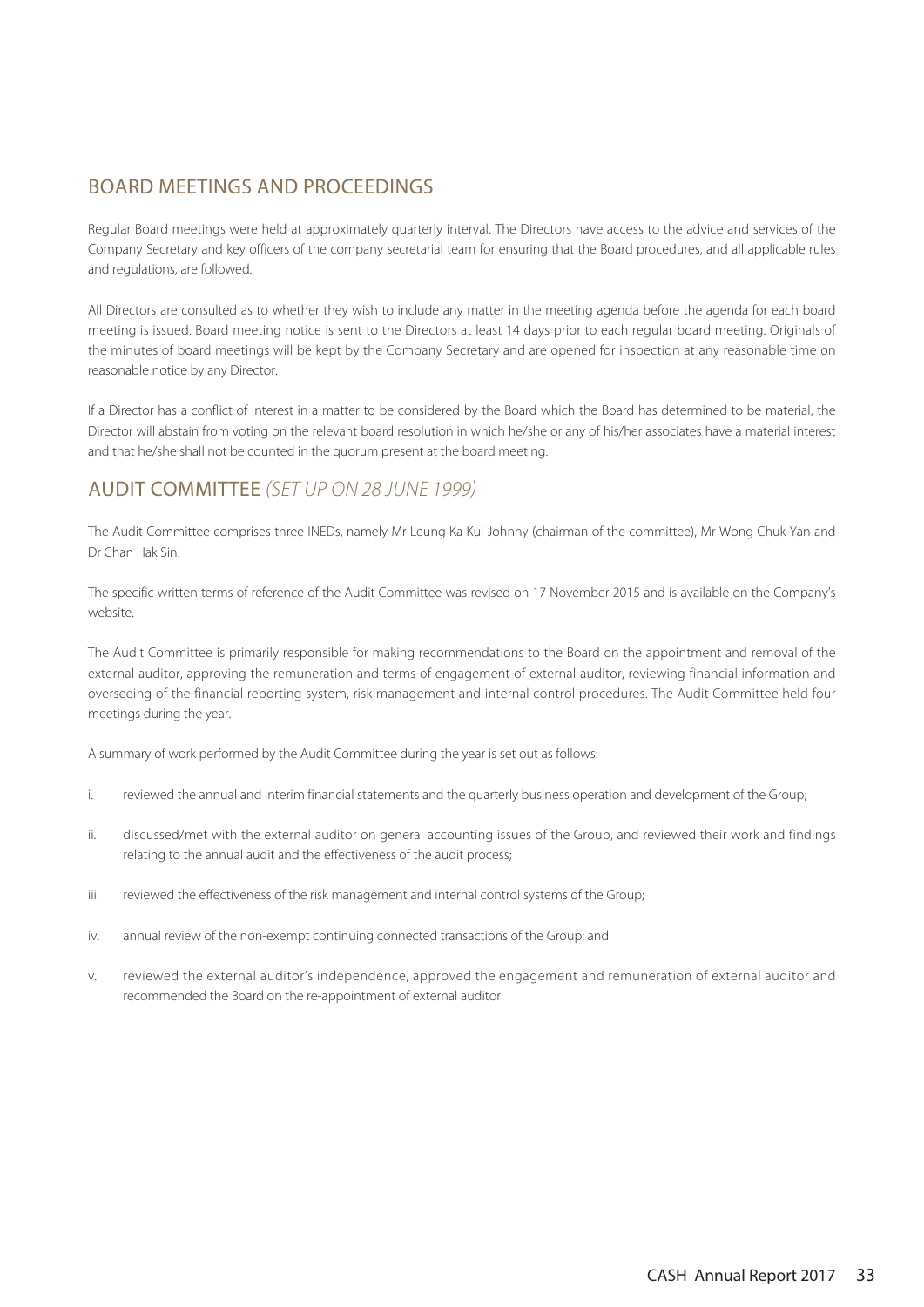# CORPORATE GOVERNANCE REPORT

# REMUNERATION COMMITTEE (SET UP ON 1 JUNE 2005)

The Remuneration Committee comprises two INEDs, Mr Leung Ka Kui Johnny (chairman of the committee) and Mr Wong Chuk Yan, as well as Mr Kwan Pak Hoo Bankee (Chairman of the Board).

The specific written terms of reference of the Remuneration Committee (as re-adopted on 7 February 2012) is available on the Company's website. Pursuant to model B.1.2(c)(ii) and the terms of reference in the CG Code adopted by the Remuneration Committee, its primary duties are to make recommendation to the Board on the Company's policies and structure of the remuneration of Directors and senior management and the remuneration packages of individual EDs and senior management. Details of the remuneration of each of the Directors for the year are set out in note 11 to the consolidated financial statements. The Remuneration Committee held one meeting during the year.

A summary of the work performed by the Remuneration Committee during the year is set out as follows:

- i. determined and endorsed to the remuneration policy and structure for the Directors and senior management; and
- ii. assessed the performance of executive Directors and reviewed their current level and remuneration structure/package and approved their specific remuneration package of executive Directors.

## NOMINATION POLICY FOR THE DIRECTORS

#### **Nomination of the Directors**

The Company had adopted a nomination policy incorporating the diversity policy for the criteria, procedures, and process of the appointment and removal of the Directors. The criteria to select candidates for directorship is based on a range of diversity perspectives, including gender, age, culture and educational background, professional skill, experience in relevant areas, personal qualities, and whether the candidate can demonstrate his commitment, competence and integrity required for the position of the Director, and in case of INEDs, the independence requirements set out in the Listing Rules and their time commitment to the Company. Nomination of new Director(s) will continue to be made on a merit basis and candidates will be considered against objective criteria, with due regard for our business model and specific needs from time to time. Nomination of new Director(s) will normally be proposed by the Chairman and/or CEO subject to the Board's approval. External consultants may be engaged, if necessary, to access a wider range of potential candidate(s).

During the year, the Board as a whole regularly reviewed the structure, size and composition of the Board to ensure that it has a balance of expertise, skills and experience appropriate for the requirements of the business of the Company. The independence of the INEDs was assessed according to the relevant rules and requirements under the Listing Rules.

Since there is no appointment and resignation of Director during the year under review, no meeting was held by the executive Directors for resolving such issues.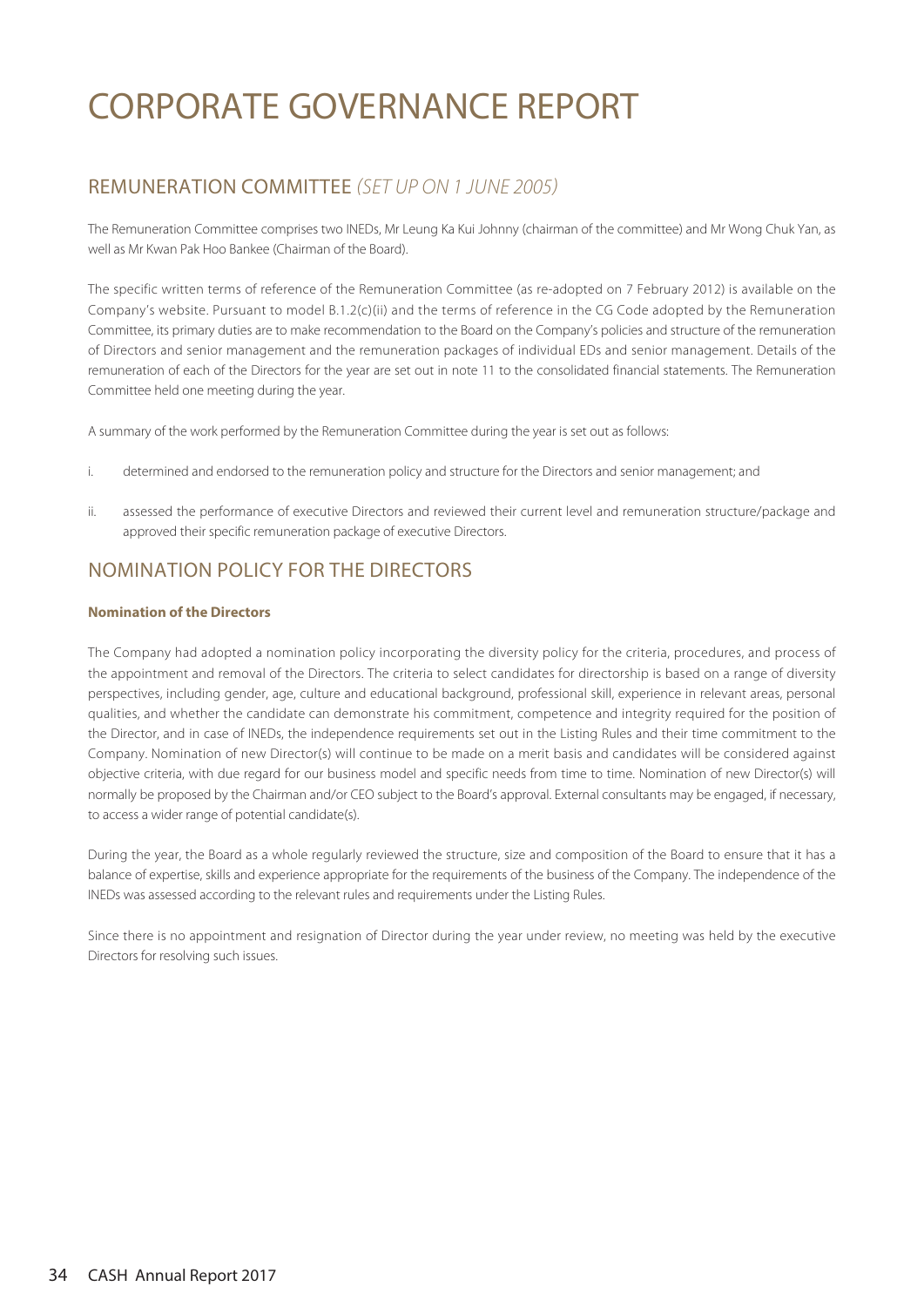#### **Remuneration policy of the Directors**

The Company adopted a remuneration policy providing guideline for the Directors' remuneration.

Under the remuneration policy, the Directors' remuneration should be based on internal equity factors and external market conditions and will be reviewed from time to time.

The remuneration of EDs generally consists of:

- fixed monthly salary/allowance which is set in accordance to the Director's duties, responsibilities, skills, experiences and market influences;
- pension which is based on the local Mandatory Provident Fund Contribution Scheme;
- short term variable incentive which may include discretionary cash bonus depending on the achievement of short-term corporate objectives and/or personal targets;
- long term variable incentive which may include share options designed to encourage long-term commitment.

The remuneration of the non-executive Director(s) of the Company (if any) and the INEDs will be a lump sum of Directors' remuneration made annually.

The remuneration paid to and/or entitled by each of the Directors for the year under review is set out in note 11 to the consolidated financial statements in this annual report.

The share options granted to and/or entitled by the Directors during the year under review are set out in the section headed "Directors' Interests in Securities" in the Directors' report of this annual report.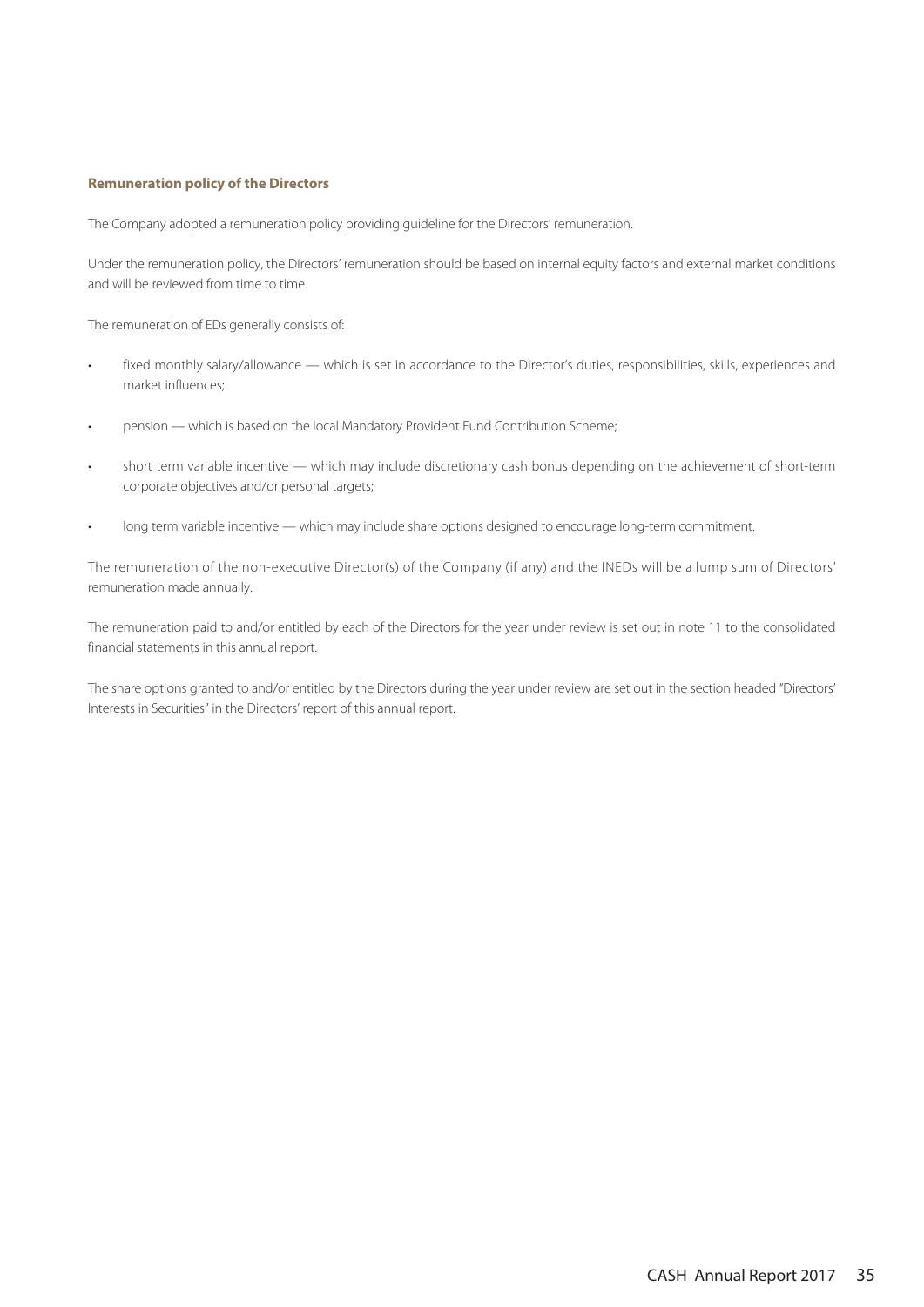## CORPORATE GOVERNANCE REPORT

## CORPORATE GOVERNANCE FUNCTIONS

The Board is responsible for the corporate governance functions of the Group. The specific written terms of reference of the corporate governance functions is available on the Company's website. The primary duties of the corporate governance functions are (a) reviewing the policies and practices on (i) corporate governance and (ii) compliance with legal and regulations requirements of the Company; (b) reviewing and monitoring the training and continuous professional development of the Directors and senior management; and (c) reviewing the Company's compliance with code and disclosure in this report.

During the year, the Board reviewed the policies and practices on corporate governance, the training and continuous professional development of Directors and senior management and the Company's compliance with code and disclosure in this report.

## SECURITIES TRANSACTIONS OF DIRECTORS

The Company has adopted the Model Code for Securities Transactions of Directors of Listed Issuers as set out in Appendix 10 of the Listing Rules as its own code of conduct regarding Directors' securities transactions. Having made specific enquiries to the Directors of the Company, all of them confirmed that they have complied with the required standard of dealings and the code of conduct throughout the year.

## ACCOUNTABILITY AND AUDIT

The Directors acknowledge that it is their responsibilities to prepare the financial statements of the Group and other financial disclosures required under the Listing Rules and the Management has provided such explanation and information to the Board to enable it to make an informed assessment of the financial and other Board decisions. The Directors believe that they have selected suitable accounting policies and applied them consistently, made judgment and estimates that are prudent and reasonable and ensured the financial statements are prepared on a "going concern" basis. The auditor of the Company has made a statement about their reporting responsibilities in the Independent Auditor's Report.

The Management has provided all members of the Board with monthly internal financial statements so as to give the Directors a balanced and understandable assessment of the Company's performance, position and prospects.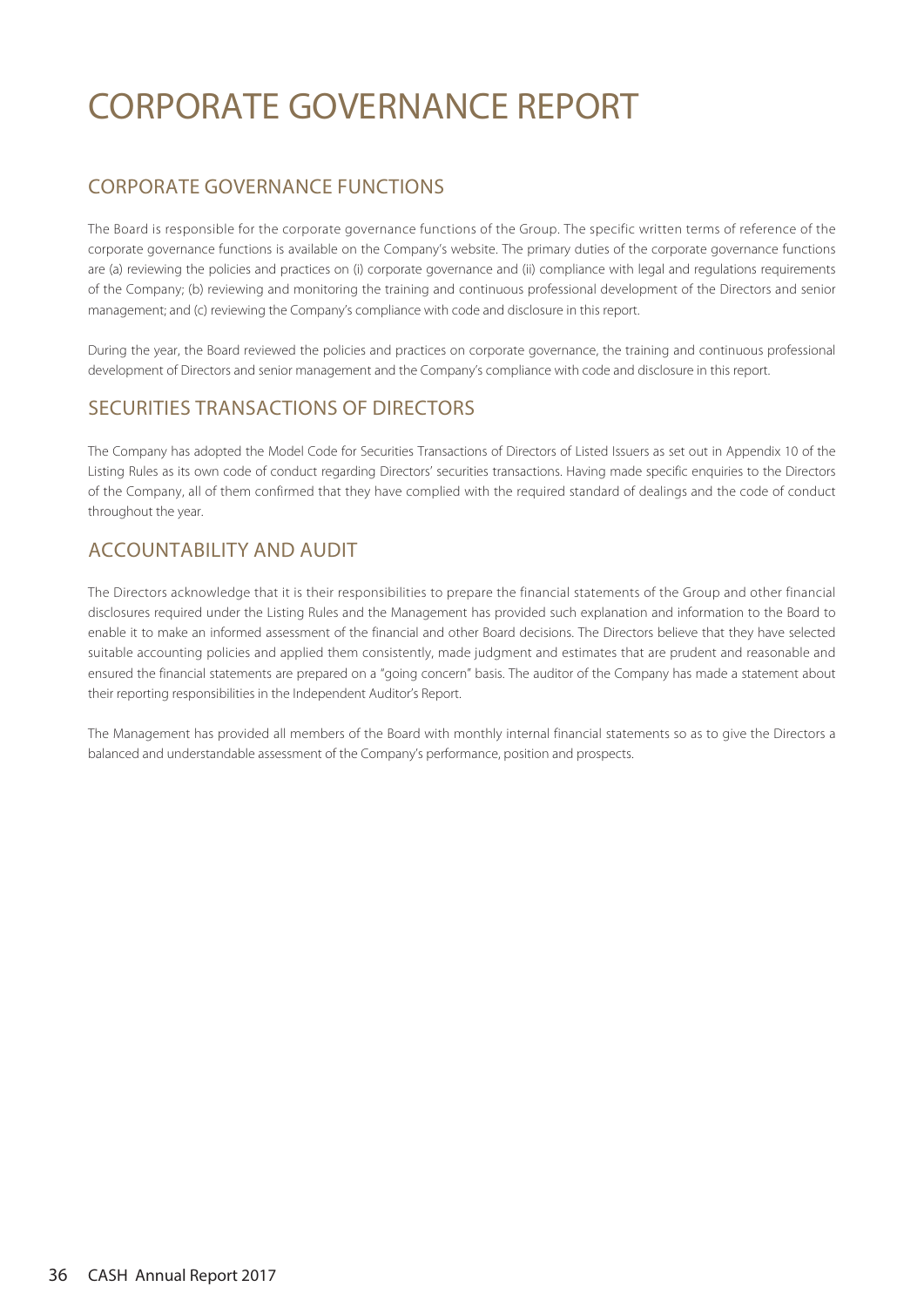## RISK MANAGEMENT AND INTERNAL CONTROLS

The Board acknowledges its responsibilities for establishing and maintaining an appropriate and effective risk management and internal control systems, and for determining the nature and extent of the risks it is willing to take in achieving its strategic objectives. The Management is primarily responsible for the design, implementation and monitoring of the risk management and internal control systems.

Procedures have been designed for safeguarding the Group's assets against unauthorised use or disposal, maintaining proper accounting records, ensuring the reliability and usefulness of financial information for internal business use or for publication, and monitoring the compliance with applicable laws, rules and regulations. Furthermore, they are designed to manage rather than eliminate the risk of failure to achieve business objectives, and can only provide reasonable but not absolute assurance against material misstatements or losses.

The key risk management and internal control procedures include the following:

#### **(i) Delegation of authority within limits set by the Board**

The managements of business units and functional departments have been delegated powers and authorities by the Board to carry out the day-to-day management, operation, and maintenance of the internal control systems that are appropriate to their business or function. The Group has adopted a tailored governance and organisational structure with formal and clearly defined lines of responsibility and delegation of authority to ensure segregation of duties with check and balance controls are effectively in place.

#### **(ii) Risk management process**

System and procedures are in place to identify, evaluate, manage, and report on the material risk types facing the Group including strategic, operations, compliance, reporting, and information and technology risks. Exposure to these risks is monitored by the Risk Management Committee ("RMC"). RMC oversees and defines the Group overall risk management framework, formulates the Group's risk management policy and guideline, determines the overall risk acceptance level, assesses the Group's risk profile, prioritises top risks for the Group, and promotes risk awareness and management knowledge.

Under the Risk Management Framework, the five steps of the risk management process adopted are risk identification, risk assessment and prioritisation, risk manager appointment, risk responses, and risk communication and monitoring. The Group maintains a set of risk registers to record the major and significant risks that will hinder the company from achieving its business objectives. Risk Managers are appointed by the Board to monitor the identified high risk areas of business practices on an ongoing basis and to develop the subsequent risk response action plans. The risk registers are reviewed and approved by the RMC on a biannual basis for continuous risk assessment.

#### **(iii) Changes in market condition/external environment**

Processes are in place to identify new risks arising from changes in market conditions or external environment which could expose the Group to heightened risk of loss or reputational damage. The Management is primarily accountable for measuring, monitoring, mitigating and managing the risks and controls in their areas of responsibility.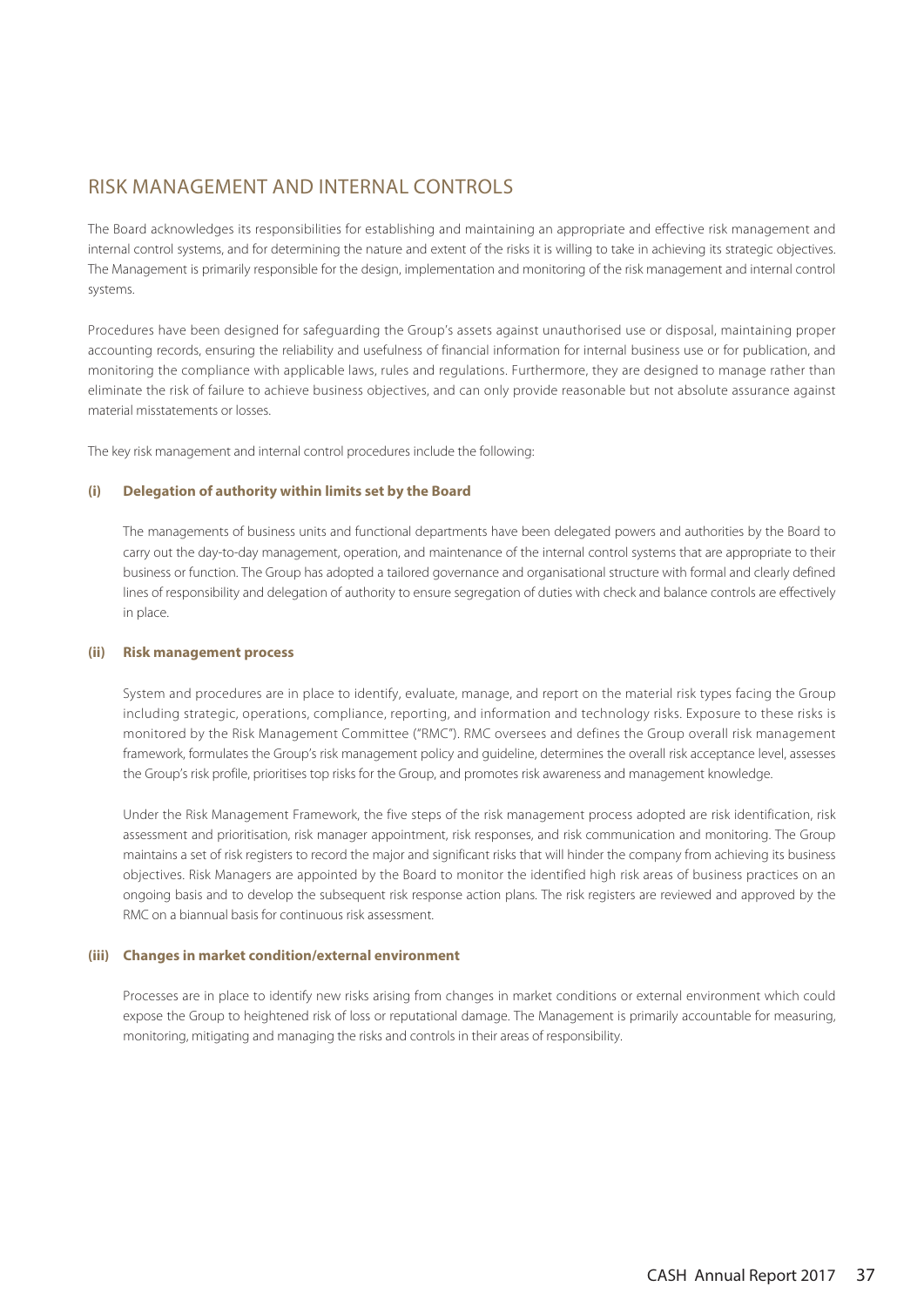## CORPORATE GOVERNANCE REPORT

#### **(iv) Financial reporting**

The Management monitors the business activities closely and reviews monthly financial results of operations against budgets or forecast. Proper controls are in place for the recording of complete, accurate and timely accounting and management information. In addition, regular reviews and statutory audits are performed by our external auditor to ensure that the preparation of the Group's financial statements are carried out in accordance with generally accepted accounting principles, the Group's accounting policies and applicable laws and regulations.

#### **(v) Internal audit**

The establishment of the Group's internal audit function is to provide the Management with an independent and impartial view on the adequacy, efficiency and effectiveness of the Group's risk management, internal control and governance system and to provide recommendations for improvement. The Group's internal audit function is undertaken by the Internal Audit Division ("IAD") of Corporate Assurance Department. To preserve the independence, the IAD reports directly to the Audit Committee on audit matters and to the Board on administrative matters. The IAD adopts a risk-based approach in developing the annual internal audit work plan that is reviewed and endorsed by the Audit Committee. The IAD reports audit progress and audit observations to the Audit Committee on a biannual basis.

### **(vi) Inside information**

There are internal procedures and controls for the handling and dissemination of inside information. The Group discloses inside information to the public as soon as reasonably practicable unless the information falls within any of the safe harbours as provided in the SFO. Before the information is fully disclosed to the public, the Group ensures the information is kept strictly confidential. If the Group believes that the necessary degree of confidentiality cannot be maintained or that confidentiality may have been breached, the Group would immediately disclose the information to the public. The Group is committed to ensure that information contained in announcement or circulars are not false or misleading as to a material fact, or false or misleading through the omission of a material fact in view of presenting information in a clear and balanced way, which requires equal disclosure of both positive and negative facts.

#### **(vii) Whistle-blowing channels**

The Group maintains a Whistle-blowing policy to encourage employees to report any suspected misconduct contrary to our ethical belief in confidence without the fear of recrimination. Procedures are established for employees to raise complaints directly to the IAD, which will evaluate the complaint and determine whether an investigation is appropriate. Recommendations on improvements are communicated to the respective management for implementation. The IAD reports the audit procedures, investigation results and subsequent follow-up actions taken to the Audit Committee on a biannual basis.

#### **Overall assessment**

The Board, through the Audit Committee, has conducted an annual review of the effectiveness of our risk management and internal control systems covering all material controls, including financial, operational and compliance controls, and the adequacy of resources, staff qualifications and experience, training programs and budget of the Company's accounting, internal audit and financial reporting functions.

During the year ended 31 December 2017, the Board is not aware of any material internal control deficiency or significant areas of concern that may affect Shareholders' interests.

In addition, the Board has received confirmation from the Management that the Group's risk management and internal control systems are in place and functioning effectively.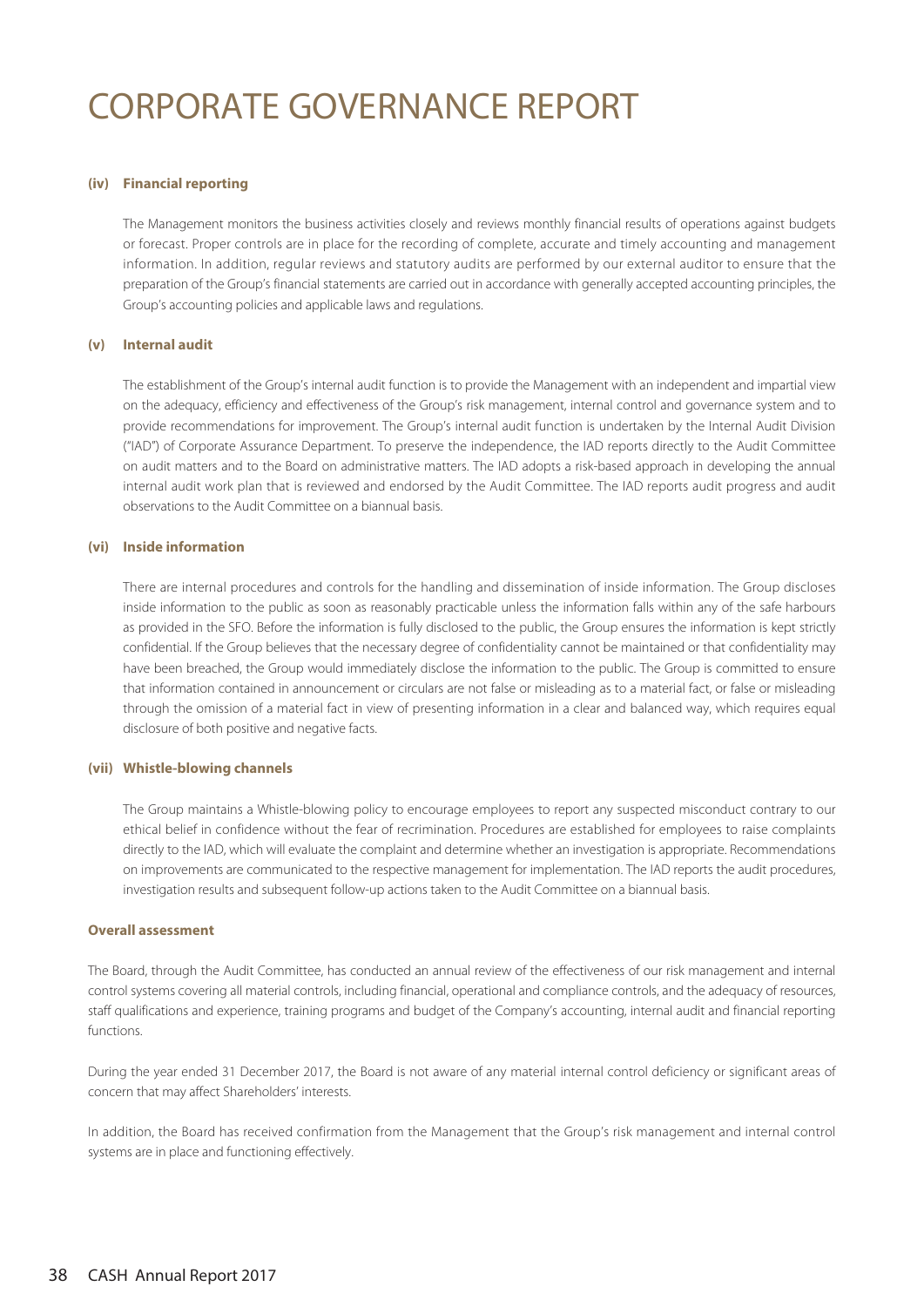## COMMUNICATION WITH SHARFHOLDERS

The Directors consider communication with the Shareholders are mainly in the following ways: (i) the holding of AGMs and SGMs, if any, which may be convened for specific purpose and can provide opportunities for the Shareholders to communicate directly to the Board; (ii) the publication of announcements, annual reports, interim reports and/or circulars as required under the Listing Rules and press releases of the Company providing updated information of the Group; (iii) the holding of press briefings and media interviews from time to time; and (iv) the upkeeping of the latest information of the Group on the Company's website at www.cash.com.hk. The Shareholders and investors are welcome to visit such website.

In order to protect the environment and save costs for the benefit of the Shareholders, the Company has introduced electronic means for receiving corporate communication materials by the Shareholders. The Shareholders may choose to receive printed or electronic copies. In line with our social caring policies, the Shareholders are encouraged to get access to corporate communication materials of the Company through the Company's website.

Separate resolutions are proposed at each general meetings of the Company. The Company's notice to the Shareholders for the AGM was sent to Shareholders at least 20 clear business days before the meeting and notices of the SGMs were sent to shareholders at least 10 clear business days before such meetings in year 2017.

## CONSTITUTIONAL DOCUMENTS

There are no significant changes in the Company's constitutional documents during the year.

## SHAREHOLDERS' RIGHTS

### **Convening a SGM and putting forward proposals at general meetings**

Pursuant to the Bye-laws of the Company, Shareholder(s) holding at the date of the deposit of the requisition not less than one-tenth (10%) of the paid-up capital of the Company carrying the right of voting at general meetings of the Company shall have the right to submit a written requisition requiring a SGM to be called by the Board.

The written requisition (i) must state the object(s) of the meeting, and (ii) must be signed by the requisitionists and deposited at the registered office of the Company for attention of the Company Secretary of the Company, and may consist of several documents in like form, each signed by one or more requisitionists. Such requisitions will be verified with the Company's share registrar and upon its confirmation that the requisition is proper and in order, the Company Secretary will ask the Board to convene a SGM by serving sufficient notice to all Shareholders. On the contrary, if the requisition has been verified as not in order, the requisitionists will be advised of this outcome and accordingly, the SGM will not be convened as requested.

If Directors do not within 21 days from the date of the deposit of the requisition proceed duly to convene a SGM for a day within two months after the date of deposit of such requisition, the requisitionists or any of them representing more than one-half of the total voting rights of all of them may convene a SGM, but any SGM so convened shall not be held after the expiration of 3 months from the said date of deposit of the requisition. A meeting convened by the requisitionists shall be convened in the same manner, as nearly as possible, as that in which meetings are to be convened by Directors.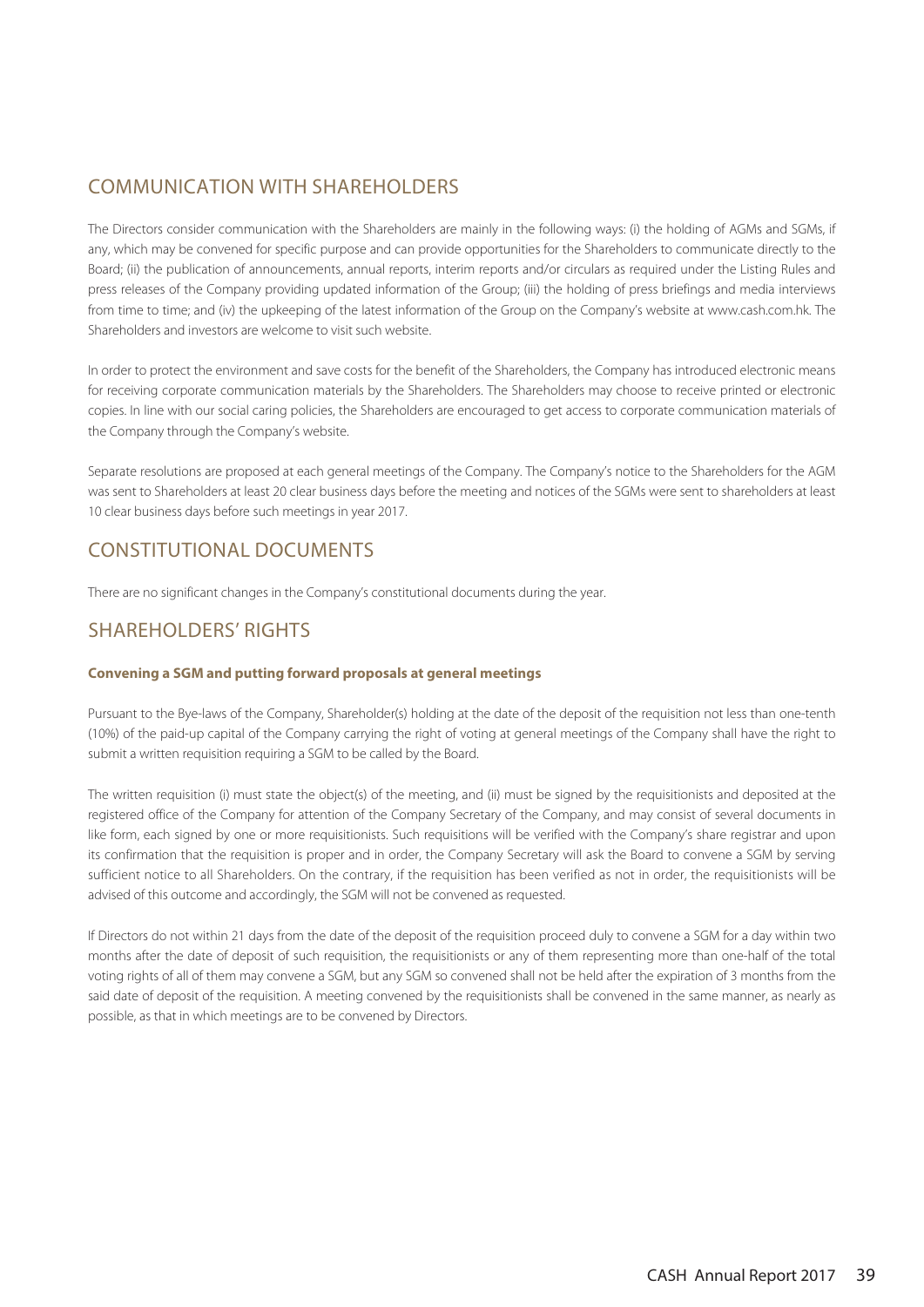## CORPORATE GOVERNANCE REPORT

Pursuant to the Bermuda Companies Act 1981, either any number of the registered Shareholders holding not less than one-twentieth (5%) of the paid-up capital of the Company carrying the right of voting at general meetings of the Company ("Requisitionists"), or not less than 100 of such registered Shareholders, can request the Company in writing to (a) give to Shareholders entitled to receive notice of the next AGM notice of any resolution which may properly be moved and is intended to be moved at that meeting; and (b) circulate to Shareholders entitled to have notice of any general meeting any statement of not more than 1,000 words with respect to the matter referred to in any proposed resolution or the business to be dealt with at that meeting. The requisition signed by all the Requisitionists must be deposited at the registered office of the Company with a sum reasonably sufficient to meet the Company's relevant expenses and not less than six weeks before the meeting in case of a requisition requiring notice of a resolution or not less than one week before the meeting in the case of any other requisition. Provided that if an AGM is called for a date six weeks or less after the requisition has been deposited, the requisition though not deposited within the time required shall be deemed to have been properly deposited for the purposes thereof.

### **Enquiries from Shareholders**

Shareholders should direct their enquiries about their shareholdings to the Company's branch share registrar in Hong Kong, Tricor Standard Limited at Level 22, Hopewell Centre, 183 Queen's Road East, Hong Kong or tel: (852) 2980 1333 or email: cash1049@cash.com.hk.

Other Shareholders' enquiries can be directed to the Group Public Affairs Department of the Company at 28/F Manhattan Place, 23 Wang Tai Road, Kowloon Bay, Hong Kong or tel: (852) 2287 8888 or fax: (852) 2287 8000 or email: inquiry@cash.com.hk.

## AUDITOR'S INDEPENDENCE AND REMUNERATION

The Audit Committee is mandated to review and monitor the independence of the auditor to ensure objectivity and the effectiveness of the audit process of the financial statements in accordance with applicable standard. Members of the Committee were of the view that the Company's auditor, Messrs. Deloitte Touche Tohmatsu is independent and has recommended the Board to re-appoint it as the Company's auditor at the forthcoming annual general meeting. During the year, Messrs. Deloitte Touche Tohmatsu has rendered audit services and certain non-audit services to the Company and the remuneration paid/payable to it by the Company are set out as follows:

| <b>Services rendered</b>                            | Fees paid/payable<br>HK\$ |
|-----------------------------------------------------|---------------------------|
|                                                     |                           |
| Audit services                                      | 3,857,000                 |
| Non-audit services:                                 |                           |
| Preparation for very substantial disposal circulars | 2,771,000                 |
| Preparation for sales report and tax advisory       | 91,000                    |
|                                                     | 6.719.000                 |

On behalf of the Board **Bankee P. Kwan, JP** Chairman & CEO

Hong Kong, 22 March 2018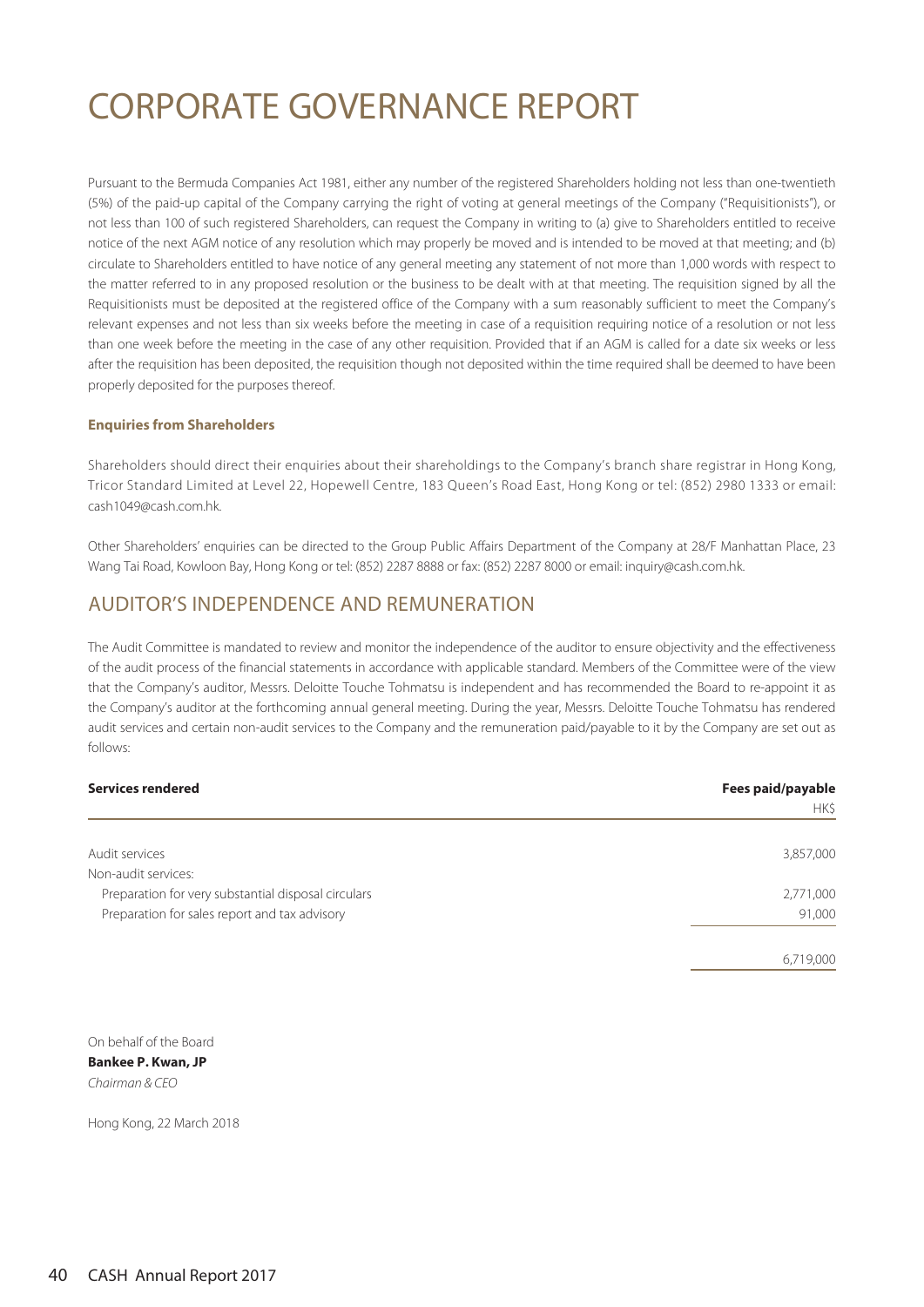Environmental, Social and Governance Report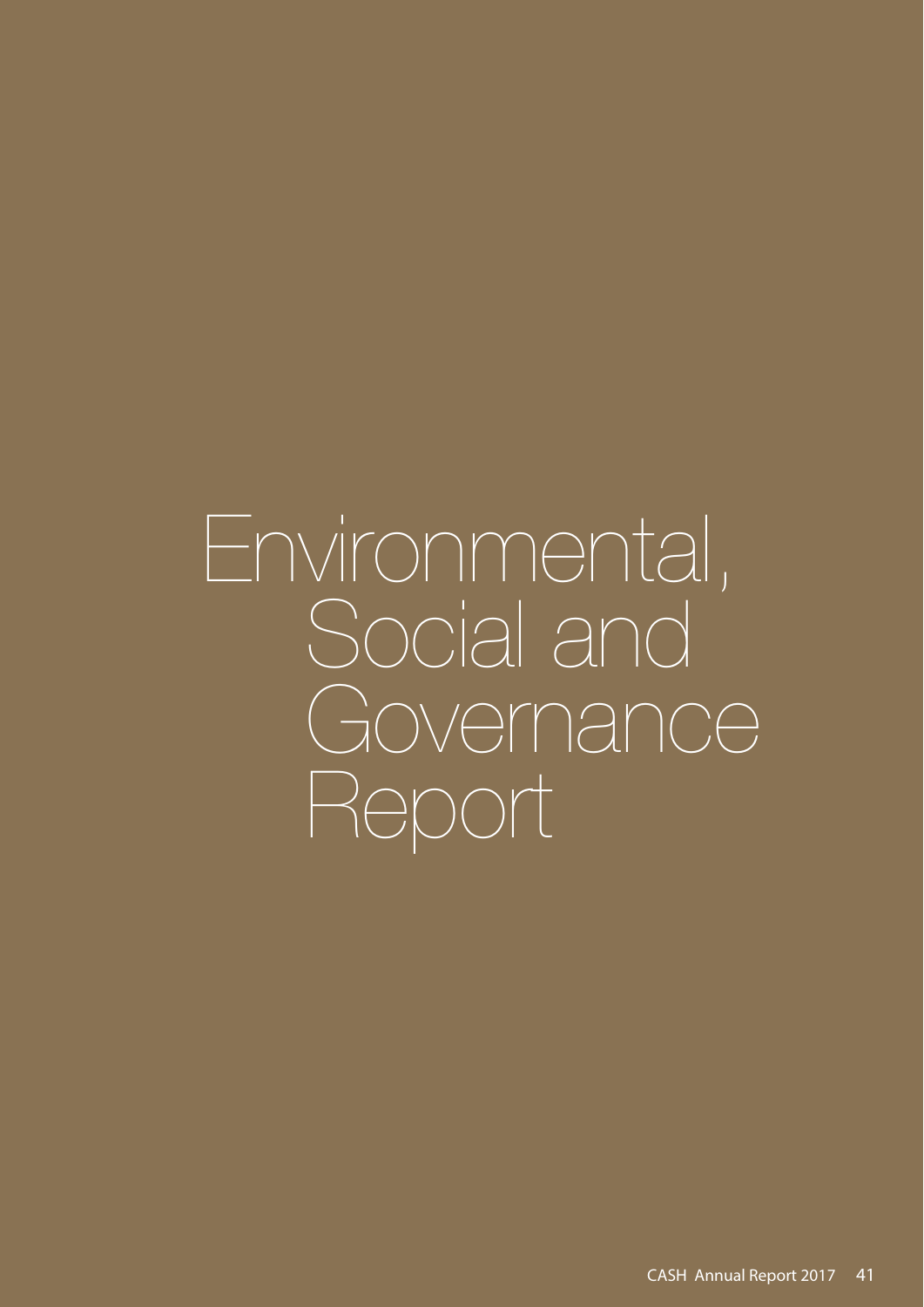## ENVIRONMENTAL, SOCIAL AND GOVERNANCE REPORT

According to the requirements set forth in the ESG Guide under Appendix 27 of the Listing Rules, the Group hereby presents the Environmental, Social and Governance ("ESG") report for the year ended 31 December 2017 ("Reporting Period").

## SCOPE OF REPORT

This report covers the Group's principal businesses of subsidiaries in Hong Kong, which represent the major investment and income sources of the Group, including retail management business including sales of furniture, household items and electrical appliances through chain stores under the multiple brand names, including "Pricerite" and "TMF", in Hong Kong.

The ESG data that the Group has direct access to and is under the Group's direct operational control has been included in this report.

## MATERIALITY ASSESSMENT

To identify the ESG issues relevant to the Group, we engaged our Management and staff to review our operations. Subsequently, the identified ESG issues have been assessed by considering their importance to our stakeholders as well as our Group. The ESG issues considered to be material are listed below:

| <b>ESG aspects as set forth in ESG Guide</b> | <b>Material ESG issues for the Group</b>                   |
|----------------------------------------------|------------------------------------------------------------|
|                                              |                                                            |
| A. Environmental                             |                                                            |
| A1 Emissions                                 | Waste management and carbon emissions                      |
| A <sub>2</sub> Use of resources              | Use of electricity and packaging material                  |
| A3 The environment and natural resources     | Light pollution                                            |
| <b>B.</b> Social                             |                                                            |
| Employment<br><b>B1</b>                      | Equal opportunity and diversity                            |
| B2 Health and safety                         | Health and safety workplace                                |
| Development and training<br>B3               | Staff development and training                             |
| B4 Labour standards                          | Anti-child and forced labour                               |
| B5 Supply chain management                   | Supply chain management                                    |
| B6 Product responsibility                    | Customer service, quality assurance, safeguarding customer |
|                                              | assets, and handling of personal data                      |
| Anti-corruption<br>B7                        | Anti-corruption and money laundering                       |
| B8 Community investment                      | Supporting local community                                 |

The Group has complied with the "comply or explain" provisions set out in the ESG Guide for the Reporting Period.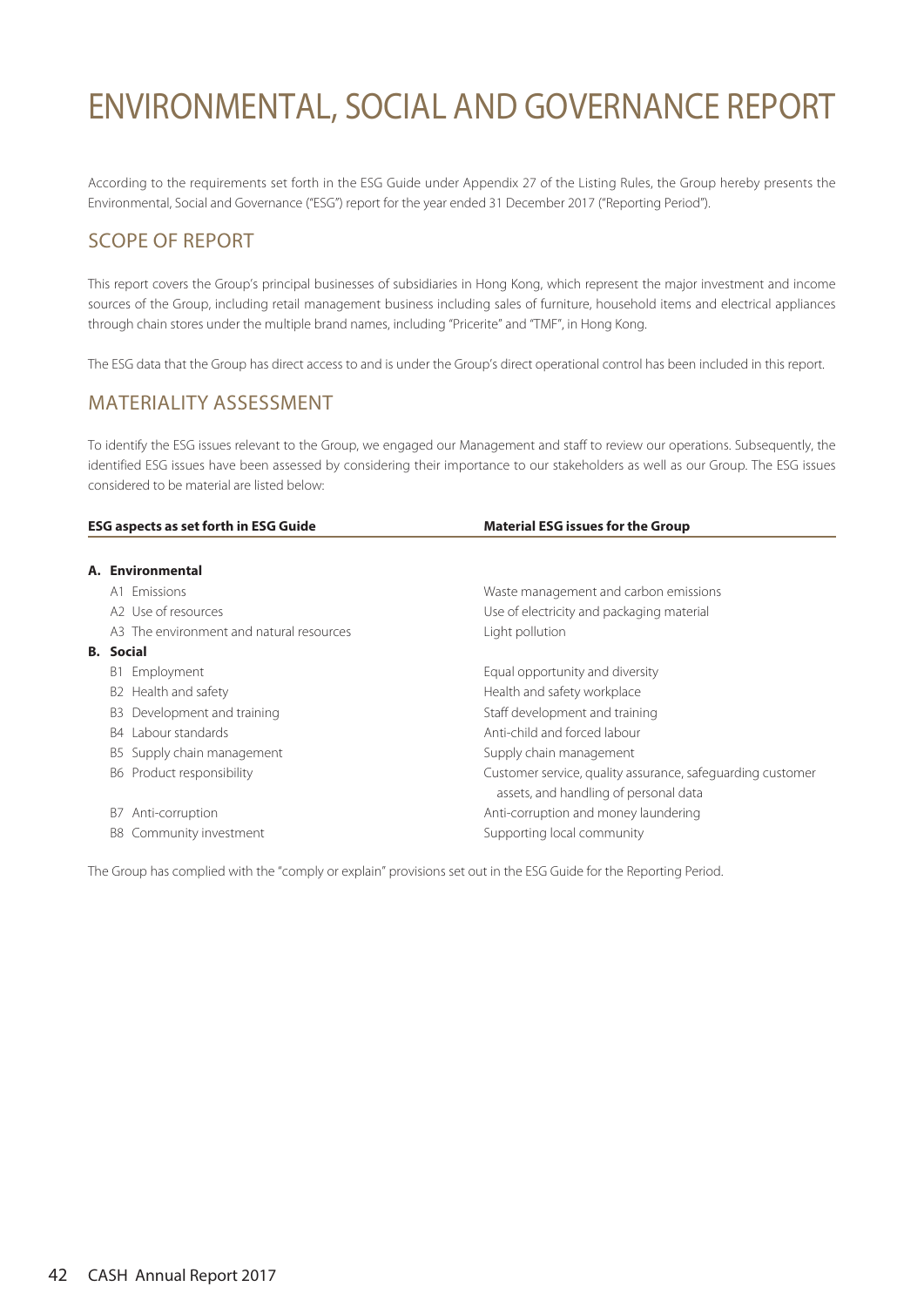### **A. Environmental**

The Group upholds the belief of "Green CASH" in our business activities. The purpose of "Green CASH" is to promote the practice of minimising the depletion of natural resources (i.e. timber, electricity, etc.), while saving part of the operating cost of the Group. The Group advocates the corporate social responsibility to be aware of environmental protection and natural resources conservation, and bring mutual advantages to both the society and the Group.

In 2017, Pricerite received Silver award in Shops and Retailers sector under the Hong Kong Awards for Environmental Excellence 2016 and BOCHK Corporate Environment Leadership Awards: EcoChallenger Certificate from the Federation of Hong Kong Industries. CASH was granted HSBC Living Business of Sustainable Business Partner and The Best Ambassador by Business Environment Council. The awards recognised our efforts on environmental management, with continuously improving the performance on environmental protection.

During the Reporting Period, the Group did not note any cases of non-compliance relating to environmental laws and regulations in Hong Kong.

### **A1 Emissions**

#### Waste management

Considering the principal business activities of the Group (i.e. retail management business), we have not produced a notable level of air or water pollutants.

We established environmental policies that introduce the desired environmental practices, and measurable objectives to our employees. To mitigate the impact of waste, the principles "reduce", "reuse" and "recycle" are applied. We are committed to promoting waste reduction at source, in the offices and retail stores. Waste should be properly handled and disposed by an authorised party to central waste processing facilities. Categorisation of waste is encouraged to facilitate efficient recycling.

Paper is considered the major form of waste generated by our offices and retail stores, of which, we consumed approximately 14,448.34 kg<sup>1</sup> (2016: 14,802.28 kg) during the Reporting Period.

To enhance our waste management techniques, we always monitor the latest environmental regulations, as well as market trends on new environmental practices. We continuously seek opportunities on improving the effectiveness of our current practices.

In our offices, we have set up waste separation facilities. We place recycle bags and tailor-made recycle bins designated for the collection of scrap paper, plastic bottles, aluminium cans, and recyclable toner cartridges. All of which, is later delivered to the recycling agents for further processing.

Paper consumption intensity is not considered as an applicable performance indicator due to our nature of business.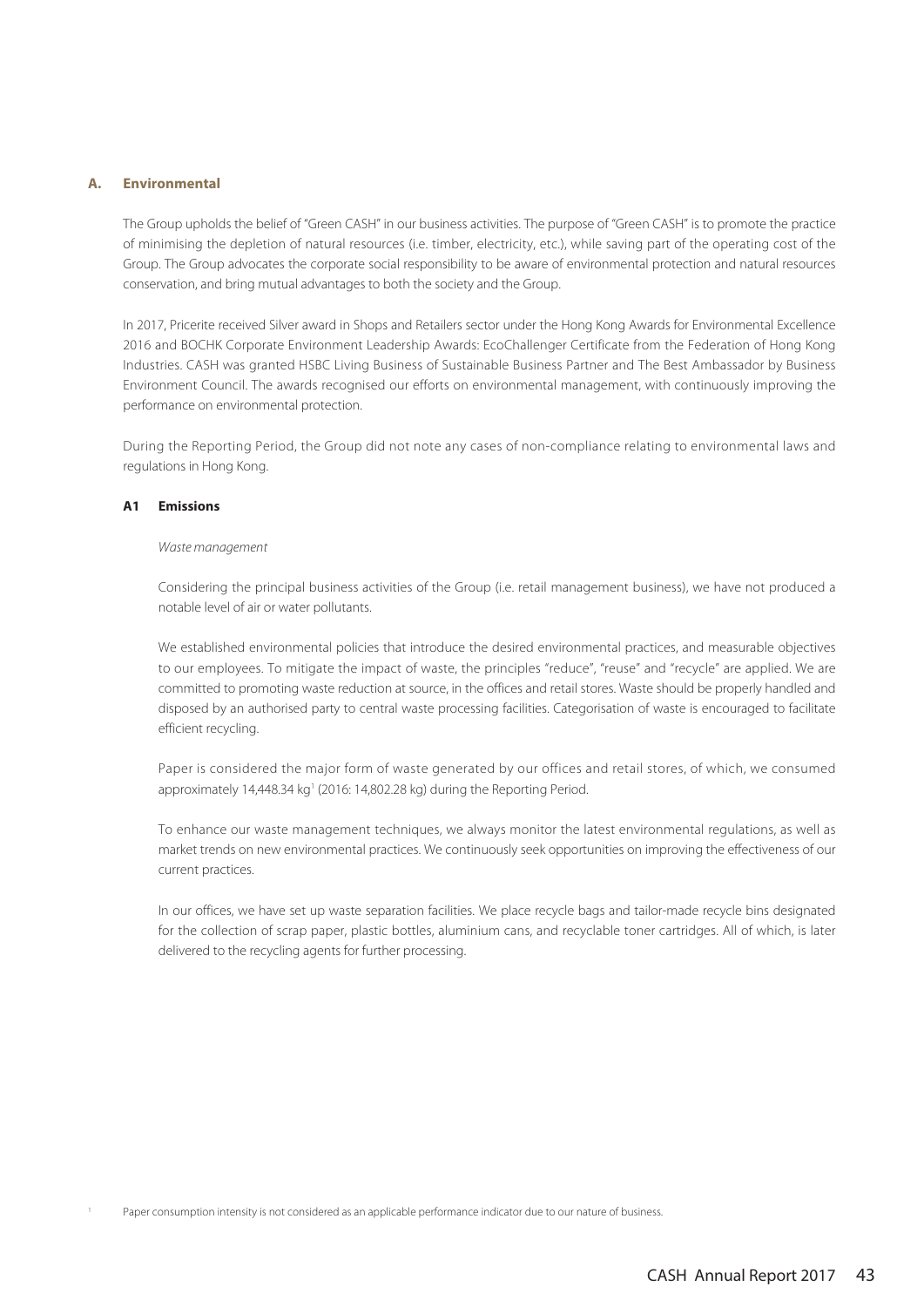## ENVIRONMENTAL, SOCIAL AND GOVERNANCE REPORT

In Pricerite retail stores, recycling bins are implemented to facilitate recycling for customers, and we have engaged qualified service providers for the collection and recycling on a regular basis. Pallets used in logistics' activities are collected and reused by our non-governmental organisation partner.

The amount of recycling at our collection points in the Reporting Period is summarised as follows:

| <b>Issue</b>     | <b>Amount</b> |        | Unit   |  |
|------------------|---------------|--------|--------|--|
|                  | 2017          | 2016   |        |  |
|                  |               |        |        |  |
| Paper            | 9,269         | 10,326 | Кg     |  |
| Aluminium cans   | 1,155         | 1,301  | Pieces |  |
| Plastic bottles  | 963           | 720    | Pieces |  |
| Toner cartridges | 335           | 420    | Pieces |  |
| Battery          | 164.74        | 196.12 | Кg     |  |
| Lighting tube    | 1,600         | 1,720  | Pieces |  |
| Light bulb       | 6,000         | 3,030  | Pieces |  |
| Pallet           | 19,050        | 12,050 | Кg     |  |

Apart from recycling, a series of programmes and activities have been launched to encourage the participation of our stakeholders towards waste management, which include:

- Implementing Green Information and Communication Technology (ICT) Platform including systems such as E-workflow and CASHARE (Group's intranet) to build a highly efficient "paperless, IT-driven and systematic" working environment;
- Achieving waste reduction goals set under Wastewi\$e Certificate recognition scheme;
- Purchasing paper made from the Programme for the Endorsement of Forest Certification (PEFC) and Forest Stewardship Council (FSC) certified plantations to minimise logging in natural forest;
- Posting a "Green message" as a reminder around the office;
- Using e-channels to disseminate corporate information;
- Installing electronic product catalogues and promotions in retail stores;
- Providing reusable utensils to office staff to reduce the use of disposable utensils;
- Recommending duplex or 2-on-1 page copying on recycled paper; and
- Applying used envelopes for internal document circulation.

No particular hazardous waste was noted in our business activities during the Reporting Period.

In recognising our achievement in waste reduction, the Group and its subsidiary, including Pricerite, were awarded the Wastewi\$e Certificate (Excellence Level) by Environmental Campaign Committee.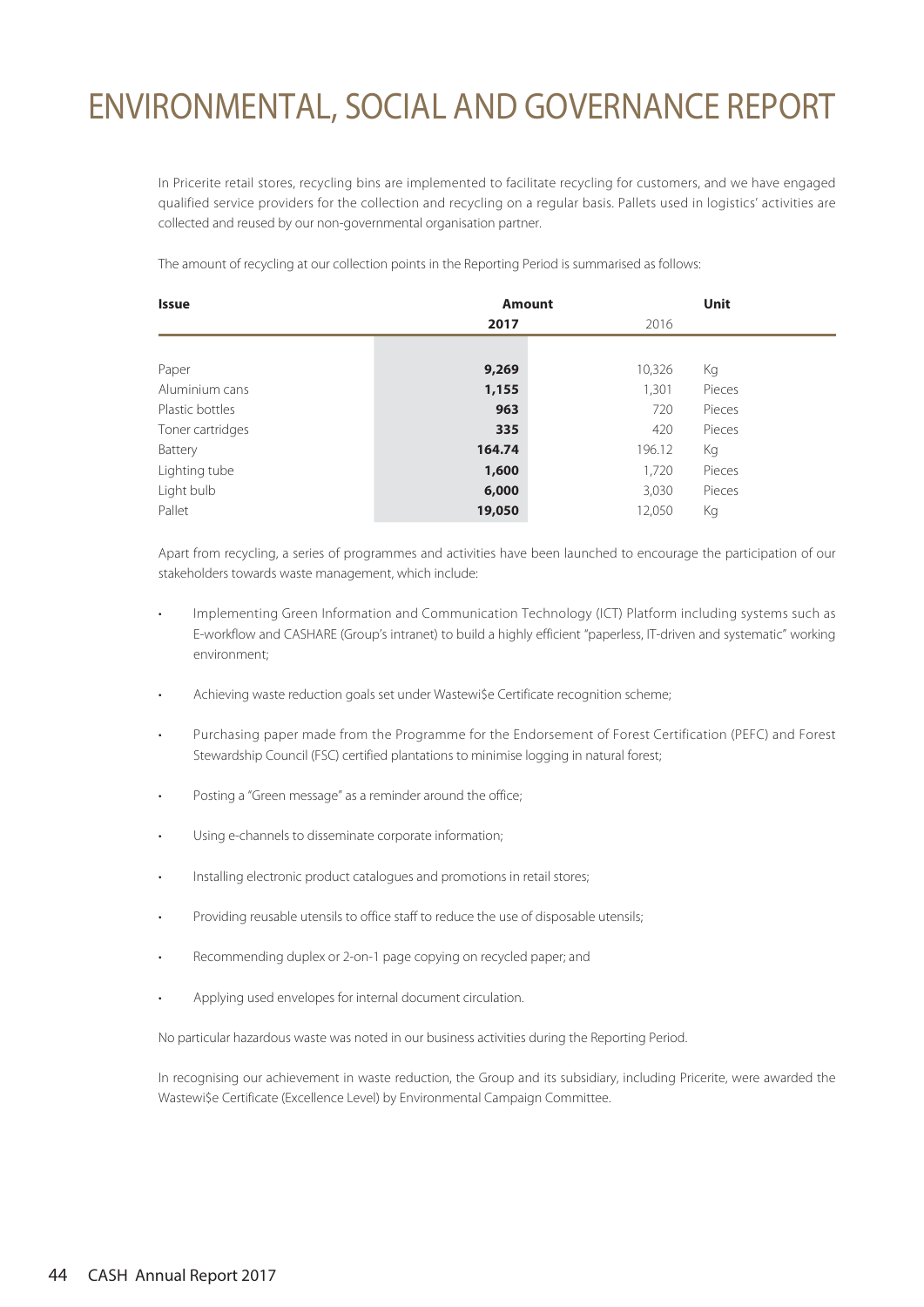#### Carbon emissions

The major source of our carbon emissions is the use of electricity. There were 5,422.04 tonnes (2016: 4,970.79 tonnes) of carbon dioxide equivalent (CO<sub>2</sub>e) generated<sup>1</sup> from our operations during the Reporting Period<sup>2</sup>. In order to reduce our carbon footprint, we have launched a series of programmes and activities. Please refer to the "A2 Use of resources" section below.

In the retail management business, transportation and deliveries of products are provided by external transportation service providers. To reduce the carbon emissions from the mobile transportation activities of our business partners, we aim to optimise the number of deliveries, which includes:

- Working closely with logistic partners in developing a better fuel-efficient transportation practice;
- Packing and loading products more efficiently to reduce the number of delivery journeys; and
- Continuously improving our transportation management system to achieve more efficient journey planning.

The carbon emission was calculated with reference to the Greenhouse Gas Protocol, and the carbon conversion factors published by CLP Holdings Limited and HK Electric Investment Limited.

Carbon emission intensity is not considered as an applicable performance indicator due to our nature of business.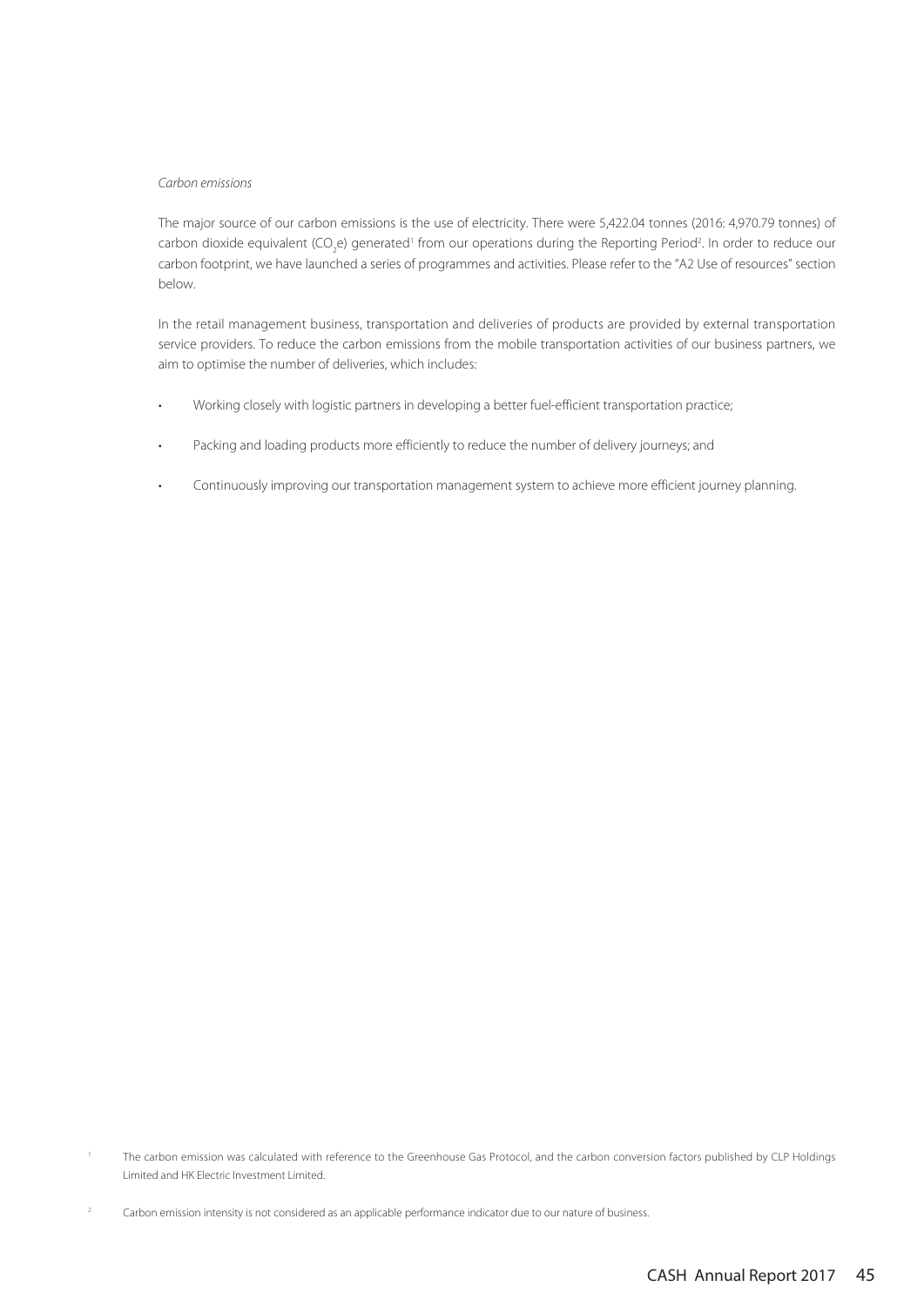## ENVIRONMENTAL, SOCIAL AND GOVERNANCE REPORT

#### **A2 Use of resources**

#### Use of electricity

Electricity is consumed during daily business operations in our offices and retail stores, through the use of indoor lighting, air-conditioning, functioning of office equipment, etc. During the Reporting Period, the total electricity consumption of the Group was 8,581,497 kWh<sup>1</sup> (2016: 8,484,256 kWh).

The Group has established guidelines on implementing green measures towards energy conservation:

- 1) Lighting
	- T5 energy-efficient lighting tubes have been installed in offices and retail stores;
	- Staff are encouraged to switch off lighting while they are off duty;
	- "Light-out" during lunch hour is highly recommended;
	- A lighting and energy conservation programme is implemented in retail stores, which strictly switches off all power after business or operating hours; and
	- Indoor lighting should be switched off if sufficient sunlight is available.
- 2) Office equipment
	- Computers and other electronic equipment should be switched off while they are not in use for energy conservation; and
	- Security guards patrol the offices at night to ensure all non-use equipment is switched off.

In addition to the aforesaid measures, Caring Committee sends messages related to "Green information" to staff with the aim to raise the consciousness of environmental protection. Furthermore, green posters have been framed along the corridor/pantries through which, the "green theme" of the environmental friendly atmosphere is promoted throughout the working space.

To enhance employee's awareness on low-carbon office and energy saving practices, we participated in "Earth Hour" events by turning off all non-essential lights for one hour at our retail stores and encouraged all staff to adopt the same practice at home.

#### Use of water

We do not consume significant amounts of water through our business activities. The majority of the water supply facilities are provided and managed by property managers on our rental premises, and the usage have been included in the management fees.

Although the water consumption is considered minimal, we also encourage saving by driving behavioural changes in the workplace. Green messages are posted in pantries and washrooms as reminders for using water efficiently.

Energy intensity is not considered as an applicable performance indicator due to our nature of business.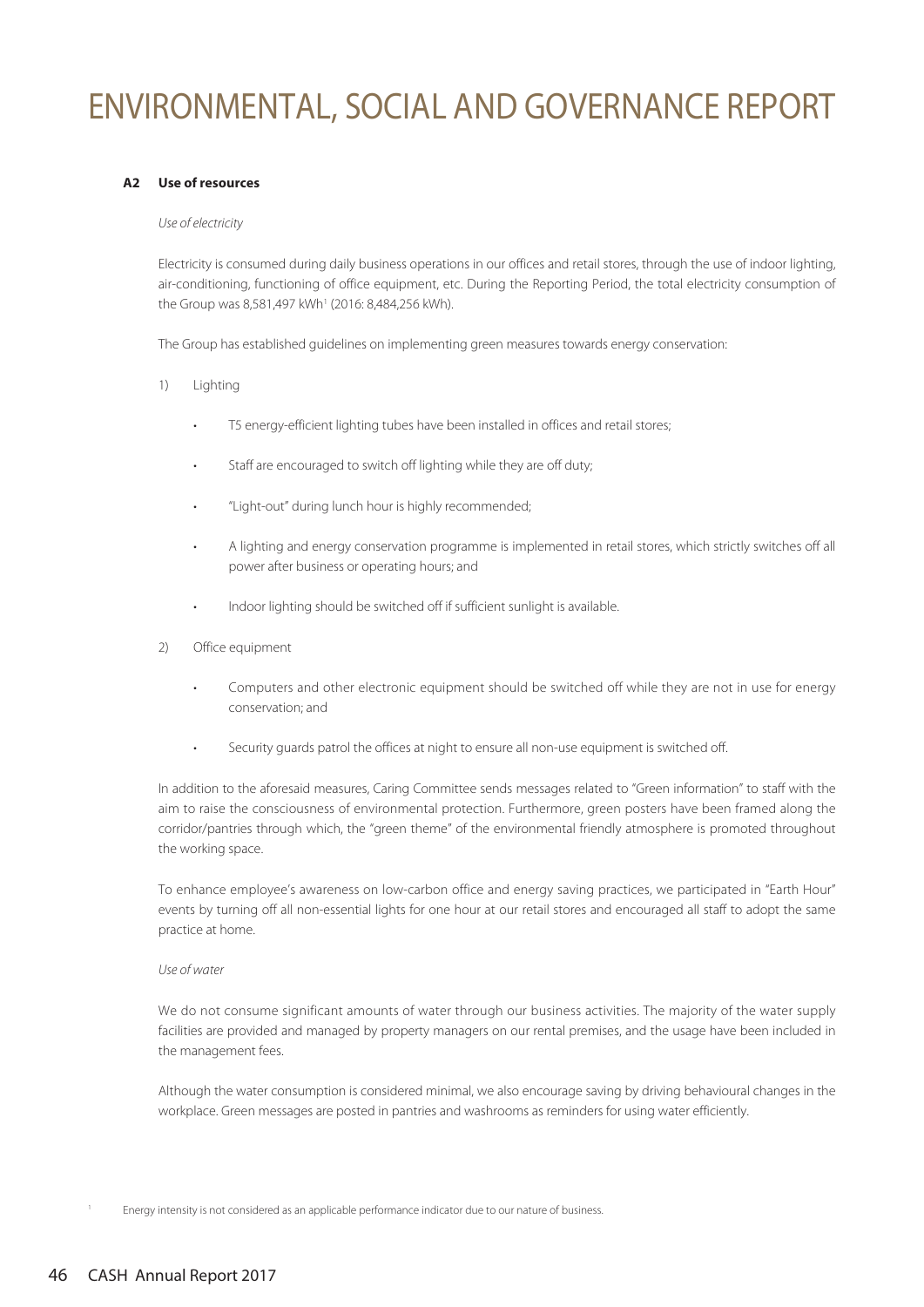#### Use of packaging material

In the retail management business (i.e. Pricerite), packaging material is used for delivery of goods. The major packaging material used in the business is plastic bag, which is offered to customers upon request.

We strictly implement the Plastic Shopping Bag Charging enforced by the Government. Customers are required to pay a levy in requesting a plastic bag, hence restricting the consumption of plastic bags. Furthermore, promotion material of BYOB – Bring Your Own Bag is displayed in our retail stores to raise customer awareness in order to reduce plastic bag usage.

### **A3 The environment and natural resources**

The Group is committed to controlling its operations' impact on the environment and natural resources. In addition to complying with environment-related laws and incorporating the concept of environmental protection into internal management and daily operation activities, we continuously assess and control the potential impacts of our business activities on the environment.

#### Light pollution

Due to the high building density in Hong Kong, external lighting at night may disturb nearby residents.

To reduce the impact of light pollution, Pricerite strictly follows the "Charter on External Lighting" which has been in effect since April 2016. Certain Pricerite's stores are committed to switching off decorative, promotional or advertising lighting, which affects the outdoor environment during the preset time (i.e. midnight to 7 am). This measure also helps reduce energy wastage.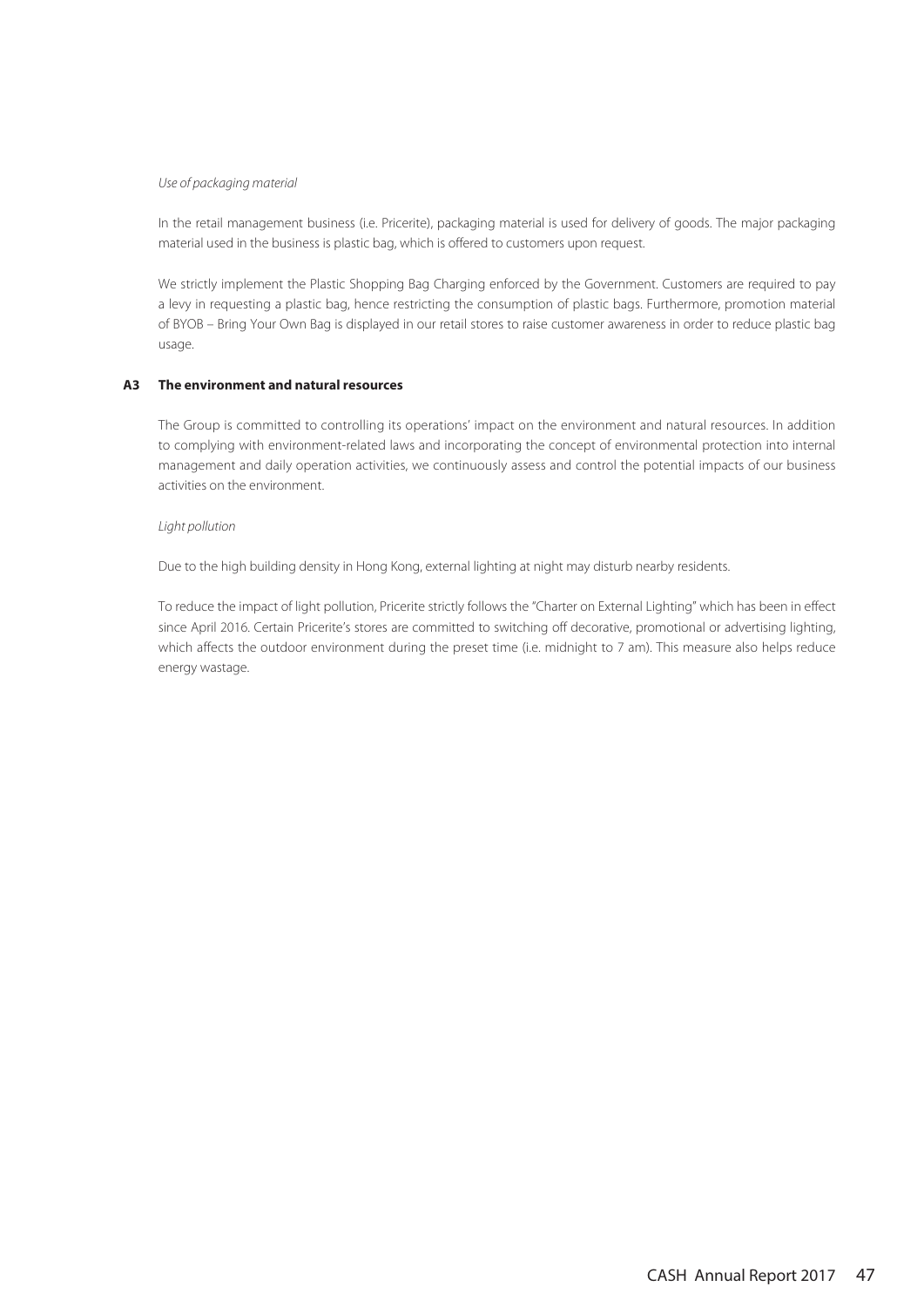## ENVIRONMENTAL, SOCIAL AND GOVERNANCE REPORT

### **B. Social**

### **B1 Employment**

Respect for the rights of everyone who works for us is fundamental to the sustainability of the Group and the communities in which we operate. Our commitment to operating with respect for individuals is reflected in all aspects of the Group's business operations and is integrated in our policies and relevant procedures. We are committed to providing a happy and family-friendly workplace.

The Employee Handbook is formulated to stipulate general practices and policies related to employment, compensation and benefits. To stay competitive, our base salaries are within industry norms, contributing to our ability to attract and retain highly skilled and motivated staff.

The Group is committed to developing, maintaining and supporting a culture of equality and diversity in employment, on the basis of age, race, colour, nationality, religious belief, disability, sexual orientation, political opinion and any other status protected by applicable legislations and ordinances. We believe that the diversity can enrich all employees by providing a more rewarding and less stressful environment. No one shall be discriminated at recruitment, selection, employment, compensation, transfers, promotion, training or development. Qualified individuals are employed to carry out our fiduciary duties based on their education, experience, and ability without discrimination.

Meanwhile, the Group introduces family-friendly employment practices, including offering family leave benefits and employee support schemes, providing fresh fruits, and organising health talks and joggling classes to promote employee well-being.

There were no non-compliance cases noted in relation to employment laws and regulations during the Reporting Period.

**Gender No. of staff 2017** 2016 Male **425** 426 Female **493** 410 **Total 918** 836 **Employment type No. of staff 2017** 2016 Full-time **757** 615 Part-time **148** 165 Temporary and contract **13** 56 **Total 918** 836

The total workforce of the Group is summarised as follows: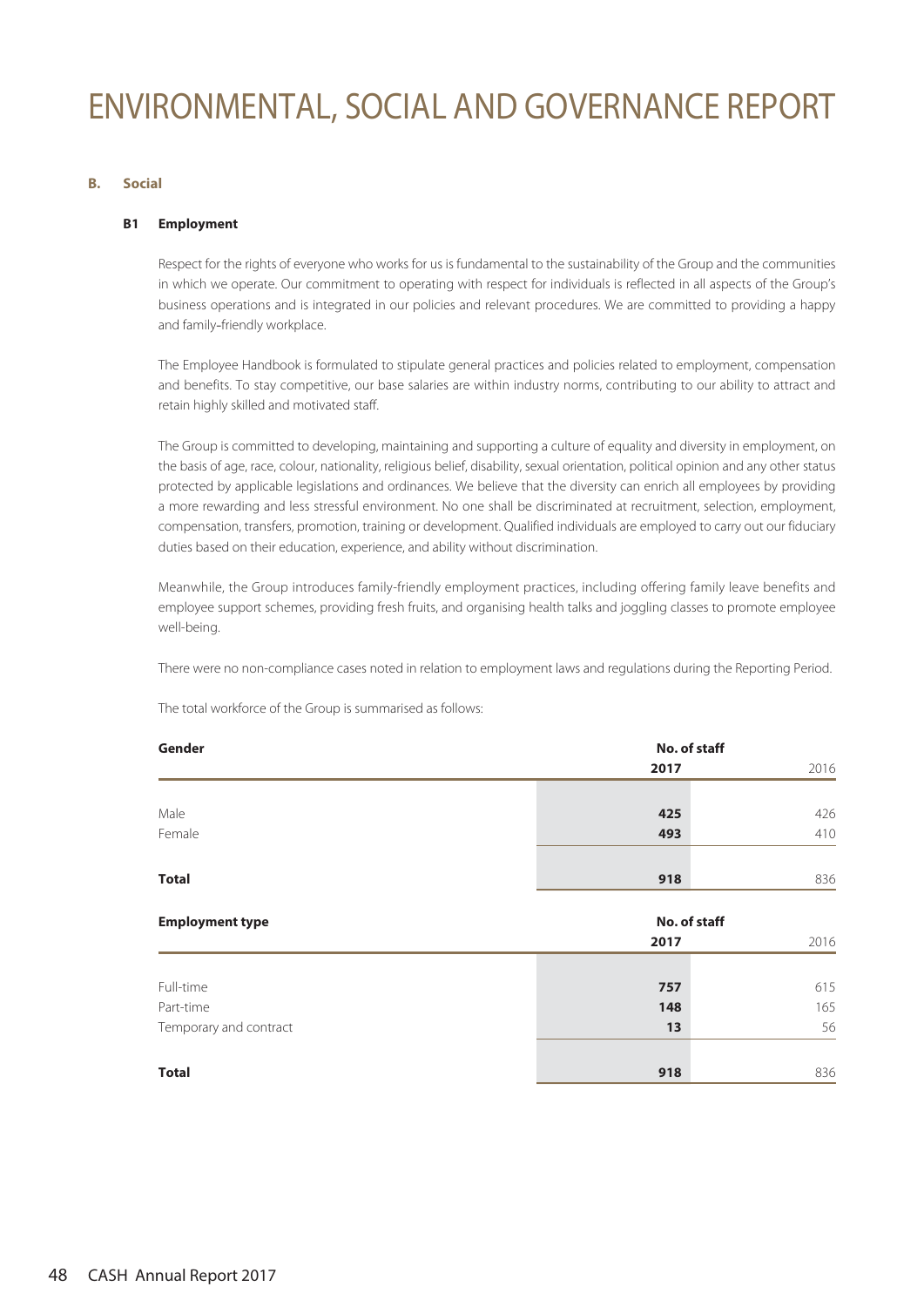| Age          | No. of staff |      |
|--------------|--------------|------|
|              | 2017         | 2016 |
|              |              |      |
| $<$ 30 $\,$  | 256          | 269  |
| $30 - 50$    | 524          | 428  |
| >50          | 138          | 139  |
|              |              |      |
| <b>Total</b> | 918          | 836  |

Note: The above statistics represents the number of employees at the end of the Reporting Period.

#### **B2 Health and safety**

Ensuring the health and safety of our employees is an integral part of our business activities. Therefore, we are dedicated to maintaining a safe, hygienic and productive workplace by minimising the potential risk of accidents, injuries and exposure in relation to health risks. We ensure all employees are competent at work, and are given adequate training to comply with all local legislations and ordinances with regard to health and safety.

The Group did not violate any health and safety laws and regulations of Hong Kong during the Reporting Period.

Occupational health and safety record is maintained to ensure that a healthy and safe workplace is provided for our employees at all times. Preventive measures were undertaken with the use of appropriate office equipment as well as performing periodic office risk assessment to enhance workplace safety. We also regularly arrange flu vaccination, and free medical and dental check-ups for our employees.

#### **B3 Development and training**

We are committed to ensuring that the talents, skills and abilities of our employees are recognised and are utilised to their full capacity. The Group has implemented various training policies and organised a number of training programmes aiming specifically at improving the skills and developing the talents of our employees and generally increasing the competitiveness, productivity and efficiency of the Group.

Our training programmes are developed based on business needs and competencies of employees. During the Reporting Period, we organised more than a hundred of in-house classes including training in areas such as language proficiency, knowledge on products, operational and selling techniques, career orientation, security awareness, risk and compliance, quality management, customer services, marketing skills, team building, communication, coaching, retail technology, graduate development, leadership transformation, Continuous Professional Training (CPT) of professional qualifications, and professional license examinations preparation.

#### **B4 Labour standards**

Our Group prohibits the use of all forms of forced labour. All legal regulations regarding employment of young persons whose age ranged between 15 and 18 shall be followed by the Group.

There were no material non-compliance issues noted regarding labour standards as required by related laws and regulations during the Reporting Period.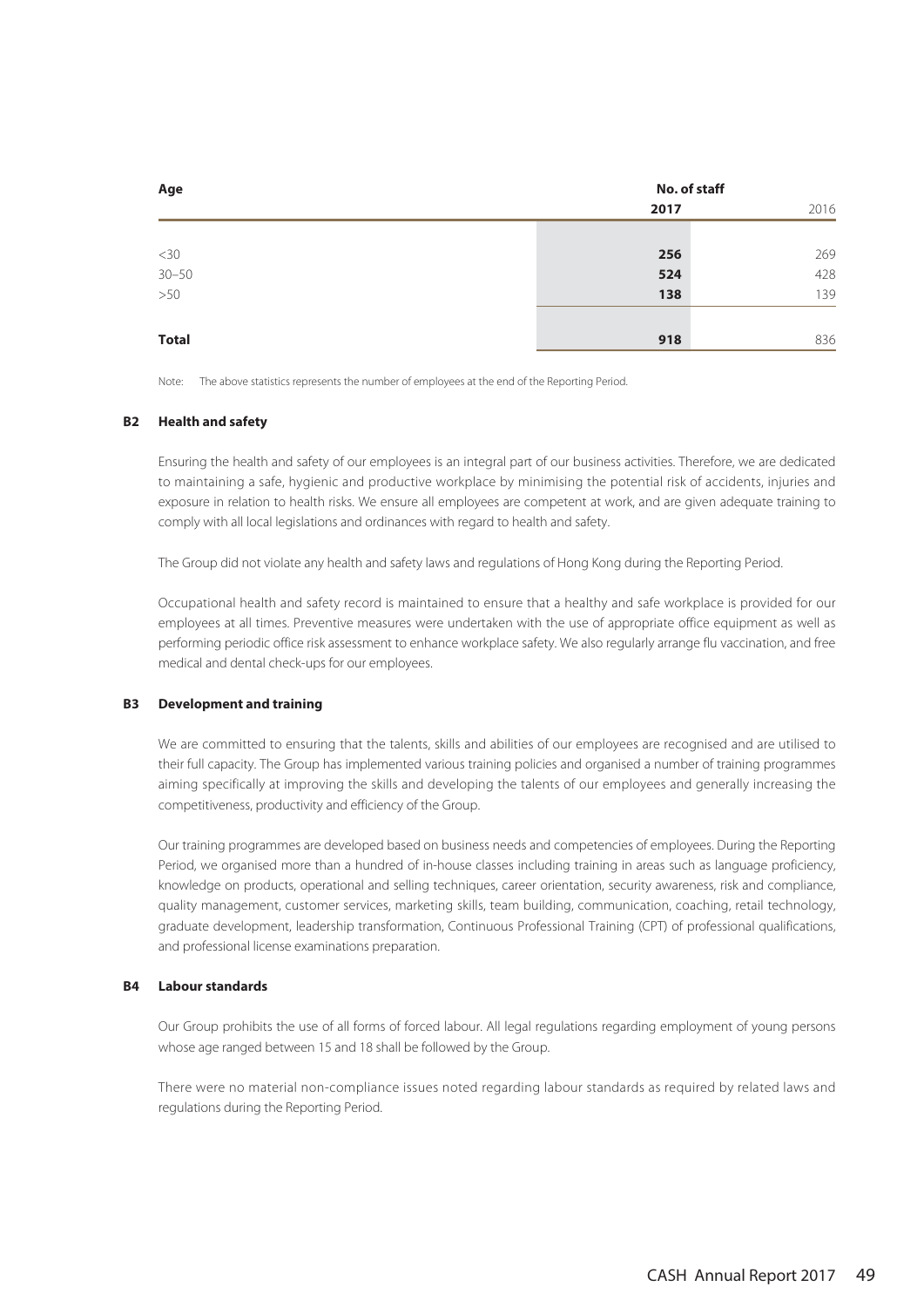## ENVIRONMENTAL, SOCIAL AND GOVERNANCE REPORT

#### **B5 Supply chain management**

To support sustainability, our Green Supply Chain initiative applies strict environmental, social and ethical criteria to the suppliers of our business. We place high demands on suppliers and request them to comply with the same standards that have been set by the Group.

We have incorporated sustainability considerations into our sourcing and outsourcing practices, requiring suppliers to meet the basic standards. For example, all suppliers are expected to adhere to these basic principles:

- Operating as an equal opportunity employer and recognising the right to collective bargaining as well as minimum and prevailing wages and benefits;
- Maintaining probity and accountability standards;
- Minimising discrimination against small and medium-sized enterprises or local vendors;
- Providing a healthy and safe working environment, not employing forced or child labour, and refraining from harassment or abuse of employees; and
- Supporting sustainable development, acting responsibly with regard to the environment, observing environmental criteria to conserve resources, minimising the negative environmental effects of the production, application and disposal of products, and reducing the use of hazardous products as much as possible.

In the procurement process, we communicate with suppliers on their environmental and social responsibilities. The environmental friendliness of suppliers' practices and products are examined. Selected suppliers' performance is monitored through onsite factory assessments, quality reviews of products and customer feedback. Areas that do not adhere to the standard set forth by the Group are evaluated with the suppliers to identity opportunities to improve their current environmental and social practices.

#### **B6 Product responsibility**

The Group is committed to providing reliable products and services, by acting responsibly and protecting the interests of various stakeholder groups. We take responsibility in offering reliable products and services, through our principal activity of retail management business, in meeting stakeholders' expectations on quality and sustainability.

#### Customer service

Satisfying our clients is our central focus. This principle guides all our activities and applies to all business divisions. The key elements are transparency and high-quality advice, which enable us to improve client satisfaction and achieve customer loyalty in the long term.

We aim to customise our solutions based on the unique needs of customers, in delivering sustainable value and fostering long-term relationship with our customers. During advertising, we ensure information and marketing materials are easily understood and provide all relevant information in facilitating the decision making of customers.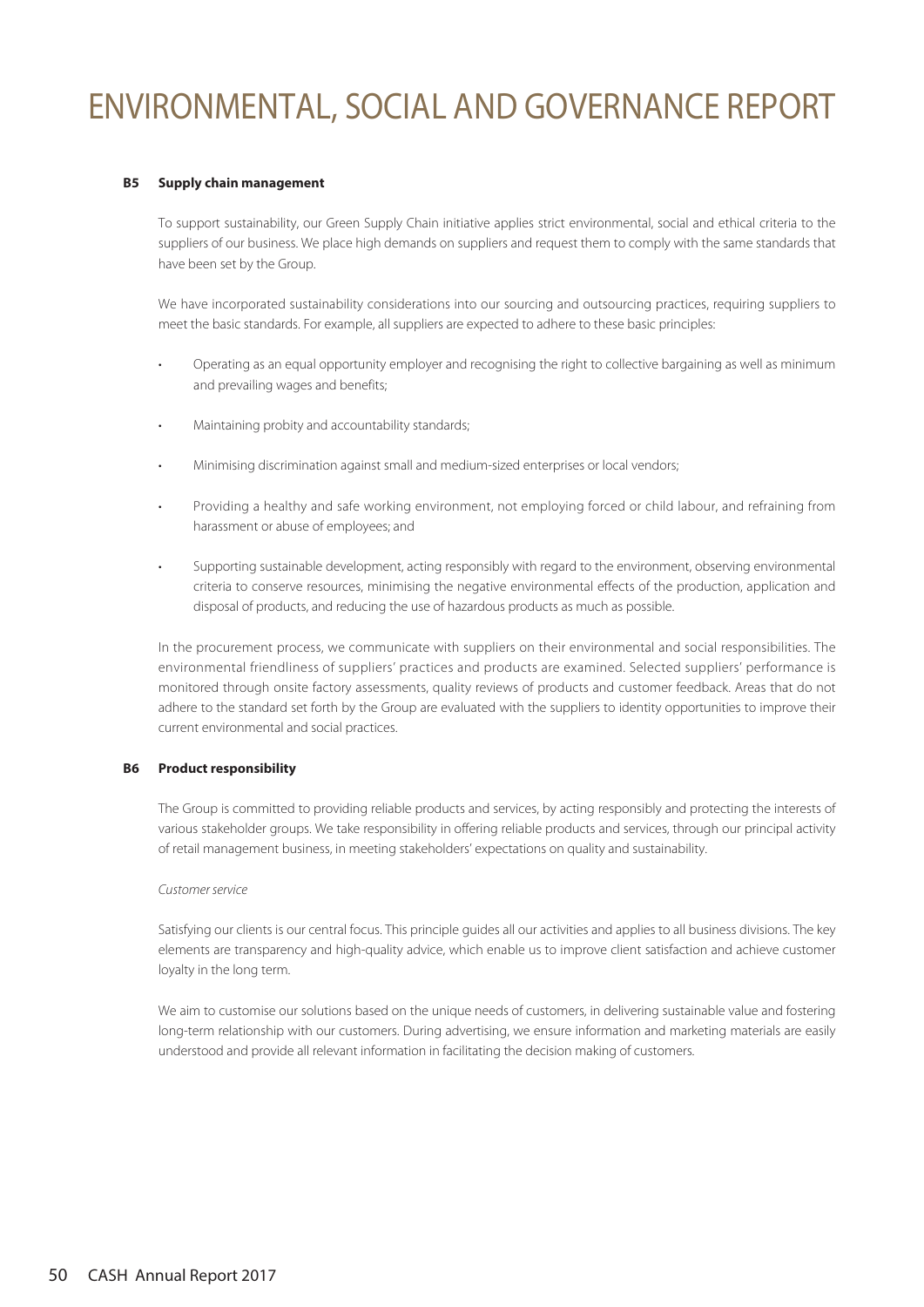#### Quality assurance

In the sales of furniture and household items, we strive to achieve the highest standard in terms of quality, safety, and consistency. To safeguard our baseline, we involve an independent Quality Assurance Team in assuring the product quality and safety. The team assures the satisfaction of customer expectations by the following means:

- Product development review of new designs, examination of product specifications, analysis of customer expectation conformance;
- Supplier assessment inspection of suppliers' capability in satisfying quality requirements, solving supply problem by establishing communication channels with suppliers;
- Pre-shipment inspection inspection of functionality and safety of finished goods in conforming with required specifications; and
- Complaint handling review of product defects and mismatch in customer expectation, provision of improvement plan on product quality.

Pricerite has received Q-Mark Service Certification from Hong Kong Q-Mark Council since 2006. The certification recognises our competency on providing high standards of service to customers.

#### Handling of personal data

The Group strictly adheres to regulatory requirements of data privacy, through fulfilling high security and confidentiality. We are committed to maintaining and protecting personal data.

Internal policy has been established to govern the collection and handling of personal data received from a data subject. Under our data protection principles, a Privacy Policy Statement ("PPS") is acknowledged to enable the public to ascertain the data user's general policies and practices in relation to the collection, holding and use of individual personal data.

Furthermore, in accordance with our data protection principles, a Personal Information Collection Statement ("PICS") is acknowledged whenever there is collection of personally identifiable information from individuals to notify data subjects of certain matters in relation to specific collections of personal information from them. The Group will not use or provide personal data to any person for use in direct marketing unless we have obtained the data subject's consent in writing. Meanwhile, the Group maintains a sound safety system and protective measures to prevent unauthorised use of personal data.

There were no material non-compliance issues noted regarding product responsibility as required by related laws and regulations during the Reporting Period.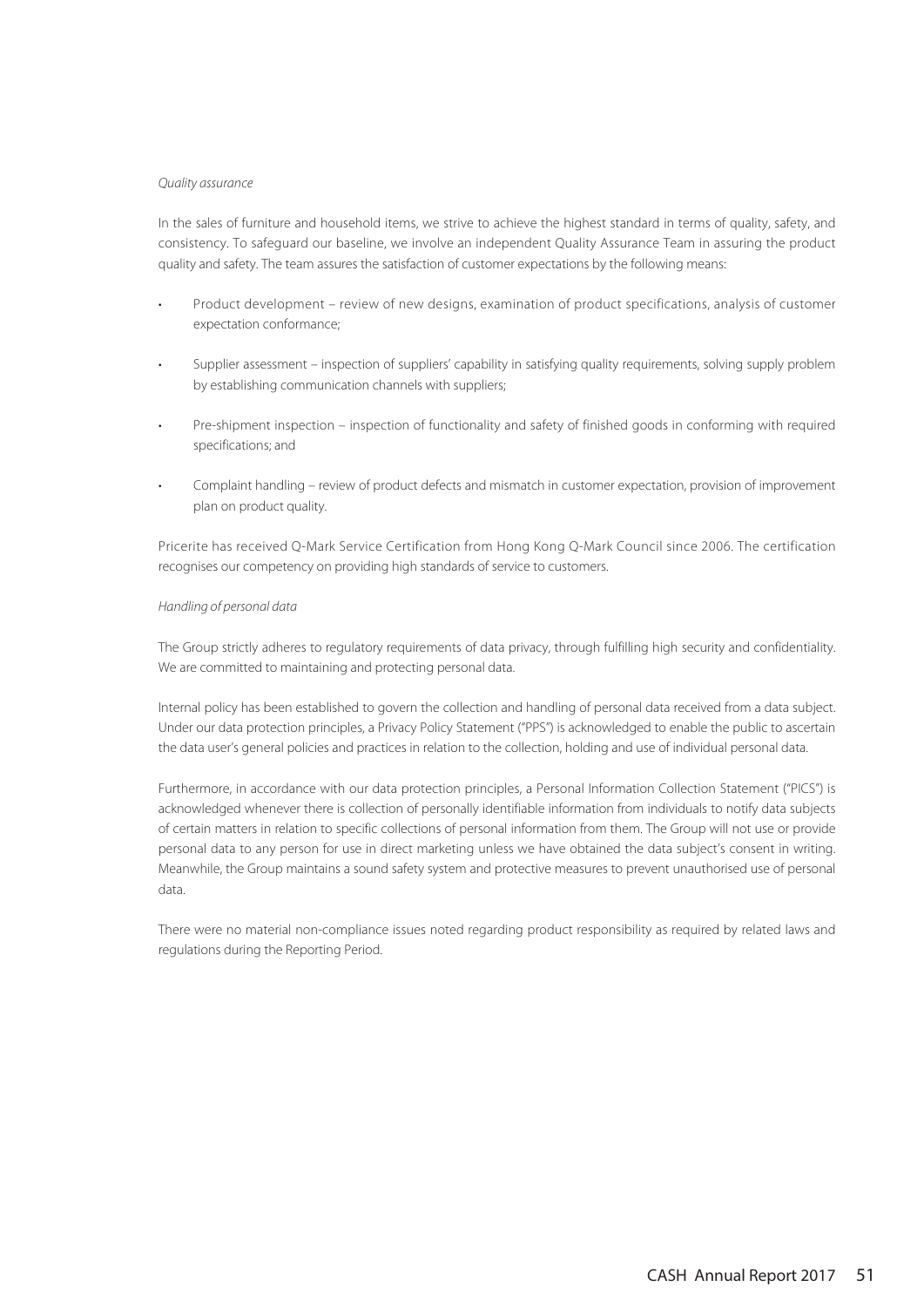## ENVIRONMENTAL, SOCIAL AND GOVERNANCE REPORT

#### **B7 Anti-corruption**

The Group strives to promote and maintain the highest standard of honesty, integrity and fairness. All of our staff must ensure that the Group's reputation is not tarnished by dishonesty, disloyalty or corruption.

Apart from the internal guidelines for monitoring anti-money laundering, counter-terrorist financing as well as gifts or advantages received from or given to clients or suppliers, the Group has established an assessment form to evaluate high risk customers and whistle-blowing channels to enable staff to report on suspicious transactions. Any reporting suspicious transactions will be followed up timely and investigated by independent personnel.

During the Reporting Period, no legal case regarding corruption was brought against the Group or its employees. In addition, the Group was not aware of any cases of non-compliance with laws and regulations relating to anti-money laundering.

#### **B8 Community investment**

People-centric is one of our core corporate values that guide our business and day-to-day operation. We therefore care about the interests of the communities and people that we serve. We and our employees are dedicated to working handin-hand with the local communities in a variety of initiatives ranging from job creation to youth education and disaster reliefs.

In particular, it is the Group's belief that the future of our community lies in the hands of the next generation, which we have obligations to provide a good learning environment and quality education for. Therefore, during the Reporting Period, the Group donated a total sum of HK\$1,392,800, of which more than 90% was donated on education purpose. The Group is also dedicated to nurturing young talents in the financial technology (FinTech) industry, by holding the interuniversity algo trading contest in 2017 with several renowned universities in Hong Kong and Mainland China.

In this year, our Group is formally joining the "CLAP for Youth @ JC" program ("CLAP") which funded by The Hong Kong Jockey Club Charities Trust. The program aims to help provide practical training, skills-based curriculum and job opportunities to students, non-engaged and disabled youths in Hong Kong. Members of CLAP including Hong Kong Jockey Club, Hong Kong Young Women's Christian Association, Hong Kong Children & Youth Services and other charitable organisations.

During the Reporting Period, we provided employment to over 10 individuals who have hearing impairment. With jobs, they can resume a healthy life and integrate into the communities more quickly. In the long-term, the Group aims to increase the percentage of employees who are physically challenged in our workforce.

In addition, the Group also partnered with other charitable organisations, and organised donation programmes, such as "Toys, Books and Used Clothes Recycling", "Mooncake Donation", "Blood Donation" and "Red Pocket Envelope Recycling".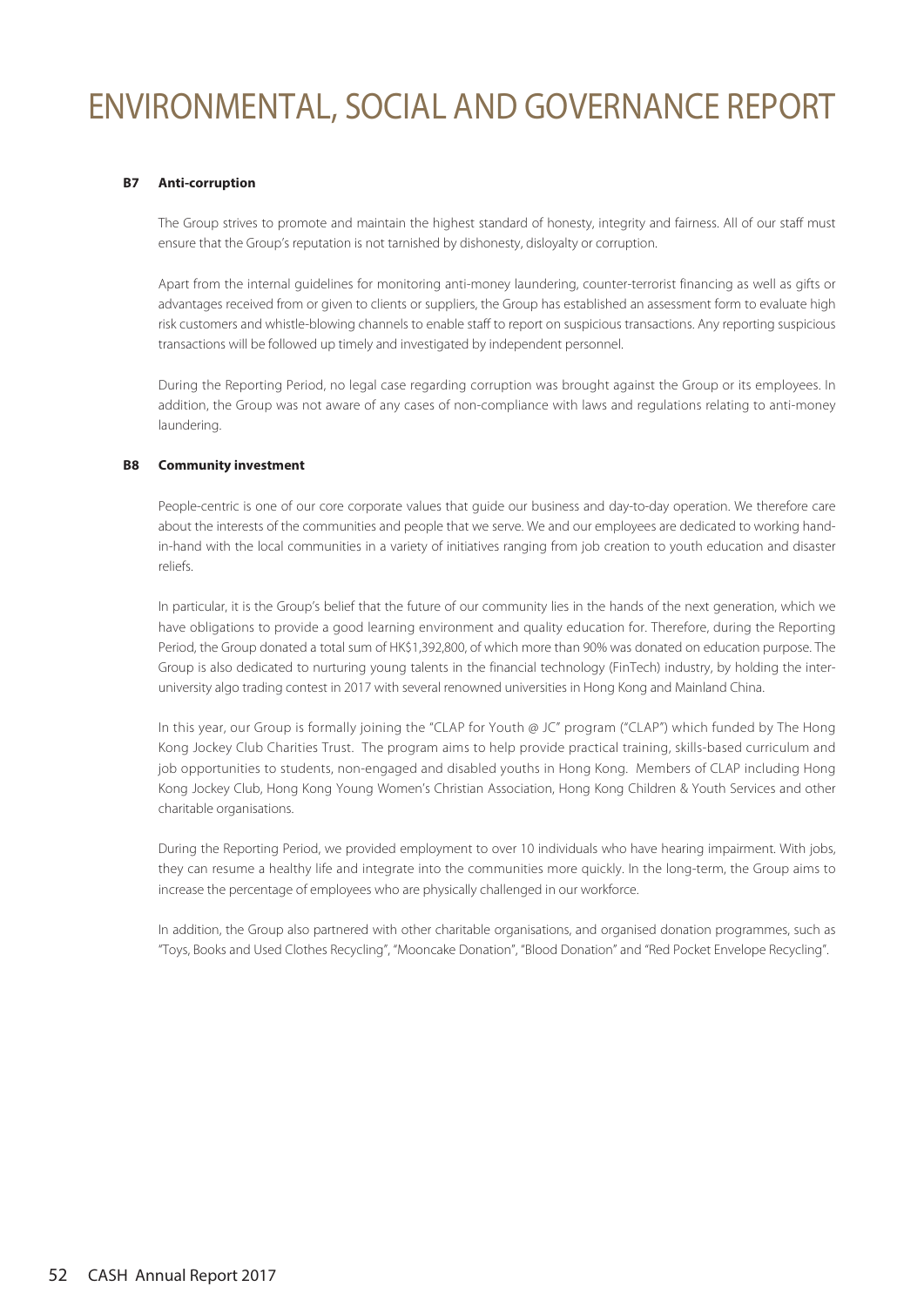# Directors' Report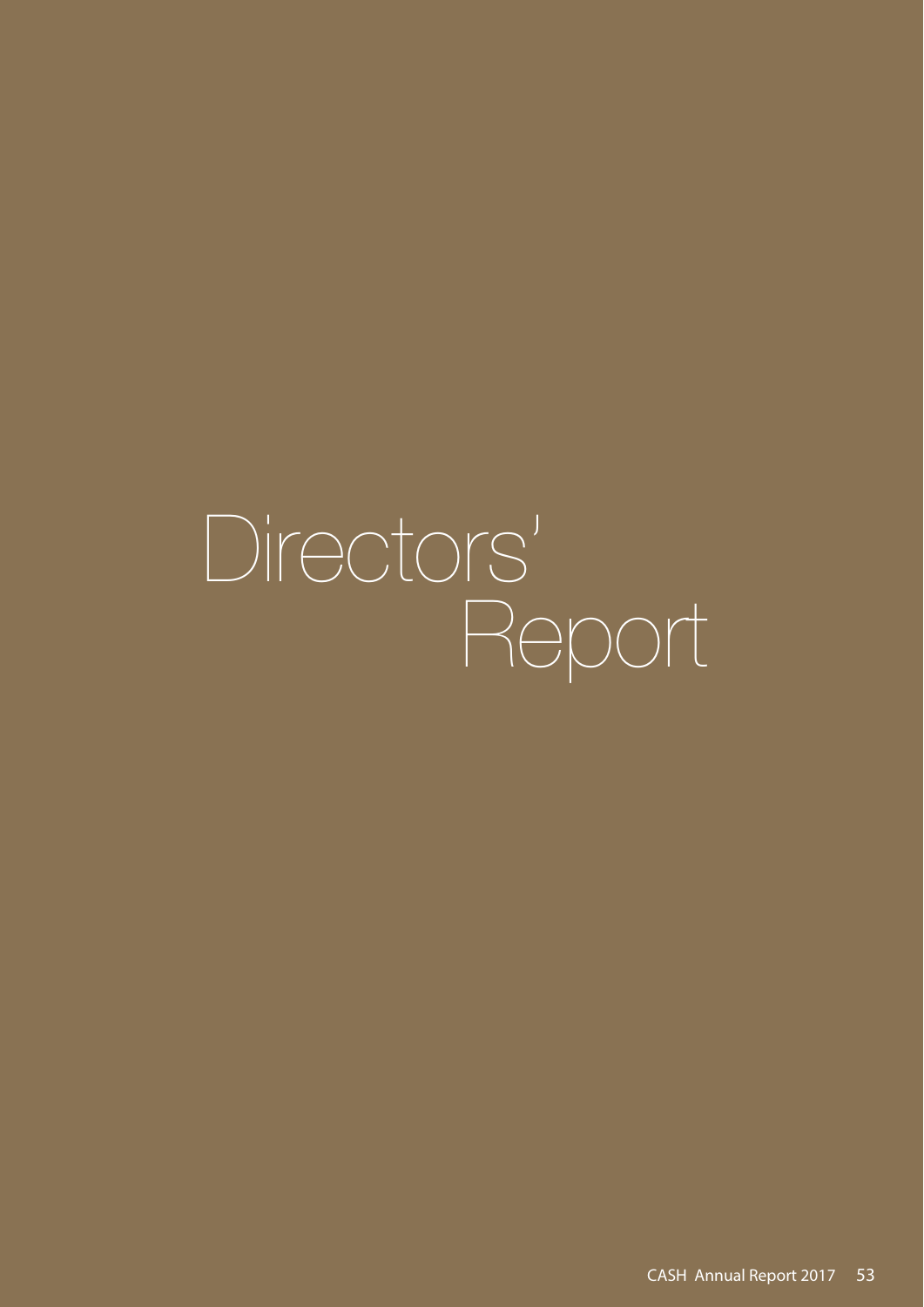The Directors are pleased to present their report and the audited consolidated financial statements of the Group for the year ended 31 December 2017.

## PRINCIPAL ACTIVITIES

The principal activity of the Company is investment holding. The principal activities of the Group during the year consisted of (a) retail management business including sales of furniture and household items and electrical appliances through the chain stores under multi-brand name including "Pricerite" and "TMF" in Hong Kong; (b) mobile internet services business; (c) the financial services business carried out via CFSG (stock code: 510) that includes online and traditional brokerage of securities, futures and options as well as mutual funds and insurance-linked investment products, principal investments of debt and equity securities and derivatives, margin financing, money lending and corporate finance services; and (d) general investment holding including algorithmic trading business.

CFSG was a subsidiary of the Company from 1 January 2017 to 20 June 2017, and became an associate of the Company with effect from 20 June 2017 due to dilution of shareholding interests of the Company in CFSG upon issue of subscription shares by CFSG, details of which are set out in heading "Issue of securities by subsidiary" below in this section. The Group's financial services business which is carried out by CFSG was considered as discontinued during the year ended 31 December 2017.

## RESULTS AND DIVIDENDS

The results of the Group for the year ended 31 December 2017 are set out in the consolidated statement of profit or loss and other comprehensive income on pages 74 to 75 of this annual report.

The Board does not recommend the payment of a final dividend for the year ended 31 December 2017 (2016: Nil).

## BUSINESS REVIEW

A review of the business of the Group during the year, a discussion on the Group's future business development and possible risks and uncertainties that the Group may be facing are provided in the section of "Financial Review", "Management Discussion and Analysis" and "Chairman's Letter" of this annual report and note 39 to the consolidated financial statements.

The financial risk management objectives and policies of the Group are shown in note 39 to the consolidated financial statements.

An analysis of the Group's performance during the year using financial key performance indicators is provided in the section of "Financial Review" of this annual report.

Save as disclosed in this annual report, there is no important event affecting the Group that have occurred since the end of the financial year ended 31 December 2017.

## RELATIONSHIPS WITH STAKEHOLDERS

We fully understand that our business is built on the long-term well-being of the "people" in our service areas at large.

Throughout the course of our business development, we care about the needs of our key stakeholders, inter alia, our shareholders, our employees, our customers, our suppliers and our community. As such, we strive to become a "Total Caring Organisation" to embrace the all-round needs of our key stakeholders.

The Group upholds the "People-oriented" principle as our core belief and this forms the essence of our corporate culture. We respect the various needs of these "people" as our stakeholders and we strive to balance the different spectrum of interests for the development of a better future.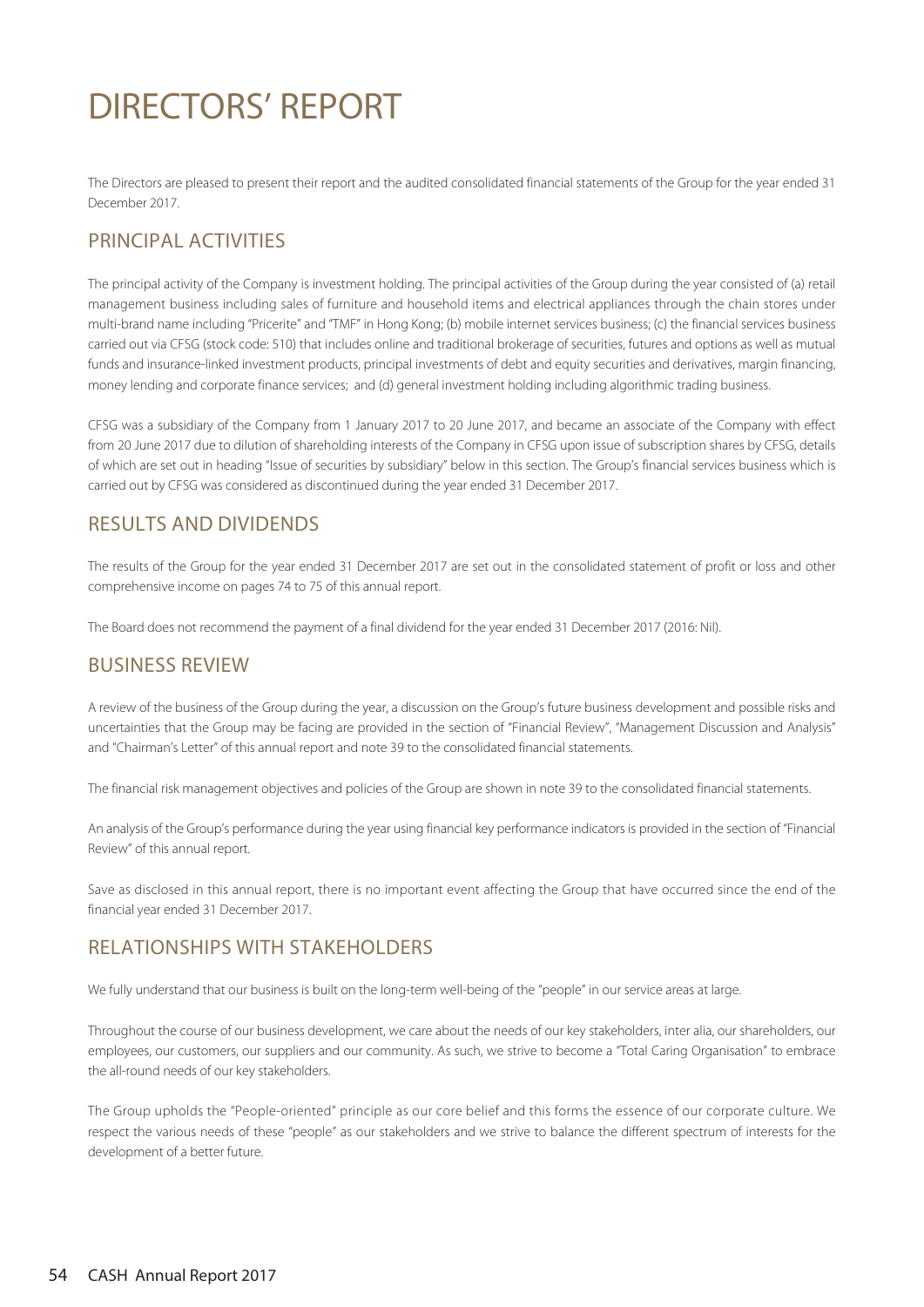Our five core values namely "People", "Customers", "Quality", "Teamwork" and "Change" serve as the guiding principles for the whole team to move ahead.

We are dedicated to creating an enjoyable work environment to highly engage our employees so as to maximise their potential, meeting the needs of our customers with quality products and innovative services and enhancing cooperation with our suppliers so as to provide high-quality products and services to our customers so as to ensure our sustainable development.

### **Shareholders**

The Group is committed to communicating with our shareholders and the financial community proactively, transparently and effectively, and thereby ensuring consistent and timely dissemination of information to shareholders and potential investors.

We have established effective channels of communication with our shareholders to ensure that the corporate information is readily accessible. Corporate communications materials with regard to regulatory disclosures and notices of the Company, such as financial reports, results announcements, corporate announcements and circulars will be distributed according to the principles of continuous disclosure, and complies with the legal and regulatory requirement applicable to the Company. Corporate communications and other general information concerning the Company and its businesses such as press releases will be posted on the corporate website (www.cash.com.hk) and distributed to the media as soon as practicable. The Company adheres to its corporate policy of not disclosing unpublished or potentially price-sensitive information such as sales and profit forecasts.

#### **Employees**

Our staff is regarded as the most important resource of the Group. We offer a competitive remuneration package and great opportunities for career advancement based on performance-linked appraisal system. Our passion in fostering a learning culture is recognised. The Group has been honoured as "Manpower Developer 1st" at Employees Retraining Board ("ERB") Manpower Developer Award Scheme in recognition of the Group's efforts and commitment to training and development. We also provide our staff with regular trainings, including internal trainings and refresher courses offered by professional organisations, so as to keep them abreast of the latest development in the market, industry and various businesses. Our retail business was once again honoured with a variety of awards, demonstrating the company's caring corporate culture and drive to lead by example. Staff members received the Distinguished Salesperson Award and Outstanding Young Salesperson Award from the Hong Kong Management Association, as well as the Frontline Staff Bronze Award in Outstanding QTS Merchant Service Staff Award 2017, organised by The Hong Kong Tourism Board. The recognitions, individually and collectively, strengthened the reputation of Pricerite and TMF in training and development and boosted the companies' profiles with the public and business community.

The Group is committed to the well-being of our employees as we believe that a healthy body and soul will have a positive impact on people's professional and personal lives.

Along with initiatives designed to improve the health, safety and well-being of our employees, the Group also offers recreational and educational activities in different topics such as professional growth, work-life balance, health and safety, rewards and recognitions, employees' families, amazing occasions to help staff to pursue their interests, explore their full potential and recharge after work. The Group has been awarded as "Family-Friendly Employer" by the Home Affairs Bureau and the Family Council in recognition of our family-friendly employment policies and practices which have positive impact to the Company and employees' family life.

We sincerely care about our employees' retirement needs and have gone the extra mile to provide additional retirement benefits for them. We have been awarded the accolade of "Good MPF Employer Award" by the Mandatory Provident Fund Schemes Authority (MPFA).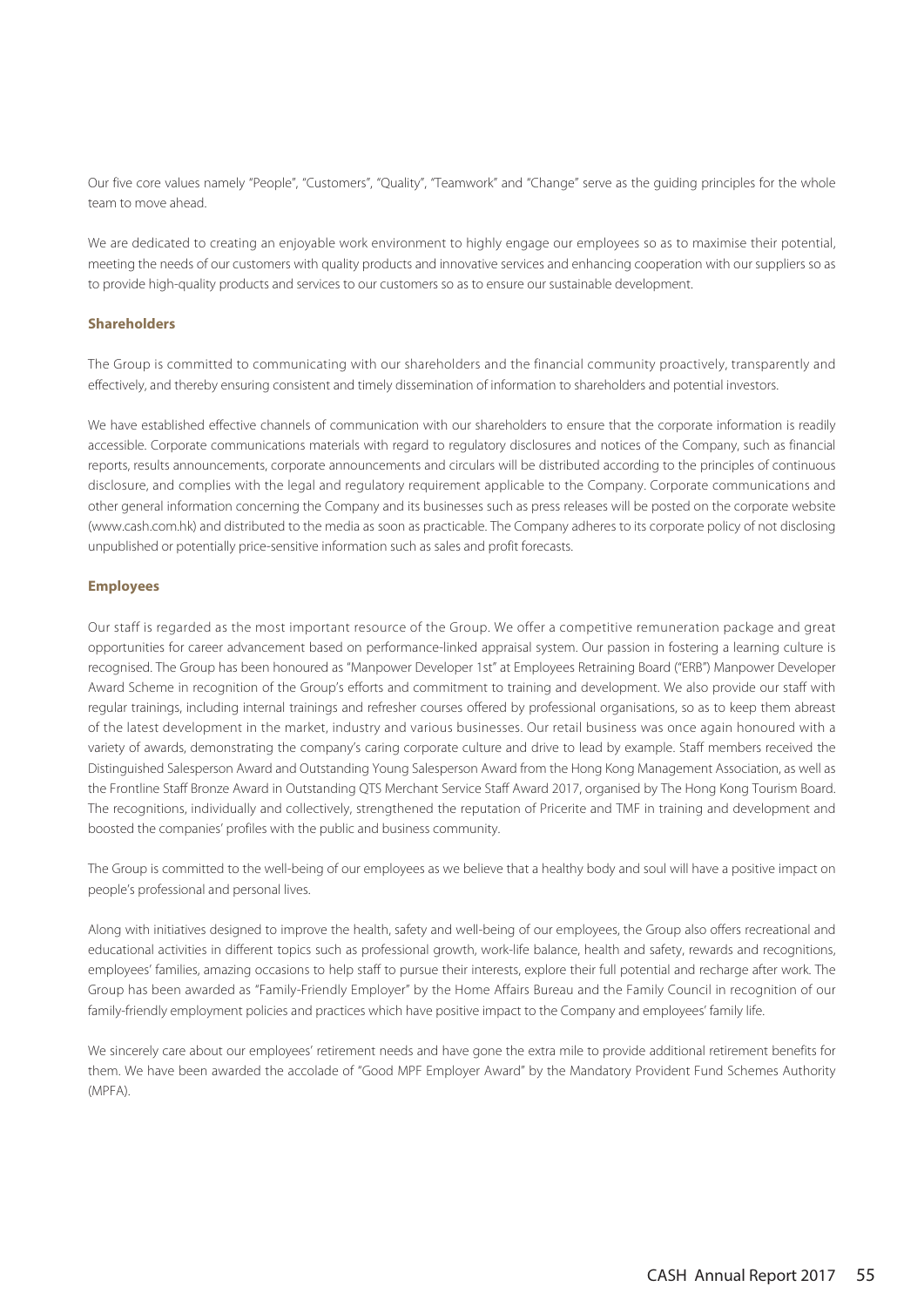### **Customers**

We value the customers' interests as the first priority. It is our mission to provide customers with a meaningful experience when utilising our services.

We value the feedback from customers and always try to understand their thoughts through Internet, daily communication, customer services and after-sale services etc. In addition, we also set up website, e-portal, email, Facebook and customer service hotline to respond to the feedback of customers.

Pricerite.com.hk was accredited in the first batch of HKRMA Quality E-Shop Recognition Scheme and received the Top 10 Quality E-Shop Award. Pricerite was awarded Best.hk Website Award – Bronze Prize by Hong Kong Internet Registration Corporation and Outstanding eCommerce Exellence Award by Economic Digest for its website which brings convenience to its customers for better online shopping experience.

Recognising the heartfelt service provided by Pricerite in all these years, GS1 Hong Kong awarded the company the accolade of Consumer Caring Company. Pricerite also gained the Tenant Excellence Award from Link REIT and Q-Mark Elite Brand Award from the Hong Kong Q-Mark Council, which proves that the service provided by the company is excellent and well received by the public.

#### **Suppliers**

We firmly believe that our suppliers are equally important in building high-quality businesses. We proactively communicate with our suppliers to ensure they are committed to delivering high-quality and sustainable products and services.

#### **Community**

The Group is devoted to supporting the community in which we operate through donation, education, volunteering and encourage others to give.

Over the past 10 years, we show our care about the community with unsparing support for wide-ranging community services and charities. We have also been encouraging our employees and their family members to take part in voluntary services after work and serve the disadvantaged in the community.

Showing the sustainability and breadth of our corporate social responsibility efforts, we have been awarded the accolade of "10 Years Plus Caring Company" by the Hong Kong Council of Social Service (HKCSS) in recognition of our achievements in "Caring for the Community", "Caring for the Employee" and "Caring for the Environment". It serves as a recognition for our contribution to community services and commitment to employee engagement.

## ENVIRONMENTAL POLICY AND PERFORMANCE

As a total caring organisation, the Group is dedicated to keeping the environmental impact of our operations to a minimum, balancing business needs with conservation.

The Group adopted "Green Office Policy" with various measures regarding minimisation of energy and paper consumption and recycling being implemented. We also execute different types of "Green Office Campaign" in our office to enhance staff awareness and participation for environmental protection.

Over the years, the Group has participated in various environmental protection programmes and campaigns organised by reputable institutions and have been recognised with awards. The Group and its subsidiary (Pricerite) received Wastewi\$e Certificates (Excellence Level) from Environmental Campaign Committee. Pricerite also received Sliver award in Shops and Retailers at 2016 Hong Kong Awards for Environmental Excellence and BOCHK Corporate Environmental Leadership Awards: EcoChallenger Certificate from the Federation of Hong Kong Industries. We have also been honoured as Sustainable Business Partner and The Best Ambassador in HSBC Living Business Awards. The achievements highlighted the Group's total caring culture and commitment to responsible business.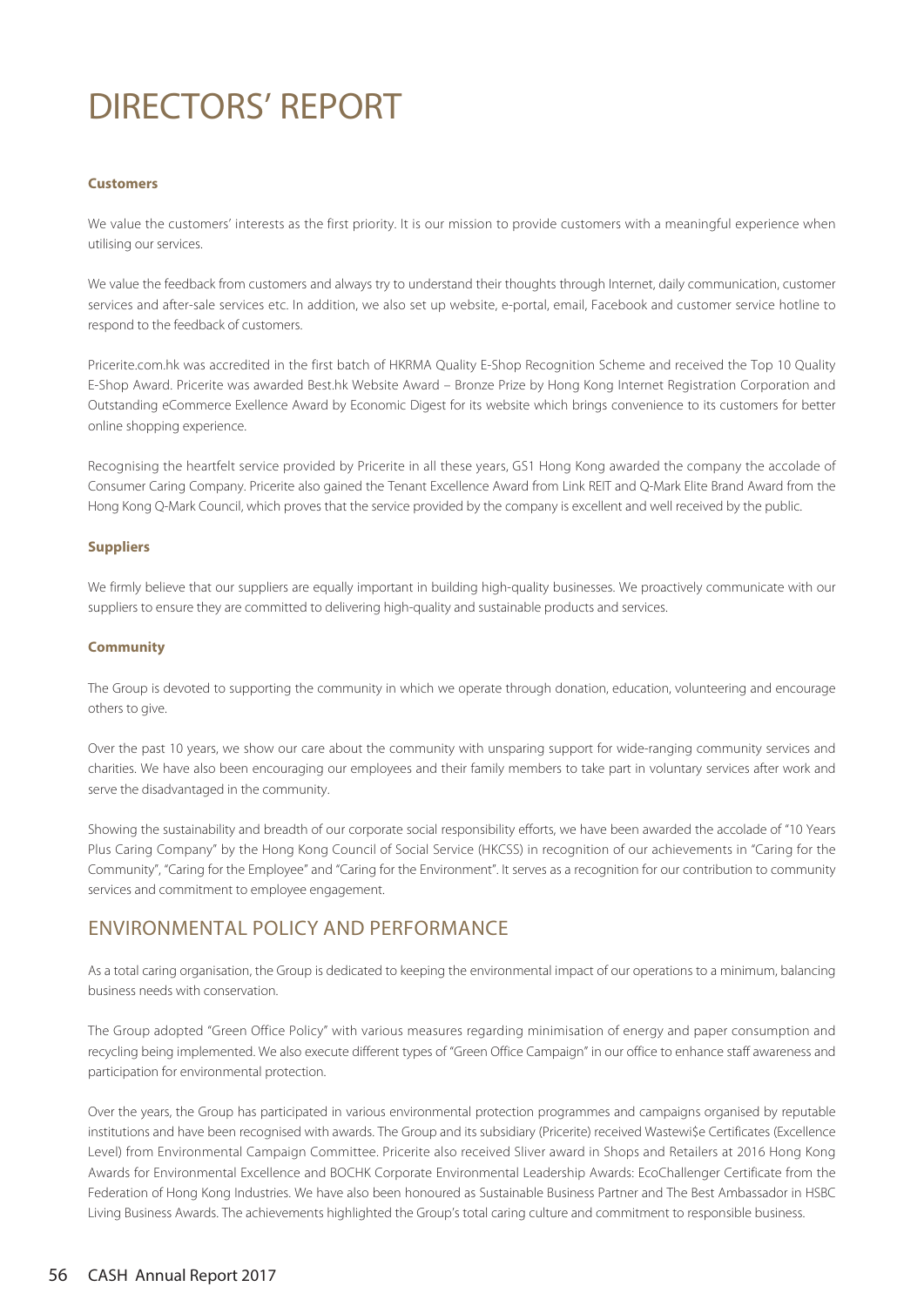## COMPLIANCE WITH LAWS AND REGULATIONS

Compliance procedures are in place to ensure adherence to applicable laws, rules and regulations, in particular, those have significant impact on the Group. During the year, the Group has complied with the relevant laws and regulations on corporate level as well as those that have a significant impact on the operations of the Group namely, among other things, the Listing Rules, the Companies Ordinance, Cap. 622 of the laws of Hong Kong, the Securities and Futures Ordinance, Cap. 571 of the laws of Hong Kong, the Trade Descriptions Ordinance, Cap. 362 of the laws of Hong Kong, the Anti-Money Laundering and Counter-Terrorist Financing (Financial Institutions) Ordinance, Cap. 615 of the laws of Hong Kong and the Competition Ordinance, Cap. 619 of the laws of Hong Kong.

## FIVE-YEAR FINANCIAL SUMMARY

A summary of the audited results and the assets and liabilities of the Group for the last five financial years ended 31 December 2017 is set out on pages 169 to 170 of this annual report.

## PROPERTY AND EQUIPMENT

Details of movements during the year in the property and equipment of the Group are set out in note 17 to the consolidated financial statements.

## SUBSIDIARIES

Particulars of the Company's principal subsidiaries are set out in note 46 to the consolidated financial statements.

## ISSUE OF SECURITIES BY SUBSIDIARY

On 20 June 2017, CFSG (as issuer) issued 826 million new ordinary shares of nominal value of HK\$0.02 each at a subscription price of HK\$0.28 per share to an independent third party. The shares rank pari passu with the existing shares of CFSG in issue.

On 27 July 2017, CFSG issued three years 4% redeemable convertible bonds at a total principal amount of HK\$620 million by cash. The bonds can be converted into ordinary shares of CFSG at the holder's option at conversion price of HK\$0.31 per share during the period commencing on the expiry of 6 months from the issue date and ending on five business days before the maturity date. The maximum number of shares to be converted upon full conversion of the bonds is 2,000,000,000. The bonds may be early redeemed by CFSG at its discretion during the period commencing on the date immediately following the expiry of 3 months from the date of issue of the bonds to and including the maturity date at a redemption amount equal to 100% of the principal amount of the outstanding bonds together with all interest accrued thereon.

On 19 December 2017, CFSG early redeemed all redeemable convertible bonds with a total consideration of HK\$629,920,000 (representing the principal amount and accrued interest). As at 31 December 2017, there were no convertible bonds of CFSG outstanding in issue.

Upon completion of issue of the abovementioned subscription shares by CFSG on 20 June 2017, the shareholding interest of the Company in CFSG was diluted from approximately 40.34% to 33.62%, and CFSG ceased as a subsidiary of the Company and became an associate of the Company with effect from 20 June 2017.

## SHARE CAPITAL

Details of movements in the share capital of the Company during the year are set out in note 34 to the consolidated financial statements.

## RESERVES AND DISTRIBUTABLE RESERVES

Details of movements in the reserves of the Group during the year are set out in the "Consolidated Statement of Changes in Equity" of the consolidated financial statements on pages 78 to 79 of this annual report.

Details of movements in the reserves of the Company during the year are shown in note 48 to the consolidated financial statements.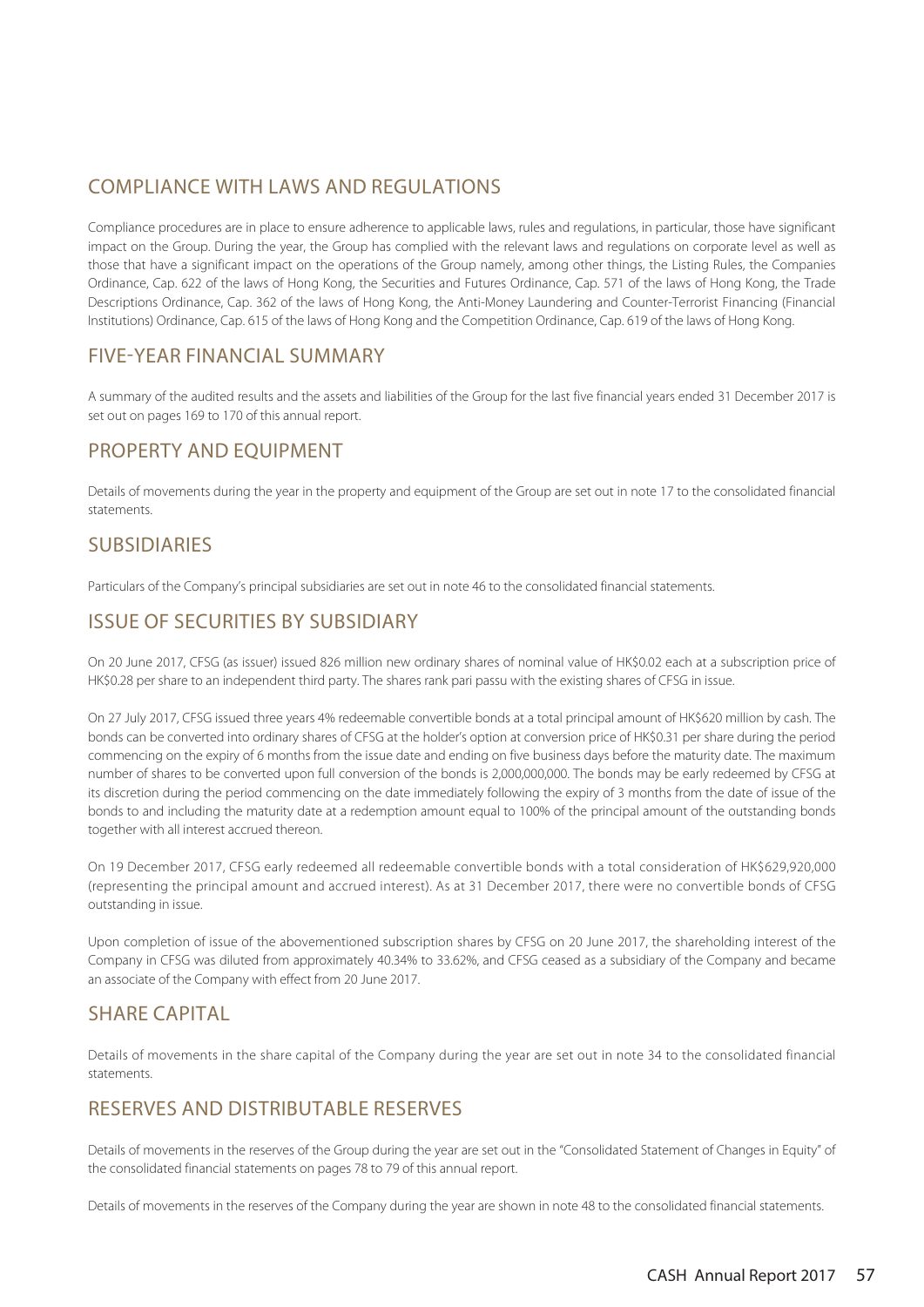## PRE-EMPTIVE RIGHTS

There are no provisions for pre-emptive rights under the Company's bye-laws or the laws of Bermuda which would oblige the Company to offer new shares on a pro rata basis to existing Shareholders.

## CONTINUING CONNECTED TRANSACTIONS

### **Margin Financing Arrangement for three financial years up to 31 December 2018**

Celestial Securities (a subsidiary of the Company held through CFSG as at the date of entering into the following agreements) entered into the following margin financing agreements with each of the connected clients:

Margin financing agreements all dated 24 November 2015 (as disclosed in the Company's announcement dated 24 November 2015 and circular dated 15 December 2015, and was approved by the independent Shareholders at a SGM held on 31 December 2015)

- (a) Mr Kwan Pak Hoo Bankee
- (b) Mr Law Ping Wah Bernard
- (c) Ms Cheng Pui Lai Majone
- (d) Mr Ng Kung Chit Raymond
- (e) Mr Lam Man Michael
- (f) Mr Law Ka Kin Eugene
- (g) Mr Ng Hin Sing Derek
- (h) Mr Kwan Pak Leung Horace
- (i) Ms Chan Siu Fei Susanna
- (j) Cash Guardian

Pursuant to the respective margin financing agreements, Celestial Securities granted margin financing facilities to each of the above connected clients at an annual cap of up to HK\$30 million (which represents the maximum outstanding balance, including accrued outstanding interests of the margin financing facility) for each of the three financial years ending 31 December 2018. Each of the margin financing facilities granted to the connected client was a stand alone facility and will not be aggregated. The interest rates charged are in any event no more favourable than the rates charged by Celestial Securities to independent third parties for similar services.

As at the date of the respective margin financing agreements, the above connected clients were either directors or substantial Shareholders of the Group or their respective associates or family members and were connected persons (as defined under the Listing Rules) of the Company. The granting of margin financing facilities by the Group under the margin financing arrangement under the margin financing arrangement constituted continuing connected transactions relating to financial assistance for the Company under the Listing Rules.

The margin financing agreements for the above connected clients were approved by the independent Shareholders at a SGM held on 31 December 2015. Details of the transactions were disclosed in the Company's announcement dated 24 November 2015 and circular dated 15 December 2015.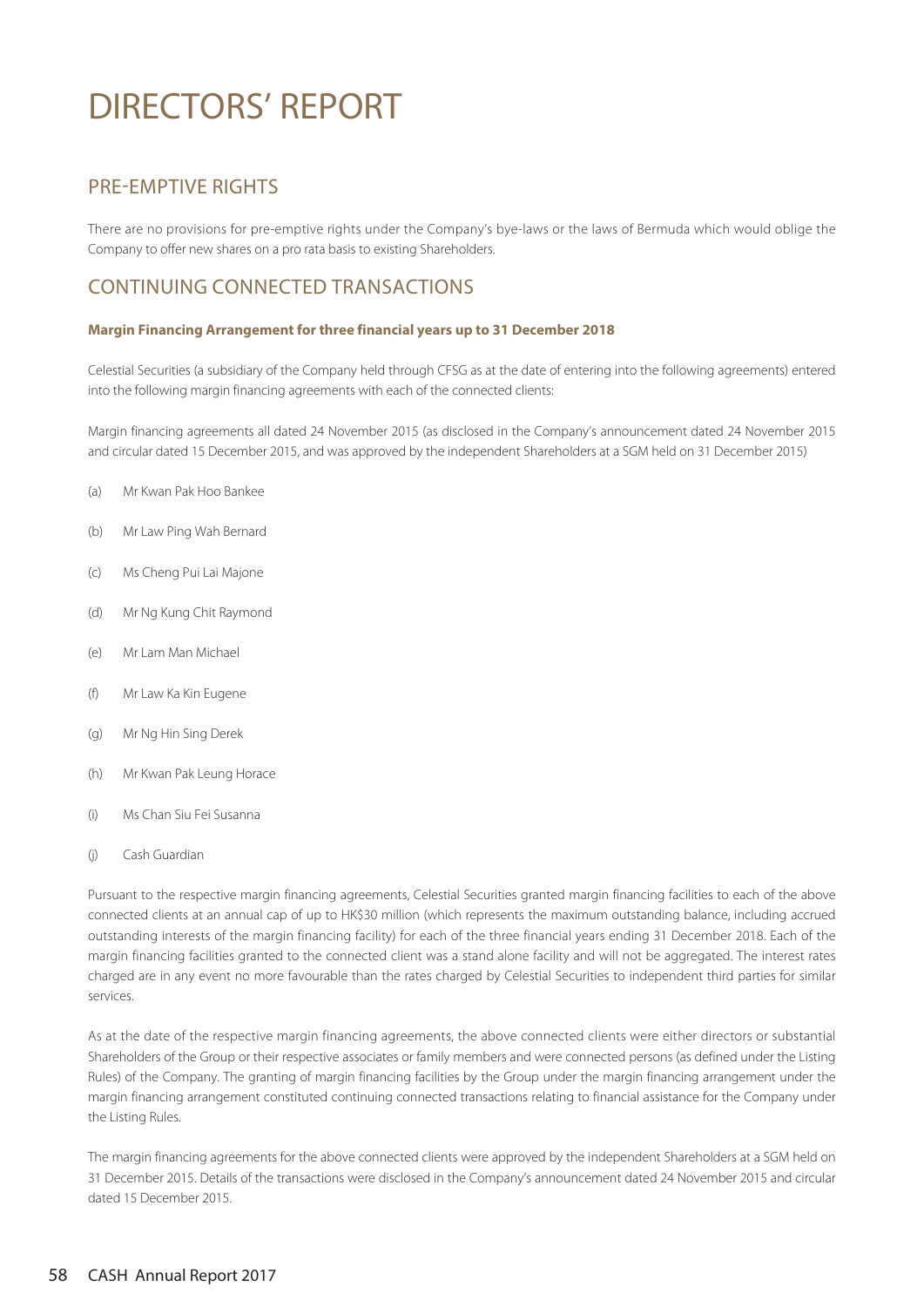As at 31 December 2017, Mr Ng Kung Chit Raymond, Ms Cheng Pui Lai Majone, Mr Lam Man Michael (items (c), (d) and (e) above) had resigned as directors of the CFSG Group.

On 20 June 2017, CFSG ceased to be a subsidiary of the Company and became an associate of the Company due to dilution of shareholding interest in CFSG held by the Company from 40.34% to 33.62% following the issue of 826 million new subscription shares in CFSG. Upon cessation of CFSG as subsidiary of the Company on 20 June 2017, the aforesaid granting of margin financing facilities by CFSG under the Margin Financing Arrangement to the Connected Clients were no longer continuing connected transactions of the Company under the Listing Rules.

During the period from 1 January 2017 to 20 June 2017, the maximum amount of margin financing facilities utilised by each of the above connected clients did not exceed the annual cap of HK\$30 million.

The aforesaid continuing connected transactions of the Company for the financial year ended 31 December 2017 have been reviewed by the INEDs. The INEDs have confirmed that the continuing connected transactions have been entered into (a) in the ordinary and usual course of business of the Group; (b) either on normal commercial terms or on terms no less favourable to the Group than terms available to or from independent third parties; and (c) in accordance with the relevant agreements governing them on terms that are fair and reasonable and in the interests of the Shareholders as a whole.

The Company's auditor was engaged to report on the aforesaid Group's continuing connected transactions of the Company for the financial year ended 31 December 2017 in accordance with Hong Kong Standard on Assurance Engagements 3000 (Revised) "Assurance Engagements Other Than Audits or Reviews of Historical Financial Information" and with reference to Practice Note 740 "Auditor's Letter on Continuing Connected Transactions under the Hong Kong Listing Rules" issued by the Hong Kong Institute of Certified Public Accountants. Based on the work performed, the auditor of the Company has issued an unqualified letter containing its findings and conclusions in respect of the continuing connected transactions disclosed above in accordance with Rule 14A.56 of the Listing Rules. A copy of the auditor's letter has been provided by the auditor and the Company to the Stock Exchange.

## RELATED PARTIES TRANSACTIONS

The Group has entered into related parties transactions under the applicable accounting standards as disclosed in note 43 to the consolidated financial statements. Such related party transactions were either (i) not connected transaction of the Group; or (ii) related to the continuing connected transactions of the Group as disclosed in the above section; or (iii) connected transactions exempted from reporting, announcement, annual review and independent shareholders' approval requirements of the Listing Rules. The Company has complied with the disclosure requirements in accordance with Chapter 14A of the Listing Rules in relation to the related party transactions of the Group during the year.

## RAISING OF FUNDS AND USE OF PROCEEDS

The Company did not have any fund raising activity during the year under review.

## MAJOR CUSTOMERS AND SUPPLIERS

In the year under review, the Group's turnover attributable to the five largest customers accounted for less than 30% of the Group's total turnover.

In the year under review, the Group's purchases attributable to the five largest suppliers accounted for less than 30% of the Group's total purchases.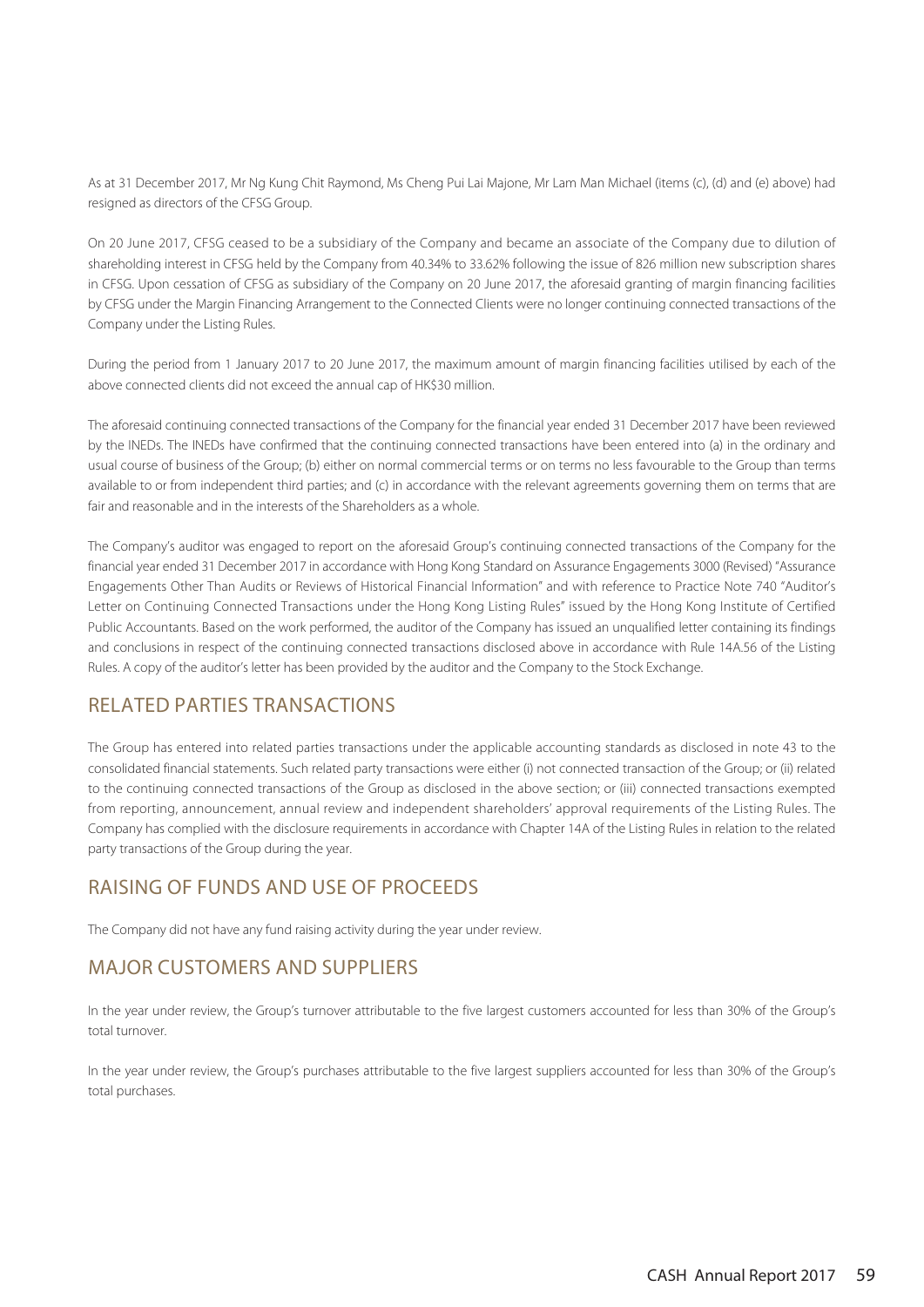## **DIRECTORS**

The Directors of the Company during the year and up to the date of this annual report were as follows:

### **Executive Directors:**

Kwan Pak Hoo Bankee Law Ping Wah Bernard Chan Chi Ming Benson (was appointed on 16 March 2018) Kwok Lai Ling Elaine Law Ka Kin Eugene Ng Hin Sing Derek

#### **Independent Non-executive Directors:**

Leung Ka Kui Johnny Wong Chuk Yan Chan Hak Sin

The following Directors shall retire and, being eligible, offer themselves for re-election at the forthcoming AGM:

- (i) Mr Ng Hin Sing Derek, being ED, shall retire at least once in every 3 years at the AGM in accordance with the Company's byelaws and corporate governance code;
- (ii) Mr Chan Chi Ming Benson, being newly appointed ED, shall retire at the AGM in accordance with the Company's bye-laws; and
- (iii) Mr Leung Ka Kui Johnny, Mr Wong Chuk Yan and Dr Chan Hak Sin, all being INEDs, shall retire at the AGM in each year in accordance with their terms of office of directorship.

## DISCLOSURE OF INFORMATION OF DIRECTORS PURSUANT TO RULE 13.51B(1) OF THE LISTING RULES

Save as disclosed in this annual report, there are no other changes to the Directors' information as required to be disclosed pursuant to Rule 13.51B(1) of the Listing Rules.

## DIRECTORS' SERVICE CONTRACTS

None of the Directors proposed for re-election at the forthcoming AGM has a service contract which is not determinable by the Company within one year without payment of compensation, other than statutory obligation.

## DIRECTORS' INTERESTS IN TRANSACTIONS, ARRANGEMENTS OR CONTRACTS

Save as margin financing arrangement as disclosed under the heading of "Continuing Connected Transactions" in this section above, no Director had a materially interested in, either directly or indirectly, any transactions, arrangements or contracts of significance to which the Company or any of its subsidiaries was a party subsisting during or at the end of the financial year under review.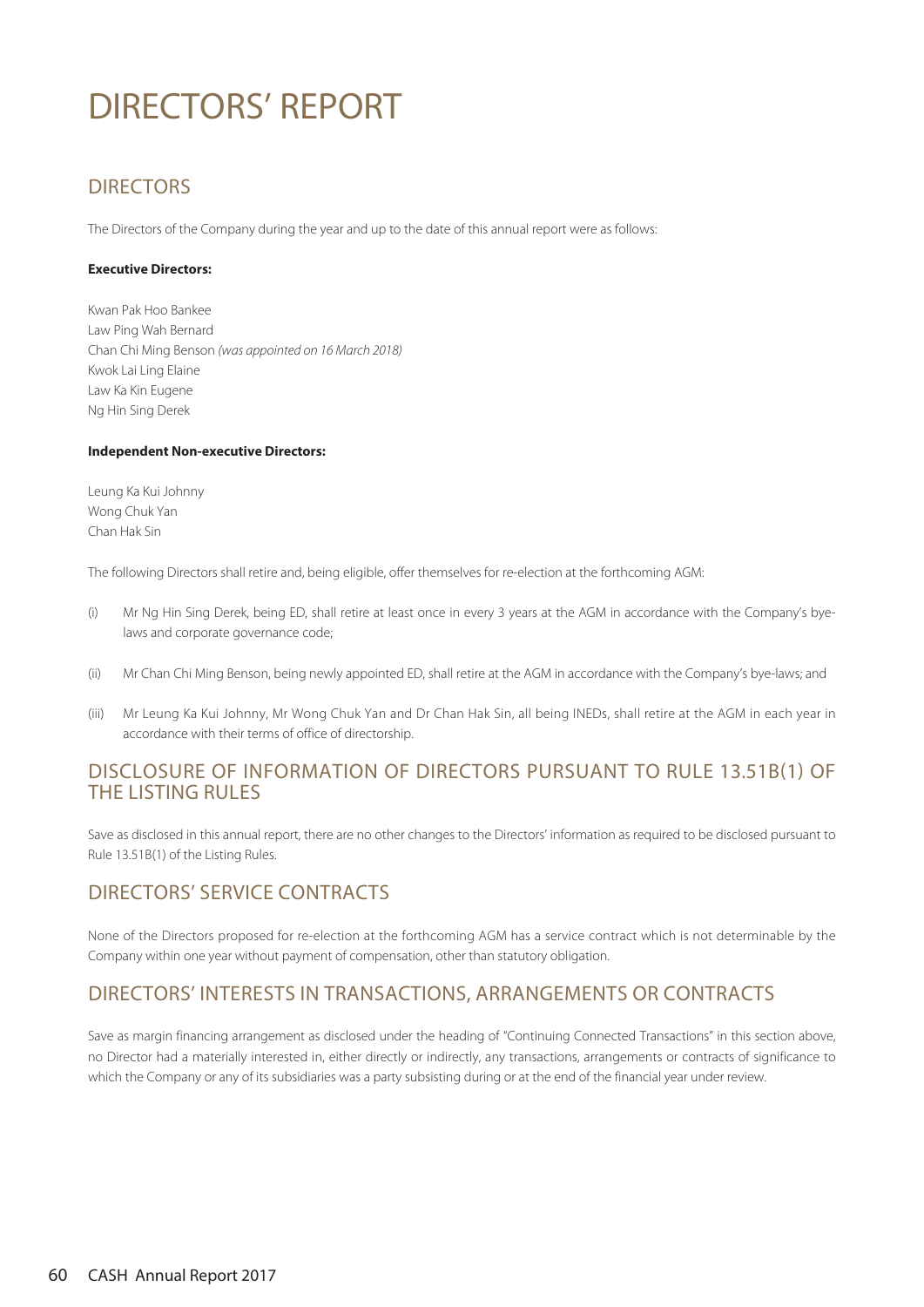## RETIREMENT BENEFITS SCHEMES

Details of the Group's retirement benefits schemes are set out in note 41 to the consolidated financial statements.

## DIRECTORS' INTERESTS IN SECURITIES

As at 31 December 2017, the interests and short positions of each Director and chief executive of the Company in the Shares, underlying shares and debentures of the Company or its associated corporations (within the meaning of Part XV of the SFO) which (a) were recorded in the register required to be kept under section 352 of the SFO; or (b) as otherwise notified to the Company and the Stock Exchange pursuant to the Model Code were as follows:

### **A. The Company**

### **1. Long positions in the Shares**

|                      |                                                                | <b>Number of Shares</b> |                       |                             |
|----------------------|----------------------------------------------------------------|-------------------------|-----------------------|-----------------------------|
| <b>Name</b>          | <b>Capacity</b>                                                | Personal                | Corporate<br>interest | <b>Shareholding</b><br>(% ) |
| Kwan Pak Hoo Bankee  | Beneficial owner and interested<br>in a controlled corporation | 4,260,000               | 281,767,807*          | 34.41                       |
| Law Ping Wah Bernard | Beneficial owner                                               | 27,345,312              |                       | 3.29                        |
|                      |                                                                | 31,605,312              | 281,767,807           | 37.70                       |

The Shares were held by Cash Guardian. Mr Kwan Pak Hoo Bankee was deemed to be interested in all these Shares as a result of his interests in Cash Guardian as disclosed in the "Substantial Shareholders" below.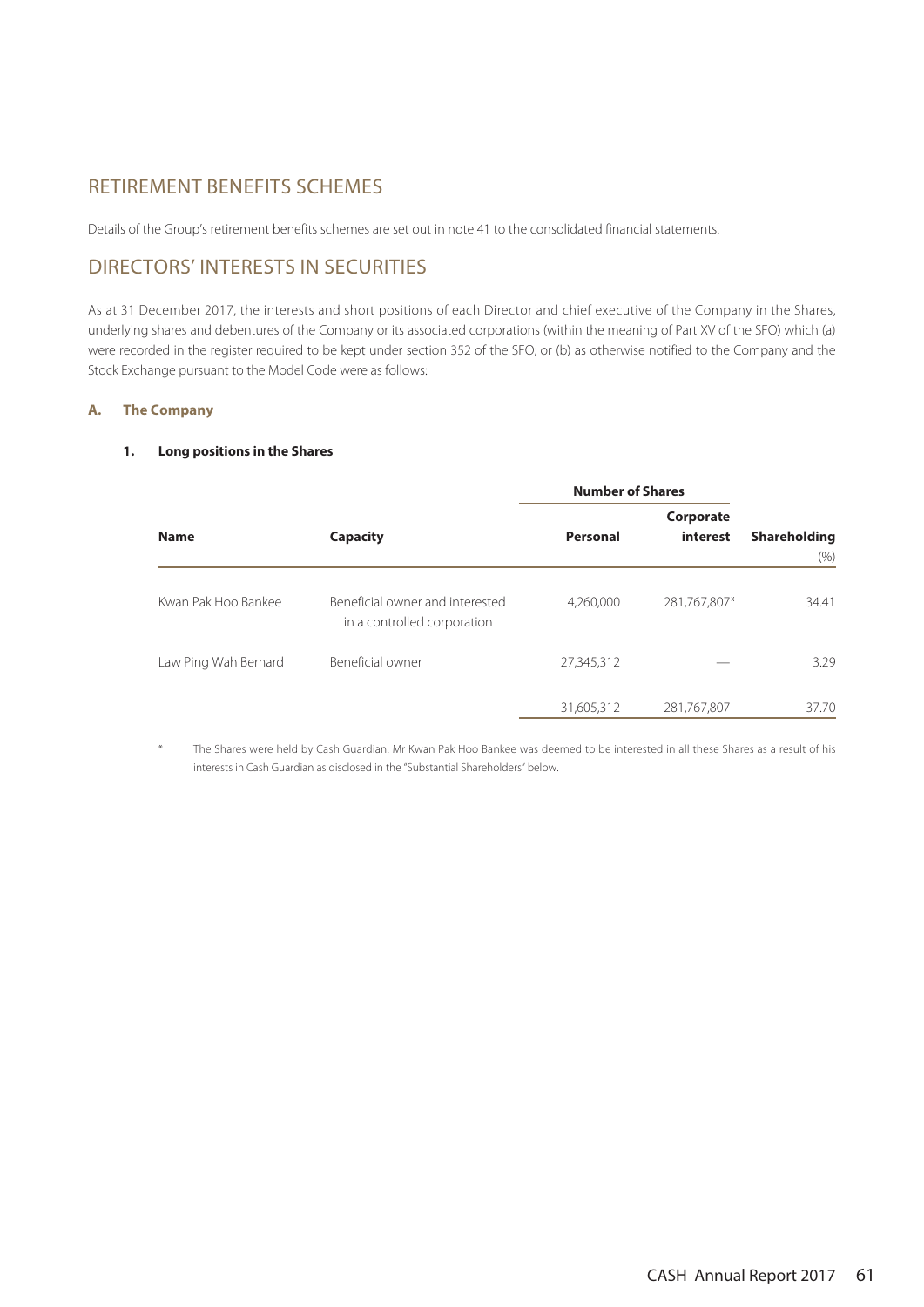### **2. Long positions in the underlying Shares**

Options under share option scheme

|                      |               |                       |                 |                    | <b>Number of options</b> |             | <b>Percentage to</b> |  |
|----------------------|---------------|-----------------------|-----------------|--------------------|--------------------------|-------------|----------------------|--|
|                      |               |                       |                 |                    | outstanding              | outstanding | issued Shares        |  |
|                      |               |                       | <b>Exercise</b> |                    | as at                    | as at       | as at                |  |
|                      |               |                       | price per       |                    | 1 January                | 31 December | 31 December          |  |
| <b>Name</b>          | Date of grant | <b>Option period</b>  | <b>Share</b>    | <b>Notes</b>       | 2017                     | 2017        | 2017                 |  |
|                      |               |                       | $(HK\$          |                    |                          |             | (96)                 |  |
| Kwan Pak Hoo Bankee  | 2/9/2014      | 2/9/2014-31/8/2018    | 0.478           | (1) & (3)          | 6,480,000                | 6,480,000   | 0.77                 |  |
|                      | 18/12/2015    | 18/12/2015-31/12/2019 | 0.460           | $(1), (2)$ & $(3)$ | 8,000,000                | 8,000,000   | 0.96                 |  |
| Law Ping Wah Bernard | 2/9/2014      | 2/9/2014-31/8/2018    | 0.478           | (3)                | 6,480,000                | 6,480,000   | 0.77                 |  |
|                      | 18/12/2015    | 18/12/2015-31/12/2019 | 0.460           | (2) & (3)          | 4,800,000                | 4,800,000   | 0.57                 |  |
| Law Ka Kin Eugene    | 18/12/2015    | 18/12/2015-31/12/2019 | 0.460           | (2) & (3)          | 4,800,000                | 4,800,000   | 0.57                 |  |
| Ng Hin Sing Derek    | 2/9/2014      | 2/9/2014-31/8/2018    | 0.478           | (3)                | 5,184,000                | 5,184,000   | 0.62                 |  |
|                      | 18/12/2015    | 18/12/2015-31/12/2019 | 0.460           | (2) & (3)          | 4,800,000                | 4,800,000   | 0.57                 |  |
|                      |               |                       |                 |                    | 40,544,000               | 40,544,000  | 4.83                 |  |

#### Notes:

- (1) Mr Kwan Pak Hoo Bankee is also the substantial Shareholder of the Company.
- (2) The options are vested in 4 tranches as to 25% each exercisable from 18 December 2015 (the date of grant), 1 January 2017, 1 January 2018 and 1 January 2019 respectively and is subject to the vesting conditions as set out in (3) below.
- (3) The vesting of the options is subject to the achievement of agreed milestones/performance indicators as determined at the sole discretion of the Board. The options must be exercised within one month from the date on which the Board's approval of the vesting of the options.

(4) No option was granted, exercised, lapsed or cancelled during the year.

(5) The options were held by the Directors in the capacity of beneficial owners.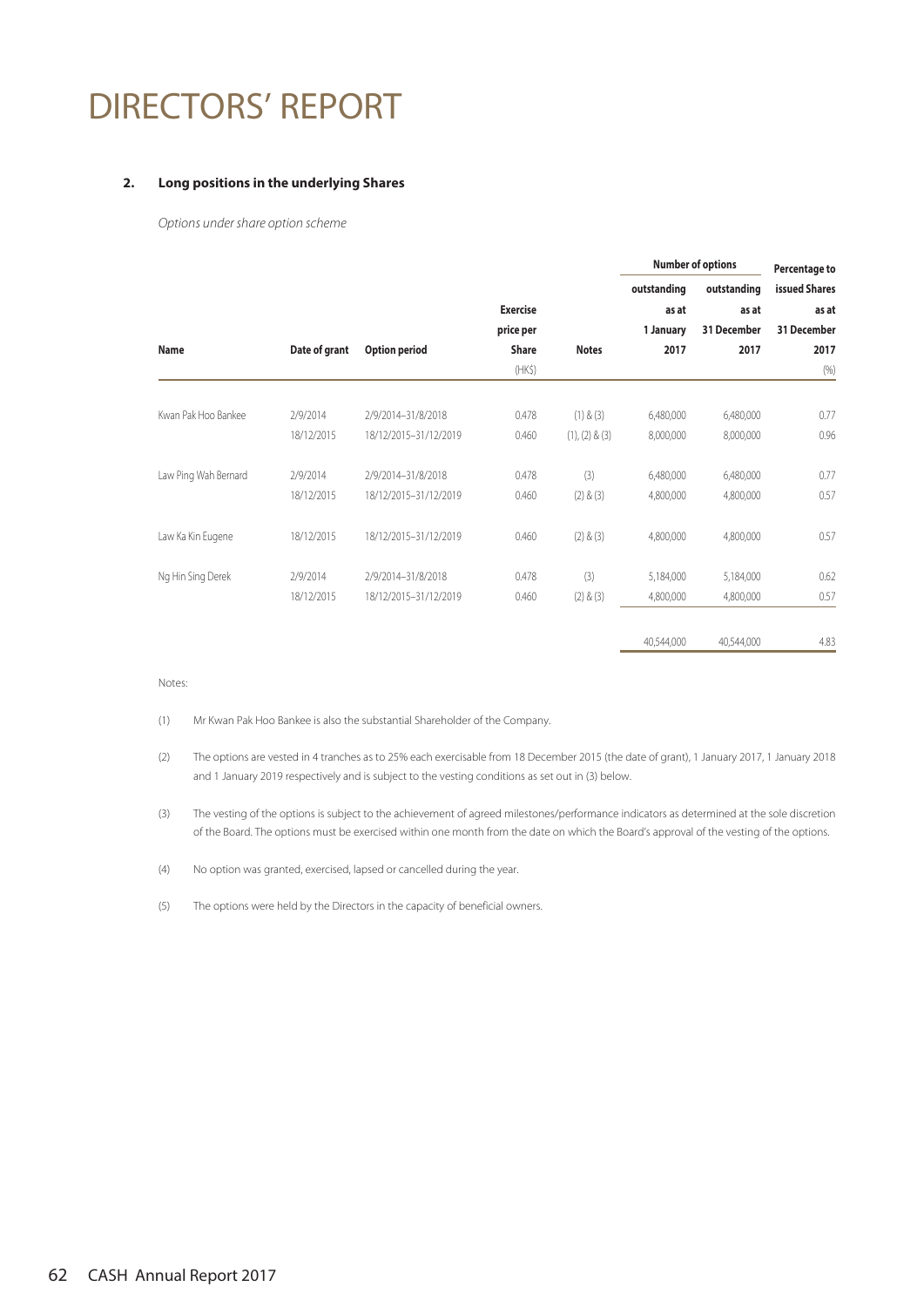### **B. Associated corporations (within the meaning of SFO)**

#### **CFSG**

#### (a) Long positions in the ordinary shares of HK\$0.02 each

|                     |                                      | <b>Number of shares</b>   |                     |  |
|---------------------|--------------------------------------|---------------------------|---------------------|--|
| <b>Name</b>         | <b>Capacity</b>                      | <b>Corporate interest</b> | <b>Shareholding</b> |  |
|                     |                                      |                           | (% )                |  |
| Kwan Pak Hoo Bankee | Interest in a controlled corporation | 1.667.821.069*            | 33.62               |  |

The shares were held by CIGL, a wholly-owned subsidiary of Praise Joy Limited (which was 100% beneficially owned by the Company). The Company was beneficially owned as to approximately 34.41% by Mr Kwan Pak Hoo Bankee, details of which were disclosed in the "Substantial Shareholders" below. Pursuant to the SFO, Mr Kwan Pak Hoo Bankee was deemed to be interested in all the shares held by CIGL in CFSG.

#### (b) Long positions in the underlying shares – options under share option scheme

|                      |               |                      |                 |              | <b>Number of options</b> |                   |             | Percentage to |
|----------------------|---------------|----------------------|-----------------|--------------|--------------------------|-------------------|-------------|---------------|
|                      |               |                      |                 |              | outstanding              |                   | outstanding | issued shares |
|                      |               |                      | <b>Exercise</b> |              | as at                    | granted           | as at       | as at         |
|                      |               |                      | price per       |              | 1 January                | during            | 31 December | 31 December   |
| <b>Name</b>          | Date of grant | Option period        | share           | <b>Notes</b> | 2017                     | the year          | 2017        | 2017          |
|                      |               |                      | $(HK\$          |              |                          | (Notes (2) & (3)) |             | (96)          |
| Kwan Pak Hoo Bankee  | 3/12/2015     | 3/12/2015-31/12/2019 | 0.315           | (1)          | 40,000,000               |                   | 40,000,000  | 0.80          |
|                      | 31/8/2017     | 1/1/2018-31/12/2020  | 0.253           | (2)          |                          | 49,000,000        | 49,000,000  | 0.99          |
| Law Ping Wah Bernard | 3/12/2015     | 3/12/2015-31/12/2019 | 0.315           | (1)          | 40,000,000               |                   | 40,000,000  | 0.80          |
|                      | 31/8/2017     | 1/1/2018-31/12/2020  | 0.253           | (2)          |                          | 49,000,000        | 49,000,000  | 0.99          |
| Law Ka Kin Eugene    | 3/12/2015     | 3/12/2015-31/12/2019 | 0.315           | (1)          | 20,000,000               |                   | 20,000,000  | 0.40          |
| Ng Hin Sing Derek    | 3/12/2015     | 3/12/2015-31/12/2019 | 0.315           | (1)          | 16,000,000               |                   | 16,000,000  | 0.32          |
|                      |               |                      |                 |              | 116,000,000              | 98,000,000        | 214,000,000 | 4.30          |

Notes:

- (1) The options are vested in 4 tranches as to 25% each exercisable from 3 December 2015 (the date of grant), 1 January 2017, 1 January 2018 and 1 January 2019 respectively, and is subject to the achievement of agreed milestones/performance indicators as determined at the sole discretion of the CFSG Board. The options must be exercised within one month from the date on which the CFSG Board's approval of the vesting of the options.
- (2) The options are subject to the achievement of agreed milestones/performance indicators and/or business budget plan for the relevant year during the option period as approved by the Chairman of the CFSG Board and/or the CFSG Board determined at their sole discretion. The options must be exercised within one month from the date on which the CFSG Board's approval of the vesting of the options.
- (3) The closing price of the share immediately before the date of grant of options on 31 August 2017 was HK\$0.255.
- (4) The value of the options granted during the year ended 31 December 2017 was zero as the performance targets set for the options had not been achieved by the end of the year under review, thus no share-based compensation expense was recognised in the financial year ended 31 December 2017.
- (5) No option was exercised, lapsed or cancelled during the year.
- (6) The options were held by the Directors in the capacity of beneficial owners.

Save as disclosed above, as at 31 December 2017, none of the Directors, chief executive or their associates had any interests and short positions in the Shares, underlying shares or debentures of the Company or any of its associated corporations (within the meaning of Part XV of the SFO).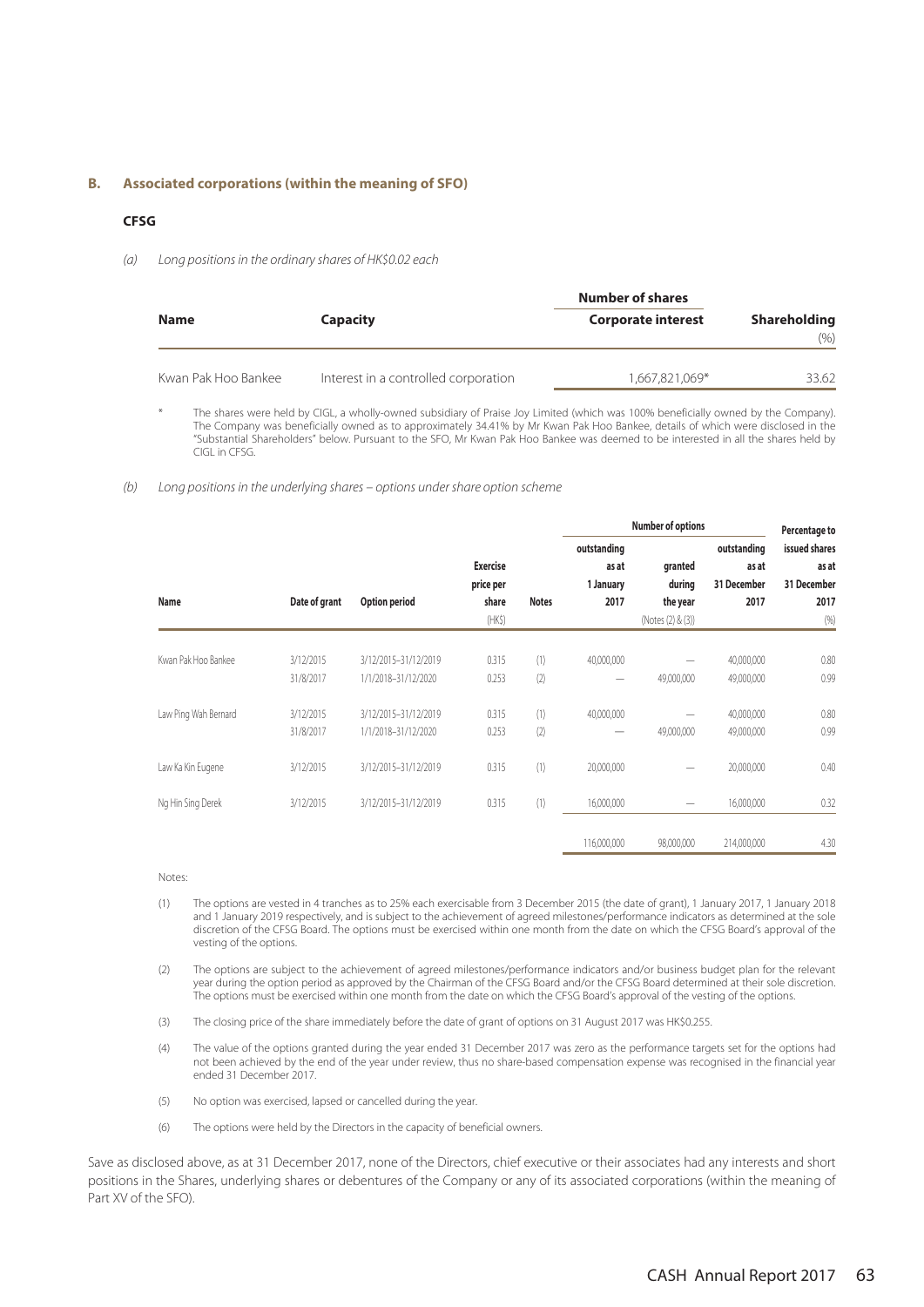## THE SHARE OPTION SCHEMES

### **(A) The Company**

The Share Option Scheme was adopted pursuant to an ordinary resolution passed at the AGM held on 21 May 2012. Particulars of the terms of the Share Option Scheme are set out in note 40(A) to the consolidated financial statements.

Details of the movements in the share options to subscribe for Shares granted under the Share Option Scheme during the year are set out below:

|                                     |               |                       |                                       |              |                                           | <b>Number of options</b>     |                                             |
|-------------------------------------|---------------|-----------------------|---------------------------------------|--------------|-------------------------------------------|------------------------------|---------------------------------------------|
| <b>Name of scheme</b>               | Date of grant | <b>Option period</b>  | <b>Exercise</b><br>price per<br>share | <b>Notes</b> | outstanding<br>as at<br>1 January<br>2017 | lapsed<br>during<br>the year | outstanding<br>as at<br>31 December<br>2017 |
|                                     |               |                       | $(HK\zeta)$                           |              |                                           | (Note (6))                   |                                             |
| <b>Directors</b>                    |               |                       |                                       |              |                                           |                              |                                             |
| The Share Option Scheme             | 2/9/2014      | 2/9/2014-31/8/2018    | 0.478                                 | (1)          | 18,144,000                                | $\overline{\phantom{0}}$     | 18,144,000                                  |
|                                     | 18/12/2015    | 18/12/2015-31/12/2019 | 0.460                                 | (1)          | 22,400,000                                | $\overline{\phantom{0}}$     | 22,400,000                                  |
|                                     |               |                       |                                       |              | 40.544.000                                | -                            | 40,544,000                                  |
| <b>Employees and other grantees</b> |               |                       |                                       |              |                                           |                              |                                             |
| The Share Option Scheme             | 2/9/2014      | 2/9/2014-31/8/2018    | 0.478                                 | (2) & (4)    | 20,088,000                                | (4,278,000)                  | 15,810,000                                  |
|                                     | 18/12/2015    | 18/12/2015-31/12/2019 | 0.460                                 | (3) 8(4)     | 26,200,000                                | (6,800,000)                  | 19,400,000                                  |
|                                     | 18/12/2015    | 18/12/2015-31/12/2019 | 0.460                                 | (5)          | 6,800,000                                 |                              | 6,800,000                                   |
|                                     |               |                       |                                       |              | 53,088,000                                | (11,078,000)                 | 42,010,000                                  |
|                                     |               |                       |                                       |              | 93,632,000                                | (11,078,000)                 | 82,554,000                                  |

Notes:

(1) Details of the options granted to the directors are set out in the section headed "Directors' Interests in Securities".

- (2) The options are vested in 4 tranches period as to 25% each exercisable from 2 September 2014 (the date of grant), 1 September 2015, 1 September 2016 and 1 September 2017 respectively and is subject to the vesting conditions as set out in (4) below.
- (3) The options are vested in 4 tranches period as to 25% each exercisable from 18 December 2015 (the date of grant), 1 January 2017, 1 January 2018 and 1 January 2019 respectively and is subject to the vesting conditions as set out in (4) below.
- (4) The vesting conditions of the options is the achievement of agreed milestones/performance indicators as determined at the sole discretion of the Board. The options must be exercised within one month from the date on which the Board's approval of the vesting of the options.
- (5) The options must be exercised within one month from the date on which the Board's approval of the vesting of the options and upon satisfactory delivery of services.
- (6) The lapsed options were due to cessation of employment of participants with members of the Group.
- (7) No option was granted, exercised or cancelled during the year.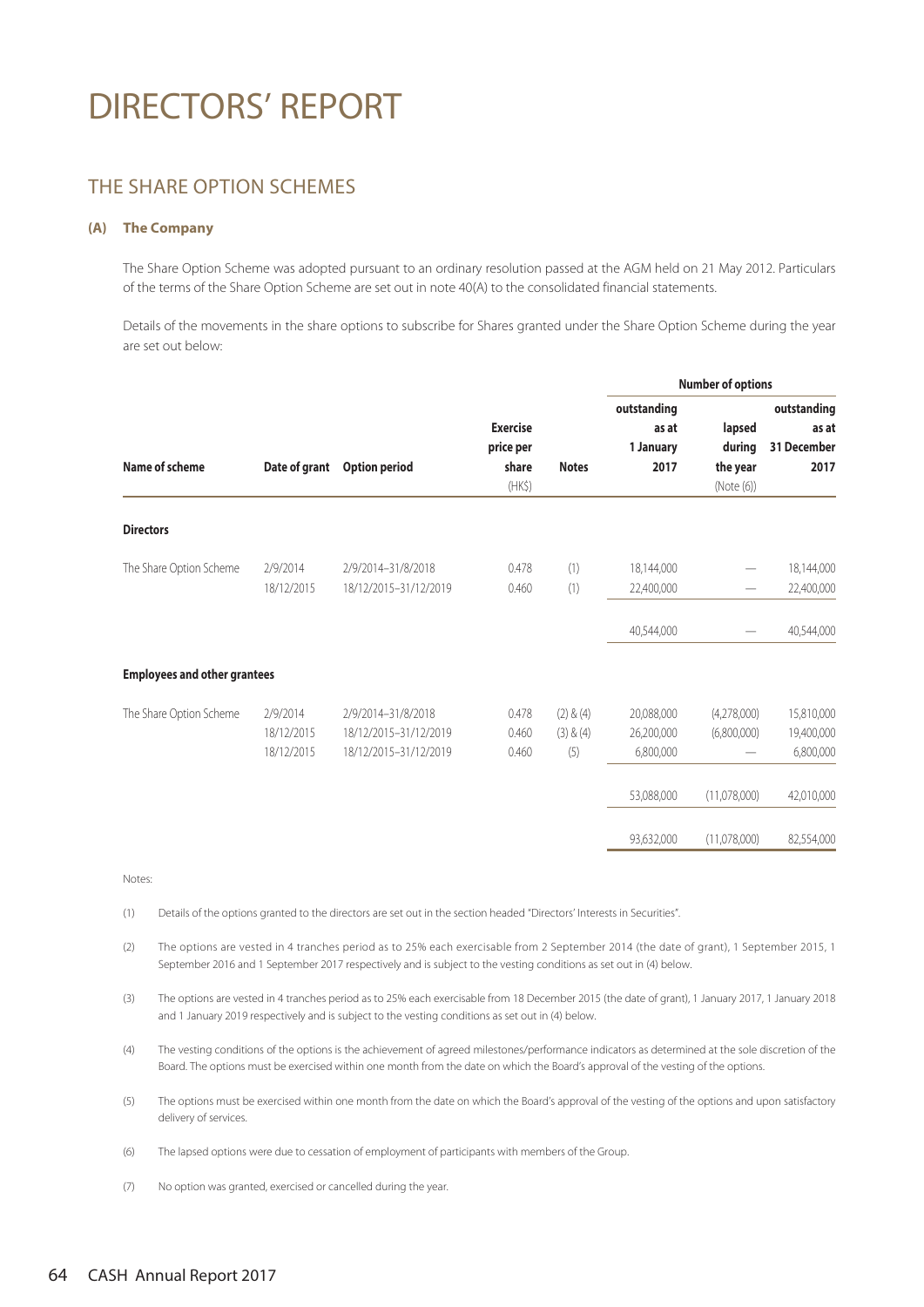### **(B) The subsidiary**

#### **Netfield**

The share option scheme of Netfield was adopted on 6 June 2008. Particulars of the terms of the share option scheme of Netfield are set out in note 40(C) to the consolidated financial statements. No option has been granted under the share option scheme of Netfield since the adoption of the scheme.

### **(C) The associate**

### **CFSG**

During the period from 1 January 2016 to 20 June 2017, CFSG was a non-wholly-owned subsidiary of the Company and became an associate of the Company with effect from 20 June 2017.

The CFSG Option Scheme was adopted pursuant to an ordinary resolution passed at a special general meeting of CFSG held on 22 February 2008, which took effect on 3 March 2008. Particulars of the terms of the CFSG Option Scheme are set out in note 40(B) to the consolidated financial statements.

Details of the movements in the share options to subscribe for shares of HK\$0.02 each in CFSG granted under the CFSG Option Scheme during the year are set out below:

|                                     |               |                      |                              |              |                                   |                   | <b>Number of options</b> |                                     |
|-------------------------------------|---------------|----------------------|------------------------------|--------------|-----------------------------------|-------------------|--------------------------|-------------------------------------|
|                                     |               |                      | <b>Exercise</b><br>price per |              | outstanding<br>as at<br>1 January | lapsed<br>during  | granted<br>during        | outstanding<br>as at<br>31 December |
| Name of scheme                      | Date of grant | <b>Option period</b> | share                        | <b>Notes</b> | 2017                              | the year          | the year                 | 2017                                |
|                                     |               |                      | $(HK\$                       |              |                                   | (Note (6))        | (Notes (7) & (8))        |                                     |
| <b>Directors</b>                    |               |                      |                              |              |                                   |                   |                          |                                     |
| CFSG Option Scheme                  | 3/12/2015     | 3/12/2015-31/12/2019 | 0.315                        | (1)          | 116,000,000                       |                   |                          | 116,000,000                         |
|                                     | 31/8/2017     | 1/1/2018-31/12/2020  | 0.253                        | (1)          |                                   | $\qquad \qquad -$ | 98,000,000               | 98,000,000                          |
|                                     |               |                      |                              |              | 116,000,000                       | —                 | 98,000,000               | 214,000,000                         |
| <b>Employees and other grantees</b> |               |                      |                              |              |                                   |                   |                          |                                     |
| CFSG Option Scheme                  | 3/12/2015     | 3/12/2015-31/12/2019 | 0.315                        | (2) & (3)    | 192,000,000                       | (80,000,000)      | —                        | 112,000,000                         |
|                                     | 3/12/2015     | 3/12/2015-31/12/2019 | 0.315                        | (4)          | 30,000,000                        |                   | -                        | 30,000,000                          |
|                                     | 31/8/2017     | 1/1/2018-31/12/2020  | 0.253                        | (5)          |                                   | $\qquad \qquad -$ | 121,000,000              | 121,000,000                         |
|                                     | 31/8/2017     | 1/1/2018-31/12/2020  | 0.253                        | (4)          | -                                 | $\qquad \qquad$   | 194,400,000              | 194,400,000                         |
|                                     |               |                      |                              |              | 222,000,000                       | (80,000,000)      | 315,400,000              | 457,400,000                         |
|                                     |               |                      |                              |              | 338,000,000                       | (80,000,000)      | 413,400,000              | 671,400,000                         |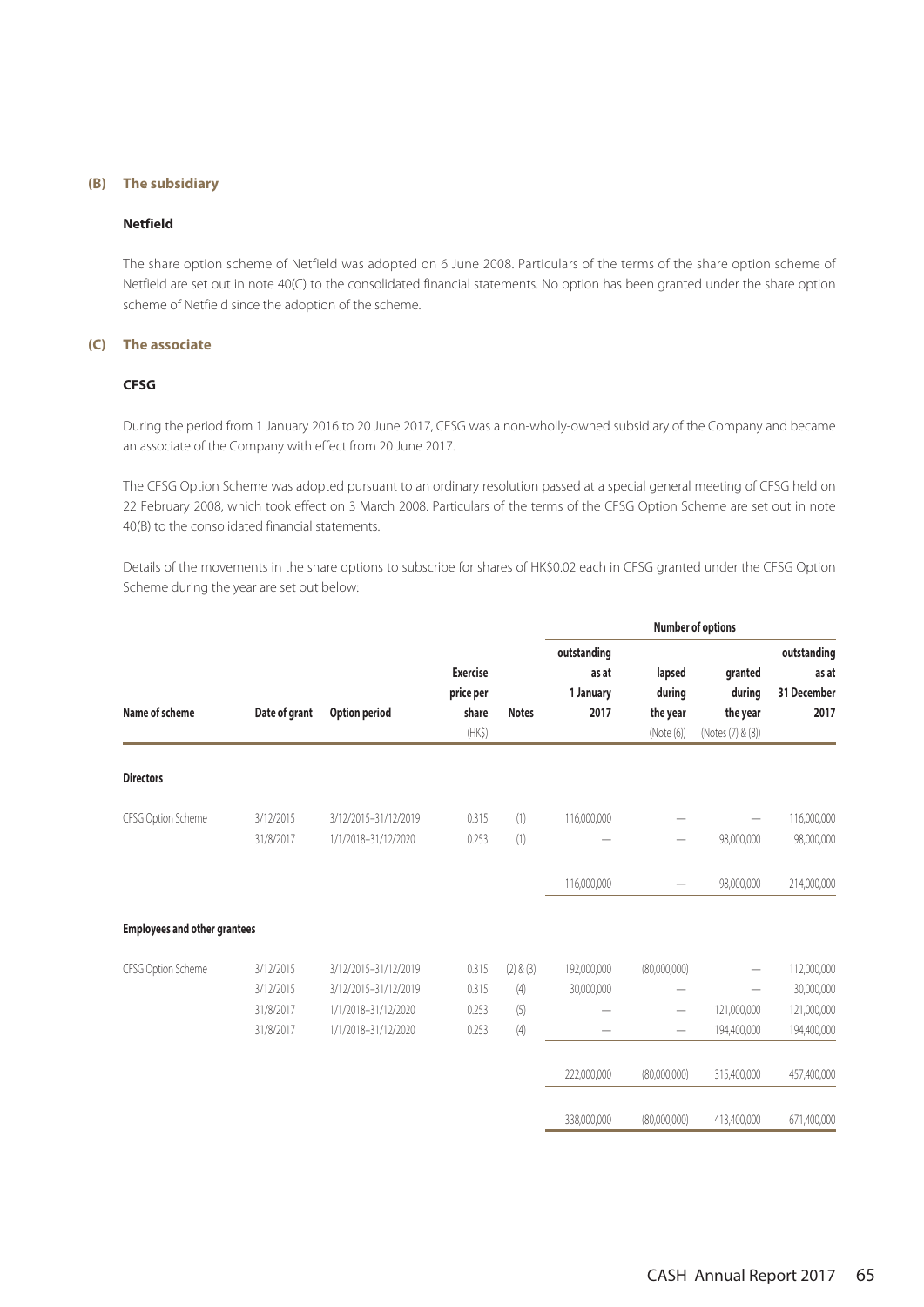Notes:

- (1) Details of the options granted to the Directors are set out in the section headed "Directors' interests in securities" above.
- (2) The options are vested in 4 tranches as to 25% each exercisable from 3 December 2015 (the date of grant), 1 January 2017, 1 January 2018 and 1 January 2019 respectively and is subject to the vesting conditions as set out in (3) below.
- (3) The vesting of the options is subject to the achievement of agreed milestones/performance indicators as determined at the sole discretion of the CFSG Board. The options must be exercised within one month from the date on which the CFSG Board's approval of the vesting of the options.
- (4) The options must be exercised within one month from the date on which the CFSG Board's approval of the vesting of the options and upon satisfactory delivery of services.
- (5) The options are subject to the achievement of agreed milestones/performance indicators and/or business budget plan for the relevant year during the option period as approved by the Chairman of the CFSG Board and/or the CFSG Board determined at their sole discretion. The options must be exercised within one month from the date on which the CFSG Board's approval of the vesting of the options.
- (6) The lapsed options were due to cessation of employment of participants with members of the Group.
- (7) The closing price of the share immediately before the date of grant of options on 31 August 2017 was HK\$0.255.
- (8) The value of the options granted during the year ended 31 December 2017 was zero as the performance targets set for the options had not been achieved by the end of the year under review, thus no share-based compensation expense was recognised in the financial year ended 31 December 2017.
- (9) No option was exercised or cancelled during the year.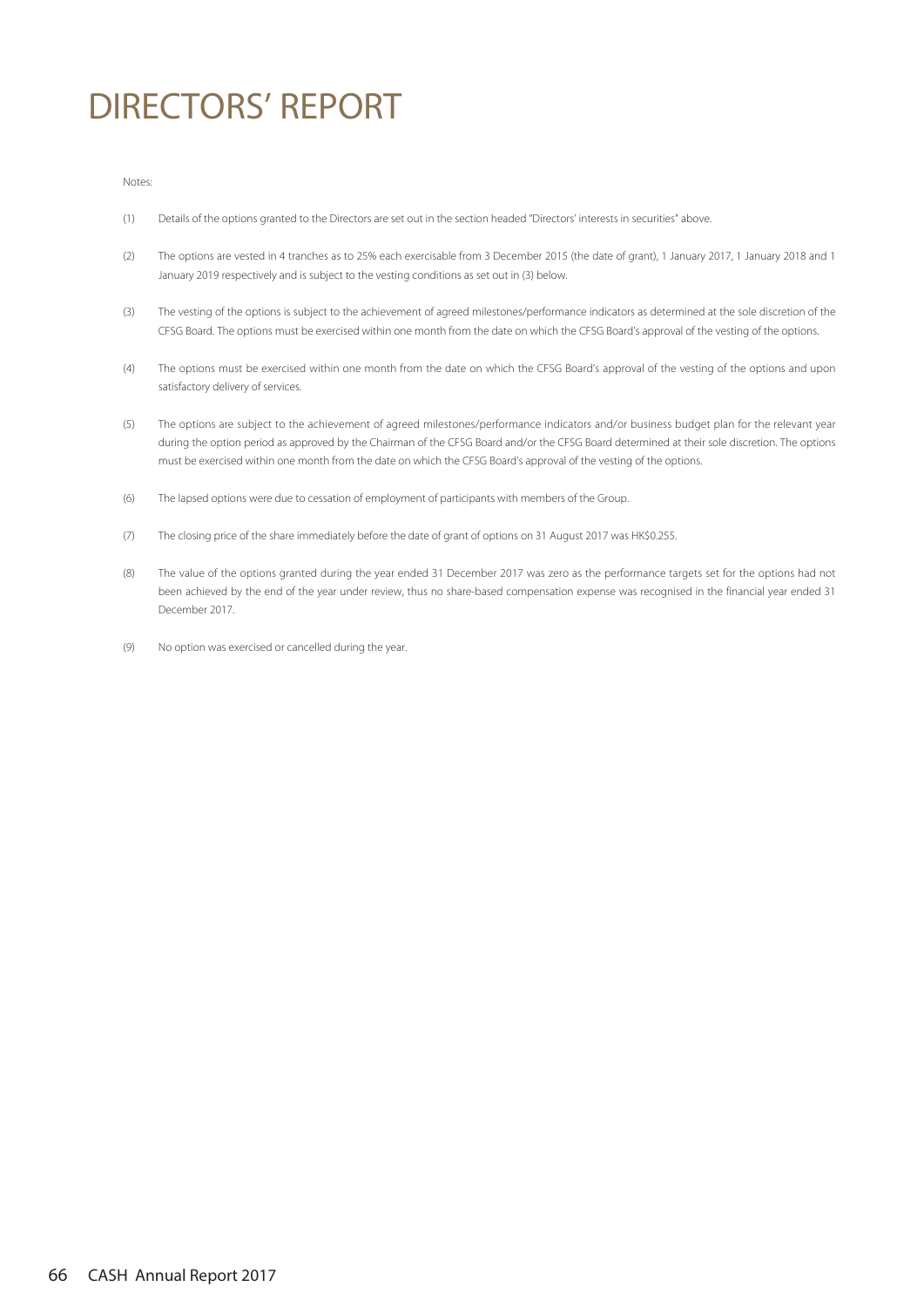## SUBSTANTIAL SHARFHOLDERS

As at 31 December 2017, so far as is known to the Directors and chief executive of the Company, the persons/companies (other than a Director or chief executive of the Company) who had, or were deemed or taken to have an interest or short positions in the Shares and underlying Shares as recorded in the register required to be kept under Section 336 of the SFO or as otherwise notified to the Company were as follows:

| <b>Name</b>                             | Capacity                                                                        | <b>Number of Shares</b> | <b>Shareholding</b><br>(% ) |
|-----------------------------------------|---------------------------------------------------------------------------------|-------------------------|-----------------------------|
| Hobart Assets Limited (Notes (1) & (2)) | Interest in a controlled corporation                                            | 281,767,807             | 33.89                       |
| Cash Guardian (Notes (1) & (2))         | Interest in a controlled corporation                                            | 281,767,807             | 33.89                       |
| Mr Wang Shui Ming (Note (3))            | Beneficial owner, interest<br>in a controlled corporation<br>and other interest | 77,404,926              | 9.31                        |

Notes:

- (1) This refers to the same number of the Shares held by Cash Guardian, a wholly-owned subsidiary of Hobart Assets Limited, which in turn was 100% beneficially owned by Mr Kwan Pak Hoo Bankee. Pursuant to the SFO, Mr Kwan Pak Hoo Bankee and Hobart Assets Limited were deemed to be interested in the Shares held by Cash Guardian.
- (2) Mr Kwan Pak Hoo Bankee (a Director whose interests is not shown in the above table) was interested and/or deemed be interested in a total of 286,027,807 Shares (34.41%), which were held as to 281,767,807 Shares by Cash Guardian and as to 4,260,000 Shares in his personal name. Detail of his interest is set out in the section "Directors Interests in Securities" above.
- (3) The Shares were held as to 19,631,226 in his personal name, as to 42,114,150 held by Mingtak Holdings Limited (a 100%-owned controlled corporation of Mr Wang), and 15,659,550 held by him as nominee under a power of attorney. Pursuant to the SFO, Mr Wang was deemed to be interested in all these Shares.

Save as disclosed above, as at 31 December 2017, the Directors and chief executive of the Company were not aware of any other parties or corporation (other than a Director or chief executive of the Company) who had, or were deemed or taken to have, any interests or short positions in the Shares and underlying Shares as recorded in the register required to be kept under Section 336 of the SFO or as otherwise notified to the Company.

## PURCHASE, SALE OR REDEMPTION OF LISTED SECURITIES

During the year ended 31 December 2017, neither the Company nor any of its subsidiaries purchased, sold or redeemed any of the Company listed securities.

## SUFFICIENCY OF PUBLIC FLOAT

Based on information that is publicly available to the Company and within the knowledge of the Directors, the Company has maintained sufficient public float of not less than 25% of its Shares in the hands of the public in accordance with the Listing Rules as at the latest practicable date prior to the issue of this annual report.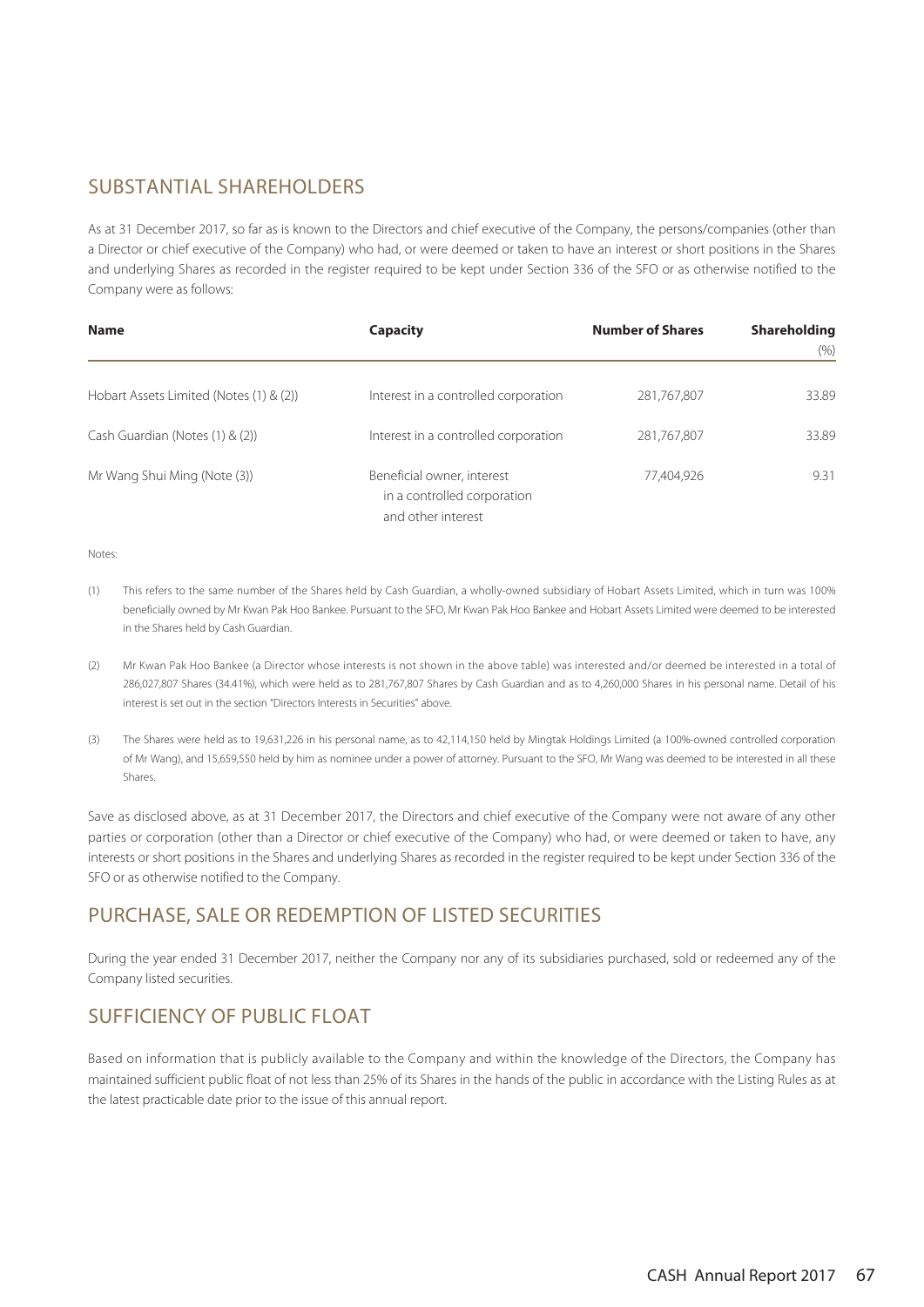## MANAGEMENT CONTRACTS

No contracts concerning the management and administration of the whole or any substantial part of the business of the Group were entered into or in existence during the year ended 31 December 2017.

## PERMITTED INDEMNITY PROVISION

A permitted indemnity provision (as defined in section 469 of the Hong Kong Companies Ordinance) for the benefit of the Directors is currently in force and was in force throughout the financial year.

## DONATIONS

During the year, the Group made charitable donations amounted to approximately HK\$1.4 million.

## CONFIRMATION OF INDEPENDENCE

The Company has received a written confirmation in respect of independence from each of the INEDs in compliance with rule 3.13 of the Listing Rules, and the Company still considers that each of them to be independent.

## AUDITOR

There have been no changes of auditor in the preceding three years.

The consolidated financial statements of the Company for the year were audited by Messrs. Deloitte Touche Tohmatsu. A resolution will be submitted to the forthcoming AGM to re-appoint Messrs. Deloitte Touche Tohmatsu as auditor of the Company.

On behalf of the Board **Bankee P. Kwan, JP** Chairman & CEO

Hong Kong, 22 March 2018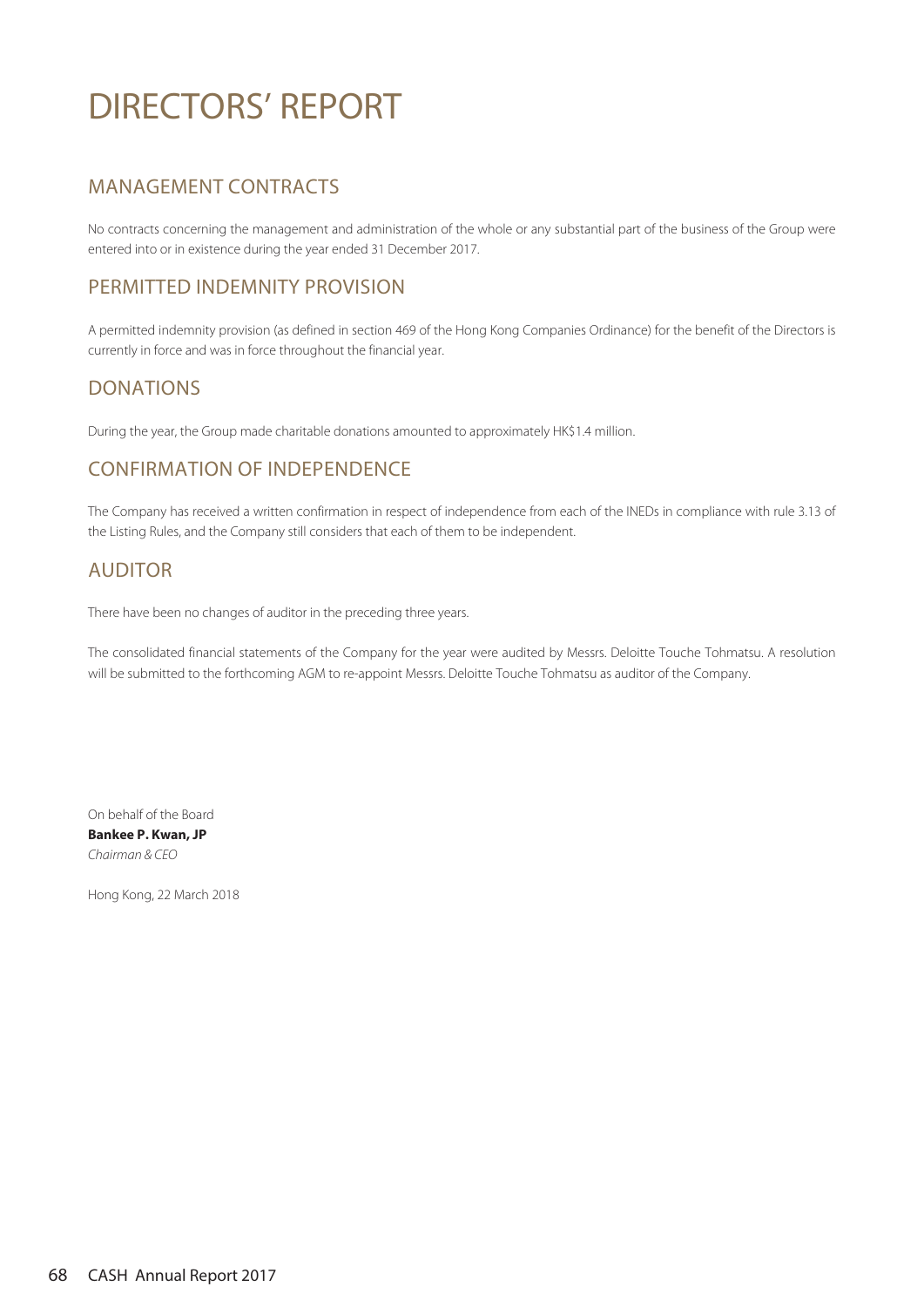## Independent Auditor's Report

## Deloitte.



### **TO THE MEMBERS OF CELESTIAL ASIA SECURITIES HOLDINGS LIMITED**

(incorporated in Bermuda with limited liability)

### **Opinion**

We have audited the consolidated financial statements of Celestial Asia Securities Holdings Limited (the "Company") and its subsidiaries (collectively referred to as the "Group") set out on pages 74 to 168, which comprise the consolidated statement of financial position as at 31 December 2017, and the consolidated statement of profit or loss and other comprehensive income, consolidated statement of changes in equity and consolidated statement of cash flows for the year then ended, and notes to the consolidated financial statements, including a summary of significant accounting policies.

In our opinion, the consolidated financial statements give a true and fair view of the consolidated financial position of the Group as at 31 December 2017, and of its consolidated financial performance and its consolidated cash flows for the year then ended in accordance with Hong Kong Financial Reporting Standards ("HKFRSs") issued by the Hong Kong Institute of Certified Public Accountants ("HKICPA") and have been properly prepared in compliance with the disclosure requirements of the Hong Kong Companies Ordinance.

### **Basis for Opinion**

We conducted our audit in accordance with Hong Kong Standards on Auditing ("HKSAs") issued by the HKICPA. Our responsibilities under those standards are further described in the Auditor's Responsibilities for the Audit of the Consolidated Financial Statements section of our report. We are independent of the Group in accordance with the HKICPA's Code of Ethics for Professional Accountants ("Code"), and we have fulfilled our other ethical responsibilities in accordance with the Code. We believe that the audit evidence we have obtained is sufficient and appropriate to provide a basis for our opinion.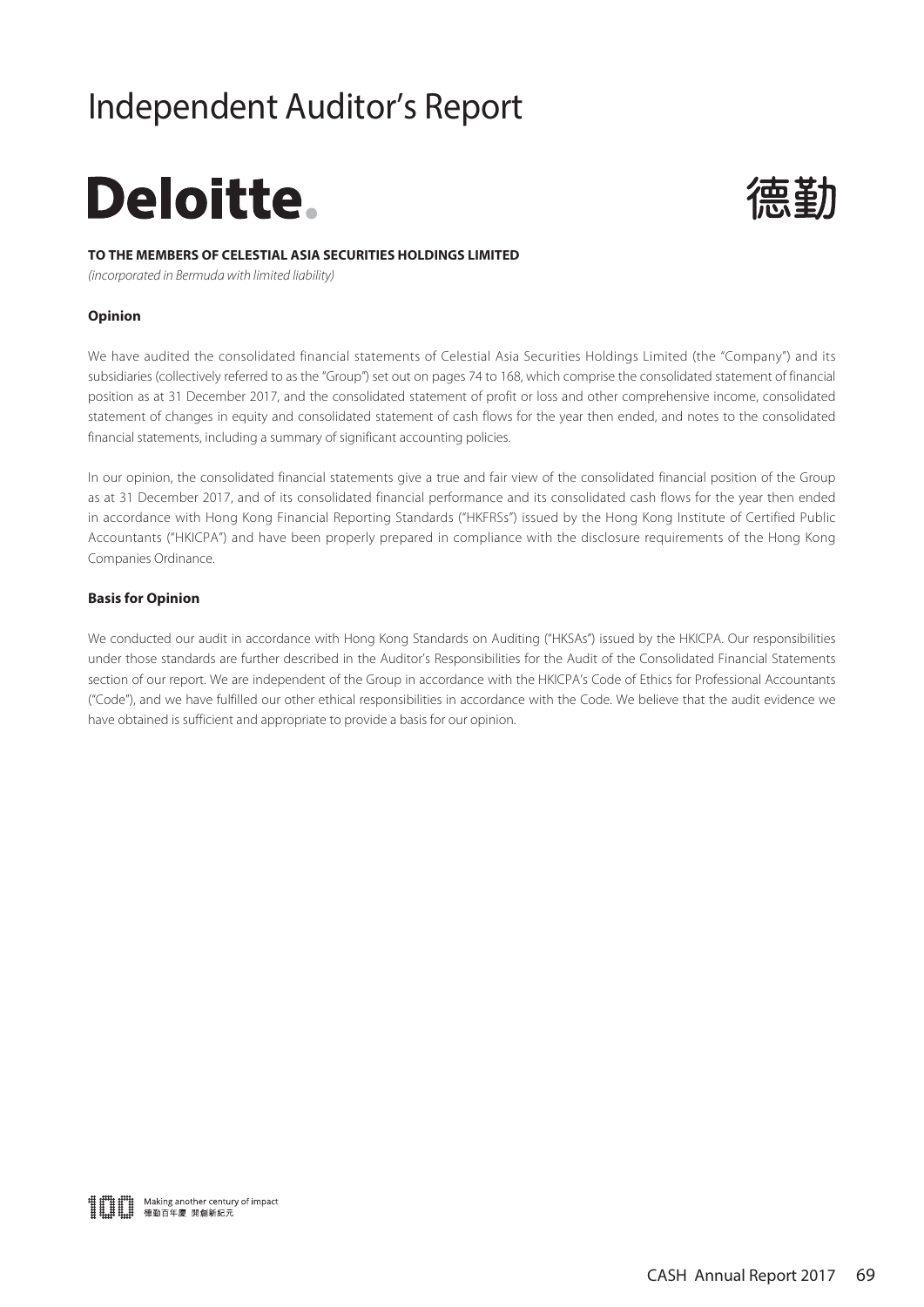## Independent Auditor's Report

### **Key Audit Matters**

Key audit matters are those matters that, in our professional judgment, were of most significance in our audit of the consolidated financial statements of the current period. These matters were addressed in the context of our audit of the consolidated financial statements as a whole, and in forming our opinion thereon, and we do not provide a separate opinion on these matters.

**Key audit matter How our audit addressed the key audit matter**

Dilution of equity interests in CASH Financial Services Group Limited ("CFSG") and discontinued operation

We identified the dilution of equity interests in CFSG as a key audit matter due to the critical judgement in determining whether the Group has lost control over CFSG as a subsidiary of the Group under HKFRS 10, the quantification of financial impact arising from the loss of control of CSFG, the disclosures in the consolidated financial statements in relation to the discontinued operation and the assessment for impairment of the investment in CFSG.

On 20 June 2017, CFSG issued 826 million new shares to an independent third party and the shareholding interest of the Company in CFSG was diluted from 40.34% to 33.62%. The directors of the Company considered that the Company is no longer in a position to dominate the voting interests and exercise control but maintains significant influence over CFSG.

Accordingly, CFSG ceased to be a subsidiary of the Company and became an associate of the Company with effect from 20 June 2017. The Group's financial services operation which is carried out by CFSG was considered as discontinued during the year ended 31 December 2017. The loss of control over CFSG resulted in a gain of approximately HK\$262,615,000 during the year ended 31 December 2017.

Management of the Group carried out impairment assessment on the carrying amount of its interests in CFSG as a single asset as at 31 December 2017.

Further details are set out in notes 4, 22 and 42 to the consolidated financial statements.

Our procedures in relation to the dilution of equity interests in CFSG and discontinued operation included:

- reviewing the management's assessment of control over CFSG based on whether the Group has the practical ability to direct the relevant activities of CFSG unilaterally under HKFRS 10 or exercise significant influence over CFSG under HKAS 28;
- evaluating the mathematical accuracy of the gain on loss of control over CFSG;
- assessing the adequacy and completeness of the disclosures of the discontinued operation; and
- understanding the method used to assess impairment of investment in associate, evaluating the impairment assessment of interests in CFSG performed by management of the Group and checking the impairment calculations.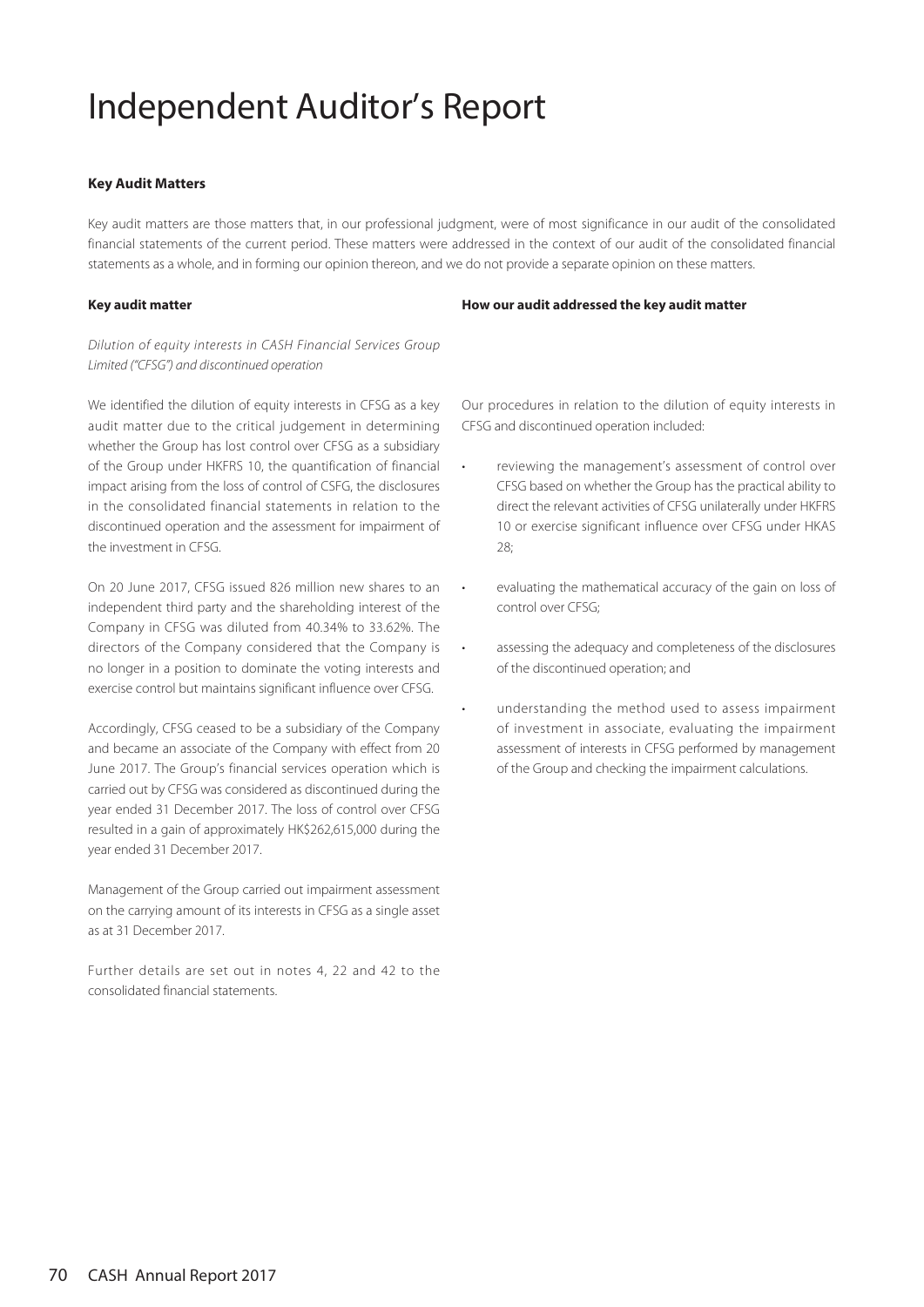## Independent Auditor's Report

Revenue recognition on sales of furniture and household goods and electrical appliances

We identified revenue recognition on sales of furniture and household goods and electrical appliances as a key audit matter as it is quantitatively significant to the consolidated statement of profit or loss and other comprehensive income. In addition, due to the significant volume of transactions and the heavy reliance on the supporting computer systems, minor errors could, in aggregate, have a material impact on the consolidated financial statements

An analysis of the Group's revenue for the year is set out in note 5 to the consolidated financial statements.

#### **Key audit matter How our audit addressed the key audit matter**

Our procedures in relation to revenue recognition on sales of furniture and household goods and electrical appliances included:

- understanding the revenue business process and controls regarding the retailing segment;
- testing the key controls over the recognition of sales of furniture and household goods and electrical appliances;
- testing the general automated controls surrounding major technology applications and critical interfaces of computer systems related to the sales of furniture and household goods and electrical appliances;
- testing the completeness and accuracy of information capture; and
- using regression analysis techniques based on historical data on sales and cost of sales to perform substantive analytical procedures on revenue.

### **Other Information**

The directors of the Company are responsible for the other information. The other information comprises the information included in the annual report, but does not include the consolidated financial statements and our auditor's report thereon.

Our opinion on the consolidated financial statements does not cover the other information and we do not express any form of assurance conclusion thereon.

In connection with our audit of the consolidated financial statements, our responsibility is to read the other information and, in doing so, consider whether the other information is materially inconsistent with the consolidated financial statements or our knowledge obtained in the audit or otherwise appears to be materially misstated. If, based on the work we have performed, we conclude that there is a material misstatement of this other information, we are required to report that fact. We have nothing to report in this regard.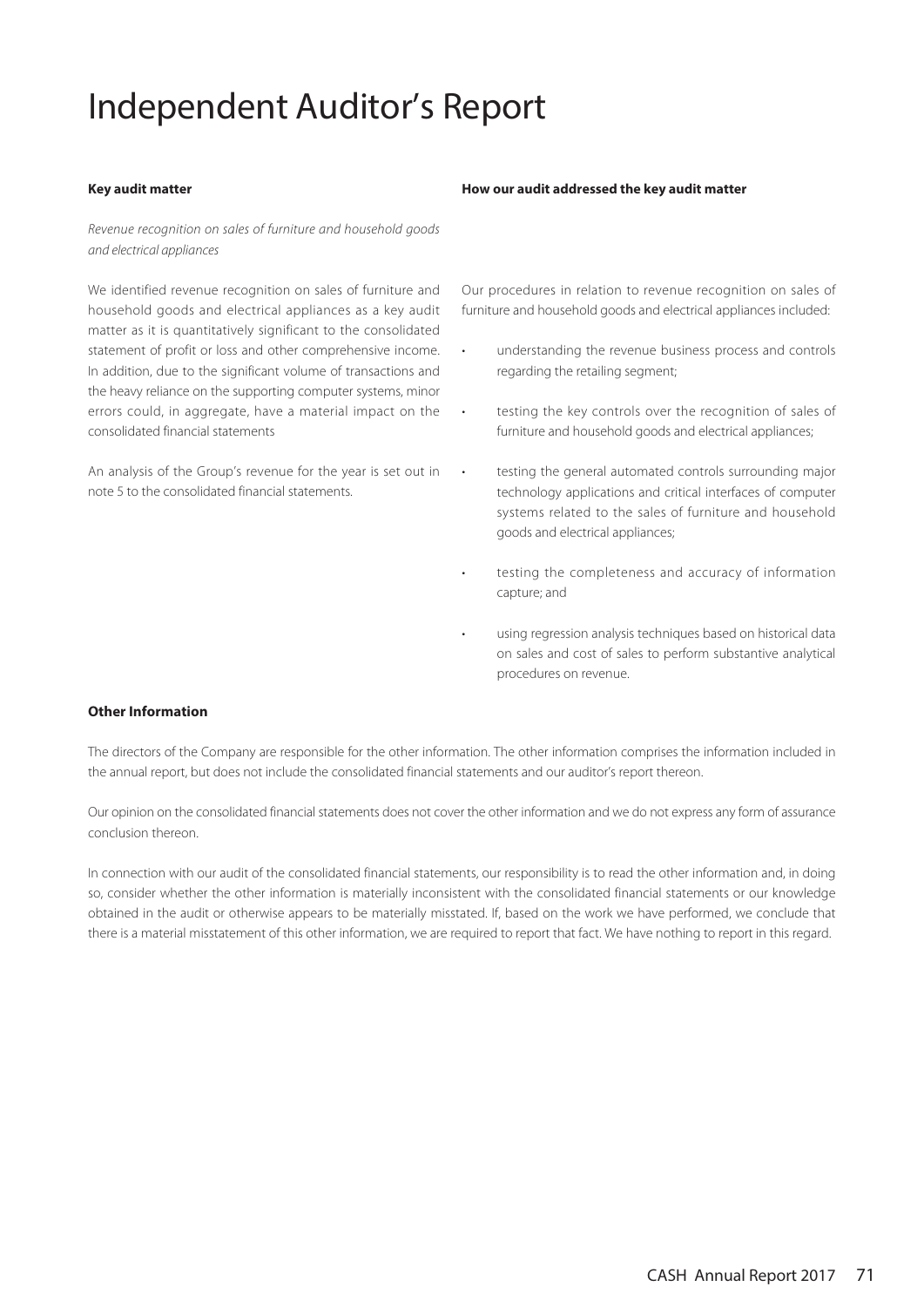# Independent Auditor's Report

#### **Responsibilities of Directors and Those Charged with Governance for the Consolidated Financial Statements**

The directors of the Company are responsible for the preparation of the consolidated financial statements that give a true and fair view in accordance with HKFRSs issued by the HKICPA and the disclosure requirements of the Hong Kong Companies Ordinance, and for such internal control as the directors determine is necessary to enable the preparation of consolidated financial statements that are free from material misstatement, whether due to fraud or error.

In preparing the consolidated financial statements, the directors are responsible for assessing the Group's ability to continue as a going concern, disclosing, as applicable, matters related to going concern and using the going concern basis of accounting unless the directors either intend to liquidate the Group or to cease operations, or have no realistic alternative but to do so.

Those charged with governance are responsible for overseeing the Group's financial reporting process.

### **Auditor's Responsibilities for the Audit of the Consolidated Financial Statements**

Our objectives are to obtain reasonable assurance about whether the consolidated financial statements as a whole are free from material misstatement, whether due to fraud or error, and to issue an auditor's report that includes our opinion solely to you, as a body, in accordance with Section 90 of the Bermuda Companies Act, and for no other purpose. We do not assume responsibility towards or accept liability to any other person for the contents of this report. Reasonable assurance is a high level of assurance, but is not a guarantee that an audit conducted in accordance with HKSAs will always detect a material misstatement when it exists. Misstatements can arise from fraud or error and are considered material if, individually or in the aggregate, they could reasonably be expected to influence the economic decisions of users taken on the basis of these consolidated financial statements.

As part of an audit in accordance with HKSAs, we exercise professional judgment and maintain professional skepticism throughout the audit. We also:

- Identify and assess the risks of material misstatement of the consolidated financial statements, whether due to fraud or error, design and perform audit procedures responsive to those risks, and obtain audit evidence that is sufficient and appropriate to provide a basis for our opinion. The risk of not detecting a material misstatement resulting from fraud is higher than for one resulting from error, as fraud may involve collusion, forgery, intentional omissions, misrepresentations, or the override of internal control.
- Obtain an understanding of internal control relevant to the audit in order to design audit procedures that are appropriate in the circumstances, but not for the purpose of expressing an opinion on the effectiveness of the Group's internal control.
- Evaluate the appropriateness of accounting policies used and the reasonableness of accounting estimates and related disclosures made by the directors.
- Conclude on the appropriateness of the directors' use of the going concern basis of accounting and, based on the audit evidence obtained, whether a material uncertainty exists related to events or conditions that may cast significant doubt on the Group's ability to continue as a going concern. If we conclude that a material uncertainty exists, we are required to draw attention in our auditor's report to the related disclosures in the consolidated financial statements or, if such disclosures are inadequate, to modify our opinion. Our conclusions are based on the audit evidence obtained up to the date of our auditor's report. However, future events or conditions may cause the Group to cease to continue as a going concern.
- Evaluate the overall presentation, structure and content of the consolidated financial statements, including the disclosures, and whether the consolidated financial statements represent the underlying transactions and events in a manner that achieves fair presentation.
- Obtain sufficient appropriate audit evidence regarding the financial information of the entities or business activities within the Group to express an opinion on the consolidated financial statements. We are responsible for the direction, supervision and performance of the group audit. We remain solely responsible for our audit opinion.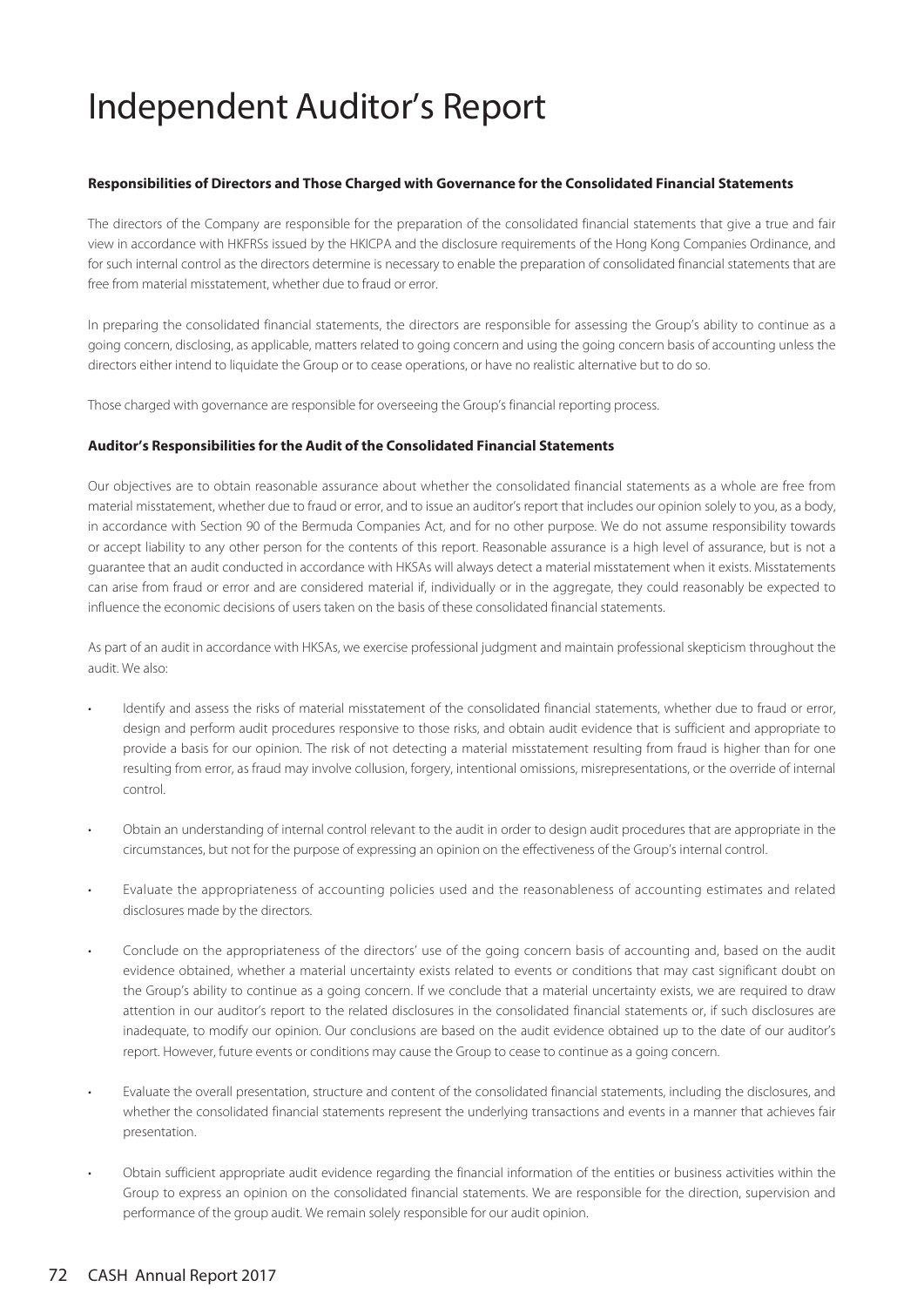# Independent Auditor's Report

We communicate with those charged with governance regarding, among other matters, the planned scope and timing of the audit and significant audit findings, including any significant deficiencies in internal control that we identify during our audit.

We also provide those charged with governance with a statement that we have complied with relevant ethical requirements regarding independence, and to communicate with them all relationships and other matters that may reasonably be thought to bear on our independence, and where applicable, related safeguards.

From the matters communicated with those charged with governance, we determine those matters that were of most significance in the audit of the consolidated financial statements of the current period and are therefore the key audit matters. We describe these matters in our auditor's report unless law or regulation precludes public disclosure about the matter or when, in extremely rare circumstances, we determine that a matter should not be communicated in our report because the adverse consequences of doing so would reasonably be expected to outweigh the public interest benefits of such communication.

The engagement partner on the audit resulting in the independent auditor's report is Lui Chi Wang.

**Deloitte Touche Tohmatsu**

Certified Public Accountants Hong Kong

22 March 2018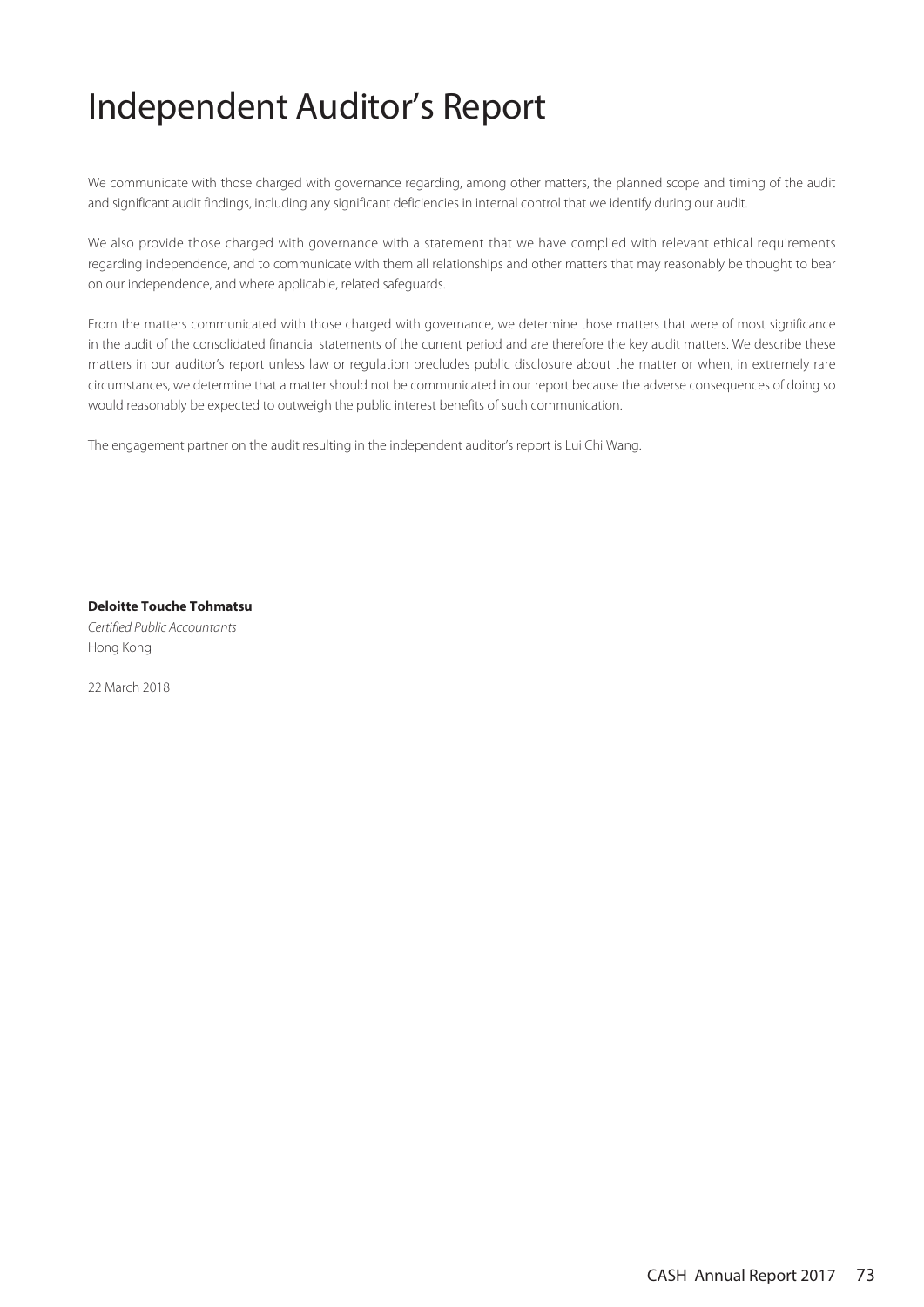# Consolidated Statement of Profit or Loss and Other Comprehensive Income

For the year ended 31 December 2017

|                                                                              |              | 2017            | 2016       |  |
|------------------------------------------------------------------------------|--------------|-----------------|------------|--|
|                                                                              | <b>Notes</b> | <b>HK\$'000</b> | HK\$'000   |  |
|                                                                              |              |                 | (Restated) |  |
|                                                                              |              |                 |            |  |
| <b>Continuing operations</b>                                                 |              |                 |            |  |
| Revenue                                                                      | 5            | 1,333,041       | 1,443,055  |  |
| Cost of inventories                                                          | 13           | (748, 200)      | (821, 073) |  |
| Other income                                                                 | 7            | 10,503          | 8,294      |  |
| Other gains and losses                                                       | 8            | 14,459          | 74,427     |  |
| Salaries, allowances and related benefits                                    | 9            | (243, 648)      | (213, 468) |  |
| Other operating, administrative and selling expenses                         |              | (403, 573)      | (443,092)  |  |
| Depreciation of property and equipment                                       |              | (22, 841)       | (26,100)   |  |
| Finance costs                                                                | 10           | (7,085)         | (6,501)    |  |
| (Loss) profit before loss arising from an associate and taxation             |              | (67, 344)       | 15,542     |  |
| Share of loss of an associate                                                | 22           | (2,938)         |            |  |
| Impairment loss recognised on interests in an associate                      | 22           | (125, 760)      |            |  |
|                                                                              |              |                 |            |  |
| (Loss) profit before taxation                                                |              | (196, 042)      | 15,542     |  |
| Income tax expense                                                           | 12           | (3,715)         | (6, 597)   |  |
| (Loss) profit for the year from continuing operations                        | 13           | (199, 757)      | 8,945      |  |
| <b>Discontinued operation</b>                                                |              |                 |            |  |
| Profit (loss) for the year from discontinued operation                       | 14           | 223,645         | (68, 112)  |  |
| Profit (loss) for the year                                                   |              | 23,888          | (59,167)   |  |
| Other comprehensive (expense) income for the year, net of income tax         |              |                 |            |  |
| Items that may be reclassified subsequently to profit or loss:               |              |                 |            |  |
| Exchange difference on translation of foreign operations                     |              | (941)           | 1,591      |  |
| Reclassification of translation reserve upon loss of control of a subsidiary |              | 552             |            |  |
| Share of other comprehensive income of an associate                          |              | 276             |            |  |
|                                                                              |              |                 |            |  |
|                                                                              |              | (113)           | 1,591      |  |
|                                                                              |              |                 |            |  |
| Total comprehensive income (expense) for the year                            |              | 23,775          | (57, 576)  |  |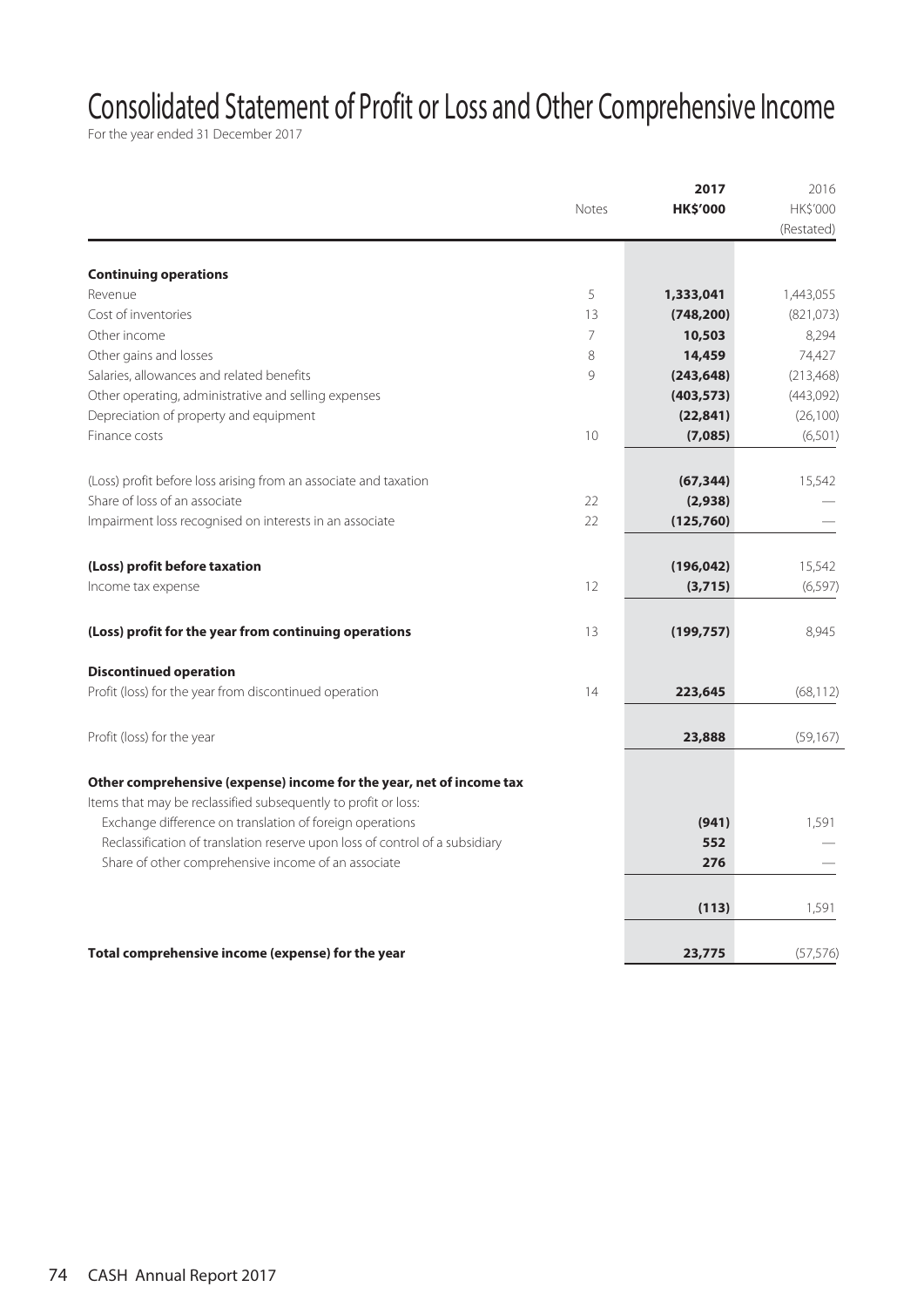# Consolidated Statement of Profit or Loss and Other Comprehensive Income (continued)

For the year ended 31 December 2017

|                                                                    |      | 2017            | 2016       |
|--------------------------------------------------------------------|------|-----------------|------------|
|                                                                    | Note | <b>HK\$'000</b> | HK\$'000   |
|                                                                    |      |                 | (Restated) |
| (Loss) profit for the year attributable to:                        |      |                 |            |
| Owners of the Company                                              |      |                 |            |
| - from continuing operations                                       |      | (201, 220)      | 6,428      |
| - from discontinued operation                                      |      | 246,702         | (37, 567)  |
|                                                                    |      |                 |            |
|                                                                    |      | 45,482          | (31, 139)  |
|                                                                    |      |                 |            |
| Non-controlling interests                                          |      |                 |            |
| - from continuing operations                                       |      | 1,463           | 2,517      |
| - from discontinued operation                                      |      | (23, 057)       | (30, 545)  |
|                                                                    |      |                 |            |
|                                                                    |      | (21, 594)       | (28, 028)  |
|                                                                    |      |                 |            |
|                                                                    |      | 23,888          | (59, 167)  |
| Total comprehensive income (expense) for the year attributable to: |      |                 |            |
| Owners of the Company                                              |      | 45,369          | (28, 833)  |
| Non-controlling interests                                          |      | (21, 594)       | (28, 743)  |
|                                                                    |      |                 |            |
|                                                                    |      | 23,775          | (57, 576)  |
|                                                                    |      |                 |            |
| <b>Earnings (loss) per share</b>                                   | 15   |                 |            |
| From continuing and discontinued operations                        |      |                 |            |
| - Basic (HK cents)                                                 |      | 5.47            | (3.75)     |
| - Diluted (HK cents)                                               |      | 5.47            | (3.74)     |
| From continuing operations                                         |      |                 |            |
| - Basic (HK cents)                                                 |      | (24.21)         | 0.77       |
| - Diluted (HK cents)                                               |      | (24.21)         | 0.77       |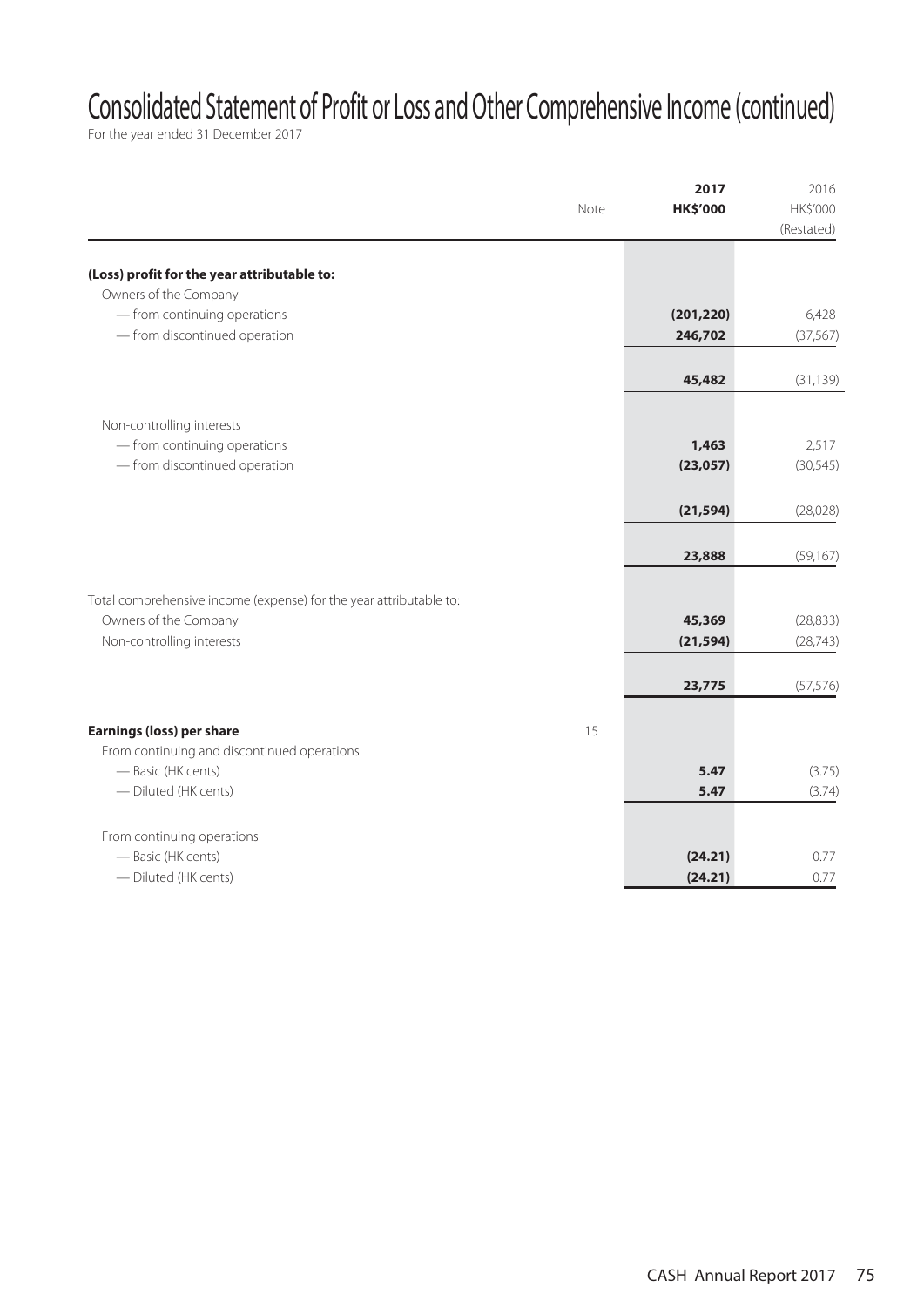# Consolidated Statement of Financial Position

At 31 December 2017

|                                                               |       | 2017            | 2016      |  |
|---------------------------------------------------------------|-------|-----------------|-----------|--|
|                                                               | Notes | <b>HK\$'000</b> | HK\$'000  |  |
|                                                               |       |                 |           |  |
| <b>Non-current assets</b>                                     |       |                 |           |  |
| Property and equipment                                        | 17    | 42,352          | 63,911    |  |
| Investment properties                                         | 18    |                 | 16,508    |  |
| Goodwill                                                      | 19    | 39,443          | 60,049    |  |
| Intangible assets                                             | 20    | 43,460          | 53,212    |  |
| Interests in an associate                                     | 22    | 363,585         |           |  |
| Available-for-sale financial assets                           | 23    |                 | 8,415     |  |
| Rental and utilities deposits                                 |       | 31,660          | 43,138    |  |
| Other assets                                                  | 24    |                 | 8,567     |  |
| Deferred tax assets                                           | 12    | 6,550           | 5,550     |  |
|                                                               |       | 527,050         | 259,350   |  |
|                                                               |       |                 |           |  |
| <b>Current assets</b>                                         |       |                 |           |  |
| Inventories - finished goods held for sale                    |       | 40,791          | 56,605    |  |
| Accounts and other receivables                                | 25    | 160,352         | 645,108   |  |
| Loans receivable                                              | 26    | 9,618           | 7,881     |  |
| Amount due from an associate                                  | 22    | 1,764           |           |  |
| Tax recoverable                                               |       | 3,163           | 1,948     |  |
| Investments held for trading                                  | 28    | 11,025          | 33,317    |  |
| Bank deposits subject to conditions                           | 29    | 41,974          | 66,601    |  |
| Bank balances - trust and segregated accounts                 | 27    |                 | 819,803   |  |
| Bank balances (general accounts) and cash                     | 27    | 209,031         | 629,553   |  |
|                                                               |       | 477,718         | 2,260,816 |  |
|                                                               |       |                 |           |  |
| <b>Current liabilities</b>                                    |       |                 |           |  |
| Accounts payable                                              | 30    | 187,180         | 1,168,913 |  |
| Accrued liabilities and other payables                        | 31    | 118,712         | 168,064   |  |
| Taxation payable                                              |       | 13,452          | 14,968    |  |
| Obligations under finance leases - amount due within one year | 32    | 39              | 407       |  |
| Borrowings - amount due within one year                       | 33    | 195,175         | 395,055   |  |
|                                                               |       | 514,558         | 1,747,407 |  |
| <b>Net current (liabilities) assets</b>                       |       | (36, 840)       | 513,409   |  |
|                                                               |       |                 |           |  |
| <b>Total assets less current liabilities</b>                  |       | 490,210         | 772,759   |  |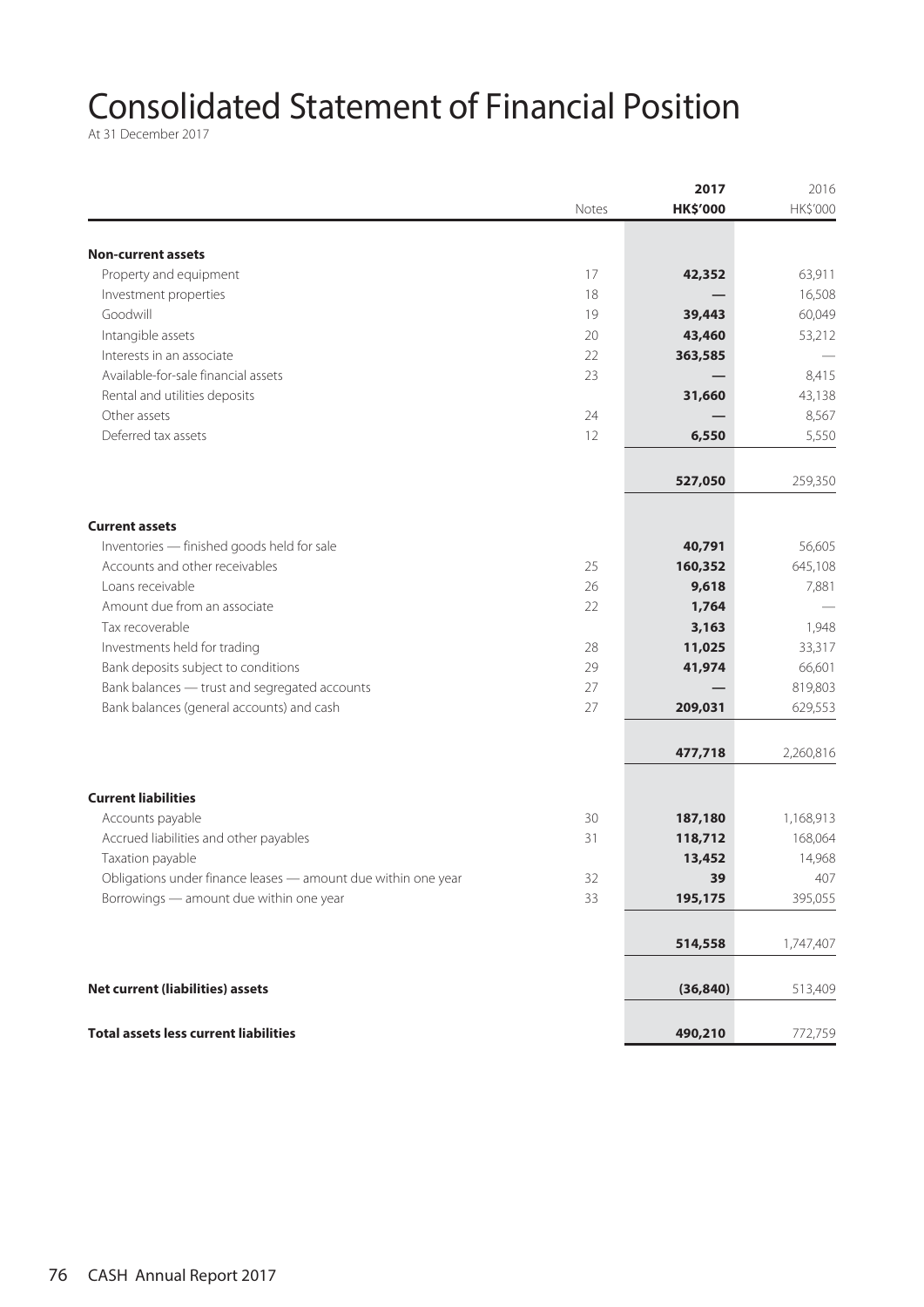# Consolidated Statement of Financial Position (continued)

At 31 December 2017

|                                                              |       | 2017            | 2016     |
|--------------------------------------------------------------|-------|-----------------|----------|
|                                                              | Notes | <b>HK\$'000</b> | HK\$'000 |
|                                                              |       |                 |          |
| <b>Capital and reserves</b>                                  |       |                 |          |
| Share capital                                                | 34    | 83,122          | 83,122   |
| Reserves                                                     |       | 425,001         | 378,798  |
| Equity attributable to owners of the Company                 |       | 508,123         | 461,920  |
|                                                              |       |                 |          |
| Non-controlling interests                                    | 35    | (24, 562)       | 293,270  |
| <b>Total equity</b>                                          |       | 483,561         | 755,190  |
| <b>Non-current liabilities</b>                               |       |                 |          |
| Deferred tax liabilities                                     | 12    | 6,649           | 6,689    |
| Obligations under finance leases - amount due after one year | 32    |                 | 235      |
| Borrowings - amount due after one year                       | 33    |                 | 10,645   |
|                                                              |       | 6,649           | 17,569   |
|                                                              |       |                 |          |
|                                                              |       | 490,210         | 772,759  |

The consolidated financial statements on pages 74 to 168 were approved and authorised for issue by the board of directors on 22 March 2018 and are signed on its behalf by:

#### KWAN PAK HOO BANKEE **LAW PING WAH BERNARD**

DIRECTOR DIRECTOR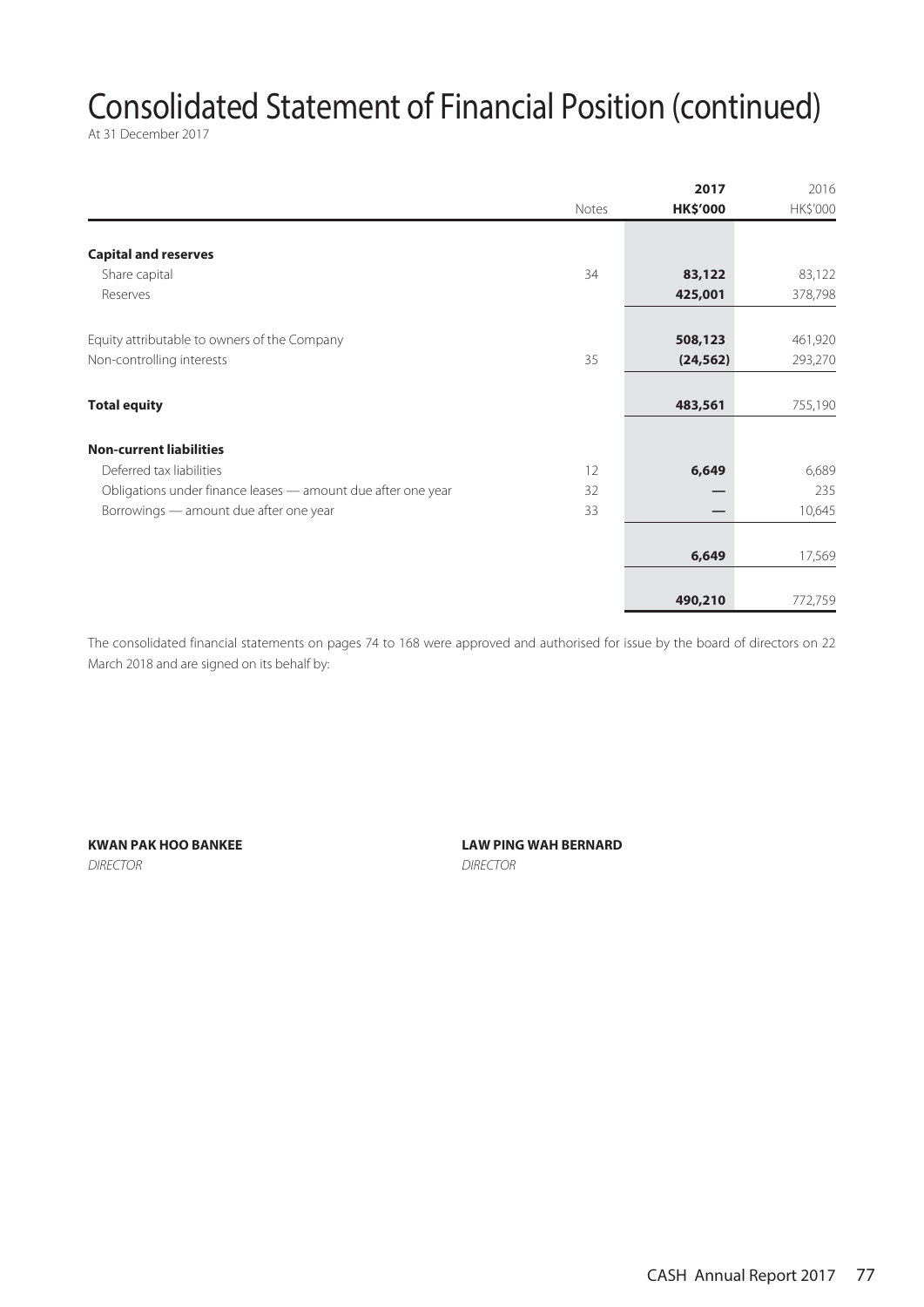# Consolidated Statement of Changes in Equity

For the year ended 31 December 2017

|                                                       |        |                              |                                            |                                                       |                                |                                            | Attributable to owners of the Company     |                              |                                                         |                                   |                          |                                                           |                          |
|-------------------------------------------------------|--------|------------------------------|--------------------------------------------|-------------------------------------------------------|--------------------------------|--------------------------------------------|-------------------------------------------|------------------------------|---------------------------------------------------------|-----------------------------------|--------------------------|-----------------------------------------------------------|--------------------------|
|                                                       | Notes  | Share<br>capital<br>HK\$'000 | Share<br>premium<br>HK\$'000<br>(Note (a)) | Contributed<br>surplus<br>HK\$'000<br>(Notes (b)&(c)) | General<br>reserve<br>HK\$'000 | Other<br>reserve<br>HK\$'000<br>(Note (d)) | <b>Translation</b><br>reserve<br>HK\$'000 | Share<br>reserve<br>HK\$'000 | option Revaluation<br>reserve<br>HK\$'000<br>(Note (e)) | Accumulated<br>losses<br>HK\$'000 | <b>Total</b><br>HK\$'000 | Non-<br>controlling<br>interests<br>HK\$'000<br>(note 35) | <b>Total</b><br>HK\$'000 |
| At 1 January 2016                                     |        | 83,122                       | 591,437                                    | 88,926                                                | 1,160                          | 59,649                                     | 9,406                                     | 4,458                        | 11,164                                                  | (359, 423)                        | 489,899                  | 322,013                                                   | 811,912                  |
| Loss for the year<br>Other comprehensive              |        |                              |                                            |                                                       |                                |                                            |                                           |                              |                                                         | (31, 139)                         | (31, 139)                | (28,028)                                                  | (59, 167)                |
| income (expense) for the year                         |        |                              |                                            |                                                       |                                |                                            | 2,306                                     |                              |                                                         | $\overline{\phantom{0}}$          | 2,306                    | (715)                                                     | 1,591                    |
| Total comprehensive income                            |        |                              |                                            |                                                       |                                |                                            |                                           |                              |                                                         |                                   |                          |                                                           |                          |
| (expense) for the year                                |        |                              |                                            |                                                       |                                |                                            | 2,306                                     |                              |                                                         | (31, 139)                         | (28,833)                 | (28,743)                                                  | (57, 576)                |
| Recognition of equity-settled                         |        |                              |                                            |                                                       |                                |                                            |                                           |                              |                                                         |                                   |                          |                                                           |                          |
| share-based payments                                  | $40\,$ |                              |                                            |                                                       |                                |                                            |                                           | 854                          |                                                         |                                   | 854                      |                                                           | 854                      |
| Effect of lapsed share options                        | $40\,$ |                              |                                            |                                                       |                                |                                            |                                           | (280)                        |                                                         | 280                               | $\qquad \qquad -$        |                                                           |                          |
| At 31 December 2016                                   |        | 83,122                       | 591,437                                    | 88,926                                                | 1,160                          | 59,649                                     | 11,712                                    | 5,032                        | 11,164                                                  | (390, 282)                        | 461,920                  | 293,270                                                   | 755,190                  |
| Profit for the year<br>Other comprehensive expense    |        |                              |                                            |                                                       |                                |                                            |                                           |                              |                                                         | 45,482                            | 45,482                   | (21, 594)                                                 | 23,888                   |
| for the year                                          |        |                              |                                            |                                                       |                                | $\overline{\phantom{0}}$                   | (113)                                     |                              |                                                         |                                   | (113)                    |                                                           | (113)                    |
| Total comprehensive (expense)                         |        |                              |                                            |                                                       |                                |                                            |                                           |                              |                                                         |                                   |                          |                                                           |                          |
| income for the year                                   |        |                              |                                            |                                                       |                                | -                                          | (113)                                     |                              |                                                         | 45,482                            | 45,369                   | (21, 594)                                                 | 23,775                   |
| Recognition of equity-settled                         |        |                              |                                            |                                                       |                                |                                            |                                           |                              |                                                         |                                   |                          |                                                           |                          |
| share-based payments                                  | $40\,$ |                              |                                            |                                                       |                                |                                            |                                           | 761                          |                                                         | -                                 | 761                      |                                                           | 761                      |
| Effect of lapsed share options                        | $40\,$ |                              |                                            |                                                       |                                |                                            |                                           | (648)                        |                                                         | 648                               |                          |                                                           |                          |
| Issue of new shares by a subsidiary                   |        |                              |                                            |                                                       |                                |                                            |                                           |                              |                                                         |                                   |                          | 231,281                                                   | 231,281                  |
| Elimination upon loss of control                      |        |                              |                                            |                                                       |                                |                                            |                                           |                              |                                                         |                                   |                          |                                                           |                          |
| of a subsidiary                                       | 42     |                              |                                            |                                                       |                                |                                            |                                           |                              |                                                         |                                   |                          | (527, 407)                                                | (527, 407)               |
| Acquisition of additional<br>interest in a non-wholly |        |                              |                                            |                                                       |                                |                                            |                                           |                              |                                                         |                                   |                          |                                                           |                          |
| owned subsidiary                                      | $36\,$ |                              | $\overline{\phantom{0}}$                   |                                                       | $\overline{\phantom{0}}$       | $73\,$                                     | $\qquad \qquad -$                         |                              |                                                         | $\overline{\phantom{0}}$          | $73\,$                   | (112)                                                     | (39)                     |
| At 31 December 2017                                   |        | 83,122                       | 591,437                                    | 88,926                                                | 1,160                          | 59,722                                     | 11,599                                    | 5,145                        | 11,164                                                  | (344, 152)                        | 508,123                  | (24, 562)                                                 | 483,561                  |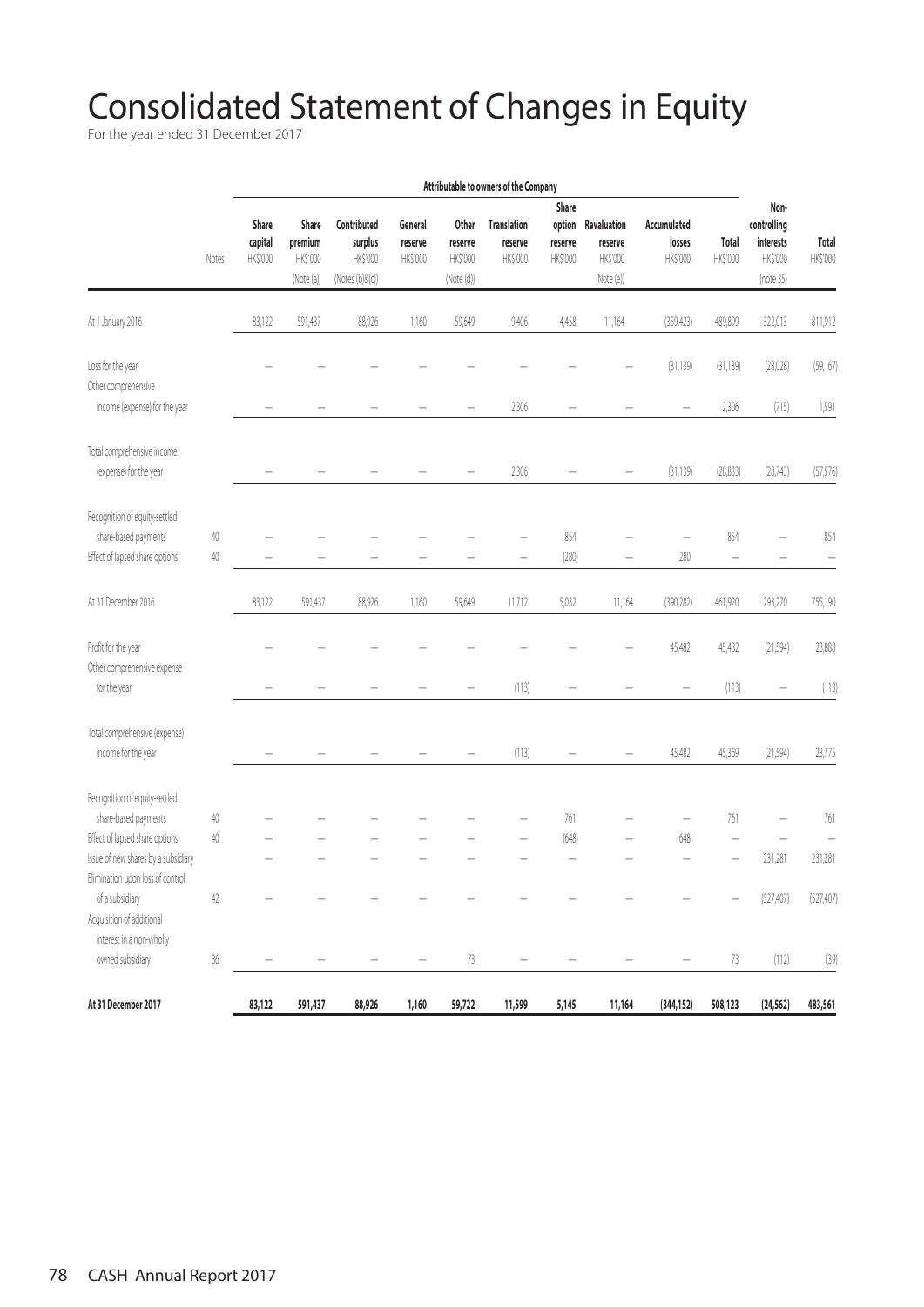# Consolidated Statement of Changes in Equity (continued)

For the year ended 31 December 2017

Notes:

- (a) Under the Companies Act 1981 of Bermuda, the share premium of the Company can be used in paying up unissued shares of the Company to be issued to members of the Company as fully paid bonus shares.
- (b) Under the Companies Act 1981 of Bermuda, contributed surplus is available for distribution to shareholders. However, a company cannot declare or pay a dividend, or make a distribution out of contribution surplus, if:
	- (i) the company is, or would after the payment be, unable to pay its liabilities as they become due; or
	- (ii) the realisable value of the company's assets would thereby be less than the aggregate of its liabilities and its issued share capital and share premium accounts.
- (c) The contributed surplus of the Group represents the difference between the nominal value of the share capital of the subsidiaries acquired pursuant to the group reorganisation in 1994 and the nominal value of the issued share capital of the Company issued in exchange thereof, and the net amount arising from the reduction of share premium account, capital reduction and the amounts transferred to set-off accumulated losses.
- (d) The other reserve of the Group represents the reserve arising from the distribution of shares of CASH Financial Services Group Limited ("CFSG") (formerly known as CASH on-line Limited) in year 2000 and the effect arising from the change in the Group's ownership interest in existing subsidiaries without losing control.

Movement of other reserves arose from the effect due to changes in the Group's ownership interests in existing subsidiaries without losing control. Details of change in shareholding in subsidiaries without losing control during the year ended 31 December 2017 are disclosed in note 36.

(e) Revaluation reserve of HK\$11,164,000 represented the adjustment to the fair value of trademark (included in the intangible assets) related to previously held interest in an associate when the Group acquired additional interest and obtained control over the associate.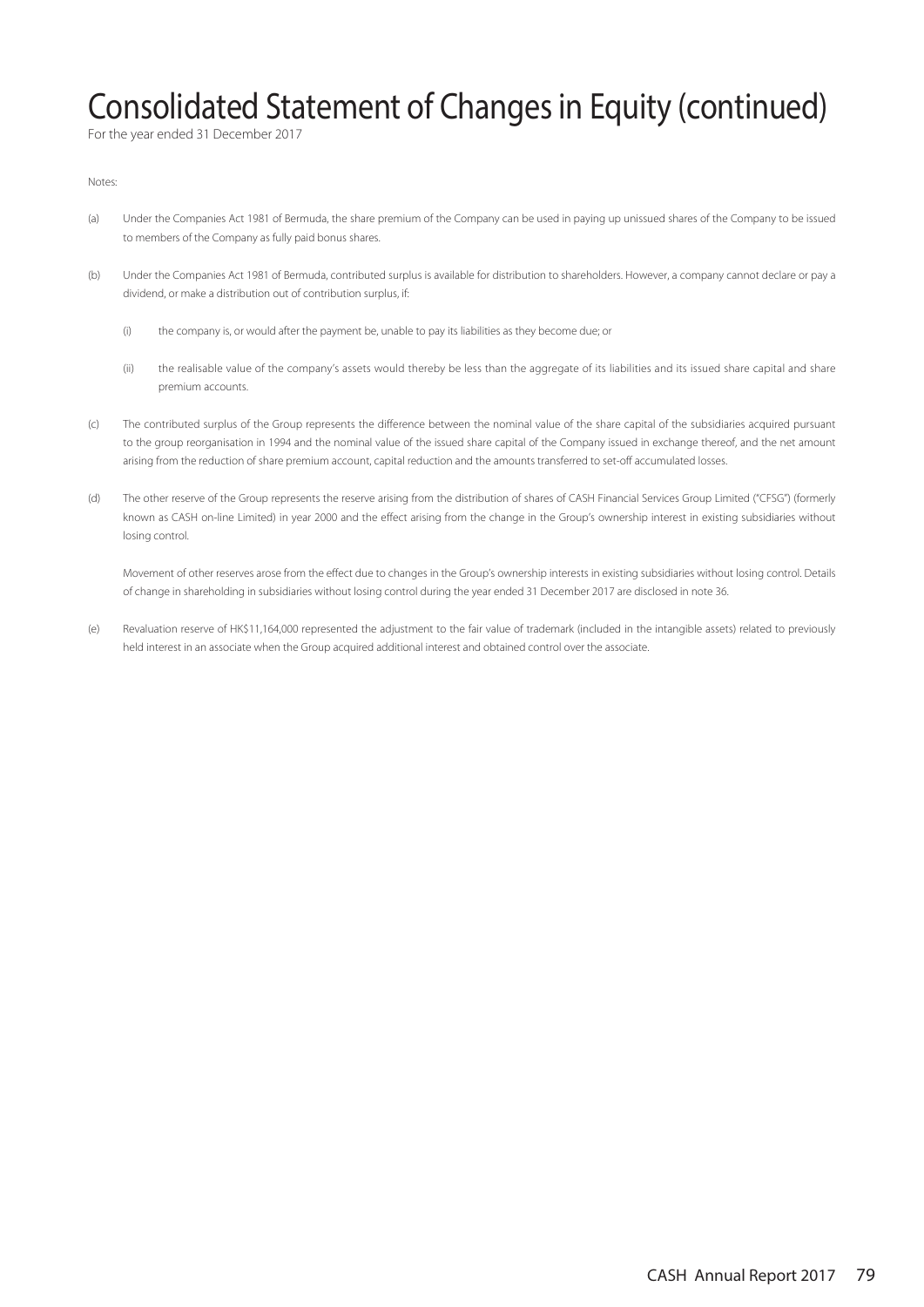# Consolidated Statement of Cash Flows

For the year ended 31 December 2017

|                                                                      |         | 2017            | 2016         |
|----------------------------------------------------------------------|---------|-----------------|--------------|
|                                                                      | Notes   | <b>HK\$'000</b> | HK\$'000     |
|                                                                      |         |                 |              |
| <b>Operating activities</b>                                          |         |                 |              |
| Profit (loss) before taxation                                        |         | 27,603          | (54, 772)    |
| Adjustments for:                                                     |         |                 |              |
| Allowance of impaired accounts receivable, net                       | 14      | 15,372          | 1,553        |
| Impairment of other receivables                                      | 14      |                 | 1,632        |
| Depreciation of property and equipment                               | 17      | 26,116          | 35,644       |
| Share-based payments                                                 |         | 761             | 854          |
| Write-down of inventories                                            | 13      | 4,873           | 4,540        |
| Fair value change on investment properties                           | 18      |                 | 13,593       |
| Interest expense                                                     | 10 & 14 | 9,711           | 11,545       |
| Interest income                                                      | 7 & 14  | (12, 311)       | (18, 811)    |
| Dividend income                                                      | 7 & 14  | (1, 113)        | (1,231)      |
| Loss on disposal/write-off of property and equipment                 | 8 & 14  | 351             | 2,592        |
| Gain on losing control/disposal of a subsidiary                      | 42      | (262, 615)      | (2,623)      |
| Share of loss of an associate                                        | 22      | 2,938           |              |
| Impairment loss recognised on interests in an associate              | 22      | 125,760         |              |
| Operating cashflow before movements in working capital               |         | (62, 554)       | (5,484)      |
| Decrease in inventories                                              |         | 10,941          | 2,237        |
| (Increase) decrease in of statutory and other deposits               |         | (597)           | 1,712        |
| Decrease in accounts receivable                                      |         | 120,629         | 174,284      |
| Decrease (increase) in loans receivable                              |         | 13              | (32)         |
| Increase in prepayments, deposits and other receivables              |         | (115, 851)      | (1, 323)     |
| Decrease in listed investments held for trading                      |         | 7,370           | 35,554       |
| Decrease in financial assets designated at FVTPL                     |         |                 | 13,161       |
| (Increase) decrease in bank balances - trust and segregated accounts |         | (12, 254)       | 127,007      |
| Increase (decrease) in accounts payable                              |         | 15,573          | (469, 495)   |
| Increase (decrease) in accrued liabilities and other payables        |         | 23,894          | (29,956)     |
| Decrease in financial liabilities designated at FVTPL                |         |                 | (13,161)     |
|                                                                      |         |                 |              |
| Net cash used in operations<br>Interest income received              |         | (12, 836)       | (165, 496)   |
| Income taxes refunded                                                |         | 12,010<br>1,457 | 18,225<br>23 |
|                                                                      |         |                 |              |
| Income taxes paid                                                    |         | (7, 189)        | (14,601)     |
| Net cash used in operating activities                                |         | (6, 558)        | (161, 849)   |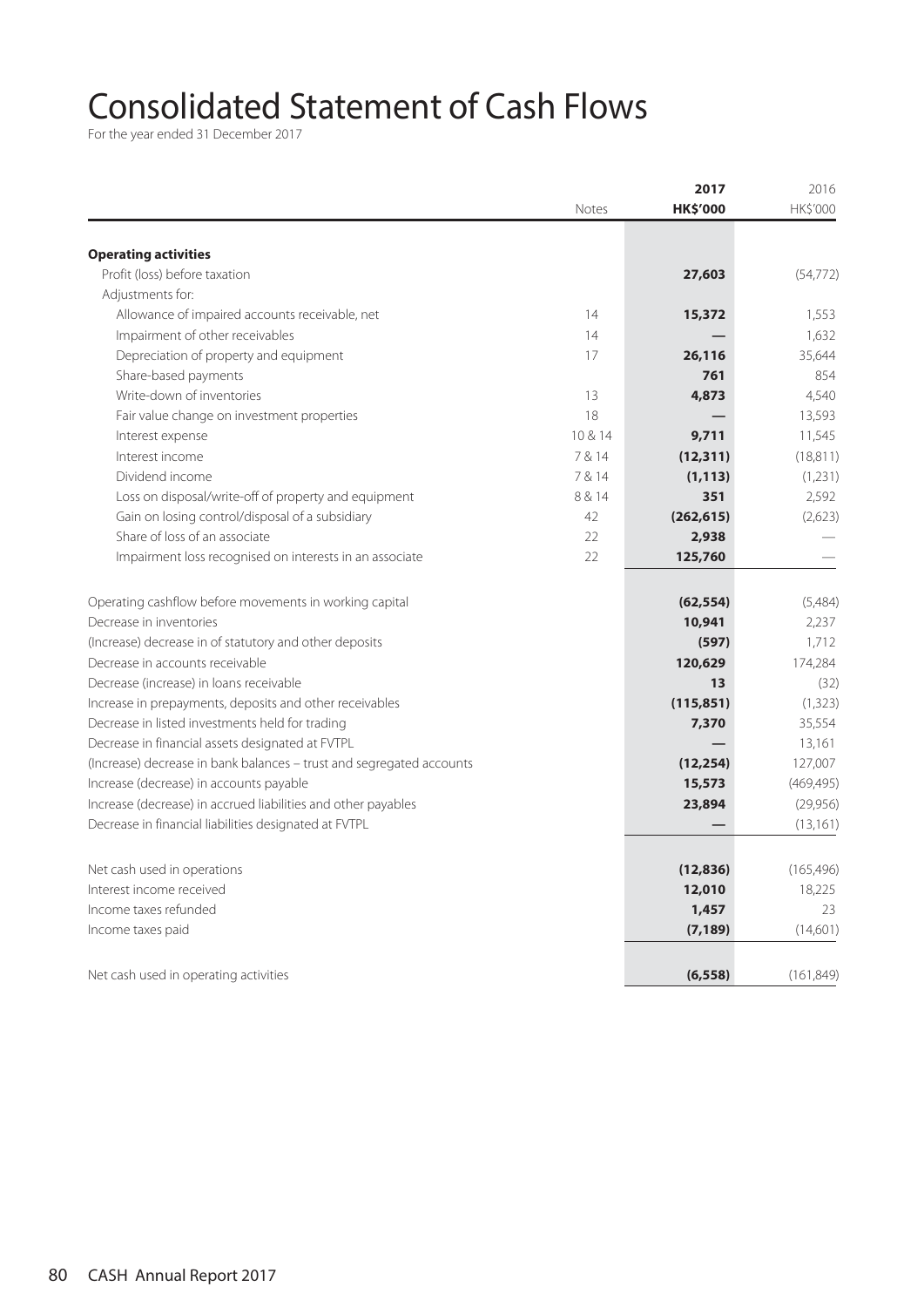# Consolidated Statement of Cash Flows (continued)

For the year ended 31 December 2017

|                                                                                           |       | 2017            | 2016      |
|-------------------------------------------------------------------------------------------|-------|-----------------|-----------|
|                                                                                           | Notes | <b>HK\$'000</b> | HK\$'000  |
|                                                                                           |       |                 |           |
| <b>Investing activities</b>                                                               |       |                 |           |
| Interest received                                                                         |       | 339             | 426       |
| Dividend received                                                                         |       | 1,113           | 1,231     |
| Placement of bank deposits subject to conditions                                          |       | (423)           | (26,601)  |
| Refund of bank deposits subject to conditions                                             |       |                 | 4,000     |
| Advance of loan receivable                                                                |       | (5,764)         | (4,000)   |
| Repayment of loan receivable                                                              |       | 2,126           | 820       |
| Proceeds from disposal of property and equipment                                          |       | 362             | 48        |
| Purchase of property and equipment                                                        |       | (15, 402)       | (24, 434) |
| Proceeds from disposal of investment properties                                           |       |                 | 17,103    |
| Deposit received from disposal of subsidiary                                              | 31    |                 | 50,000    |
| Deposit refunded in relation to disposal of subsidiary                                    | 31    | (50,000)        |           |
| Net cash (outflow) inflow from loss of control/disposal of a subsidiary                   | 42    | (551, 222)      | 139,765   |
| Repayment from an associate                                                               |       | 600             |           |
|                                                                                           |       |                 |           |
| Net cash (used in) from investing activities                                              |       | (618, 271)      | 158,358   |
|                                                                                           |       |                 |           |
| <b>Financing activities</b>                                                               |       |                 |           |
| Purchase of additional interest in a non-wholly owned subsidiary                          | 36    | (39)            |           |
| Proceeds on issue of shares to non-controlling interest                                   |       | 231,281         |           |
| Increase (decrease) in bank borrowings for margin financing                               | 44    | 30,241          | (14,571)  |
| Drawdown of borrowings                                                                    | 44    | 473,462         | 635,888   |
| Repayment of borrowings                                                                   | 44    | (521, 275)      | (612,600) |
| Repayment of obligations under finance leases                                             | 44    | (603)           | (396)     |
| Interest paid on obligations under finance leases                                         | 44    | (12)            | (22)      |
| Interest paid on borrowings                                                               | 44    | (9,699)         | (11, 523) |
| Net cash from (used in) financing activities                                              |       | 203,356         | (3,224)   |
| Net decrease in cash and cash equivalents                                                 |       | (421, 473)      | (6,715)   |
|                                                                                           |       | 629,553         | 636,632   |
| Cash and cash equivalents at beginning of year<br>Effect of foreign exchange rate changes |       |                 |           |
|                                                                                           |       | 951             | (364)     |
| Cash and cash equivalents at end of year                                                  |       | 209,031         | 629,553   |
| Being:                                                                                    |       |                 |           |
| Bank balances (general accounts) and cash                                                 |       | 209,031         | 629,553   |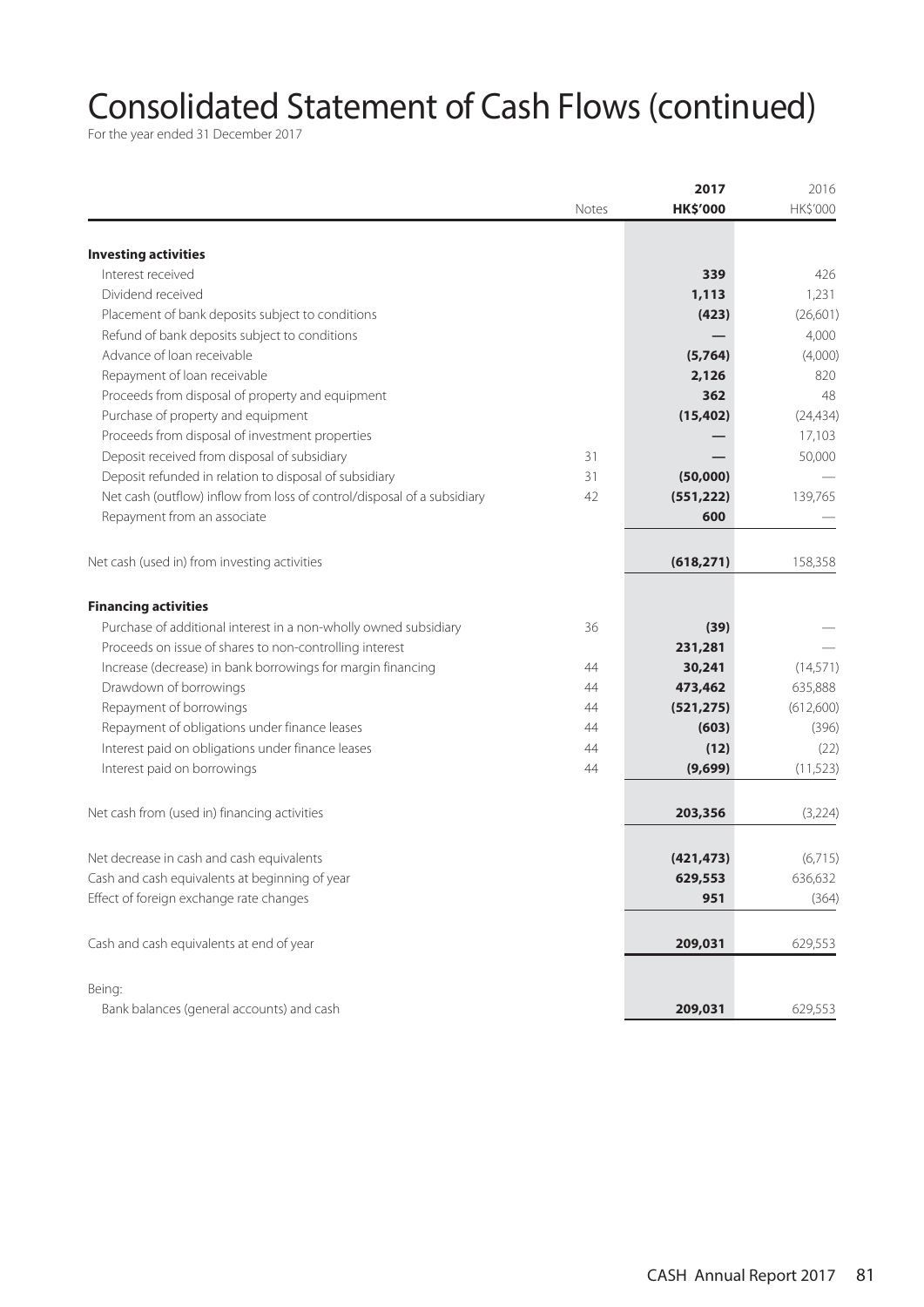# Notes to the Consolidated Financial Statements

For the year ended 31 December 2017

## 1. GENERAL

The Company is incorporated in Bermuda as an exempted company with limited liability under the Companies Act 1981 of Bermuda (as amended) and its shares are listed on The Stock Exchange of Hong Kong Limited ("Stock Exchange"). The addresses of the registered office and principal place of business of the Company are disclosed in the Corporate Information of this annual report.

The consolidated financial statements are presented in Hong Kong dollars, which is the same as the functional currency of the Company.

The Company is an investment holding company. The activities of its principal subsidiaries are set out in note 46.

## 2. APPLICATION OF NEW AND REVISED HONG KONG FINANCIAL REPORTING STANDARDS ("HKFRSs")

#### **Amendments to HKFRSs that are mandatorily effective for the current year**

The Group has applied the following amendments to HKFRSs issued by the Hong Kong Institute of Certified Public Accountants ("HKICPA") for the first time in the current year:

| Amendments to HKAS 7   | Disclosure initiative                                    |
|------------------------|----------------------------------------------------------|
| Amendments to HKAS 12  | Recognition of deferred tax assets for unrealised losses |
| Amendments to HKFRS 12 | As part of annual improvements to HKFRSs 2014-2016 cycle |

Except as described below, the application of the amendments to HKFRSs in the current year has had no material impact on the Group's performance and financial positions for the current and prior years and/or on the disclosures set out in these consolidated financial statements.

## **Amendments to HKAS 7 "Disclosure initiative"**

The Group has applied these amendments for the first time in the current year. The amendments require an entity to provide disclosures that enable users of financial statements to evaluate changes in liabilities arising from financing activities, including changes arising from cash flows and non-cash changes.

Specifically, the amendments require the following to be disclosed: (i) changes from financing cash flows; (ii) changes arising from obtaining or losing control of subsidiaries or other businesses; (iii) the effect of changes in foreign exchange rates; (iv) changes in fair values; and (v) other changes.

A reconciliation between the opening and closing balances of these items is provided in note 44. Consistent with the transition provisions of the amendments, the Group has not disclosed comparative information for the prior year. Apart from the additional disclosure in note 44, the application of these amendments has had no impact on the Group's consolidated financial statements.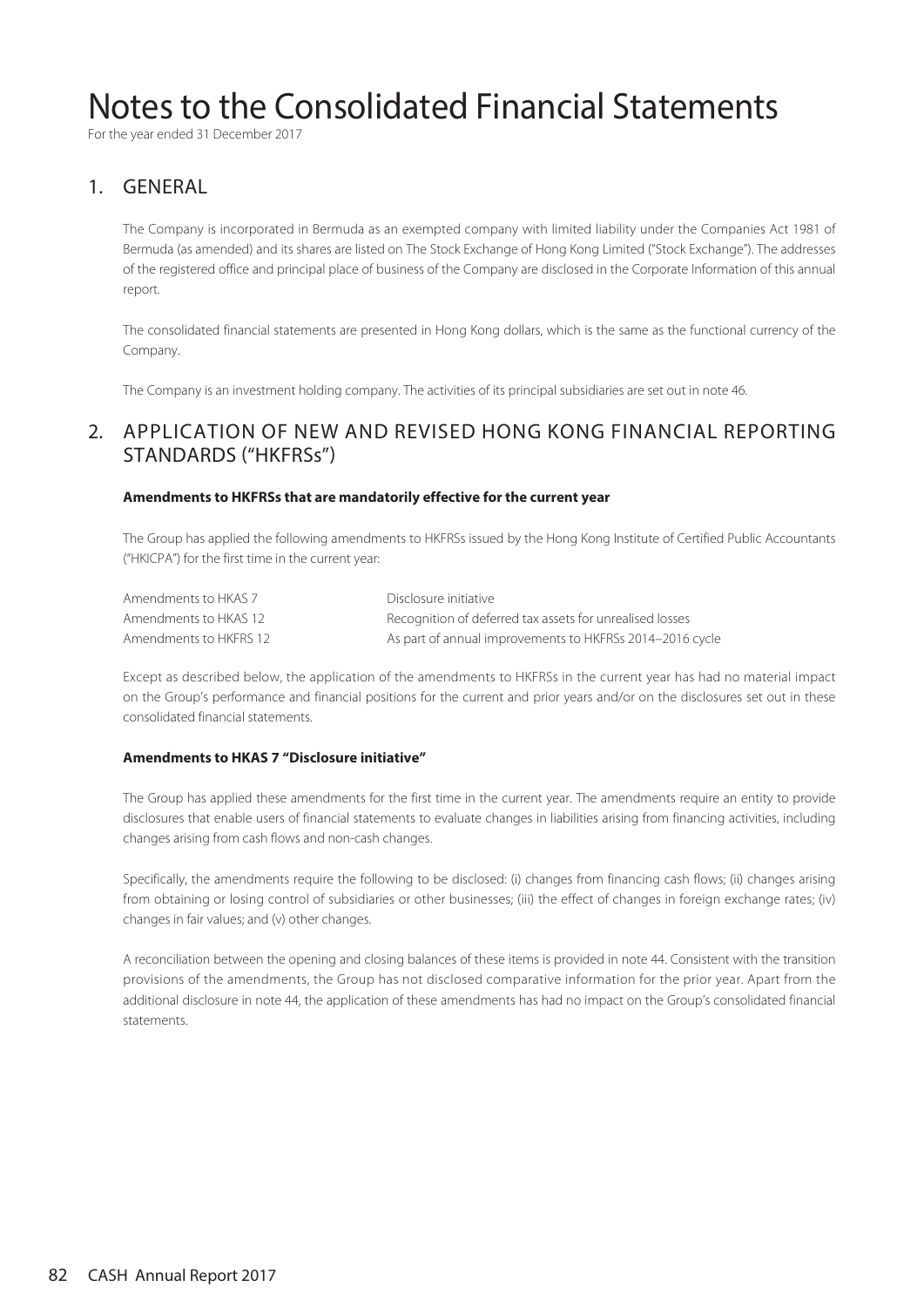For the year ended 31 December 2017

## 2. APPLICATION OF NEW AND REVISED HONG KONG FINANCIAL REPORTING STANDARDS ("HKFRSs") (continued)

### **New and revised HKFRSs in issue but not effective**

The Group has not early applied the following new and revised HKFRSs that have been issued but are not yet effective:

| <b>HKFRS 9</b>                     | Financial instruments <sup>1</sup>                                                                    |
|------------------------------------|-------------------------------------------------------------------------------------------------------|
| HKFRS 15                           | Revenue from contracts with customers and the related amendments <sup>1</sup>                         |
| HKFRS 16                           | leases <sup>2</sup>                                                                                   |
| HKFRS 17                           | Insurance contracts <sup>4</sup>                                                                      |
| $HK(IFRIC) - Int 22$               | Foreign currency transactions and advance consideration <sup>1</sup>                                  |
| $HK(IFRIC) - Int 23$               | Uncertainty over income tax treatments <sup>2</sup>                                                   |
| Amendments to HKFRS 2              | Classification and measurement of share-based payment transactions <sup>1</sup>                       |
| Amendments to HKFRS 4              | Applying HKFRS 9 "Financial instruments" with HKFRS 4 "Insurance contracts"                           |
| Amendments to HKFRS 9              | Prepayment features with negative compensation <sup>2</sup>                                           |
| Amendments to HKFRS 10 and HKAS 28 | Sale or contribution of assets between an investor and its associate or<br>joint venture <sup>3</sup> |
| Amendments to HKAS 28              | Long-term interests in associates and joint ventures <sup>2</sup>                                     |
| Amendments to HKAS 28              | As part of the annual improvements to HKFRSs 2014-2016 cycle <sup>1</sup>                             |
|                                    |                                                                                                       |
| Amendments to HKAS 40              | Transfers of investment property <sup>1</sup>                                                         |
| Amendments to HKFRSs               | Annual improvements to HKFRSs 2015-2017 cycle <sup>2</sup>                                            |

1 Effective for annual periods beginning on or after 1 January 2018

- $\overline{2}$ Effective for annual periods beginning on or after 1 January 2019
- 3 Effective for annual periods beginning on or after a date to be determined
- 4 Effective for annual periods beginning on or after 1 January 2021

### **HKFRS 9 "Financial instruments"**

HKFRS 9 introduces new requirements for the classification and measurement of financial assets, financial liabilities, general hedge accounting and impairment requirements for financial assets.

Key requirements of HKFRS 9 which are relevant to the Group are:

- All recognised financial assets that are within the scope of HKFRS 9 are required to be subsequently measured at amortised cost or fair value. Specifically, debt investments that are held within a business model whose objective is to collect the contractual cash flows, and that have contractual cash flows that are solely payments of principal and interest on the principal outstanding are generally measured at amortised cost at the end of subsequent accounting periods. Debt instruments that are held within a business model whose objective is achieved both by collecting contractual cash flows and selling financial assets, and that have contractual terms that give rise on specified dates to cash flows that are solely payments of principal and interest on the principal amount outstanding, are generally measured at fair value through other comprehensive income ("FVTOCI"). All other financial assets are measured at their fair value at subsequent accounting periods. In addition, under HKFRS 9, entities may make an irrevocable election to present subsequent changes in the fair value of an equity investment (that is not held for trading) in other comprehensive income, with only dividend income generally recognised in profit or loss;
- In relation to the impairment of financial assets, HKFRS 9 requires an expected credit loss model, as opposed to an incurred credit loss model under HKAS 39 "Financial Instruments: Recognition and Measurement". The expected credit loss model requires an entity to account for expected credit losses and changes in those expected credit losses at each reporting date to reflect changes in credit risk since initial recognition. In other words, it is no longer necessary for a credit event to have occurred before credit losses are recognised.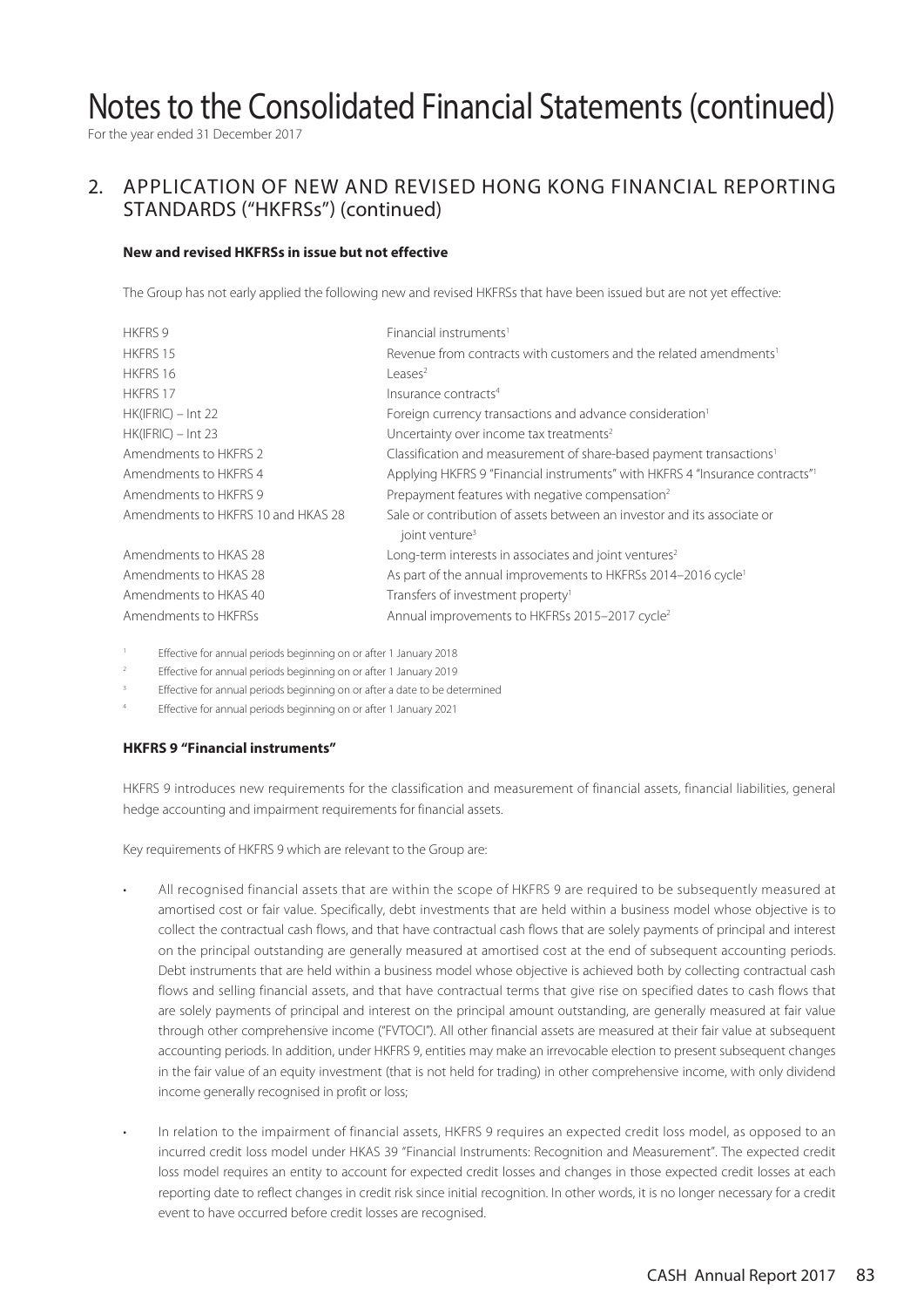For the year ended 31 December 2017

## 2. APPLICATION OF NEW AND REVISED HONG KONG FINANCIAL REPORTING STANDARDS ("HKFRSs") (continued)

### **HKFRS 9 "Financial instruments" (continued)**

The directors of the Company has reviewed the Group's financial assets as at 31 December 2017 and expect all financial assets are held within a business model whose objective is to collect contractual cash flows that are solely payments of principal and interest on the principal outstanding. Accordingly, except for financial assets that are subject to expected credit loss measurement, the Group's financial assets and financial liabilities will continue to be measured on the same bases as are currently measured under HKAS 39.

The Group expects to apply the simplified approach to recognise lifetime expected credit losses for its accounts receivable under HKFRS 9. With regard to the receivables from securities brokers and bank balances and deposits as disclosed in notes 26, 27 and 29, the directors of the Company consider that they have low credit risk given their strong credit rating and hence expect to recognise 12 month expected credit losses.

Based on the assessment by the directors of the Company, the application of the expected credit loss model is not likely to have material impact on the results and consolidated financial position of the Group.

#### **HKFRS 15 "Revenue from contracts with customers"**

HKFRS 15 was issued which establishes a single comprehensive model for entities to use in accounting for revenue arising from contracts with customers. HKFRS 15 will supersede the current revenue recognition guidance including HKAS 18 "Revenue", HKAS 11 "Construction contracts" and the related interpretations when it becomes effective.

The core principle of HKFRS 15 is that an entity should recognise revenue to depict the transfer of promised goods or services to customers in an amount that reflects the consideration to which the entity expects to be entitled in exchange for those goods or services. Specifically, the Standard introduces a 5-step approach to revenue recognition:

- Step 1: Identify the contract(s) with a customer
- Step 2: Identify the performance obligations in the contract
- Step 3: Determine the transaction price
- Step 4: Allocate the transaction price to the performance obligations in the contract
- Step 5: Recognise revenue when (or as) the entity satisfies a performance obligation

Under HKFRS 15, an entity recognises revenue when (or as) a performance obligation is satisfied, i.e. when 'control' of the goods or services underlying the particular performance obligation is transferred to the customer. Far more prescriptive guidance has been added in HKFRS 15 to deal with specific scenarios. Furthermore, extensive disclosures are required by HKFRS 15.

In April 2016, the HKICPA issued Clarifications to HKFRS 15 in relation to the identification of performance obligations, principal versus agent considerations, as well as licensing application guidance.

The Group sells goods directly to customers within their retail stores. Currently under HKAS 18, revenue from the sale of goods arising from retailing business is recognised upon transfer of significant risks and rewards of ownership of the goods, which is when the goods are delivered and titles have passed. Under HKFRS 15, revenue will be recognised when control over the goods is transferred to the customer. Furthermore, rights of return by customers (contractual or otherwise established through customary business practices) are subject to variable consideration constraint upon application of HKFRS 15.

The Group has assessed the impact of HKFRS 15 and expects that application of the standard will have no significant impact on the recognition of revenue from the sale of goods arising from retailing business. However, the application may result in more disclosures in the consolidated financial statements.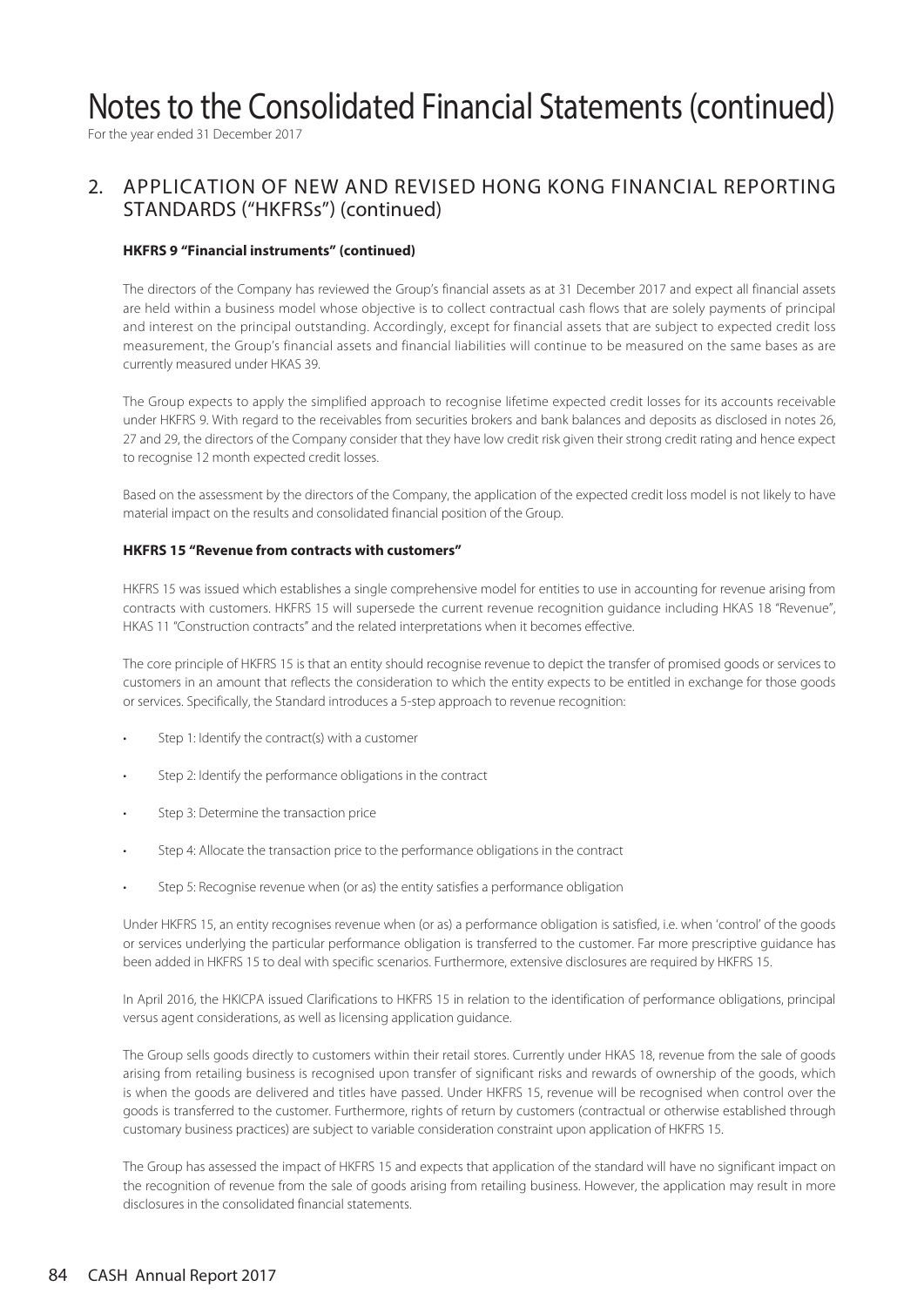For the year ended 31 December 2017

## 2. APPLICATION OF NEW AND REVISED HONG KONG FINANCIAL REPORTING STANDARDS ("HKFRSs") (continued)

#### **HKFRS 16 "Leases"**

HKFRS 16 introduces a comprehensive model for the identification of lease arrangements and accounting treatments for both lessors and lessees. HKFRS 16 will supersede HKAS 17 "Leases" and the related interpretations when it becomes effective.

HKFRS 16 distinguishes lease and service contracts on the basis of whether an identified asset is controlled by a customer. Distinctions of operating leases and finance leases are removed for lessee accounting, and is replaced with a single model where a right-of-use asset and a corresponding liability have to be recognised for all leases by lessees, except for short-term leases and leases of low value assets.

The right-of-use asset is initially measured at cost and subsequently measured at cost (subject to certain exceptions) less accumulated depreciation and impairment losses, adjusted for any remeasurement of the lease liability. The lease liability is initially measured at the present value of the lease payments that are not paid at that date. Subsequently, the lease liability is adjusted for interest and lease payments, as well as the impact of lease modifications, amongst others. For the classification of cash flows, the Group currently presents upfront prepaid lease payments as investing cash flows in relation to investment properties while other operating lease payments are presented as operating cash flows. Upon application of HKFRS 16, lease payments in relation to lease liability will be allocated into a principal and an interest portion which will be presented as financing cash flows by the Group.

Under HKAS 17, the Group has already recognised an asset and a related finance lease lability for finance lease arrangement. The application of HKFRS 16 may result in potential changes in classification of these assets depending on whether the Group presents right-of-use assets separately or within the same line item at which the corresponding underlying assets would be presented if they were owned.

In contrast to lessee accounting, HKFRS 16 substantially carries forward the lessor accounting requirements in HKAS 17, and continues to require a lessor to classify a lease either as an operating lease or a finance lease.

Furthermore, extensive disclosures are required by HKFRS 16.

As at 31 December 2017, the Group has non-cancellable operating lease commitment of HK\$325,069,000 as disclosed in note 37. A preliminary assessment indicates that these arrangements will meet the definition of a lease. Upon application of HKFRS 16, the Group will recognise a right-of-use asset and a corresponding liability in respect of all these leases.

In addition, the Group currently considers refundable rental deposits paid as at 31 December 2017 of HK\$53,612,000 as rights and obligations under leases to which HKAS 17 applies. Based on the definition of lease payments under HKFRS 16, such deposits are not payments relating to the right to use the underlying assets, accordingly, the carrying amounts of such deposits may be adjusted to amortised cost and such adjustments care considered as additional lease payments. Adjustments to refundable rental deposit paid would be included in the initial measurement of right-of-use assets.

Furthermore, the application of new requirements may result in changes in measurement, presentation and disclosure as indicated above.

Except as disclosed above, the directors of the Company anticipate that the application of the new and revised HKFRSs will have no material impact on the consolidated financial statements in the future.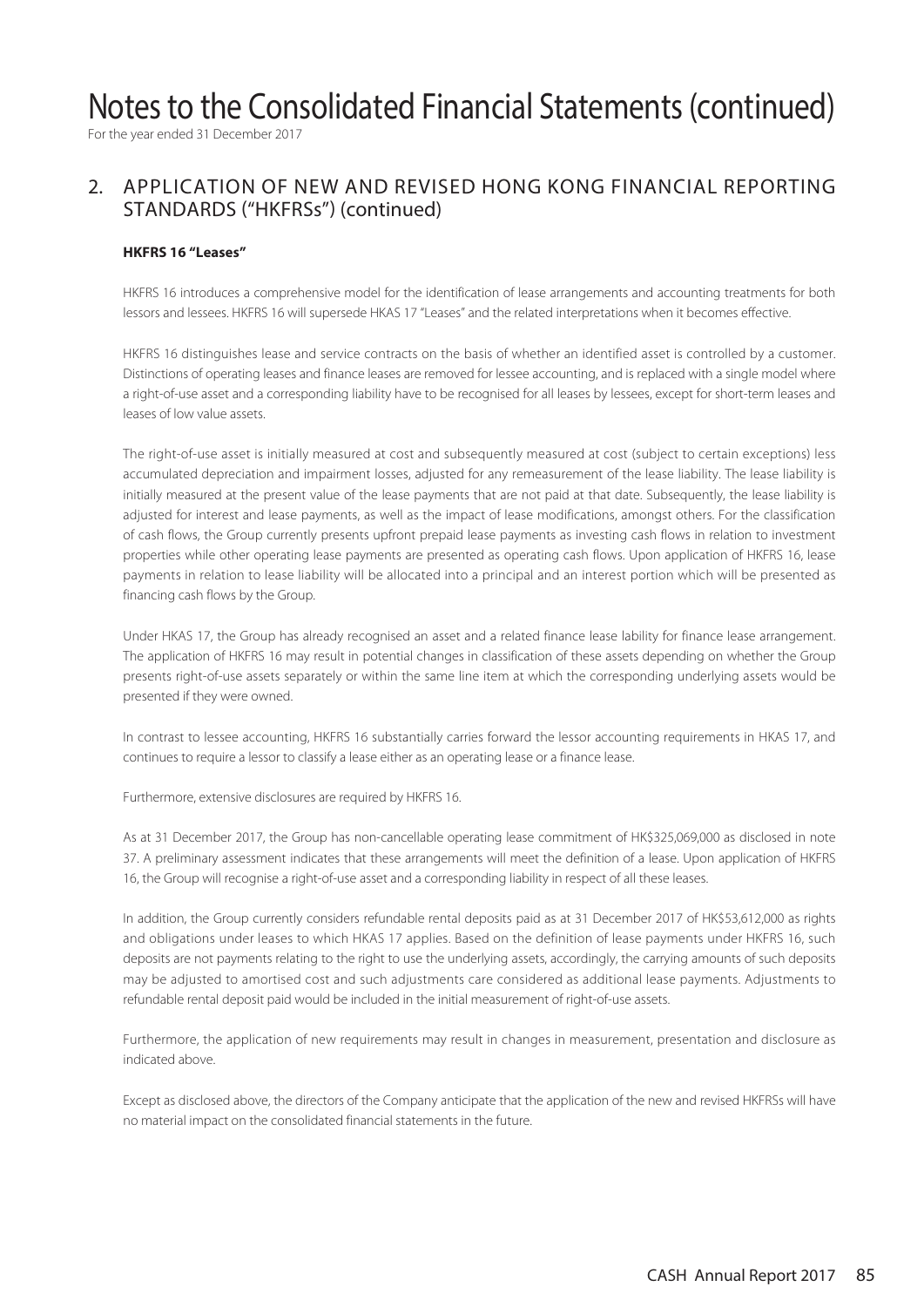For the year ended 31 December 2017

## 3. SIGNIFICANT ACCOUNTING POLICIES

The consolidated financial statements have been prepared in accordance with HKFRS issued by the HKICPA. In addition, the consolidated financial statements include applicable disclosures required by the Rules Governing the Listing of Securities on The Stock Exchange of Hong Kong Limited ("Listing Rules") and by the Hong Kong Companies Ordinance.

The consolidated financial statements have been prepared on the historical cost basis except for investment properties and certain financial instruments that are measured at fair values at the end of each reporting period, as explained in the accounting policies set out below.

Historical cost is generally based on the fair value of the consideration given in exchange for goods and services.

Fair value is the price that would be received to sell an asset or paid to transfer a liability in an orderly transaction between market participants at the measurement date, regardless of whether that price is directly observable or estimated using another valuation technique. In estimating the fair value of an asset or a liability, the Group takes into account the characteristics of the asset or liability if market participants would take those characteristics into account when pricing the asset or liability at the measurement date. For non-financial assets, the Group takes into account the Group's ability to generate economic benefits by using the asset in its highest and best use or by selling it to another parties that would use the asset in its highest and best use. Fair value for measurement and/or disclosure purposes in these consolidated financial statements is determined on such a basis, except for share-based payment transactions that are within the scope of HKFRS 2 "Share-based payment", leasing transactions that are within the scope of HKAS 17 "Leases", and measurements that have some similarities to fair value but are not fair value, such as net realisable value in HKAS 2 "Inventories" or value in use in HKAS 36 "Impairment of assets".

In addition, for financial reporting purposes, fair value measurements are categorised into Level 1, 2 or 3 based on the degree to which the inputs to the fair value measurements are observable and the significance of the inputs to the fair value measurement in its entirety, which are described as follows:

- Level 1 inputs are quoted prices (unadjusted) in active markets for identical assets or liabilities that the entity can access at the measurement date;
- Level 2 inputs are inputs, other than quoted prices included within Level 1, that are observable for the asset or liability, either directly or indirectly; and
- Level 3 inputs are unobservable inputs for the asset or liability.

The principal accounting policies are set out below.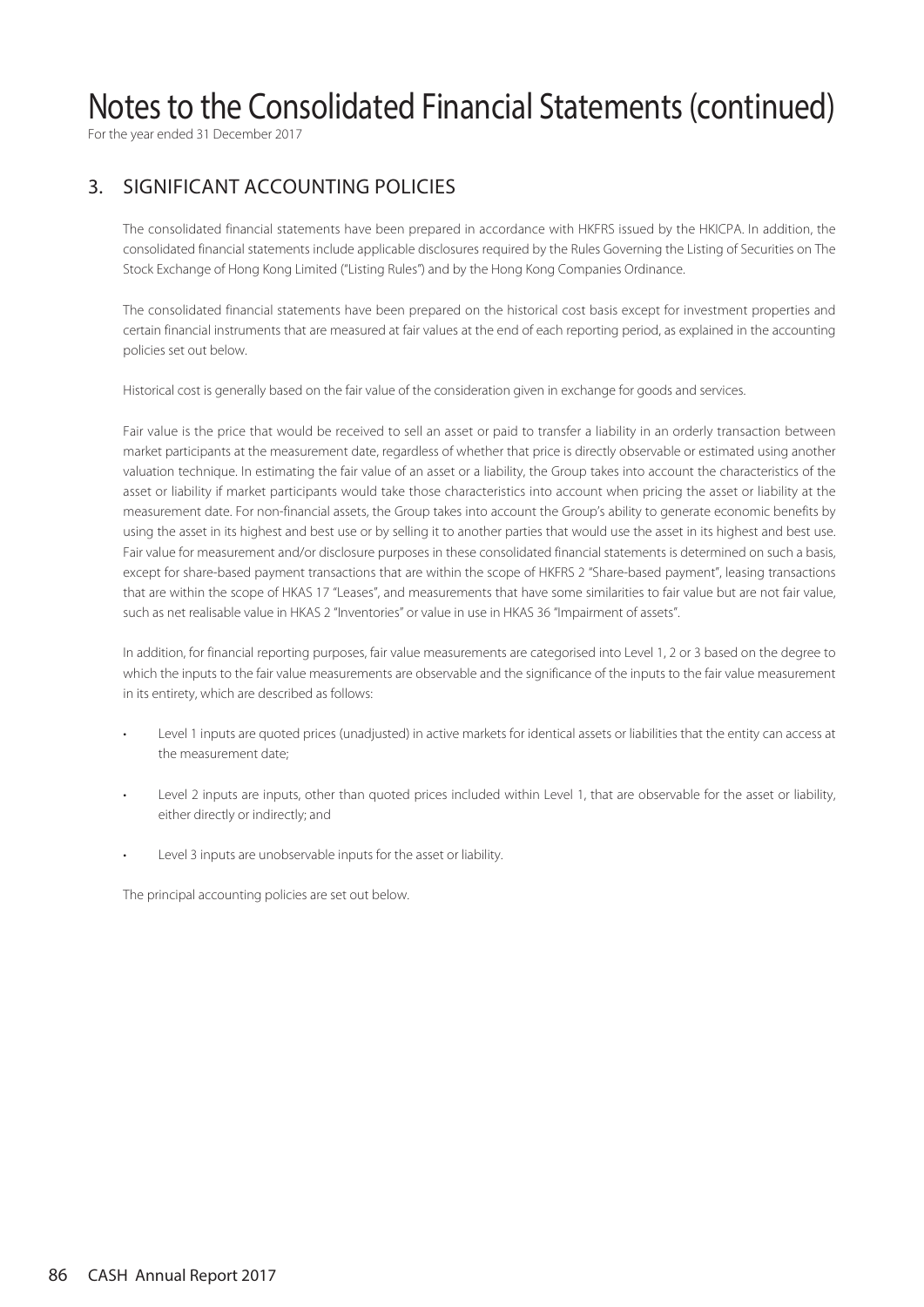For the year ended 31 December 2017

# 3. SIGNIFICANT ACCOUNTING POLICIES (continued)

## **Basis of consolidation**

The consolidated financial statements incorporate the financial statements of the Company and entities controlled by the Company and its subsidiaries. Control is achieved when the Company:

- has power over the investee (i.e. existing rights that give it the current ability to direct the relevant activities of the investee);
- is exposure, or rights, to variable returns from its involvement with the investee; and
- has the ability to use its power over the investee to affect its returns.

The Group reassesses whether or not it controls an investee if facts and circumstances indicate that there are changes to one or more of the three elements of control listed above.

When the Group has less than a majority of the voting rights of an investee, it has power over the investee when the voting rights are sufficient to give it the practical ability to direct the relevant activities of the investee unilaterally. The Group considers all relevant facts and circumstances in assessing whether or not the Group's voting rights in an investee are sufficient to give it power, including:

- the size of the Group's holding of voting rights relative to the size and dispersion of holdings of the other vote holders;
- potential voting rights held by the Group, other vote holders or other parties:
- rights arising from other contractual arrangements; and
- any additional facts and circumstances that indicate that the Group has, or does not have, the current ability to direct the relevant activities at the time that decisions need to be made, including voting patterns at previous shareholders' meetings.

Consolidation of a subsidiary begins when the Group obtains control over the subsidiary and ceases when the Group loses control of the subsidiary. Specifically, income and expenses of a subsidiary acquired or disposed of during the year are included in the consolidated statement of profit or loss and other comprehensive income from the date the Group gains control until the date when the Group ceases to control the subsidiary.

Profit or loss and each component of other comprehensive income are attributed to the owners of the Company and to the non-controlling interests. Total comprehensive income of subsidiaries is attributed to the owners of the Company and to the non-controlling interests even if this results in the non-controlling interests having a deficit balance.

When necessary, adjustments are made to the financial statements of subsidiaries to bring their accounting policies into line with the Group's accounting policies.

All intragroup assets and liabilities, equity, income, expenses and cash flows relating to transactions between members of the Group are eliminated in full on consolidation.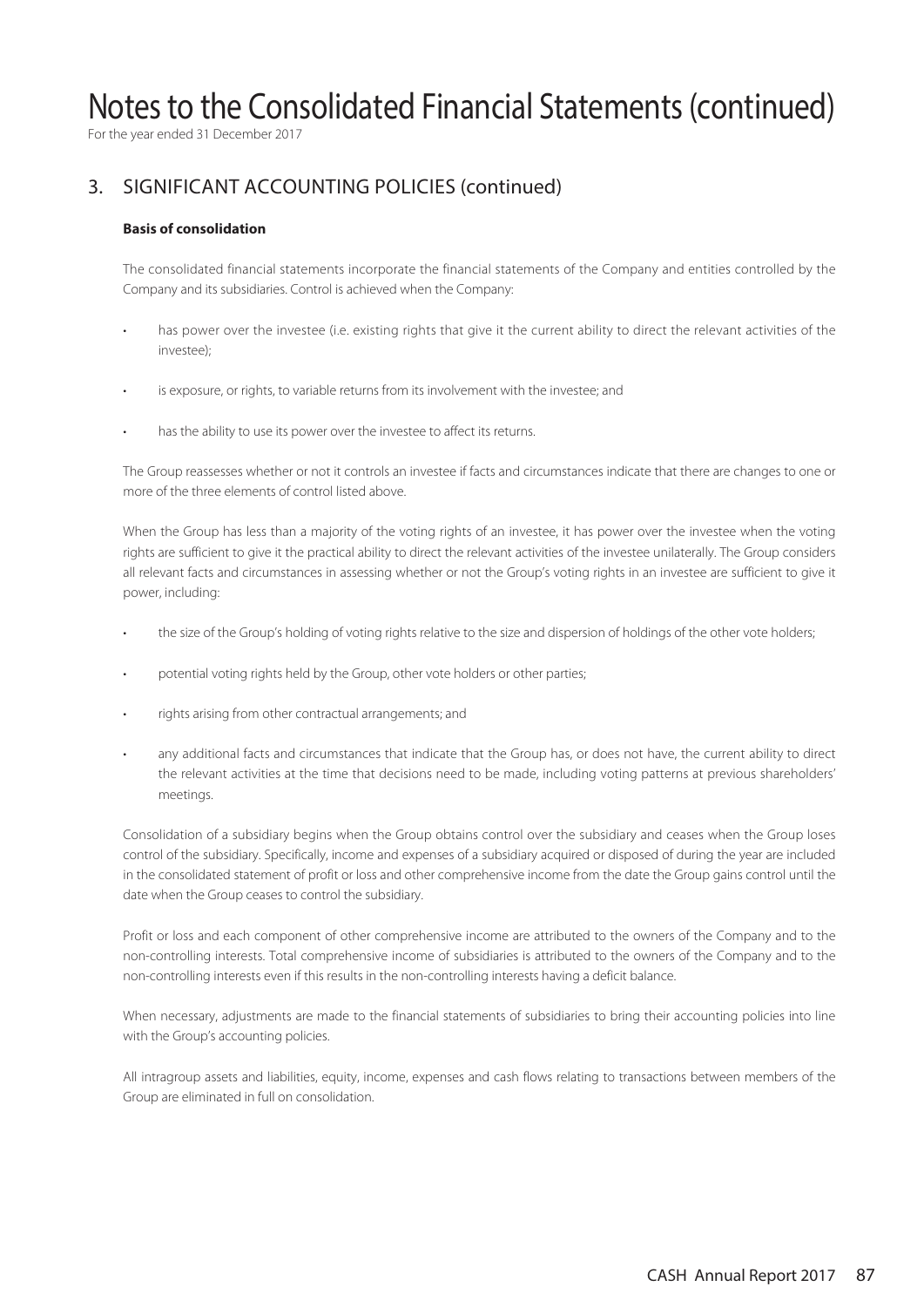For the year ended 31 December 2017

# 3. SIGNIFICANT ACCOUNTING POLICIES (continued)

## **Basis of consolidation (continued)**

### **Changes in the Group's ownership interests in existing subsidiaries**

Changes in the Group's ownership interests in existing subsidiaries that do not result in the Group losing control over the subsidiaries are accounted for as equity transactions. The carrying amounts of the Group's relevant components of equity and the non-controlling interests are adjusted to reflect the changes in their relative interests in the subsidiaries, including reattribution of relevant reserves between the Group and the non-controlling interests according to the Group's and the noncontrolling interests' proportionate interests.

Any difference between the amount by which the non-controlling interests are adjusted, and the fair value of the consideration paid or received is recognised directly in equity and attributed to owners of the Company.

When the Group loses control of a subsidiary, the assets and liabilities of that subsidiary and non-controlling interests (if any) are derecognised. A gain or loss is recognised in profit or loss and is calculated as the difference between (i) the aggregate of the fair value of the consideration received and the fair value of any retained interest and (ii) the previous carrying amount of the assets and liabilities of the subsidiary attributable to the owners of the Company. All amounts previously recognised in other comprehensive income in relation to that subsidiary are accounted for as if the Group had directly disposed of the related assets or liabilities of the subsidiary (i.e. reclassified to profit or loss or transferred to another category of equity as specified/permitted by applicable HKFRSs). The fair value of any investment retained in the former subsidiary at the date when control is lost is regarded as the fair value on initial recognition for subsequent accounting under HKAS 39 or, when applicable, the cost on initial recognition of an investment in an associate or a joint venture.

### **Goodwill**

Goodwill arising on an acquisition of a business is carried at cost as established at the date of acquisition of the business less any accumulated impairment losses, if any.

For the purposes of impairment testing, goodwill is allocated to each of the Group's cash-generating units (or groups of cashgenerating units) that is expected to benefit from the synergies of the combination, which represent the lowest level at which the goodwill is monitored for internal management purposes and not larger than an operating segment.

A cash-generating unit (or group of cash-generating units) to which goodwill has been allocated is tested for impairment annually, or more frequently whenever there is indication that the unit may be impaired. For goodwill arising on an acquisition in a reporting period, the cash-generating unit (or group of cash-generating units) to which goodwill has been allocated is tested for impairment before the end of that reporting period. If the recoverable amount of the cash-generating unit is less than the carrying amount of the unit, the impairment loss is allocated first to reduce the carrying amount of any goodwill allocated to the unit and then to the other assets of the unit pro-rata on the basis of the carrying amount of each asset in the unit (or group of cash-generating units).

On disposal of the relevant cash-generating unit, the attributable amount of goodwill is included in the determination of the profit or loss on disposal (or any of the cash-generating unit with group of cash-generating units in which the Group monitors goodwill).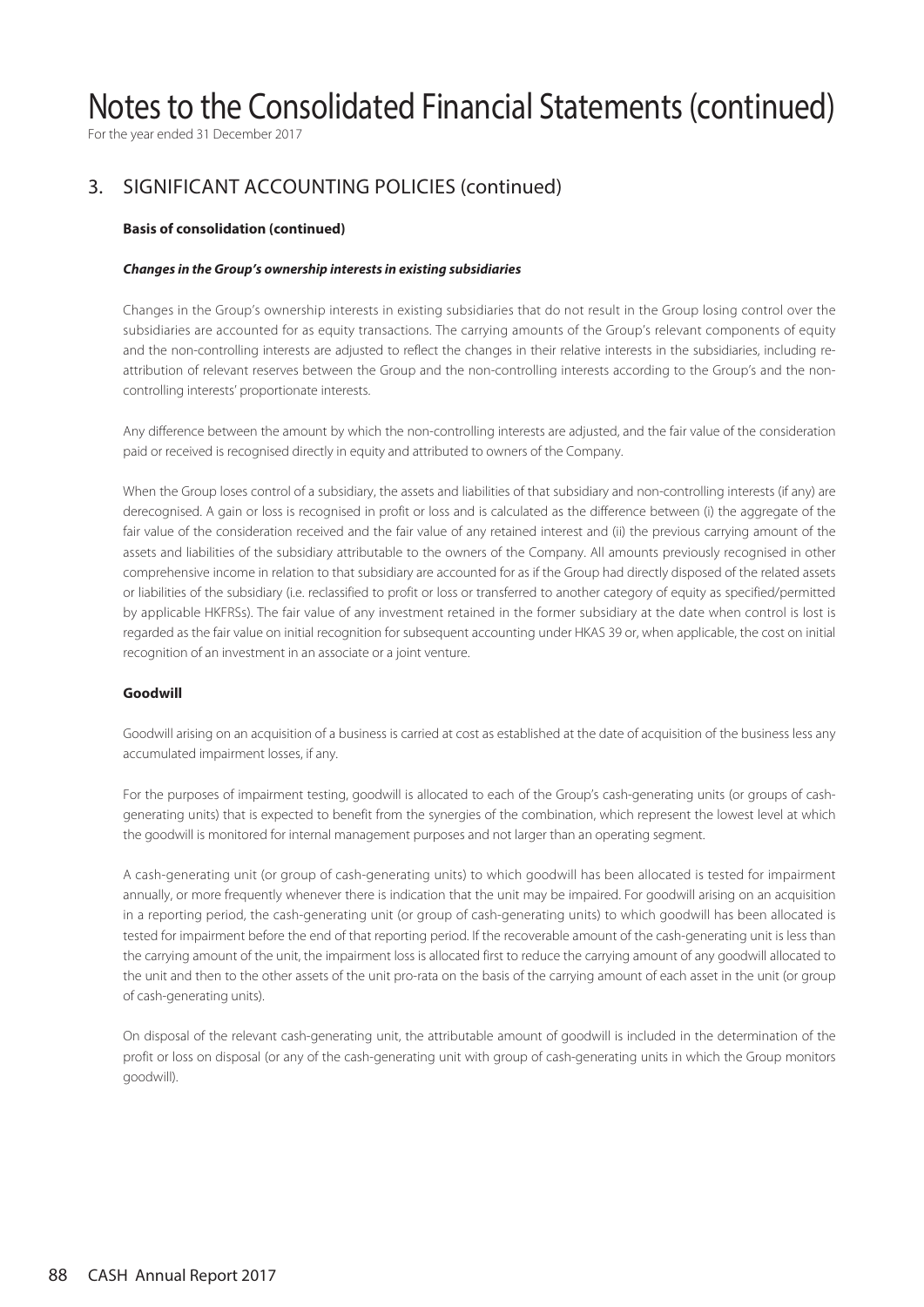For the year ended 31 December 2017

# 3. SIGNIFICANT ACCOUNTING POLICIES (continued)

## **Investment in an associate**

An associate is an entity over which the Group has significant influence. Significant influence is the power to participate in the financial and operating policy decisions of the investee but is not control or joint control over those policies.

The results and assets and liabilities of an associate are incorporated in these consolidated financial statements using the equity method of accounting. The financial statements of associates used for equity accounting purposes are prepared using uniform accounting policies as those of the Group for like transactions and events in similar circumstances. Under the equity method, investment in an associate is initially recognised in the consolidated statement of financial position at cost, and adjusted thereafter to recognise the Group's share of the profit or loss and other comprehensive income of the associate. Changes in net assets of the associate other than profit or loss and other comprehensive income are not accounted for unless such changes resulted in changes in ownership interest held by the Group. When the Group's share of losses of an associate exceeds the Group's interest in that associate (which includes any long-term interests that, in substance, form part of the Group's net investment in the associate), the Group discontinues recognising its share of further losses. Additional losses are recognised only to the extent that the Group has incurred legal or constructive obligations or made payments on behalf of the associate.

An investment in an associate is accounted for using the equity method from the date on which the investee becomes an associate. On acquisition of the investment in an associate, any excess of the cost of the investment over the Group's share of the net fair value of the identifiable assets and liabilities of the investee is recognised as goodwill, which is included within the carrying amount of the investment. Any excess of the Group's share of the net fair value of the identifiable assets and liabilities over the cost of the investment, after reassessment, is recognised immediately in profit or loss in the period in which the investment is acquired.

The requirements of HKAS 39 are applied to determine whether it is necessary to recognise any impairment loss with respect to the Group's investment in an associate. When necessary, the entire carrying amount of the investment (including goodwill) is tested for impairment in accordance with HKAS 36 "Impairment of assets" as a single asset by comparing its recoverable amount (higher of value in use and fair value less costs of disposal) with its carrying amount. Any impairment loss recognised forms part of the carrying amount of the investment. Any reversal of that impairment loss is recognised in accordance with HKAS 36 to the extent that the recoverable amount of the investment subsequently increases.

When a group entity transacts with an associate of the Group, profits and losses resulting from the transactions with the associate are recognised in the Group's consolidated financial statements only to the extent of interests in the associate that are not related to the Group.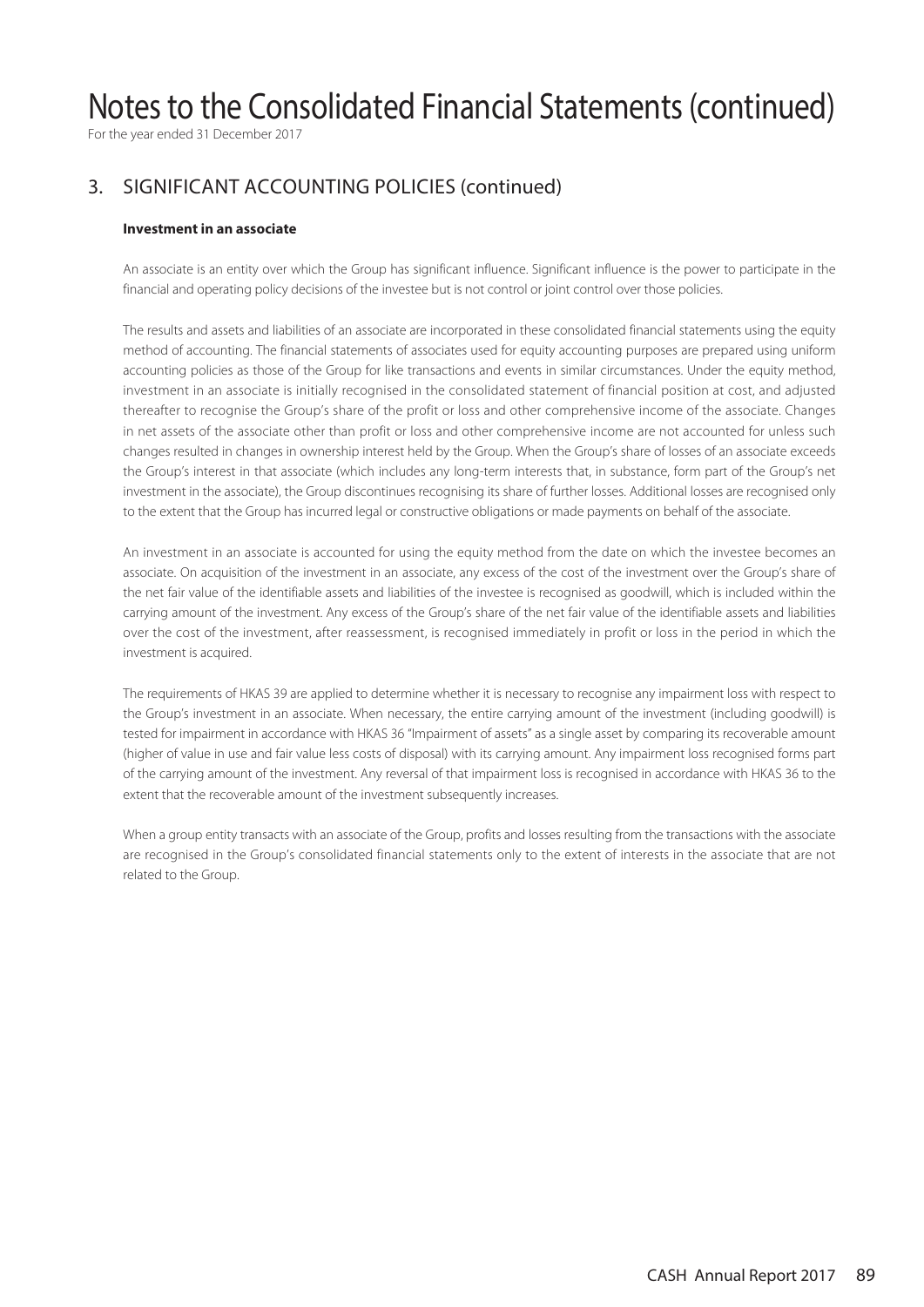For the year ended 31 December 2017

# 3. SIGNIFICANT ACCOUNTING POLICIES (continued)

## **Non-current assets held for sale**

Non-current assets are classified as held for sale if their carrying amount will be recovered principally through a sale transaction rather than through continuing use. This condition is regarded as met only when the asset is available for immediate sale in its present condition subject only to terms that are usual and customary for sales of such asset and its sale is highly probable. Management must be committed to the sale, which should be expected to qualify for recognition as a completed sale within one year from the date of classification.

When the Group is committed to a sale plan involving disposal of an investment, or a portion of an investment, in an associate, the investment or the portion of the investment that will be disposed of is classified as held for sale when the criteria described above are met, and the Group discontinues the use of the equity method in relation to the portion that is classified as held for sale from the time when the investment (or a portion of the investment) is classified as held for sale.

Non-current assets classified as held for sale are measured at the lower of their previous carrying amount and fair value less costs to sell.

### **Revenue recognition**

Revenue is measured at the fair value of the consideration received or receivable. Revenue is reduced for estimated customer returns, rebates and other similar allowances.

Revenue is recognised when the amount of revenue can be reliably measured; when it is probable that future economic benefits will flow to the Group and when specific criteria have been met for each of the Group's activities, as described below.

Revenue or income arising from financial services are recognised on the following basis:

- Commission income for broking business is recorded as income on a trade date basis;
- Underwriting commission income, sub-underwriting income and placing commission are recognised as income in accordance with the terms of the underlying agreement or deal mandate when relevant significant act has been completed;
- Advisory and other fee income are recognised when the relevant transactions have been arranged or the relevant services have been rendered; and
- Interest income is accrued on a time basis, by reference to the principal outstanding and at the effective interest rate applicable, which is the rate that exactly discounts the estimated future cash receipts through the expected life of the financial asset to that asset's net carrying amount on initial recognition.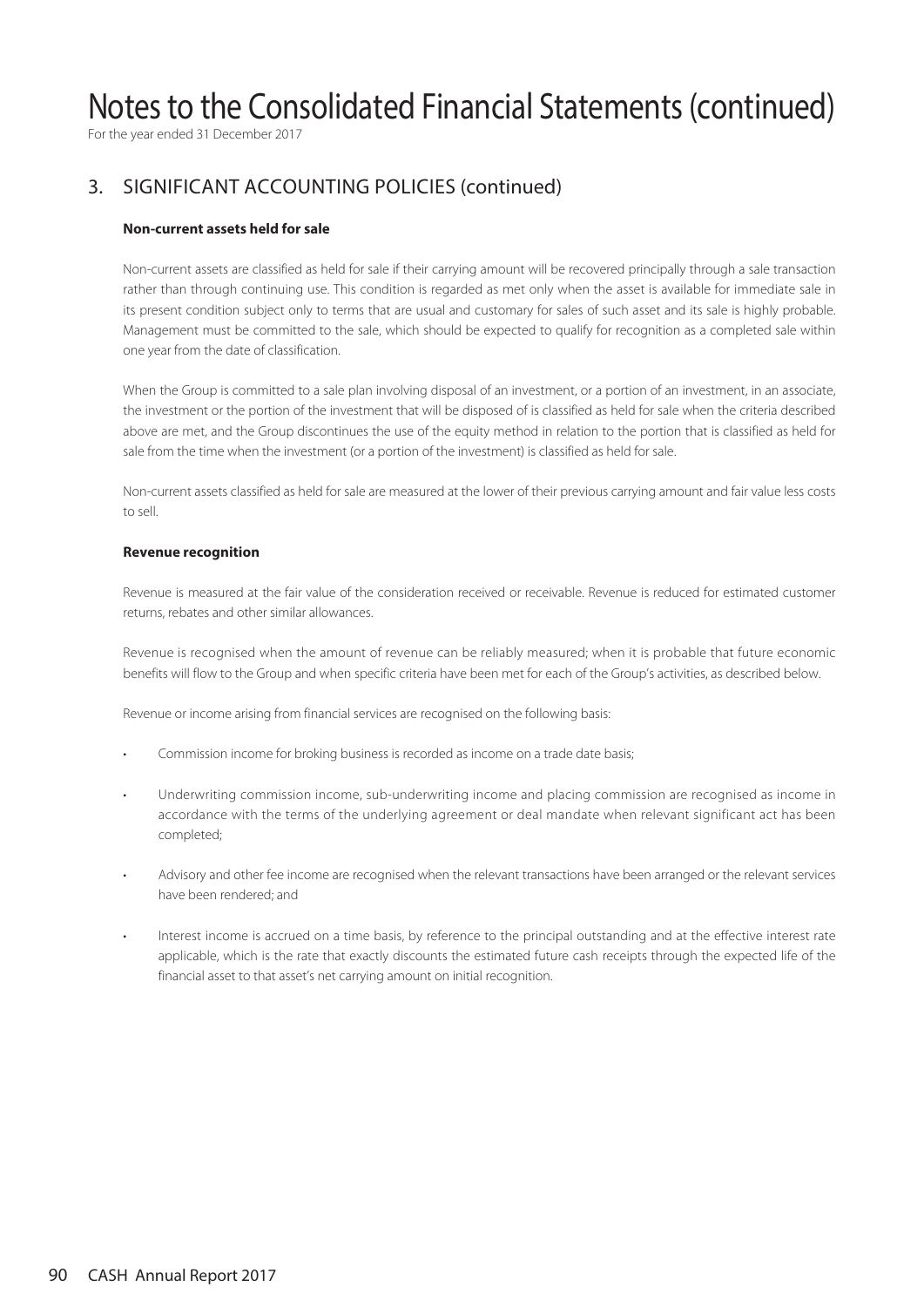For the year ended 31 December 2017

# 3. SIGNIFICANT ACCOUNTING POLICIES (continued)

## **Revenue recognition (continued)**

Revenue from the sale of goods arising from retailing business is recognised when the goods are delivered and titles have passed.

Service income from online game business are recognised when services are provided.

Other interest income from a financial asset is accrued on a time basis, by reference to the principal outstanding and at the effective interest rate applicable, which is the rate that exactly discounts the estimated future cash receipts through the expected life of the financial asset to that asset's net carrying amount on initial recognition.

Dividend income from investments is recognised when the shareholders' rights to receive payment have been established.

### **Leasing**

Leases are classified as finance leases whenever the terms of the lease transfer substantially all the risks and rewards of ownership to the lessee. All other leases are classified as operating leases.

### **The Group as lessee**

Assets held under finance leases are recognised as assets of the Group at their fair value at the inception of the lease or, if lower, at the present value of the minimum lease payments. The corresponding liability to the lessor is included in the consolidated statement of financial position as a finance lease obligation.

Lease payments are apportioned between finance expenses and reduction of the lease obligation so as to achieve a constant rate of interest on the remaining balance of the liability. Finance expenses are recognised immediately in profit or loss, unless they are directly attributable to qualifying assets, in which case they are capitalised in accordance with the Group's policy on borrowing costs (see the accounting policy below).

Operating lease payments are recognised as an expense on a straight-line basis over the lease term. Contingent rentals arising under operating leases are recognised as an expense in the period in which they are incurred.

In the event that lease incentives are received to enter into operating leases, such incentives are recognised as a liability. The aggregate benefit of incentives is recognised as a reduction of rental expense on a straight-line basis.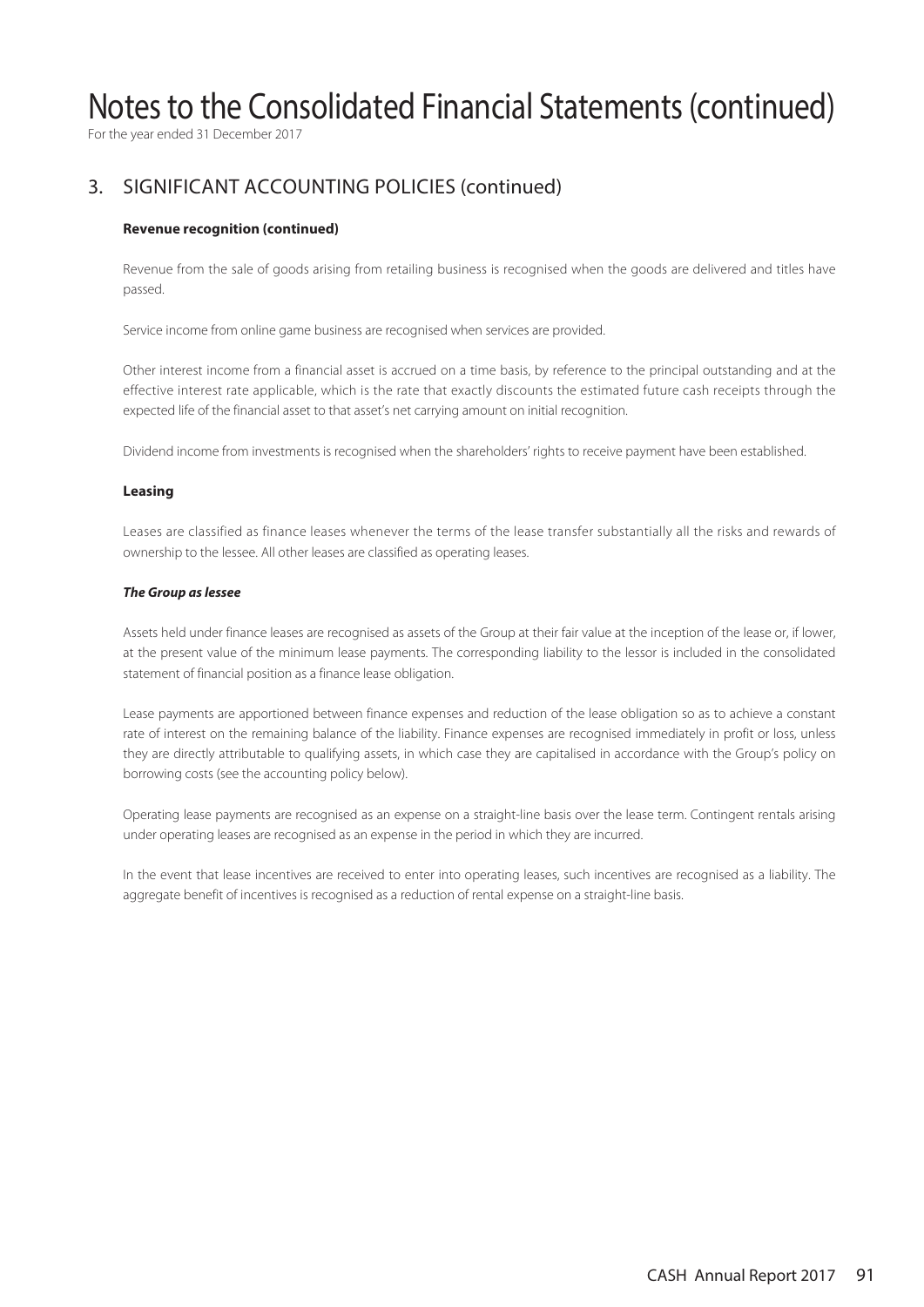For the year ended 31 December 2017

# 3. SIGNIFICANT ACCOUNTING POLICIES (continued)

## **Foreign currencies**

In preparing the financial statements of each individual group entity, transactions in currencies other than the functional currency of that entity (foreign currencies) are recognised at the rates of exchanges prevailing on the dates of the transactions. At the end of the reporting period, monetary items denominated in foreign currencies are retranslated at the rates prevailing at that date. Non-monetary items carried at fair value that are denominated in foreign currencies are retranslated at the rates prevailing on the date when the fair value was determined. Non-monetary items that are measured in terms of historical cost in a foreign currency are not retranslated.

Exchange differences arising on the settlement of monetary items, and on the retranslation of monetary items, are recognised in profit or loss in the period in which they arise. Exchange differences arising on the retranslation of non-monetary items carried at fair value are included in profit or loss for the period except for exchange differences arising on the retranslation of nonmonetary items in respect of which gains and losses are recognised directly in other comprehensive income, in which cases, the exchange differences are also recognised directly in other comprehensive income.

For the purposes of presenting the consolidated financial statements, the assets and liabilities of the Group's foreign operations are translated into the presentation currency of the Group (i.e. Hong Kong dollars) at the rates of exchanges prevailing at the end of each reporting period. Income and expenses are translated at the average exchange rates for the year. Exchange differences arising, if any, are recognised in other comprehensive income and accumulated in equity under the heading of the translation reserve.

On the disposal of a foreign operation (i.e. a disposal of the Group's entire interest in a foreign operation, or a disposal involving loss of control over a subsidiary that includes a foreign operation, or a partial disposal of an interest in an associate that includes a foreign operation of which the retained interest becomes a financial asset), all of the exchange differences accumulated in equity in respect of that operation attributable to the owners of the Company are reclassified to profit or loss.

In addition, in relation to a partial disposal of a subsidiary that does not result in the Group losing control over the subsidiary, the proportionate share of accumulated exchange differences are re-attributed to non-controlling interests and are not recognised in profit or loss. For all other partial disposals (i.e. partial disposals of associates that do not result in the Group losing significant influence), the proportionate share of the accumulated exchange differences is reclassified to profit or loss.

Goodwill and fair value adjustments on identifiable assets acquired arising on an acquisition of a foreign operation are treated as assets and liabilities of that foreign operation and retranslated at the rate of exchange prevailing at the end of the reporting period. Exchange differences arising are recognised in other comprehensive income.

### **Borrowing costs**

Borrowing costs directly attributable to the acquisition, construction or production of qualifying assets, which are assets that necessarily take a substantial period of time to get ready for their intended use or sale, are added to the cost of those assets until such time as the assets are substantially ready for their intended use or sale.

All other borrowing costs are recognised in profit or loss in the period in which they are incurred.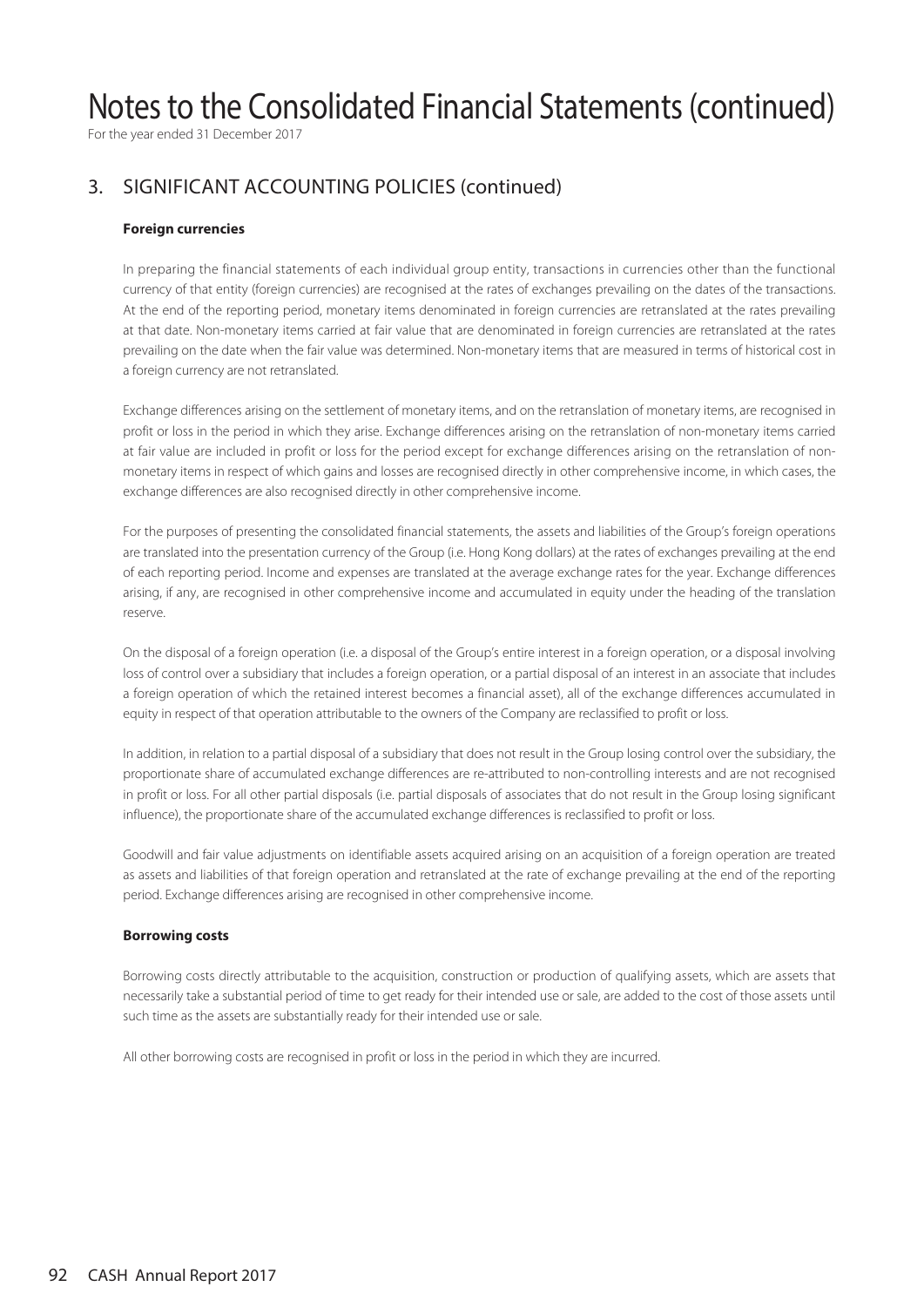For the year ended 31 December 2017

## 3. SIGNIFICANT ACCOUNTING POLICIES (continued)

## **Retirement benefit costs**

Payments to defined contribution plans including state-managed benefit scheme and the Mandatory Provident Fund Scheme ("MPF Scheme") are recognised as an expense when employees have rendered service entitling them to the contributions.

### **Short-term employee benefits**

Short-term employee benefits are recognised at the undiscounted amount of the benefits expected to be paid as and when employees rendered the services. All short-term employee benefits are recognised as an expense unless another HKFRS requires or permits the inclusion of the benefit in the cost of an asset.

A liability is recognised for benefits accruing to employees (such as wages and salaries, annual leave and sick leave) after deducting any amount already paid.

### **Taxation**

Income tax expense represents the sum of the tax currently payable and deferred tax.

The tax currently payable is based on taxable profit for the year. Taxable profit differs from the amount as reported in the consolidated statement of profit or loss and other comprehensive income because it excludes items of income or expense that are taxable or deductible in other years and it further excludes items that are never taxable or deductible. The Group's liability for current tax is calculated using tax rates that have been enacted or substantively enacted by the end of the reporting period.

Deferred tax is recognised on temporary differences between the carrying amounts of assets and liabilities in the consolidated financial statements and the corresponding tax base used in the computation of taxable profit. Deferred tax liabilities are generally recognised for all taxable temporary differences. Deferred tax assets are generally recognised for all deductible temporary differences to the extent that it is probable that taxable profits will be available against which those deductible temporary differences can be utilised. Such deferred tax assets and liabilities are not recognised if the temporary difference arises from goodwill or from the initial recognition (other than in a business combination) of other assets and liabilities in a transaction that affects neither the taxable profit nor the accounting profit.

Deferred tax liabilities are recognised for taxable temporary differences associated with investments in subsidiaries and associate, except where the Group is able to control the reversal of the temporary difference and it is probable that the temporary difference will not reverse in the foreseeable future. Deferred tax assets arising from deductible temporary differences associated with such investments are only recognised to the extent that it is probable that there will be sufficient taxable profits against which to utilise the benefits of the temporary differences and they are expected to reverse in the foreseeable future.

The carrying amount of deferred tax assets is reviewed at the end of each reporting period and reduced to the extent that it is no longer probable that sufficient taxable profits will be available to allow all or part of the asset to be recovered.

Deferred tax assets and liabilities are measured at the tax rates that are expected to apply in the period in which the liability is settled or the asset is realised, based on tax rate (and tax laws) that have been enacted or substantively enacted by the end of the reporting period.

The measurement of deferred tax liabilities and assets reflects the tax consequences that would follow from the manner in which the Group expects, at the end of the reporting period, to recover or settle the carrying amount of its assets and liabilities.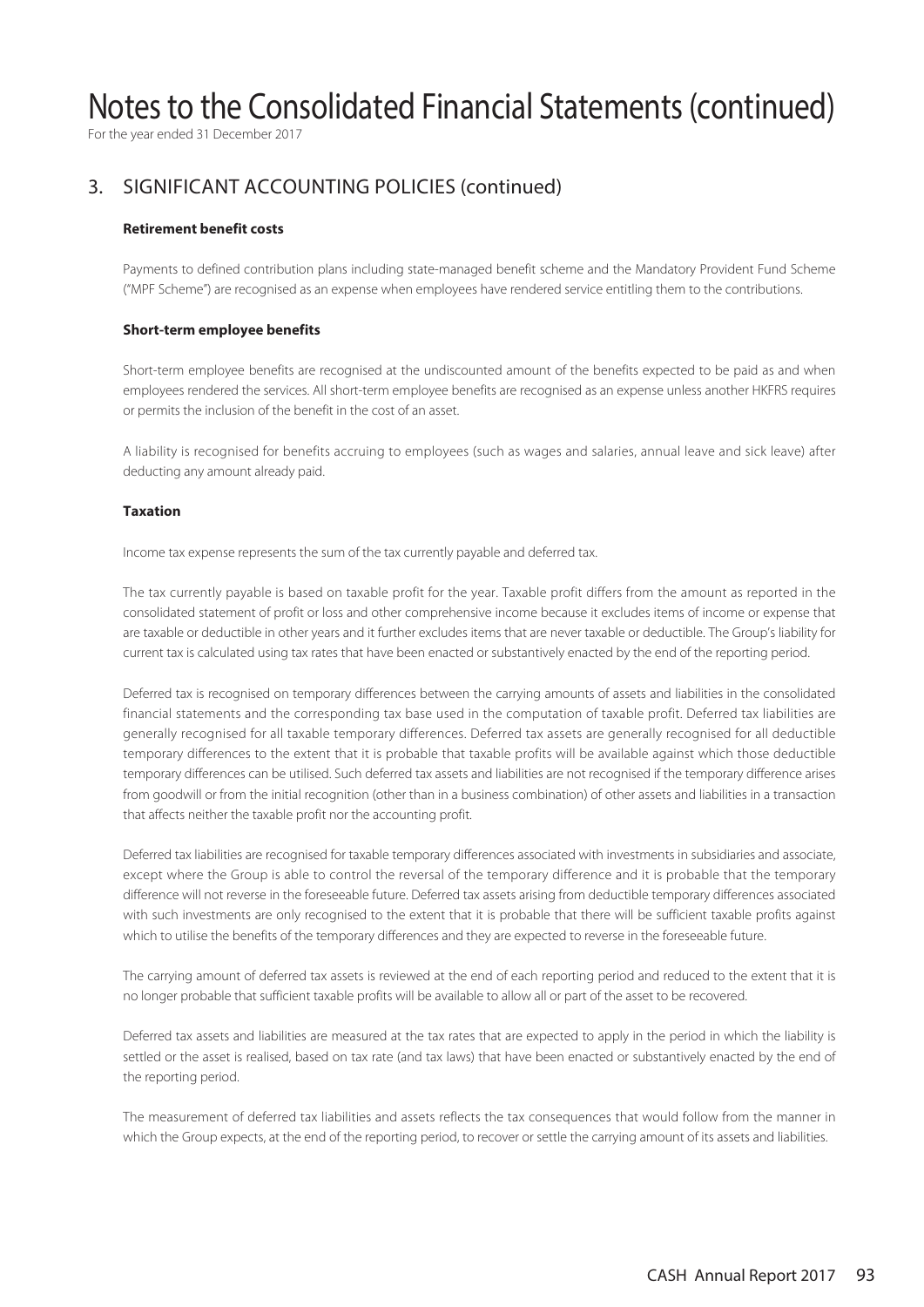For the year ended 31 December 2017

# 3. SIGNIFICANT ACCOUNTING POLICIES (continued)

## **Taxation (continued)**

For the purposes of measuring deferred tax for investment properties that are measured using the fair value model, the carrying amounts of such properties are presumed to be recovered entirely through sale, unless the presumption is rebutted. The presumption is rebutted when the investment property is depreciable and is held within a business model whose objective is to consume substantially all of the economic benefits embodied in the investment property over time, rather than through sale.

Current and deferred tax is recognised in profit or loss, except when it relates to items that are recognised in other comprehensive income or directly in equity, in which case the current and deferred tax is also recognised in other comprehensive income or directly in equity respectively. Where current tax or deferred tax arises from the initial accounting for a business combination, the tax effect is included in the accounting for the business combination.

### **Property and equipment**

Property and equipment are stated at cost less subsequent accumulated depreciation and accumulated impairment loss, if any.

Depreciation is recognised so as to write off the cost of items of property and equipment less their residual values over their estimated useful lives, using the straight-line method. The estimated useful lives, residual values and depreciation method are reviewed at the end of each reporting period, with the effect of any changes in estimate accounted for on a prospective basis.

Assets held under finance leases are depreciated over their expected useful lives on the same basis as owned assets. However, when there is no reasonable certainty that ownership will be obtained by the end of the lease term, assets are depreciated over the shorter of the lease term and their useful lives.

An item of property and equipment is derecognised upon disposal or when no future economic benefits are expected to arise from the continued use of the asset. Any gain or loss arising on the disposal or retirement of an item of property and equipment is determined as the difference between the sales proceeds and the carrying amount of the asset and is recognised in profit or loss.

### **Investment properties**

Investment properties are properties held to earn rentals and/or for capital appreciation.

Investment properties are initially measured at cost, including any directly attributable expenditure. Subsequent to initial recognition, investment properties are measured at their fair values. Gains or losses arising from changes in the fair value of investment properties are included in profit or loss for the period in which they arise.

An investment property is derecognised upon disposal or when the investment property is permanently withdrawn from use and no future economic benefits are expected from the disposal. Any gain or loss arising on derecognition of the property (calculated as the difference between the net disposal proceeds and the carrying amount of the asset) is included in profit or loss in the period in which the property is derecognised.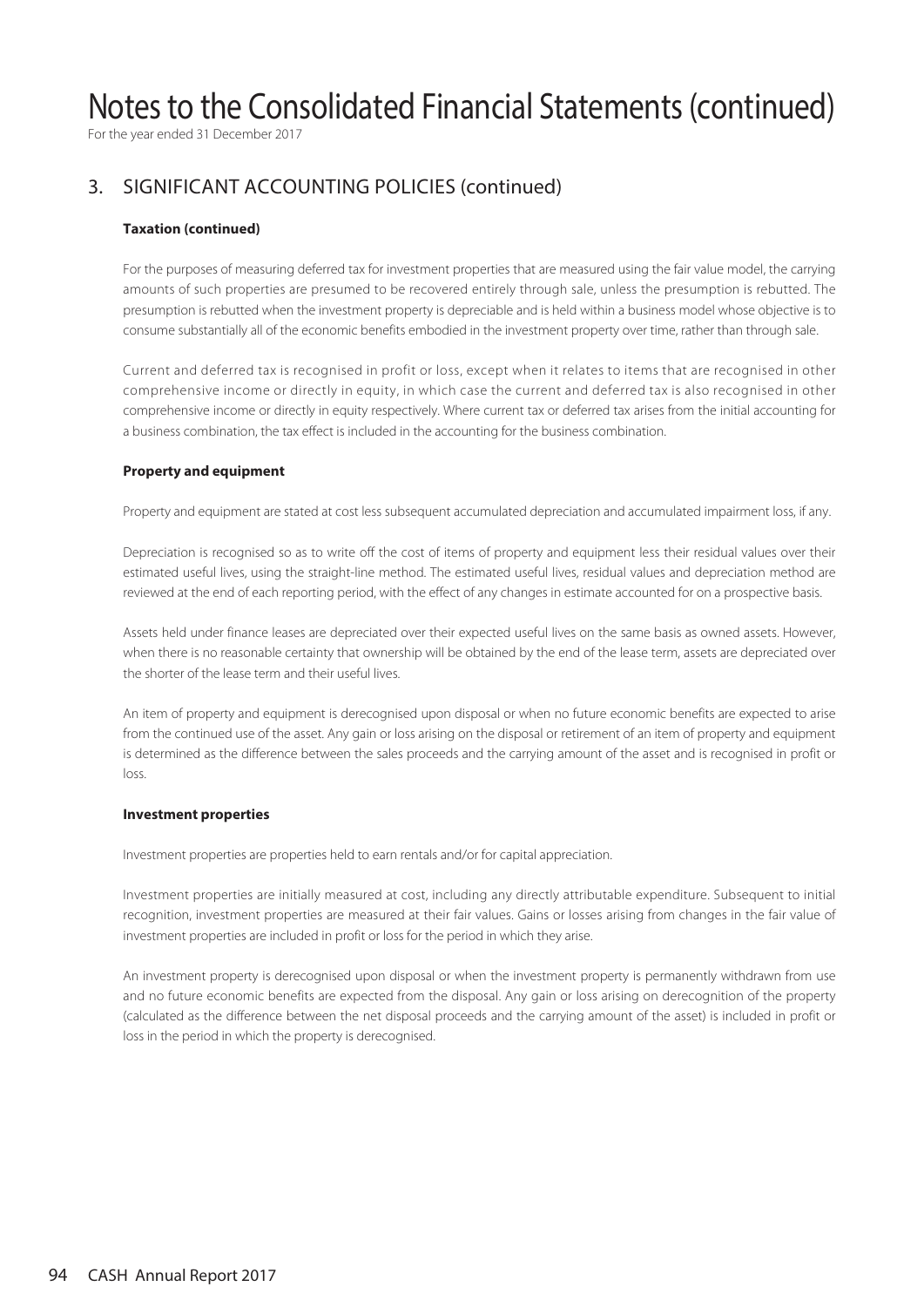For the year ended 31 December 2017

# 3. SIGNIFICANT ACCOUNTING POLICIES (continued)

### **Intangible assets**

### **Intangible assets acquired separately**

Intangible assets acquired separately and with finite useful lives are carried at costs less accumulated amortisation and any accumulated impairment losses. Amortisation for intangible assets with finite useful lives is provided on a straight-line basis over their estimated useful lives. The estimated useful life and amortisation method are reviewed at the end of each reporting period, with the effect of any changes in estimate being accounted for on a prospective basis. Intangible assets with indefinite useful lives that are acquired separately are carried at cost less any subsequent accumulated impairment losses (see the accounting policy in respect of impairment losses on tangible and intangible assets below).

### **Research and development expenditures**

Expenditure on research activities is recognised as an expense in the period in which it is incurred.

An internally-generated intangible asset arising from development activities (or from the development phase of an internal project) is recognised if, and only if, all of the following have been demonstrated:

- the technical feasibility of completing the intangible asset so that it will be available for use or sale;
- the intention to complete the intangible asset and use or sell it;
- the ability to use or sell the intangible asset;
- how the intangible asset will generate probable future economic benefits;
- the availability of adequate technical, financial and other resources to complete the development and to use or sell the intangible asset; and
- the ability to measure reliably the expenditure attributable to the intangible asset during its development.

The amount initially recognised for internally-generated intangible asset is the sum of the expenditure incurred from the date when the intangible asset first meets the recognition criteria listed above. Where no internally-generated intangible asset can be recognised, development expenditure is recognised profit or loss in the period in which it is incurred.

Subsequent to initial recognition, internally-generated intangible asset is reported at cost less accumulated amortisation and accumulated impairment losses, on the same basis as intangible assets acquired separately.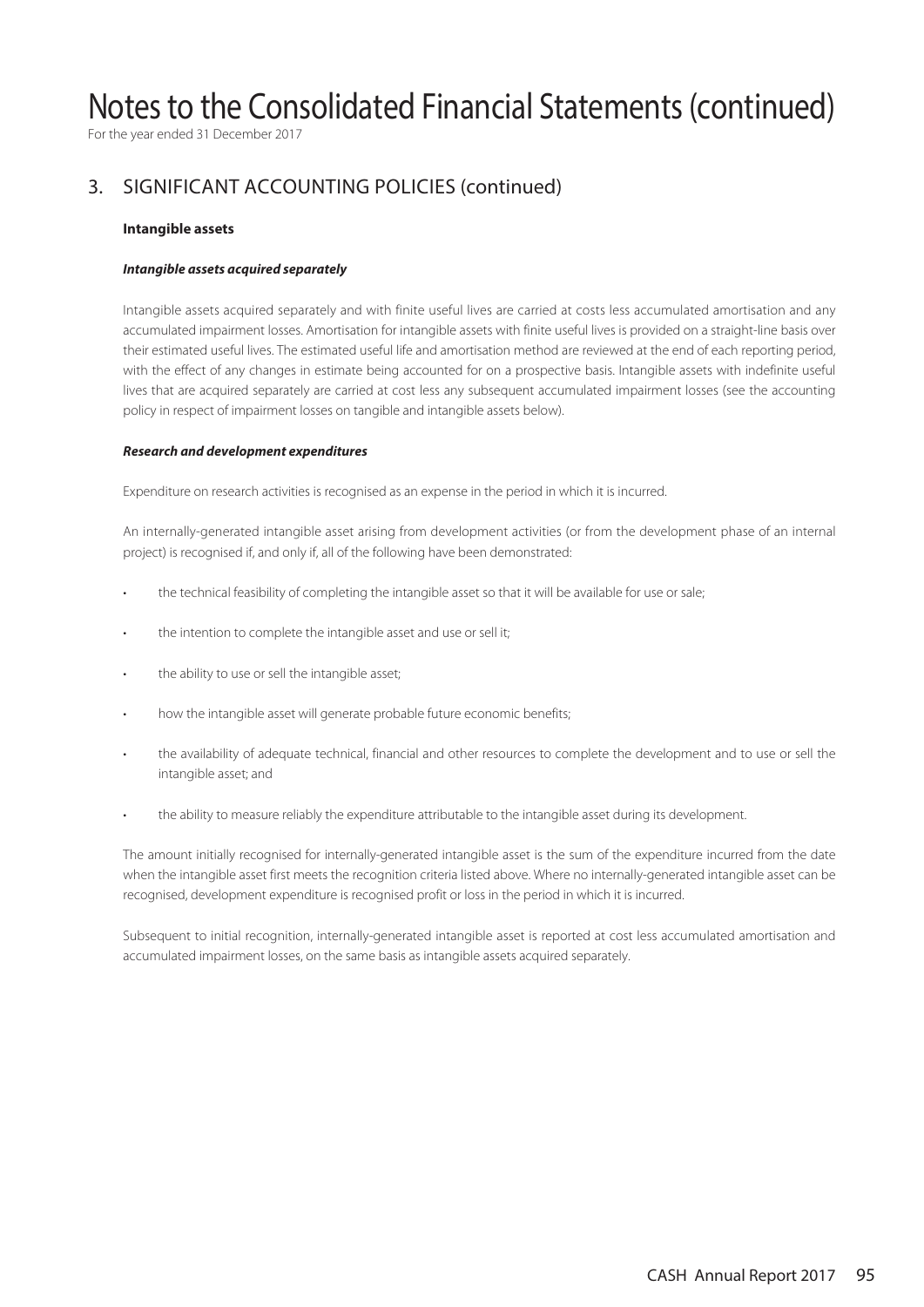For the year ended 31 December 2017

# 3. SIGNIFICANT ACCOUNTING POLICIES (continued)

### **Intangible assets (continued)**

#### **Intangible assets acquired in a business combination**

Intangible assets acquired in a business combination are recognised separately from goodwill and are initially recognised at their fair value at the acquisition date.

Subsequent to initial recognition, intangible assets with finite useful lives are carried at costs less accumulated amortisation and any accumulated impairment losses. Amortisation for intangible assets with finite useful lives is provided on a straight-line basis over their estimated useful lives. Intangible assets with indefinite useful lives are carried at cost less any subsequent accumulated impairment losses (see the accounting policy in respect of impairment losses on tangible and intangible assets below).

An intangible asset is derecognised on disposal, or when no future economic benefits are expected from use or disposal. Gains and losses arising from derecognition of an intangible asset, measured as the difference between the net disposal proceeds and the carrying amount of the asset, are recognised in profit or loss in the period when the asset is derecognised.

## **Impairment losses on tangible and intangible assets other than goodwill (see the accounting policy in respect of goodwill above)**

At the end of the reporting period, the Group reviews the carrying amounts of its tangible and intangible assets to determine whether there is any indication that those assets have suffered an impairment loss. If any such indication exists, the recoverable amount of the asset is estimated in order to determine the extent of the impairment loss, if any. Intangible assets with indefinite useful lives and intangible assets not yet available for use are tested for impairment at least annually, and whenever there is an indication that they may be impaired.

When it is not possible to estimate the recoverable amount of an individual asset, the Group estimates the recoverable amount of the cash-generating unit to which the asset belongs. When a reasonable and consistent basis of allocation can be identified, corporate assets are also allocated to individual cash-generating units, or otherwise they are allocated to the smallest group of cash-generating units for which a reasonable and consistent allocation basis can be identified.

Recoverable amount is the higher of fair value less costs of disposal and value in use. In assessing value in use, the estimated future cash flows are discounted to their present value using a pre-tax discount rate that reflects current market assessments of the time value of money and the risks specific to the asset (or a cash-generating unit) for which the estimates of future cash flows have not been adjusted.

If the recoverable amount of an asset (or a cash-generating unit) is estimated to be less than its carrying amount, the carrying amount of the asset (or a cash-generating unit) is reduced to its recoverable amount. An impairment loss is recognised as an expense immediately in profit or loss.

Where an impairment loss subsequently reverses, the carrying amount of the asset (or cash-generating unit) is increased to the revised estimate of its recoverable amount, but so that the increased carrying amount does not exceed the carrying amount that would have been determined had no impairment loss been recognised for the asset (or a cash-generating unit) in prior years. A reversal of an impairment loss is recognised immediately in profit or loss.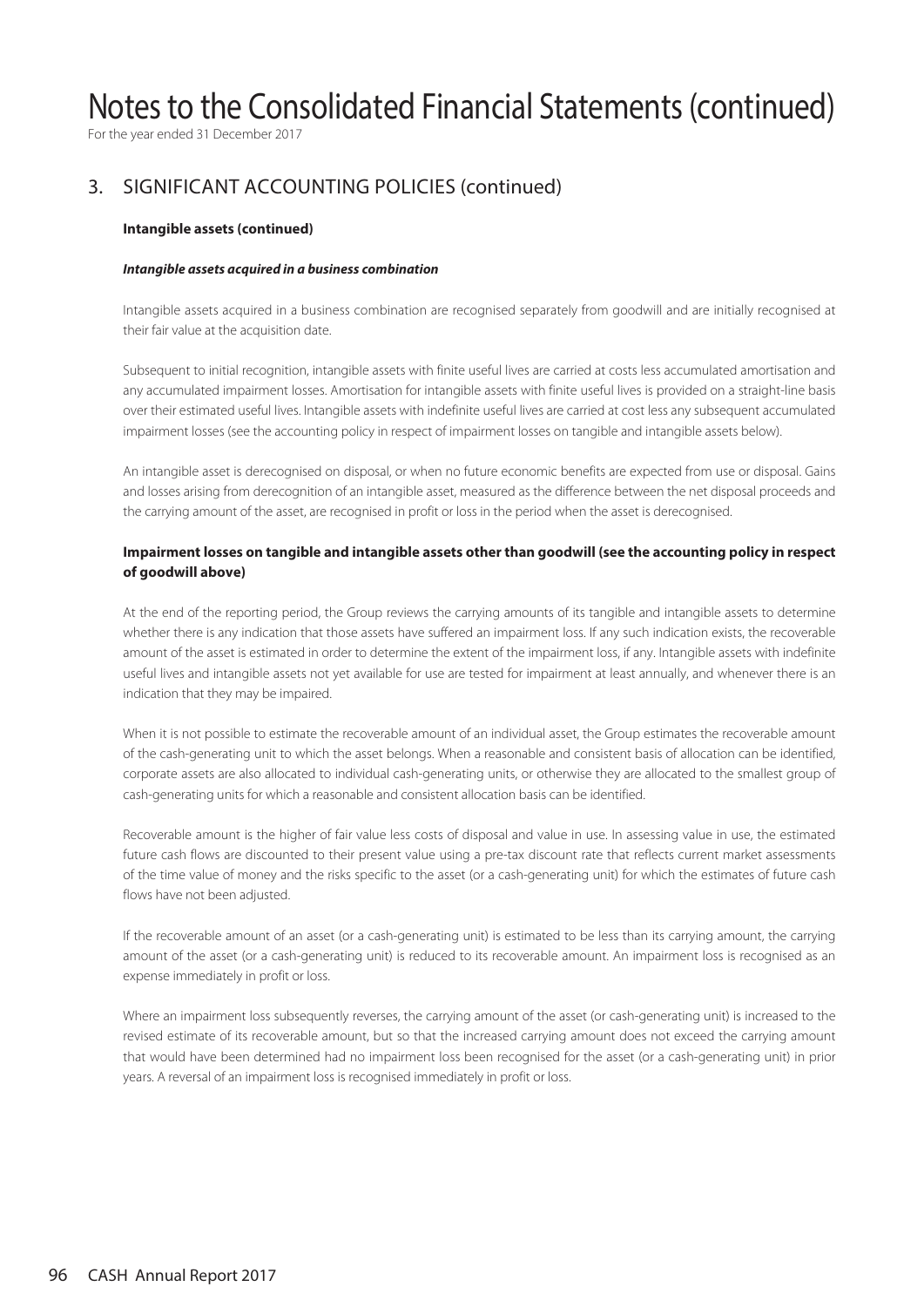For the year ended 31 December 2017

# 3. SIGNIFICANT ACCOUNTING POLICIES (continued)

## **Inventories**

Inventories are stated at the lower of cost and net realisable value. Costs of inventories are determined on a weighted average method. Net realisable value represents the estimated selling price for inventories less all estimated costs of completion and costs necessary to make the sale.

### **Financial instruments**

Financial assets and financial liabilities are recognised in the consolidated statement of financial position when a group entity becomes a party to the contractual provisions of the instrument.

Financial assets and financial liabilities are initially measured at fair value. Transaction costs that are directly attributable to the acquisition or issue of financial assets and financial liabilities (other than financial assets and financial liabilities at fair value through profit or loss) are added to or deducted from the fair value of the financial assets or financial liabilities, as appropriate, on initial recognition. Transaction costs directly attributable to the acquisition of financial assets or financial liabilities at fair value through profit or loss are recognised immediately in profit or loss.

A financial asset and a financial liability is offset and the net amount presented in the consolidated statement of financial position when, and only when, the Group currently has a legally enforceable right to set off the recognised amounts and intends either to settle on a net basis, or to realise the asset and settle the liability simultaneously.

#### **Financial assets**

The Group's financial assets are classified into one of the three categories, including financial assets at fair value through profit or loss ("FVTPL"), loans and receivables and available-for-sale ("AFS") financial assets. The classification depends on nature and purpose of financial assets and is determined at the time of initial recognition. All regular way purchases or sales of financial assets are recognised and derecognised on a trade date basis. Regular way purchases or sales are purchases or sales of financial assets that require delivery of assets within the time frame established by regulation or convention in the marketplace.

#### Effective interest method

The effective interest method is a method of calculating the amortised cost of a financial asset and of allocating interest income over the relevant period. The effective interest rate is the rate that exactly discounts estimated future cash receipts (including all fees paid or received that form an integral part of the effective interest rate, transaction costs and other premiums or discounts) through the expected life of the financial asset, or, where appropriate, a shorter period to the net carrying amount on initial recognition.

Income is recognised on an effective interest basis for loans and receivables.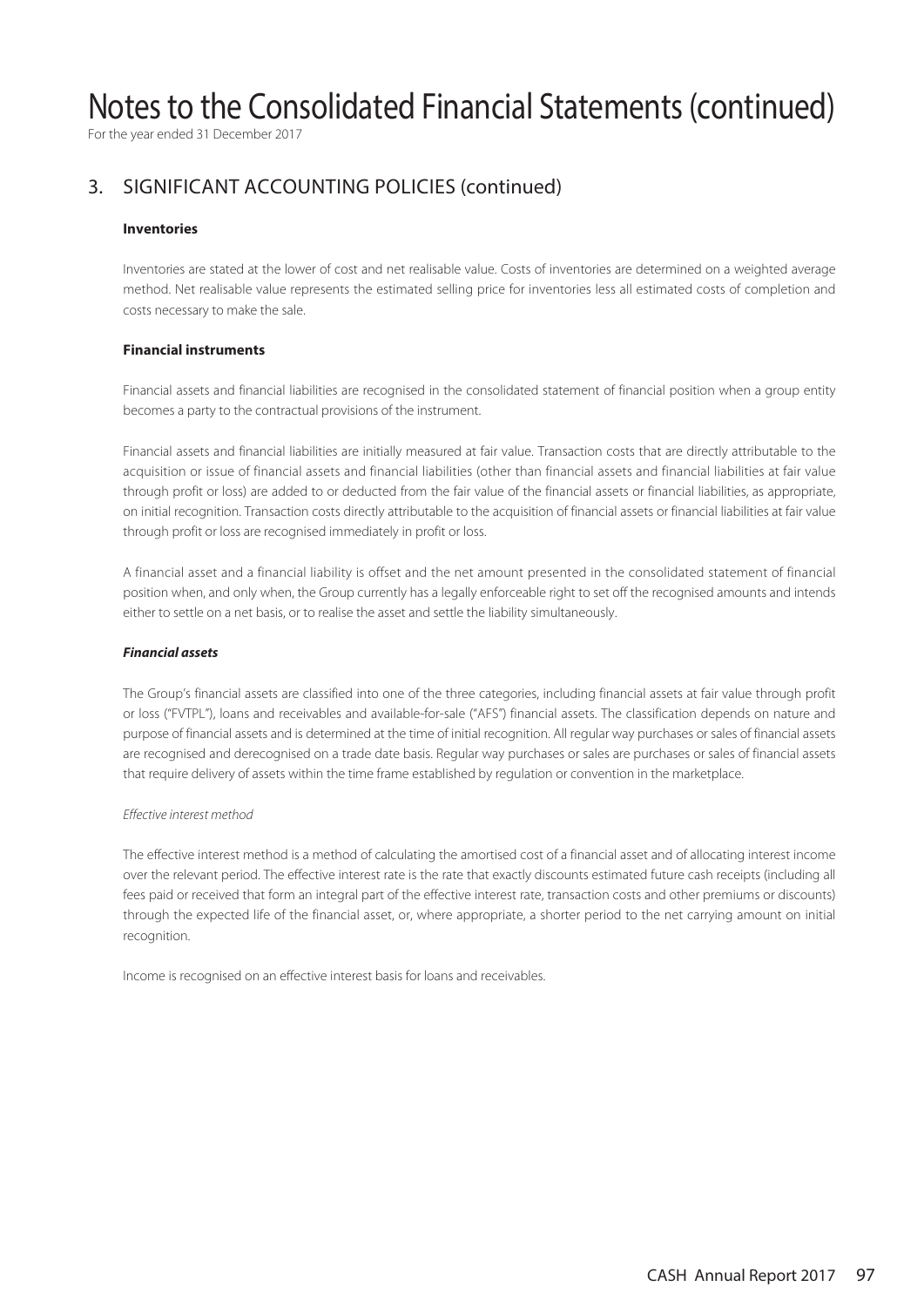For the year ended 31 December 2017

# 3. SIGNIFICANT ACCOUNTING POLICIES (continued)

## **Financial instruments (continued)**

### **Financial assets (continued)**

Financial assets at fair value through profit or loss

Financial assets are classified as at FVTPL when the financial asset is (i) held for trading or (ii) it is designed as at FVTPL.

A financial asset is classified as held for trading if:

- it has been acquired principally for the purpose of selling in the near future; or
- it is a part of an identified portfolio of financial instruments that the Group manages together and has a recent actual pattern of short-term profit-taking; or
- it is a derivative that is not designated and effective as a hedging instrument.

Financial assets at FVTPL are stated at fair value, with any gains or losses arising on remeasurement recognised in profit or loss. The net gain or loss recognised in profit or loss excludes any dividend or interest earned on the financial assets and is included in the 'other gains and losses' line item. Fair value is determined in the manner described in note 39.

#### AFS financial assets

AFS financial assets are non-derivatives that are either designated as AFS or are not classified as (a) loans and receivables, (b) held-to-maturity investments or (c) financial assets at FVTPL.

Dividends on AFS equity instruments are recognised in profit or loss when the Group's rights to receive the dividends is established.

AFS equity investments that do not have a quoted market price in an active market and whose fair value cannot be reliably measured are measured at cost less any identified impairment losses at the end of each reporting period (see the accounting policy in respect of impairment loss on financial assets below).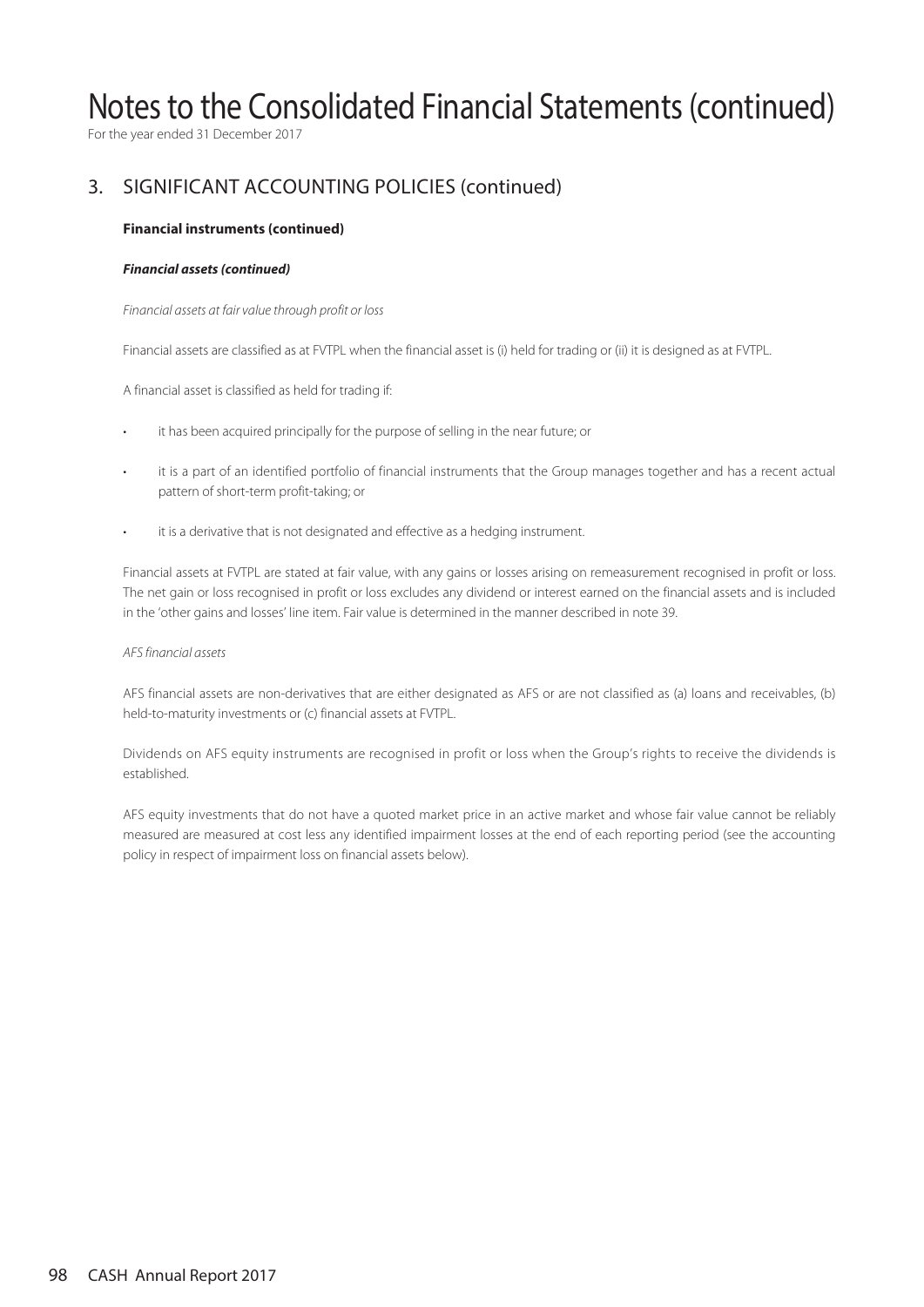For the year ended 31 December 2017

# 3. SIGNIFICANT ACCOUNTING POLICIES (continued)

## **Financial instruments (continued)**

### **Financial assets (continued)**

#### Loans and receivables

Loans and receivables are non-derivative financial assets with fixed or determinable payments that are not quoted in an active market. Subsequent to initial recognition, loans and receivables (including accounts receivable, loans receivable, deposits and other receivables, amount due from an associate, bank deposits and bank balances and cash) are measured at amortised cost using the effective interest method, less any identified impairment losses (see accounting policy on impairment loss on financial assets below).

Interest income is recognised by applying the effective interest rate, except for short-term receivables where the recognition of interest would be immaterial.

### **Impairment of financial assets**

Financial assets, other than those at FVTPL, are assessed for indicators of impairment at the end of the reporting period. Financial assets are considered to be impaired when there is objective evidence that, as a result of one or more events that occurred after the initial recognition, the estimated future cash flows of the financial assets have been affected.

For loans and receivables, objective evidence of impairment could include:

- significant financial difficulty of the issuer or counterparty; or
- breach of contract, such as default or delinquency in interest and principal payments; or
- it becoming probable that the borrower will enter bankruptcy or financial re-organisation; or
- disappearance of an active market for that financial asset because of financial difficulties.

For certain categories of loans and receivables, such as loans receivable and accounts receivable, amounts that are assessed not to be impaired individually are subsequently assessed for impairment on a collective basis. Objective evidence of impairment for a portfolio of receivables could include the Group's past experience of collecting payments and observable changes in national or local economic conditions that correlate with default on receivables.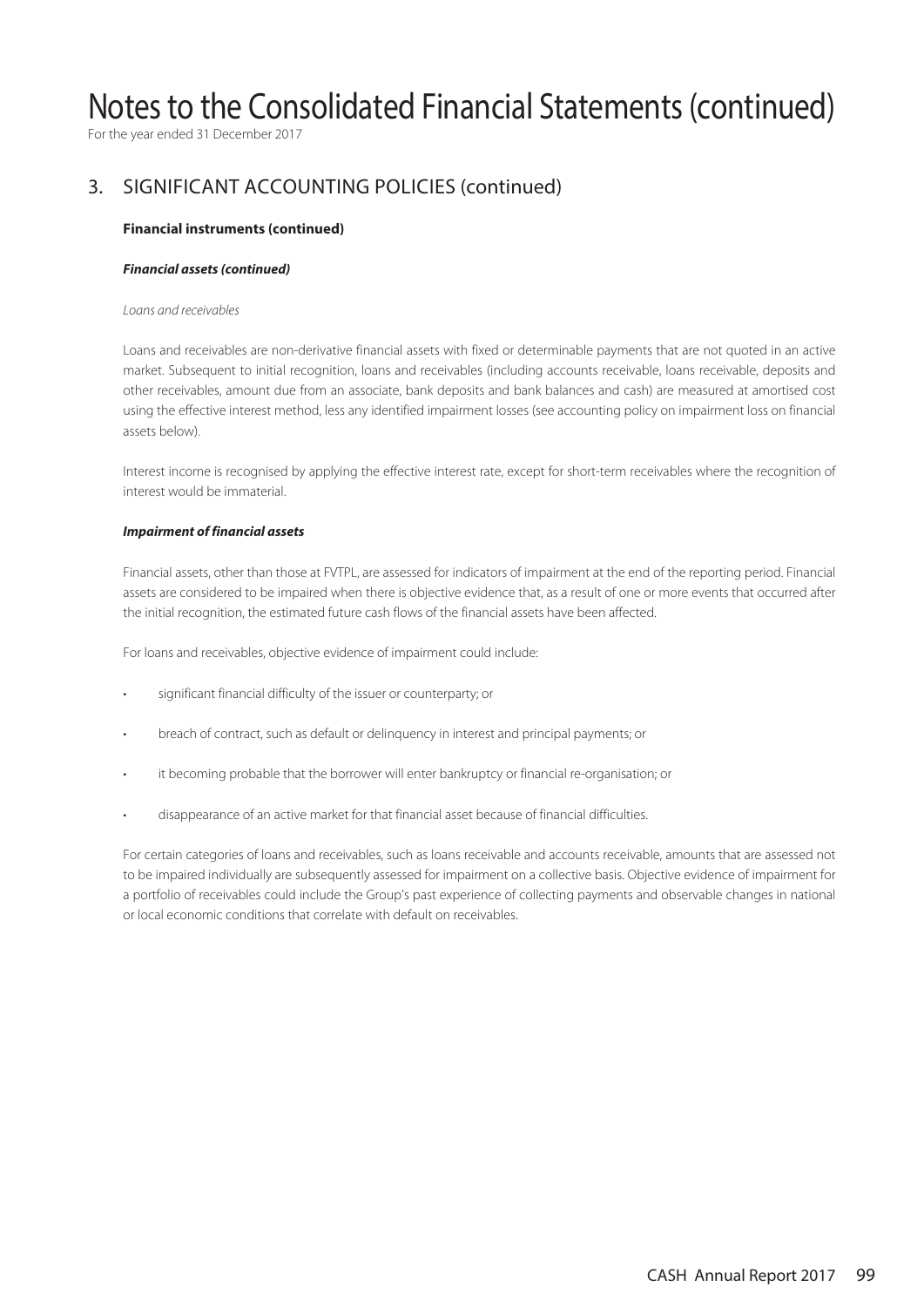For the year ended 31 December 2017

# 3. SIGNIFICANT ACCOUNTING POLICIES (continued)

## **Financial instruments (continued)**

### **Impairment of financial assets (continued)**

For financial assets carried at amortised costs, the amount of impairment loss is the difference between the asset's carrying amount and the present value of the estimated future cash flows discounted at the financial asset's original effective interest rate.

For AFS equity investments carried at cost, the amount of the impairment loss is measured as the difference between the asset's carrying amount and the present value of the estimated future cash flows discounted at the current market rate of return for a similar financial assets. Such impairment loss will not be reversed in subsequent periods.

The carrying amount of the loans and receivables is reduced by the impairment loss directly for all loans and receivables with the exception of accounts receivable and loans receivable where the carrying amount is reduced through the use of an allowance account. Changes in the carrying amount of the allowance account are recognised in profit or loss. When a debtor is considered uncollectible, it is written off against the allowance account. Subsequent recoveries of amounts previously written off are credited to profit or loss.

For financial assets measured at amortised cost, if, in a subsequent period, the amount of impairment loss decreases and the decrease can be related objectively to an event occurring after the impairment loss was recognised, the previously recognised impairment loss is reversed through profit or loss to the extent that the carrying amount of the asset at the date the impairment is reversed does not exceed what the amortised cost would have been had the impairment not been recognised.

#### **Financial liabilities and equity instruments**

Debt and equity instruments issued by a group entity are classified as either financial liabilities or as equity in accordance with the substance of the contractual arrangements and the definitions of a financial liability and an equity instrument.

#### Equity instruments

An equity instrument is any contract that evidences a residual interest in the assets of the entity after deducting all of its liabilities. Equity instruments issued by the Company are recorded at the proceeds received, net of direct issue costs.

### Effective interest method

The effective interest method is a method of calculating the amortised cost of a financial liability and of allocating interest expense over the relevant period. The effective interest rate is the rate that exactly discounts estimated future cash payments (including all fees and points paid or received that form an integral part of the effective interest rate, transaction costs and other premiums or discounts) through the expected life of the financial liability, or, where appropriate, a shorter period, to the net carrying amount on initial recognition.

Interest expense is recognised on an effective interest basis.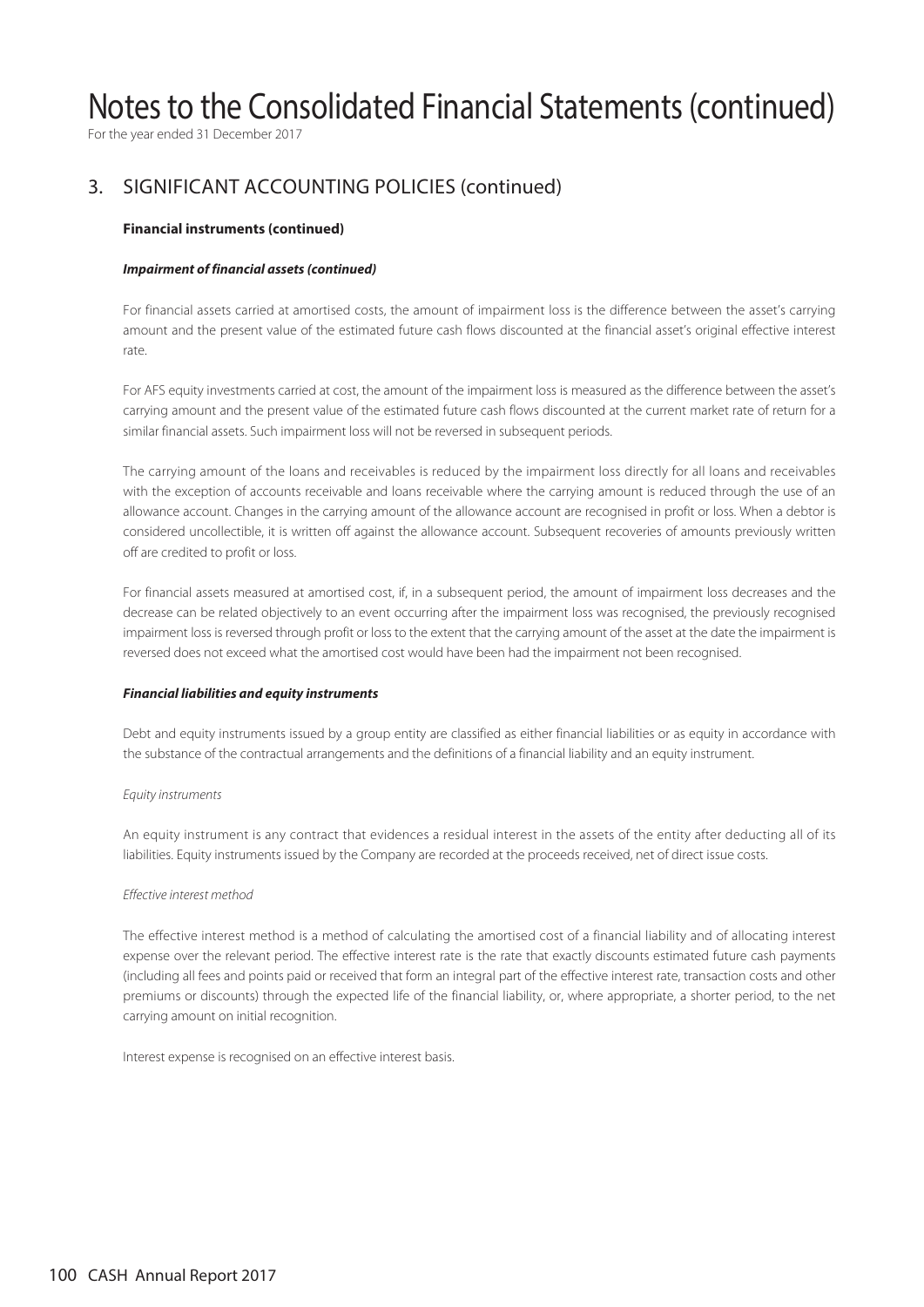For the year ended 31 December 2017

# 3. SIGNIFICANT ACCOUNTING POLICIES (continued)

### **Financial instruments (continued)**

### **Financial liabilities and equity instruments (continued)**

#### Financial liabilities at FVTPL

Financial liabilities are classified as at FVTPL when the financial liability is (i) held for trading or (ii) it is designated as at FVTPL.

A financial liability is classified as held for trading if:

- it has been acquired principally for the purpose of repurchasing it in the near term; or
- on initial recognition it is a part of a portfolio of identified financial instruments that the Group manages together and has a recent actual pattern of short-term profit-taking; or
- it is a derivative that is not designated and effective as a hedging instrument.

Financial liabilities at FVTPL are measured at fair value, with any gains or losses arising on remeasurement recognised in profit or loss. The net gain or loss recognised in profit or loss excludes any interest paid on the financial liabilities and is included in the 'other gains and losses' line item. Fair value is determined in the manner described in note 39.

#### Financial liabilities at amortised cost

Other financial liabilities (including accounts payable, other payables and borrowings) are subsequently measured at amortised, cost using the effective interest method.

### **Derecognition**

The Group derecognises a financial asset only when the contractual rights to the cash flows from the asset expire.

On derecognition of a financial asset, the difference between the asset's carrying amount and the consideration received and receivable is recognised in profit or loss.

The Group derecognises financial liabilities when, and only when, the Group's obligations are discharged, cancelled or have expired. The difference between the carrying amount of the financial liability derecognised and the consideration paid and payable is recognised in profit or loss.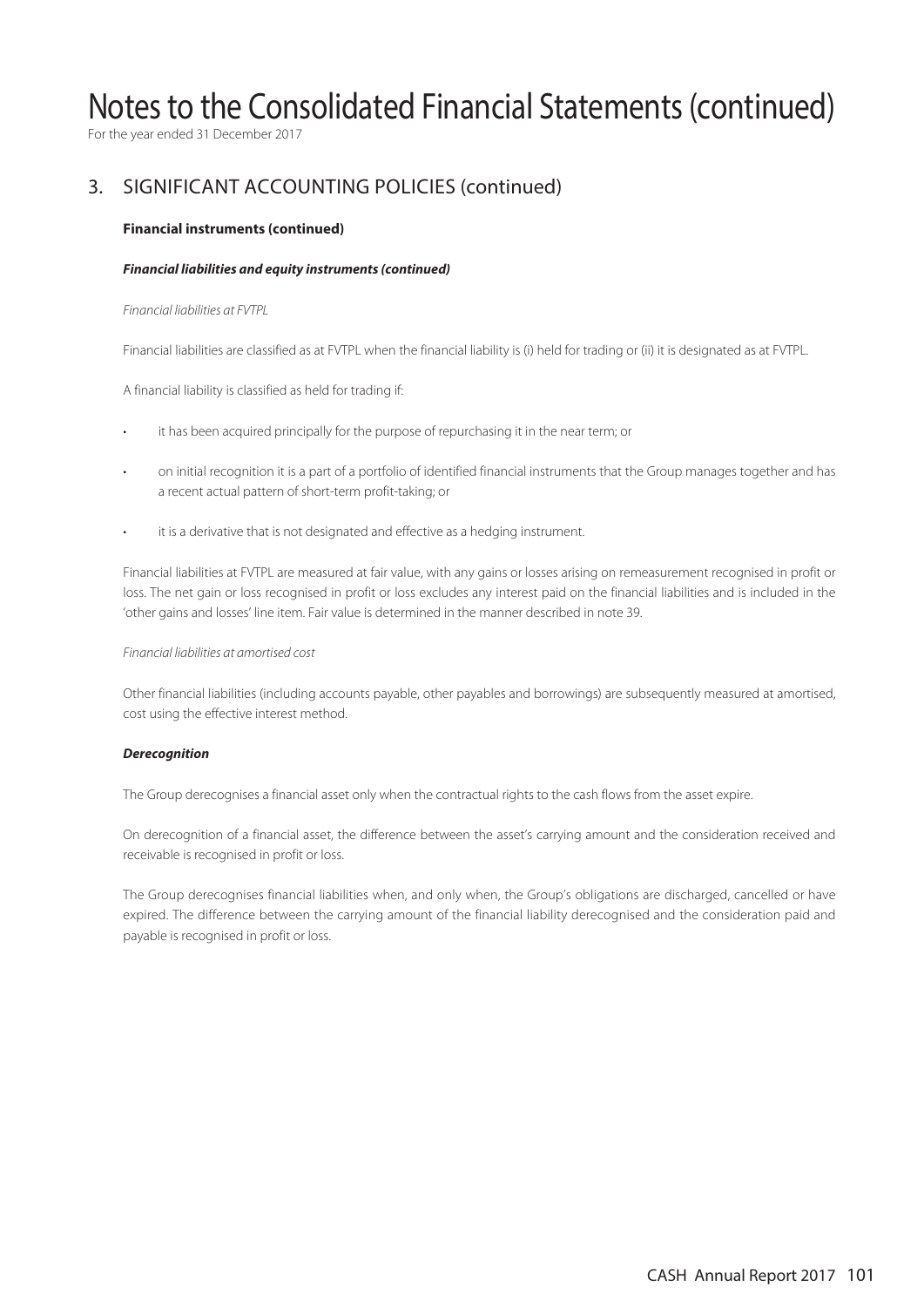For the year ended 31 December 2017

# 3. SIGNIFICANT ACCOUNTING POLICIES (continued)

## **Equity-settled share-based payment transactions**

### **Share options granted to employees of the Group for their services to the Group**

The fair value of services received in exchange for the grant of the share options is recognised as an expense. The total amount to be expensed is determined by reference to the fair value of share options granted at the grant date without taking into account any service and non-market performance vesting conditions. Services and non-market performance vesting conditions are included in assumptions about the number of share options that are expected to vest. The total expense is recognised over the vesting period, which is the period over which all of the specified vesting conditions are to be satisfied, with a corresponding increase in equity (share option reserve).

At the end of the reporting period, the Group revises its estimates of the number of share options that are expected to ultimately vest. The impact of the revision of the original estimates during the vesting period, if any, is recognised in profit or loss such that the cumulative expense reflects the revised estimates, with a corresponding adjustment to share option reserve.

When share options are exercised, the amount previously recognised in share option reserve will be transferred to share premium. When the share options are cancelled after the vesting date or are still not exercised at the expiry date, the amount previously recognised in share option reserve will be transferred to accumulated losses.

In case of share options granted by a subsidiary, the share option reserve of the subsidiary is classified as and grouped under non-controlling interests by the Group on consolidation. At the time when share options are exercised, the amount previously recognised in share option reserve will be transferred to share premium of that subsidiary. The Group will account for the dilution as an equity transaction in accordance with HKFRS 10 "Consolidated financial statements" if the exercise of share options does not constitute a loss of the Group's control over the subsidiary. When the share options are forfeited after the vesting date or are still not exercised at the expiry date, the amount previously recognised in share option reserve will be transferred to retained profits of the Group and non-controlling interests' share of net assets of that subsidiary according to the proportion of interests held by the Group and non-controlling shareholders on consolidation.

### **Share options granted to other service providers**

Equity-settled share-based payment transactions with parties other than employees are measured at the fair value of the services received, except where that fair value cannot be estimated reliably, in which case they are measured at the fair value of the equity instruments granted, measured at the date the counterparty renders the service. The fair values of the goods or services received are recognised as expenses, with a corresponding increase in equity (share option reserve), when the counterparties render services, unless the services qualify for recognition as assets.

## 4. CRITICAL ACCOUNTING JUDGEMENT AND KEY SOURCES OF ESTIMATION UNCERTAINTY

In the application of the Group's accounting policies, which are described in note 3, the directors of the Company are required to make judgements, estimates and assumptions about the carrying amounts of assets and liabilities that are not readily apparent from other sources. The estimates and associated assumptions are based on historical experience and other factors that are considered to be relevant. Actual results may differ from these estimates.

The estimates and underlying assumptions are reviewed on an ongoing basis. Revisions to accounting estimates are recognised in the period in which the estimate is revised if the revision affects only that period, or in the period of the revision and future periods if the revision affects both current and future periods.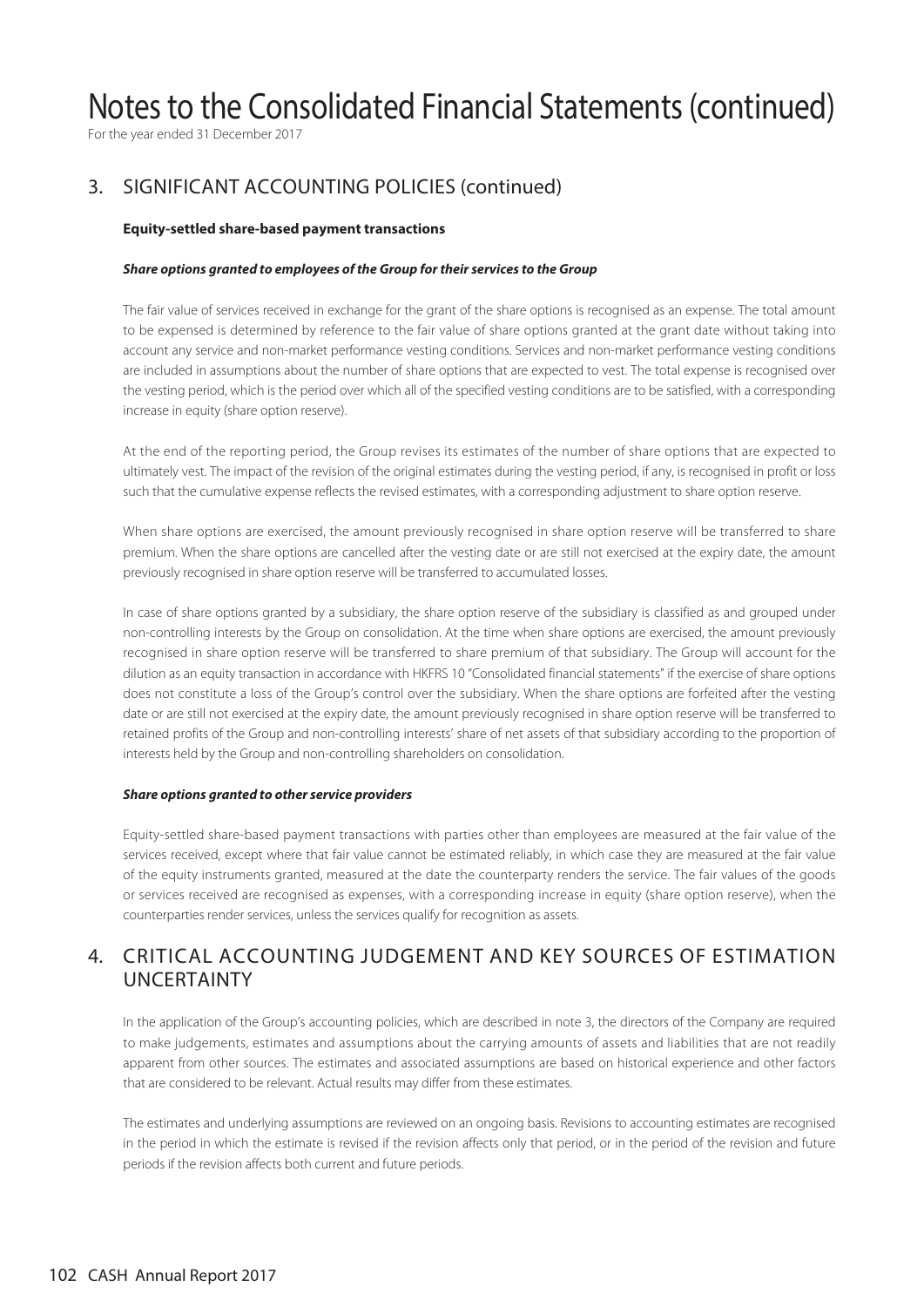For the year ended 31 December 2017

## 4. CRITICAL ACCOUNTING JUDGEMENT AND KEY SOURCES OF ESTIMATION UNCERTAINTY (continued)

### **Critical judgements in applying the entity's accounting policies**

The following are the critical judgements, apart from those involving estimations (see below), that the directors of the Company have made in the process of applying the entity's accounting policies and that have the most significant effect on the amounts recognised in financial statements.

### **Control over CFSG**

The Group's shareholding in CFSG was approximately 40.34% for the period from 1 January 2017 to 20 June 2017 (2016: 40.34% throughout the year). On 20 June 2017, CFSG issued 826 million new shares to an independent third party and the shareholding interest of the Company in CFSG was diluted from approximately 40.34% to 33.62%. The directors of the Company assessed whether the Group has control over CFSG based on whether the Group has the practical ability to direct the relevant activities of CFSG unilaterally. In making their judgement, the directors of the Company considered the Group's dominant voting interest relative to the size and dispersion of holdings of the other vote holders, rights arising from other contractual arrangements, participation rates of shareholders and voting patterns in previous shareholders' meetings. The directors of the Company concluded that the Group had control over CFSG despite its voting rights being less than 50% and that CFSG qualified as a subsidiary of the Group under HKFRS 10 for the period from 1 January 2017 to 20 June 2017 and the year ended 31 December 2016. Upon issuance of new shares by CFSG to an independent party on 20 June 2017, which constitutes 16.65% of enlarged interests in CFSG, the directors of the Company considered that the Group is no longer in a position to dominate the voting interest and exercise control but maintains significant influence over CFSG. Accordingly, CFSG ceased to be a subsidiary of the Company and became an associate of the Company with effect from 20 June 2017.

### **Classification of interests in an associate**

On 7 and 29 November 2017, the Company made an announcement and issued a circular relating to the possible disposal of 1,667,821,069 shares of CFSG (entire shares of CFSG held by the Group) at not less than HK\$0.31 per share, or approximately HK\$517,025,000 in aggregate (the "Disposal Mandate"). The Disposal Mandate has been approved by a special general meeting held on 18 December 2017. Up to the date of approval for issuance of the consolidated financial statements, the Group has not entered into any formal agreement or commitment to sell the shares of CFSG. In addition, the share price of CFSG since the date of approval of Disposal Mandate by CFSG's shareholders is significantly lower than HK\$0.31 per share. As a result, the directors of the Company considered that the disposal of CFSG's shares is not highly probable and continue to present interests in an associate as non-current assets in the consolidated statement of financial position as at 31 December 2017.

### **Key sources of estimation uncertainty**

The following are the key assumptions concerning the future, and other key sources of estimation uncertainty at the end of the reporting period, that have significant risks of causing material adjustments to the carrying amounts of assets and liabilities within the next financial year.

#### **Income taxes**

No deferred tax asset was recognised in the Group's consolidated statement of financial position in relation to deductible temporary differences and estimated unused tax losses of approximately HK\$49,716,000 and HK\$847,826,000 respectively (2016: HK\$51,474,000 and HK\$872,028,000) due to the unpredictability of future profit streams of the relevant subsidiaries and the Company. The realisability of the deferred tax asset mainly depends on whether sufficient future profits or taxable temporary differences will be available in the future. In cases where the actual future taxable profits generated are different to expected, or changes in facts and circumstances which result in revision of future taxable profits estimation, future recognition of deferred tax assets in relation to deductible temporary differences and unutilised tax losses may arise, which would be recognised in profit or loss for the period in which such a recognition takes place.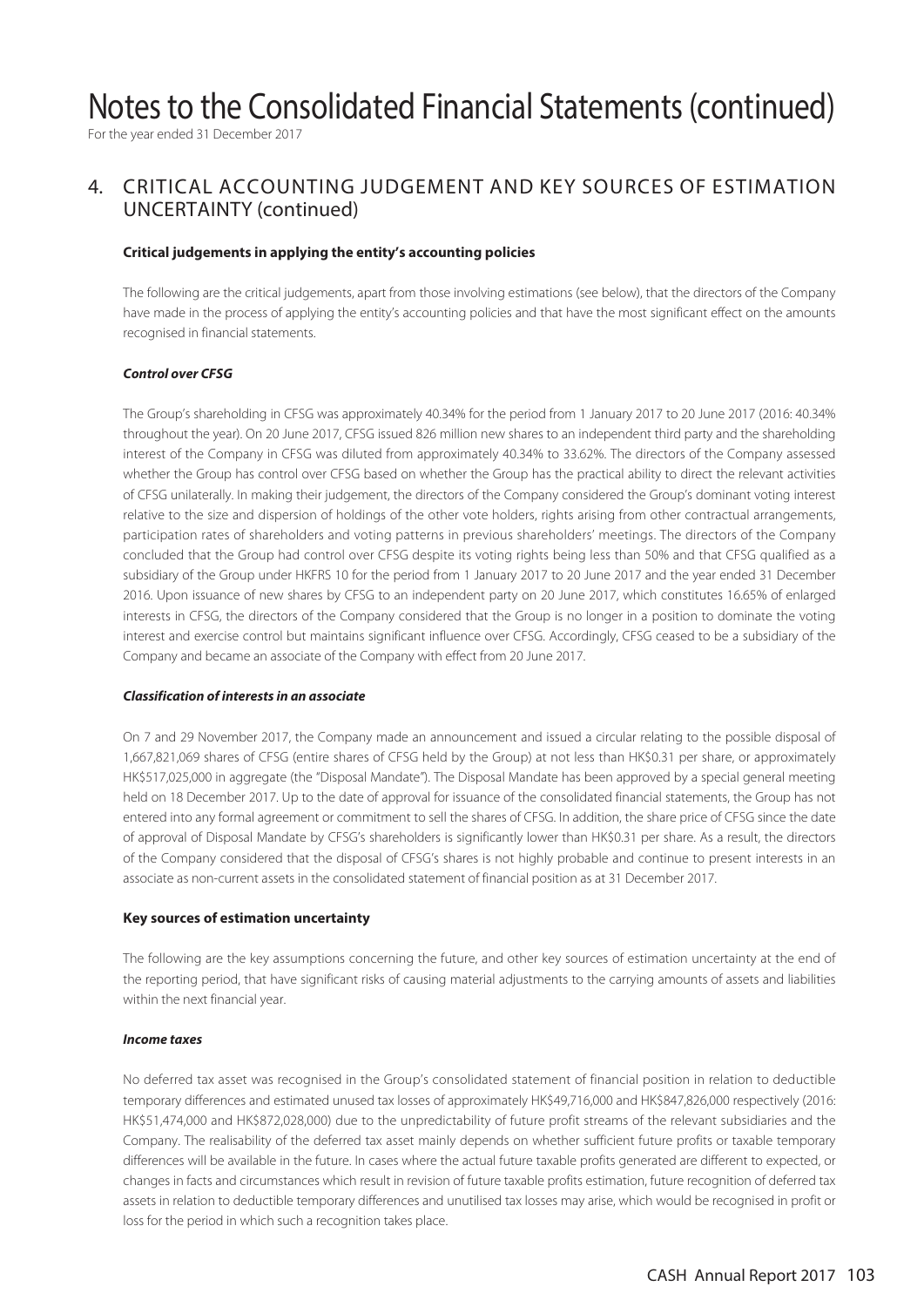For the year ended 31 December 2017

## 4. CRITICAL ACCOUNTING JUDGEMENT AND KEY SOURCES OF ESTIMATION UNCERTAINTY (continued)

### **Key sources of estimation uncertainty (continued)**

### **Estimated impairment of goodwill and intangible assets with indefinite life**

Determining whether goodwill and intangible assets with indefinite life are impaired requires an estimation of recoverable amounts of relevant intangible assets and the respective cash generating units ("CGU") in which the goodwill and intangible assets with indefinite life have been allocated, which is the higher of value in use and fair value less costs of disposal. If there is any indication that an asset may be impaired, recoverable amount shall be estimated for individual asset. If it is not possible to estimate the recoverable amount of the individual asset, the Group shall determine the recoverable amount of the CGU to which the asset belongs. The value in use calculation requires the Group to estimate the future cash flows expected to arise from the assets or CGU and a suitable discount rate in order to calculate the present value. The discount rate reflects current market assessments of time value of money and the risks specific to the asset or CGU for which the future cash flow estimates have not been adjusted. Where the actual future cash flows are less than expected or there is a downward revision of future estimated cash flows due to unfavourable changes in facts and circumstances, a material impairment loss may arise. Details of the recoverable amount calculation of assets or CGU are disclosed in note 21.

## **Impairment assessment of interests in CFSG**

Determining whether interests in CFSG are impaired requires an estimation of the recoverable amount of the interests in CFSG which is the higher of value in use and fair value less costs of disposal. The value in use calculation requires the management of the Group to estimate its share of the present value of the future cash flows expected to be generated by CFSG based on the cash flows from the operations of CFSG, the proceeds on the ultimate disposal of CFSG and a suitable discount rate in order to calculate the present value. The fair value less costs of disposal of CFSG was determined based on the closing price of shares of CFSG listed on the Stock Exchange. Where the value in use or fair value less costs of disposal are less than or more than expected, or upon the management's revision of estimated cash flows for the purpose of determining the value in use due to changes in conditions, facts and circumstances, an additional impairment loss or reversal of impairment loss may arise.

As at 31 December 2017, the carrying amount of the Group's interests in CFSG was approximately HK\$363,585,000 (2016: nil). An impairment loss of approximately HK\$125,760,000 (2016: nil) was recognised in profit or loss during the year. Details of the recoverable amount calculation are disclosed in note 22.

## 5. REVENUE

|                                                                                                   | 2017<br><b>HK\$'000</b> | 2016<br>HK\$'000<br>(Restated) |
|---------------------------------------------------------------------------------------------------|-------------------------|--------------------------------|
| An analysis of the Group's revenue for the year is as follows:                                    |                         |                                |
| Sales of furniture and household goods and electrical appliances,<br>net of discounts and returns | 1,332,015               | 1,440,493                      |
| Online game subscription income and licensing income                                              | 1,026                   | 2,562                          |
|                                                                                                   | 1,333,041               | .443.055                       |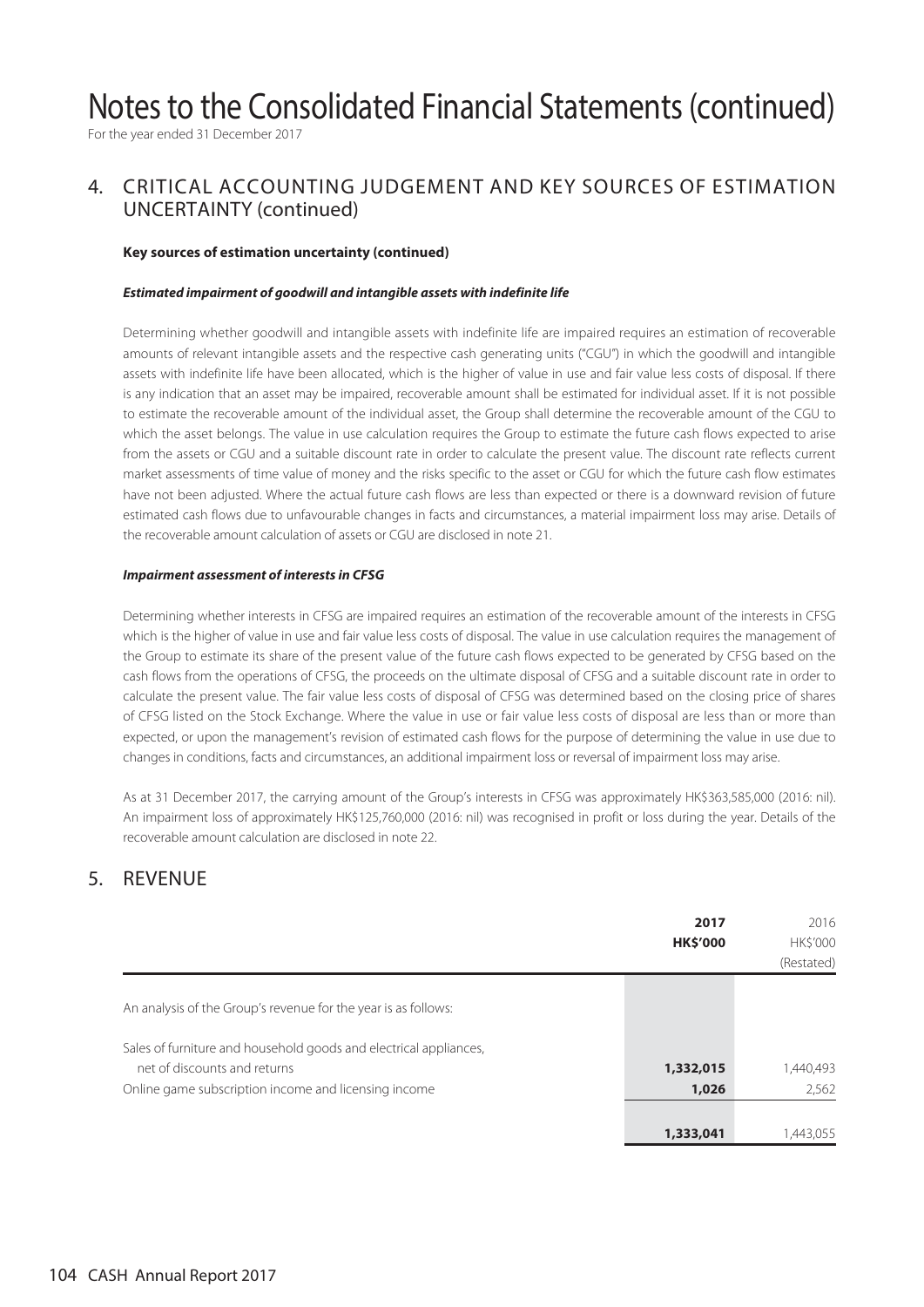For the year ended 31 December 2017

## 6. SEGMENT INFORMATION

## **Segment information**

Information reported to the executive directors of the Company, being the chief operating decision makers, for the purposes of resources allocation and assessment of segment performance focuses on types of goods or services delivered or provided.

Specifically, the Group's operating and reportable segments for continuing operations are as follows:

| Retailing            | Sales of furniture and household goods and electrical appliances                                  |
|----------------------|---------------------------------------------------------------------------------------------------|
| Online game services | Provision of online game services, sales of online game auxiliary products and licensing services |

The financial services segment was discontinued in the current year. The segment information reported does not include any amounts for the discontinued operation, which are described in more detail in note 14. Accordingly, the segment information for the year ended 31 December 2016 has been re-presented.

#### **Segment revenue and results**

The following is an analysis of the Group's revenue and results from continuing operations by operating and reportable segment:

#### **For the year ended 31 December 2017**

|                                                         |                  | Online game     |                     |  |  |
|---------------------------------------------------------|------------------|-----------------|---------------------|--|--|
|                                                         | <b>Retailing</b> | services        | <b>Consolidated</b> |  |  |
|                                                         | <b>HK\$'000</b>  | <b>HK\$'000</b> | <b>HK\$'000</b>     |  |  |
|                                                         |                  |                 |                     |  |  |
| <b>Continuing operations</b>                            |                  |                 |                     |  |  |
| Revenue                                                 | 1,332,015        | 1,026           | 1,333,041           |  |  |
| Segment profit (loss)                                   | 19,367           | (1,936)         | 17,431              |  |  |
| Unallocated other income, gain and losses               |                  |                 | 18,513              |  |  |
| Corporate expenses                                      |                  |                 | (102, 965)          |  |  |
| Share of loss of an associate                           |                  |                 | (2,938)             |  |  |
| Impairment loss recognised on interests in an associate |                  |                 | (125,760)           |  |  |
| Unallocated finance costs                               |                  |                 | (323)               |  |  |
| Loss before taxation                                    |                  |                 | (196, 042)          |  |  |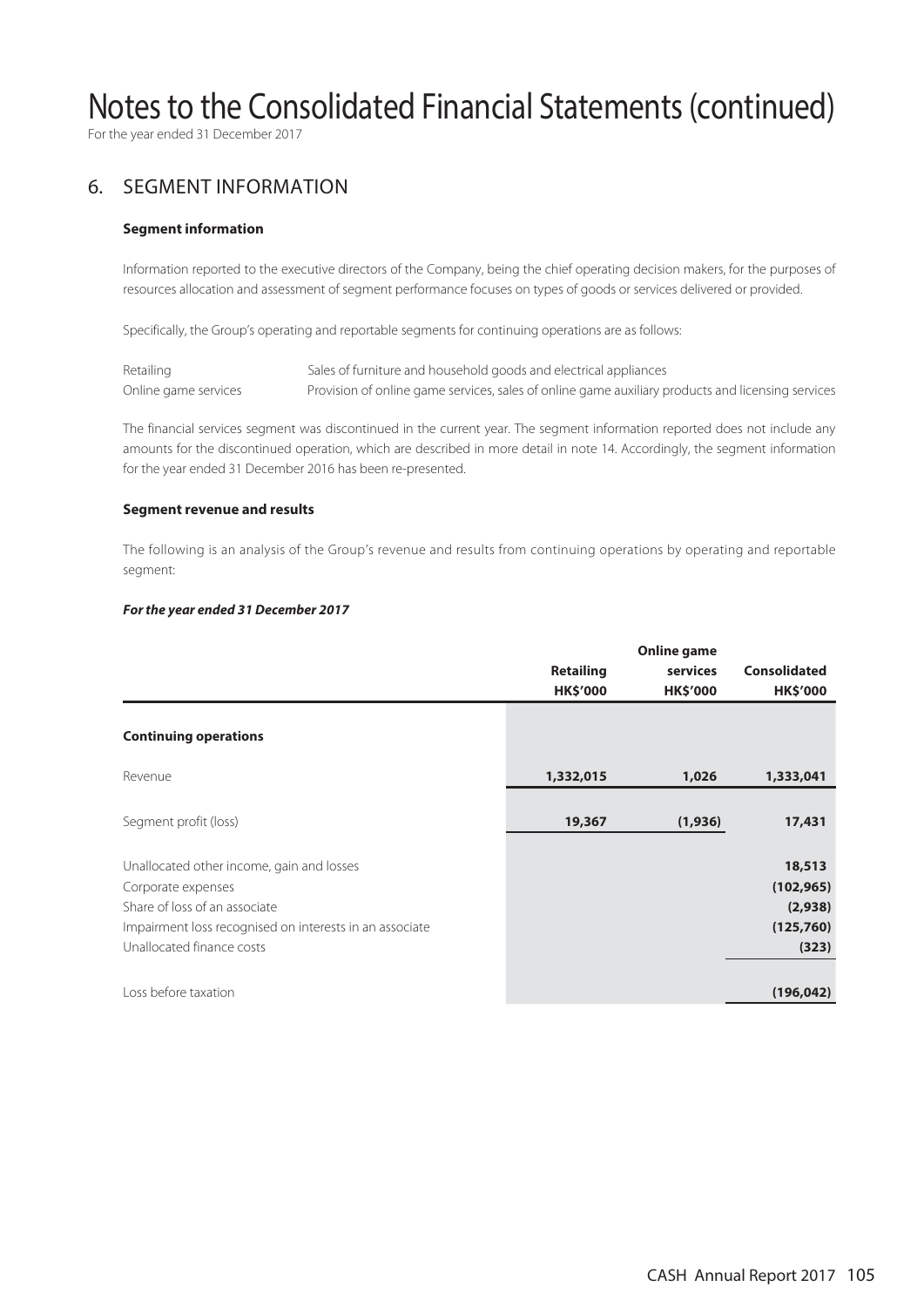For the year ended 31 December 2017

## 6. SEGMENT INFORMATION (continued)

## **Segment revenue and results (continued)**

For the year ended 31 December 2016 (Re-presented)

|                                           | Online game |          |              |
|-------------------------------------------|-------------|----------|--------------|
|                                           | Retailing   | services | Consolidated |
|                                           | HK\$'000    | HK\$'000 | HK\$'000     |
| <b>Continuing operations</b>              |             |          |              |
| Revenue                                   | 1,440,493   | 2,562    | 1,443,055    |
| Segment profit (loss)                     | 34,475      | (1,996)  | 32,479       |
| Unallocated other income, gain and losses |             |          | 78,860       |
| Corporate expenses                        |             |          | (95, 588)    |
| Unallocated finance costs                 |             |          | (209)        |
| Profit before taxation                    |             |          | 15,542       |

All the segment revenue is derived from external customers.

Segment result represents the profit earned/loss incurred by each segment without allocation of certain other income, gain and losses, corporate expenses, share of loss of an associate, impairment loss recognised on interests in an associate and certain finance costs. This is the measure reported to the executive directors for the purposes of resource allocation and performance assessment.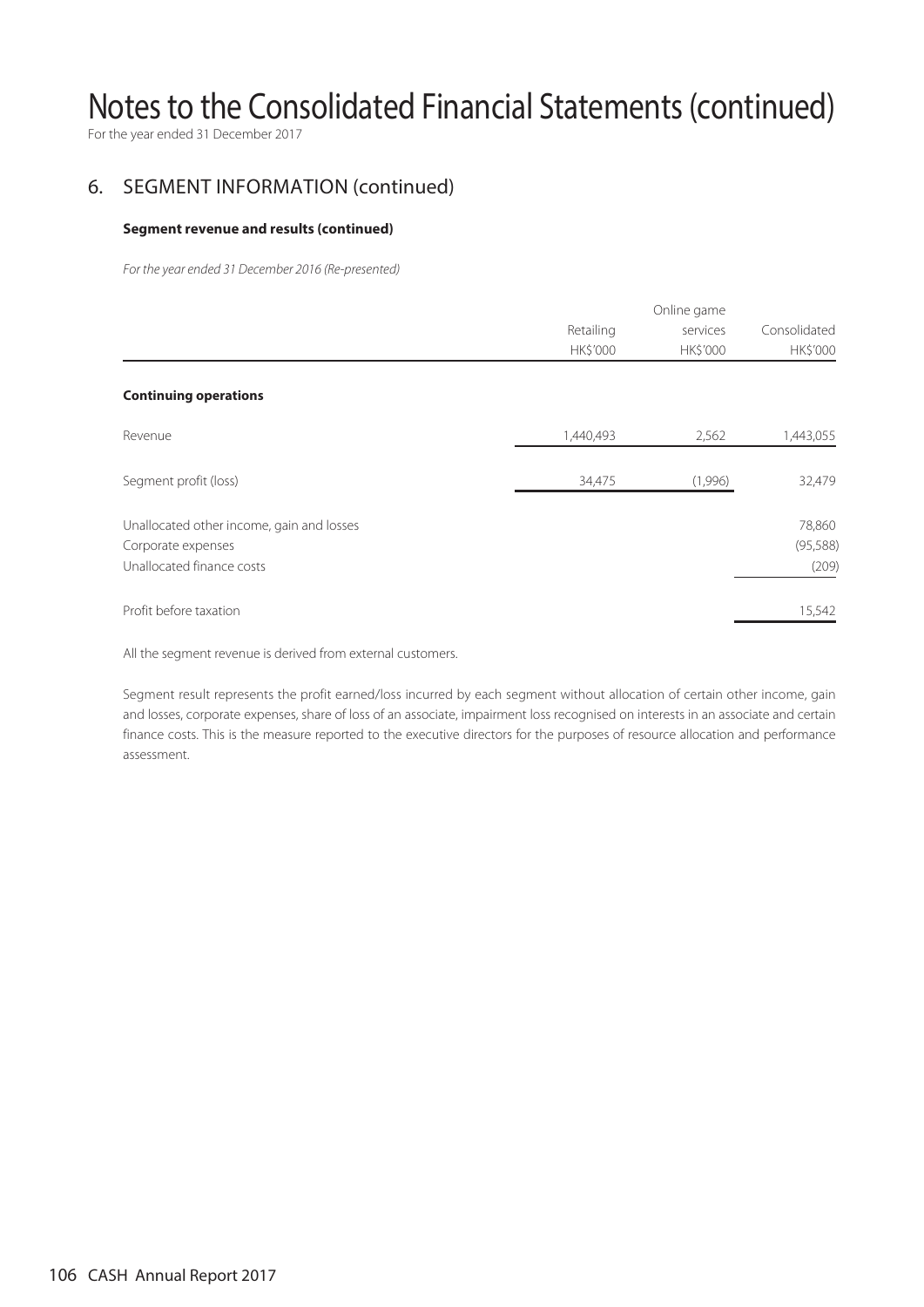For the year ended 31 December 2017

## 6. SEGMENT INFORMATION (continued)

## **Segment assets and liabilities**

The following is an analysis of the Group's assets and liabilities by operating and reportable segment:

### **As at 31 December 2017**

|                                                         | <b>Online game</b> |                 |                     |
|---------------------------------------------------------|--------------------|-----------------|---------------------|
|                                                         | <b>Retailing</b>   | services        | <b>Consolidated</b> |
|                                                         | <b>HK\$'000</b>    | <b>HK\$'000</b> | <b>HK\$'000</b>     |
|                                                         |                    |                 |                     |
| <b>ASSETS</b>                                           |                    |                 |                     |
| Segment assets                                          | 474,491            | 1,939           | 476,430             |
|                                                         |                    |                 |                     |
| Unallocated property and equipment                      |                    |                 | 5,770               |
| Interests in an associate                               |                    |                 | 363,585             |
| Tax recoverable                                         |                    |                 | 3,163               |
| Deferred tax assets                                     |                    |                 | 6,550               |
| Loans receivable                                        |                    |                 | 9,618               |
| Amount due from an associate                            |                    |                 | 1,764               |
| Investments held for trading                            |                    |                 | 11,025              |
| Unallocated prepayments, deposits and other receivables |                    |                 | 104,570             |
| Unallocated bank balances and cash                      |                    |                 | 22,293              |
|                                                         |                    |                 |                     |
| Total assets                                            |                    |                 | 1,004,768           |
|                                                         |                    |                 |                     |
| <b>LIABILITIES</b>                                      |                    |                 |                     |
| Segment liabilities                                     | 452,422            | 3,266           | 455,688             |
|                                                         |                    |                 |                     |
| Unallocated accrued liabilities and other payables      |                    |                 | 45,379              |
| Taxation payable                                        |                    |                 | 13,452              |
| Deferred tax liabilities                                |                    |                 | 6,649               |
| Obligations under finance leases                        |                    |                 | 39                  |
|                                                         |                    |                 |                     |
| <b>Total liabilities</b>                                |                    |                 | 521,207             |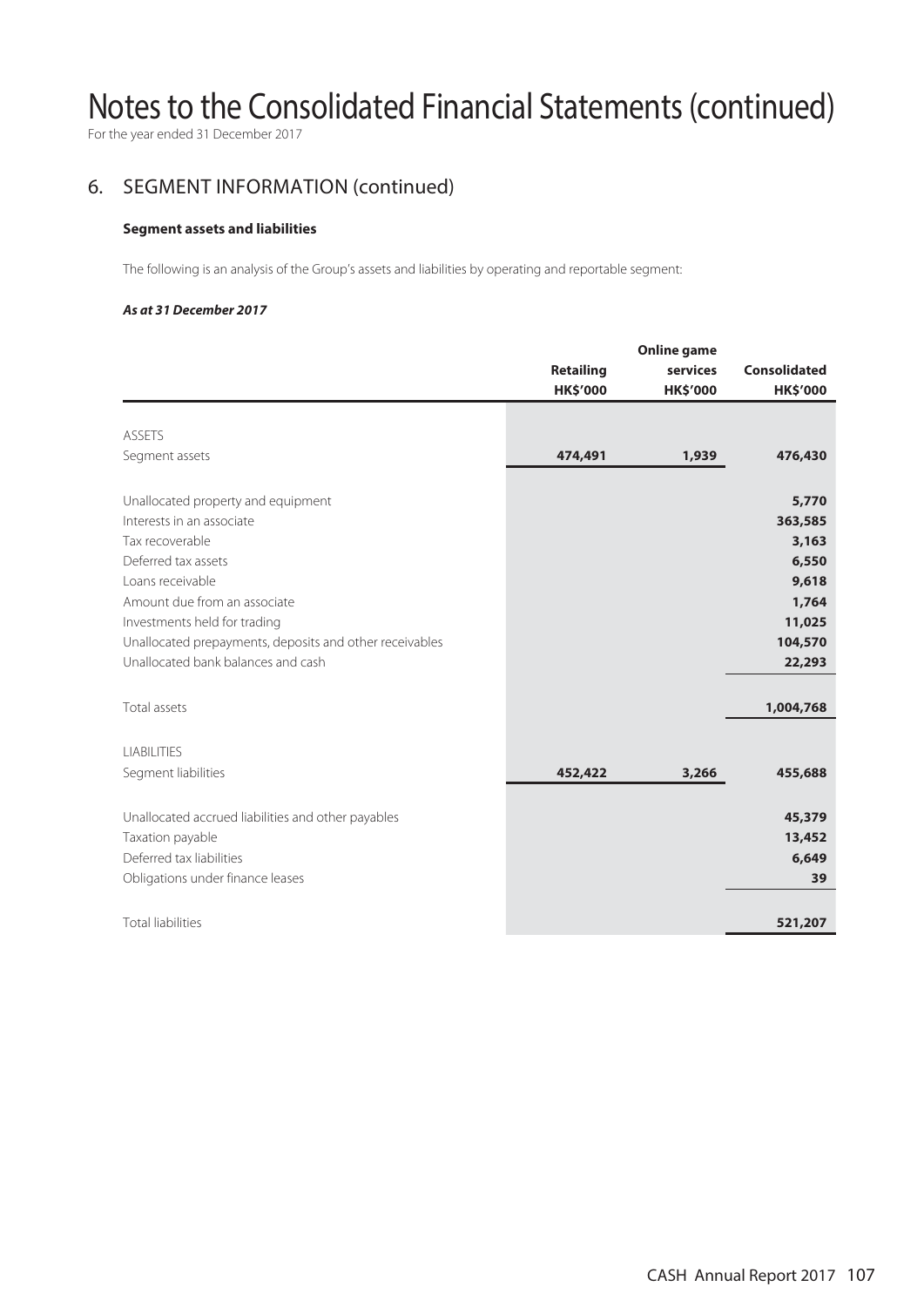For the year ended 31 December 2017

### 6. SEGMENT INFORMATION (continued)

#### **Segment assets and liabilities (continued)**

As at 31 December 2016 (Re-presented)

|                                                         | Retailing | services | Consolidated |
|---------------------------------------------------------|-----------|----------|--------------|
|                                                         | HK\$'000  | HK\$'000 | HK\$'000     |
|                                                         |           |          |              |
| <b>ASSETS</b>                                           |           |          |              |
| Segment assets - continuing operations                  | 491,309   | 2,140    | 493,449      |
| - discontinued operation                                |           |          | 1,704,522    |
| Total segment assets                                    |           |          | 2,197,971    |
| Investment properties                                   |           |          | 16,508       |
| Unallocated property and equipment                      |           |          | 9,224        |
| Available-for-sale financial assets                     |           |          | 8,415        |
| Tax recoverable                                         |           |          | 1,948        |
| Deferred tax assets                                     |           |          | 5,550        |
| Unallocated accounts and loans receivable               |           |          | 169,334      |
| Investments held for trading                            |           |          | 11,591       |
| Unallocated prepayments, deposits and other receivables |           |          | 7,261        |
| Unallocated bank balances and cash                      |           |          | 92,364       |
| Total assets                                            |           |          | 2,520,166    |
| <b>LIABILITIES</b>                                      |           |          |              |
| Segment liabilities - continuing operations             | 450,589   | 3,539    | 454,128      |
| - discontinued operation                                |           |          | 1,155,229    |
| Total segment liabilities                               |           |          | 1,609,357    |
| Unallocated accrued liabilities and other payables      |           |          | 86,360       |
| Taxation payable                                        |           |          | 11,968       |
| Deferred tax liabilities                                |           |          | 6,649        |
| Obligations under finance leases                        |           |          | 642          |
| Unallocated borrowings                                  |           |          | 50,000       |
| <b>Total liabilities</b>                                |           |          | 1,764,976    |

For the purposes of monitoring segment performances and allocating resources between segments:

- all assets are allocated to the reportable and operating segment other than certain property and equipment, investment properties, available for-sale financial assets, interests in an associate, tax recoverable, deferred tax assets, certain accounts and loans receivable, investments held for trading, amount due from an associate, certain prepayments, deposits and other receivables and certain bank balances and cash; and
- all liabilities are allocated to reportable and operating segment other than certain accrued liabilities and other payables, taxation payable, deferred tax liabilities, obligations under finance leases and certain borrowings.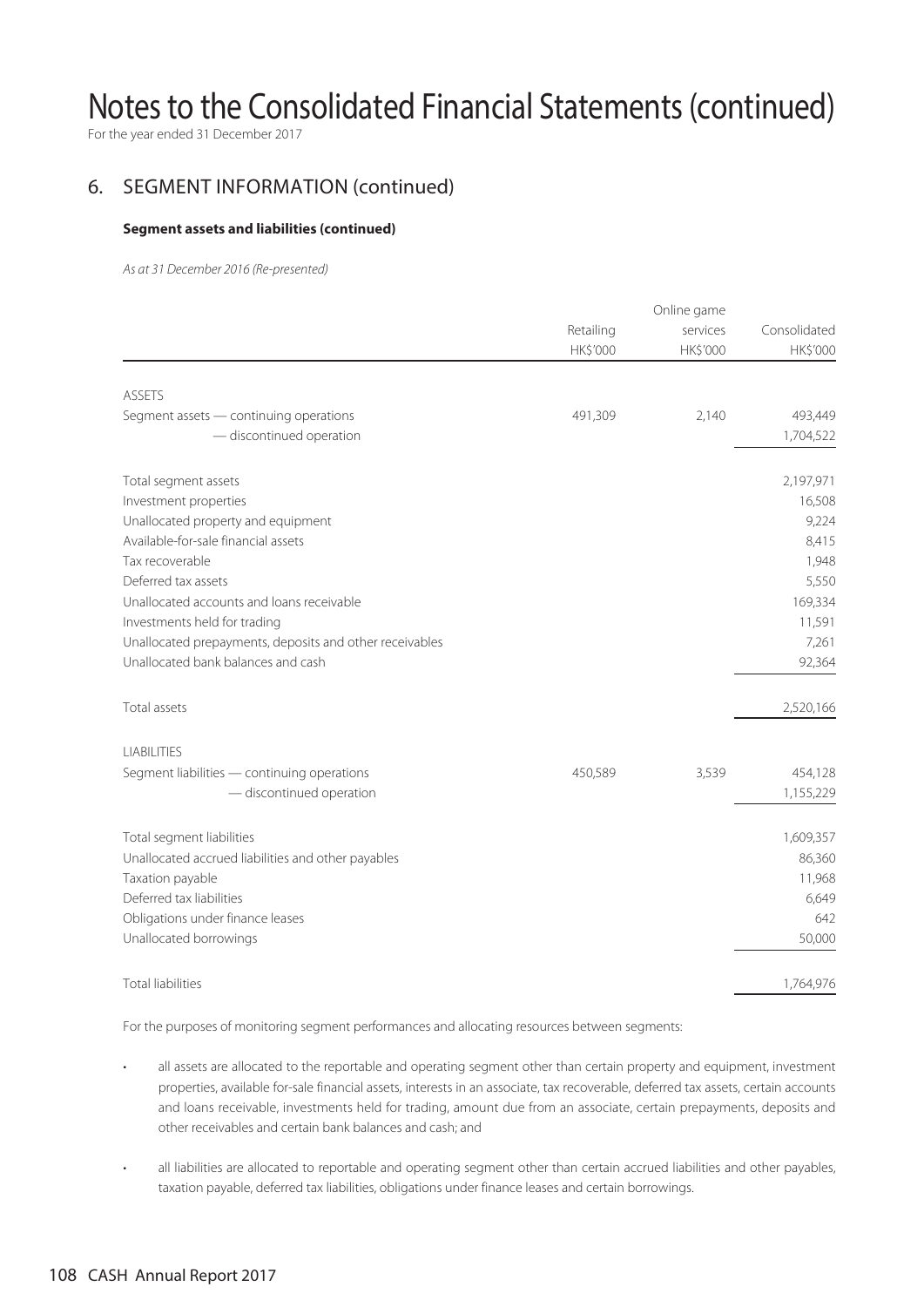For the year ended 31 December 2017

### 6. SEGMENT INFORMATION (continued)

### **Other segment information**

#### **For the year ended 31 December 2017**

|                                           | <b>Retailing</b> | services        | <b>Unallocated</b> | <b>Total</b>    |
|-------------------------------------------|------------------|-----------------|--------------------|-----------------|
|                                           | <b>HK\$'000</b>  | <b>HK\$'000</b> | <b>HK\$'000</b>    | <b>HK\$'000</b> |
|                                           |                  |                 |                    |                 |
| <b>Continuing operations</b>              |                  |                 |                    |                 |
|                                           |                  |                 |                    |                 |
| Amounts included in the measure of        |                  |                 |                    |                 |
| segment profit or loss or segment assets: |                  |                 |                    |                 |
|                                           |                  |                 |                    |                 |
| Additions of property and equipment       | 15,490           |                 | 64                 | 15,554          |
| Interest income                           | 271              | $\overline{2}$  | 28                 | 301             |
| Depreciation of property and equipment    | 19,693           | 9               | 3,139              | 22,841          |
| Finance costs                             | 6,762            |                 | 323                | 7,085           |
| Net gain on investments held for trading  |                  |                 | 13,223             | 13,223          |
| Write-down on inventories                 | 4,873            |                 |                    | 4,873           |
| Loss on disposal/write-off of             |                  |                 |                    |                 |
| property and equipment                    | 351              |                 |                    | 351             |

For the year ended 31 December 2016 (Re-presented)

|                                           | Retailing       | services | Unallocated     | Total    |
|-------------------------------------------|-----------------|----------|-----------------|----------|
|                                           | <b>HK\$'000</b> | HK\$'000 | <b>HK\$'000</b> | HK\$'000 |
| <b>Continuing operations</b>              |                 |          |                 |          |
| Amounts included in the measure of        |                 |          |                 |          |
| segment profit or loss or segment assets: |                 |          |                 |          |
| Additions of property and equipment       | 13,640          |          | 490             | 14,130   |
| Interest income                           | 227             |          | 359             | 586      |
| Depreciation of property and equipment    | 22,625          | 43       | 3,432           | 26,100   |
| Finance costs                             | 6,292           |          | 209             | 6,501    |
| Net gain on investments held for trading  |                 |          | 83,869          | 83,869   |
| Write-down on inventories                 | 4,540           |          |                 | 4,540    |
| Loss (gain) on disposal/write-off of      |                 |          |                 |          |
| property and equipment                    | 1,930           |          | (37)            | 1,893    |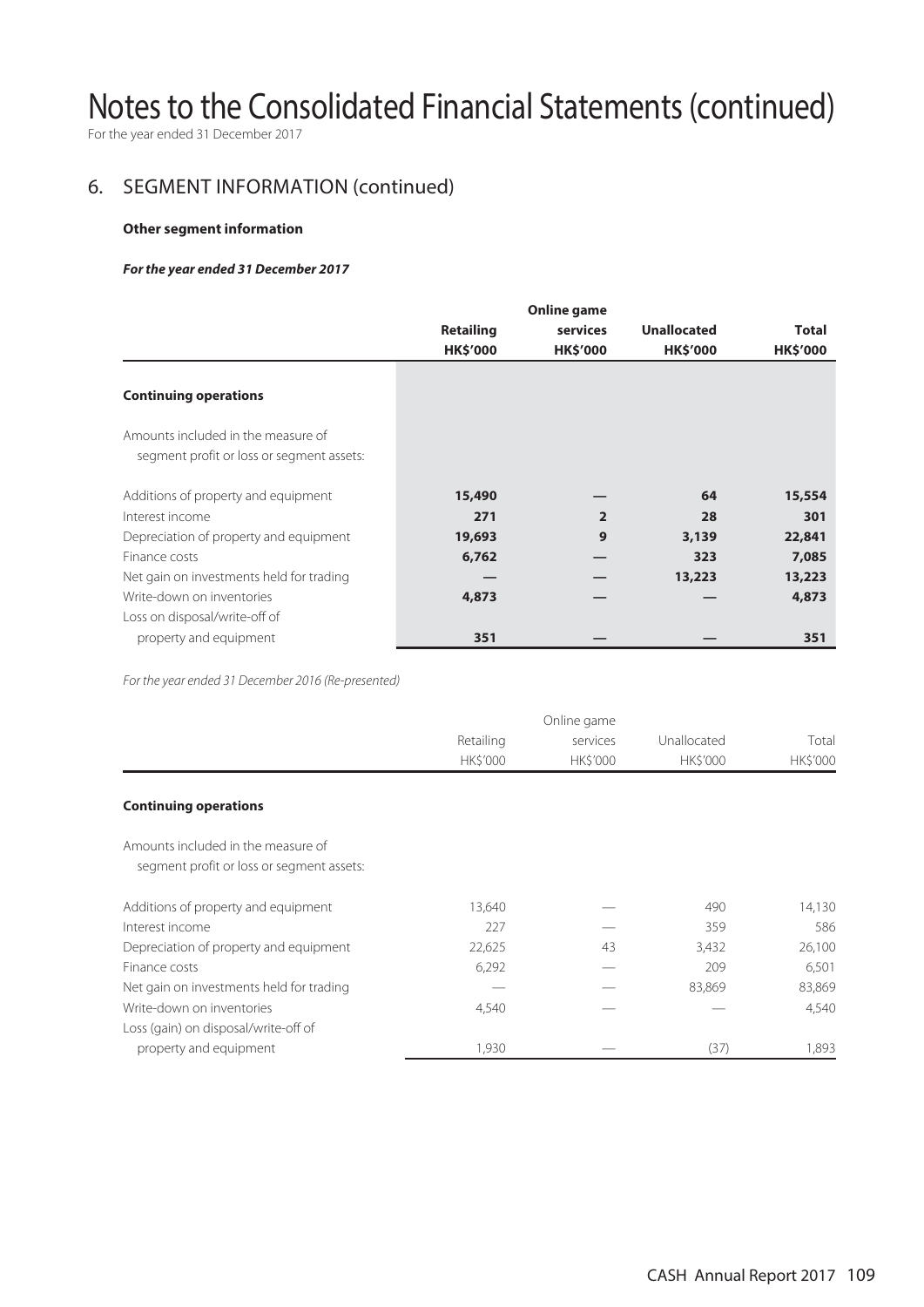For the year ended 31 December 2017

### 6. SEGMENT INFORMATION (continued)

#### **Revenue from major products and services**

The following is an analysis of the Group's revenue from continuing operations from its major products and services:

|                                                                                                              | 2017<br><b>HK\$'000</b>       | 2016<br>HK\$'000<br>(Restated) |
|--------------------------------------------------------------------------------------------------------------|-------------------------------|--------------------------------|
| <b>Continuing operations</b>                                                                                 |                               |                                |
| Sales of furniture and household goods<br>Sales of electrical appliances<br>Income from online game services | 1,196,572<br>135,443<br>1,026 | 1,276,098<br>164,395<br>2,562  |
|                                                                                                              | 1,333,041                     | 1,443,055                      |

#### **Geographical information**

The Group's operations are located in Hong Kong and the People's Republic of China ("PRC").

The Group's segment revenue from external customers determined based on location of the group entities' operations and information about its non-current assets (excluding those relating to discontinued operation and deferred tax assets) by geographical location of the assets are detailed below:

|                              |                 | <b>Revenue</b> |                 | <b>Non-current assets</b> |
|------------------------------|-----------------|----------------|-----------------|---------------------------|
|                              | 2017            | 2016           | 2017            | 2016                      |
|                              | <b>HK\$'000</b> | <b>HKS'000</b> | <b>HK\$'000</b> | HK\$'000                  |
|                              |                 | (Restated)     |                 | (Restated)                |
|                              |                 |                |                 |                           |
| <b>Continuing operations</b> |                 |                |                 |                           |
| Hong Kong                    | 1,332,007       | 1,440,470      | 519,934         | 191,022                   |
| <b>PRC</b>                   | 1,034           | 2,585          | 566             | 528                       |
|                              |                 |                |                 |                           |
|                              | 1,333,041       | 1,443,055      | 520,500         | 191,550                   |

No customers individually contributed over 10% of the Group's revenue during both years.

### 7. OTHER INCOME

|                                                    | 2017<br><b>HK\$'000</b> | 2016<br>HK\$'000<br>(Restated) |
|----------------------------------------------------|-------------------------|--------------------------------|
| <b>Continuing operations</b>                       |                         |                                |
| Dividends from listed investments held for trading | 798                     | 529                            |
| Interest income                                    | 301                     | 586                            |
| Sundry income                                      | 9,404                   | 7,179                          |
|                                                    | 10,503                  | 8,294                          |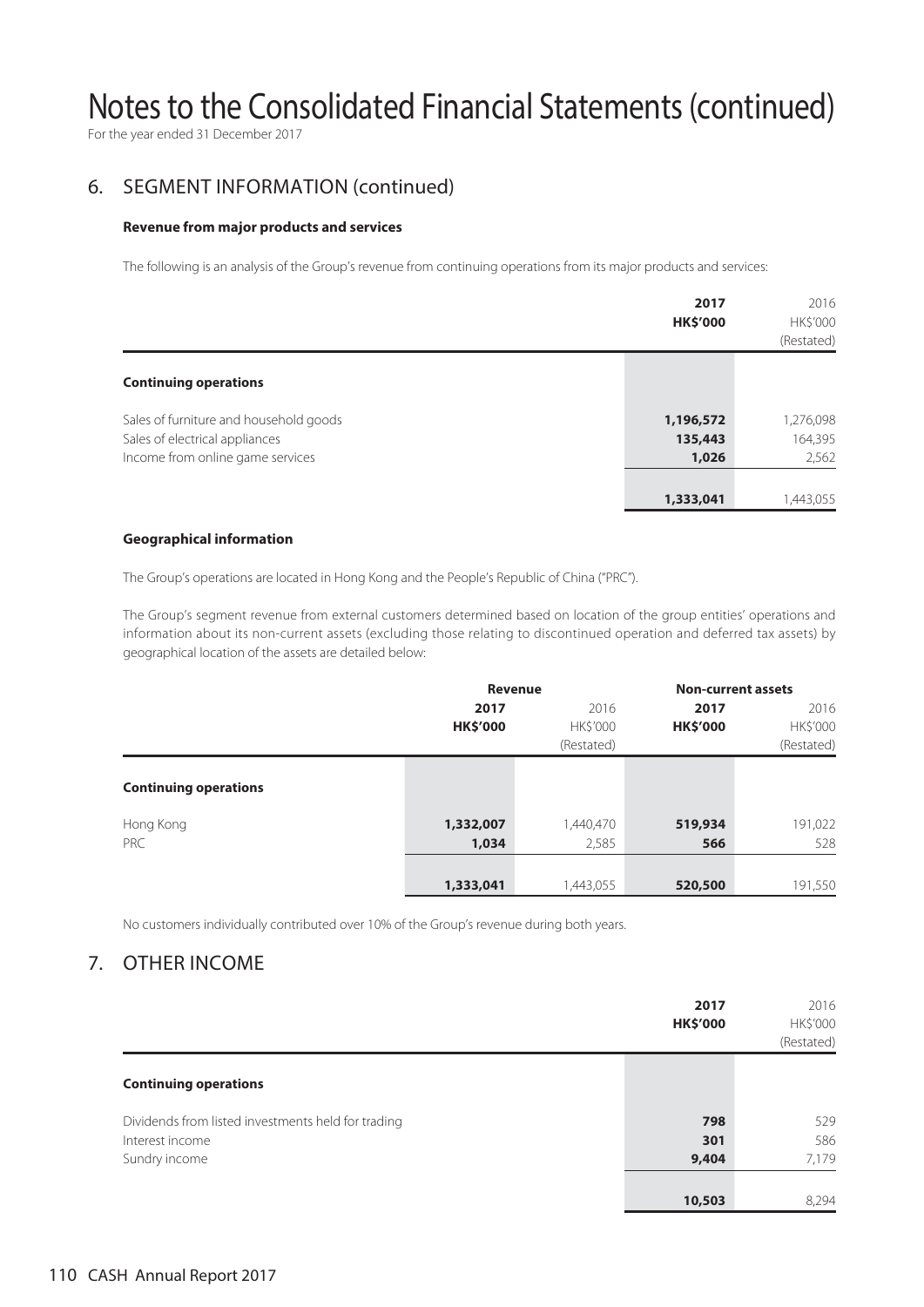For the year ended 31 December 2017

## 8. OTHER GAINS AND LOSSES

|                                                                                          | 2017<br><b>HK\$'000</b> | 2016<br>HK\$'000<br>(Restated) |
|------------------------------------------------------------------------------------------|-------------------------|--------------------------------|
| <b>Continuing operations</b>                                                             |                         |                                |
| Net gain on investments held for trading                                                 | 13,223                  | 83,869                         |
| Loss on disposal/write-off of property and equipment<br>Net foreign exchange gain (loss) | (351)<br>1,587          | (1,893)<br>(7, 549)            |
|                                                                                          | 14,459                  | 74,427                         |

### 9. SALARIES, ALLOWANCES AND RELATED BENEFITS

|                                                                                                                                                 | 2017<br><b>HK\$'000</b> | 2016<br>HK\$'000<br>(Restated) |
|-------------------------------------------------------------------------------------------------------------------------------------------------|-------------------------|--------------------------------|
| <b>Continuing operations</b>                                                                                                                    |                         |                                |
| Salaries, allowances and related benefits represent the amounts paid and payable to the<br>directors of the Company and employees comprises of: |                         |                                |
| Salaries and allowances                                                                                                                         | 203,702                 | 170,518                        |
| Sales commission                                                                                                                                | 28,965                  | 33,142                         |
| Contributions to retirement benefits schemes                                                                                                    | 10,220                  | 8.954                          |
| Share-based payments                                                                                                                            | 761                     | 854                            |
|                                                                                                                                                 | 243,648                 | 213,468                        |

### 10. FINANCE COSTS

|                                                  | 2017<br><b>HK\$'000</b> | 2016<br>HK\$'000<br>(Restated) |
|--------------------------------------------------|-------------------------|--------------------------------|
| <b>Continuing operations</b>                     |                         |                                |
| Interest on:<br>- Bank overdrafts and borrowings | 7,073                   | 6,479                          |
| - Finance lease                                  | 12                      | 22                             |
|                                                  | 7,085                   | 6,501                          |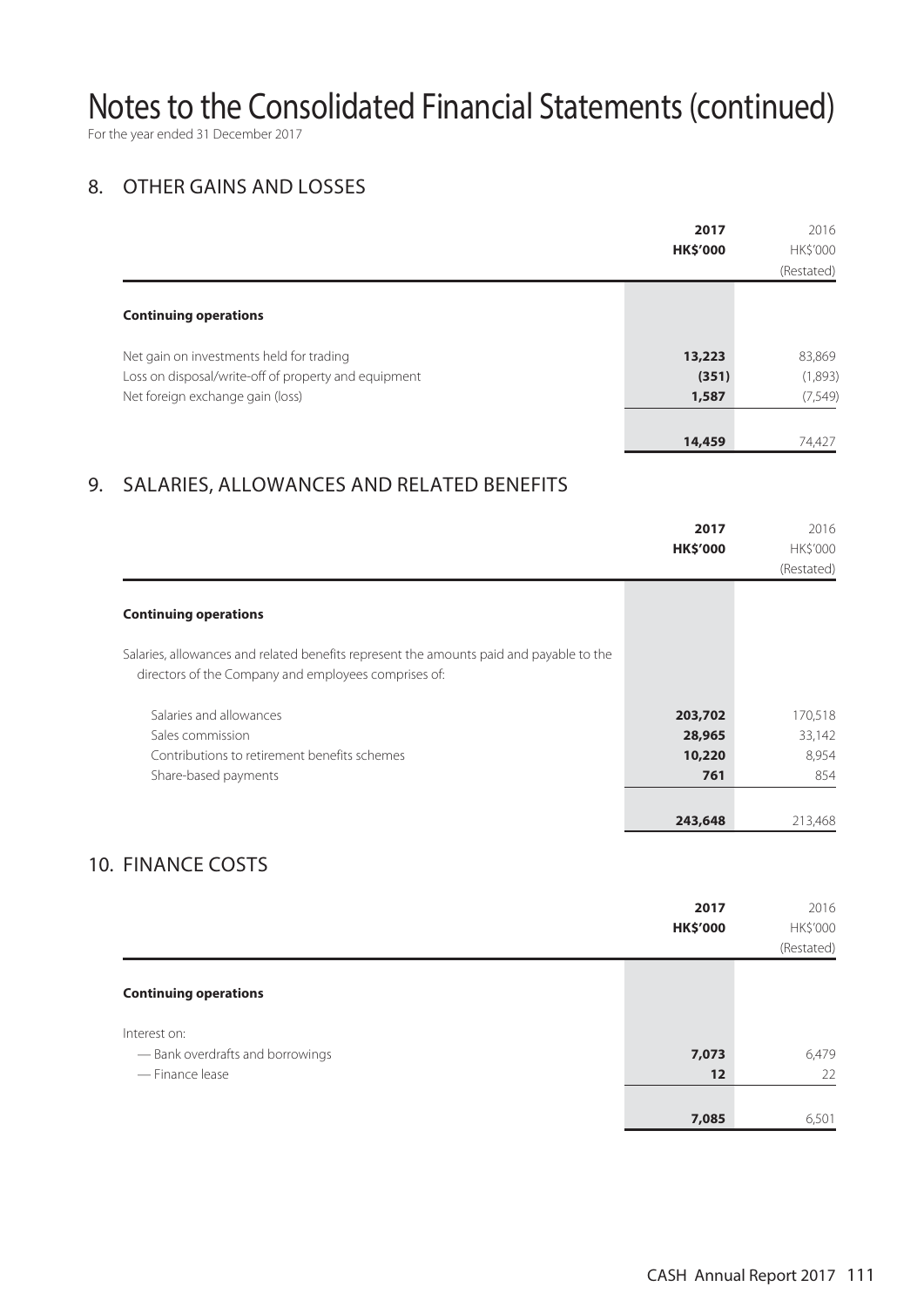For the year ended 31 December 2017

## 11. DIRECTORS', CHIEF EXECUTIVE'S AND EMPLOYEES' REMUNERATION

#### **Directors' and chief executive's remuneration**

Directors' and Chief Executive's remuneration for the year, disclosed pursuant to the applicable Listing Rules and Hong Kong Companies Ordinance, is as follows:

|                                            | <b>Executive directors</b>                                        |                                                     |                                                     |                                                  | Independent non-executive directors               |                                              |                                           |                                            |                                 |
|--------------------------------------------|-------------------------------------------------------------------|-----------------------------------------------------|-----------------------------------------------------|--------------------------------------------------|---------------------------------------------------|----------------------------------------------|-------------------------------------------|--------------------------------------------|---------------------------------|
|                                            | Kwan<br>Pak Hoo<br><b>Bankee</b><br><b>HK\$'000</b><br>(Note (1)) | Law<br>Ping Wah<br><b>Bernard</b><br><b>HKS'000</b> | Kwok<br>Lai Ling<br><b>Elaine</b><br><b>HKS'000</b> | Law<br>Ka Kin<br><b>Eugene</b><br><b>HKS'000</b> | Ng Hin<br>Sing<br><b>Derek</b><br><b>HK\$'000</b> | Leung<br>Ka Kui<br>Johnny<br><b>HK\$'000</b> | Chan<br><b>Hak Sin</b><br><b>HK\$'000</b> | Wong<br><b>Chuk Yan</b><br><b>HK\$'000</b> | <b>Total</b><br><b>HK\$'000</b> |
|                                            |                                                                   |                                                     |                                                     |                                                  |                                                   |                                              |                                           |                                            |                                 |
| 2017                                       |                                                                   |                                                     |                                                     |                                                  |                                                   |                                              |                                           |                                            |                                 |
| Fee                                        |                                                                   |                                                     |                                                     |                                                  |                                                   | 150                                          | 150                                       |                                            | 300                             |
| Other remuneration:                        |                                                                   |                                                     |                                                     |                                                  |                                                   |                                              |                                           |                                            |                                 |
| Salaries and allowances                    | 1,728                                                             | 1,128                                               | 2,160                                               | 2,928                                            | 1,620                                             |                                              |                                           |                                            | 9,564                           |
| Performance related bonuses                | 2,000                                                             | 1,000                                               | 400                                                 | 500                                              | 400                                               | —                                            |                                           | $\qquad \qquad -$                          | 4,300                           |
| Contributions to retirement benefit scheme | 73                                                                | 56                                                  | 108                                                 | 120                                              | 81                                                |                                              |                                           | —                                          | 438                             |
| Total remuneration                         | 3,801                                                             | 2,184                                               | 2,668                                               | 3,548                                            | 2,101                                             | 150                                          | 150                                       |                                            | 14,602                          |

Note:

(1) Mr Kwan Pak Hoo Bankee is also the Company's chief executive and his remunerations disclosed above include those for services rendered by him as chief executive.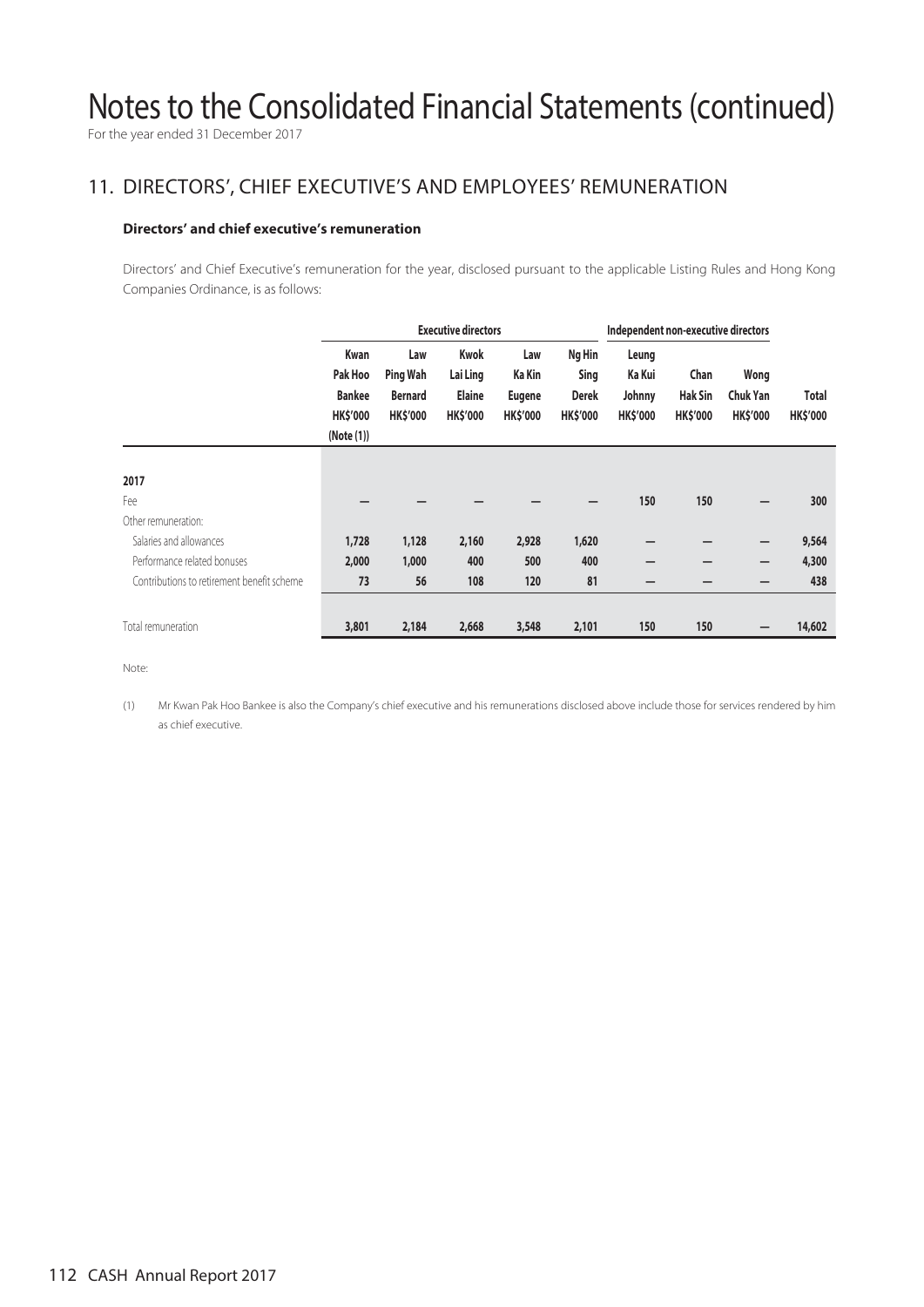For the year ended 31 December 2017

### 11. DIRECTORS', CHIEF EXECUTIVE'S AND EMPLOYEES' REMUNERATION (continued)

### **Directors' and chief executive's remuneration (continued)**

|                                            |                                             | Executive directors                    |                                              |                                     |                                            | Independent non-executive directors   |                             |                              |                   |
|--------------------------------------------|---------------------------------------------|----------------------------------------|----------------------------------------------|-------------------------------------|--------------------------------------------|---------------------------------------|-----------------------------|------------------------------|-------------------|
|                                            | Kwan<br>Pak Hoo<br>Bankee<br><b>HKS'000</b> | Law<br>Ping Wah<br>Bernard<br>HK\$'000 | Kwok<br>Lai Ling<br>Elaine<br><b>HKS'000</b> | Law<br>Ka Kin<br>Eugene<br>HK\$'000 | Ng Hin<br>Sing<br><b>Derek</b><br>HK\$'000 | Leung<br>Ka Kui<br>Johnny<br>HK\$'000 | Chan<br>Hak Sin<br>HK\$'000 | Wong<br>Chuk Yan<br>HK\$'000 | Total<br>HK\$'000 |
|                                            | (Note (1))                                  |                                        | (Note (2))                                   |                                     |                                            |                                       |                             |                              |                   |
| 2016                                       |                                             |                                        |                                              |                                     |                                            |                                       |                             |                              |                   |
| Fee                                        |                                             |                                        |                                              |                                     |                                            | 150                                   | 150                         |                              | 300               |
| Other remuneration:                        |                                             |                                        |                                              |                                     |                                            |                                       |                             |                              |                   |
| Salaries and allowances                    | 1,791                                       | 1,488                                  | 764                                          | 2,858                               | 1,470                                      |                                       |                             |                              | 8,371             |
| Performance related bonuses                | -                                           | -                                      | -                                            | 460                                 | 260                                        |                                       |                             |                              | 720               |
| Contributions to retirement benefit scheme | 90                                          | 74                                     | 38                                           | 120                                 | 77                                         |                                       |                             |                              | 399               |
| Total remuneration                         | 1,881                                       | 1,562                                  | 802                                          | 3,438                               | 1,807                                      | 150                                   | 150                         |                              | 9,790             |

Notes:

(1) Mr Kwan Pak Hoo Bankee is also the Company's chief executive and his remunerations disclosed above include those for services rendered by him as chief executive.

(2) Ms Kwok Lai Ling Elaine was appointed as director of the Company on 23 August 2016.

The emoluments of executive directors are for their services in connection with the management of the affairs of the Company and the Group. The emoluments of independent non-executive directors are mainly for their services as directors of the Company.

During both years, no remuneration was paid by the Group to the directors of the Company as an inducement to join or upon joining the Group or as compensation for loss of office. There was no arrangement under which a director or the chief executive waived or agreed to waive any remuneration during the year.

The performance related bonuses (if any) of executive directors are based on the review and recommendation from the remuneration committee of the Company with reference to the performance in discharging their duties and responsibilities within the Group, the Group's performance and prevailing market situation.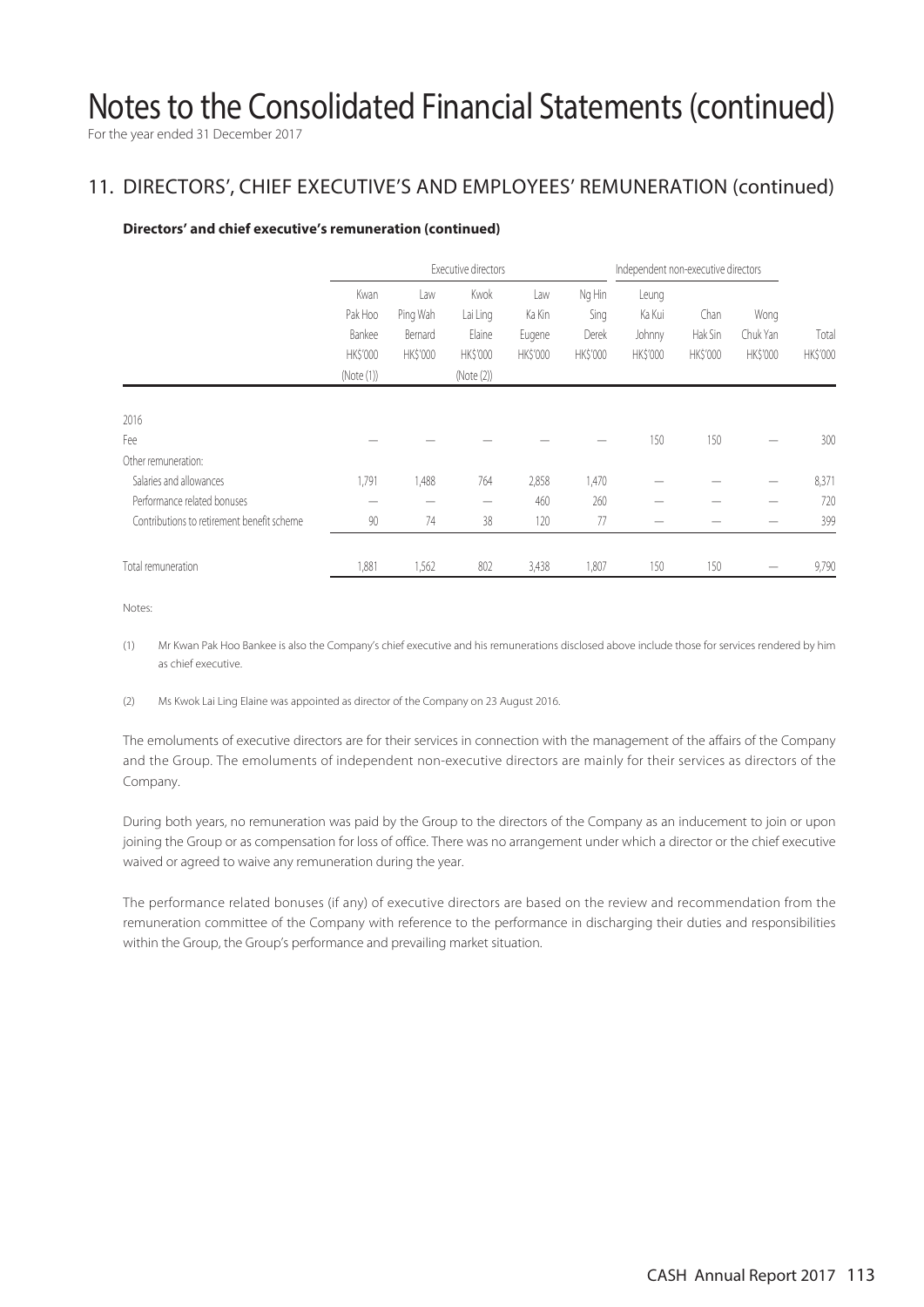For the year ended 31 December 2017

### 11. DIRECTORS', CHIEF EXECUTIVE'S AND EMPLOYEES' REMUNERATION (continued)

#### **Employees' remuneration**

The five highest paid employees of the Group during the year included five directors (2016: two directors), details of whose remuneration are set out in the disclosures above. Details of the remuneration for the year of the remaining nil (2016: three) highest paid employees who are neither a director nor chief executive of the Company are as follows:

|                                            | 2017            | 2016     |
|--------------------------------------------|-----------------|----------|
|                                            | <b>HK\$'000</b> | HK\$'000 |
|                                            |                 |          |
| Salaries and allowances                    |                 | 4,110    |
| Contributions to retirement benefit scheme |                 | 282      |
| Performance related bonuses (Note)         |                 | 1,294    |
|                                            |                 |          |
|                                            |                 | 5,686    |
|                                            |                 |          |

Note: The performance related bonuses are based on the performance of individuals and market trends.

The number of the highest paid employees who are not the directors of the Company whose remuneration fell within the following bands is as follows:

|                                |      | <b>Number of Employees</b> |  |
|--------------------------------|------|----------------------------|--|
|                                | 2017 | 2016                       |  |
|                                |      |                            |  |
| HK\$1,500,001 to HK\$2,000,000 |      |                            |  |
| HK\$2,000,001 to HK\$2,500,000 |      |                            |  |

### 12. INCOME TAX EXPENSE

|                                         | 2017<br><b>HK\$'000</b> | 2016<br>HK\$'000<br>(Restated) |
|-----------------------------------------|-------------------------|--------------------------------|
| <b>Continuing operations</b>            |                         |                                |
| Current tax:<br>- Hong Kong Profits Tax | 4,150                   | 6,700                          |
| Under(over)provision in prior years     | 565                     | (753)                          |
| Deferred tax (credit) charge            | (1,000)                 | 650                            |
|                                         | 3,715                   | 6,597                          |

Hong Kong Profits Tax is calculated at 16.5% of the estimated assessable profit for both years.

Under the Law of the People's Republic of China on Enterprise Income Tax ("EIT Law") and Implementation Regulation of the EIT Law, the tax rate of the PRC subsidiaries is 25% from 1 January 2008 onwards. No provision for the PRC income tax has been made as they incurred tax losses in both years.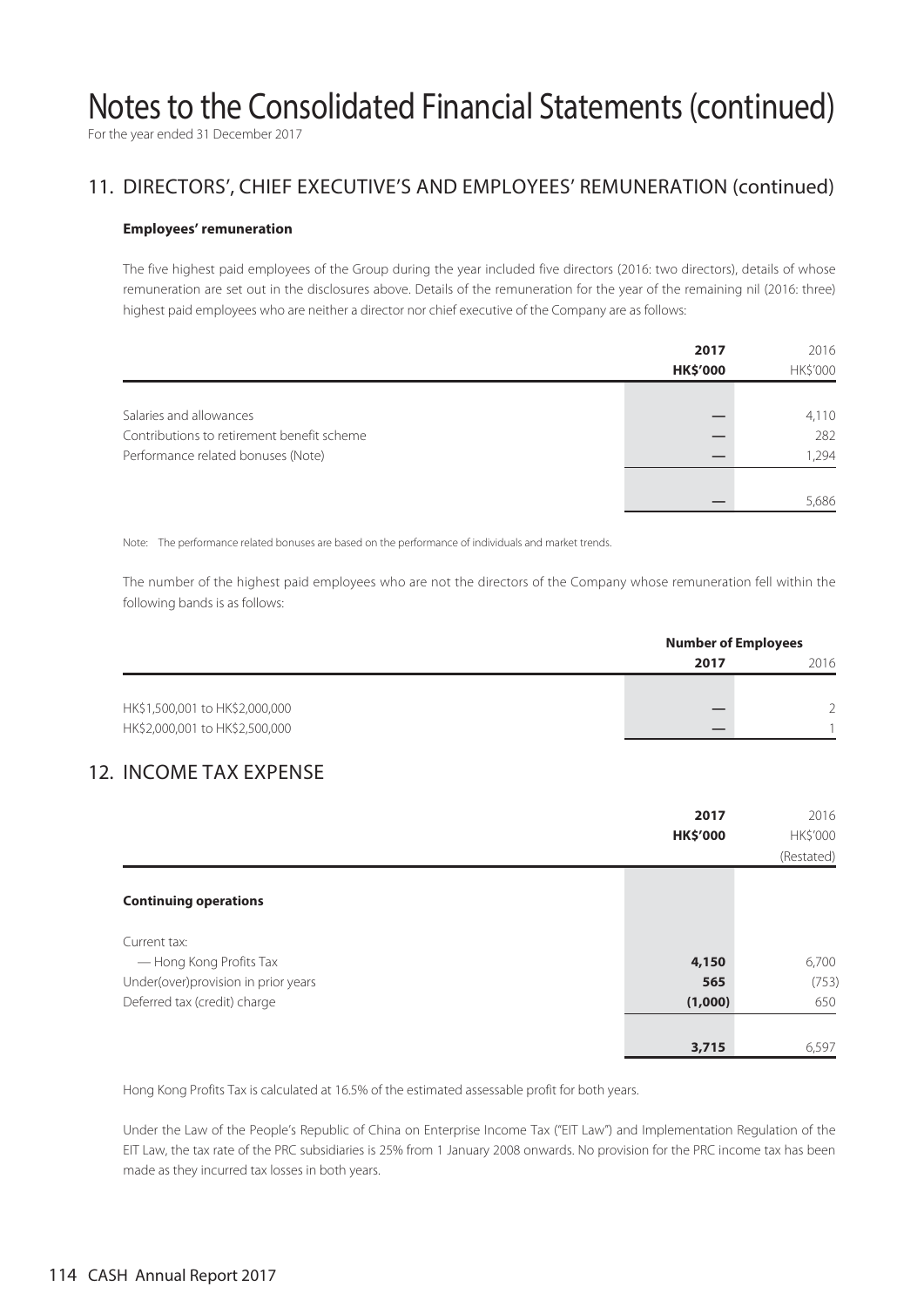For the year ended 31 December 2017

## 12. INCOME TAX EXPENSE (continued)

The income tax expense for the year can be reconciled to the (loss) profit before taxation from continuing operations per the consolidated statement of profit or loss and other comprehensive income as follows:

|                                                                                        | 2017            | 2016       |
|----------------------------------------------------------------------------------------|-----------------|------------|
|                                                                                        | <b>HK\$'000</b> | HK\$'000   |
|                                                                                        |                 | (Restated) |
|                                                                                        |                 |            |
| (Loss) profit before taxation from continuing operations                               | (196, 042)      | 15,542     |
|                                                                                        |                 |            |
| Tax at domestic income tax rate of 16.5% (2016: 16.5%)                                 | (32, 347)       | 2,564      |
| Tax effect of share of loss of an associate                                            | 485             |            |
| Under(over) provision in prior years                                                   | 565             | (753)      |
| Tax effect of expenses not deductible for tax purpose                                  | 31,797          | 13,242     |
| Tax effect of income not taxable for tax purpose                                       | (4,702)         | (12, 388)  |
| Tax effect of deductible temporary difference not recognised                           | 464             | 522        |
| Tax effect of utilisation of deductible temporary difference previously not recognised | (754)           |            |
| Tax effect of estimated tax losses not recognised                                      | 8,559           | 5,195      |
| Tax effect of utilisation of estimated tax losses previously not recognised            | (312)           | (2,071)    |
| Others                                                                                 | (40)            | 286        |
|                                                                                        |                 |            |
| Income tax expense                                                                     | 3,715           | 6,597      |

The following are the major deferred tax assets and liabilities recognised and the movements thereon during the current and prior years:

#### **Deferred tax assets**

|                                       | <b>Decelerated</b><br>tax depreciation |
|---------------------------------------|----------------------------------------|
|                                       | HK\$'000                               |
| At 1 January 2016                     | 6,200                                  |
| Charge to profit or loss for the year | (650)                                  |
| At 31 December 2016                   | 5,550                                  |
| Credit to profit or loss for the year | 1,000                                  |
| At 31 December 2017                   | 6,550                                  |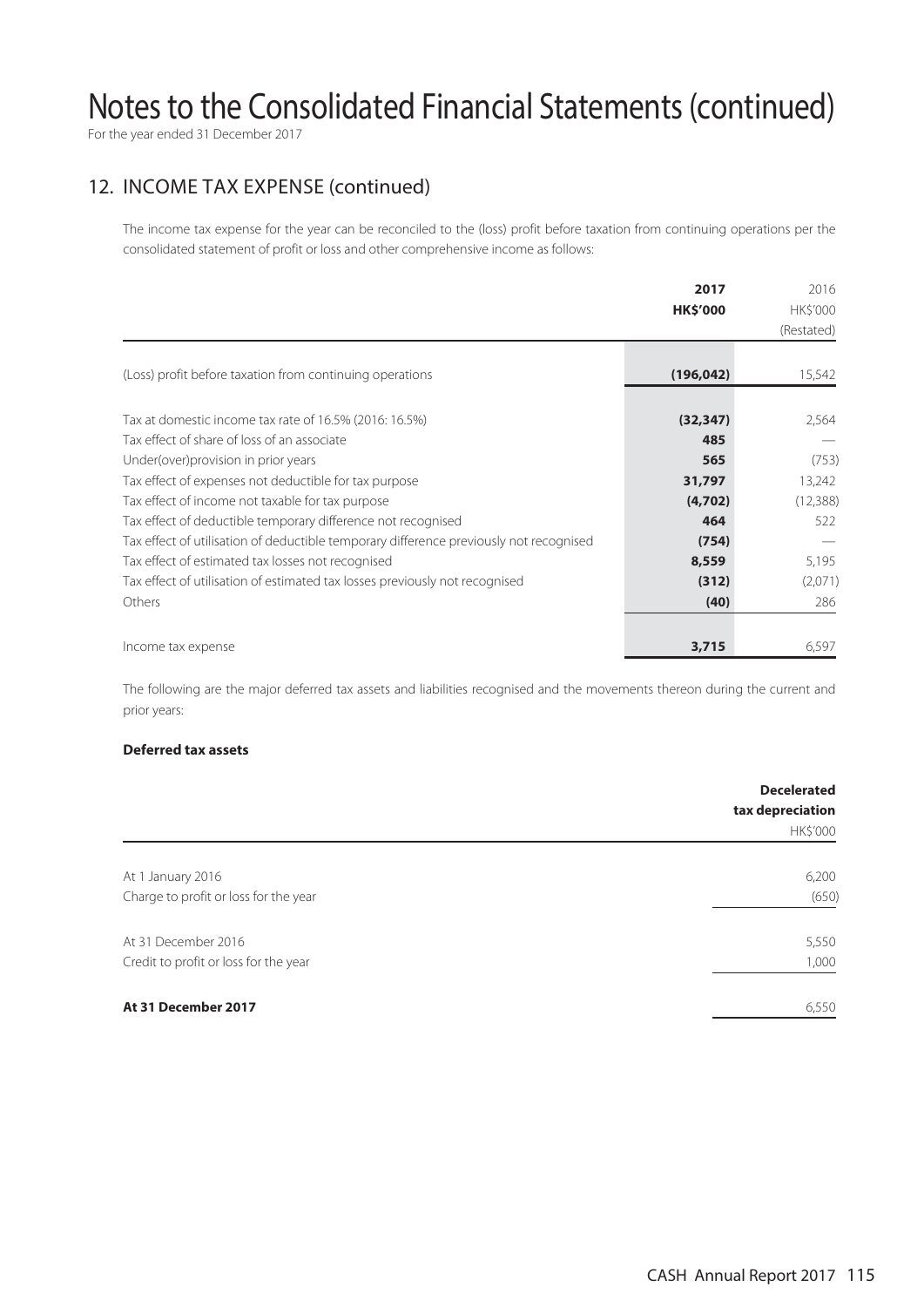For the year ended 31 December 2017

### 12. INCOME TAX EXPENSE (continued)

### **Deferred tax liabilities**

|                                                    | <b>Fair value</b><br>adjustment<br>on intangible |                 |              |
|----------------------------------------------------|--------------------------------------------------|-----------------|--------------|
|                                                    | <b>Revaluation</b>                               | assets under    |              |
|                                                    | of investment                                    | <b>business</b> |              |
|                                                    | properties                                       | combination     | <b>Total</b> |
|                                                    | HK\$'000                                         | HK\$'000        | HK\$'000     |
| At 1 January 2016                                  | (5,786)                                          | (6,649)         | (12, 435)    |
| Derecognised on disposal of a subsidiary (note 42) | 3,377                                            |                 | 3,377        |
| Credit to profit or loss for the year              | 2,369                                            |                 | 2,369        |
| At 31 December 2016                                | (40)                                             | (6,649)         | (6,689)      |
| Eliminated on loss of control of CFSG (note 42)    | 40                                               |                 | 40           |
| At 31 December 2017                                |                                                  | (6,649)         | (6,649)      |

As at 31 December 2017, the Group has deductible temporary differences in respect of decelerated tax depreciation and estimated unused tax losses of approximately HK\$49,716,000 and HK\$847,776,000 (2016: HK\$51,474,000 and HK\$872,028,000) available for offset against future profits, while HK\$69,992,000 (2016: HK\$39,134,000) of estimated unused tax losses from certain subsidiaries operating in the PRC expired and HK\$4,242,000 was reduced due to loss of control of CFSG during the year ended 31 December 2017 (2016: HK\$3,290,000 was reduced due to disposal of a subsidiary). No deferred tax asset has been recognised as at 31 December 2017 and 31 December 2016 in respect of these deductible temporary differences and estimated unused tax losses as it is not probable that taxable profits will be available against which the deductible temporary differences can be utilised, and it is also uncertain whether sufficient future taxable profits will be available in future to offset the amount.

For certain subsidiaries operating in the PRC, unrecognised tax losses of HK\$106,955,000 (2016: HK\$174,682,00) will expire in various dates up to 2021 (2016: 2020). The remaining unrecognised tax losses of the Group can be carried forward indefinitely.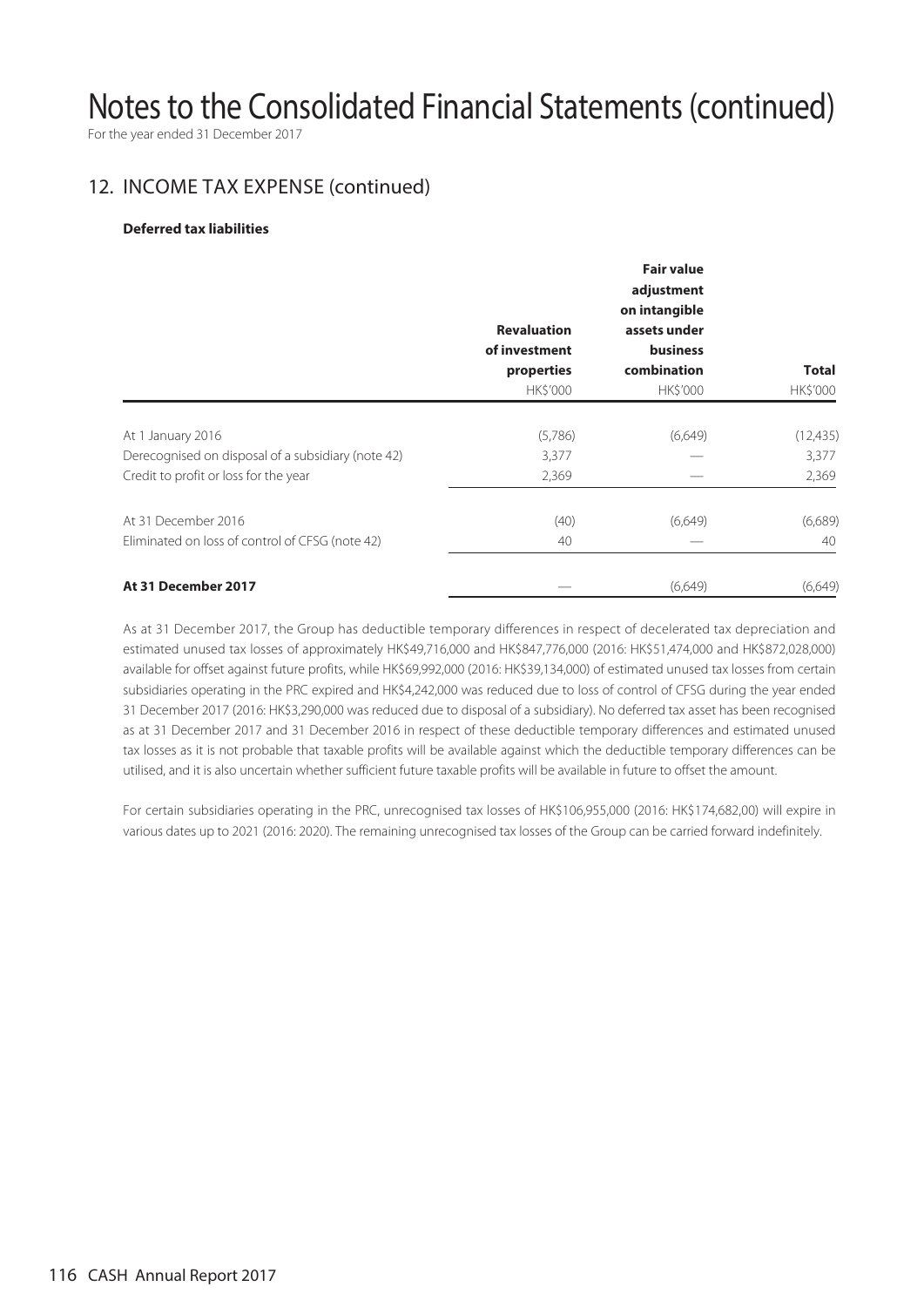For the year ended 31 December 2017

## 13. (LOSS) PROFIT FOR THE YEAR FROM CONTINUING OPERATIONS

|                                                                                           | 2017<br><b>HK\$'000</b> | 2016<br>HK\$'000<br>(Restated) |
|-------------------------------------------------------------------------------------------|-------------------------|--------------------------------|
| (Loss) profit for the year from continuing operations has been arrived at after charging: |                         |                                |
| Auditor's remuneration                                                                    | 2,080                   | 2,080                          |
| Operating lease rentals in respect of land and buildings:                                 |                         |                                |
| Minimum lease payments                                                                    | 201,537                 | 230,933                        |
| Contingent rents (Note)                                                                   | 2,638                   | 2,203                          |
| Handling expenses for securities dealing                                                  | 7,825                   | 22,175                         |
| Advertising and promotion expenses                                                        | 31,203                  | 31,957                         |
| Utilities expenses                                                                        | 22,846                  | 26,427                         |
| Telecommunication expenses                                                                | 11,151                  | 15,421                         |
| Legal and professional fees                                                               | 20,110                  | 16,359                         |
| Other selling and distribution expenses                                                   | 49,943                  | 52,706                         |
| Cost of inventories in retailing business (including write-down of                        |                         |                                |
| inventories of HK\$4,873,000 (2016: HK\$4,540,000))                                       | 748,200                 | 821,073                        |

Note: The contingent rents are determined based on certain percentage of the gross sales of the relevant shops when the sales meet certain specified level.

## 14. DISCONTINUED OPERATION

On 20 June 2017, CFSG issued 826,000,000 new shares to an independent third party and the shareholding interest of the Company in CFSG was diluted from approximately 40.34% to 33.62%. Upon completion of the issuance of new shares by CFSG, the directors of the Company considered that the Group was no longer in a position to dominate the voting interest and exercise control but maintains significant influence over CFSG. Accordingly, CFSG ceased to be a subsidiary of the Company and became an associate of the Company with effect from 20 June 2017. The Group's financial services operation which is carried out by CFSG was considered as discontinued during the year ended 31 December 2017.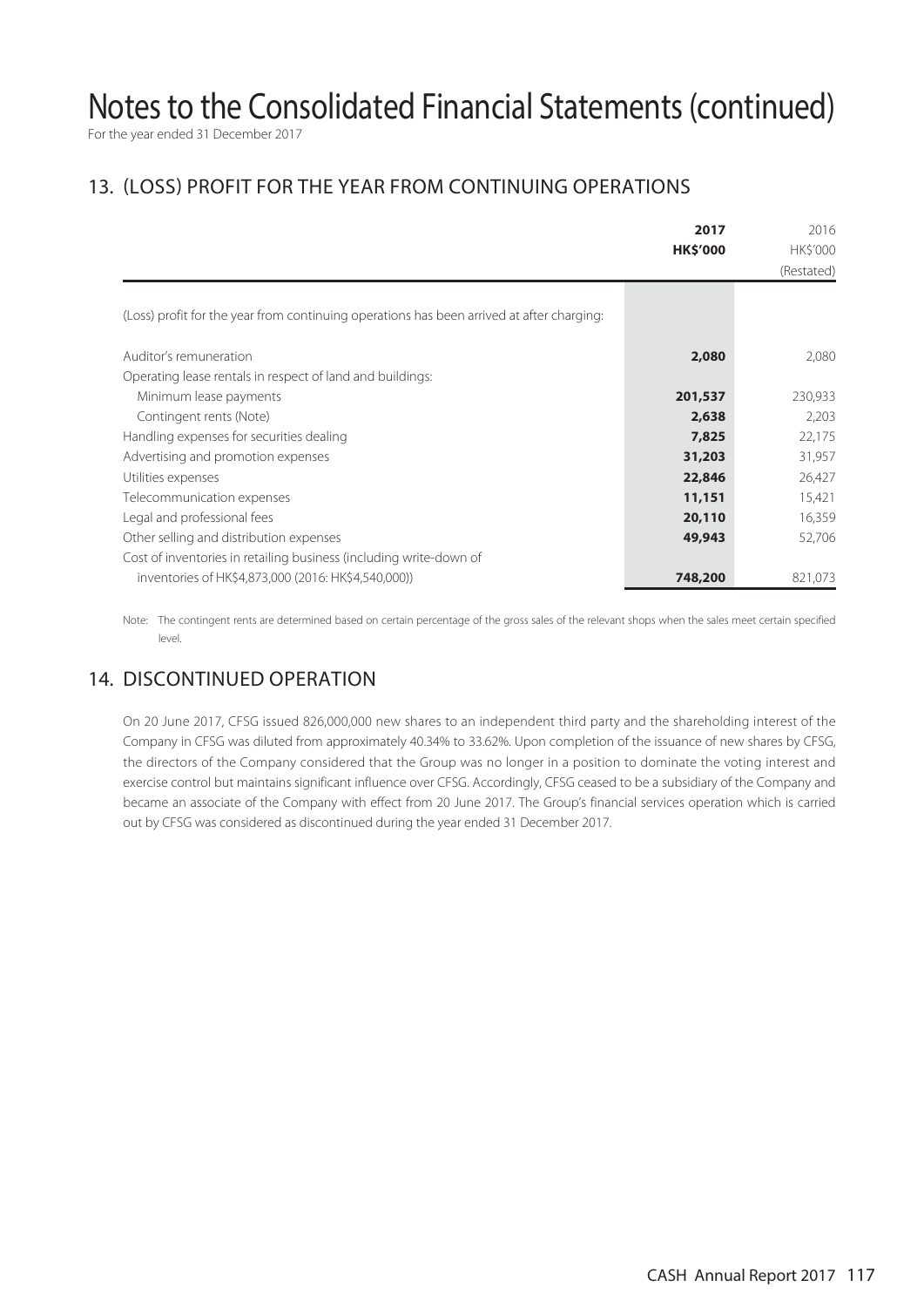For the year ended 31 December 2017

## 14. DISCONTINUED OPERATION (continued)

The loss for the period/year from the financial services operation is set out below. The comparative figures in the consolidated statement of profit or loss and other comprehensive income have been restated to re-present the financial services business as a discontinued operation.

|                                                                | 1.1.2017        | 1.1.2016      |
|----------------------------------------------------------------|-----------------|---------------|
|                                                                | to 20.6.2017    | to 31.12.2016 |
|                                                                | <b>HK\$'000</b> | HK\$'000      |
|                                                                |                 |               |
| Loss of financial services operation for the period/year       | (38, 970)       | (68, 112)     |
| Gain on disposal of financial services operation (see note 42) | 262,615         |               |
|                                                                |                 |               |
| Profit (loss) for the period/year from discontinued operation  | 223,645         | (68, 112)     |
| Profit (loss) for the period/year attributable to:             |                 |               |
| Owners of the Company                                          | 246,702         | (37, 567)     |
| Non-controlling interests                                      | (23,057)        | (30,545)      |
| Profit (loss) for the period/year from discontinued operation  | 223,645         | (68, 112)     |

The results of the discontinued operation for the period from 1 January 2017 to 20 June 2017, which have been included in the consolidated statement of comprehensive income, are as follows:

|                                             | 1.1.2017        | 1.1.2016      |
|---------------------------------------------|-----------------|---------------|
|                                             | to 20.6.2017    | to 31.12.2016 |
|                                             | <b>HK\$'000</b> | HK\$'000      |
|                                             |                 |               |
| Revenue                                     | 61,246          | 149,916       |
| Other income                                | 582             | 3,267         |
| Other gains and losses                      | (12,088)        | (3,078)       |
| Salaries, allowance and related benefits    | (34, 496)       | (62, 104)     |
| Commission expenses                         | (19, 995)       | (51, 373)     |
| Other operating and administrative expenses | (28, 318)       | (78, 761)     |
| Depreciation of property and equipment      | (3, 275)        | (9,544)       |
| Finance costs                               | (2,626)         | (5,044)       |
| Fair value change on investment properties  |                 | (13,593)      |
| Loss before taxation                        | (38, 970)       | (70, 314)     |
| Income tax credit                           |                 | 2,202         |
| Loss for the period/year                    | (38,970)        | (68, 112)     |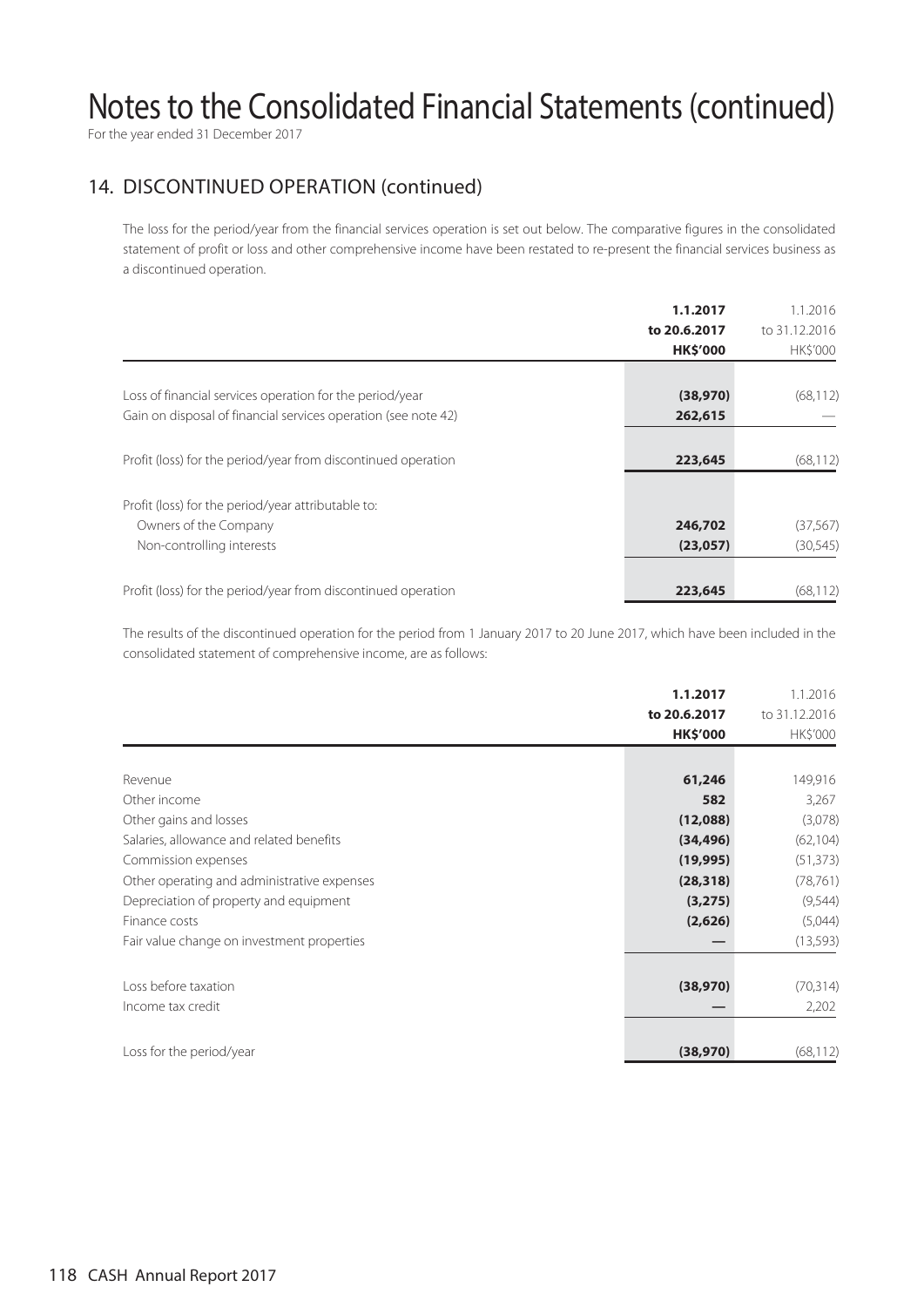For the year ended 31 December 2017

## 14. DISCONTINUED OPERATION (continued)

|                                                                 | 1.1.2017<br>to 20.6.2017<br><b>HK\$'000</b> | 1.1.2016<br>to 31.12.2016<br>HK\$'000 |
|-----------------------------------------------------------------|---------------------------------------------|---------------------------------------|
| Loss for the period/year from discontinued operation            |                                             |                                       |
| has been arrived at after charging (crediting):                 |                                             |                                       |
| Interest income (included in revenue of discontinued operation) | (12,010)                                    | (18, 225)                             |
| Dividends from listed investments held for trading              | (315)                                       | (702)                                 |
| Net (gain) loss on investments held for trading                 | (3, 284)                                    | 693                                   |
| Loss on disposal/write-off of property and equipment            |                                             | 699                                   |
| Net foreign exchange (gain) loss                                | (986)                                       | 1,124                                 |
| Allowance of impaired accounts receivable, net                  | 15,372                                      | 1,553                                 |
| Impairment on other receivables                                 |                                             | 1,632                                 |
| Gain on disposal of a subsidiary (note 42)                      |                                             | (2,623)                               |
| Salaries and allowances                                         | 33,007                                      | 58,126                                |
| Contributions to retirement benefits schemes                    | 1,489                                       | 3,978                                 |
|                                                                 |                                             |                                       |
|                                                                 | 34,496                                      | 62,104                                |
| Auditor's remuneration                                          | 960                                         | 1,920                                 |
| Operating lease rentals in respect of land and buildings        |                                             |                                       |
| - Minimum lease payments                                        | 11,817                                      | 23,820                                |
| Handling expenses for securities dealing                        | 34,916                                      | 12,741                                |
| Advertising and promotion expenses                              | 1,483                                       | 4,897                                 |
| Utilities expenses                                              | 746                                         | 1,804                                 |
| Telecommunication expenses                                      | 2,345                                       | 13,112                                |
| Legal and professional fees                                     | 1,865                                       | 4,910                                 |

No tax charge or credit arose on gain on discontinuance of the operation.

During the year ended 31 December 2017, financial services operation paid HK\$39.4 million (2016: HK\$123.3 million) from the Group's net operating cash flows, paid HK\$1.0 million (2016: contributed HK\$128.2 million) in respect of investing activities and contributed HK\$257.2 million (2016: paid HK\$40.5 million) in respect of financing activities.

## 15. EARNINGS (LOSS) PER SHARE

### **From continuing and discontinued operations**

The calculation of the basic and diluted earnings (loss) per share attributable to the owners of the Company is based on the following data:

|                                                                                 | 2017            | 2016      |
|---------------------------------------------------------------------------------|-----------------|-----------|
|                                                                                 | <b>HK\$'000</b> | HK\$'000  |
|                                                                                 |                 |           |
| Earnings (loss) for the purposes of basic and diluted earnings (loss) per share | 45,482          | (31, 139) |

The denominators used are the same as those detailed below for the (loss) earnings per share from continuing operation.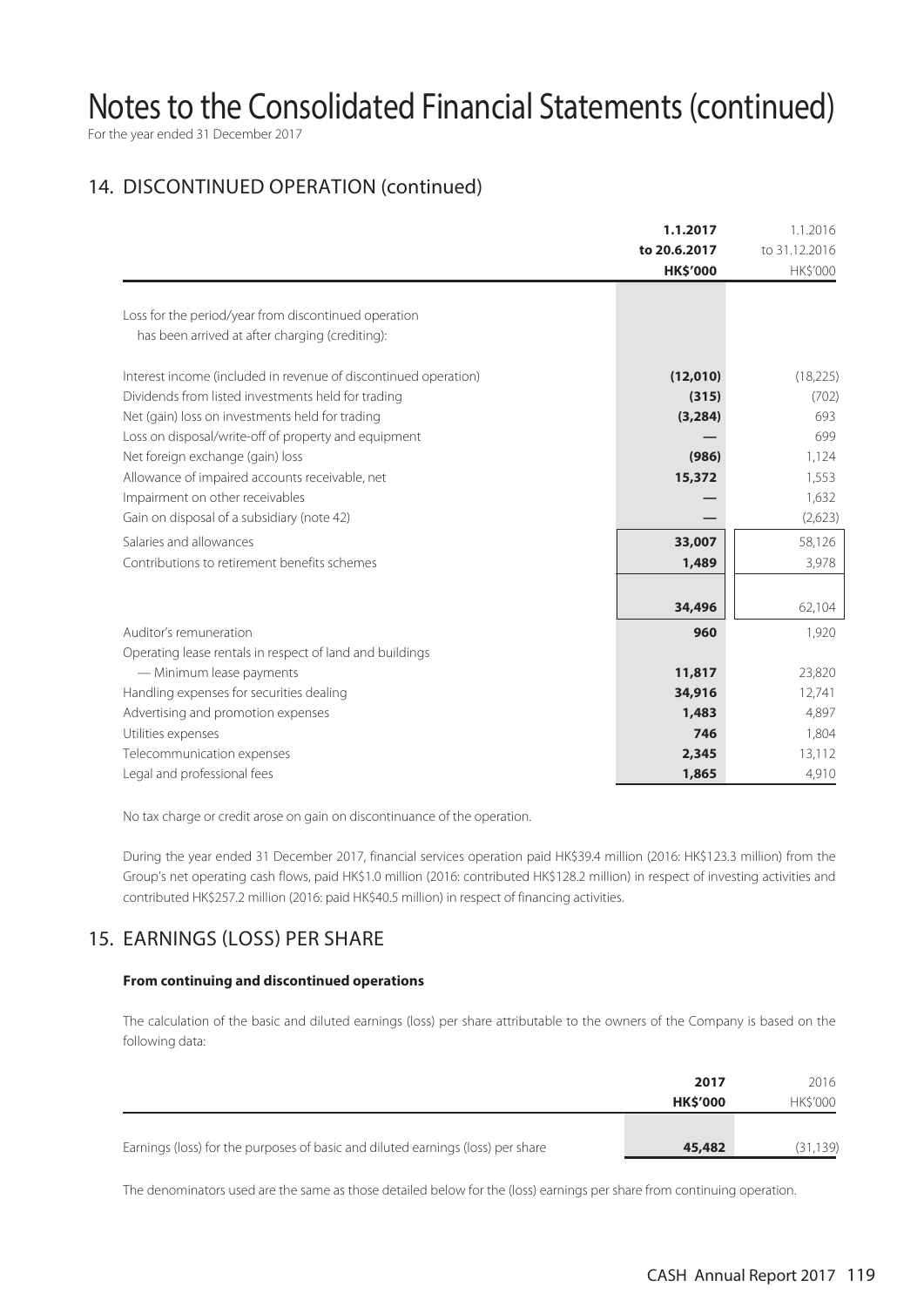For the year ended 31 December 2017

## 15. EARNINGS (LOSS) PER SHARE (continued)

#### **From continuing operations**

The calculation of the basic and diluted (loss) earnings per share from continuing operations attributable to the owners of the Company is based on the following information:

|                                                                      | 2017            | 2016      |
|----------------------------------------------------------------------|-----------------|-----------|
|                                                                      | <b>HK\$'000</b> | HK\$'000  |
| (Loss) profit figures are calculated as follow:                      |                 |           |
|                                                                      |                 |           |
| Profit (loss) for the year attributable to the owners of the Company | 45,482          | (31, 139) |
| Less: (Profit) loss for the year from discontinued operation         | (246, 702)      | 37,567    |
| (Loss) profit for the purposes of basic and diluted (loss) earnings  |                 |           |
| per share from continuing operations                                 | (201, 220)      | 6,428     |
|                                                                      | 2017            | 2016      |
|                                                                      | '000            | '000      |
|                                                                      |                 |           |
| <b>Number of shares</b>                                              |                 |           |
| Number of ordinary shares for the purpose of basic (loss)            |                 |           |
| earnings per share from continuing operations                        | 831,222         | 831,222   |
| Effect of dilutive potential ordinary shares:                        |                 |           |
| Share options                                                        |                 | 1,973     |
| Weighted average number of ordinary shares for the purpose of        |                 |           |
| diluted (loss) earnings per share from continuing operations         | 831,222         | 833,195   |

The incremental shares from assumed exercise of share options granted by the Company are excluded in calculating the diluted loss per share during the year ended 31 December 2017 because they are antidilutive in calculating the diluted loss per share.

#### **From discontinued operation**

Basic and diluted earnings per share from the discontinued operation is HK29.68 cents per share (2016: Basic and diluted loss per share from the discontinued operation is HK4.52 cents and HK4.51 cents, respectively), based on the profit for the year from discontinued operation of HK\$246,702,000 (2016: loss of HK\$37,567,000). The denominators used are the same as these detailed above for the (loss) earnings per share from continuing operations.

### 16. DIVIDENDS

No dividend was paid or proposed during 2017 and 2016, nor has any dividend been proposed since the end of the reporting period.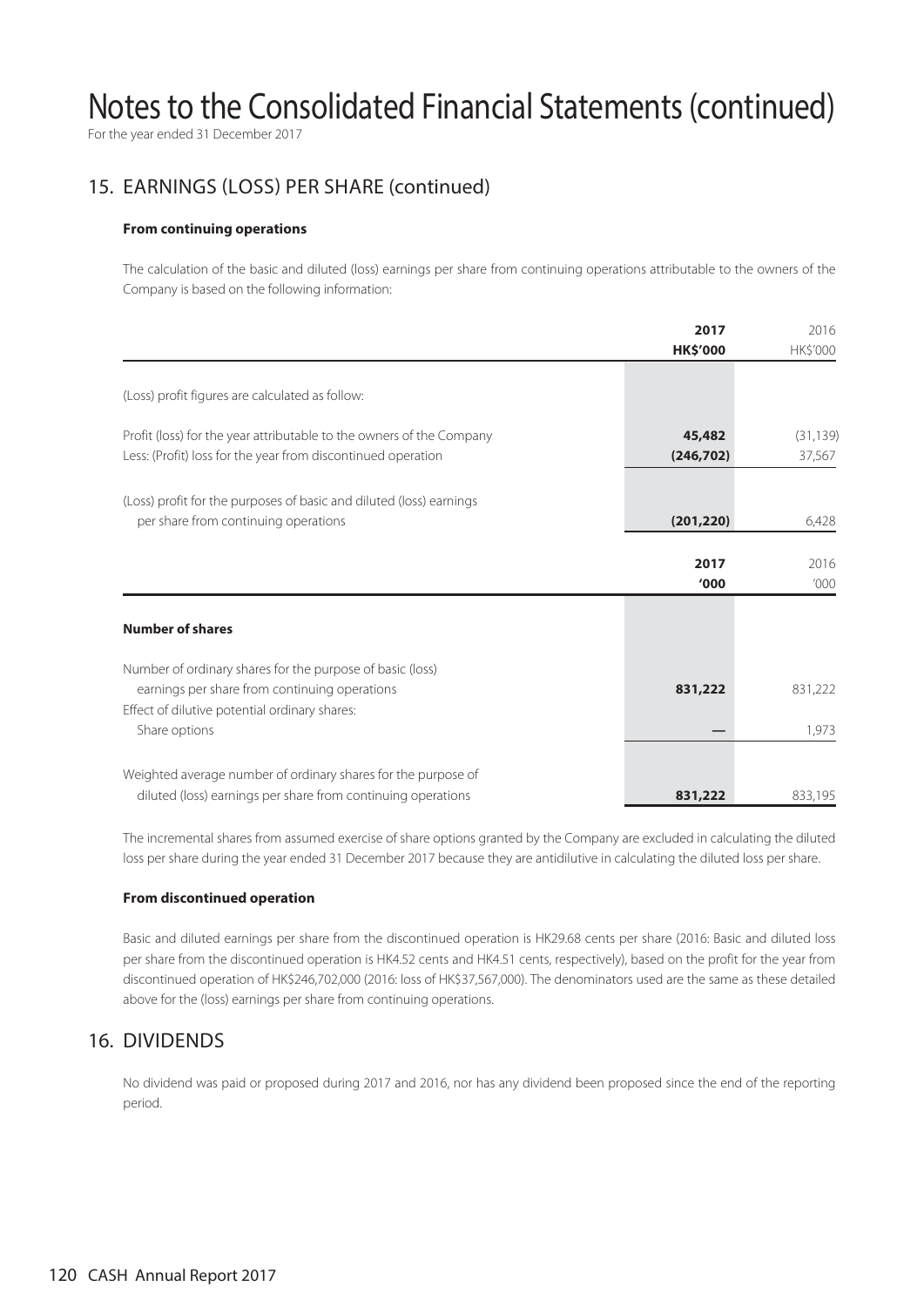For the year ended 31 December 2017

## 17. PROPERTY AND EQUIPMENT

|                                                          |              | Furniture,   |                       |              |
|----------------------------------------------------------|--------------|--------------|-----------------------|--------------|
|                                                          | Leasehold    | fixtures and |                       |              |
|                                                          | improvements | equipment    | <b>Motor vehicles</b> | <b>Total</b> |
|                                                          | HK\$'000     | HK\$'000     | HK\$'000              | HK\$'000     |
| <b>COST</b>                                              |              |              |                       |              |
| At 1 January 2016                                        | 157,175      | 122,144      | 5,637                 | 284,956      |
| Additions                                                | 10,048       | 8,047        | 415                   | 18,510       |
| Disposals/written off                                    | (15,449)     | (32,701)     | (1,992)               | (50, 142)    |
| Exchange adjustments                                     | (125)        | (367)        |                       | (492)        |
| At 31 December 2016                                      | 151,649      | 97,123       | 4,060                 | 252,832      |
| Additions                                                | 8,851        | 7,704        |                       | 16,555       |
| Eliminated on loss of control of CFSG                    | (18, 975)    | (43, 569)    |                       | (62, 544)    |
| Disposals/written off                                    | (15,360)     | (20, 560)    | (749)                 | (36,669)     |
| Exchange adjustments                                     | 122          | 334          |                       | 456          |
| At 31 December 2017                                      | 126,287      | 41,032       | 3,311                 | 170,630      |
| <b>ACCUMULATED DEPRECIATION</b><br><b>AND IMPAIRMENT</b> |              |              |                       |              |
| At 1 January 2016                                        | 111,022      | 85,912       | 4,271                 | 201,205      |
| Provided for the year                                    | 22,423       | 12,786       | 435                   | 35,644       |
| Eliminated on disposals/written off                      | (13,832)     | (31,678)     | (1,992)               | (47, 502)    |
| Exchange adjustments                                     | (125)        | (301)        |                       | (426)        |
| At 31 December 2016                                      | 119,488      | 66,719       | 2,714                 | 188,921      |
| Provided for the year                                    | 15,454       | 10,294       | 368                   | 26,116       |
| Eliminated on loss of control of CFSG                    | (17,010)     | (34,230)     |                       | (51,240)     |
| Eliminated on disposals/written off                      | (15,356)     | (20, 213)    | (387)                 | (35,956)     |
| Exchange adjustments                                     | 122          | 315          |                       | 437          |
| At 31 December 2017                                      | 102,698      | 22,885       | 2,695                 | 128,278      |
| <b>CARRYING AMOUNTS</b>                                  |              |              |                       |              |
| At 31 December 2017                                      | 23,589       | 18,147       | 616                   | 42,352       |
| At 31 December 2016                                      | 32,161       | 30,404       | 1,346                 | 63,911       |

The above property and equipment are depreciated on a straight-line basis over the following years:

| Leasehold improvements            | The shorter of the lease terms and 5 years |
|-----------------------------------|--------------------------------------------|
| Furniture, fixtures and equipment | 3 to 7 years                               |
| Motor vehicles                    | 3 to 5 years                               |

The carrying amounts of motor vehicles include amounts of approximately HK\$326,000 (2016: HK\$972,000) in respect of assets held under finance leases as at 31 December 2017.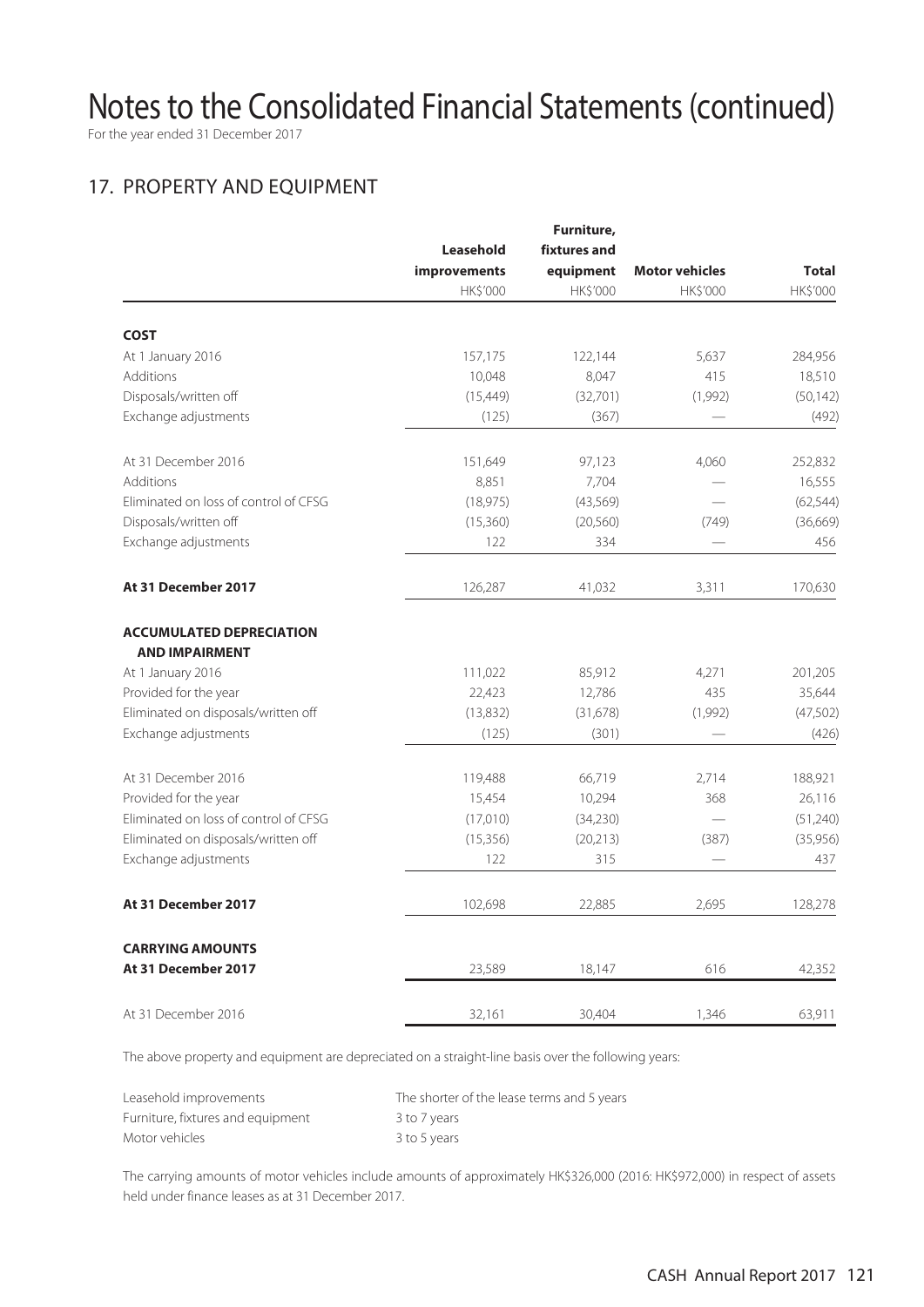For the year ended 31 December 2017

## 18. INVESTMENT PROPERTIES

|                                                                                                 | HK\$'000   |
|-------------------------------------------------------------------------------------------------|------------|
|                                                                                                 |            |
| <b>FAIR VALUE</b>                                                                               |            |
| At 1 January 2016                                                                               | 188,583    |
| Disposal                                                                                        | (17, 103)  |
| Net decrease in fair value recognised in profit or loss                                         | (13, 593)  |
| Disposals arising from disposal of a subsidiary (note 42)                                       | (140, 400) |
| Exchange adjustments                                                                            | (979)      |
| At 31 December 2016                                                                             | 16,508     |
| Eliminated on loss of control of CFSG (note 42)                                                 | (16,508)   |
| At 31 December 2017                                                                             |            |
| Unrealised gain on property revaluation included in fair value change on investment properties: |            |
| For the year ended 31 December 2016                                                             | 1,215      |

The Group's property interests held under operating leases to earn rental income or for capital appreciation purpose are measured using the fair value model and are classified and accounted for as investment properties.

The fair value of the Group's investment property as at 31 December 2016 has been arrived at on the basis of a valuation carried out on the respective dates by Peak Vision Appraisals Limited, the independent qualified professional valuer not connected to the Group who has appropriate qualifications and recent experience in the valuation of similar properties in the relevant locations.

In estimating the fair value of the property, the highest and best use of the property is their current use.

The Group uses market-observable data to the extent it is available. The Group engages third party qualified valuers to perform the valuation. Management of the Group works closely with the qualified external valuers to establish the appropriate valuation techniques and inputs to the model. The chief financial officer reports the management's findings to the board of directors of the Company every half year to explain the cause of fluctuations in the fair value of the investment property.

The fair value of property, which is classified as level 3 fair value hierarchy, was determined based on the direct comparison approach assuming sale of the property interest in its existing state with the benefit of vacant procession and by making reference to recent comparable sales evidence as available in the relevant market.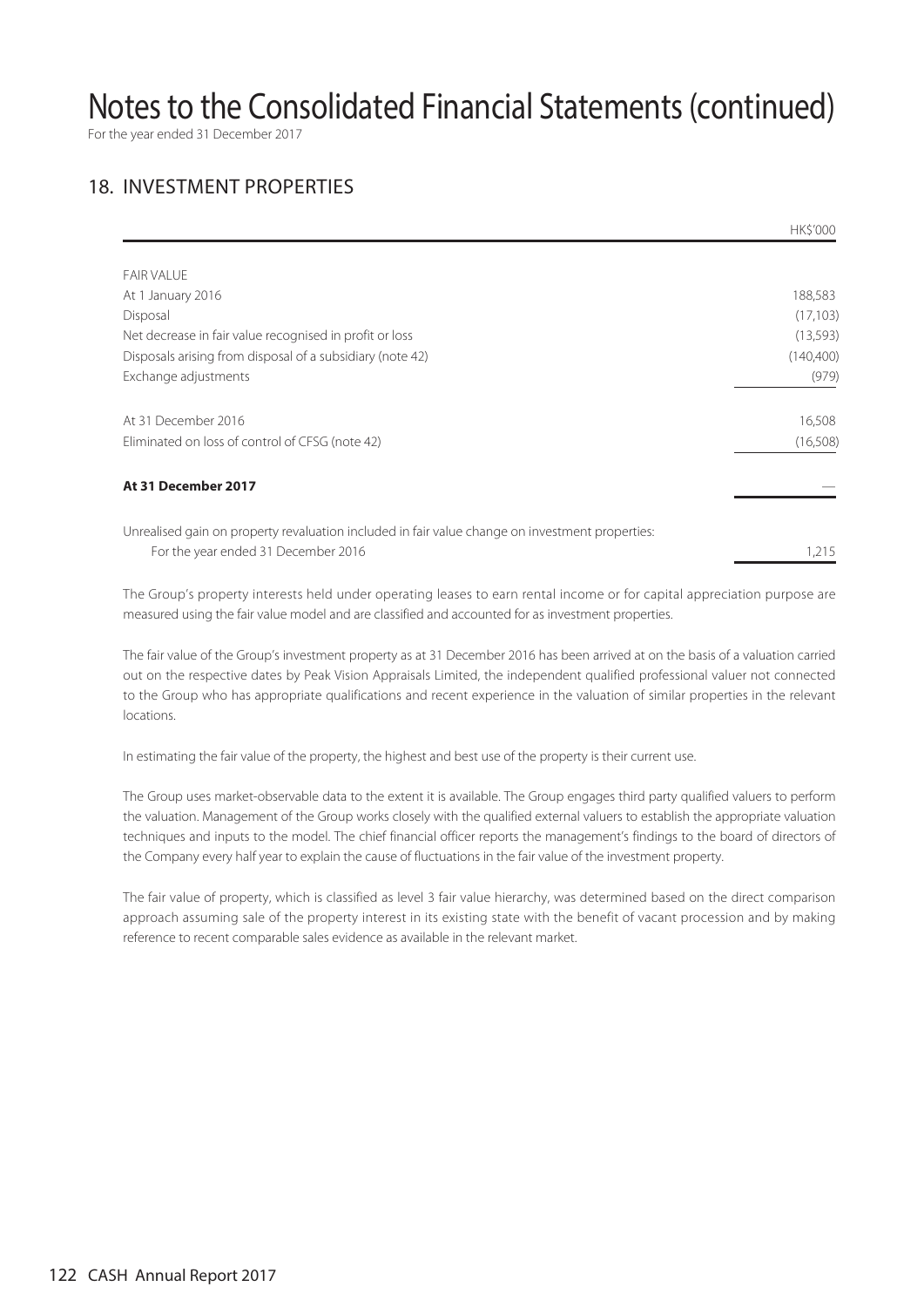For the year ended 31 December 2017

## 18. INVESTMENT PROPERTIES (continued)

The following table gives information about how the fair value of the investment property was determined (in particular, the valuation techniques and inputs used), as well as the fair value hierarchy into which the fair value measurement was categorised (Levels 1 to 3) based on the degree to which the inputs to the fair value measurement were observable.

| <b>Investment</b><br>properties held by<br>the Group | <b>Fair value</b><br>hierarchy | <b>Valuation</b><br>techniques<br>and key inputs                                   | <b>Significant</b><br>unobservable<br>inputs                               | <b>Relationship of</b><br>unobservable<br>inputs to fair value |
|------------------------------------------------------|--------------------------------|------------------------------------------------------------------------------------|----------------------------------------------------------------------------|----------------------------------------------------------------|
| At 31 December 2016                                  |                                |                                                                                    |                                                                            |                                                                |
| Residential and commercial<br>property units         | l evel 3                       | Direct comparison method<br>based on market observable<br>transactions of the same | Level adjustment on<br>individual floors of the<br>property of range of 1% | The higher level, the higher<br>the fair value                 |
|                                                      |                                | location and adjust to                                                             |                                                                            | The better view, the higher                                    |
|                                                      |                                | reflect the conditions of the<br>subject properties                                | View adjustment on the site the fair value<br>view of the property of 0%   |                                                                |
|                                                      |                                | The key inputs are:                                                                |                                                                            |                                                                |
|                                                      |                                | Level adjustment                                                                   |                                                                            |                                                                |
|                                                      |                                | View adjustment<br>(2)                                                             |                                                                            |                                                                |

There were no transfers into or out of Level 3 during the prior year.

The investment property was situated outside Hong Kong.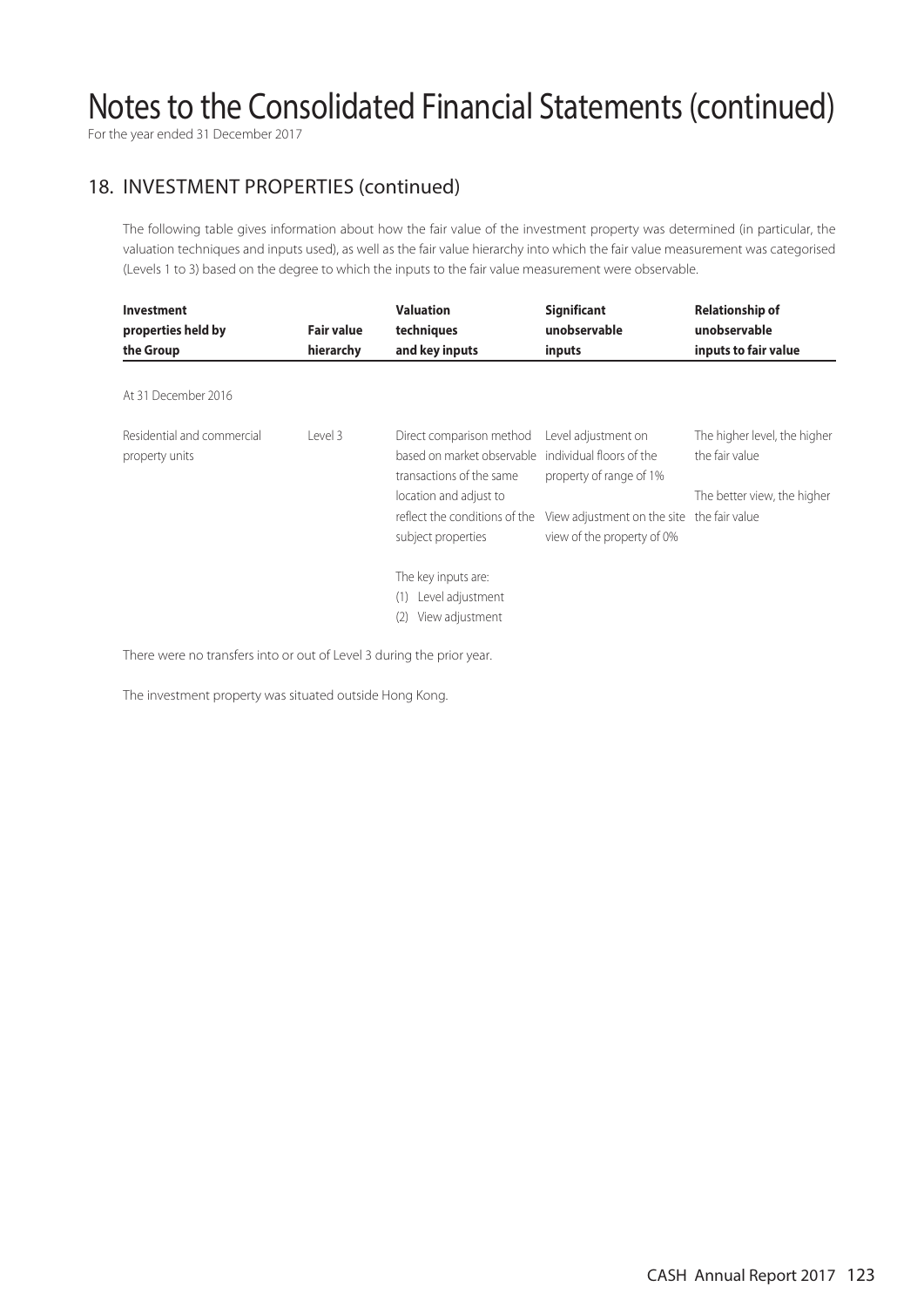For the year ended 31 December 2017

## 19. GOODWILL

|                                        | HK\$'000  |
|----------------------------------------|-----------|
| <b>COST</b>                            |           |
| At 1 January 2016 and 31 December 2016 | 261,707   |
| Eliminated on loss of control of CFSG  | (23, 267) |
| At 31 December 2017                    | 238,440   |
| <b>IMPAIRMENT</b>                      |           |
| At 1 January 2016 and 31 December 2016 | 201,658   |
| Eliminated on loss of control of CFSG  | (2,661)   |
| At 31 December 2017                    | 198,997   |
| <b>CARRYING AMOUNTS</b>                |           |
| At 31 December 2017                    | 39,443    |
| At 31 December 2016                    | 60,049    |

The carrying amounts of goodwill allocated to the CGUs are as follows:

|                    | 2017            | 2016     |
|--------------------|-----------------|----------|
|                    | <b>HK\$'000</b> | HK\$'000 |
|                    |                 |          |
| Financial services |                 | 20,606   |
| Retailing          | 39,443          | 39,443   |
|                    |                 |          |
|                    | 39,443          | 60,049   |

Particulars regarding impairment testing on goodwill as at 31 December 2017 and 2016 are disclosed in note 21.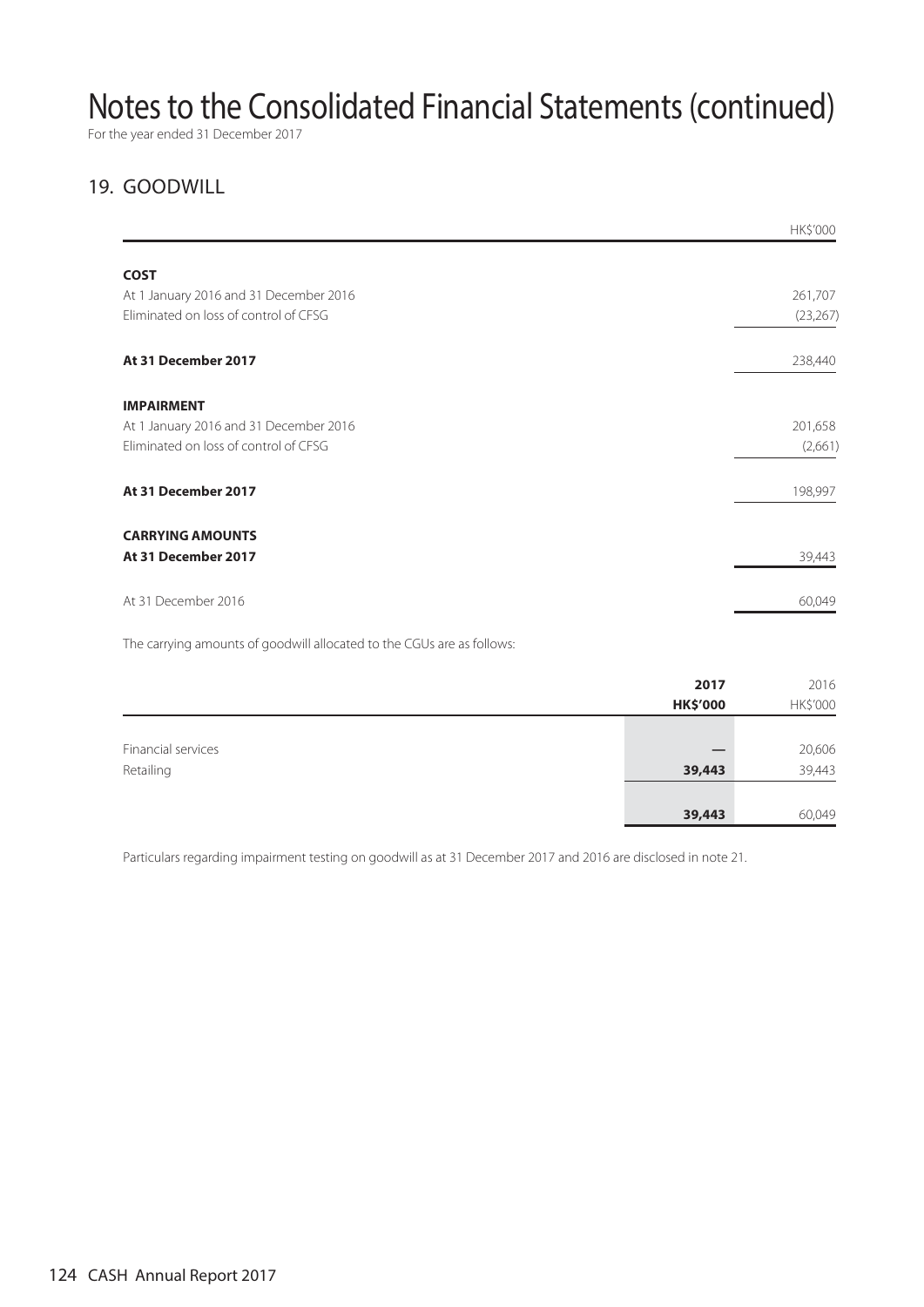For the year ended 31 December 2017

### 20. INTANGIBLE ASSETS

|                                                                    |                                                   |                                            | Online game                      |                                                 |                                           |                                |                          |
|--------------------------------------------------------------------|---------------------------------------------------|--------------------------------------------|----------------------------------|-------------------------------------------------|-------------------------------------------|--------------------------------|--------------------------|
|                                                                    | <b>Trading</b><br>rights<br>HK\$'000<br>(Note(a)) | Club<br>debenture<br>HK\$'000<br>(Note(b)) | development<br>costs<br>HK\$'000 | <b>Domain</b><br>name<br>HK\$'000<br>(Note (c)) | <b>Trademark</b><br>HK\$'000<br>(Note(d)) | Gaming<br>licences<br>HK\$'000 | <b>Total</b><br>HK\$'000 |
| <b>COST</b>                                                        |                                                   |                                            |                                  |                                                 |                                           |                                |                          |
| At 1 January 2016 and                                              |                                                   |                                            |                                  |                                                 |                                           |                                |                          |
| 31 December 2016                                                   | 9,392                                             | 660                                        | 63,271                           | 5,460                                           | 38,000                                    | 40,295                         | 157,078                  |
| Fliminated on loss of                                              |                                                   |                                            |                                  |                                                 |                                           |                                |                          |
| control of CFSG                                                    | (9,392)                                           | (660)                                      |                                  |                                                 |                                           |                                | (10,052)                 |
| At 31 December 2017                                                |                                                   |                                            | 63,271                           | 5,460                                           | 38,000                                    | 40,295                         | 147,026                  |
| <b>AMORTISATION AND</b><br><b>ACCUMULATED</b><br><b>IMPAIRMENT</b> |                                                   |                                            |                                  |                                                 |                                           |                                |                          |
| At 1 January 2016 and<br>31 December 2016                          | 300                                               |                                            | 63,271                           |                                                 |                                           | 40,295                         | 103,866                  |
| Eliminated on loss of control of CFSG                              | (300)                                             |                                            |                                  |                                                 |                                           |                                | (300)                    |
| At 31 December 2017                                                |                                                   |                                            | 63,271                           |                                                 |                                           | 40,295                         | 103,566                  |
| <b>CARRYING AMOUNTS</b><br>At 31 December 2017                     |                                                   |                                            | -                                | 5,460                                           | 38,000                                    | -                              | 43,460                   |
| At 31 December 2016                                                | 9,092                                             | 660                                        |                                  | 5,460                                           | 38,000                                    |                                | 53,212                   |
|                                                                    |                                                   |                                            |                                  |                                                 |                                           |                                |                          |

Notes:

(a) At 31 December 2016, intangible assets amounting to HK\$9,092,000 represented trading rights that confer eligibility of the Group to trade on the Stock Exchange and the Hong Kong Futures Exchange.

(b) At 31 December 2016, intangible assets amounting to HK\$660,000 represented club debenture.

(c) At 31 December 2017, intangible assets with carrying amounts of HK\$5,460,000 (2016: HK\$5,460,000) represent domain name. It represents the legal and beneficial ownership of domain name "www.shanghai.com" and has indefinite useful life. The domain name is considered by management of the Group as having an indefinite useful life because it is expected to be used indefinitely. The domain name will not be amortised until its useful life is determined to be finite, instead it will be tested for impairment annually and whenever there is an indication that it may be impaired.

For the purpose of impairment testing on domain name at 31 December 2017 and 2016, the recoverable amount has been determined based on fair value less costs of disposal. The fair value less costs of disposal is arrived at by market approach, with reference to the desirability of the domain name through recent sales or offering of similar domain name currently on the market in order to arrive at an indication of the most probable selling price for the domain name. The fair value less costs of disposal at 31 December 2017 and 2016 was supported by a valuation carried out by Peak Vision Appraisals Limited, an independent qualified professional valuer not connected with the Group.

(d) At 31 December 2017, trademark amounting to HK\$38,000,000 (2016: HK\$38,000,000) represents the perpetual right for the use of the brand name 'Pricerite' in Hong Kong which takes the form of a sign, symbol, name, logo design or any combination thereof arising from acquisition of retail business. Various studies including product life cycle studies, market, competitive and environmental trends, and brand extension opportunities have been performed by management of the Group, which supports that the trademark has no foreseeable limit to the period over which the products are expected to generate net cash flows for the Group. As a result, the trademark is considered by the management of the Group as having an indefinite useful life because it is expected to contribute to net cash inflows indefinitely. The trademark will not be amortised until its useful life is determined to be finite. Instead it will be tested for impairment annually and whenever there is an indication that it may be impaired. Particulars regarding impairment testing on trademark are disclosed in note 21.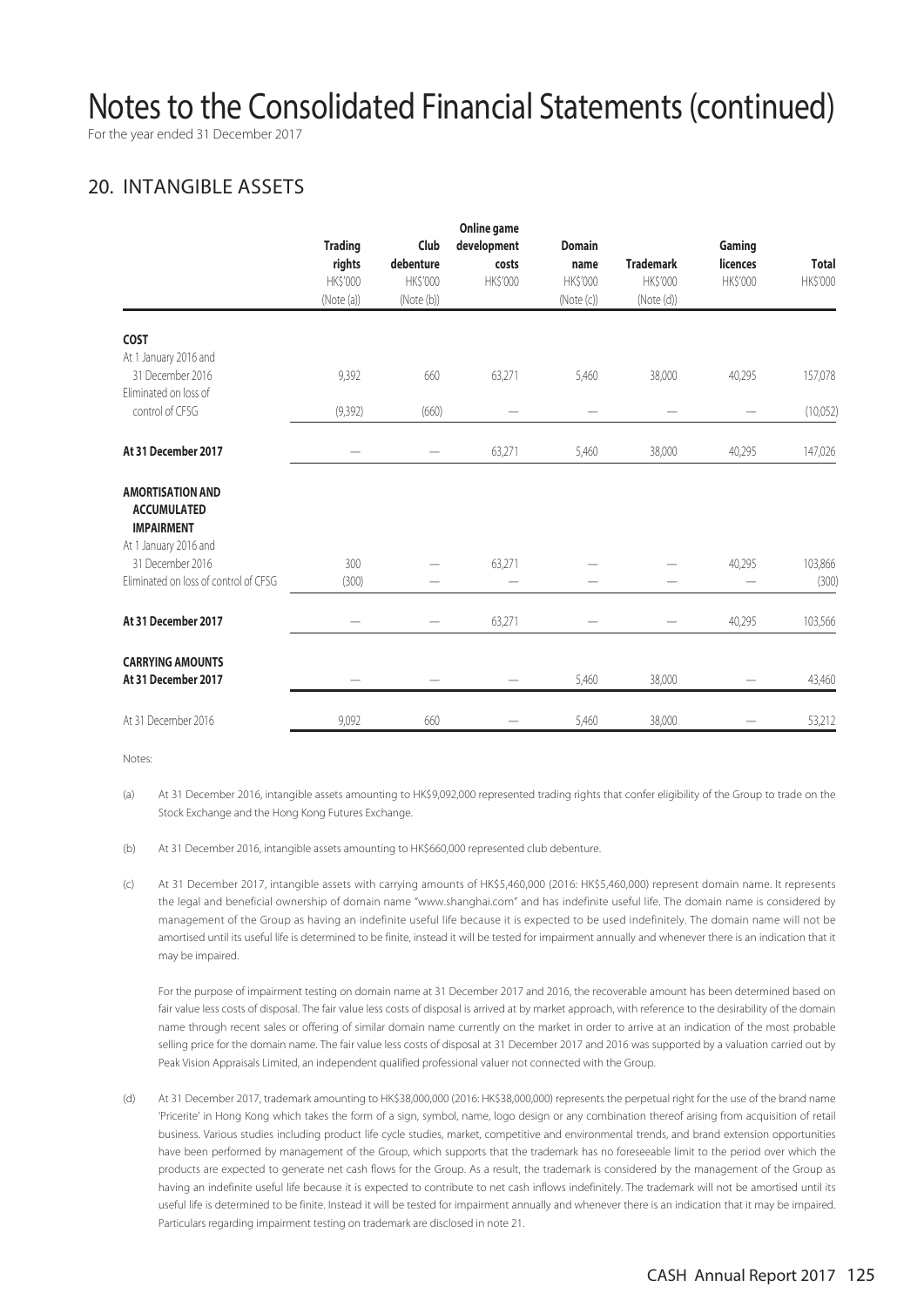For the year ended 31 December 2017

## 21. IMPAIRMENT ASSESSMENT ON GOODWILL AND INTANGIBLE ASSETS

For the purpose of impairment testing, the carrying amounts of goodwill, trading rights and trademark set out in notes 19 and 20 have been allocated to the following CGUs respectively:

|                    |                 | Goodwill        |                 | <b>Trading rights</b> |                 | <b>Trademark</b> |  |
|--------------------|-----------------|-----------------|-----------------|-----------------------|-----------------|------------------|--|
|                    | 2017            | 2016            | 2017            | 2016                  | 2017            | 2016             |  |
|                    | <b>HK\$'000</b> | <b>HK\$'000</b> | <b>HK\$'000</b> | <b>HKS'000</b>        | <b>HK\$'000</b> | HK\$'000         |  |
|                    |                 |                 |                 |                       |                 |                  |  |
| Financial services |                 | 20,606          |                 | 9,092                 |                 | __               |  |
| Retailing          | 39,443          | 39,443          |                 | _                     | 38,000          | 38,000           |  |
|                    |                 |                 |                 |                       |                 |                  |  |
|                    | 39,443          | 60,049          |                 | 9,092                 | 38,000          | 38,000           |  |

### **Retailing CGU**

Goodwill of HK\$39,443,000 (2016: HK\$39,443,000) and trademark of HK\$38,000,000 (2016: HK\$38,000,000) are allocated to CGU of retailing business in Hong Kong. The recoverable amount of the CGU of retailing business has been determined based on a value in use calculation. That calculation uses cash flow projections based on financial budgets approved by management of the Group covering a five-year period having an annual growth rate of 3% and discount rate of 12% (2016: five-year period, annual growth rate of 3% and discount rate of 12%) and projection of terminal value using the perpetuity method at a growth rate of 3% (2016: 3%). A key assumption for the value in use calculation is the budgeted growth rate, which is determined based on past performance and management's expectations for the market development in Hong Kong. No impairment on this CGU is made for both years as the recoverable amount exceeded the carrying amount. Management of the Group believes that any reasonably possible change in any of the assumptions would not cause the carrying amount of the above CGU to exceed the recoverable amount of the above CGU.

### **Financial services CGU**

As at 31 December 2016, goodwill of HK\$20,606,000 and trading rights of HK\$9,092,000 are allocated to CGU of broking of securities. The recoverable amount of the CGU of broking of securities as at 31 December 2016 has been determined by reference to a fair value less cost of disposal calculation. The fair value was determined by reference to the consideration of HK\$765,000,000 of the Disposal as disclosed in note 42 in which the fair value measurement is categorised as Level 2. No impairment on this CGU was made for the year ended 31 December 2016.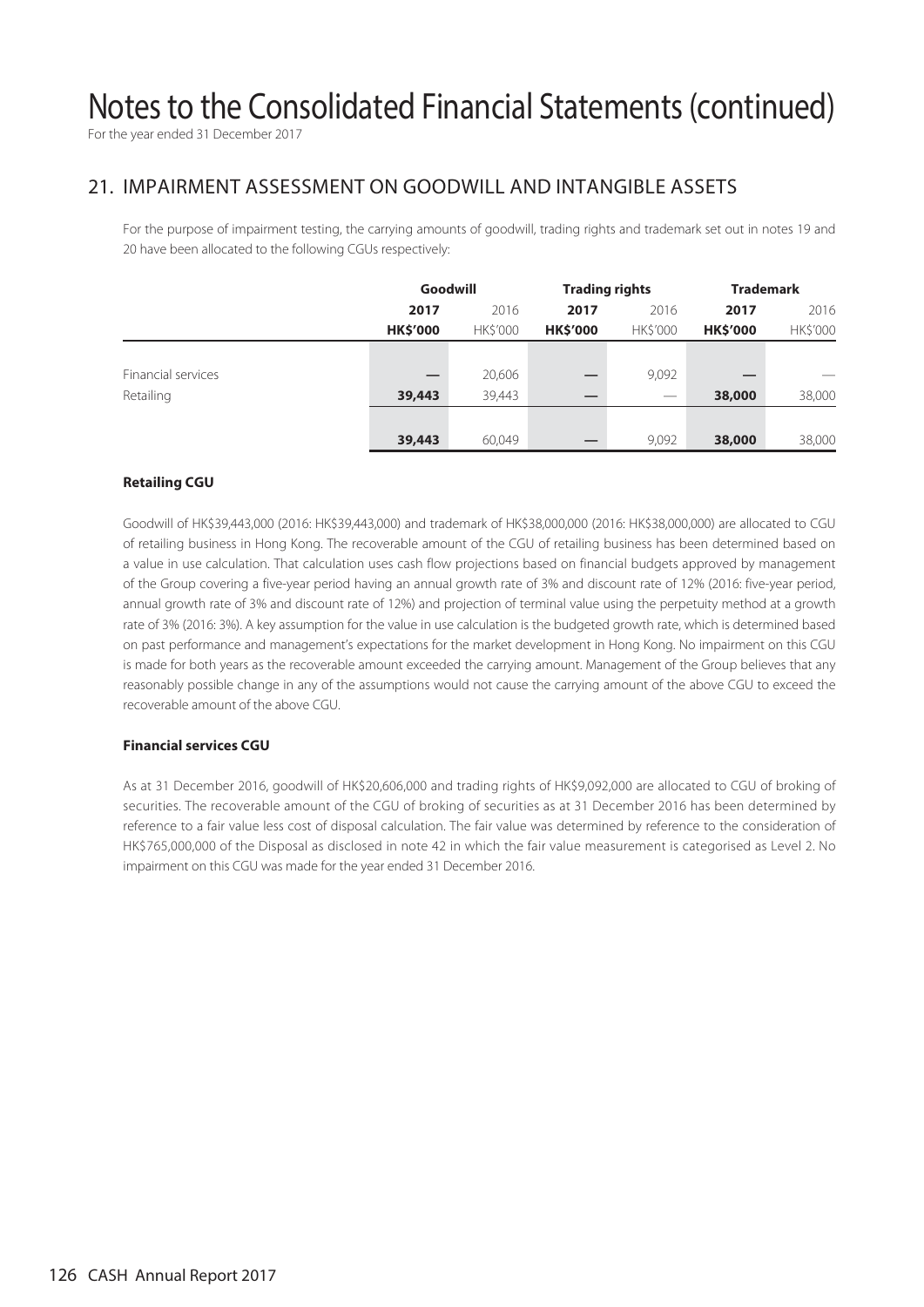For the year ended 31 December 2017

### 22. INTERESTS IN AN ASSOCIATE AND AMOUNT DUE FROM AN ASSOCIATE

#### **Interests in an associate**

|                                                                                      | 2017<br><b>HK\$'000</b> |
|--------------------------------------------------------------------------------------|-------------------------|
| Cost of investment in an associate                                                   |                         |
| Listed in Hong Kong<br>Share of post-acquisition loss and other comprehensive income | 492,007<br>(2,662)      |
| Less: Impairment loss recognised on interests in an associate                        | (125,760)               |
|                                                                                      | 363,585                 |
| Fair value of listed investments                                                     | 363,585                 |

As at 31 December 2017, the Group has interests in the following associate:

| Name of entity | Form of<br>business<br>structure | Country of<br>incorporation/<br>date of<br>incorporation | <b>Principal place</b><br>of operation | Class of<br>share held | <b>Proportion of</b><br>nominal value of<br>issued capital held<br>by the Group<br>$\%$ | <b>Proportion of</b><br>$\%$ | voting power held Principal activities                                                             |
|----------------|----------------------------------|----------------------------------------------------------|----------------------------------------|------------------------|-----------------------------------------------------------------------------------------|------------------------------|----------------------------------------------------------------------------------------------------|
| <b>CFSG</b>    | Incorporated                     | Bermuda                                                  | Hong Kong                              | Ordinary               | 33.62                                                                                   |                              | 33.62 Investment holding with<br>its subsidiaries engaged<br>in provision of financial<br>services |

Note: CFSG's shares are listed on the Stock Exchange.

On 20 June 2017, CFSG ceased to be a subsidiary upon issuance of new shares and became an associate of the Company, details of which are disclosed in notes 14 and 42. On the same date, the fair value of the interests in CFSG held by the Company was approximately HK\$492,007,000, which is determined based on quoted market price of CFSG on the same date, and has been regarded as the cost of interests in an associate from the date on which the Group ceased to have control.

At 31 December 2017, the carrying amount of the Group's interests in CFSG was higher than their fair value determined based on the quoted market price of CFSG on the same date. Management of the Group carried out impairment review on the carrying amount of its interests in CFSG as a single asset by comparing to its recoverable amount (higher of value in use and fair value less cost of disposal) with its carrying amount. In determining the value in use of the investment, the Group estimated the present value of the future cash flows expected to be generated by CFSG based on the cash flows from the operations of CFSG and the proceeds on the ultimate disposal of CFSG, by using discount rate of 12%. The fair value less cost of disposal has been determined by reference to the quoted market price of CFSG's shares available on the Stock Exchange which is within level 1 fair value hierarchy. Accordingly, the management of the Group determined that the recoverable amount, which represented the fair value less costs of disposal, is estimated to be less than the carrying amount of the interests in CFSG. Impairment loss of HK\$125,760,000 in respect of interests in an associate is recognised in profit or loss during the year ended 31 December 2017.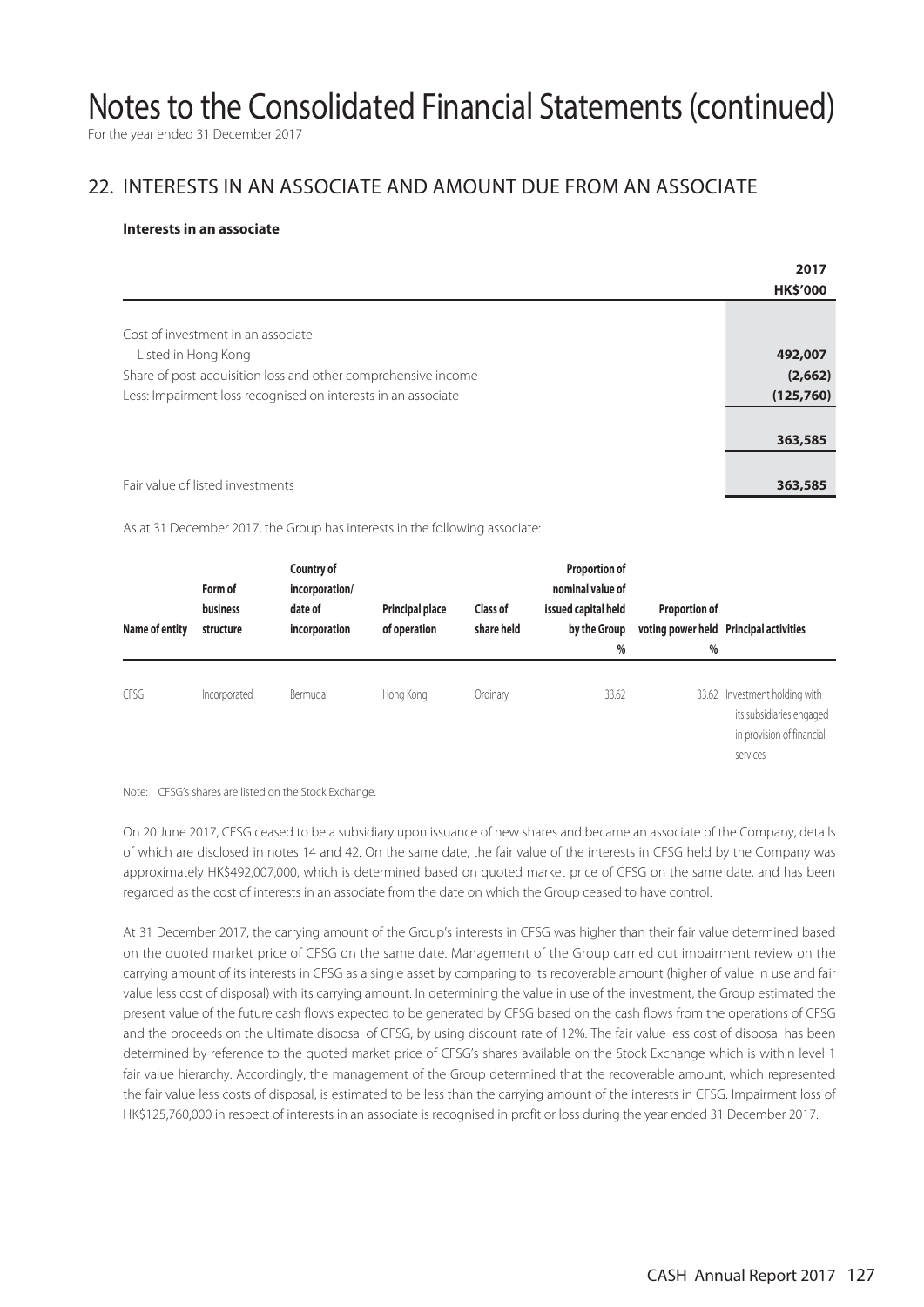For the year ended 31 December 2017

### 22. INTERESTS IN AN ASSOCIATE AND AMOUNT DUE FROM AN ASSOCIATE (continued)

#### **Interests in an associate (continued)**

#### **Summarised financial information of associate**

Summarised financial information in respect of the Group's associate is set out below. The summarised financial information below represents amounts shown in the associate's consolidated financial statements prepared in accordance with HKFRSs.

#### **CFSG**

|                                                 | 2017<br><b>HK\$'000</b> |
|-------------------------------------------------|-------------------------|
|                                                 |                         |
| Non-current assets                              | 54,716                  |
| Current assets                                  | 1,811,349               |
| Current liabilities                             | (1, 129, 686)           |
| Non-current liabilities                         | (7, 351)                |
|                                                 |                         |
| Net assets                                      | 729,028                 |
|                                                 |                         |
|                                                 | 21.6.2017 to            |
|                                                 | 31.12.2017              |
|                                                 | <b>HK\$'000</b>         |
|                                                 |                         |
| Revenue                                         | 70,744                  |
|                                                 |                         |
|                                                 |                         |
| Loss for the period                             | (7, 434)                |
| Other comprehensive income for the period       | 821                     |
|                                                 |                         |
| Total comprehensive expense for the period      | (6, 613)                |
|                                                 |                         |
|                                                 |                         |
| The Group's share of loss                       | (2,938)                 |
| The Group's share of other comprehensive income | 276                     |
|                                                 |                         |
|                                                 | (2,662)                 |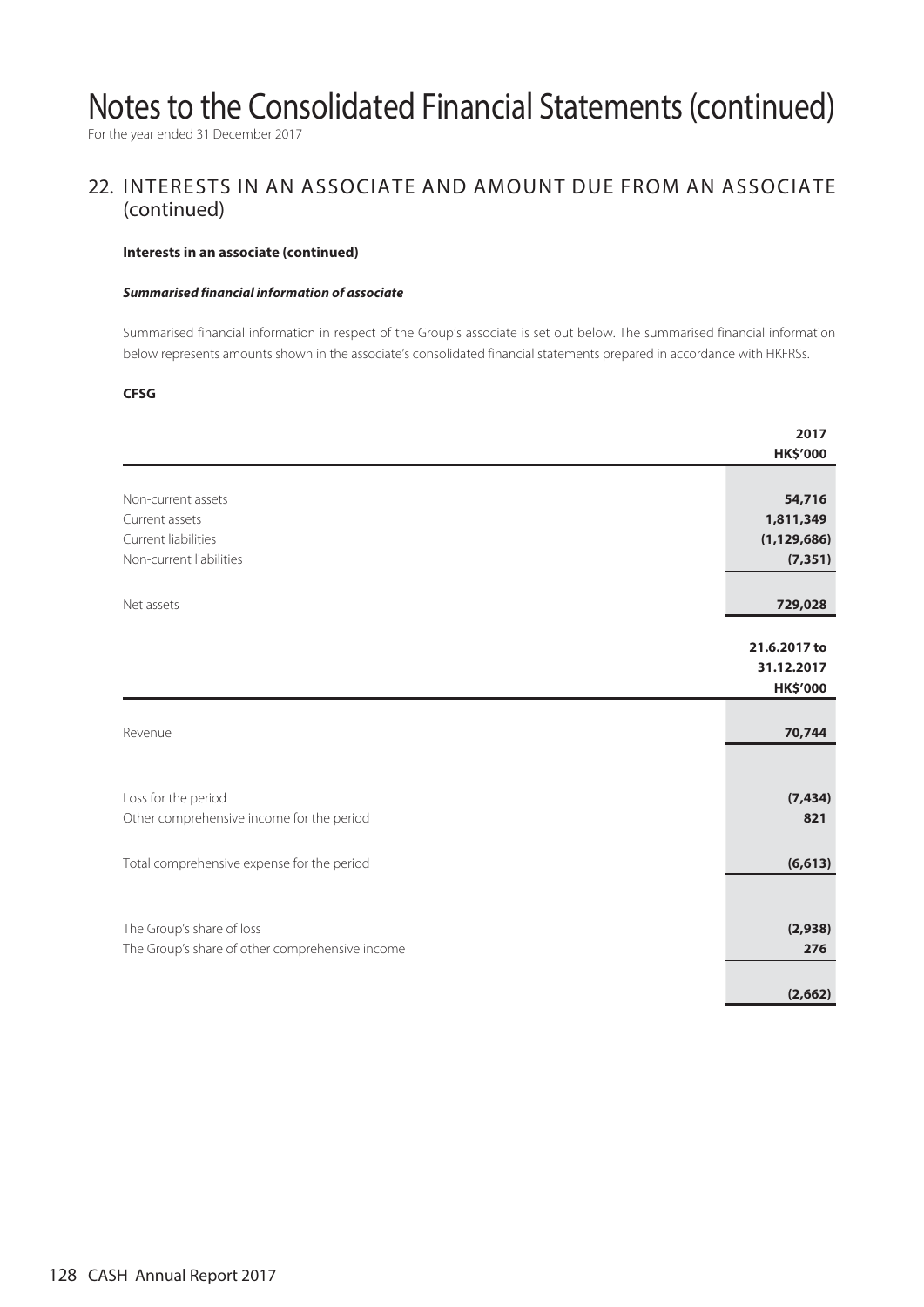For the year ended 31 December 2017

### 22. INTERESTS IN AN ASSOCIATE AND AMOUNT DUE FROM AN ASSOCIATE (continued)

#### **Interests in an associate (continued)**

#### **Summarised financial information of associate (continued)**

Reconciliation of the above summarised financial information to the carrying amount of the interests in the associate recognised in the consolidated financial statements:

|                                                                     | 2017<br><b>HK\$'000</b> |
|---------------------------------------------------------------------|-------------------------|
|                                                                     |                         |
| Net assets                                                          | 729,028                 |
| Proportion of the Group's ownership interest                        | 33.62%                  |
|                                                                     |                         |
| The Group's share of net assets of CFSG                             | 245,099                 |
| Unrecognised share of loss of CFSG for the year                     | (438)                   |
| Goodwill                                                            | 244,684                 |
| Accumulated impairment loss recognised on interests in an associate | (125,760)               |
|                                                                     |                         |
| Carrying amount of the Group's interests                            | 363,585                 |

#### **Amount due from an associate**

Amount is non-trade nature, unsecured, interest-free and repayable on demand.

### 23. AVAILABLE-FOR-SALE FINANCIAL ASSETS

|                               | 2017            | 2016            |
|-------------------------------|-----------------|-----------------|
|                               | <b>HK\$'000</b> | <b>HK\$'000</b> |
|                               |                 |                 |
| Unlisted investments          |                 |                 |
| - equity securities (at cost) |                 | 8,415           |

At 31 December 2016, the unlisted investment represents equity interest in Infinity Investment Holding Group ("Infinity Holding").

Infinity Equity Management Company Limited ("Infinity") is a private entity incorporated in Hong Kong and is engaged in the business of venture capital and private equity management in PRC. At the date of acquisition of Infinity in 2013, the Group obtained 20% equity interest in Infinity and the Group signed an agreement with Infinity under which the Group surrendered its rights to vote at both meetings of shareholders and directors relating to financial and operating decisions of Infinity. In December 2013, the Group's equity interest was diluted to 18% as a result of capital injection from a new third party investor to Infinity. On 3 February 2015, the 18% shareholding in Infinity was swapped into shares of Infinity Holding, a company incorporated in Cayman Islands and the new holding company of Infinity pursuant to a group restructuring. The Group's equity interest in Infinity Holding dropped to 7.2% as a result of disposal of 10.8% equity interest in Infinity Holding.

The unlisted investment was measured at cost at 31 December 2016 because the range of reasonable fair value estimates was so significant that the directors of the Company were of the opinion that fair value could not be measured reliably.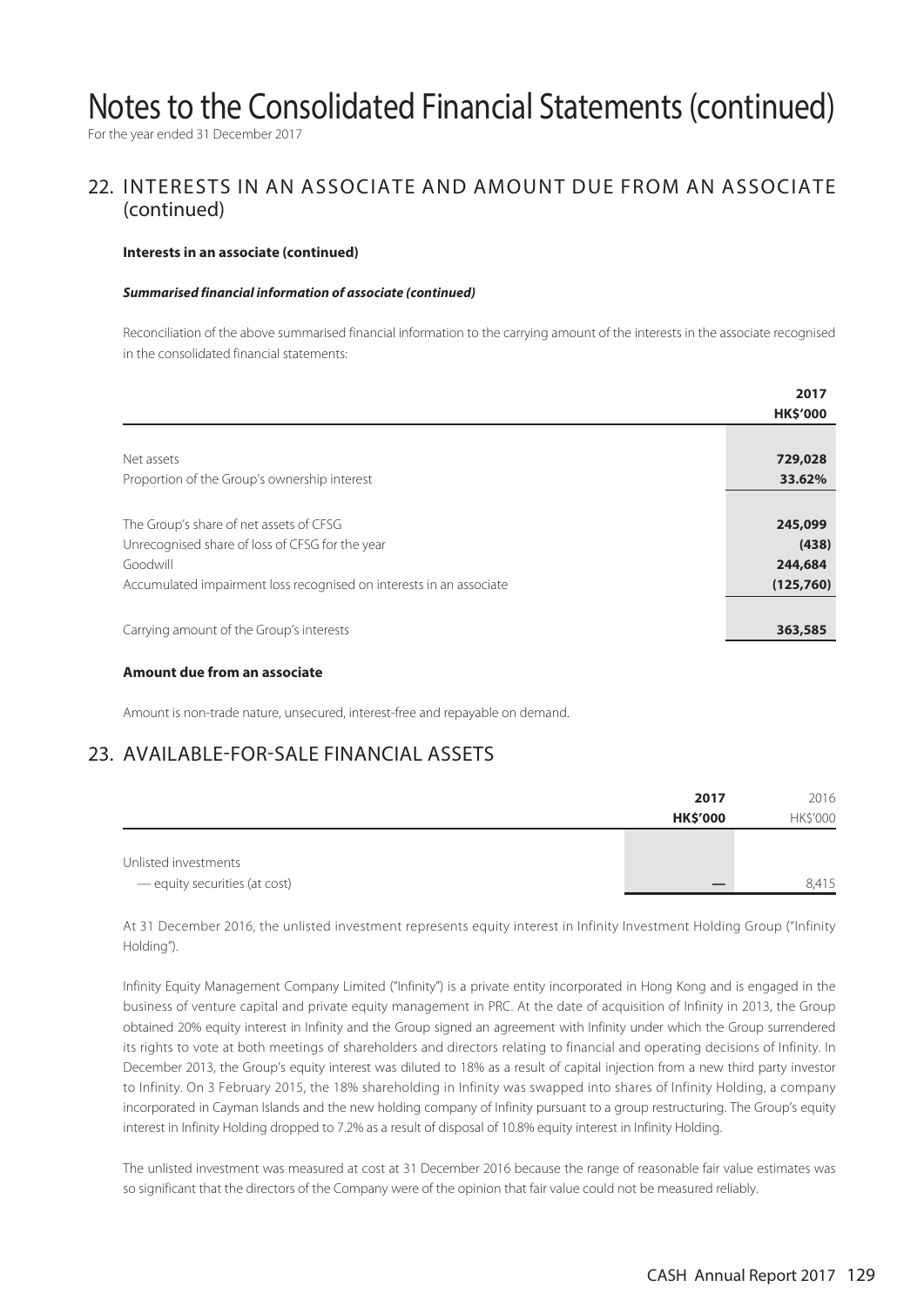For the year ended 31 December 2017

## 24. OTHER ASSETS

|                                                                 | 2017           | 2016           |
|-----------------------------------------------------------------|----------------|----------------|
|                                                                 | <b>HKS'000</b> | <b>HKS'000</b> |
|                                                                 |                |                |
| Statutory and other deposits with exchanges and clearing houses |                | 8.567          |
|                                                                 |                |                |

The above deposits were non-interest bearing.

### 25. ACCOUNTS AND OTHER RECEIVABLES

|                                                              | 2017            | 2016     |
|--------------------------------------------------------------|-----------------|----------|
|                                                              | <b>HK\$'000</b> | HK\$'000 |
|                                                              |                 |          |
| Accounts receivable arising from the business of retailing   | 1,666           | 2,995    |
| Accounts receivable arising from financial services business |                 | 432,300  |
| Receivables from securities brokers                          | 95,765          | 163,317  |
| Prepayments                                                  | 13,539          | 11,403   |
| Rental and other deposits                                    | 47,891          | 28,625   |
| Other receivables                                            | 1,491           | 6,468    |
|                                                              |                 |          |
|                                                              | 160,352         | 645.108  |

The Group allows an average credit period of 30 days to its corporate customers on retailing business. The ageing analysis based on the invoice date, which is approximately the revenue recognition date, is as follows:

|               | 2017            | 2016     |
|---------------|-----------------|----------|
|               | <b>HK\$'000</b> | HK\$'000 |
|               |                 |          |
| $0 - 30$ days | 549             | 1,885    |
| 31-60 days    | 695             | 226      |
| 61-90 days    | 68              | 74       |
| Over 90 days  | 354             | 810      |
|               |                 |          |
|               | 1,666           | 2,995    |

Included in the Group's accounts receivable arising from the business of retailing are debtors with a carrying amount of HK\$1,117,000 (2016: HK\$1,110,000) as at 31 December 2017 which are past due at the end of the reporting period for which the Group has not provided for impairment as there has not been a significant change in credit quality. The Group believes that the amounts are still considered recoverable given the substantial settlement after the end of the reporting period.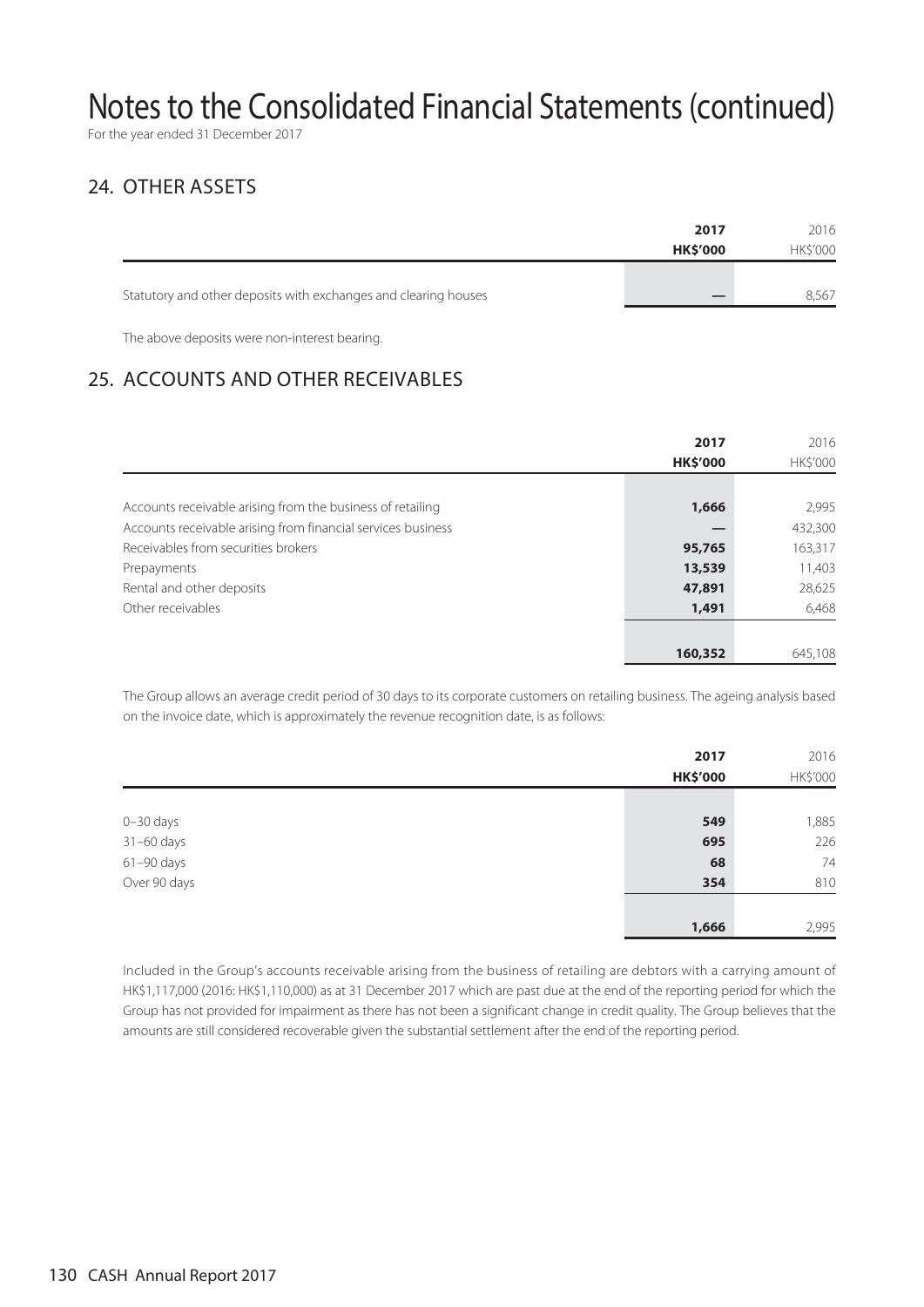For the year ended 31 December 2017

## 25. ACCOUNTS AND OTHER RECEIVABLES (continued)

|                                                   | 2017            | 2016     |
|---------------------------------------------------|-----------------|----------|
|                                                   | <b>HK\$'000</b> | HK\$'000 |
|                                                   |                 |          |
| $0 - 30$ days                                     | 695             | 226      |
| 31-60 days                                        | 68              | 74       |
| 61-90 days                                        | 103             | 16       |
| Over 90 days                                      | 251             | 794      |
|                                                   |                 |          |
| Total accounts receivable from retailing business | 1,117           | 1,110    |

Other deposits and other receivables are non-interest bearing and repayable on demand or within one year.

The accounts receivable arising from financial services business as at 31 December 2016 are related to the Group's financial services operation, which is carried out by CFSG and became discontinued operation during the year ended 31 December 2017.

As at 31 December 2016, accounts receivable arising from financial services business includes (i) business of dealing in securities of HK\$317,714,000; (ii) business of dealing in futures and options of HK\$112,525,000; (iii) commission receivable from brokerage of mutual funds and insurance-linked investment products of HK\$1,521,000 and (iv) accounts receivable arising from the business of provision of corporate finance services of HK\$540,000.

The credit quality of accounts receivable arising from financial services business is summarised as follows:

|                                | 2016     |
|--------------------------------|----------|
|                                | HK\$'000 |
|                                |          |
| Neither past due nor impaired  | 401,362  |
| Past due but not impaired      | 23,077   |
| Impaired                       | 11,161   |
|                                | 435,600  |
| Less: Allowance for impairment | (3,300)  |
|                                | 432,300  |

The normal settlement terms of accounts receivable arising from the business of dealing in securities are two days after trade date or at specific terms agreed and accounts receivable arising from the business of dealing in futures and options are one day after trade date.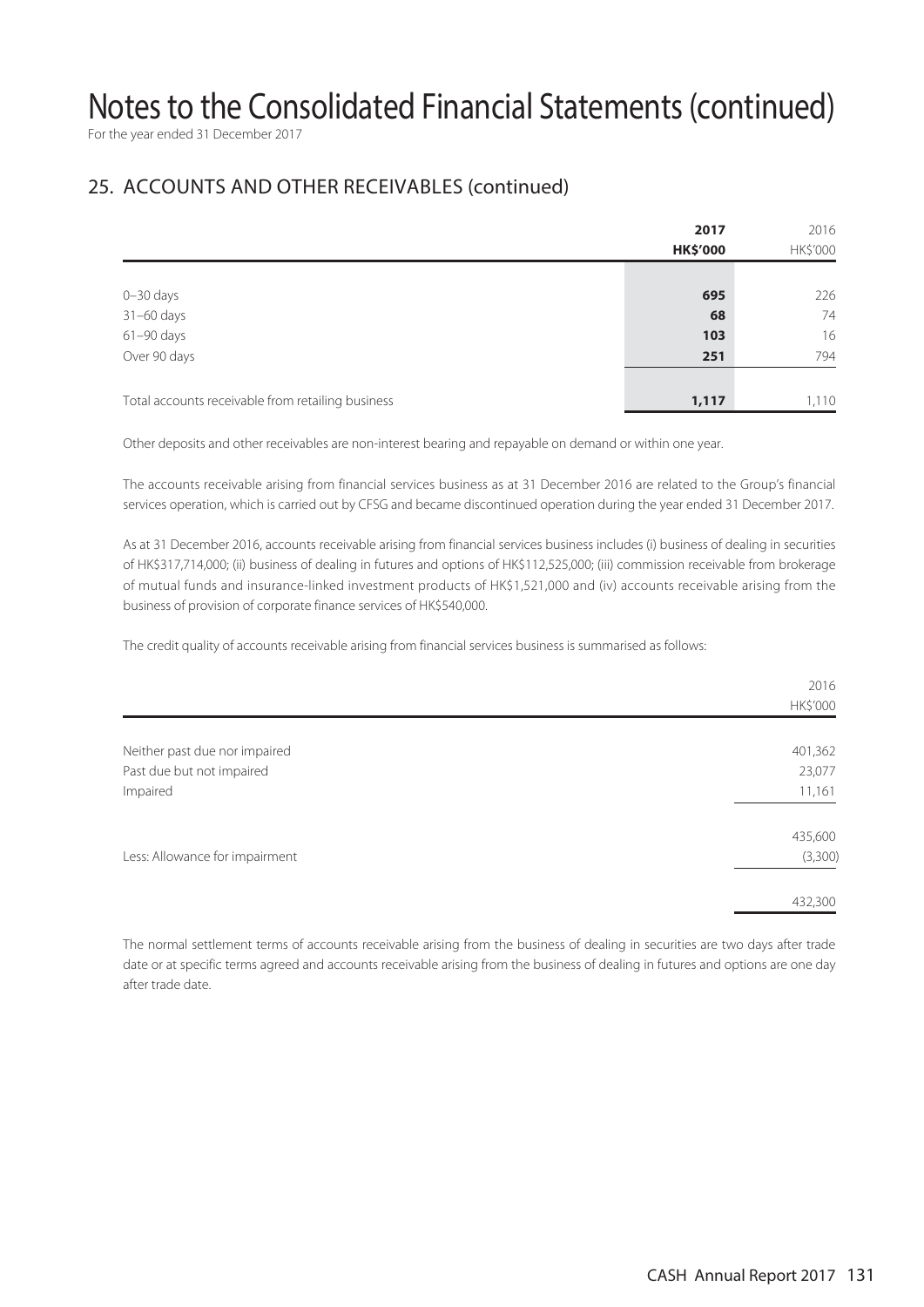For the year ended 31 December 2017

## 25. ACCOUNTS AND OTHER RECEIVABLES (continued)

The Group offsets certain accounts receivable and accounts payable when the Group currently has a legally enforceable right to set off the balances and intends either to settle on a net basis, or to realise the balances simultaneously. Details are set out in note 39.

The Group allows a credit period of 30 days for commission receivable from brokerage of mutual funds and insurance-linked investment products as well as accounts receivable arising from the business of provision of corporate finance services. At 31 December 2016, the ageing analysis (from the completion date of the services) of such receivables is as follows:

|              | 2016                            |
|--------------|---------------------------------|
|              | HK\$'000                        |
|              |                                 |
| 0-30 days    | 415                             |
| 31-60 days   | 125                             |
| 61-90 days   | $\hspace{0.1mm}-\hspace{0.1mm}$ |
| Over 90 days | 1,521                           |
|              |                                 |
|              | 2,061                           |

As at 31 December 2016, accounts receivable arising from financial services business include margin clients receivables of HK\$233,271,000, which are secured by clients pledged securities with fair value of approximately HK\$730,254,000. For accounts receivable from margin clients that were included in "Neither past due nor impaired" category as at 31 December 2016, the fair value of each client's listed securities was higher than the carrying amount of each individual loan to margin client in this category.

At 31 December 2016, the clients' listed securities could be sold at the Group's discretion to settle any margin call requirements imposed by their respective securities transactions. The Group was able to use clients' securities up to the amount of 140% of the accounts receivable from margin clients as collateral of the Group's borrowing (with client's consent). The accounts receivable from margin clients were repayable on demand and bore interest at commercial rates. No ageing analysis is disclosed as in the opinion of the directors of the Company, the ageing analysis does not give additional value in view of the nature of business in margin financing.

As at 31 December 2016, included in the Group's accounts receivable arising from financial services business are debtors (excluding margin clients), with a carrying amount of HK\$23,077,000 which are past due at the end of the reporting period for which the Group has not provided for impairment as there has not been a significant change in credit quality. The Group believes that the amounts are still considered recoverable given the amount is fully secured by clients' listed securities or the substantial settlement after the end of the reporting period.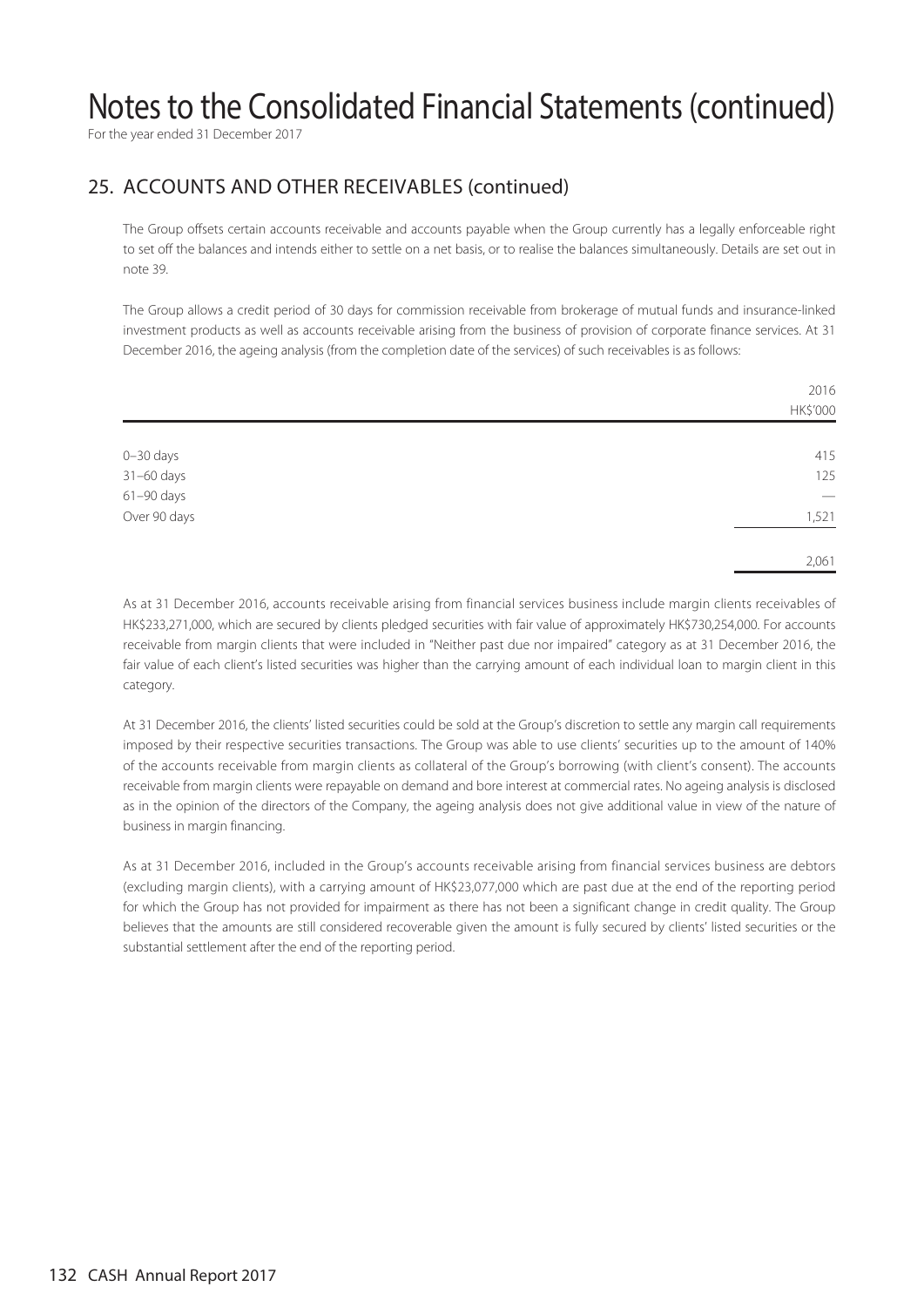For the year ended 31 December 2017

## 25. ACCOUNTS AND OTHER RECEIVABLES (continued)

In respect of accounts receivable arising from financial services business which are past due but not impaired at the respective reporting date, the ageing analysis (from due date) is as follows:

|                                                   | 2016<br>HK\$'000 |
|---------------------------------------------------|------------------|
|                                                   |                  |
| $0 - 30$ days                                     | 12,866           |
| 31-60 days                                        | 8,540            |
| 61-90 days                                        |                  |
| Over 90 days                                      | 1,671            |
| Total accounts receivable from financial services | 23,077           |
|                                                   |                  |

Accounts receivable from financial services business include margin clients and past due cash clients of approximately HK\$11,161,000 which were not fully secured by the respective clients' listed securities, were considered to be impaired and included in "Impaired" category as at 31 December 2016.

At 31 December 2016, accounts receivable were netted off by allowance for impairment of HK\$3,300,000, which included individual allowance of HK\$2,933,000 and collective allowance of HK\$367,000 respectively.

Movements in the allowance for impairment are as follows:

|                                       | 2017            | 2016     |
|---------------------------------------|-----------------|----------|
|                                       | <b>HK\$'000</b> | HK\$'000 |
|                                       |                 |          |
| Balance at the beginning of the year  | 3,300           | 3,497    |
| Charge for the year                   | 15,372          | 1,553    |
| Amounts written off during the year   |                 | (1,750)  |
| Eliminated on loss of control of CFSG | (18, 672)       |          |
|                                       |                 |          |
| Balance at the end of the year        |                 | 3,300    |

The Group has a policy for determining the allowance for impairment based on the evaluation of collectability and age analysis of accounts and on management's judgement, including the current creditworthiness, collateral repayment subsequent to the year end and the past collection history of each client.

In addition to the individually assessed allowance for impairment, the Group has also provided, on a collective basis, impairment allowance for accounts receivable arising from the business of dealing in securities that are individually insignificant or accounts receivable where no impairment has been identified individually. Objective evidence of the collective impairment includes the Group's past experience of collecting payments and observable changes in national or local economic conditions that correlate with default on receivables.

At 31 December 2016, the concentration of credit risk was limited due to the customer base was large and unrelated. Accordingly, the directors of the Company believed that no further allowance for impairment was required.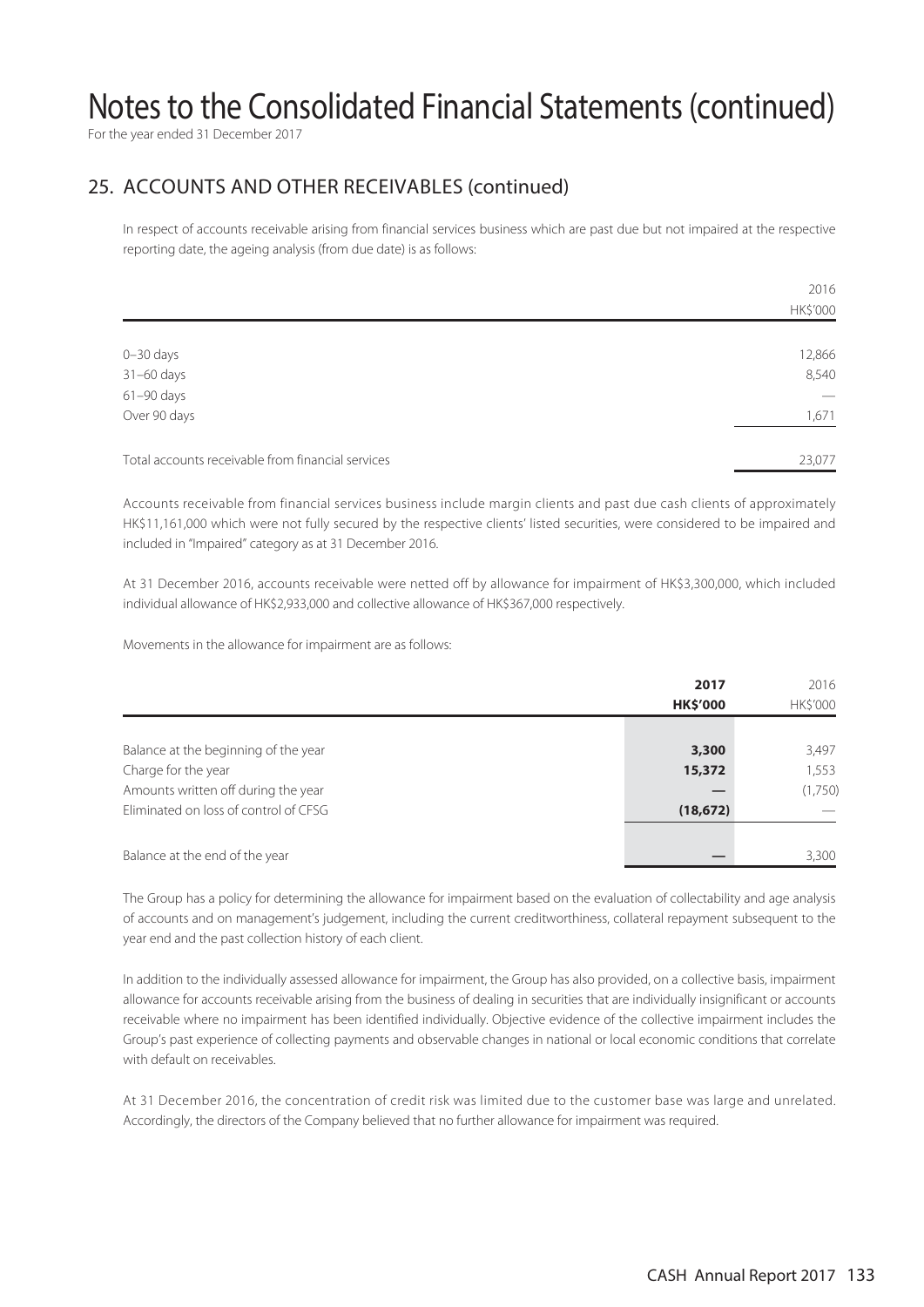For the year ended 31 December 2017

## 25. ACCOUNTS AND OTHER RECEIVABLES (continued)

Included in accounts receivable from margin clients arising from the business of dealing in securities are amounts due from certain related parties, the details of which are as follows:

| <b>Name</b>                                 | <b>Balance at</b><br>1 January<br>HK\$'000 | <b>Balance</b> at<br>31 December<br>HK\$'000 | <b>Maximum</b><br>amount<br>outstanding<br>during the year<br>HK\$'000 | <b>Market value</b><br>of pledged<br>securities at<br>fair value at<br>31 December<br>HK\$'000 |
|---------------------------------------------|--------------------------------------------|----------------------------------------------|------------------------------------------------------------------------|------------------------------------------------------------------------------------------------|
| <b>Directors of the Company</b>             |                                            |                                              |                                                                        |                                                                                                |
| Mr Kwan Pak Hoo Bankee (Note (1))           |                                            |                                              |                                                                        |                                                                                                |
| 2016                                        |                                            |                                              | 6,000                                                                  |                                                                                                |
| 2017                                        |                                            | N/A                                          |                                                                        | N/A                                                                                            |
| Mr Law Ping Wah Bernard (Note (1))          |                                            |                                              |                                                                        |                                                                                                |
| 2016                                        |                                            |                                              | 6,909                                                                  |                                                                                                |
| 2017                                        |                                            | N/A                                          | 1,082                                                                  | N/A                                                                                            |
| <b>Directors of CFSG</b>                    |                                            |                                              |                                                                        |                                                                                                |
| Ms Cheng Pui Lai Majone (Notes (1) and (3)) |                                            |                                              |                                                                        |                                                                                                |
| 2016                                        |                                            |                                              | 8,637                                                                  |                                                                                                |
| 2017                                        |                                            | N/A                                          | 8,223                                                                  | N/A                                                                                            |
| Mr Ng Kung Chit Raymond (Notes (1) and (4)) |                                            |                                              |                                                                        |                                                                                                |
| 2016                                        |                                            | N/A                                          | 10,364                                                                 |                                                                                                |
| 2017                                        | N/A                                        | N/A                                          | N/A                                                                    | N/A                                                                                            |
| Mr Ho Tsz Cheung Jack (Notes (1) and (2))   |                                            |                                              |                                                                        |                                                                                                |
| 2016                                        | N/A                                        | N/A                                          | N/A                                                                    | N/A                                                                                            |
| 2017                                        | N/A                                        | N/A                                          | 43                                                                     | N/A                                                                                            |

Notes:

(1) The business of dealing in securities is carried out by CFSG, where CFSG ceased to be a subsidiary of the Company and became an associate of the Company with effect from 20 June 2017. The maximum amount outstanding during the year covers from 1 January 2017 up to 20 June 2017.

(2) Mr Ho Tsz Cheung Jack were appointed as executive directors of CFSG during the year ended 31 December 2017.

(3) Ms Cheng Pui Lai Majone resigned as an executive director of CFSG during the year ended 31 December 2017.

(4) Mr Ng Kung Chit Raymond resigned as an executive director of CFSG during the year ended 31 December 2016.

Balances with the above parties, if any, were repayable on demand and bear interest at commercial rates which are similar to the rates offered to other margin clients.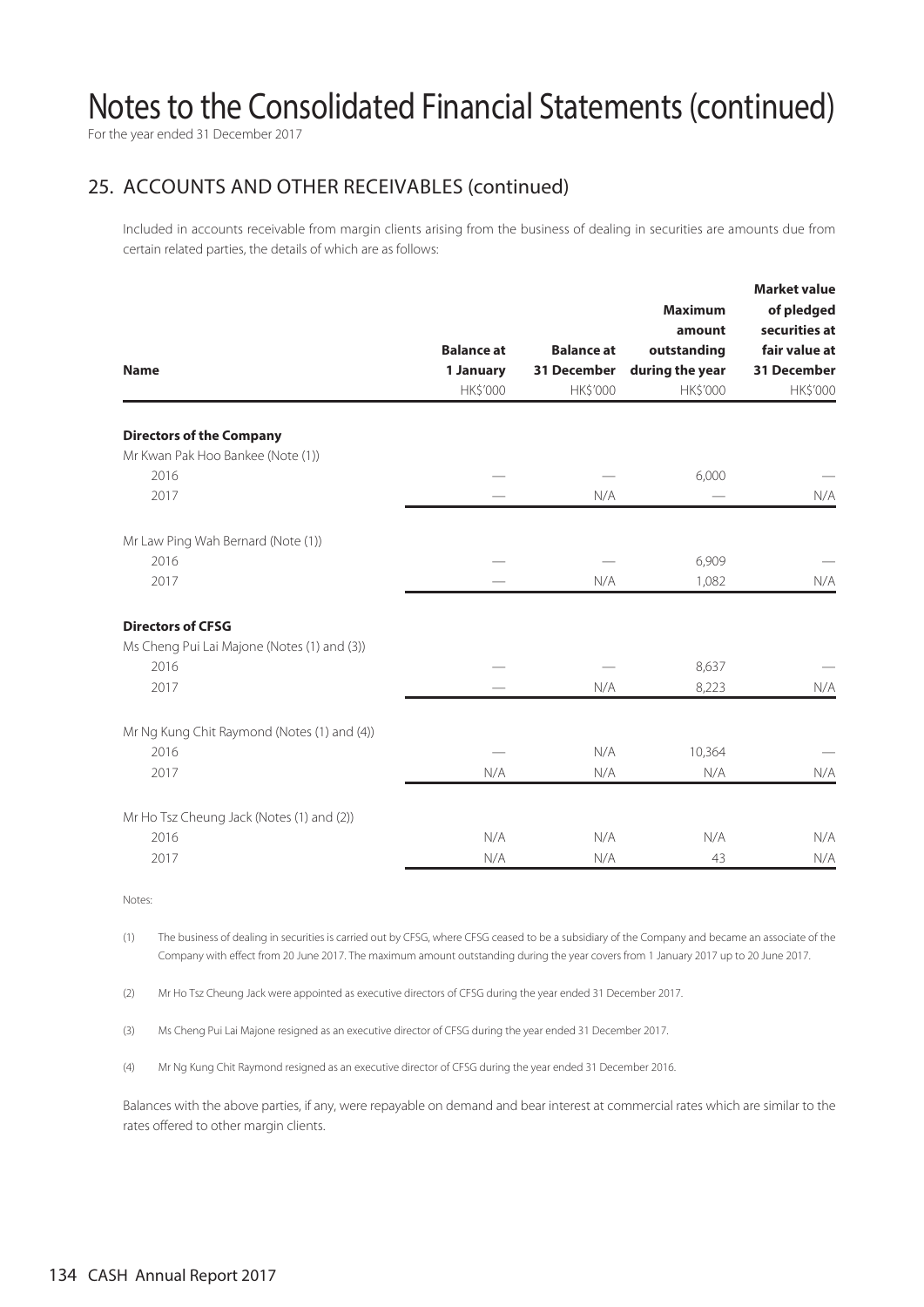For the year ended 31 December 2017

## 26. LOANS RECEIVABLE

|                                                                  | 2017<br><b>HK\$'000</b> | 2016<br>HK\$'000 |
|------------------------------------------------------------------|-------------------------|------------------|
| Loans receivable denominated in Hong Kong dollars                | 9,618                   | 7,881            |
| The credit quality of loans receivable is summarised as follows: |                         |                  |
|                                                                  | 2017<br><b>HK\$'000</b> | 2016<br>HK\$'000 |
| Neither past due nor impaired<br>Past due but not impaired       | 9,618                   | 7,480<br>401     |
|                                                                  | 9,618                   | 7,881            |

The loans receivable bear variable-rate interest of Hong Kong Prime Rate plus a spread for both years.

The Group has policy for assessing the impairment of loans receivable that are unsecured, those are secured but without sufficient collateral and those with default or delinquency in interest or principal payment, on an individual basis. The assessment is based on a close monitoring and evaluation of collectability and on management's judgment, including the aging analysis of receivables and the current creditworthiness, collateral value and the past collection history of each client.

At the end of each reporting date, the Group's loans receivable were individually assessed for impairment. In determining the recoverability of the loans receivable, the Group considers any change in the credit quality of the loans receivable from the date of the credit was initially granted up to the reporting date. As at 31 December 2017 and 2016, management of the Group considered no impairment allowance is necessary.

The loans receivable included a total carrying amount of HK\$9,618,000 (2016: HK\$7,480,000) which is neither past due nor impaired at end of the reporting period, which the Group believes is recoverable after taking account the current creditworthiness of the borrowers and the past collection history of each individual borrower. The loans receivable are unsecured except for an amount of HK\$455,000 as at 31 December 2016 which was fully secured by a residential property at a fair value of approximately HK\$2,100,000. There is no recent history of default from the borrowers.

The Group has concentration of credit risk from five highest borrowers of HK\$9,618,000 (2016: five highest borrowers of HK\$7,483,000) in total at 31 December 2017.

The carrying amount of variable-rate loans receivable has remaining contractual maturity dates as follows:

|                              | 2017            | 2016     |
|------------------------------|-----------------|----------|
|                              | <b>HK\$'000</b> | HK\$'000 |
|                              |                 |          |
| On demand or within one year | 9,618           | 7,881    |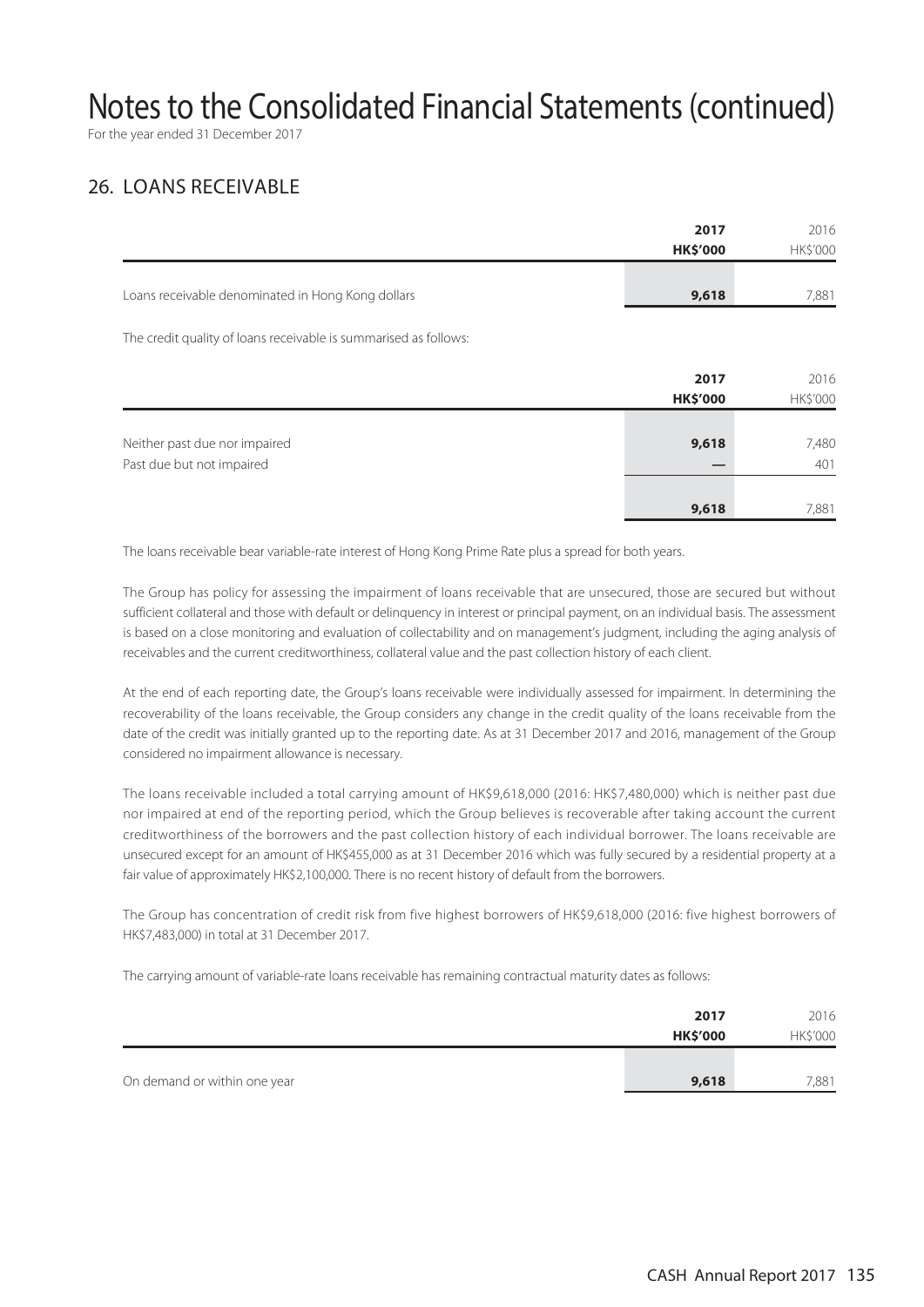For the year ended 31 December 2017

### 27. BANK BALANCES

#### **Bank balances – trust and segregated accounts**

As at 31 December 2016, the Group received and held money deposited by clients and other institutions in the course of the conduct of the regulated activities of its ordinary business. Such monies were maintained in one or more segregated bank accounts. The Group has recognised the corresponding liabilities to respective clients and other institutions as accounts payable (note 30). However, the Group did not have a currently enforceable right to offset those payables with the deposits placed.

#### **Bank balances (general accounts) and cash**

The amounts comprise cash held by the Group and short-term bank deposits at market interest rates in a range of 0.01% to 1.35% (2016: 0.01% to 0.92%) per annum with an original maturity of three months or less.

### 28. INVESTMENTS HELD FOR TRADING

|                                                       | 2017            | 2016     |
|-------------------------------------------------------|-----------------|----------|
|                                                       | <b>HK\$'000</b> | HK\$'000 |
|                                                       |                 |          |
| Equity securities listed in Hong Kong (Note (a))      | 2,047           | 20,311   |
| Equity securities listed outside Hong Kong (Note (a)) | 8,978           | 766      |
| Unlisted investment fund (Note (b))                   |                 | 12,240   |
|                                                       | 11,025          | 33,317   |

#### Notes:

(a) The fair values of the listed equity securities are determined based on the quoted market bid prices available on the relevant exchanges.

(b) The fair value of the unlisted investment fund was based on broker's quotes which reflect the Group's share of fair value of the net asset value of the fund, being the price that the fund is willing to pay to redeem the units in the fund at 31 December 2016. The fund was redeemed during the year.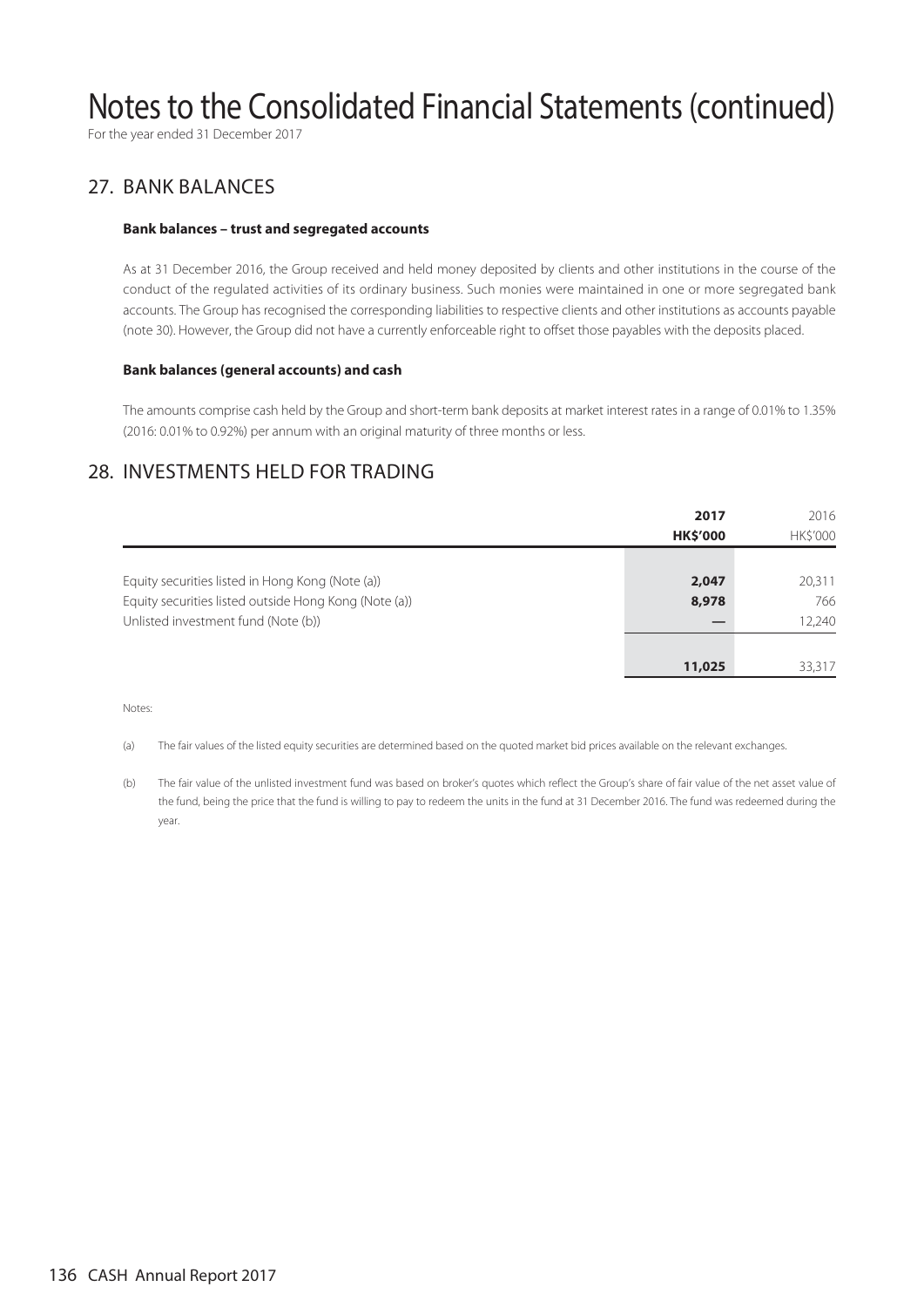For the year ended 31 December 2017

## 29. BANK DEPOSITS SUBJECT TO CONDITIONS

|                       | 2017            | 2016     |
|-----------------------|-----------------|----------|
|                       | <b>HK\$'000</b> | HK\$'000 |
|                       |                 |          |
| Pledged bank deposits | 41,974          | 66,601   |

The bank deposits subject to conditions carried fixed rate in a range of 0.01% to 0.43% (2016: 0.01% to 0.22%) per annum, which was the effective interest rate on the Group's bank deposits. Pledged bank deposits of HK\$39,000,000 (2016: HK\$64,025,000) and HK\$2,974,000 (2016: HK\$2,576,000) are pledged to secure short-term loan and short-term undrawn facilities, respectively, and are therefore classified as current assets.

The pledged bank deposits will be released upon the repayment of relevant bank borrowings or expiration of the facilities.

### 30. ACCOUNTS PAYABLE

|                                                           | 2017            | 2016            |
|-----------------------------------------------------------|-----------------|-----------------|
|                                                           | <b>HK\$'000</b> | <b>HK\$'000</b> |
|                                                           |                 |                 |
| Trade creditors arising from retailing business           | 187,180         | 210,064         |
| Accounts payable arising from financial services business |                 | 958,557         |
| Accounts payable arising from the online game services    |                 | 292             |
|                                                           |                 |                 |
|                                                           | 187,180         | 1,168,913       |

Trade creditors arising from retailing business principally comprise amount outstanding for trade purpose and ongoing cost. The credit period taken for trade purchases ranges from 30 to 90 days.

The following is an aging analysis (from invoice date) of trade creditors arising from retailing business at the end of the reporting period:

|               | 2017            | 2016     |
|---------------|-----------------|----------|
|               | <b>HK\$'000</b> | HK\$'000 |
|               |                 |          |
| $0 - 30$ days | 73,655          | 74,679   |
| 31-60 days    | 51,873          | 57,146   |
| 61-90 days    | 45,266          | 50,588   |
| Over 90 days  | 16,386          | 27,651   |
|               |                 |          |
|               | 187,180         | 210,064  |

The accounts payable arising from the financial services business as at 31 December 2016 are related to the Group's financial services operation, which is carried out by CFSG and became discontinued operation during the year ended 31 December 2017.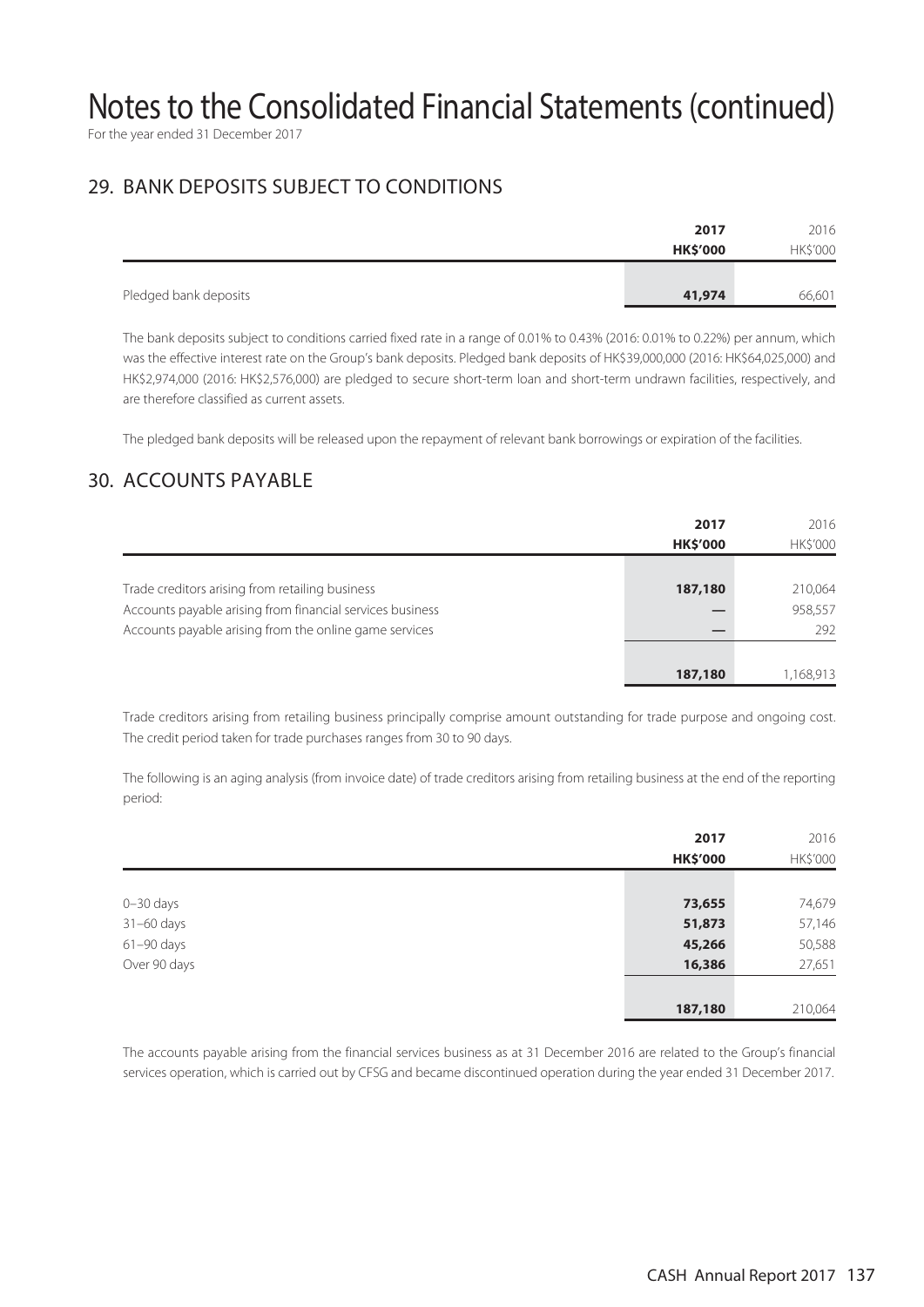For the year ended 31 December 2017

## 30. ACCOUNTS PAYABLE (continued)

As at 31 December 2016, accounts payable arising from financial services business includes business of dealing in securities of HK\$707,410,000 and business of dealing in futures and options of HK\$251,147,000.

The settlement terms of accounts payable arising from the business of dealing in securities were two days after trade date, and accounts payable arising from the business of dealing in futures and options contracts were one day after trade date. Accounts payable to margin clients were repayable on demand. No ageing analysis was disclosed as in the opinion of directors of the Company, the ageing analysis did not give additional value in view of the nature of this business.

At 31 December 2016, accounts payable to clients arising from the business of dealing in futures and options were margin deposits received from clients for their trading of these contracts. The required margin deposits were repayable upon the closure of the corresponding futures and options position. The excess of the outstanding amounts over the required margin deposits stipulated were repayable to clients on demand.

Except for the accounts payable to clients arising from the business of dealing in securities which bear interest at a fixed rate as at 31 December 2016, all the accounts payable are non-interest bearing.

At 31 December 2016, accounts payable amounting to HK\$819,803,000 were payable to external clients and other institutions in respect of the trust and segregated bank balances received and held for clients and other institutions in the course of the conduct of regulated activities. However, the Group did not have a currently enforceable right to offset these payables with the deposits placed.

### 31. ACCRUED LIABILITIES AND OTHER PAYABLES

|                                   | 2017            | 2016     |
|-----------------------------------|-----------------|----------|
|                                   | <b>HK\$'000</b> | HK\$'000 |
|                                   |                 |          |
| Accrued liabilities               |                 |          |
| -Salaries and commission payables | 38,508          | 42,639   |
| - Other accrued liabilities       | 29,394          | 33,033   |
| Deposits received (Note)          |                 | 50,000   |
| Other payables                    | 50,810          | 42,392   |
|                                   |                 |          |
|                                   | 118,712         | 168,064  |

Note: The Group has received a deposit of HK\$50,000,000 from the Offeror related to the Disposal (see note 42) as at 31 December 2016. The deposit was refunded upon the termination of the sale and purchase agreement during the year ended 31 December 2017.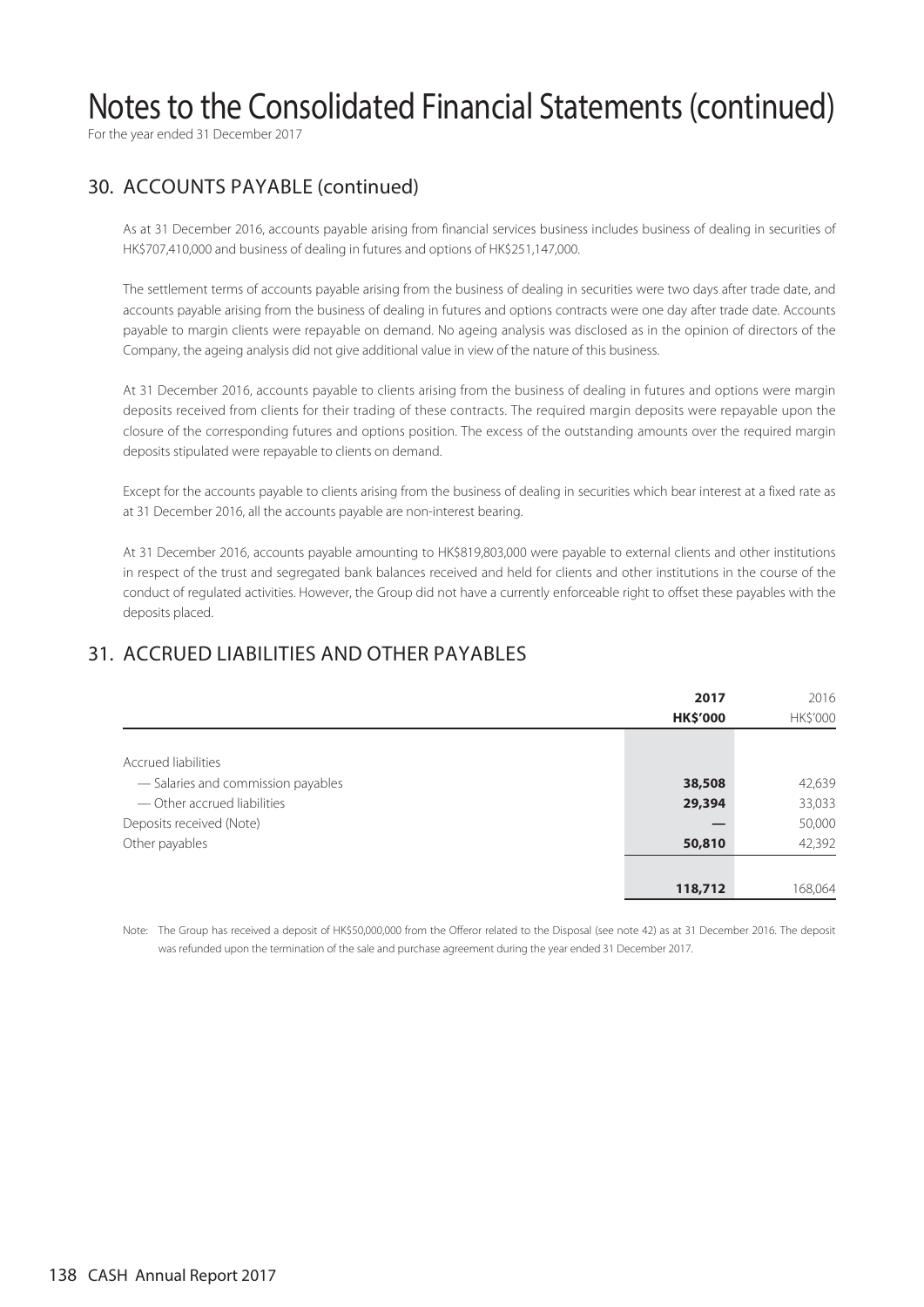For the year ended 31 December 2017

## 32. OBLIGATIONS UNDER FINANCE LEASES

|                                    | 2017            | 2016     |
|------------------------------------|-----------------|----------|
|                                    | <b>HK\$'000</b> | HK\$'000 |
|                                    |                 |          |
| Analysed for reporting purpose as: |                 |          |
| Current liabilities                | 39              | 407      |
| Non-current liabilities            |                 | 235      |
|                                    |                 |          |
|                                    | 39              | 642      |

Interest rates underlying all obligations under finance leases are fixed at respective contract dates at 2.7% (2016: ranging from 2.5% to 2.7%) per annum. No arrangements had been entered into for contingent rental payments.

|                                                 |                 |                               |                 | <b>Present value of</b> |
|-------------------------------------------------|-----------------|-------------------------------|-----------------|-------------------------|
|                                                 |                 | <b>Minimum lease payments</b> |                 | minimum lease payments  |
|                                                 | 2017            | 2016                          | 2017            | 2016                    |
|                                                 | <b>HK\$'000</b> | <b>HK\$'000</b>               | <b>HK\$'000</b> | HK\$'000                |
|                                                 |                 |                               |                 |                         |
| Amount payable under finance leases             |                 |                               |                 |                         |
| Within one year                                 | 39              | 418                           | 39              | 407                     |
| Within a period of more than one year but not   |                 |                               |                 |                         |
| more than two years                             |                 | 223                           |                 | 215                     |
| Within a period of more than two years but not  |                 |                               |                 |                         |
| more than five years                            |                 | 15                            |                 | 20                      |
| Less: Future finance charges                    |                 | (14)                          |                 |                         |
|                                                 |                 |                               |                 |                         |
| Present value of lease obligations              | 39              | 642                           | 39              | 642                     |
|                                                 |                 |                               |                 |                         |
| Less: Amount due for settlement within one year |                 |                               |                 |                         |
| (shown under current liabilities)               |                 |                               | (39)            | (407)                   |
|                                                 |                 |                               |                 |                         |
| Amount due for settlement after one year        |                 |                               |                 | 235                     |
|                                                 |                 |                               |                 |                         |

The Group's obligations under finance leases are secured by the lessor's charge over the leased assets.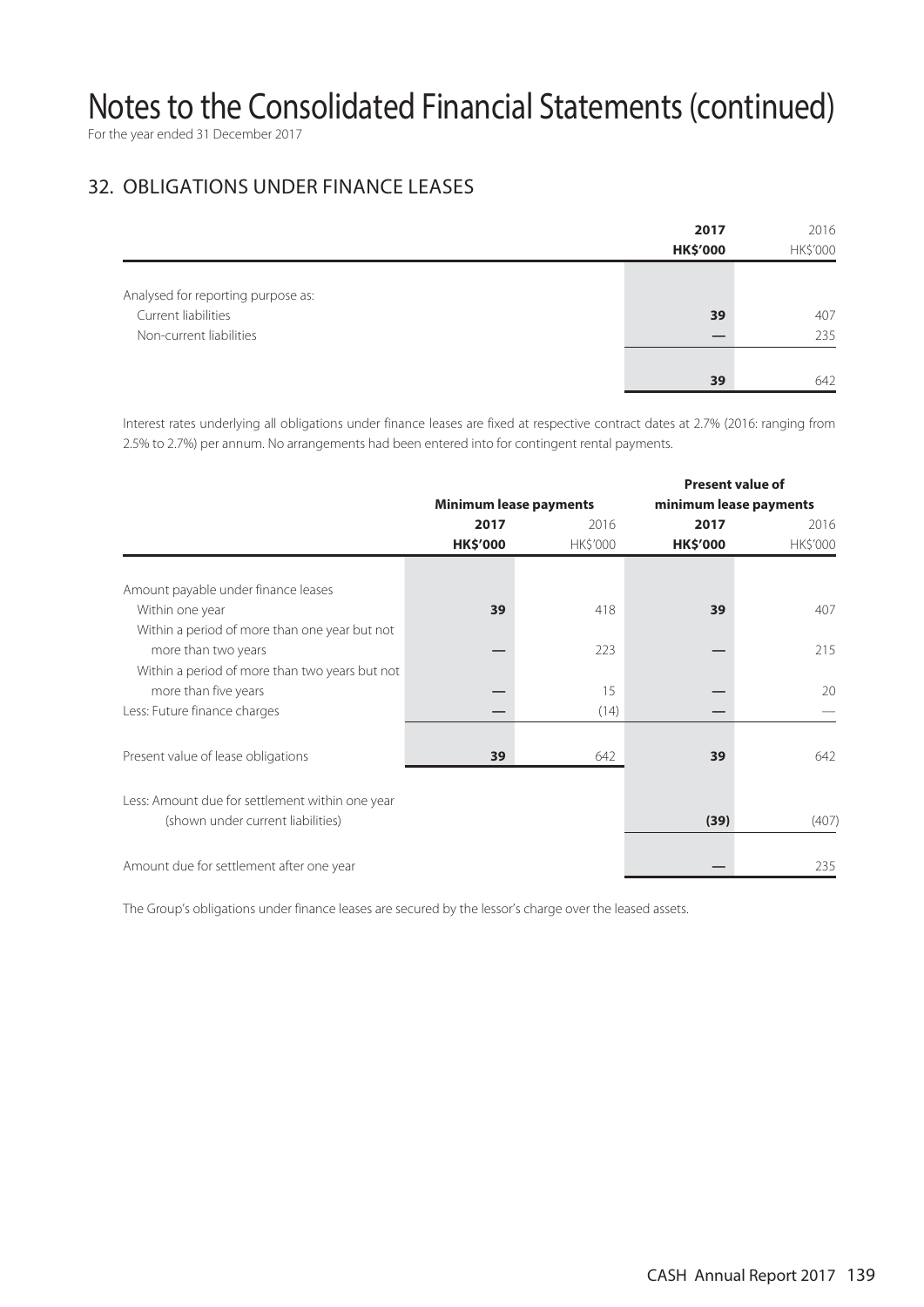For the year ended 31 December 2017

## 33. BORROWINGS

|                                                                                                             | 2017            | 2016      |
|-------------------------------------------------------------------------------------------------------------|-----------------|-----------|
|                                                                                                             | <b>HK\$'000</b> | HK\$'000  |
|                                                                                                             |                 |           |
| Secured bank overdrafts                                                                                     |                 | 431       |
| Secured bank borrowings                                                                                     | 29,000          | 212,690   |
| Unsecured bank borrowings                                                                                   | 26,600          | 60,809    |
| Secured trust receipt loans                                                                                 | 47,555          | 68,274    |
| Unsecured trust receipt loans                                                                               | 92,020          | 63,496    |
|                                                                                                             |                 |           |
|                                                                                                             | 195,175         | 405,700   |
| Carrying amount repayable based on scheduled repayment terms:                                               |                 |           |
| Within one year                                                                                             | 139,575         | 135,457   |
| More than one year but not exceeding two years                                                              |                 | 3,351     |
| More than two years but not exceeding five years                                                            |                 | 7,294     |
|                                                                                                             |                 |           |
|                                                                                                             | 139,575         | 146,102   |
| Carrying amount of borrowings (shown under current liabilities)<br>containing a repayment on demand clause: |                 |           |
| Within one year                                                                                             | 53,200          | 255,598   |
| More than one year but not exceeding two years                                                              | 1,600           | 1,600     |
| More than two years but not exceeding five years                                                            | 800             | 2,400     |
|                                                                                                             |                 |           |
|                                                                                                             | 195,175         | 405,700   |
| Less: Amount due within one year shown under current liabilities                                            | (195, 175)      | (395,055) |
| Amount shown under non-current liabilities                                                                  |                 | 10,645    |

As at 31 December 2017, the Group's secured bank borrowings of HK\$76,555,000 (2016: HK\$281,395,000) were secured and guaranteed by:

- (a) corporate guarantees from the Company for both years;
- (b) corporate guarantees from certain subsidiaries of the Company (2016: certain subsidiaries of the Company and CFSG);
- (c) marketable securities of the Group's clients with fair value of HK\$296,169,000 as at 31 December 2016 (with clients' consent);
- (d) pledged bank deposits of HK\$39,000,000 (2016: HK\$64,025,000) for short-term bank borrowings as disclosed in note 29.

As at 31 December 2017, bank borrowings amounting to approximately HK\$55,600,000 (2016: HK\$273,499,000) are variable-rate borrowings which carry interest at either Hong Kong Interbank Offered Rate ("HIBOR") or Hong Kong Prime Rate plus a spread. Bank overdrafts amounting to HK\$431,000 at 31 December 2016 carried interest at Hong Kong Prime Rate. Trust receipts loans amounting to HK\$139,575,000 (2016: HK\$131,770,000) carry interest at either HIBOR or Hong Kong Prime Rate plus a spread.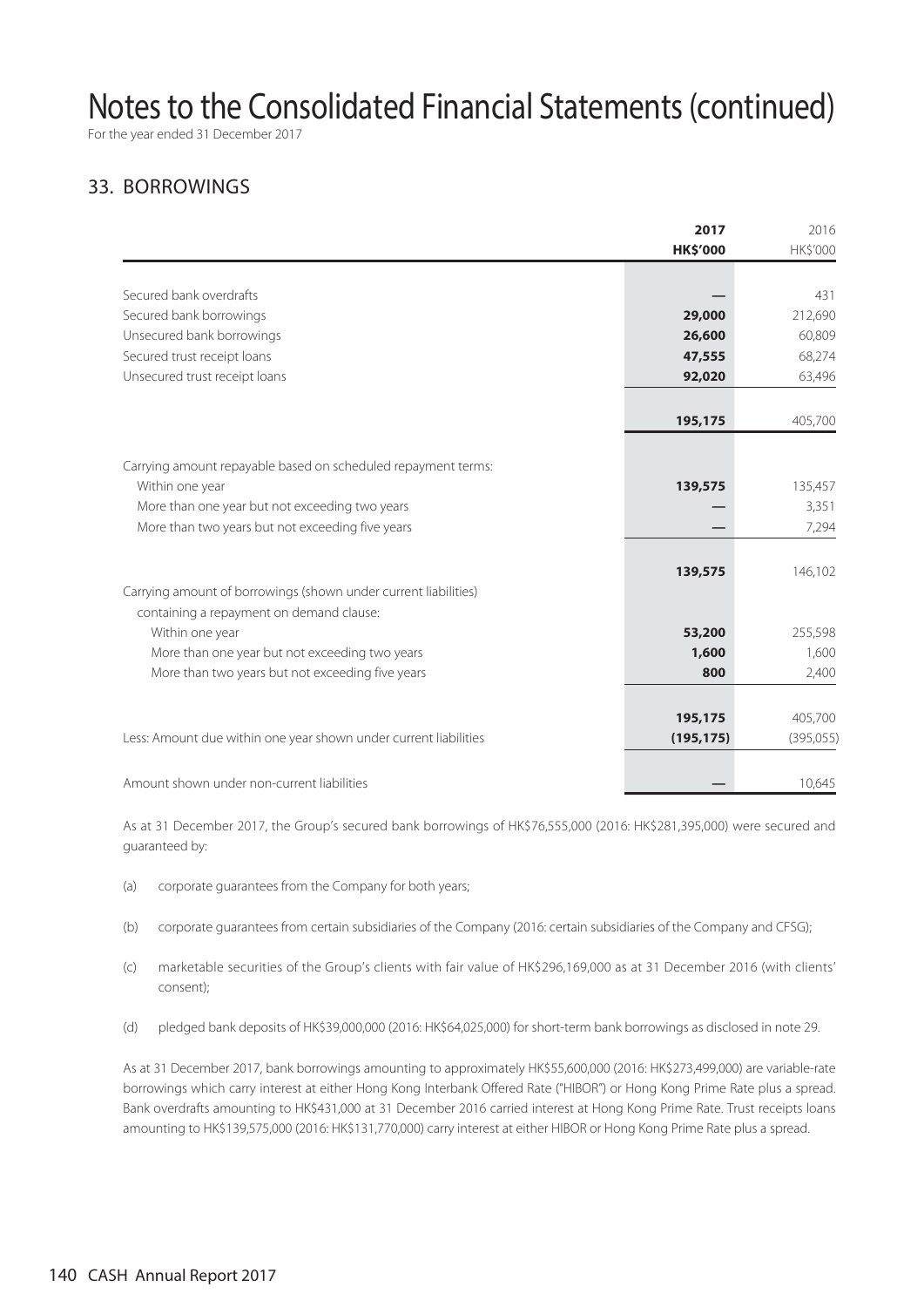For the year ended 31 December 2017

## 33. BORROWINGS (continued)

The unsecured bank borrowings amounting to approximately HK\$26,600,000 (2016: HK\$60,809,000) and unsecured trust receipt loans amounting to approximately HK\$86,909,000 (2016: HK\$63,496,000) are guaranteed by the Company.

The effective interest rates on the Group's borrowings ranged from 2.25% to 5.25% (2016: 1.25% to 5.25%) per annum.

### 34. SHARE CAPITAL

|                                                                                    | <b>Par value</b><br>of each<br>ordinary<br>share<br>HK\$ | <b>Number</b><br>of shares<br>'000 | <b>Amount</b><br>HK\$'000 |
|------------------------------------------------------------------------------------|----------------------------------------------------------|------------------------------------|---------------------------|
| Ordinary shares                                                                    |                                                          |                                    |                           |
| Authorised:<br>At 1 January 2016, 31 December 2016 and 31 December 2017            | 0.1                                                      | 3,000,000                          | 300,000                   |
| Issued and fully paid:<br>At 1 January 2016, 31 December 2016 and 31 December 2017 | 0.1                                                      | 831,222                            | 83,122                    |

All the shares in issue rank pari passu in all respects.

### 35. NON-CONTROLLING INTERESTS

|                                                                                 | <b>Share of</b><br>net assets of<br><b>subsidiaries</b><br><b>HK\$'000</b> |
|---------------------------------------------------------------------------------|----------------------------------------------------------------------------|
|                                                                                 |                                                                            |
| At 1 January 2016<br>Share of loss and total comprehensive expense for the year | 322,013<br>(28, 743)                                                       |
| At 31 December 2016                                                             | 293,270                                                                    |
| Share of loss and total comprehensive expense for the year                      | (21, 594)                                                                  |
| Issue of new shares by CFSG                                                     | 231,281                                                                    |
| Transfer upon loss of control of CFSG (note 42)                                 | (527, 407)                                                                 |
| Acquisition of additional interest in a non-wholly owned subsidiary             | (112)                                                                      |
| At 31 December 2017                                                             | (24, 562)                                                                  |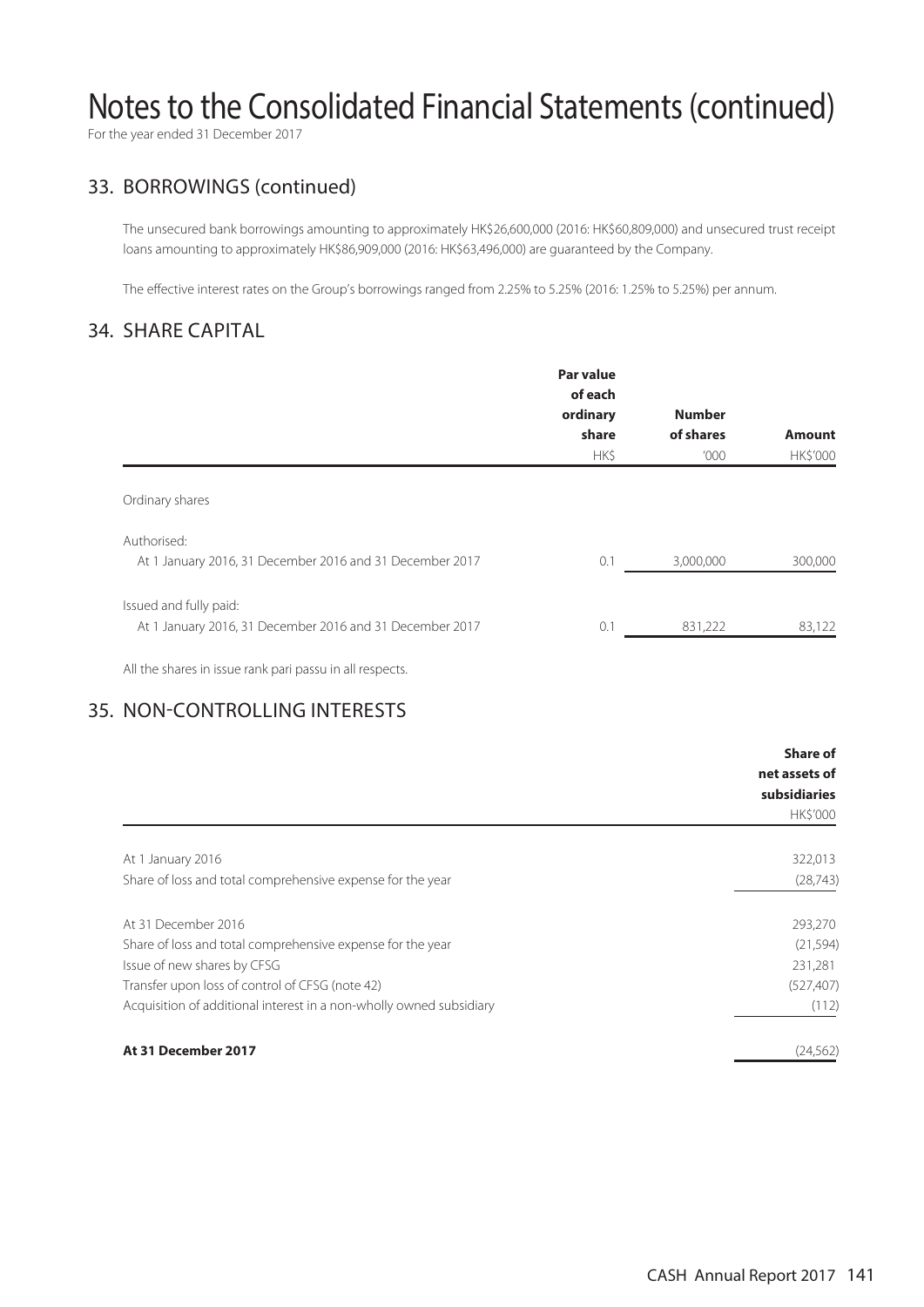For the year ended 31 December 2017

### 36. CHANGE IN SHAREHOLDING OF SUBSIDIARIES WITHOUT LOSING CONTROL

Year ended 31 December 2017

During the year, the Group acquired 0.09% equity interest of CASH Retail Management (HK) Limited ("CRM (HK)"), a nonwholly owned subsidiary, from the non-controlling shareholders at a consideration of HK\$39,000. The difference between the proportionate share of net assets attributable to non-controlling interests of CRM (HK) and the consideration paid by the Group is HK\$73,000 and was credited to other reserve and accumulated in equity.

### 37. OPERATING LEASE COMMITMENTS

At the end of the reporting period, the Group had commitments for future minimum lease payments under non-cancellable operating leases which fall due as follows:

|                                       | 2017            | 2016     |
|---------------------------------------|-----------------|----------|
|                                       | <b>HK\$'000</b> | HK\$'000 |
|                                       |                 |          |
| Within one year                       | 143,439         | 169,415  |
| In the second to fifth year inclusive | 181,630         | 191,476  |
| Over five years                       |                 | 7,089    |
|                                       |                 |          |
|                                       | 325,069         | 367,980  |

Operating lease commitments represent rental payable by the Group for office premises, warehouse and retail shops at the end of both reporting periods. Leases are mainly negotiated for lease term of one to five years and rentals are fixed over the relevant lease terms. In addition to the fixed rentals, pursuant to the terms of certain rental agreements, the Group paid rental of approximately HK\$2,638,000 (2016: HK\$2,203,000), based on certain percentage of the gross sales of the relevant shop when the sales meet certain specified level.

### 38. CAPITAL RISK MANAGEMENT

The Group manages its capital to ensure that entities in the Group will be able to continue as a going concern while maximising the return to shareholders through the optimisation of the debt and equity balance. The capital structure of the Group consists of debts, which include the borrowings disclosed in note 33 and equity attributable to owners of the Company, comprising issued share capital disclosed in note 34, reserves and accumulated losses as disclosed in consolidated statement of changes in equity. The management of the Group reviews the capital structure by considering the cost of capital and the risks associated with each class of capital. In view of this, the Group will balance its overall capital structure through the issue of new shares as well as the issue of new debt or the redemption of existing debt. The Group's overall strategy remains unchanged throughout the year.

Certain group entities, held by CFSG and the Group after loss of control over CFSG, are regulated by the Hong Kong Securities and Futures Commission ("SFC") and are required to comply with the financial resources requirements according to the Hong Kong Securities and Futures (Financial Resources) Rules ("SF(FR)R"). The Group's regulated entities are subject to minimum paidup share capital requirements and liquid capital requirements under the SF(FR)R. Management of the Group closely monitors, on a daily basis, the liquid capital level of these entities to ensure compliance with the minimum liquid capital requirements under the SF(FR)R. The Group's regulated entities have complied with the capital requirements imposed by the SF(FR)R throughout both years.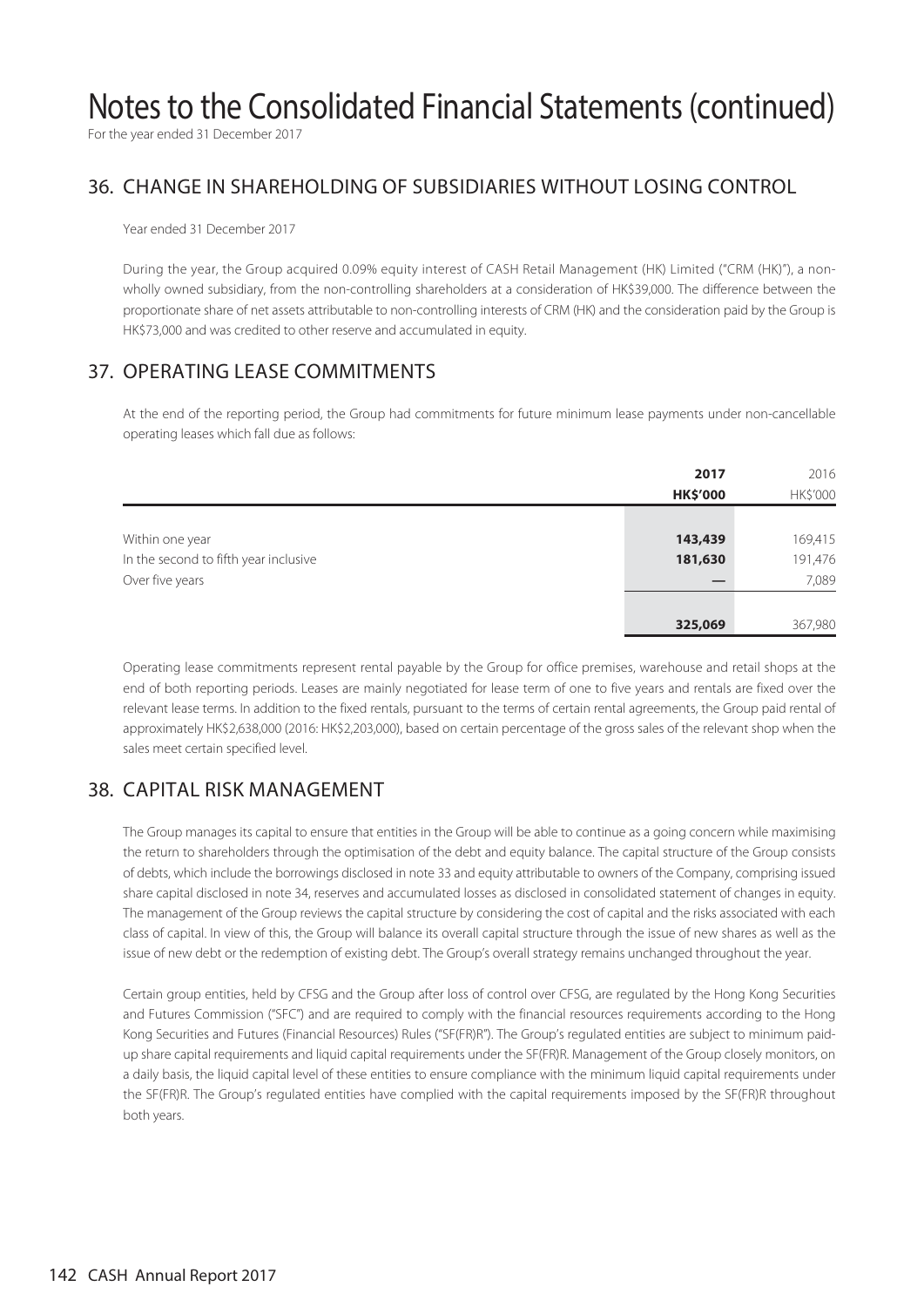For the year ended 31 December 2017

### 39. FINANCIAL INSTRUMENTS

#### **Categories of financial instruments**

|                                                             | 2017            | 2016           |
|-------------------------------------------------------------|-----------------|----------------|
|                                                             | <b>HK\$'000</b> | <b>HKS'000</b> |
|                                                             |                 |                |
| Financial assets                                            |                 |                |
| Investments held for trading                                | 11,025          | 33,317         |
| Available-for-sale financial assets                         |                 | 8,415          |
| Loans and receivables (including cash and cash equivalents) | 373,997         | 2,144,054      |
|                                                             |                 |                |
| <b>Financial liabilities</b>                                |                 |                |
| Amortised cost                                              | 433,165         | 1,667,005      |
| Obligations under finance leases                            | 39              | 642            |

#### **Financial risk management objectives and policies**

The Group's major financial instruments include accounts receivable and payable, deposits and other receivables, amount due from an associate, investments held for trading, available-for-sale financial assets, bank balances and cash, bank deposits, loans receivable, other payables, obligations under finance leases and borrowings. Details of these financial instruments are disclosed in respective notes. The risks associated with these financial instruments and the policies on how to mitigate these risks are set out below. The management of the Group manages and monitors these exposures to ensure appropriate measures are implemented on a timely and effective manner.

There has been no change to the Group's exposure in respect of the risks associated with these financial instruments or the manner in which it manages and measures the risks up to the date of losing control over CFSG. After losing control of CFSG, the Group's exposure to interest rate risk, credit risk and liquidity risk is significantly reduced. Details of the change in exposure to respective risks are disclosed below.

#### **Market risk**

#### Equity price risk

As at 31 December 2017 and 2016, the Group held a portfolio of investments held for trading which are carried at fair value and expose the Group to price risk. As at 31 December 2016, the Group was also exposed to price risk through the unlisted investment in equity securities. In both years, the directors of the Company manage the exposure by closely monitoring the portfolio of investments and imposing trading limits on individual trades.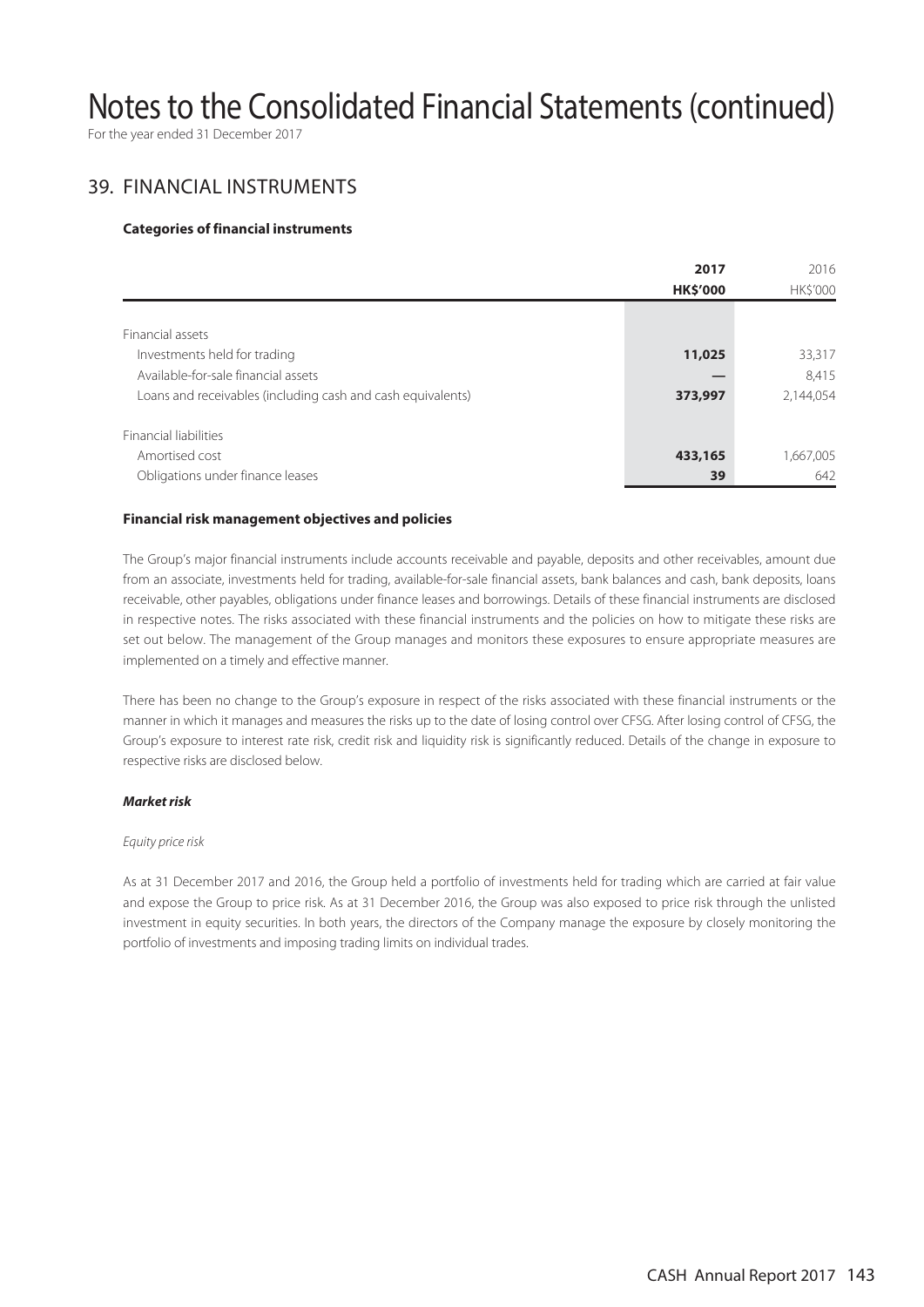For the year ended 31 December 2017

### 39. FINANCIAL INSTRUMENTS (continued)

### **Financial risk management objectives and policies (continued)**

#### **Market risk (continued)**

#### Equity price sensitivity

The sensitivity analyses below have been determined based on the exposure to equity price risk at the end of the reporting period. The analysis is prepared assuming the listed equity investments outstanding at the end of reporting period were outstanding for the whole year.

As at 31 December 2017, if the quoted prices of the Group's listed equity investments had been 15 percent (2016: 15 percent) higher/lower, the Group's profit after tax would increase/decrease by approximately HK\$1,381,000 (2016: loss after tax would decrease/increase by approximately HK\$4,173,000). This is attributable to the changes in fair values of the listed equity investments.

In management's opinion, the sensitivity analysis is unrepresentative of the inherent equity price risk as the year end exposure does not reflect the exposure during the year.

#### Interest rate risk

Interest rate risk is the risk that the fair value or future cash flows of a financial instrument will fluctuate because of changes in market interest rates.

The Group is exposed to fair value interest rate risk in relation to fixed-rate bank deposits. The Group currently does not have fair value hedging policy. The Group considers that the fair value interest rate risk is not significant given the amounts of bank deposits held at the year end. The Group is also exposed to cash flow interest rate risk in relation to variable-rate bank borrowings, loans receivable and bank balances (2016: variable-rate bank borrowings, loans receivable, loans to margin clients and bank balances). The Group currently does not have a cash flow interest rate hedging policy. However, management of the Group closely monitors its exposure arising from margin financing and other lending activities undertaken by allowing an appropriate margin on the interest received and paid by the Group.

The Group's exposures to interest rates on financial liabilities are detailed in the liquidity risk management section of this note. The Group's cash flow interest rate risk is mainly concentrated on the fluctuation of Hong Kong Prime Rate and HIBOR arising from the Group's variable interest rate instruments.

A 50 basis points (2016: 50 basis points) change is used and represents management's assessment of the reasonably possible change in interest rates. The sensitivity analysis is prepared assuming the variable-rate financial instruments outstanding at the end of the reporting period were outstanding for the whole year. Bank balances are excluded from sensitivity analysis as these are subject to minimal interest rate fluctuation for both years. As at 31 December 2017, if the interest rate had been 50 basis points (2016: 50 basis points) higher/lower and all other variables were held constant, the Group's profit after tax would decrease/increase by approximately HK\$775,000 (2016: loss after tax would increase/decrease by approximately HK\$478,000). This is mainly attributable to the Group exposure to the interest rates on variable-rate bank borrowings and loan receivables (2016: variable-rate bank borrowings, loans receivable and loans to margin clients).

In the opinion of the management of the Group, the sensitivity analysis is unrepresentative of the cash flow interest rate risk as the year end exposure does not reflect the exposure during the year.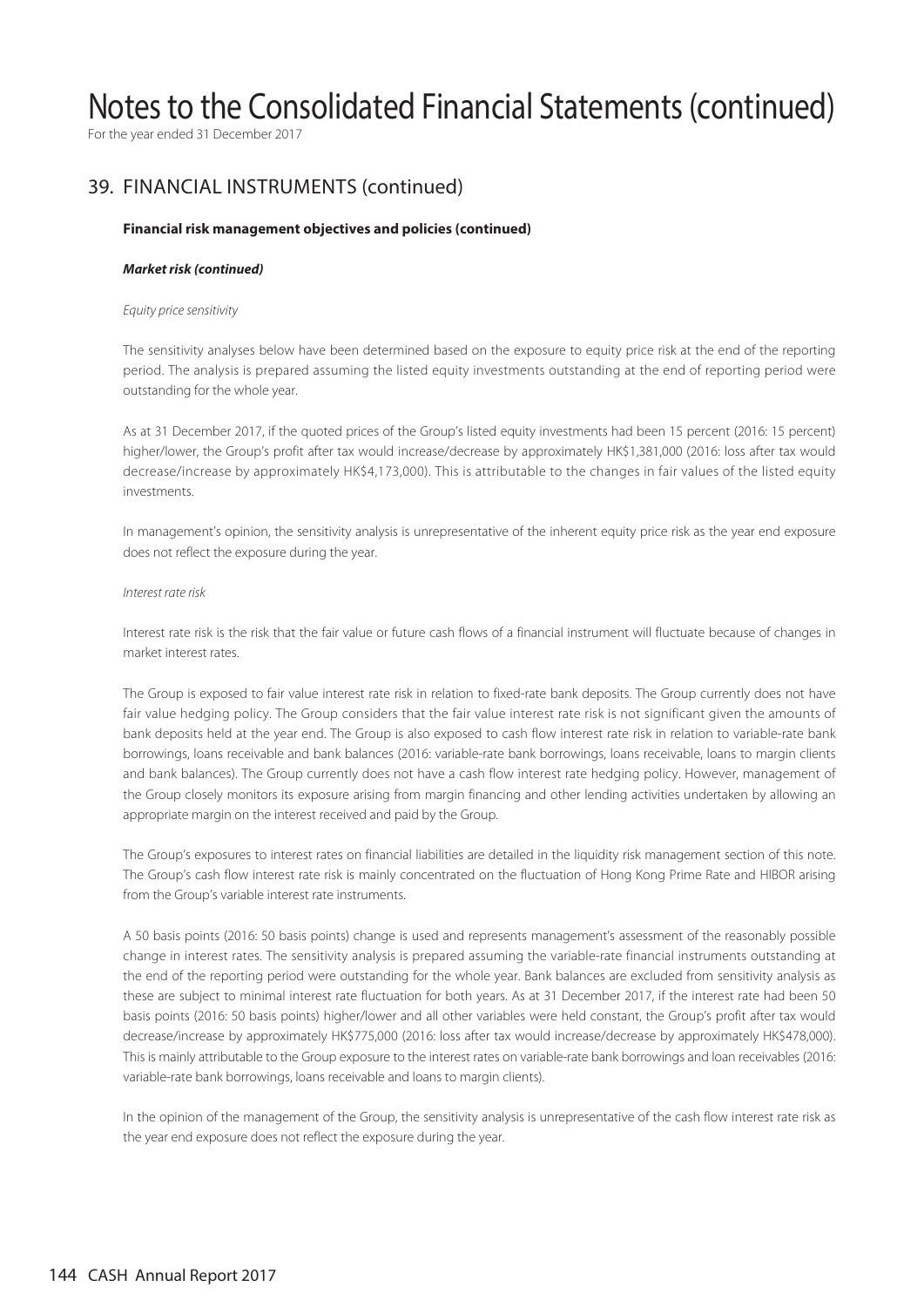For the year ended 31 December 2017

### 39. FINANCIAL INSTRUMENTS (continued)

### **Financial risk management objectives and policies (continued)**

#### **Market risk (continued)**

#### Foreign currency risk

The group entities have financial assets and liabilities denominated in currencies other than their respective functional currencies. Consequently, the Group is exposed to risks that the exchange rate of functional currencies relative to other currencies may change in a manner that has an adverse effect on the value of the position of the Group's assets and liabilities denominated in foreign currencies.

The exposure primarily arises from the receivables from foreign brokers, foreign currency deposits with banks, equity securities listed outside Hong Kong and accounts payable to clients denominated in United Stated dollars (''USD'') and Renminbi ("RMB"). The management of the Group monitors foreign exchange exposure and will consider hedging significant foreign exposure should the need arises. The directors of the Company do not expect significant foreign exchange risk arising from USD denominated monetary items in view of the Hong Kong dollar pegged system to the USD.

The carrying amounts of the major foreign currency denominated monetary assets and monetary liabilities of the Group at the end of the reporting period are as follows:

|            |                 | <b>Liabilities</b> |                 | <b>Assets</b> |  |      |
|------------|-----------------|--------------------|-----------------|---------------|--|------|
|            | 2017            | 2016<br>2017       |                 |               |  | 2016 |
|            | <b>HK\$'000</b> | <b>HK\$'000</b>    | <b>HK\$'000</b> | HK\$'000      |  |      |
|            |                 |                    |                 |               |  |      |
| <b>USD</b> |                 | 172,287            | 64,853          | 263,304       |  |      |
| <b>RMB</b> |                 | 8,844              | 19,203          | 157,744       |  |      |

As at 31 December 2017, if RMB had strengthened/weakened by 5% (2016: 5%) against HK\$ and all other variables were held constant, the Group's profit after tax would increase/decrease by approximately HK\$802,000 (2016: loss after tax would decease/ increase by approximately HK\$6,217,000). Under the pegged exchange rate system, the financial impact in exchange fluctuation between HK\$ and USD is considered to be immaterial and therefore no sensitivity analysis has been prepared.

In the opinion of the management of the Group, the sensitivity analysis is unrepresentative of the inherent foreign exchange risk as the year end exposure does not reflect the exposure during the year.

### **Credit risk**

The Group's maximum exposure to credit risk which will cause a financial loss to the Group due to failure to discharge an obligation by the counterparties provided by the Group is arising from the carrying amount of the respective recognised financial assets as stated in the consolidated statement of financial position.

The Group has delegated a team responsible for determination of credit limits and other monitoring procedures to ensure that follow-up action is taken to recover overdue debts. In addition, the Group reviews the recoverable amount of each individual trade debt at each reporting date to ensure that adequate impairment losses are made for irrecoverable amounts. In this regard, the directors of the Company consider that the Group's credit risk is significantly reduced.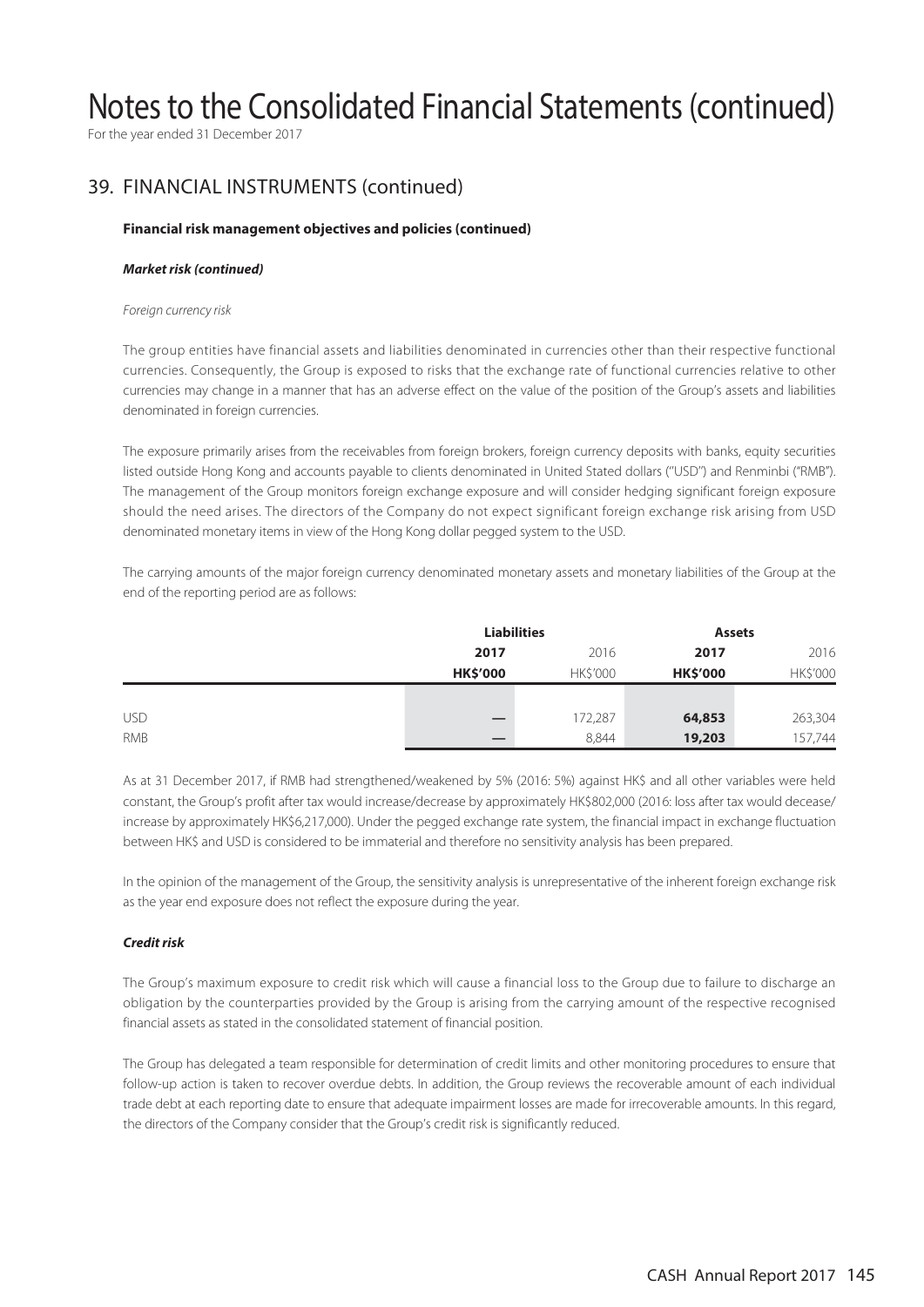For the year ended 31 December 2017

### 39. FINANCIAL INSTRUMENTS (continued)

### **Financial risk management objectives and policies (continued)**

#### **Credit risk (continued)**

In order to minimise the credit risk on brokerage, financing and corporate finance operations, the Credit and Risk Management Committee was set up by CFSG to compile the credit and risk management policies, to approve credit limits and to determine any debt recovery action on delinquent receivables. In addition, the Credit and Risk Management Committee reviews the recoverable amount of accounts receivable and loans receivable as disclosed in notes 25 and 26 respectively on an individual and collective basis at each reporting date to ensure that adequate impairment losses are made for irrecoverable amounts. In this regard, the directors of the Company consider that the Group's credit risk is significantly reduced.

The Group has no significant concentration of credit risk as the exposure is spread over a number of counterparties and customers, except for the loans receivable as disclosed in note 26 and receivables from three securities brokers in a total amount of HK\$95,765,000 (2016: HK\$163,317,000) as disclosed in note 25.

Bank balances and deposits are placed in various authorised institutions with good reputation and the directors of the Company consider the credit risk of such authorised institutions is low.

#### **Liquidity risk**

The Group has net current liabilities of approximately HK\$36,840,000 (2016: nil) as at 31 December 2017. The consolidated financial statements have been prepared on a going concern basis because the directors of the Company believe that the Group has sufficient funds to finance its current working capital requirements taking into account of the cashflows from operations.

As part of the ordinary broking activities of CFSG, the Group was exposed to liquidity risk arising from timing difference between settlement with clearing houses or brokers and customers. To address the risk, treasury team worked closely with the settlement division on monitoring the liquidity gap. In addition, for contingency purposes, clean loan facilities were put in place.

For continuing operations, the Group monitors and maintains a level of cash and cash equivalents deemed adequate by the management to finance the operations and mitigate the effects of fluctuations in cash flows. The management of the Group monitors the utilisation of borrowings and ensures compliance with all the loan covenants.

#### Liquidity tables

The following tables detail the Group's remaining contractual maturity for its non-derivative financial liabilities. The tables have been drawn up based on the undiscounted cash flows of financial liabilities based on the earliest date on which the Group can be required to pay.

Specifically, bank loans with a repayment on demand clause are included in the earliest time band regardless of the probability of the banks choosing to exercise their rights. The maturity dates for other financial liabilities are based on the agreed settlement dates.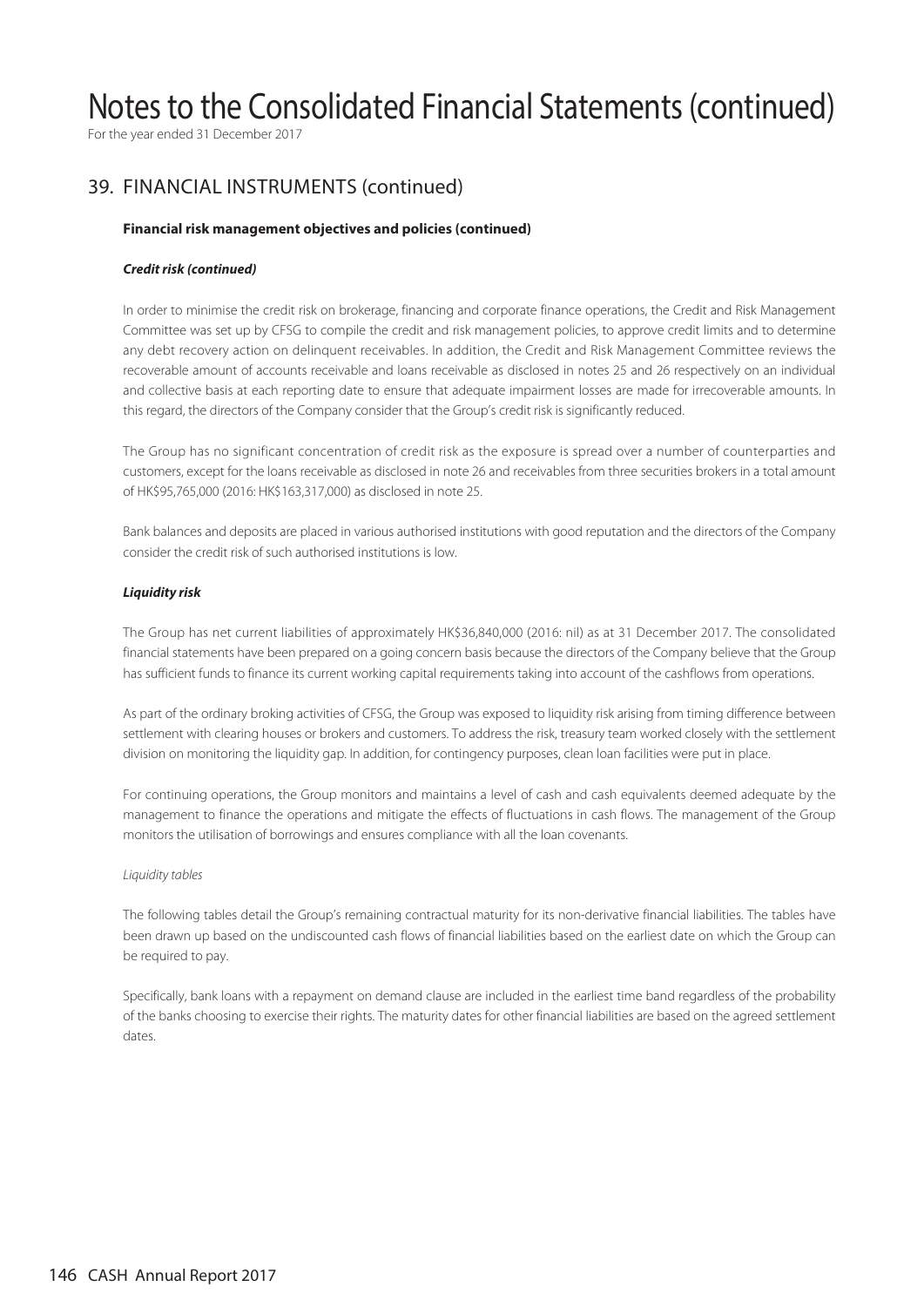For the year ended 31 December 2017

### 39. FINANCIAL INSTRUMENTS (continued)

### **Financial risk management objectives and policies (continued)**

#### **Liquidity risk (continued)**

#### Liquidity tables (continued)

The tables include both interest and principal cash flows. To the extent that interest flows are floating rate, the undiscounted amount is derived from prevailing market rate at the end of the reporting period.

|                                  | Weighted<br>average<br>effective<br>interest rate<br>% | Within<br>1 year or<br>repayable<br>on demand<br>HK\$'000 | <b>Between</b><br>1 to 2 years<br>HK\$'000 | <b>Between</b><br>2 to 5 years<br>HK\$'000 | Over<br>5 years<br>HK\$'000 | <b>Total</b><br>undiscounted<br>cash flows<br>HK\$'000 | <b>Carrying</b><br>amount<br>at the<br>end of the<br>reporting<br>period<br>HK\$'000 |
|----------------------------------|--------------------------------------------------------|-----------------------------------------------------------|--------------------------------------------|--------------------------------------------|-----------------------------|--------------------------------------------------------|--------------------------------------------------------------------------------------|
| At 31 December 2017              |                                                        |                                                           |                                            |                                            |                             |                                                        |                                                                                      |
| Accounts payable                 | N/A                                                    | 187,180                                                   |                                            |                                            |                             | 187,180                                                | 187,180                                                                              |
| Other payables                   | N/A                                                    | 50,810                                                    |                                            |                                            |                             | 50,810                                                 | 50,810                                                                               |
| Borrowings                       | Note                                                   | 195,175                                                   |                                            |                                            |                             | 195,175                                                | 195,175                                                                              |
| Obligations under finance leases | 2.6%                                                   | 39                                                        |                                            |                                            |                             | 39                                                     | 39                                                                                   |
|                                  |                                                        | 433,204                                                   |                                            |                                            |                             | 433,204                                                | 433,204                                                                              |
| At 31 December 2016              |                                                        |                                                           |                                            |                                            |                             |                                                        |                                                                                      |
| Accounts payable                 | N/A                                                    | 1,168,913                                                 |                                            |                                            |                             | 1,168,913                                              | 1,168,913                                                                            |
| Other payables                   | N/A                                                    | 92,392                                                    |                                            |                                            |                             | 92,392                                                 | 92,392                                                                               |
| Borrowings                       | Note                                                   | 395,957                                                   | 3,611                                      | 7,521                                      |                             | 407,089                                                | 405,700                                                                              |
| Obligations under finance leases | 2.6%                                                   | 418                                                       | 223                                        | 15                                         | -                           | 656                                                    | 642                                                                                  |
|                                  |                                                        | 1,657,680                                                 | 3,834                                      | 7,536                                      |                             | 1,669,050                                              | 1,667,647                                                                            |

Note: Variable-rate borrowings carry interest at HIBOR plus a spread or Hong Kong Prime Rate. The prevailing market rate at the end of the reporting period is used in the maturity analysis.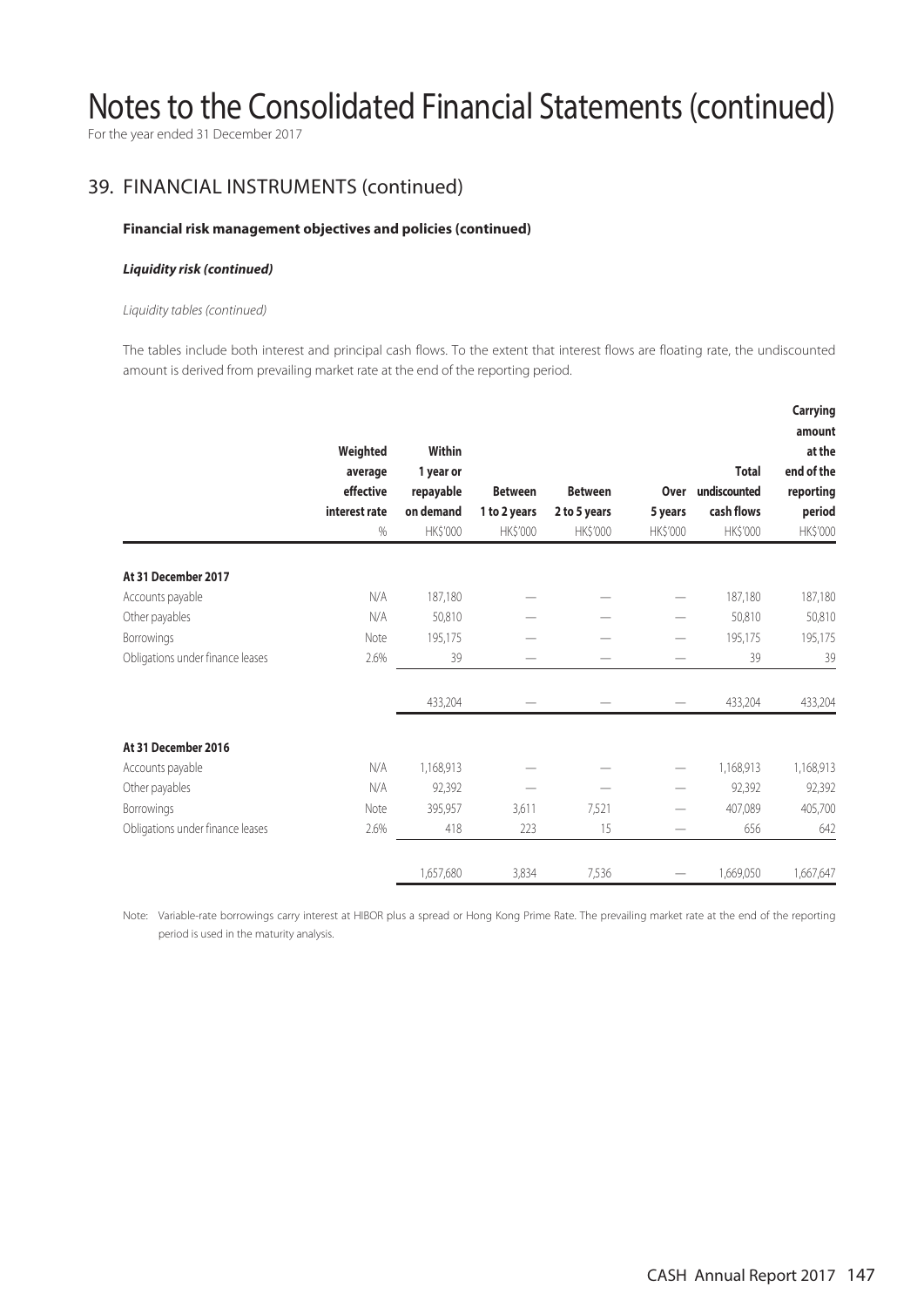For the year ended 31 December 2017

## 39. FINANCIAL INSTRUMENTS (continued)

### **Financial risk management objectives and policies (continued)**

#### **Liquidity risk (continued)**

#### Liquidity tables (continued)

Borrowings with a repayment on demand clause are included in the "within 1 year or repayment on demand" time band in the above maturity analysis. As at 31 December 2017, the aggregate carrying amounts of these bank loans amounted to approximately HK\$55,600,000 (2016: HK\$259,598,000). Taking into account the Group's financial position, the directors of the Company do not believe that it is probable that the banks will exercise their discretionary rights to demand immediate payment. The directors of the Company believe that such borrowings will be repaid in accordance with the scheduled repayment dates set out in the loan agreements. As at 31 December 2017, assuming the banks will not exercise their discretionary rights to demand immediate repayment, the aggregate principal and interest cash outflows for such bank loans amount to approximately HK\$56,123,000 (2016: HK\$264,567,000), as follows:

|                                                  | 2017            | 2016     |
|--------------------------------------------------|-----------------|----------|
|                                                  | <b>HK\$'000</b> | HK\$'000 |
|                                                  |                 |          |
| Within one year                                  | 53,676          | 260,444  |
| More than one year but not exceeding two years   | 1,640           | 1,676    |
| More than two years but not exceeding five years | 807             | 2,447    |
|                                                  |                 |          |
|                                                  | 56,123          | 264,567  |

The amounts included above for variable interest rate instruments are subject to change if changes in variable interest rates differ from the estimated interest rates determined at the end of the reporting period.

### **Fair value measurement of financial instruments**

This note provides information about how the Group determines fair values of various financial assets.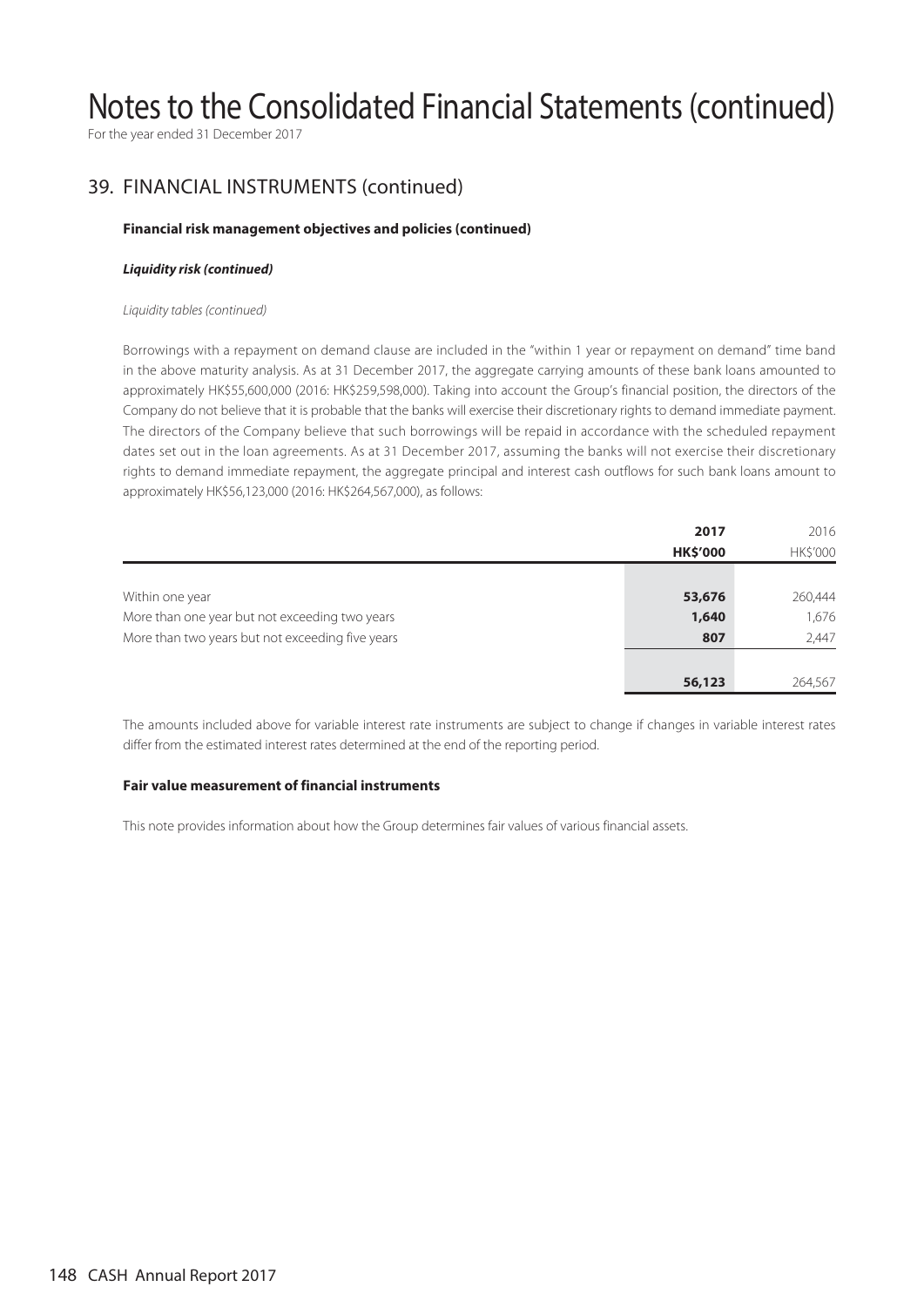For the year ended 31 December 2017

## 39. FINANCIAL INSTRUMENTS (continued)

### **Fair value measurement of financial instruments (continued)**

#### **Fair value of the Group's financial assets that are measured at fair value on a recurring basis**

Some of the Group's financial assets are measured at fair value at the end of each reporting period. The following table gives information about how the fair values of these financial assets are determined (in particular, the valuation technique(s) and input(s) used).

|                                                               | Fair value as at                    |                              | <b>Fair value</b> | <b>Valuation technique(s)</b>     |  |
|---------------------------------------------------------------|-------------------------------------|------------------------------|-------------------|-----------------------------------|--|
| <b>Financial assets</b>                                       | 31 December 2017<br><b>HK\$'000</b> | 31 December 2016<br>HK\$'000 | hierarchy         | and key input(s)                  |  |
| Financial assets<br>Equity securities listed in<br>Hong Kong  | 2,047                               | 20,311                       | Level 1           | Quoted prices in an active market |  |
| Equity securities listed<br>outside Hong Kong                 | 8,978                               | 766                          | Level 1           | Quoted prices in an active market |  |
| Unlisted investment<br>fund classified as<br>held for trading |                                     | 12.240                       | Level 2           | Broker's quote                    |  |

There were no transfers between Levels 1 and 2 during both years.

The directors of the Company consider that the carrying amounts of financial assets and financial liabilities recorded at amortised cost in the consolidated financial statements approximate their fair values. Such fair values have been determined in accordance with generally accepted pricing models based on discounted cash flow analysis.

#### **Financial asset and financial liabilities offsetting**

The financial asset and financial liabilities offsetting is related to the Group's financial services operation, which is carried out by CFSG and became discontinued operation during the year ended 31 December 2017.

The disclosures set out in the tables below include financial assets and financial liabilities that were subject to an enforceable master netting arrangement or similar agreement that were either:

- offset in the Group's consolidated statement of financial position as at 31 December 2016; or
- not offset in the consolidated statement of financial position as at 31 December 2016 as the offsetting criteria were not met.

Under the agreement of Continuous Net Settlement made between the Group and Hong Kong Securities Clearing Company Limited ("HKSCC") and brokers, the Group had a legally enforceable right to set off the money obligations receivable and payable with HKSCC and brokers on the same settlement date and the Group intends to settle on a net basis.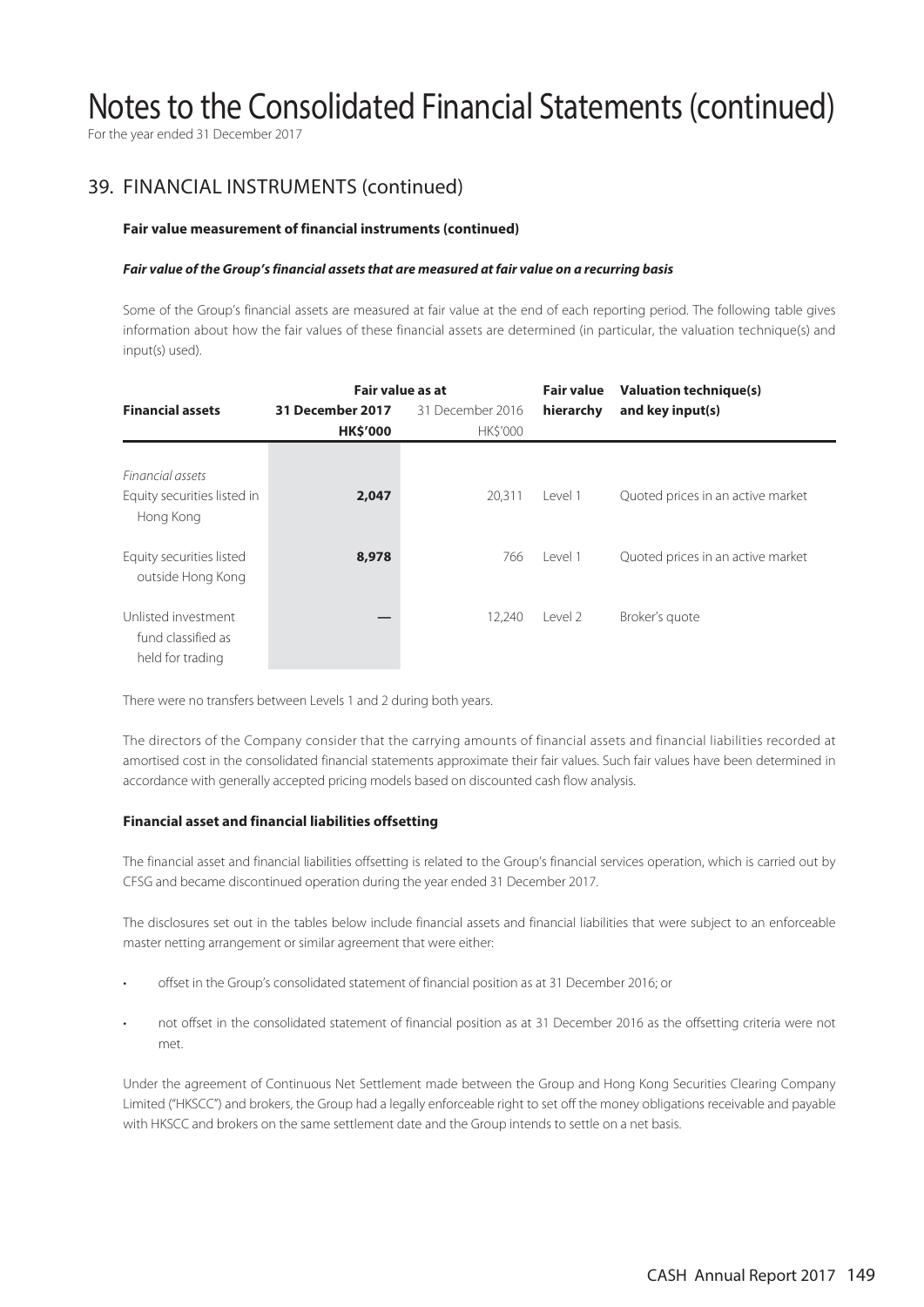For the year ended 31 December 2017

### 39. FINANCIAL INSTRUMENTS (continued)

### **Financial asset and financial liabilities offsetting (continued)**

In addition, the Group had a legally enforceable right to set off the accounts receivable and payable with cash clients that were due to be settled on the same date and the Group intended to settle these balances on a net basis. The Group had a legally enforceable right to set off the accounts receivable and payable with margin clients and the Group intended to settle the balances on a net basis. Cash and margin clients collectively referred to as the brokerage clients.

Except for balances which were due to be settled on the same date which were being offset, amounts due from/to HKSCC, brokers and brokerage clients that were not to be settled on the same date, financial collateral including cash and securities received by the Group and deposits placed with HKSCC and brokers did not meet the criteria for offsetting in the consolidated statement of financial position since the right of set-off of the recognised amounts was only enforceable following an event of default.

As at 31 December 2016

|                                                         |              | Gross          | Net            |                                                 |            |            |
|---------------------------------------------------------|--------------|----------------|----------------|-------------------------------------------------|------------|------------|
|                                                         |              | amounts of     | amounts of     |                                                 |            |            |
|                                                         |              | recognised     | financial      |                                                 |            |            |
|                                                         |              | financial      | assets         |                                                 |            |            |
|                                                         | Gross        | liabilities    | presented      | Related amounts not                             |            |            |
|                                                         | amounts of   | set off in the | in the         | set off in the                                  |            |            |
|                                                         | recognised   | consolidated   | consolidated   | consolidated statement<br>of financial position |            |            |
|                                                         | financial    | statement      | the statement  |                                                 |            |            |
|                                                         | assets after | of financial   | of financial   | Financial                                       | Collateral |            |
|                                                         | impairment   | position       | position       | instruments                                     | received*  | Net amount |
|                                                         | HK\$'000     | HK\$'000       | <b>HKS'000</b> | HK\$'000                                        | HK\$'000   | HK\$'000   |
| <b>Financial assets</b>                                 |              |                |                |                                                 |            |            |
| Amount due from HKSCC,<br>brokers and brokerage clients | 469,466      | (151, 752)     | 317,714        | (11, 855)                                       | (268, 664) | 54,557     |
|                                                         |              |                |                |                                                 |            |            |
| Deposit placed with HKSCC                               | 2,951        |                | 2,951          |                                                 |            | 2,951      |

Note: The directors of the Company consider that the net amount of accounts payable to HKSCC, brokers and brokerage clients as at 31 December 2016 presented in the consolidated statement of financial position of HK\$707,410,000 did not expose the Group to significant risk. Accordingly, the relevant offsetting disclosures for accounts payable are not presented.

Amount represented market value of shares pledged by customers, which were capped at the outstanding balances of respective customers.

The gross amounts of financial assets and their net amounts as presented in the consolidated statement of financial position as at 31 December 2016, both of which have been disclosed in the above tables, are measured as follows:

- Amounts due from HKSCC, brokers and brokerage clients amortised cost
- Financial liabilities held for trading fair value
- Deposits placed with HKSCC amortised cost

The collateral pledged by the Group which was eligible for set off the Group's financial liabilities held for trading in the event of default was measured at amortised cost. Other than this, the amounts which had been offset against the related recognised financial assets and financial liabilities in the Group's consolidated statement of financial position as at 31 December 2016 or subject to enforceable master netting arrangements or similar agreements were measured on the same basis as the recognised financial assets and financial liabilities.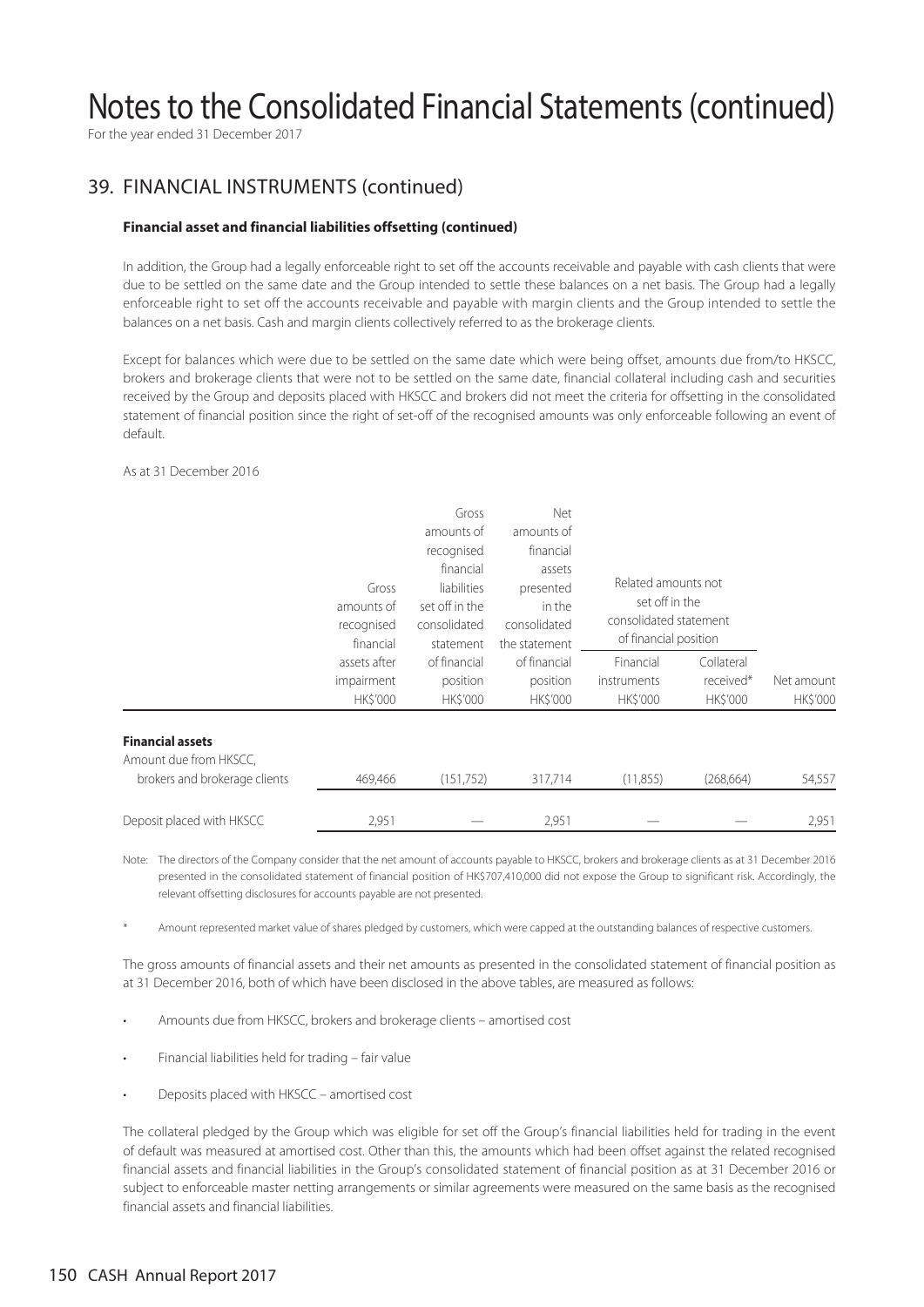For the year ended 31 December 2017

### 40. SHARE OPTION SCHEMES

### **(A) Share option scheme of the Company**

#### Share Option Scheme

The Company's share option scheme ("Share Option Scheme") was adopted pursuant to an ordinary resolution passed at an annual general meeting of the Company held on 21 May 2012 and took effect on the same date.

The major terms of the Share Option Scheme are summarised as follows:

- (i) The purpose is to provide incentives to:
	- award and retain the participants who have made contributions to the Company, its subsidiaries and associates, including CFSG and its subsidiaries ("Group"); or
	- attract potential candidates to serve the Group for the benefit of the development of the Group.
- (ii) The participants include any employee, director, consultant, adviser or agent of any members of the Group.
- (iii) The maximum number of shares in respect of which options might be granted under the Share Option Scheme must not exceed 10% of the issued share capital of the Company as at the date of approval of the Share Option Scheme and such limit might be refreshed by shareholders in general meeting. The maximum number of shares was 83,122,167 shares, representing 10% of the issued share capital of the Company as at 31 December 2017. However, the total maximum number of shares which might be issued upon exercise of all outstanding options granted and yet to be exercised under the Share Option Scheme and any other share option scheme must not exceed 30% of the shares in issue from time to time.
- (iv) The maximum number of shares in respect of which options might be granted to a participant, when aggregated with shares issued and issuable (including exercised and outstanding options and the options cancelled) under any option granted to the same participant under the Share Option Scheme or any other share option scheme within any 12-months period, must not exceed 1% of the shares in issue from time to time.
- (v) There was no requirement for a grantee to hold the option for a certain period before exercising the option save as determined by the board of directors of the Company and provided in the offer of grant of option.
- (vi) The exercise period should be any period fixed by the board of directors of the Company upon grant of the option but in any event the option period should not go beyond 10 years from the date of offer for grant.
- (vii) The acceptance of an option, if accepted, must be made within 28 days from the date of grant with a nonrefundable payment of HK\$1.00 from the grantee to the Company.
- (viii) The exercise price of an option must be the highest of:
	- the closing price of the shares on the date of grant which day must be a trading day;
	- the average closing price of the shares for the 5 trading days immediately preceding the date of grant; and
	- the nominal value of the share.
- (ix) The life of the Share Option Scheme is effective for 10 years from the date of adoption until 20 May 2022.

All share-based compensation will be settled in equity. The Group has no legal or constructive obligation to repurchase or settle the options other than by issuing the Company's ordinary shares.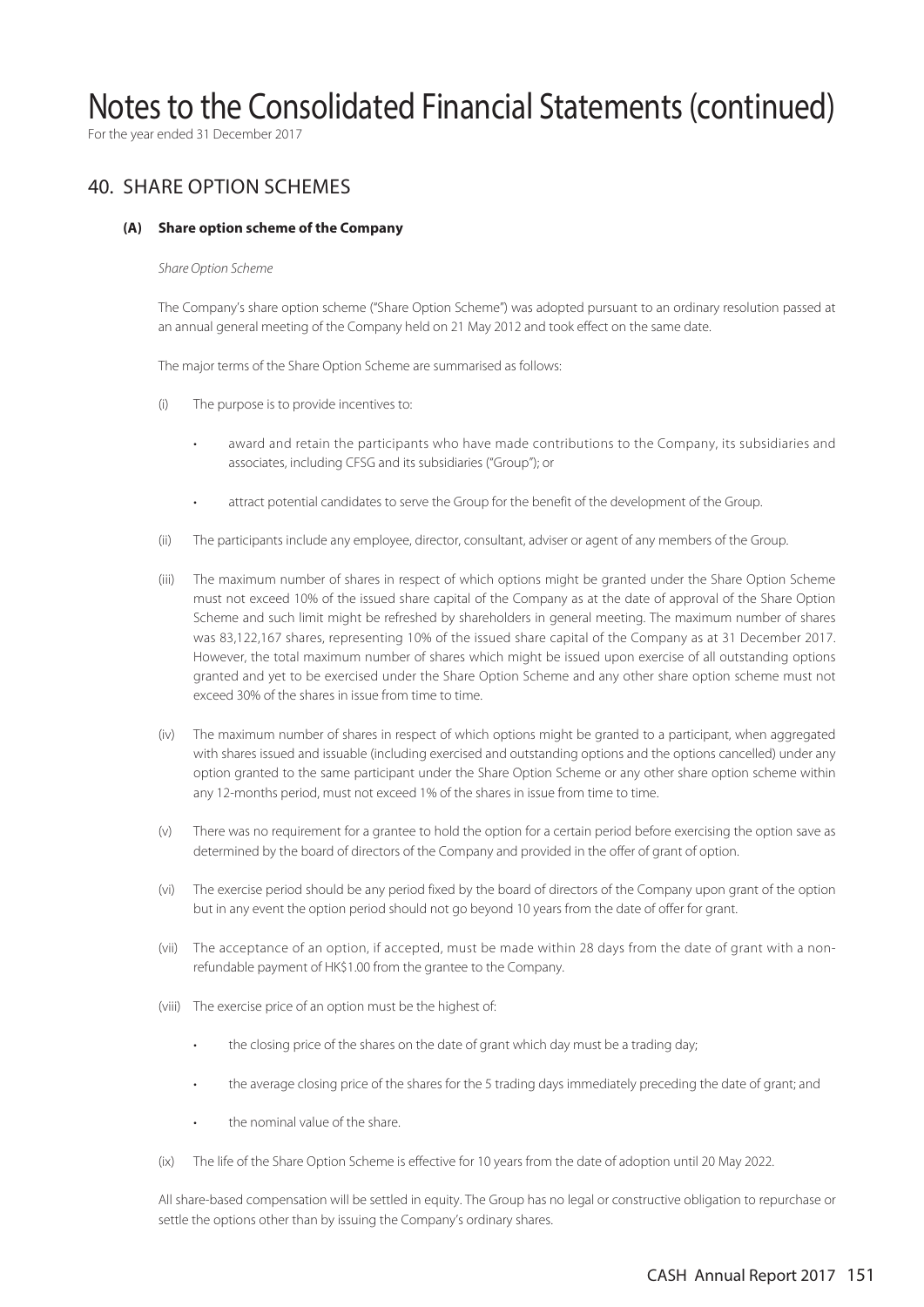For the year ended 31 December 2017

### 40. SHARE OPTION SCHEMES (continued)

#### **(A) Share option scheme of the Company (continued)**

#### Share Option Scheme (continued)

The following table discloses details of the Company's share options held by the directors, employees and other service providers of the Group and movements in such holdings:

|                            |             |                 |                        |             |                          | <b>Number of share options</b> |                 |             |
|----------------------------|-------------|-----------------|------------------------|-------------|--------------------------|--------------------------------|-----------------|-------------|
|                            | Date of     | <b>Exercise</b> |                        | outstanding |                          | outstanding                    |                 | outstanding |
|                            | grant/      | price per       |                        | as at       | Lapsed                   | as at                          | Lapsed          | as at       |
| <b>Name of scheme</b>      | arrangement | share           | <b>Exercise period</b> | 1.1.2016    | in 2016                  | 31.12.2016                     | in 2017         | 31.12.2017  |
|                            |             | HK\$            |                        |             |                          |                                |                 |             |
| <b>Directors</b>           |             |                 |                        |             |                          |                                |                 |             |
| Share Option Scheme        | 2.9.2014    | 0.478           | (Note(1))              | 18,144,000  | $\overline{\phantom{0}}$ | 18,144,000                     |                 | 18,144,000  |
|                            | 18.12.2015  | 0.460           | (Note (2))             | 22,400,000  | $\overline{\phantom{0}}$ | 22,400,000                     | $\qquad \qquad$ | 22,400,000  |
|                            |             |                 |                        |             |                          |                                |                 |             |
|                            |             |                 |                        | 40,544,000  |                          | 40,544,000                     | $\qquad \qquad$ | 40,544,000  |
| <b>Employees</b>           |             |                 |                        |             |                          |                                |                 |             |
| Share Option Scheme        | 2.9.2014    | 0.478           | (Note(1))              | 22,548,000  | (2,460,000)              | 20,088,000                     | (4,278,000)     | 15,810,000  |
|                            | 18.12.2015  | 0.460           | (Note (2))             | 26,200,000  |                          | 26,200,000                     | (6,800,000)     | 19,400,000  |
|                            |             |                 |                        |             |                          |                                |                 |             |
|                            |             |                 |                        | 48,748,000  | (2,460,000)              | 46,288,000                     | (11,078,000)    | 35,210,000  |
| Other service providers    |             |                 |                        |             |                          |                                |                 |             |
| Share Option Scheme        | 18.12.2015  | 0.460           | (Note (2))             | 6,800,000   |                          | 6,800,000                      |                 | 6,800,000   |
|                            |             |                 |                        |             |                          |                                |                 |             |
|                            |             |                 |                        | 96,092,000  | (2,460,000)              | 93,632,000                     | (11,078,000)    | 82,554,000  |
| Exercisable at 31 December |             |                 |                        |             |                          | 33,210,000                     |                 | 33,954,000  |
|                            |             |                 |                        |             |                          |                                |                 |             |

Notes:

(1) The options were granted to directors and employees of the Group on 2 September 2014 for the provision of services to the Group. The options would vest upon achievement of performance target (based on non-market condition) and/or provision of services to the Group for the financial year ended 31 December 2014. During the year ended 31 December 2017, 4,278,000 (2016: 2,460,000) options with aggregate fair value of HK\$648,000 (2016: HK\$280,000) lapsed due to cessation of employment of employees of the Group and had been transferred to accumulated losses.

For the options granted to directors, the options must be exercised within one month from the date of the board of directors of the Company approves the vesting of the options. For the options granted to employees, the options must be exercised subject to 4 tranches period as to (i) 25% exercisable from 2 September 2014; (ii) 25% exercisable from 1 September 2015; (iii) 25% exercisable from 1 September 2016; and (iv) 25% exercisable from 1 September 2017, subject to continuation of employment and provision of services to the Group. The directors of the Company considered that the performance target is achieved by the grantees in the year of grant and thus share-based compensation expense of HK\$761,000 (2016: HK\$854,000) was recognised during the year ended 31 December 2017. The corresponding amount of HK\$761,000 (2016: HK\$854,000) has been credited to share option reserve. No liabilities were recognised due to share-based payment transactions.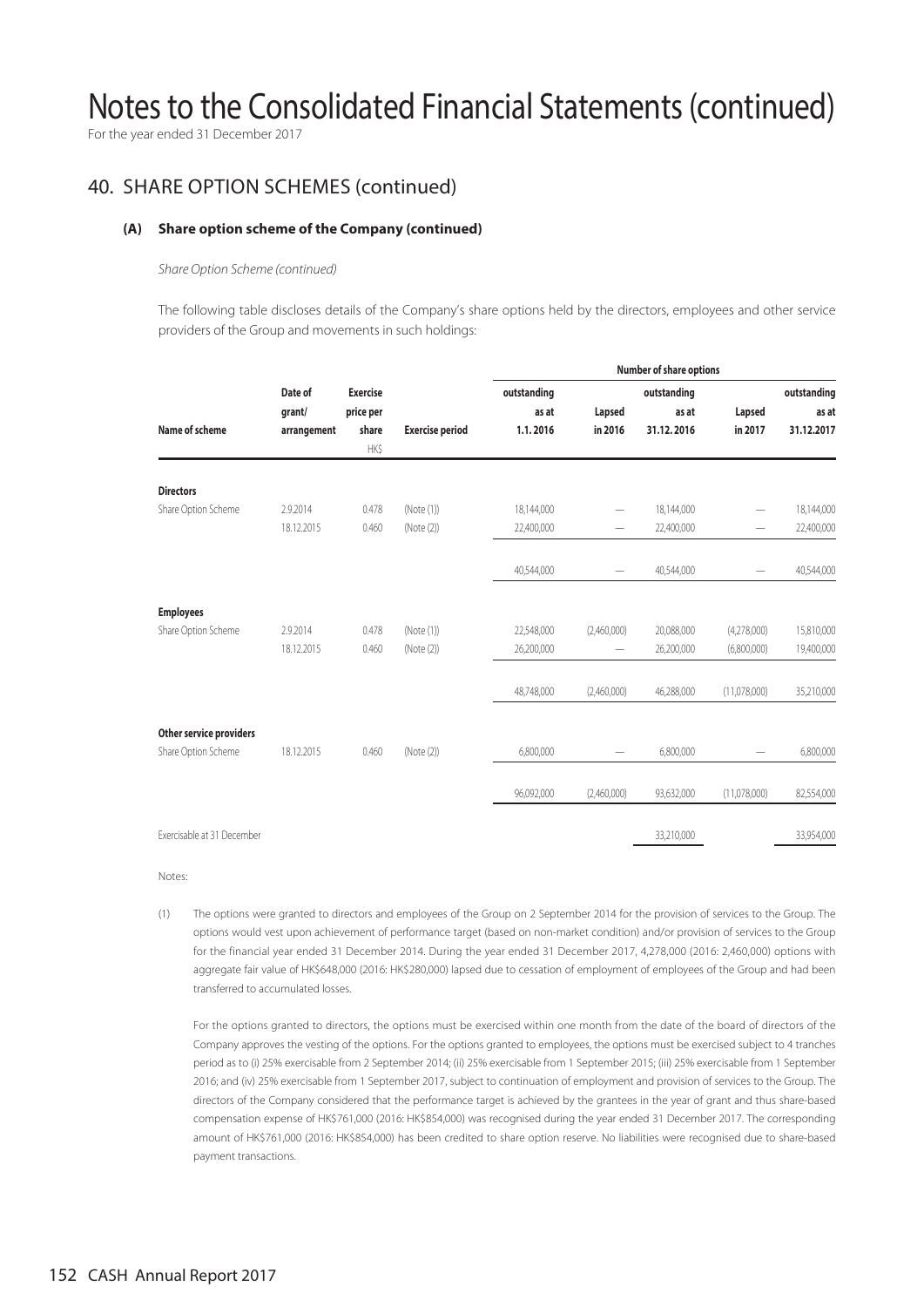For the year ended 31 December 2017

## 40. SHARE OPTION SCHEMES (continued)

### **(A) Share option scheme of the Company (continued)**

Share Option Scheme (continued)

#### Notes: (continued)

(2) The options were granted to the directors and employees of the Group on 18 December 2015 for the provision of satisfactory services to the Group and will only be vested subject to the achievement of performance targets for the financial years ended/ending 31 December 2016 to 2019. At 31 December 2017 and 2016, performance targets have not been achieved or do not expect to be achieved and thus no share-based compensation expense was recognised in the financial years ended 31 December 2017 and 2016. During the year ended 31 December 2017, 6,800,000 (2016: nil) options lapsed before vesting due to cessation of employment of employees of the Group.

In addition, the Group entered into arrangement with other service providers in respect of options on 18 December 2015 for the provision of satisfactory services to the Group for the financial years ended/ending 31 December 2016 to 2019. The service providers will be entitled to the options upon the satisfactory delivery of services to the Group and determined at the sole discretion of the board of directors of the Company. The options must be exercised within one month from the date the board of directors of Company approves the entitlement of the options. At 31 December 2017 and 2016, there were no satisfactory delivery of services to the Group and thus no share-based compensation expense was recognised in the financial year ended 31 December 2017 and 2016.

No liabilities were recognised due to share-based payment transactions.

The Black-Scholes Pricing model has been used to estimate the fair value of the options. The variables and assumptions used in computing the fair value of the share options are based on the directors' best estimate. The value of an option varies with different variables of certain subjective assumptions.

#### **(B) Share option scheme of CFSG**

CFSG's share option scheme ("CFSG Option Scheme") was adopted pursuant to an ordinary resolution passed at the special general meeting of the Company held on 22 February 2008, which took effect on 3 March 2008.

The major terms of the CFSG Option Scheme are summarised as follows:

- (i) The purpose is to provide incentives to:
	- award and retain the participants who have made contributions to the Group, including CFSG and its subsidiaries ("CFSG Group"); or
	- attract potential candidates to serve the Group for the benefit of the development of the Group.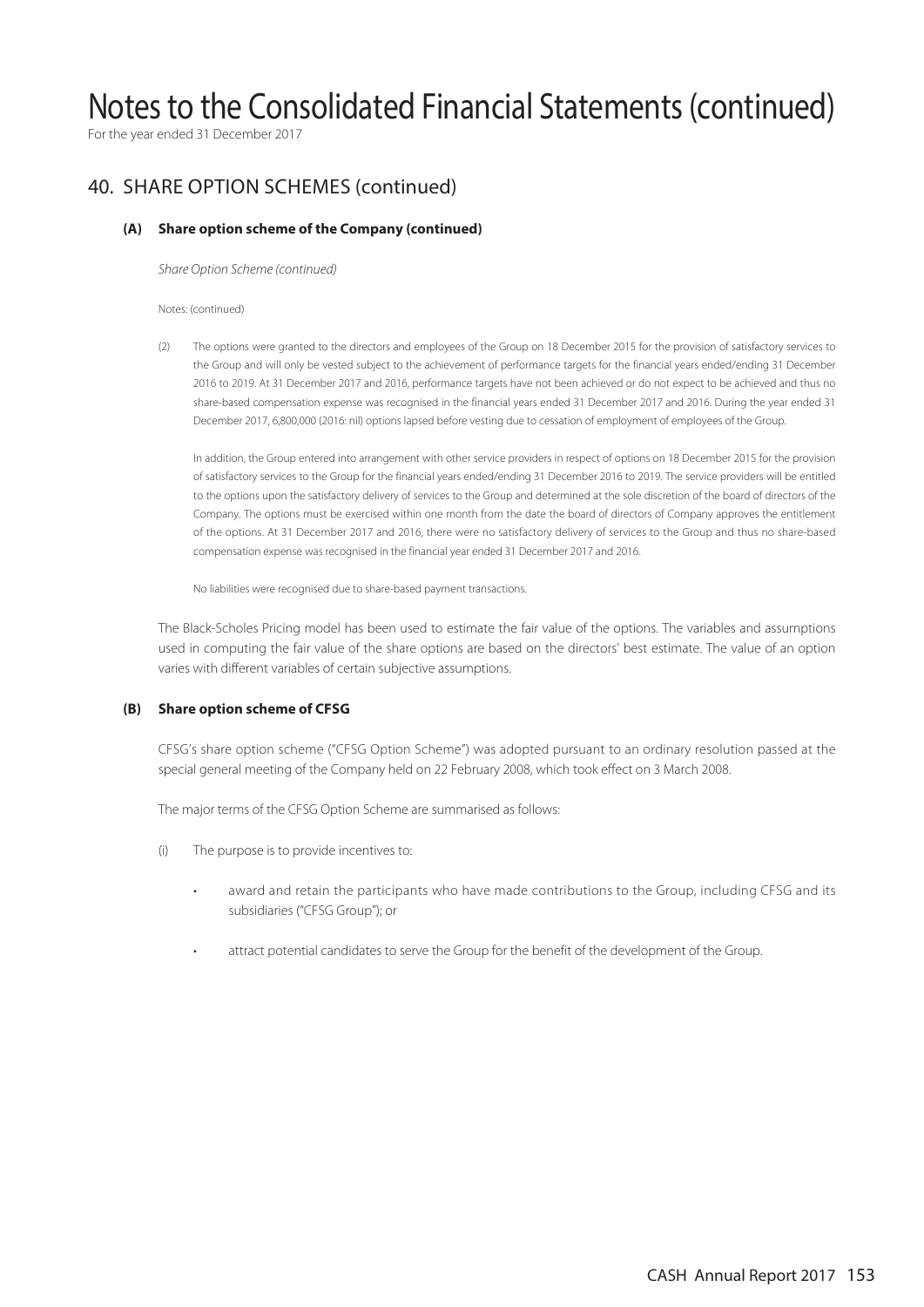For the year ended 31 December 2017

### 40. SHARE OPTION SCHEMES (continued)

### **(B) Share option scheme of CFSG (continued)**

- (ii) The participants include any employees (whether full time or part time), executives and officers (including executive and non-executive directors) and business consultants, agents and legal and financial advisers of the Group.
- (iii) The maximum number of shares in respect of which options might be granted under the CFSG Option Scheme must not exceed 10% of the issued share capital of CFSG as at the date of approval of the CFSG Option Scheme and such limit might be refreshed by shareholders in general meeting. The maximum number of shares was 496,035,958 (2016: 413,435,958) shares, representing around 10% (2016: 10%) of the issued share capital of CFSG as at 31 December 2017. However, the total maximum number of shares which might be issued upon exercise of all outstanding options granted and yet to be exercised under the CFSG Option Scheme and any other share option scheme must not exceed 30% of the shares in issue from time to time.
- (iv) The maximum number of shares in respect of which options might be granted to a participant, when aggregated with shares issued and issuable (including exercised and outstanding options and the options cancelled) under any option granted to the same participant under the CFSG Option Scheme or any other share option scheme within any 12-months period, must not exceed 1% of the shares in issue from time to time.
- (v) There is no requirement for a grantee to hold the option for a certain period before exercising the option save as determined by the board of directors of CFSG and provided in the offer of grant of option.
- (vi) The exercise period should be any period fixed by the board of directors of CFSG upon grant of the option but in any event the option period should not go beyond 10 years from the date of offer for grant.
- (vii) The acceptance of an option, if accepted, must be made within 28 days from the date of grant with a nonrefundable payment of HK\$1.00 from the grantee to CFSG.
- (viii) The exercise price of an option must be the highest of:
	- the closing price of the shares on the date of grant which day must be a trading day;
	- the average closing price of the shares for the 5 trading days immediately preceding the date of grant; and
	- the nominal value of the share.
- (ix) The life of the CFSG Option Scheme is effective for 10 years from the date of adoption until 21 February 2018.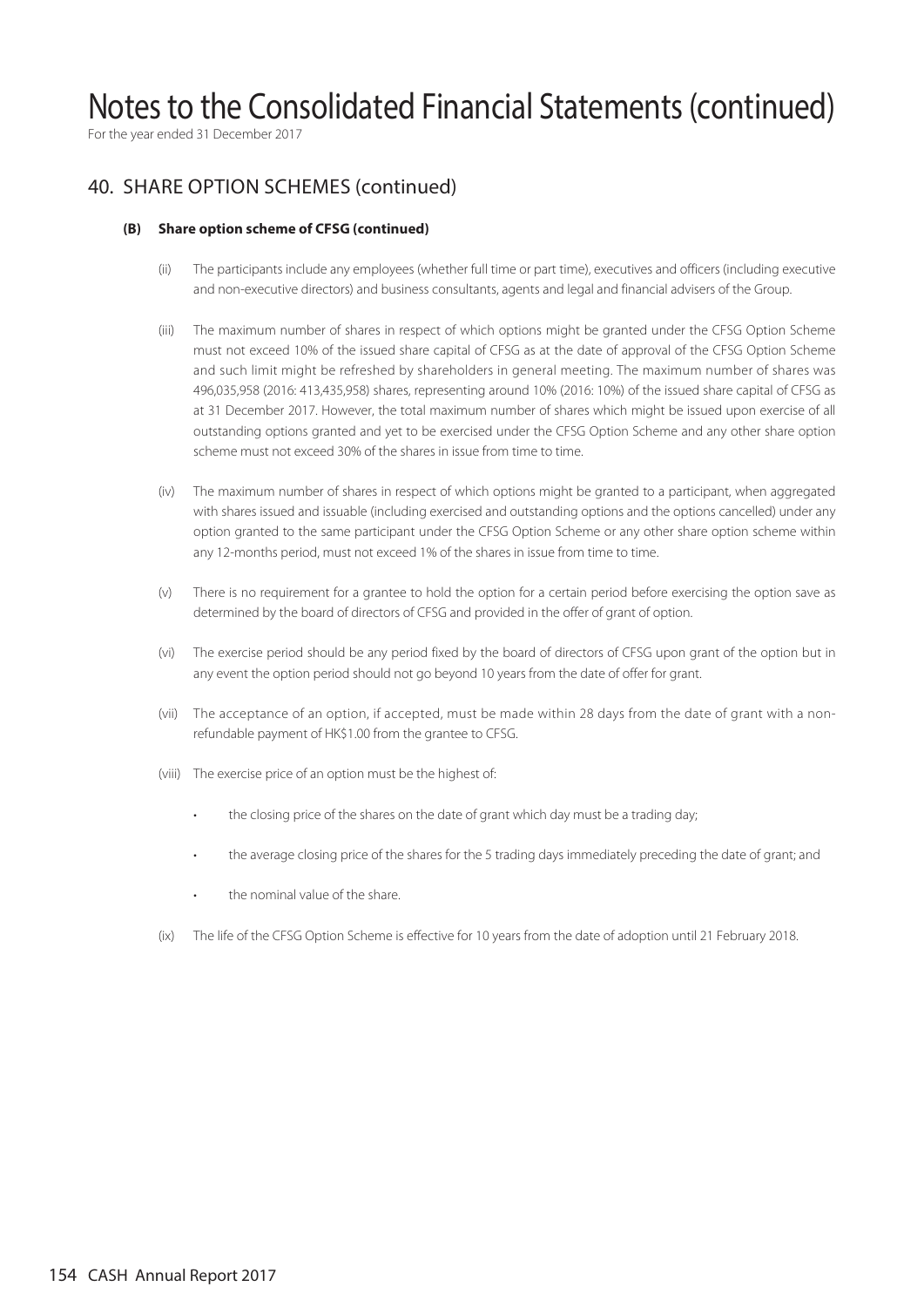For the year ended 31 December 2017

### 40. SHARE OPTION SCHEMES (continued)

### **(B) Share option scheme of CFSG (continued)**

All share-based compensation will be settled in equity. The Group, including CFSG, has no legal or constructive obligation to repurchase or settle the options other than by issuing CFSG's ordinary shares.

Share options to employees, directors and other service providers of the Group and weighted average exercise price are as follows for the reporting periods presented:

|                  |          |       | 2016        |          |  |
|------------------|----------|-------|-------------|----------|--|
|                  | Weighted |       |             | Weighted |  |
| <b>Number of</b> | average  |       | Number      | average  |  |
| share            | exercise |       | of share    | exercise |  |
| options          | price    | Notes | options     | price    |  |
|                  | HK\$     |       |             | HK\$     |  |
|                  |          |       |             |          |  |
| 338,000,000      | 0.315    | (b)   | 338,000,000 | 0.315    |  |
| 413,400,000      | 0.253    | (a)   |             |          |  |
| (80,000,000)     |          | (b)   |             |          |  |
|                  |          |       |             |          |  |
| 671,400,000      | 0.277    |       | 338,000,000 | 0.315    |  |
|                  |          |       |             |          |  |
|                  |          |       |             |          |  |
|                  |          | 2017  |             |          |  |

Notes:

- (a) During the year ended 31 December 2017, 219,000,000 options were granted to directors and employees of the CFSG Group on 31 August 2017 for the provision of satisfactory services to the CFSG Group and will only be vested subject to the achievement of performance targets for the financial years ended/ending 31 December 2017 to 2020. At 31 December 2017, the performance targets have not been achieved or do not expect to be achieved. In addition, the CFSG Group entered into arrangement with other service providers in respect of 194,400,000 options on 31 August 2017 for the provision of satisfactory services to the CFSG Group up to 31 December 2020. The service providers will be entitled to the options upon the satisfactory delivery of services to the CFSG Group determined at the sole discretion of the board of directors of CFSG. The options must be exercised within one month from the date the board of directors of CFSG approves the entitlement of the options. At 31 December 2017, there was no satisfactory delivery of services to the CFSG Group.
- (b) During the year ended 31 December 2015, a total of 338,000,000 options were granted to directors and employees of the Group and were arranged with other service providers of the Group on 3 December 2015 for the provision of satisfactory services to the Group and will only be entitled to subject to the achievement of performance targets (for directors and employees) and satisfactory delivery of services to the Group (for other service providers) determined at the sole discretion of the board of directors of CFSG for the financial years ended/ ending 31 December 2016 to 2019. At 31 December 2017 and 31 December 2016, the performance targets have not been achieved or do not expect to be achieved by the directors and employees of the Group and there was no satisfactory delivery of services to the Group by other service providers. During the year ended 31 December 2017, 80,000,000 options lapsed as the relevant employees resigned from the Group.

The weighted average remaining contractual life of share options outstanding as at 31 December 2017 is 2.3 years (2016: 2 years).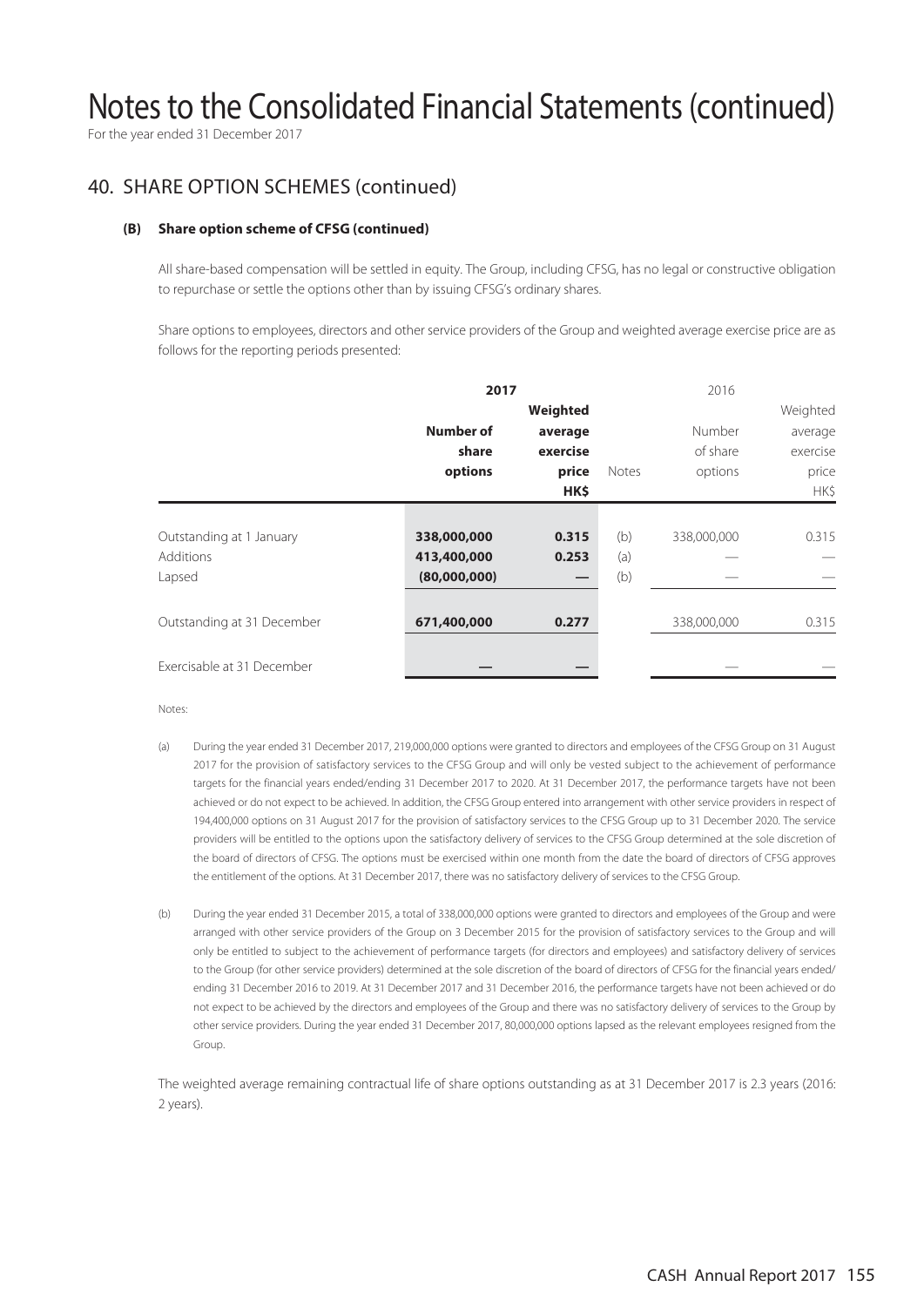For the year ended 31 December 2017

### 40. SHARE OPTION SCHEMES (continued)

### **(B) Share option scheme of CFSG (continued)**

No share-based compensation expenses has been recognised in profit or loss for the year ended 31 December 2017 (2016: nil). No liabilities were recognised due to share-based payment transactions.

The Black-Scholes Pricing model has been used to estimate the fair value of the options. The variables and assumptions used in computing the fair value of the share options are based on the directors' best estimate. The value of an option varies with different variables of certain subjective assumptions.

### **(C) Share option scheme of Netfield Technology Limited ("Netfield"), the wholly-owned subsidiary of the Group**

The Netfield share option scheme ("Netfield Share Option Scheme") was adopted pursuant to an ordinary resolution passed at the annual general meeting of the Company held on 6 June 2008. During the years ended 31 December 2017 and 2016, no option has been granted under the Netfield Share Option Scheme nor outstanding as at 31 December 2017 and 2016. The major terms of the Netfield Share Option Scheme are summarised as follows:

- (i) The purpose is to provide incentives to:
	- award and retain the participants who have made contributions to Netfield and its subsidiaries ("Netfield Group"); or
	- attract potential candidates to serve the Netfield Group for the benefit of the development of the Netfield Group.
- (ii) The participants include any employee, executive, officer, consultant, adviser or agent of any member of the Netfield Group.
- (iii) The maximum number of shares in respect of which share options might be granted under the Netfield Share Option Scheme must not exceed 10% of the issued share capital of Netfield as at the date of approval of the Netfield Share Option Scheme and such limit might be refreshed by shareholders in general meeting. However, the total maximum number of shares which might be issued upon exercise of all outstanding share options granted and yet to be exercised under the Netfield Share Option Scheme and any other share option scheme must not exceed 30% of the Netfield shares in issue from time to time.
- (iv) The maximum number of shares in respect of which share options might be granted to a participant, when aggregated with shares issued and issuable (including exercised and outstanding options and the share options cancelled) under any share option granted to the same participant under the Netfield Share Option Scheme or any other share option scheme within any 12 month period, must not exceed 1% of the relevant class of securities of Netfield in issue from time to time.
- (v) There is no requirement for a grantee to hold the share option for a certain period before exercising the share option save as determined by the board of directors of Netfield and provided in the offer of grant of share option.
- (vi) The exercise period should be any period fixed by the board of directors of Netfield upon grant of the option but in any event the share option period should not go beyond 10 years from the date of offer for grant.
- (vii) The acceptance of a share option, if accepted, must be made within 28 days from the date of grant with a nonrefundable payment of HK\$1.00 from the grantee to Netfield.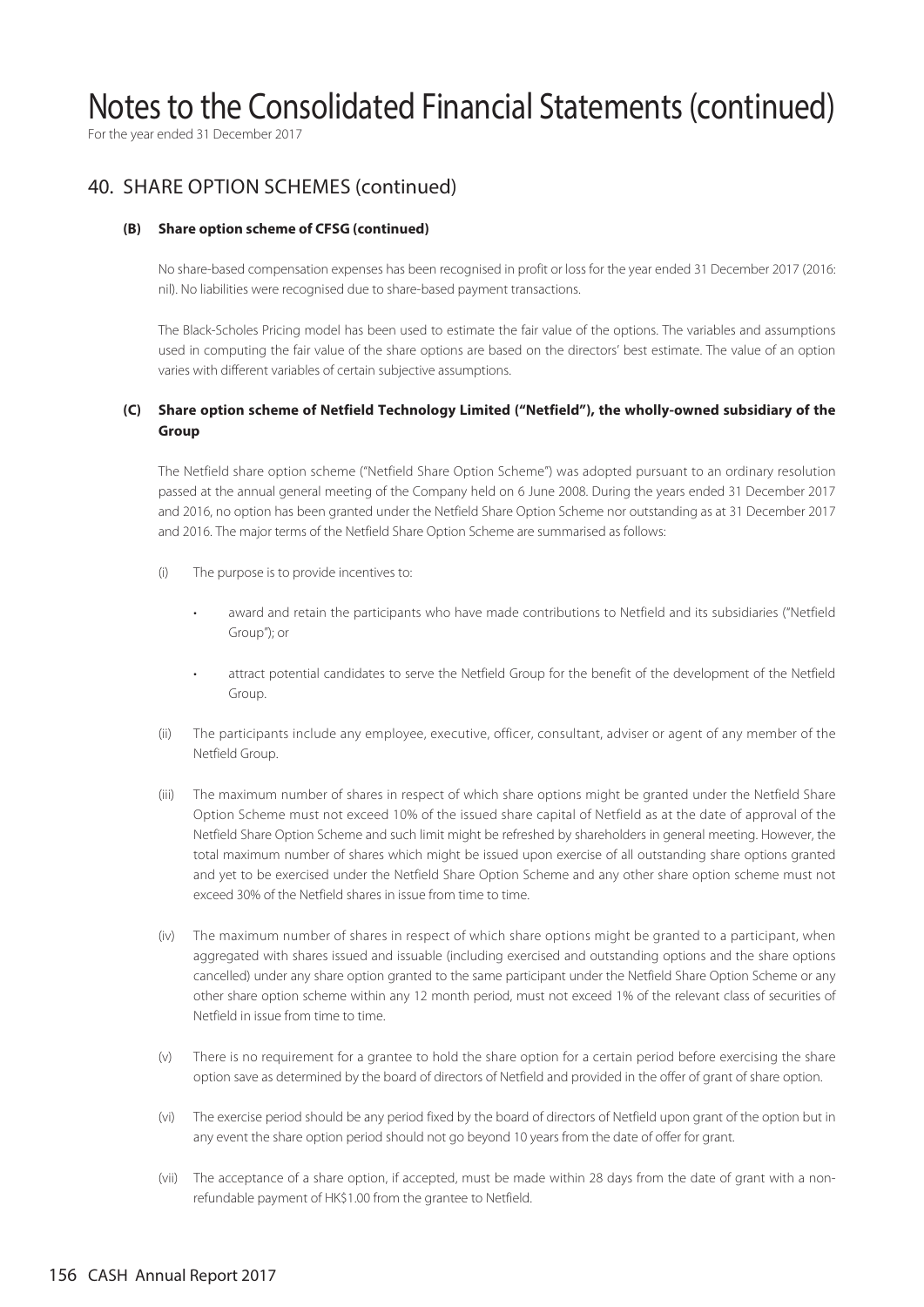For the year ended 31 December 2017

### 40. SHARE OPTION SCHEMES (continued)

- **(C) Share option scheme of Netfield Technology Limited ("Netfield"), the wholly-owned subsidiary of the Group (continued)**
	- (viii) The exercise price of a share option shall be such price as the board of directors of Netfield at its absolute discretion shall determine, save that such price must not always be less than the nominal value of Netfield's share, which is currently of HK\$0.10 each.
	- (ix) The exercise price of a share option granted at any time after Netfield has resolved to seek a separate listing of Netfield and up to the listing date or during the period commencing 6 months before the lodgement of listing application and up to the listing date, shall not be less than the new issue price at listing.
	- (x) After Netfield's shares have been listed, the exercise price of a share option must be the highest of:
		- the closing price of the Netfield's shares on the date of grant which day must be a trading day;
		- the average closing price of the Netfield's shares for the 5 trading days immediately preceding the date of grant; and
		- the nominal value of the Netfield's share.
	- (xi) The life of the Share Option Scheme is effective for 10 years from the date of adoption until 5 June 2018.

### 41. RETIREMENT BENEFITS SCHEMES

The Group operates a MPF Scheme for all qualifying employees in Hong Kong. The assets of the schemes are held separately from those of the Group, in funds under the control of trustees. Both the Group and the employees contribute a fixed percentage of the relevant payroll to the MPF Scheme. The cap of contribution amount is HK\$1,500 per employee per month.

The Group operates various benefits schemes for its full-time employees in the PRC in accordance with the relevant PRC regulations and rules, including provision of housing provident fund, medical insurance, retirement insurance, unemployment insurance, labour injury insurance and pregnancy insurance. Pursuant to the existing schemes, the Group contributes 7%, 5%, 17%, 2%, 0.5% and 0.5% of the basic salary of its employees to the housing provident fund, medical insurance, retirement insurance, unemployment insurance, labour injury and pregnancy insurance respectively.

The employer's contributions to the MPF Schemes and various benefits schemes in the PRC are disclosed in note 9.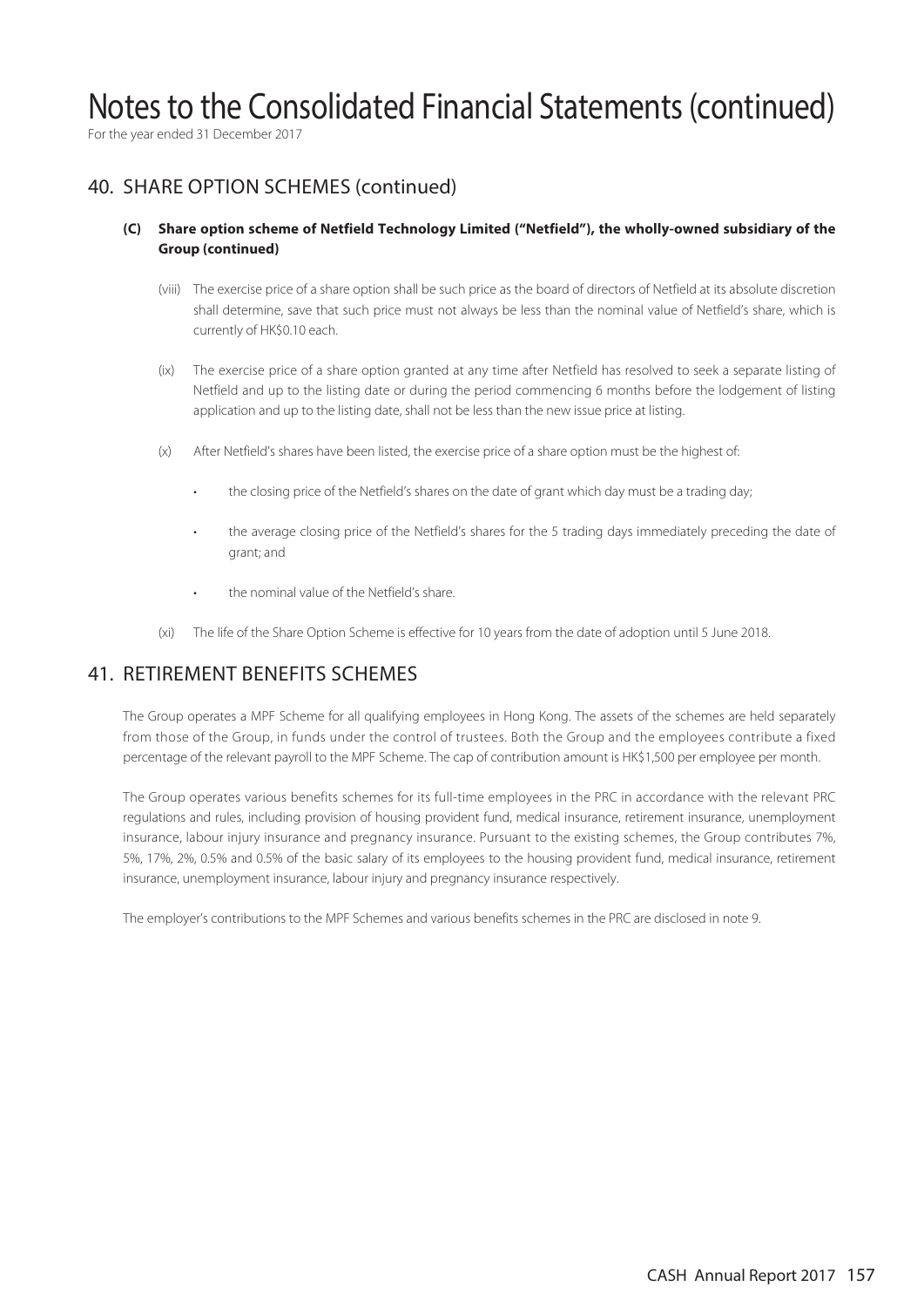For the year ended 31 December 2017

## 42. LOSS OF CONTROL/DISPOSAL OF A SUBSIDIARY

#### **Year ended 31 December 2017**

As referred to in note 14, upon the completion of issuance of new shares by CFSG on 20 June 2017, the shareholding interest of the Company in CFSG was diluted from approximately 40.34% to 33.62% and CFSG ceased to be a subsidiary of the Company and became an associate of the Company.

The fair value of the interests in CFSG held by the Company of approximately HK\$492,007,000 as at 20 June 2017, determined based on quoted market price of CFSG's shares at the same date, has been regarded as cost of interests in an associate from the date on which the Group ceased to have control, and accounted for in the consolidated financial statements using the equity method of accounting. The net assets of CFSG at the date of losing control were as follows:

|                                                                                   | <b>HK\$000</b> |
|-----------------------------------------------------------------------------------|----------------|
|                                                                                   |                |
| Analysis of assets and liabilities over which control was lost:                   |                |
| Property and equipment (note 17)                                                  | 11,304         |
| Investment properties (note 18)                                                   | 16,508         |
| Goodwill (note 19)                                                                | 20,606         |
| Intangible assets (note 20)                                                       | 9,752          |
| Other assets                                                                      | 9,164          |
| Rental and utility deposits                                                       | 5,514          |
| Available-for-sale financial assets                                               | 8,415          |
| Accounts receivable                                                               | 460,945        |
| Loans receivable                                                                  | 1,850          |
| Prepayments, deposits and other receivables                                       | 9,625          |
| Tax recoverable                                                                   | 1,286          |
| Investments held for trading                                                      | 14,922         |
| Bank deposits subject to conditions                                               | 25,050         |
| Bank balances - trust and segregated accounts                                     | 832,057        |
| Bank balances (general accounts) and cash                                         | 551,222        |
| Accounts payable                                                                  | (997, 306)     |
| Accrued liabilities and other payables                                            | (26, 310)      |
| Taxation payable                                                                  | (3,000)        |
| Bank borrowing                                                                    | (192, 953)     |
| Amounts due to subsidiaries of the Company                                        | (2,364)        |
| Deferred tax liabilities                                                          | (40)           |
|                                                                                   |                |
| Net assets disposed of                                                            | 756,247        |
| Gain on losing control of a subsidiary:                                           |                |
|                                                                                   |                |
| Net assets derecognised                                                           | (756, 247)     |
| Non-controlling interest                                                          | 527,407        |
|                                                                                   | (228, 840)     |
| Cumulative exchange differences in respect of the net assets of CFSG reclassified |                |
| from equity to profit or loss                                                     | (552)          |
| Reclassified as interests in associates at fair value                             | 492,007        |
|                                                                                   |                |
| Gain on losing control                                                            | 262,615        |
|                                                                                   |                |
| Net cash outflow arising on loss of control:                                      |                |
|                                                                                   |                |
| Bank balances and cash derecognised                                               | 551,222        |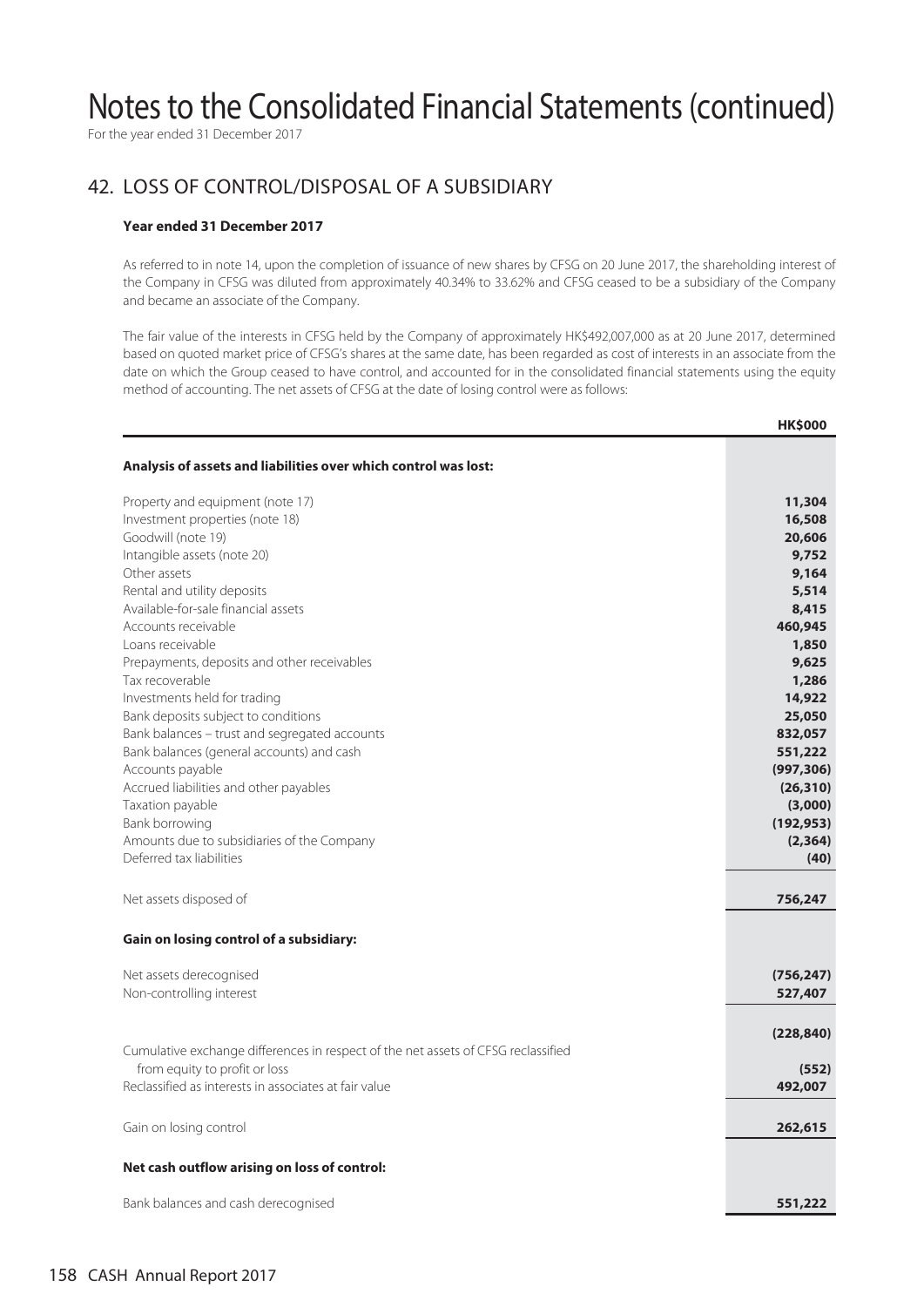For the year ended 31 December 2017

## 42. LOSS OF CONTROL/DISPOSAL OF A SUBSIDIARY (continued)

### **Year ended 31 December 2017 (continued)**

The impact of loss of control of CFSG on the Group's results and cash flows in the current and prior periods is disclosed in note 14.

### **Year ended 31 December 2016**

On 15 July 2016, the Group completed the disposal of its wholly-owned subsidiary, Cheer Wise Investments Limited, at a cash consideration of HK\$140,500,000. The net assets of Cheer Wise Investments Limited at the date of disposal were as follow:

|                                                                 | HK\$'000   |
|-----------------------------------------------------------------|------------|
|                                                                 |            |
| Consideration received:                                         |            |
| Total cash consideration received                               | 140,500    |
| Analysis of assets and liabilities over which control was lost: |            |
| Investment property (note 18)                                   | 140,400    |
| Deposits                                                        | 150        |
| <b>Accrued liabilities</b>                                      | (31)       |
| Deferred tax liability                                          | (3, 377)   |
| Net assets disposed of                                          | 137,142    |
| Consideration received                                          | 140,500    |
| Net assets disposed of                                          | (137, 142) |
| Transaction costs                                               | (735)      |
| Gain on disposal                                                | 2,623      |
| Net cash inflow arising on disposal:                            |            |
| Cash consideration                                              | 140,500    |
| Less: Transaction costs                                         | (735)      |
|                                                                 | 139,765    |
|                                                                 |            |

On 8 September 2016, the Group entered into a sale and purchase agreement with an independent third party ("Offeror") pursuant to which the Group agreed to sell 36.28% equity interest in CFSG ("Disposal") for a total consideration of HK\$765,000,000. Details for the Disposal are set out in the announcements issued by the Company on 14 September 2016, 23 September 2016, 30 December 2016, 23 January 2017 and 1 March 2017 (collectively, the "Announcements") and the circular issued by the Company on 12 October 2016 ("Circular"). During the year ended 31 December 2017, certain conditions stated in the sale and purchase agreement as set out in the Announcements and Circular were not fulfilled and the transaction was terminated.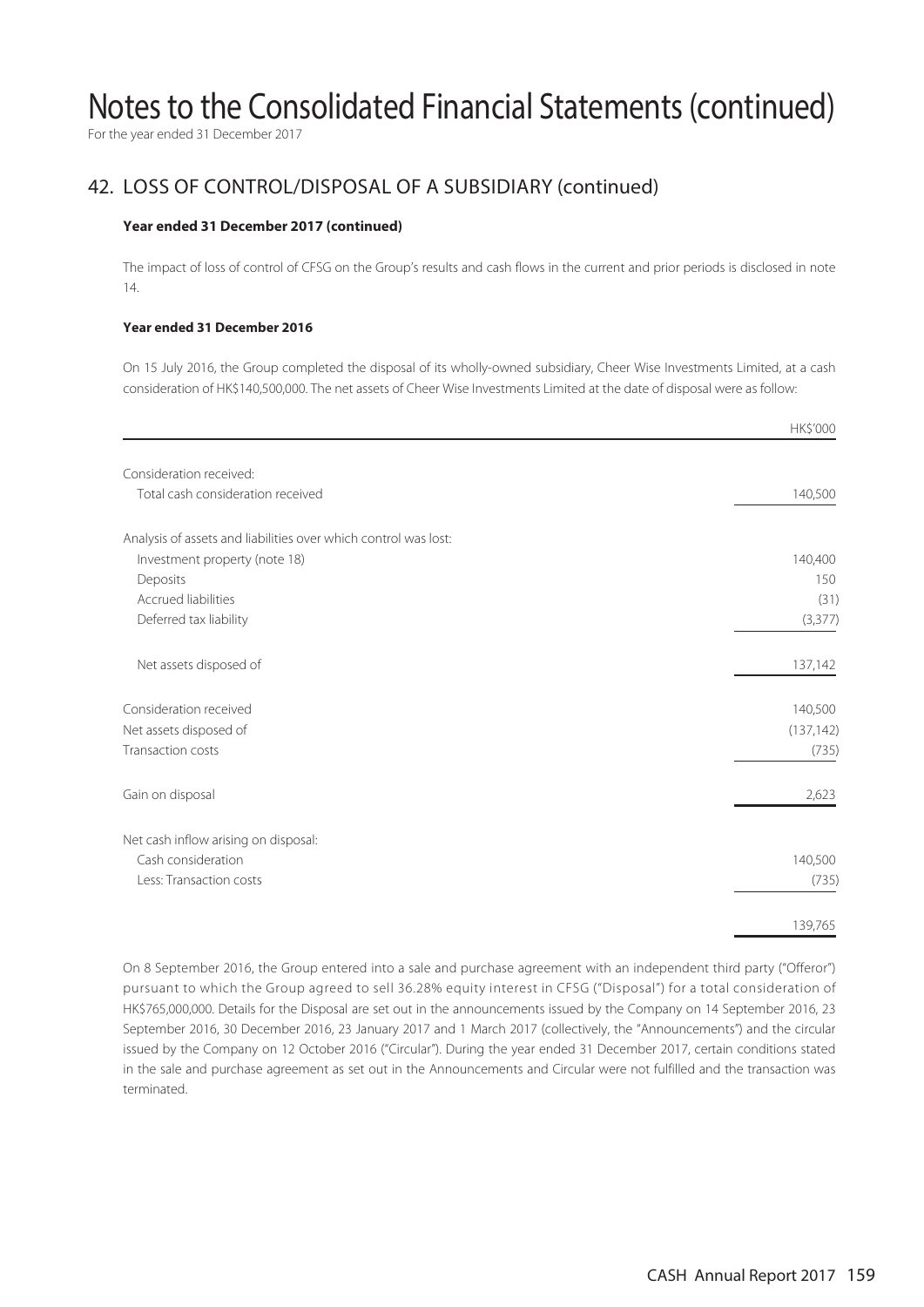For the year ended 31 December 2017

## 43. RELATED PARTY TRANSACTIONS

In addition to the transactions and balances detailed elsewhere in these consolidated financial statements, the Group entered into the following transactions with related parties:

|       | 2017            | 2016           |
|-------|-----------------|----------------|
| Notes | <b>HK\$'000</b> | HK\$'000       |
|       |                 |                |
|       |                 |                |
|       |                 |                |
|       |                 | 18             |
|       | $\overline{2}$  | $\overline{7}$ |
|       |                 |                |
|       |                 |                |
|       | $\overline{2}$  | 26             |
|       |                 |                |
|       |                 |                |
|       |                 | 16             |
| (b)   | N/A             | 13             |
|       |                 |                |
|       | 9               | 29             |
|       |                 |                |
| (c)   | 1,304           |                |
|       | (a)             | 9              |

Notes:

- (a) Ms Cheng Pui Lai Majone resigned as an executive director of CFSG during the year ended 31 December 2017.
- (b) During the year ended 31 December 2016, Mr Ng Kung Chit Raymond resigned as an executive director of CFSG.
- (c) The business of dealing in securities is carried out by CFSG, where CFSG ceased to be a subsidiary of the Company and became an associate of the Company with effect from 20 June 2017. Amount represented the management fee income received from CFSG from the date it became an associate of the Group up to 31 December 2017.

#### **Compensation of key management personnel**

The remuneration of directors of the Company and chief executive which is disclosed in note 11 is determined by the remuneration committee having regard to the performance of individuals and market trends.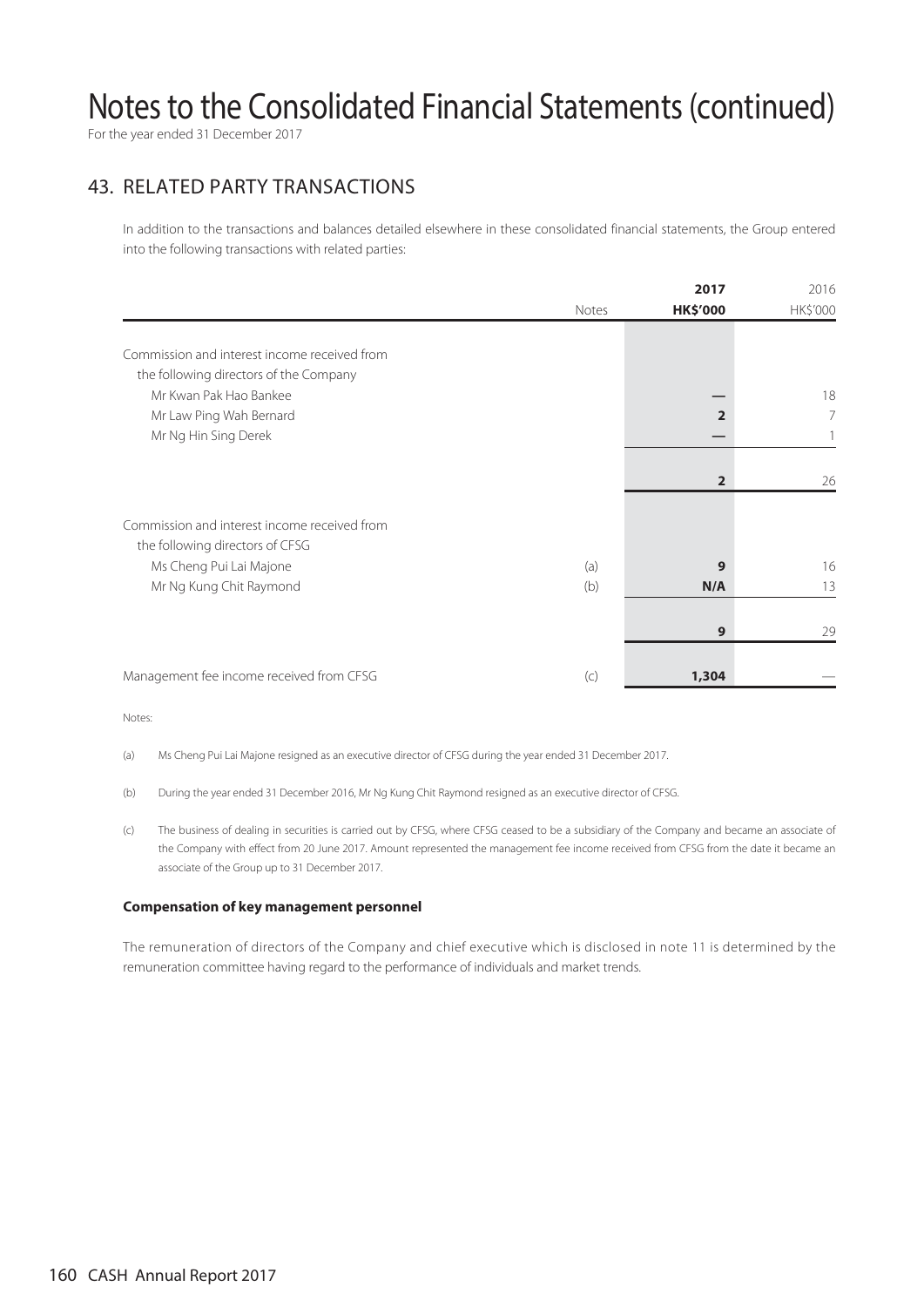For the year ended 31 December 2017

## 44. RECONCILIATION OF LIABILITIES ARISING FROM FINANCING ACTIVITIES

The table below details changes in the Group's liabilities arising from financing activities, including both cash and non-cash changes. Liabilities arising from financing activities are those for which cash flows were, or future cash flows will be, classified in the Group's consolidated statement of cash flows as cash flows from financing activities.

|                                                 | <b>Borrowings</b><br><b>HK\$'000</b><br>(note 33) | <b>Obligations</b><br>under<br>finance leases<br><b>HK\$'000</b><br>(note 32) | <b>Total</b><br><b>HK\$'000</b> |
|-------------------------------------------------|---------------------------------------------------|-------------------------------------------------------------------------------|---------------------------------|
| At 1 January 2017                               | 405,700                                           | 642                                                                           | 406,342                         |
| Financing cash flows (Note)                     | (27, 271)                                         | (615)                                                                         | (27, 886)                       |
| Eliminated on loss of control of CFSG (note 42) | (192, 953)                                        |                                                                               | (192, 953)                      |
| Interest expense                                | 9,699                                             | 12                                                                            | 9,711                           |
| At 31 December 2017                             | 195,175                                           | 39                                                                            | 195,214                         |

Note: The financing cash flows include the drawdown of borrowings, repayments of borrowings, decrease in bank borrowings for margin financing, repayment of obligations under finance leases and related interest paid.

### 45. MAJOR NON-CASH TRANSACTIONS

During the year ended 31 December 2017, part of the consideration for the purchase of property and equipment amounting to approximately HK\$3,915,000 (2016: HK\$2,762,000) were not settled and included in the consolidated statement of financial position as other payables.

### 46. PARTICULARS OF PRINCIPAL SUBSIDIARIES OF THE COMPANY

### **Year 2017 and 2016**

| <b>Name</b>                                    | Place of<br>incorporation | Paid up issued<br>share capital/<br>registered capital |              | <b>Proportion of nominal</b><br>value of issued share capital<br>held by the Company |                       |  |
|------------------------------------------------|---------------------------|--------------------------------------------------------|--------------|--------------------------------------------------------------------------------------|-----------------------|--|
|                                                |                           |                                                        | 2017<br>$\%$ | 2016<br>$\%$                                                                         |                       |  |
| <b>CASH Group Limited</b>                      | <b>BVI</b>                | Ordinary<br>US\$1                                      | 100          | 100                                                                                  | Investment holding    |  |
| CRM (HK)                                       | <b>BVI</b>                | Ordinary<br>HK\$3,877,860                              | 91.07        | 90.98                                                                                | Investment holding    |  |
| Celestial Investment Group<br>Limited ("CIGL") | <b>BVI</b>                | Ordinary<br>US\$10,000                                 | 100          | 100                                                                                  | Investment holding    |  |
| Libra Capital Management<br>(HK) Limited       | <b>BVI</b>                | Ordinary<br>US\$1                                      | 100          | 100                                                                                  | Trading of securities |  |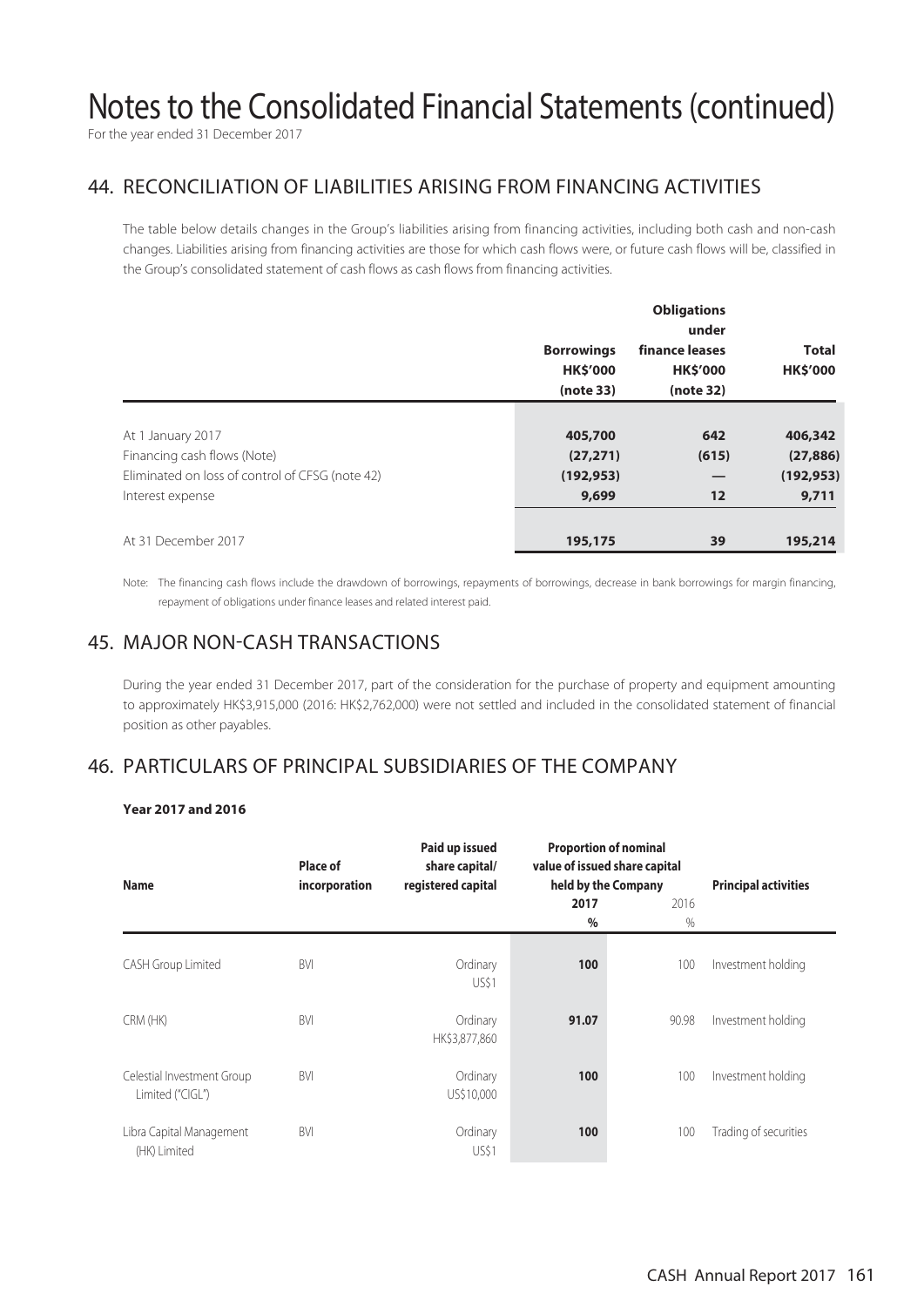For the year ended 31 December 2017

### 46. PARTICULARS OF PRINCIPAL SUBSIDIARIES OF THE COMPANY (continued)

### **Year 2017 and 2016 (continued)**

| <b>Name</b>                                                    | Place of<br>incorporation | Paid up issued<br>share capital/<br>registered capital | <b>Proportion of nominal</b><br>value of issued share capital<br>held by the Company<br>2017 | 2016  | <b>Principal activities</b>                                   |
|----------------------------------------------------------------|---------------------------|--------------------------------------------------------|----------------------------------------------------------------------------------------------|-------|---------------------------------------------------------------|
|                                                                |                           |                                                        | $\%$                                                                                         | %     |                                                               |
| Moli Mobile Digital Entertainment<br>Holdings Limited ("MMDE") | BVI                       | Ordinary<br>US\$10,000                                 | 89.7                                                                                         | 89.7  | Investment holding                                            |
| Mov2Gather (HK) Limited                                        | Hong Kong                 | Ordinary<br>HK\$1                                      | 89.7                                                                                         | 89.7  | Provision of mobile digital<br>services                       |
| Joy2Gather Limited                                             | <b>BVI</b>                | Ordinary<br>US\$1                                      | 89.7                                                                                         | 89.7  | Investment holding                                            |
| Praise Joy Limited                                             | <b>BVI</b>                | Ordinary<br>US\$1                                      | 100                                                                                          | 100   | Investment holding                                            |
| Pricerite Home Limited                                         | Hong Kong                 | Ordinary<br>HK\$201,170,000                            | 91.07                                                                                        | 90.98 | Retailing of furniture and<br>household goods                 |
| Wealthy View Investment<br>Limited                             | <b>BVI</b>                | Ordinary<br>US\$10                                     | 91.07                                                                                        | 90.98 | Investment holding                                            |
| CASH E-Trade Limited                                           | Hong Kong                 | Ordinary<br>HK\$4,000,000                              | 100                                                                                          | 100   | Provision of management<br>services for group<br>companies    |
| Celestial Investments (HK) Limited                             | Hong Kong                 | Ordinary<br>HK\$10,000,000                             | 100                                                                                          | 100   | Money lending                                                 |
| Marvel Champ Investments<br>Limited ("Marvel Champ")           | <b>BVI</b>                | Ordinary<br>US\$100                                    | 65                                                                                           | 65    | Investment holding                                            |
| <b>CASH Dynamic Opportunities</b><br>Investment Limited        | <b>BVI</b>                | Ordinary<br>HK\$5,000,000                              | 100                                                                                          | 100   | Investment holding                                            |
| CDOI Securities Limited                                        | Hong Kong                 | Ordinary<br>HK\$5,000,000                              | 100                                                                                          | 100   | Investment trading                                            |
| CASH Algo Finance Group Limited                                | Hong Kong                 | Ordinary<br>HK\$2,000,000                              | 100                                                                                          | 100   | Provision of management<br>services and investment<br>trading |
| CASH Talent Investment Limited                                 | Hong Kong                 | Ordinary<br>HK\$1                                      | 100                                                                                          | 100   | Investment trading                                            |
| CASH Frontier Investment Limited                               | Hong Kong                 | Ordinary<br>HK\$1                                      | 100                                                                                          | 100   | Investment trading                                            |
| CASH Quant-Finance Lab Limited                                 | Hong Kong                 | Ordinary<br>HK\$1                                      | 100                                                                                          | 100   | Investment trading                                            |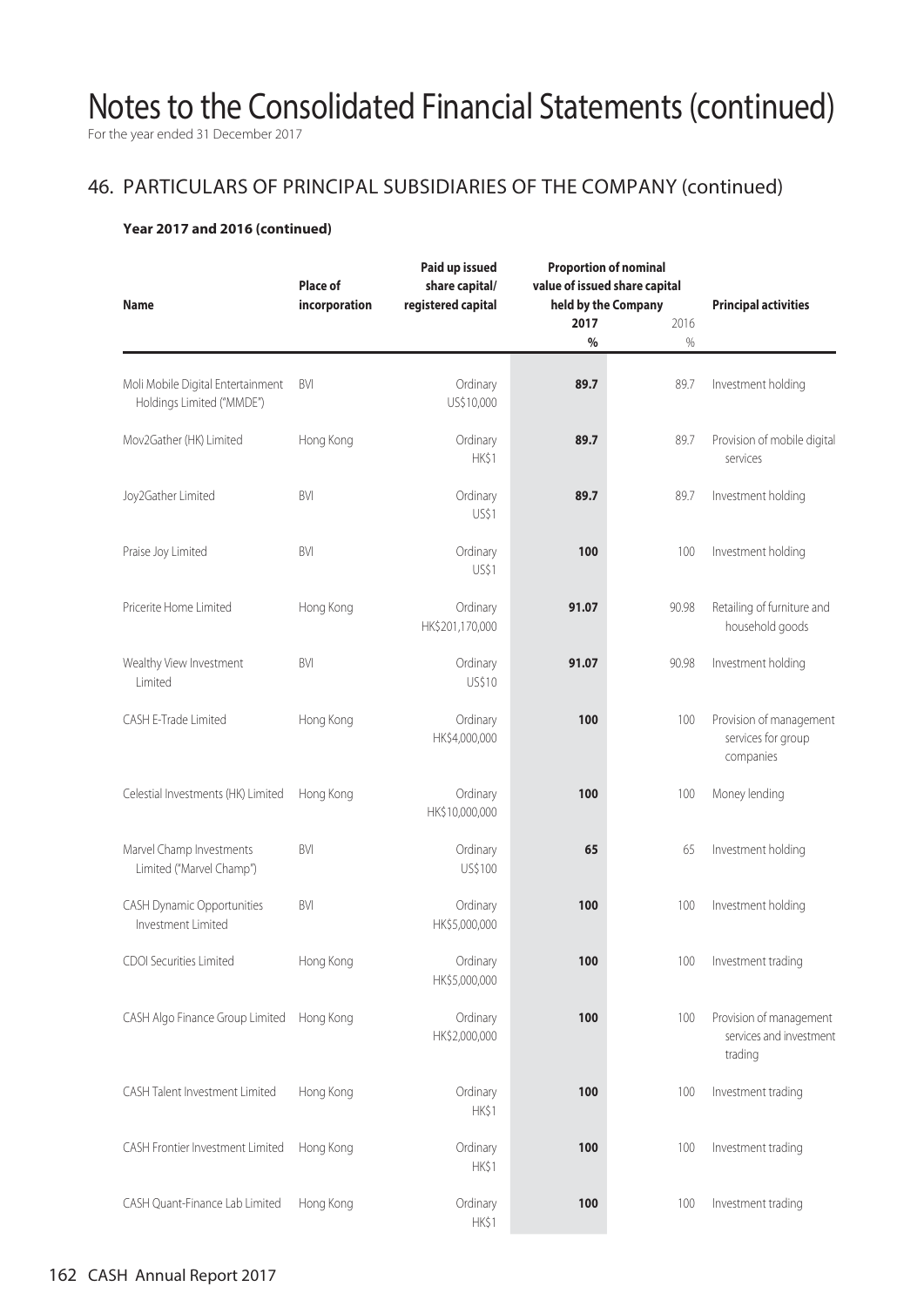For the year ended 31 December 2017

### 46. PARTICULARS OF PRINCIPAL SUBSIDIARIES OF THE COMPANY (continued)

### **Year 2016**

| <b>Name</b>                            | Place of<br>incorporation | Paid up issued<br>share capital/<br>registered capital | Proportion<br>of nominal<br>value of issued<br>share capital<br>held by the<br>Company | <b>Principal activities</b>                                                            |
|----------------------------------------|---------------------------|--------------------------------------------------------|----------------------------------------------------------------------------------------|----------------------------------------------------------------------------------------|
| <b>Subsidiaries of CFSG</b>            |                           |                                                        | $\%$                                                                                   |                                                                                        |
|                                        |                           |                                                        |                                                                                        |                                                                                        |
| CASH Asset Management Limited          | Hong Kong                 | Ordinary<br>HK\$10,000,000                             | 40.34                                                                                  | Provision of asset<br>management services                                              |
| CASH Wealth Management Limited         | Hong Kong                 | Ordinary<br>HK\$15,000,000                             | 40.34                                                                                  | Financial advisory<br>consultancy                                                      |
| CASH Payment Services Limited          | Hong Kong                 | Ordinary<br><b>HK\$2</b>                               | 40.34                                                                                  | Provision of payment<br>gateway services                                               |
| Celestial Asset Management Limited     | Hong Kong                 | Ordinary<br>HK\$6,781,401                              | 40.34                                                                                  | Provision of treasury<br>management functions<br>and investment<br>holding and trading |
| Celestial Capital Limited              | Hong Kong                 | Ordinary<br>HK\$30,000,000                             | 40.34                                                                                  | Provision of corporate<br>finance, investment<br>and financial advisory<br>services    |
| Celestial Finance Limited              | Hong Kong                 | Ordinary<br>HK\$121,000,002                            | 40.34                                                                                  | Money lending                                                                          |
| Celestial Commodities Limited          | Hong Kong                 | Ordinary<br>HK\$50,000,000                             | 40.34                                                                                  | Brokerage of futures<br>and options                                                    |
| Celestial Securities Limited           | Hong Kong                 | Ordinary<br>HK\$140,000,000                            | 40.34                                                                                  | Brokerage of securities<br>and equity options                                          |
| Agostini Limited                       | Hong Kong                 | Ordinary<br>HK\$1                                      | 40.34                                                                                  | Investment holding and<br>trading                                                      |
| Think Right Investments Limited        | BVI                       | Ordinary<br>US\$1                                      | 40.34                                                                                  | Properties holding                                                                     |
| Celestial Financial Services Limited   | BVI                       | Ordinary<br>US\$10,000                                 | 40.34                                                                                  | Investment holding                                                                     |
| CASH Mobile Financial Services Limited | Hong Kong                 | Ordinary<br>HK\$10,000,000                             | 40.34                                                                                  | Provision of management<br>services for group<br>companies                             |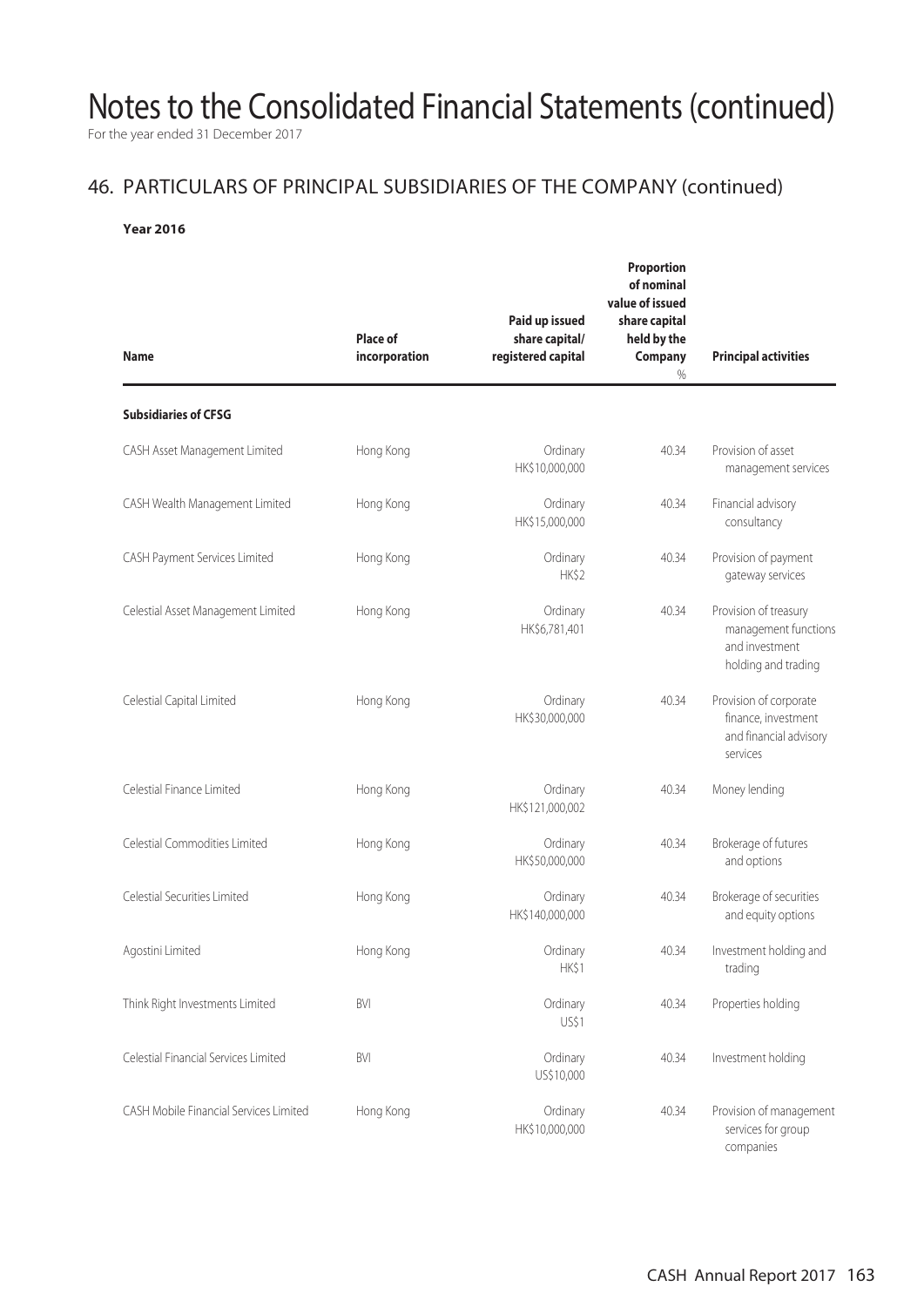For the year ended 31 December 2017

### 46. PARTICULARS OF PRINCIPAL SUBSIDIARIES OF THE COMPANY (continued)

All the subsidiaries shown above are indirectly held by the Company. In the opinion of the directors of the Company, a complete list of the particulars of subsidiaries will be of excessive length and therefore the above list contains only the particulars of those subsidiaries which principally affect the results or net assets of the Group.

None of the subsidiaries had issued any debt securities at the end of the year.

At the end of the reporting period, the Company has other subsidiaries that are not material to the Group. Majority of these subsidiaries operate in Hong Kong and are investment holding or inactive companies.

The table below shows details of non-wholly-owned subsidiaries of the Group that have non-controlling interests:

| Name of subsidiaries                                                 | Principal place of<br><b>business</b> | <b>Proportion of</b><br>ownership interests and<br>voting rights held by<br>non-controlling interests |        | (Loss) profit allocated to<br>non-controlling interests |                | <b>Accumulated non-</b><br>controlling interests |          |
|----------------------------------------------------------------------|---------------------------------------|-------------------------------------------------------------------------------------------------------|--------|---------------------------------------------------------|----------------|--------------------------------------------------|----------|
|                                                                      |                                       | 2017                                                                                                  | 2016   | 2017                                                    | 2016           | 2017                                             | 2016     |
|                                                                      |                                       |                                                                                                       |        | <b>HK\$'000</b>                                         | <b>HKS'000</b> | <b>HK\$'000</b>                                  | HK\$'000 |
| CRM (HK) (Note (1))                                                  | BVI/Hong Kong                         | 8.93%                                                                                                 | 9.02%  | 1,463                                                   | 2,517          | 14,948                                           | 13.597   |
| <b>MMDF</b>                                                          | BVI/Hong Kong                         | 10.3%                                                                                                 | 10.3%  |                                                         |                | (40, 045)                                        | (40,045) |
| CFSG (Note (2))                                                      | Bermuda/Hong Kong                     |                                                                                                       | 59.66% | (23,057)                                                | (30,545)       | –                                                | 319,183  |
| Individual immaterial subsidiaries<br>with non-controlling interests |                                       |                                                                                                       |        |                                                         |                | 535                                              | 535      |
|                                                                      |                                       |                                                                                                       |        | (21, 594)                                               | (28,028)       | (24, 562)                                        | 293,270  |

#### Notes:

(1) CRM (HK) is 91.07% (2016: 90.98%) owned by the Company.

(2) As referred to in notes 14 and 42, upon the issuance of new shares by CFSG on 20 June 2017, the shareholding interest of the Company in CFSG was diluted from approximately 40.34% to 33.62% and CFSG ceased to be a subsidiary of the Company and became an associate of the Company.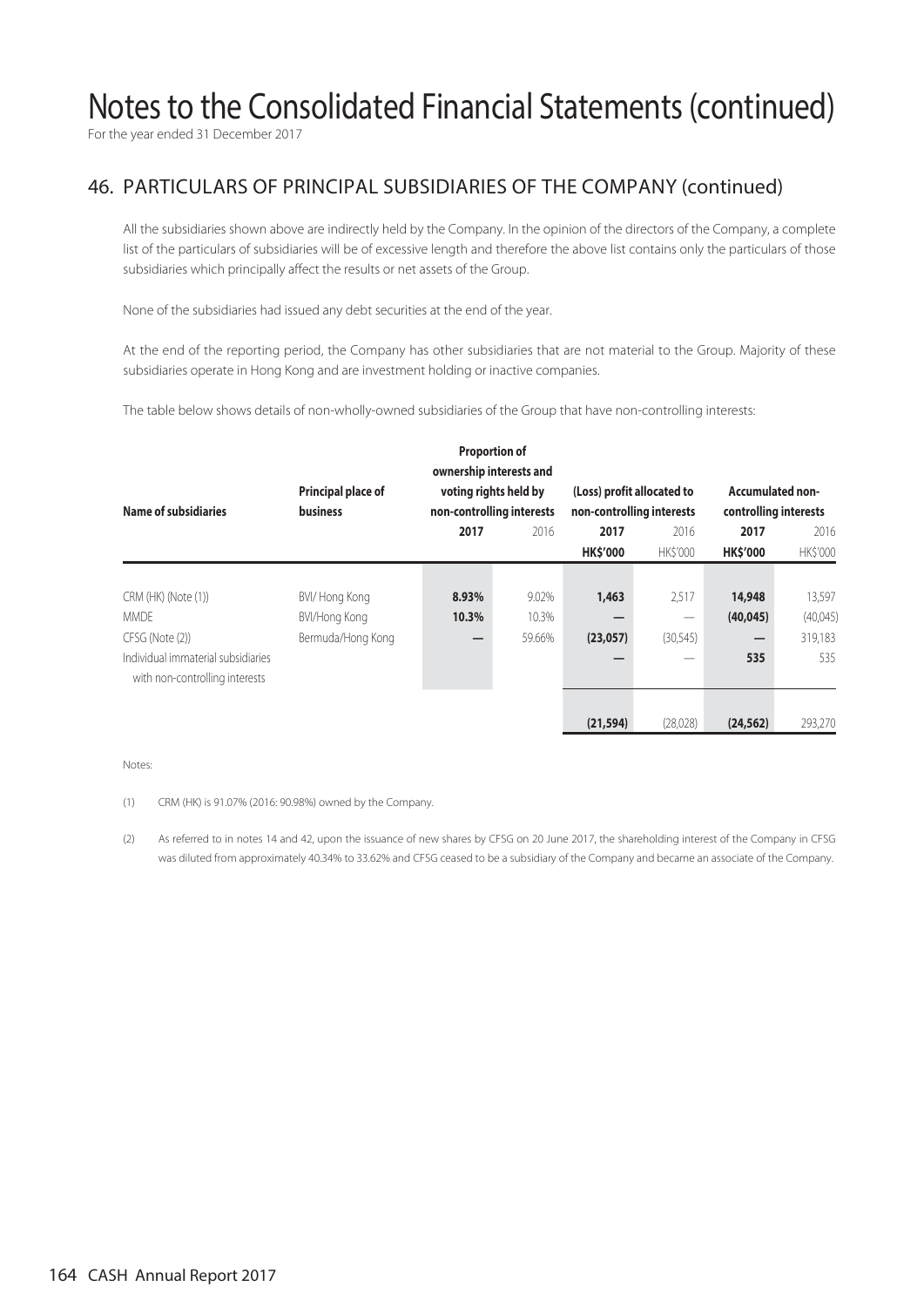For the year ended 31 December 2017

### 46. PARTICULARS OF PRINCIPAL SUBSIDIARIES OF THE COMPANY (continued)

Summarised consolidated financial information in respect of each Group's subsidiaries that has material non-controlling interests is set out below. The summarised financial information below represents amounts before intragroup eliminations.

### **CRM (HK)**

|                                                                    | 2017            | 2016        |
|--------------------------------------------------------------------|-----------------|-------------|
|                                                                    | <b>HK\$'000</b> | HK\$'000    |
|                                                                    |                 |             |
| Non-current assets                                                 | 112,394         | 121,899     |
| Current assets                                                     | 509,153         | 482,509     |
| Non-current liabilities                                            | (6, 649)        | (6,649)     |
| Current liabilities                                                | (453, 666)      | (452, 264)  |
|                                                                    | 161,232         | 145,495     |
| Equity attributable to owners of the Company                       | 146,284         | 131,898     |
| Non-controlling interests of CRM (HK)                              | 14,948          | 13,597      |
|                                                                    | 161,232         | 145,495     |
|                                                                    |                 |             |
| Revenue                                                            | 1,332,015       | 1,440,493   |
| Expenses                                                           | (1, 316, 364)   | (1,412,591) |
| Profit and total comprehensive income for the year                 | 15,651          | 27,902      |
| Profit and total comprehensive income for the year attributable to |                 |             |
| - the owners of the Company                                        | 14,188          | 25,385      |
| - non-controlling interests of CRM (HK)                            | 1,463           | 2,517       |
| Profit and total comprehensive income for the year                 | 15,651          | 27,902      |
|                                                                    |                 |             |
| Net cash inflow from operating activities                          | 33,224          | 53,752      |
| Net cash outflow from investing activities                         | (42, 588)       | (6,205)     |
| Net cash outflow from financing activities                         | (3, 386)        | (12,019)    |
| Net cash (outflow) inflow                                          | (12,750)        | 35,528      |

There are no significant restrictions on the ability of CRM (HK) to transfer funds to the Group in the form of cash dividends, or to repay loans or advances made by the Group.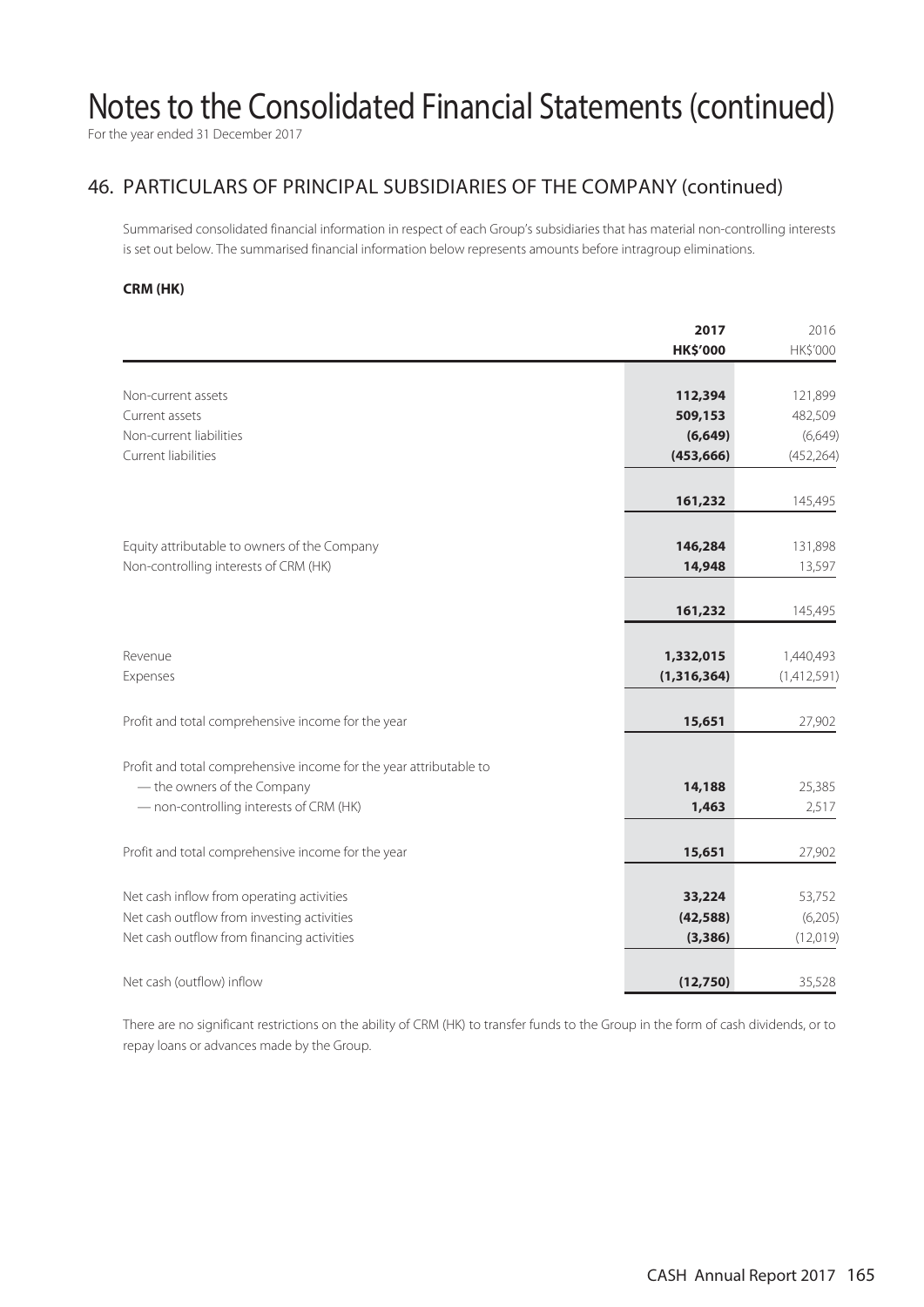For the year ended 31 December 2017

### 46. PARTICULARS OF PRINCIPAL SUBSIDIARIES OF THE COMPANY (continued)

### **MMDE**

|                                                                   | 2017            | 2016       |
|-------------------------------------------------------------------|-----------------|------------|
|                                                                   | <b>HK\$'000</b> | HK\$'000   |
|                                                                   |                 |            |
| Non-current assets                                                | 6,187           | 6,193      |
| Current assets                                                    | 1,541           | 1,755      |
| Current liabilities                                               | (405, 717)      | (404, 026) |
|                                                                   | (397, 989)      | (396,078)  |
|                                                                   |                 |            |
| Equity attributable to owners of the Company                      | (357, 944)      | (356, 033) |
| Non-controlling interests of MMDE                                 | (40, 045)       | (40,045)   |
|                                                                   | (397, 989)      | (396,078)  |
| Revenue                                                           | 1,026           | 2,562      |
| Expenses                                                          | (2,962)         | (4,558)    |
|                                                                   |                 |            |
| Loss for the year                                                 | (1,936)         | (1,996)    |
| Loss for the year attributable to                                 |                 |            |
| - the owners of the Company                                       | (1,936)         | (1,996)    |
| - non-controlling interests of MMDE                               |                 |            |
| Loss for the year                                                 | (1, 936)        | (1,996)    |
| Other comprehensive income (expense) for the year attributable to |                 |            |
| - the owners of the Company                                       | 25              | (228)      |
| - non-controlling interests of MMDE                               |                 |            |
| Other comprehensive income (expense) for the year                 | 25              | (228)      |
|                                                                   |                 |            |
| Total comprehensive expense for the year attributable to          |                 |            |
| - the owners of the Company                                       | (1, 911)        | (2,224)    |
| - non-controlling interests of MMDE                               |                 |            |
| Total comprehensive expense for the year                          | (1, 911)        | (2,224)    |
| Net cash outflow from operating activities                        | (2, 116)        | (2,299)    |
| Net cash inflow from financing activities                         | 1,691           | 2,320      |
|                                                                   |                 |            |
| Net cash (outflow) inflow                                         | (425)           | 21         |

There are no significant restrictions on the ability of MMDE to transfer funds to the Group in the form of cash dividends, or to repay loans or advances made by the Group.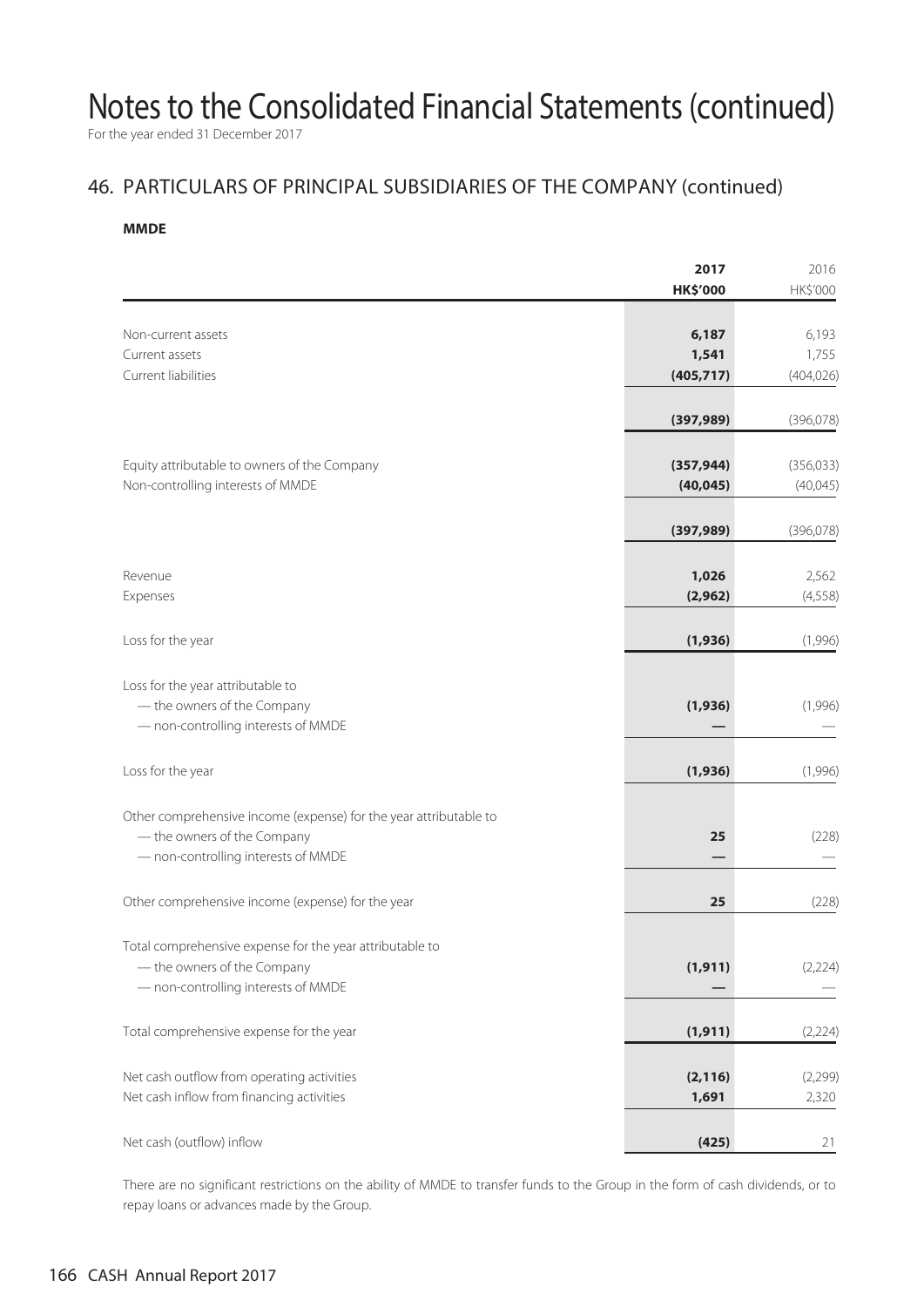For the year ended 31 December 2017

### 46. PARTICULARS OF PRINCIPAL SUBSIDIARIES OF THE COMPANY (continued)

### **CFSG and subsidiaries**

|                                                                 | 20.6.2017<br><b>HK\$'000</b> | 31.12.2016<br>HK\$'000 |
|-----------------------------------------------------------------|------------------------------|------------------------|
|                                                                 |                              |                        |
| Non-current assets                                              | 60,657                       | 62,333                 |
| Current assets                                                  | 1,896,957                    | 1,648,590              |
| Non-current liabilities                                         | (9,012)                      | (10,685)               |
| Current liabilities                                             | (1, 212, 961)                | (1, 157, 060)          |
| Net assets of CFSG                                              | 735,641                      | 543,178                |
| Equity attributable to owners of the Company                    | 208,234                      | 223,995                |
| Non-controlling interests of CFSG                               | 527,407                      | 319,183                |
|                                                                 | 735,641                      | 543,178                |
|                                                                 | 1.1.2017                     | 1.1.2016               |
|                                                                 | to 20.6.2017                 | to 31.12.2016          |
|                                                                 | <b>HK\$'000</b>              | HK\$'000               |
| Revenue                                                         | 62,863                       | 166,830                |
| Expenses                                                        | (101, 510)                   | (218, 028)             |
| Loss for the period/year                                        | (38, 647)                    | (51, 198)              |
|                                                                 |                              |                        |
| Loss for the period/year attributable to                        |                              |                        |
| - the owners of the Company                                     | (15, 590)                    | (20, 653)              |
| - non-controlling interests of CFSG                             | (23, 057)                    | (30, 545)              |
| Loss for the period/year                                        | (38, 647)                    | (51, 198)              |
| Other comprehensive expense for the period/year attributable to |                              |                        |
| - the owners of the Company                                     | (69)                         | (484)                  |
| - non-controlling interests of CFSG                             | (101)                        | (715)                  |
| Other comprehensive expense for the period/year                 | (170)                        | (1, 199)               |
| Total comprehensive expense for the period/year attributable to |                              |                        |
| - the owners of the Company                                     | (15, 659)                    | (21, 137)              |
| - non-controlling interests of CFSG                             | (23, 158)                    | (31,260)               |
| Total comprehensive expense for the period/year                 | (38, 817)                    | (52, 397)              |

Details of cash flows of CFSG for the year ended 31 December 2016 are disclosed in note 14. There were no significant restrictions on the ability of CFSG to transfer funds to the Group in the form of cash dividends, or to repay loans or advances made by the Group.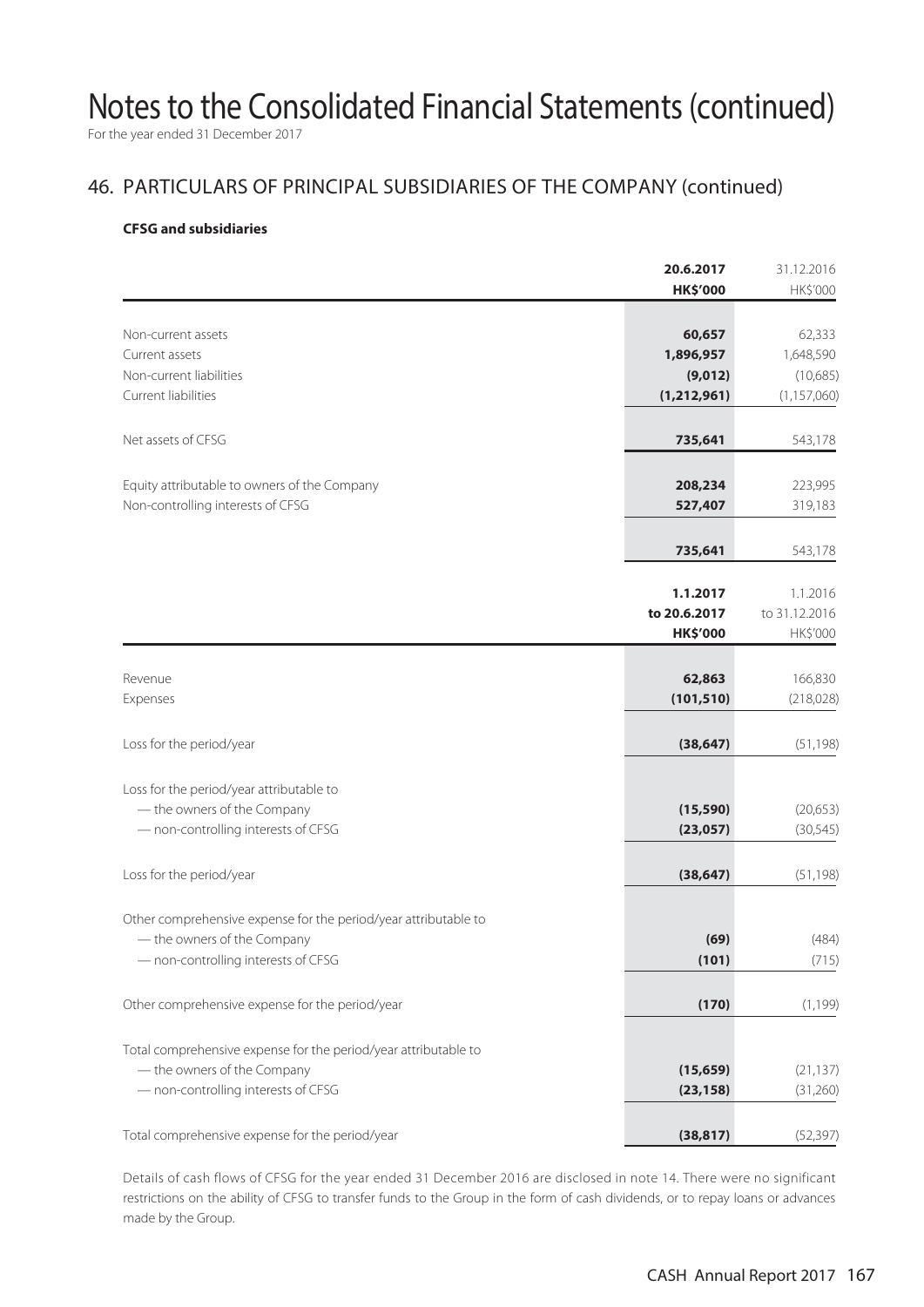For the year ended 31 December 2017

### 47. RECLASSIFICATION

Certain comparative figures have been reclassified to conform to the current year's presentation.

### 48. STATEMENT OF FINANCIAL POSITION OF THE COMPANY

Information about the statement of financial position of the Company at the end of the reporting period includes:

|                               | 2017            | 2016      |
|-------------------------------|-----------------|-----------|
|                               | <b>HK\$'000</b> | HK\$'000  |
| Non-current asset             |                 |           |
| Amounts due from subsidiaries | 421,819         | 424,680   |
|                               |                 |           |
| Current assets                |                 |           |
| Other receivables             | 227             | 227       |
| Bank balance and cash         | 113             | 254       |
|                               |                 |           |
|                               | 340             | 481       |
| Current liabilities           |                 |           |
| Other payables and accruals   | 580             | 987       |
| Amounts due to subsidiaries   | 41,137          | 41,281    |
|                               |                 |           |
|                               | 41,717          | 42,268    |
|                               |                 |           |
| Net current liabilities       | (41, 377)       | (41, 787) |
| Net assets                    | 380,442         | 382,893   |
|                               |                 |           |
| Capital and reserves          |                 |           |
| Share capital                 | 83,122          | 83,122    |
| Reserves (Note)               | 297,320         | 299,771   |
|                               | 380,442         | 382,893   |
| Total equity                  |                 |           |

Note: Reserves

|                                                                                                                                           | Share<br>premium<br><b>HK\$'000</b> | <b>Contributed</b><br>surplus<br><b>HKS'000</b> | <b>Share option</b><br>reserve<br>HK\$'000 | Accumulated<br>losses<br><b>HK\$'000</b> | Total<br>HK\$'000 |
|-------------------------------------------------------------------------------------------------------------------------------------------|-------------------------------------|-------------------------------------------------|--------------------------------------------|------------------------------------------|-------------------|
| At 1 January 2016                                                                                                                         | 591,437                             | 149,719                                         | 4,458                                      | (443,836)                                | 301,778           |
| Loss and total comprehensive expense for the year<br>Recognition of equity-settled share-based payments<br>Effect of lapsed share options |                                     |                                                 | 854<br>(280)                               | (2,861)<br>280                           | (2,861)<br>854    |
| At 31 December 2016                                                                                                                       | 591,437                             | 149,719                                         | 5,032                                      | (446, 417)                               | 299,771           |
| Loss and total comprehensive expense for the year<br>Recognition of equity-settled share-based payments<br>Effect of lapsed share options |                                     |                                                 | 761<br>(648)                               | (3,212)<br>648                           | (3,212)<br>761    |
| At 31 December 2017                                                                                                                       | 591,437                             | 149,719                                         | 5,145                                      | (448,981)                                | 297,320           |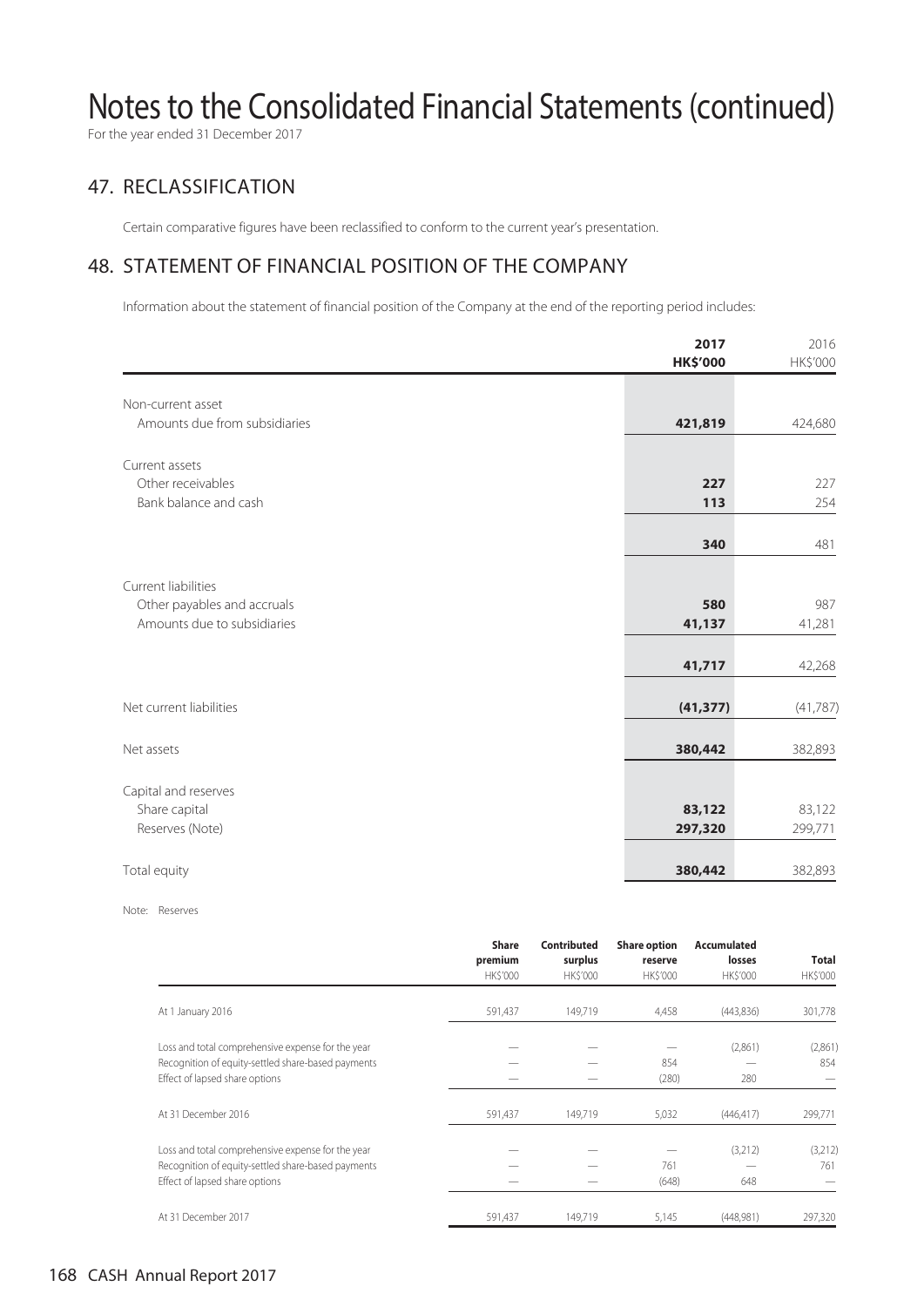# Appendix – Five-Year Financial Summary

The summary of the consolidated results and assets and liabilities of the Group for the last five financial years, as extracted from the audited financial statements as appropriate, is set out below:

|                               |                 |            | <b>Year ended 31 December</b> |            |            |
|-------------------------------|-----------------|------------|-------------------------------|------------|------------|
|                               | 2017            | 2016       | 2015                          | 2014       | 2013       |
|                               | <b>HK\$'000</b> | HK\$'000   | HK\$'000                      | HK\$'000   | HK\$'000   |
|                               |                 | (Restated) | (Restated)                    | (Restated) | (Restated) |
| <b>RESULTS</b>                |                 |            |                               |            |            |
| Revenue                       |                 |            |                               |            |            |
| Continuing operations         | 1,333,041       | 1,443,055  | 1,390,716                     | 1,173,545  | 1,111,928  |
| Discontinued operation        | 61,246          | 149,916    | 243,897                       | 198,063    | 194,565    |
|                               | 1,394,287       | 1,592,971  | 1,634,613                     | 1,371,608  | 1,306,493  |
| Profit (loss) before taxation |                 |            |                               |            |            |
| Continuing operations         | (196, 042)      | 15,542     | 12,647                        | 10,577     | (69, 853)  |
| Discontinued operation        | 223,645         | (70, 314)  | 13,410                        | 54,327     | (62, 415)  |
|                               | 27,603          | (54, 772)  | 26,057                        | 64,904     | (132, 268) |
| Income tax (expense) credit   | (3,715)         | (4,395)    | (7,852)                       | (21, 302)  | 3,903      |
| Profit (loss) for the year    | 23,888          | (59, 167)  | 18,205                        | 43,602     | (128, 365) |
| Attributable to:              |                 |            |                               |            |            |
| Equity holders of the Company | 45,482          | (31, 139)  | 15,229                        | 2,422      | (87, 835)  |
| Non-controlling interests     | (21, 594)       | (28,028)   | 2,976                         | 41,180     | (40, 530)  |
|                               | 23,888          | (59, 167)  | 18,205                        | 43,602     | (128, 365) |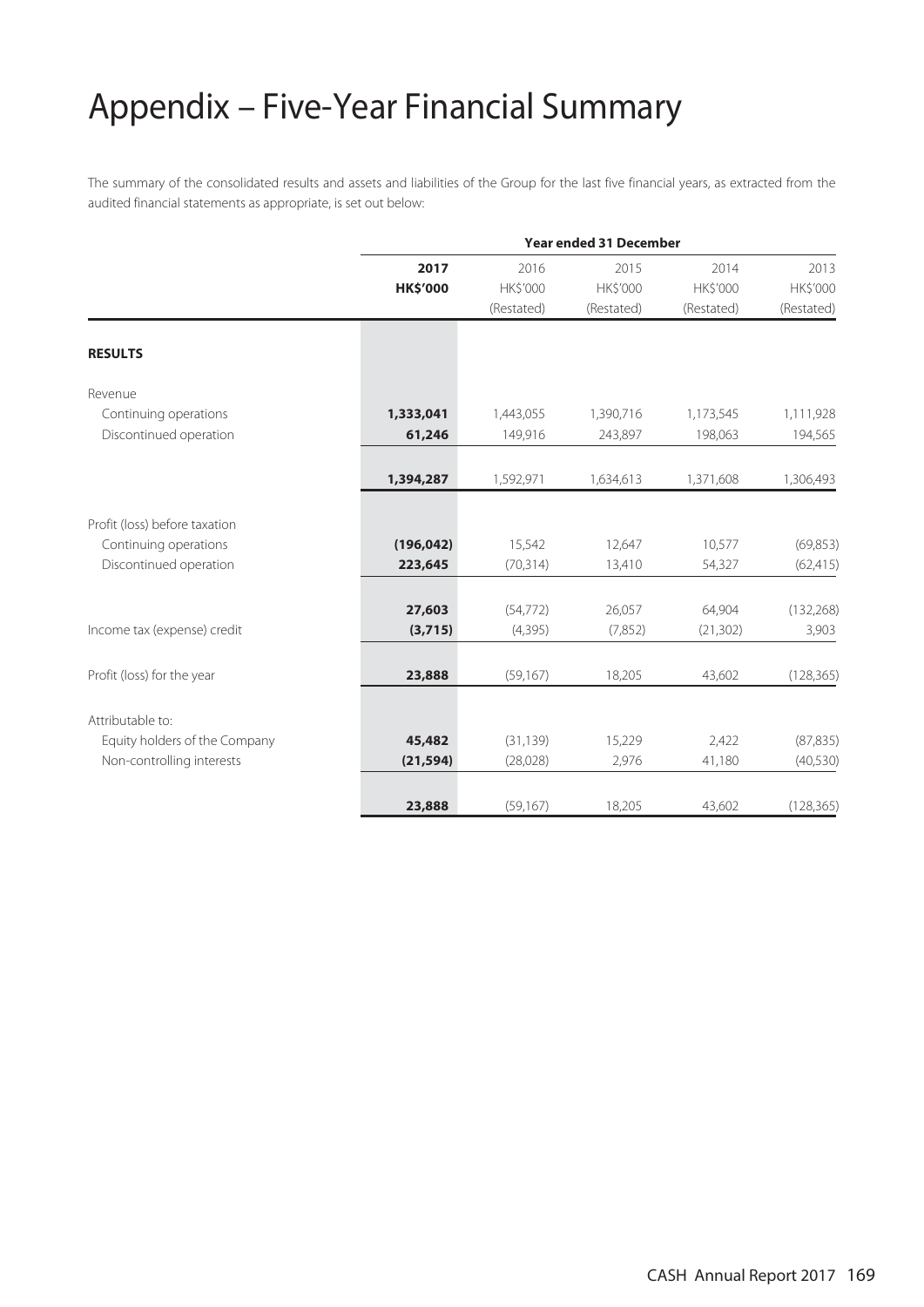# Appendix – Five-Year Financial Summary (continued)

|                                          |                 | As at 31 December |           |           |           |
|------------------------------------------|-----------------|-------------------|-----------|-----------|-----------|
|                                          | 2017            | 2016              | 2015      | 2014      | 2013      |
|                                          | <b>HK\$'000</b> | HK\$'000          | HK\$'000  | HK\$'000  | HK\$'000  |
| <b>ASSETS AND LIABILITIES</b>            |                 |                   |           |           |           |
| Property and equipment                   | 42,352          | 63,911            | 83,751    | 74,486    | 60,600    |
| Investment property                      |                 | 16,508            | 188,583   | 213,666   | 57,112    |
| Goodwill                                 | 39,443          | 60,049            | 60,049    | 60,049    | 62,710    |
| Interests in an associate                | 363,585         |                   |           | 1,434     | 158,154   |
| Intangible assets                        | 43,460          | 53,212            | 53,212    | 53,212    | 53,212    |
| Other non-current assets                 | 38,210          | 65,670            | 52,617    | 76,183    | 107,901   |
| Current assets                           | 477,718         | 2,260,816         | 2,614,213 | 2,058,903 | 2,012,378 |
| Total assets                             | 1,004,768       | 2,520,166         | 3,052,425 | 2,537,933 | 2,512,067 |
| Current liabilities                      | 514,558         | 1,747,407         | 2,149,024 | 1,740,356 | 1,816,458 |
| Long term borrowings                     |                 | 10,645            | 78,412    | 91,516    | 22,575    |
| Other non-current liabilities            | 6,649           | 6,924             | 13,077    | 14,509    | 8,218     |
| <b>Total liabilities</b>                 | 521,207         | 1,764,976         | 2,240,513 | 1,846,381 | 1,847,251 |
| Net assets                               | 483,561         | 755,190           | 811,912   | 691,552   | 664,816   |
| Equity attributable to equity holders of |                 |                   |           |           |           |
| the Company                              | 508,123         | 461,920           | 489,899   | 366,626   | 357,258   |
| Non-controlling interests                | (24, 562)       | 293,270           | 322,013   | 324,926   | 307,558   |
|                                          | 483,561         | 755,190           | 811,912   | 691,552   | 664,816   |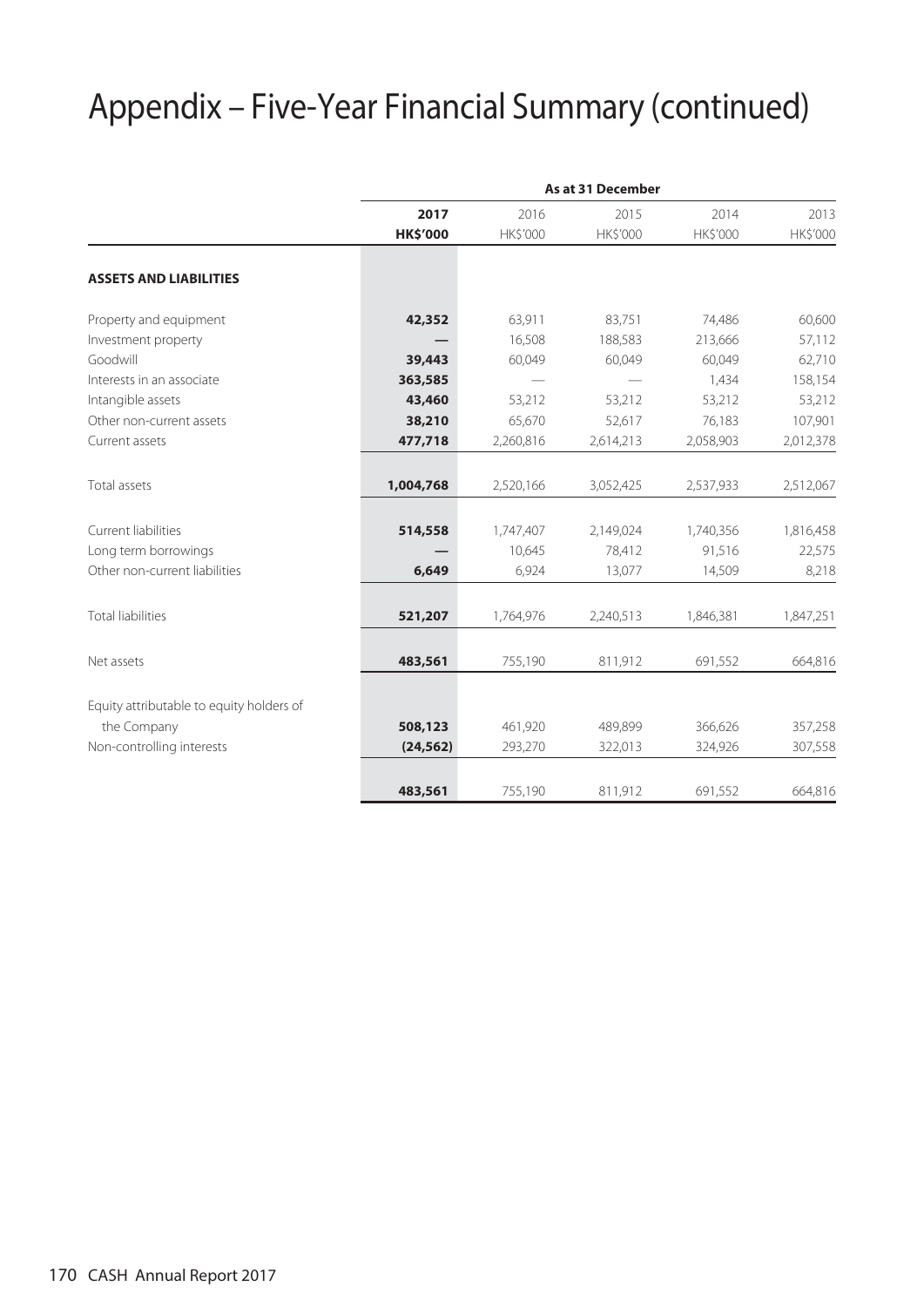# **Definitions**

In this annual report, the following expressions have the following meanings unless the context requires otherwise:

| " $AGM(s)$ "                            | the annual general meeting(s) of the Company                                                                                                                                                                                                                                                                          |
|-----------------------------------------|-----------------------------------------------------------------------------------------------------------------------------------------------------------------------------------------------------------------------------------------------------------------------------------------------------------------------|
| "Audit Committee"                       | the audit committee of the Company established pursuant to the CG Code of the Listing Rules                                                                                                                                                                                                                           |
| "Board"                                 | the board of Directors                                                                                                                                                                                                                                                                                                |
| "CASH Algo Finance Group"               | CASH Algo Finance Group International Limited and its subsidiaries. It is a company<br>incorporated in the British Virgin Islands with limited liability and is a subsidiary of the Company                                                                                                                           |
| "Cash Guardian"                         | Cash Guardian Limited, a company incorporated in the British Virgin Islands; a substantial<br>Shareholder of the Company and an associate of Mr Kwan Pak Hoo Bankee                                                                                                                                                   |
| "Celestial Securities"                  | Celestial Securities Limited, a company incorporated in Hong Kong with limited liability, is a<br>licensed corporation under the SFO which is engaged in type 1 (dealing in securities) regulated<br>activity. It was a then subsidiary of the Company, and is now an associate of the Company held<br>through CFSG   |
| $^{\prime\prime}$ CEO $^{\prime\prime}$ | the chief executive officer of the Company                                                                                                                                                                                                                                                                            |
| $^{\prime\prime}$ CFO $^{\prime\prime}$ | the chief financial officer of the Company                                                                                                                                                                                                                                                                            |
| "CFSG"                                  | CASH Financial Services Group Limited (stock code: 510), a company incorporated in Bermuda<br>with limited liability and whose shares are listed on the Main Board. CFSG was a then subsidiary<br>of the Company, and is now an associate of the Company                                                              |
| "CFSG Board"                            | the board of directors of CFSG                                                                                                                                                                                                                                                                                        |
| "CFSG Group"                            | CFSG and its subsidiaries                                                                                                                                                                                                                                                                                             |
| "CFSG Option Scheme"                    | the share option scheme adopted by CFSG pursuant to an ordinary resolution passed at the<br>special general meeting of CFSG held on 22 February 2008, which took effect on 3 March 2008                                                                                                                               |
| "CG Code"                               | the Corporate Governance Code as contained in the Listing Rules                                                                                                                                                                                                                                                       |
| "CIGL"                                  | Celestial Investment Group Limited, a company incorporated in the British Virgin Islands with<br>limited liability, is a wholly-owned subsidiary of the Company                                                                                                                                                       |
| "Company" or "CASH"                     | Celestial Asia Securities Holdings Limited (stock code: 1049), a company incorporated in<br>Bermuda with limited liability and whose shares are listed on the Main Board                                                                                                                                              |
| "Company Secretary"                     | the company secretary of the Company                                                                                                                                                                                                                                                                                  |
| "COO"                                   | the chief operating officer of the Company                                                                                                                                                                                                                                                                            |
| "CRMG" or "CRMG Group"                  | CRMG Holdings Limited, a company incorporated in the British Virgin Islands with limited<br>liability, and its subsidiaries (including Pricerite Home Limited and TMF Company Limited),<br>which mainly conduct the retail management business in Hong Kong under multi-brand name<br>including "Pricerite" and "TMF" |
| "Directors"                             | the directors of the Company                                                                                                                                                                                                                                                                                          |
| " $ED(s)$ "                             | the executive Director(s) of the Company                                                                                                                                                                                                                                                                              |